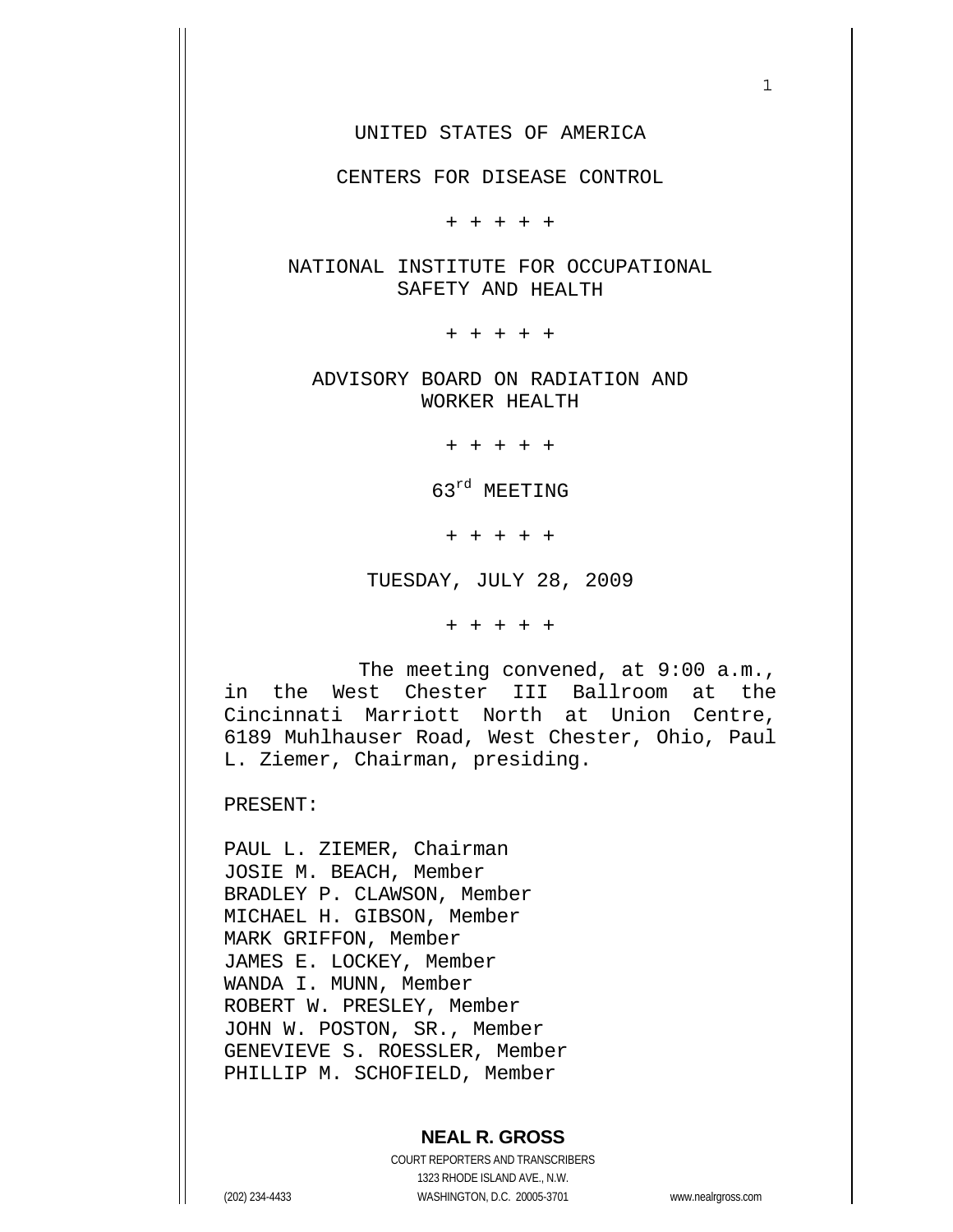PRESENT: (Continued)

THEODORE M. KATZ, Acting Designated Federal Official

REGISTERED AND/OR PUBLIC COMMENT PARTICIPANTS:

ADAMS, NANCY, NIOSH Contractor BEATTY, EVERETT "RAY", Fernald Medical BRENNAN, DAVID, Baker-Perkins CALLAWAY, ALLEN "MOOCH", Fernald Medical CRAWFORD, CHRIS, NIOSH EDMUNDSON-CUMMINGS, SARA, Oak Ridge Hospital GILBERTSON, TRACEY, NIOSH GLOVER, SAM, NIOSH HANSON, JOHN, SIUE/Dow Madison HINNEFELD, STU, NIOSH MAKHIJANI, ARJUN, SC&A MAURO, JOHN, SC&A McFEE, MATT, ORAU Team MURASKY, ALEX, Baker-Perkins NELSON, CHARLES, NIOSH NETON, JIM, NIOSH PRESLEY, LOUISE RAFKY, MICHAEL, HHS RUTHERFORD, LaVON, NIOSH AL-NABULSI, ISAF, DOE BARRIE, TERRIE, ANWAG BRADFORD, SHANNON, NIOSH BRENNAN, STEPHEN, Baker-Perkins BROCK, DENISE, NIOSH BROEHM, JASON, CDC CAMPBELL, EMMA, NIOSH CARIGLIA, LUCREZIA, Norton Company DOLL, LOU, BTNMSP FESTER, THOMAS FITZGERALD, JOSEPH, SC&A HOWELL, EMILY, HHS HUGHES, LARA, NIOSH KINMAN, JOSH, NIOSH KNOX, WAYNE KOTSCH, JEFF, US DOL LEWIS, MARK, ATL

### **NEAL R. GROSS**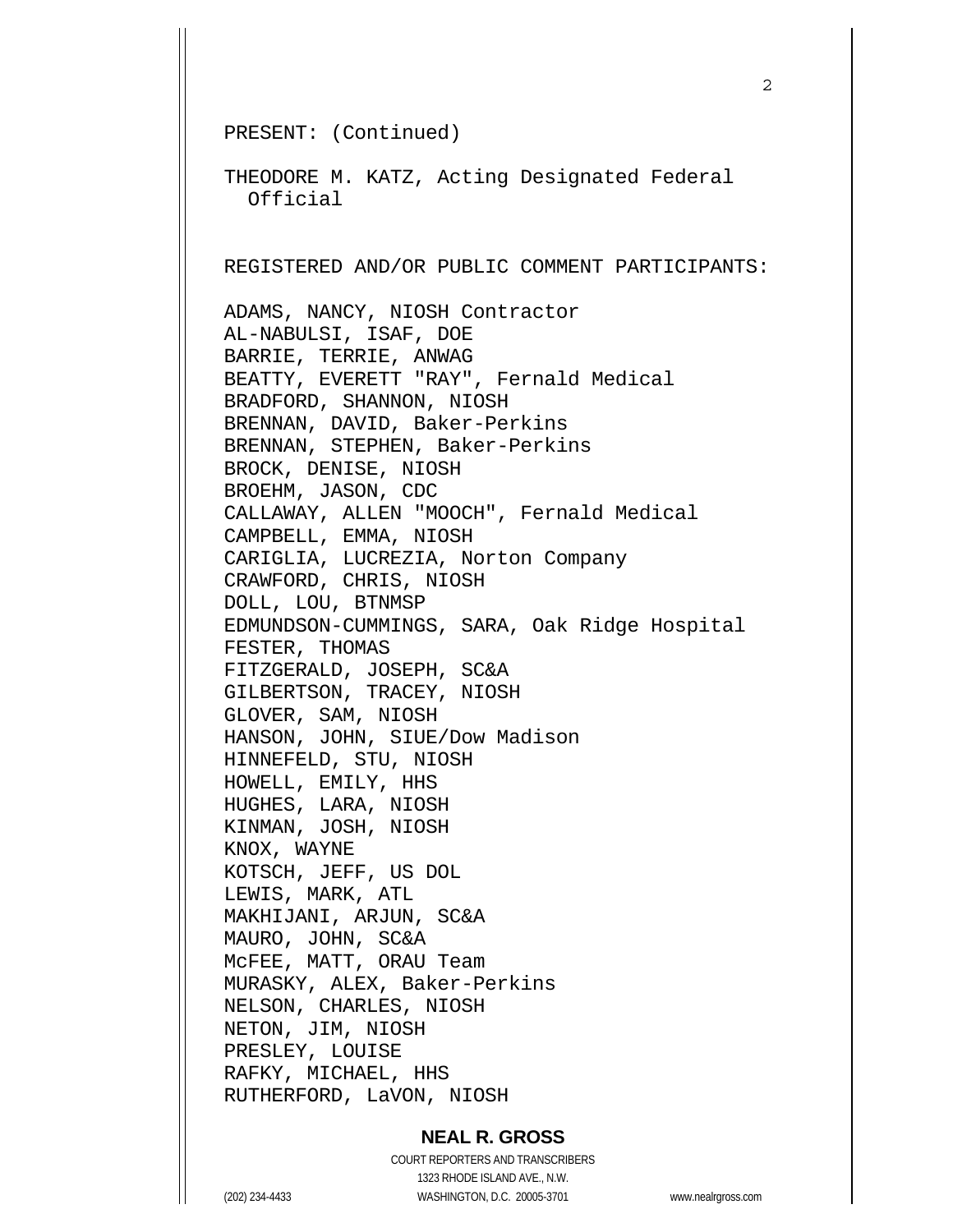SHARFI, MUTTY, ORAU Team TOMES, TOM, NIOSH ZACCHERO, MARY JO, ORAU Team ZIEMER, MARILYN WADE, LEW, NIOSH

## **NEAL R. GROSS**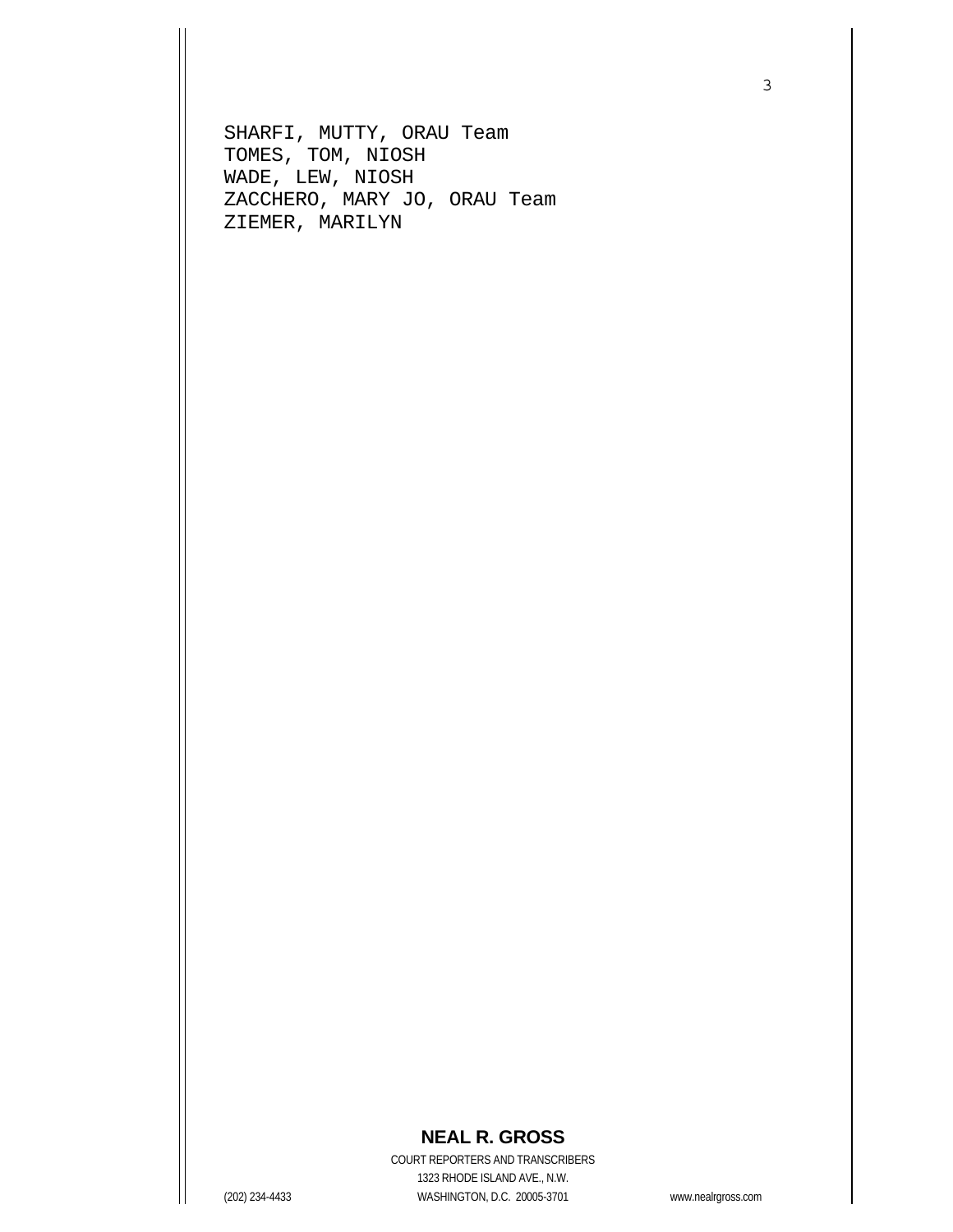### $C$ -O-N-T-E-N-T-S

|                                                                             | Page |
|-----------------------------------------------------------------------------|------|
| Welcome<br>Chairman Paul Ziemer5                                            |      |
| Oak Ridge Hospital SEC Petition<br>Petitioner22                             |      |
| Baker-Perkins Co. SEC Petition<br>LaVon Rutherford, NIOSH62<br>Petitioner72 |      |
| Lake Ontario Ordinance Works<br>SEC Petition<br>James Neton, NIOSH119       |      |
| Science Update<br>James Neton, NIOSH141                                     |      |
| Dose Reconstruction Program Report<br>Stu Hinnefeld, NIOSH162               |      |
| Norton Company SEC Petition<br>Stu Hinnefeld, NIOSH195<br>Petitioner210     |      |
| Blockson Chemical SEC Petition:<br>Radon Model<br>Mark Griffon, Member238   |      |
| Public Comment270                                                           |      |
|                                                                             |      |

# **NEAL R. GROSS**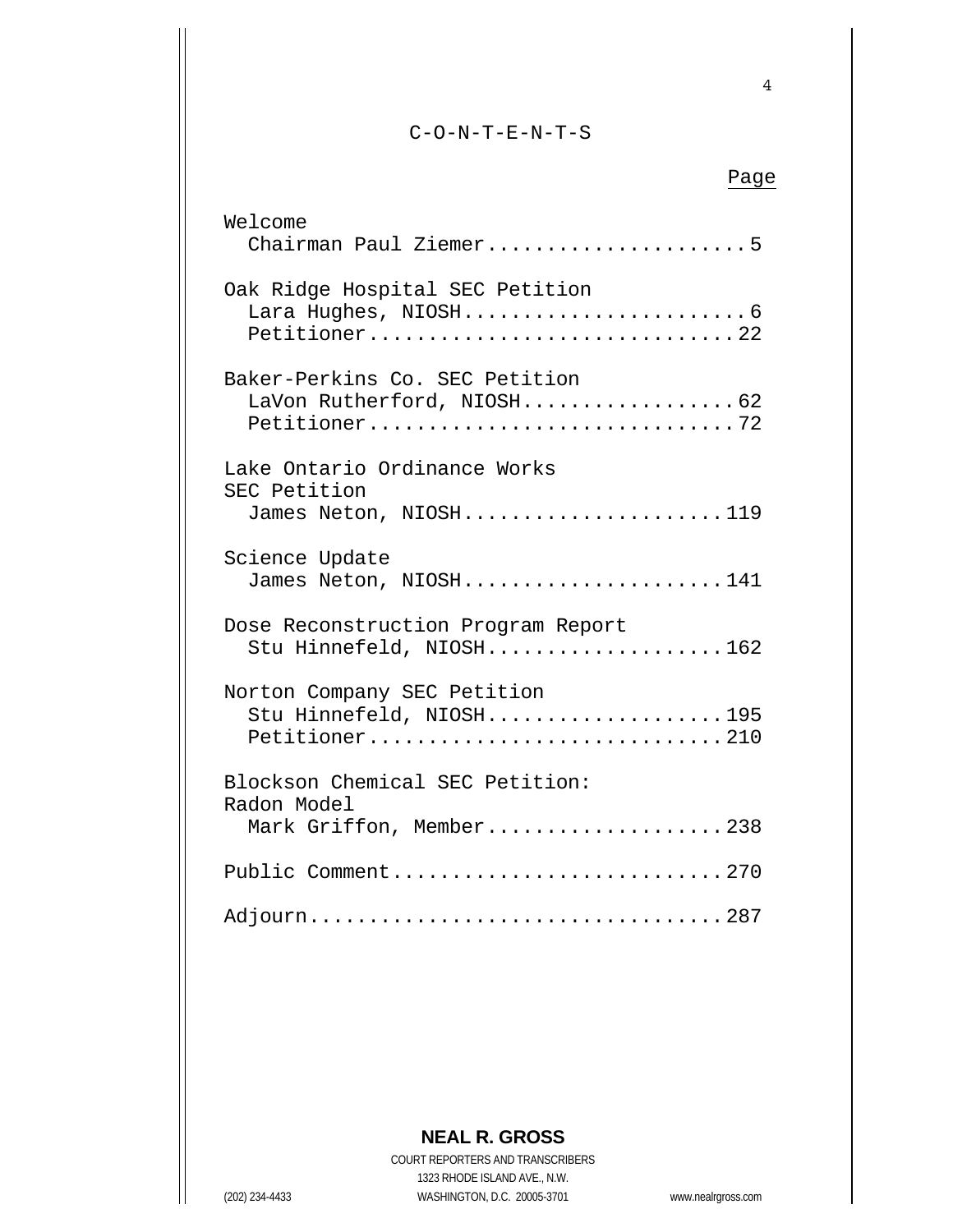**NEAL R. GROSS** COURT REPORTERS AND TRANSCRIBERS 1323 RHODE ISLAND AVE., N.W.  $\sim$  5  $\sim$  5  $\sim$  5  $\sim$  5  $\sim$  5  $\sim$  5  $\sim$  5  $\sim$  5  $\sim$  5  $\sim$  5  $\sim$  5  $\sim$  5  $\sim$  5  $\sim$  5  $\sim$  5  $\sim$  5  $\sim$  5  $\sim$  5  $\sim$  5  $\sim$  5  $\sim$  5  $\sim$  5  $\sim$  5  $\sim$  5  $\sim$  5  $\sim$  5  $\sim$  5  $\sim$  5  $\sim$  5  $\sim$  5  $\sim$  5  $\sim$ 1 2 3 ning, CHAIRMAN ZIEMER: Good mor  $4 \parallel$  everyone. We are ready to begin day two of  $5 \parallel$  the Advisory Board on Radiation and Worker 6 || Health meeting here in West Chester, Ohio,  $7 \parallel$  suburb of Cincinnati. 8 || Just for the record, I show that 9 10 exception of Dr. Melius, who was called away  $11$  || unexpectedly but will be rejoining us later. 12 || I will just start with my usual  $13$   $\parallel$  reminder to register your attendance with us 14 in the registration booklet in the foyer, if 15 16 || And also a reminder that there are 17 18 19 20 We are going to begin this morning 21 With one of several SEC petitions that the  $22$  | Board will consider today, the first of which P-R-O-C-E-E-D-I-N-G-S 9:13 a.m. all Board members are present today with the you have not already done that. agendas and information packets and papers on the back shelf for your use during the meeting, as well.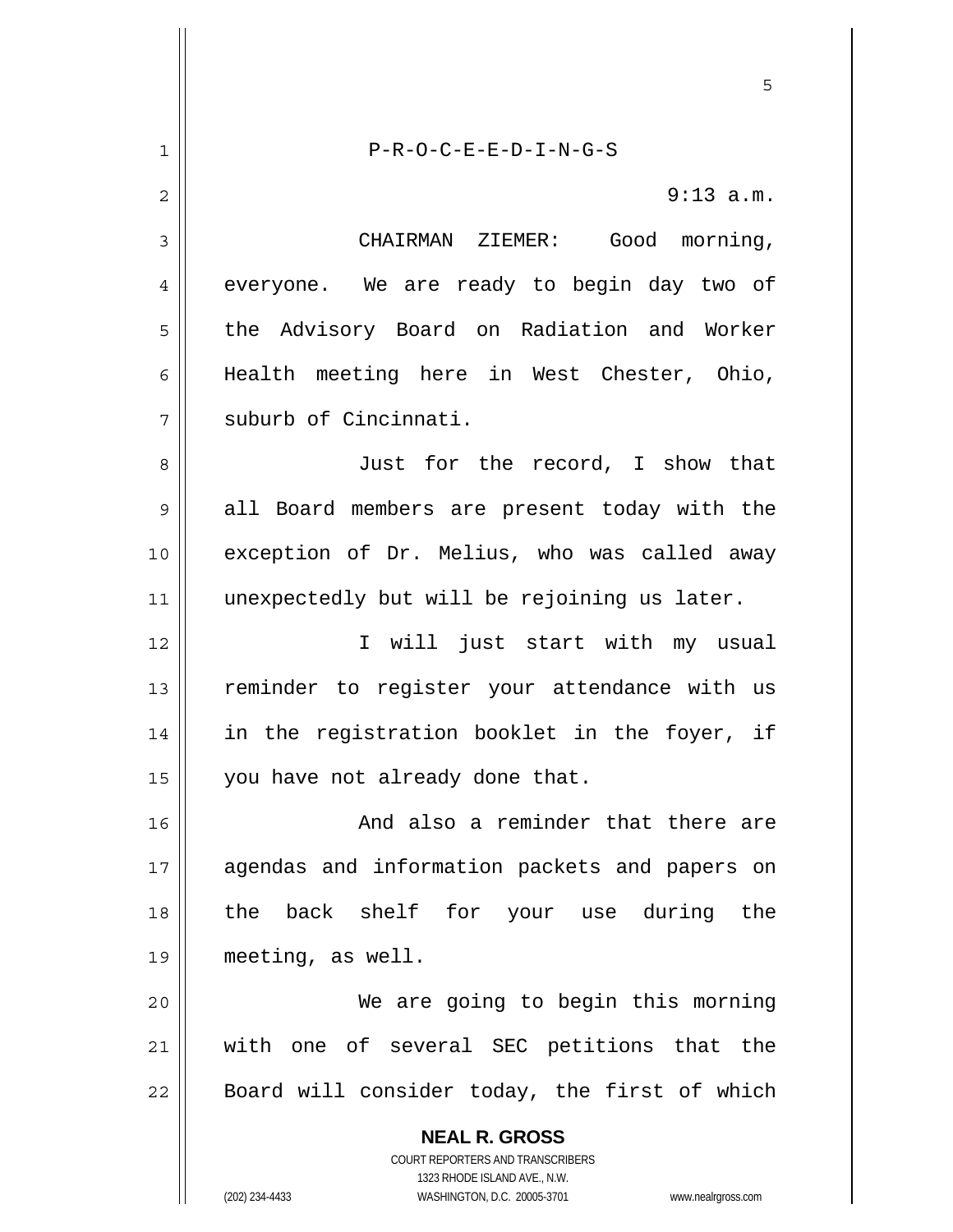**NEAL R. GROSS** COURT REPORTERS AND TRANSCRIBERS 1 2  $3 \parallel$  NIOSH is going to present NIOSH's Evaluation  $4 \parallel$  Report and then we will have an opportunity  $5 \parallel$  perhaps for one or more of the petitioners 6  $\parallel$  who, I believe, are on the phone lines to make  $7 \parallel$  comment as well. And then we will have an 8 | opportunity for Board discussion. 9 Dr. Hughes, welcome. 10  $11$   $\parallel$  morning, everybody. Thank you, Dr. Ziemer and  $12$  | the Board, for giving me the opportunity to 13 present this NIOSH evaluation for the SEC for 14 15 is a Okay. The Oak Ridge Hospital 16 || covered sited under EEOICPA and it was 17 18 19 20 The covered period for this 21 facility ranges from 1943 to 1959 when it was 22 | operated under a contract under the Manhattan is an SEC petition, an 83.13 petition for Oak Ridge Hospital. Dr. Hughes, Lara Hughes of comment as well. DR. HUGHES: Thank you. Good Oak Ridge Hospital. established in 1943 as the community hospital for the Town of Oak Ridge. And it opened in 1943 as a 50-bed facility.

 $\sim$  6

1323 RHODE ISLAND AVE., N.W.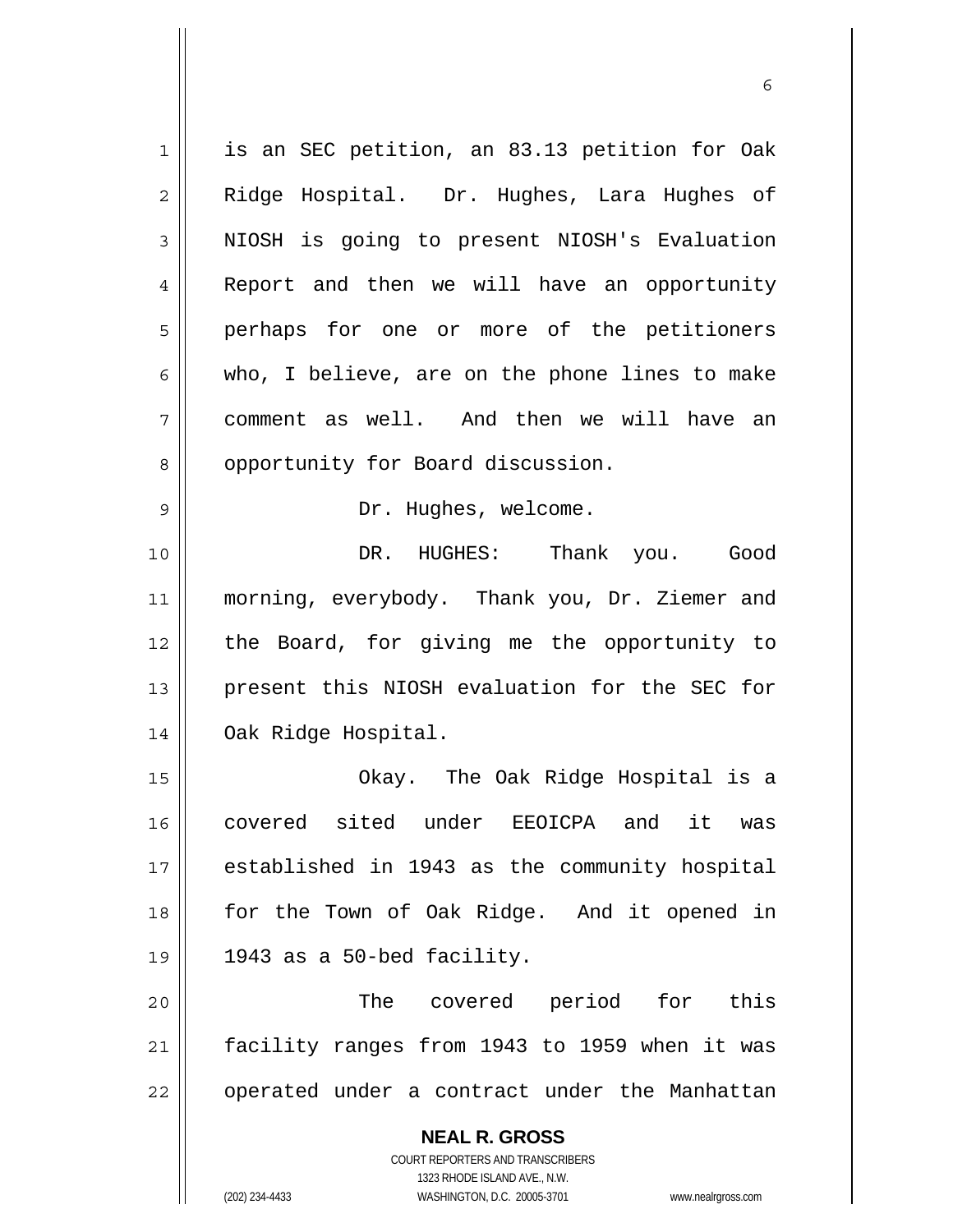1 2 | Energy Commission. Engineering District and later the Atomic

7

 $3 \parallel$  and by 1945, as Oak Ridge grew, the  $4 \parallel$  capacity of the hospital grew up to over 300  $5 \parallel$  beds. And after World War II ended, the 6  $\parallel$  capacity was reduced and part of this hospital  $7 \parallel$  was put in standby.

8 || Now, in 1949, the Oak Ridge 9 10 11 || called medical division, was started to 12 investigate cancer treatment using 13  $\parallel$  radioisotopes that were produced in Oak Ridge. Institute for Nuclear Studies was founded and it was meant to be a part of this, the so-

 $14$   $\parallel$  So, in 1949, a wing, the unused  $15$   $\parallel$  wing of this hospital was assigned to what is 16 called ORINS, the Oak Ridge Institute for 17 Nuclear Studies to become a cancer hospital.

18  $19 \parallel$  1959 -- ORINS was established in 1949 but not 20 until 1950 it became an operational hospital.  $21$  So in this period from 1950 to 1959, the Oak 22 || Ridge Hospital was connected to the ORINS And during the period from 1950 to

**NEAL R. GROSS**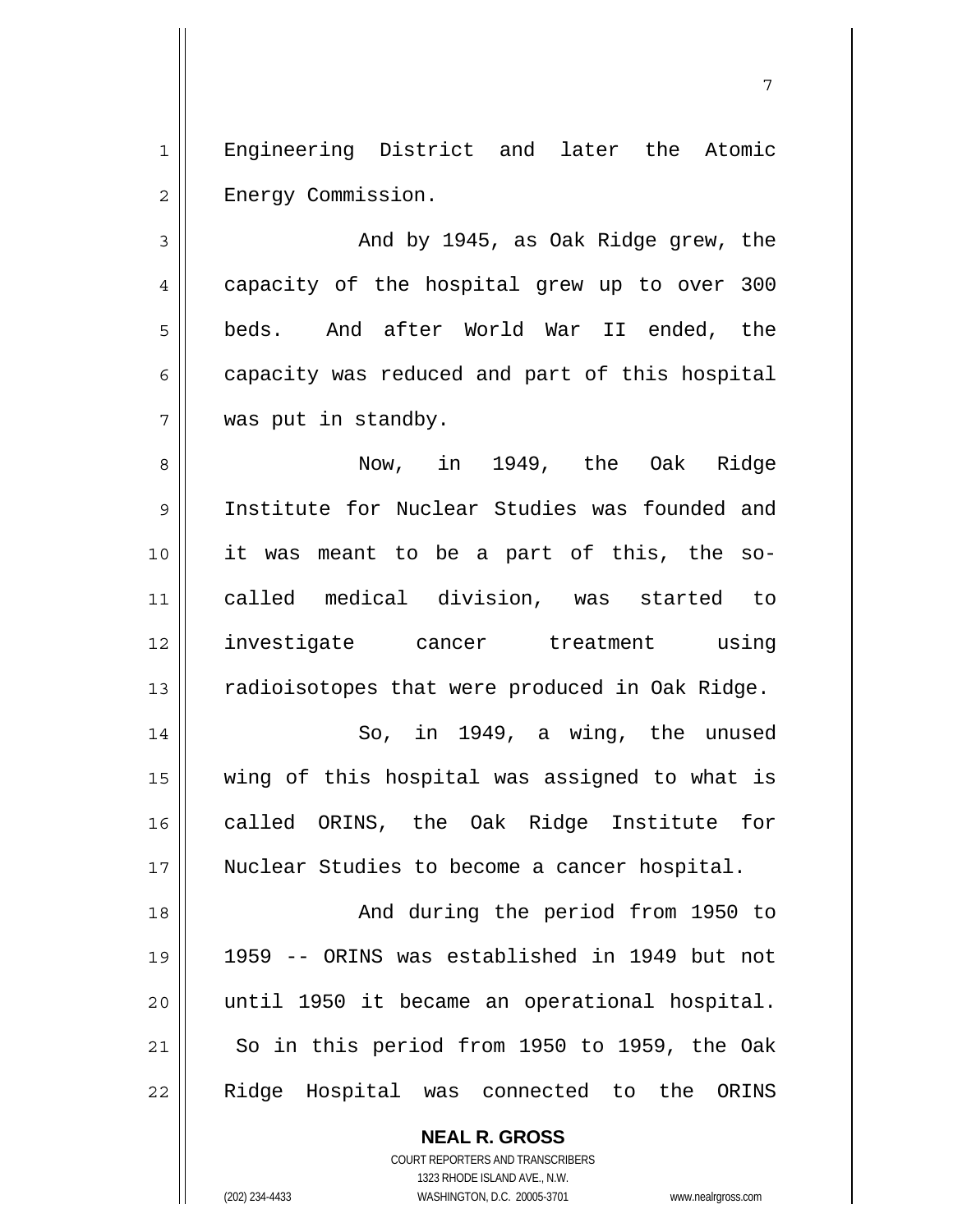| $\mathbf 1$    | Cancer Hospital. And by 1960, the Atomic       |
|----------------|------------------------------------------------|
| $\overline{2}$ | Energy Commission had ceased to support this   |
| 3              | hospital and Oak Ridge Hospital became a       |
| $\overline{4}$ | private medical institution.<br>And they       |
| 5              | actually built a new facility. It was fairly   |
| 6              | close by and the ORINS cancer facility was not |
| 7              | connected to the Oak Ridge Hospital anymore.   |
| 8              | Here is a photograph of the Oak                |
| $\mathsf 9$    | Ridge Hospital. This was taken some time in    |
| 10             | the late 1940s and the circled smaller wing    |
| 11             | that you can see was what became the ORINS     |
| 12             | cancer institute and actually built another    |
| 13             | two-story wing to the end of this, at the      |
| 14             | empty spot beside the wing.                    |
| 15             | for site operations,<br>Now, as                |
| 16             | obviously this was a hospital, so it was quite |
| 17             | different from what typically is going on at   |
| 18             | the DOE weapons complex facilities. So from    |
| 19             | 1943 to 1959, obviously it was -- as a         |
| 20             | community hospital, it had a radiology         |
| 21             | department which did diagnostic<br>and         |
| 22             | therapeutic x-ray treatments and also in the   |

<u>83 - Santa Carlos de Santa Carlos de Santa Carlos de Santa Carlos de Santa Carlos de Santa Carlos de Santa Ca</u>

**NEAL R. GROSS**

 $\mathbf{I}$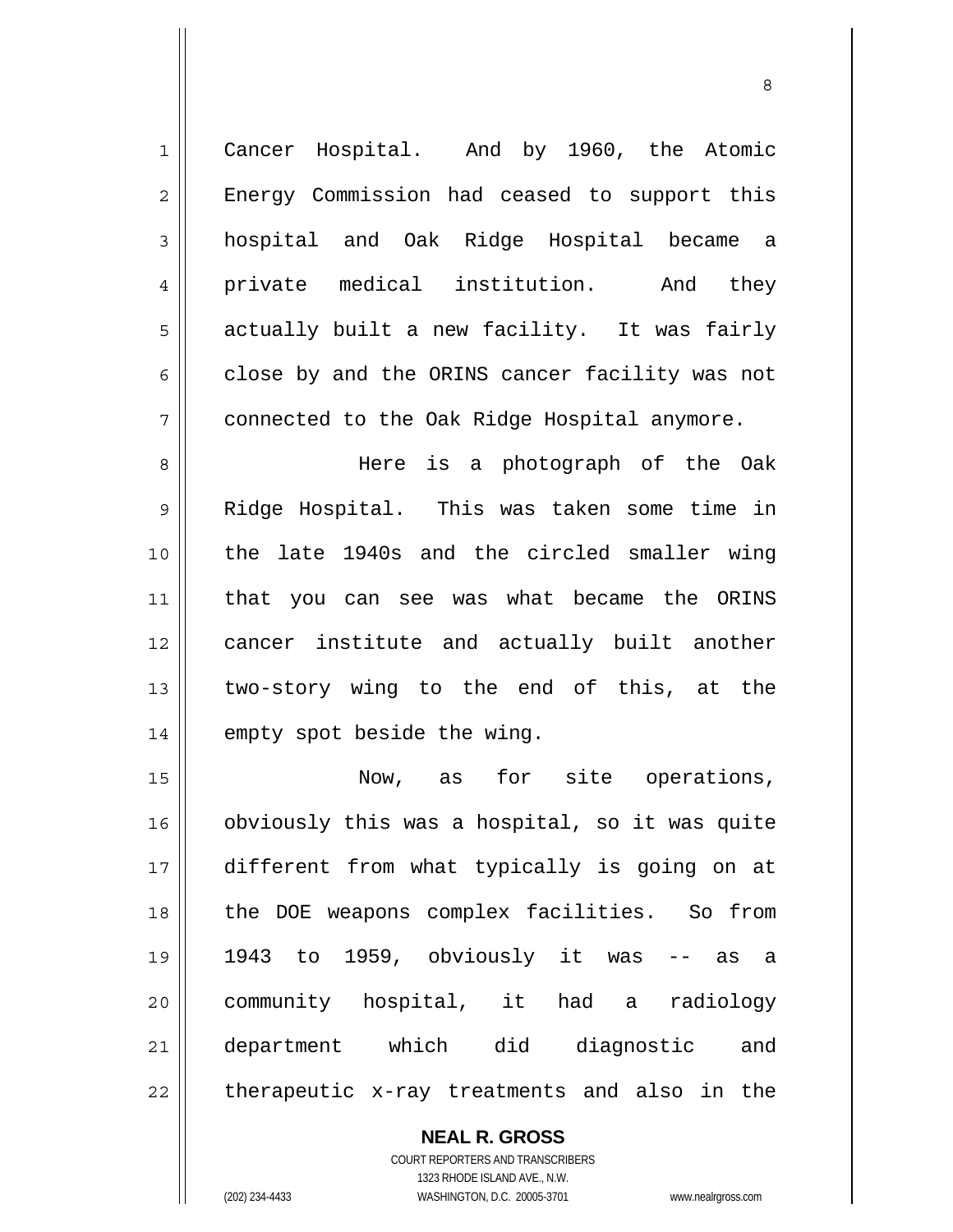$3 \parallel$  was not the same as what ORINS did, which was 4 || much more experimental and much more larger- $5 \parallel$  scale experimental cancer treatment. '50s it had a smaller radioisotope lab that did state-of-the-art cancer treatment. This

 $6 \parallel$  Mow, in addition to that, the  $7 \parallel$  hospital supported the ORINS Cancer Hospital 8 which was, as you could see in this 9 10  $11$  | this ORINS part did not have all of the  $12$   $\parallel$  equipment or all of the facilities that was 13 needed to operate a hospital. So, it had to 14 which was, as you could see in photograph, it was a much smaller facility. It had a maximum capacity of 30 patients. So, rely on the Oak Ridge Hospital.

15 tation For example, we have documen  $16$   $\parallel$  that indicates that the patients that needed 17 18  $19 \parallel$  patients that had been treated with 20 || radioisotopes that were radioactive were put 21 in the morgue of the Oak Ridge Hospital  $22$  | because the ORINS hospital did not have such operations were actually brought into the Oak Ridge Hospital for operations and also that

> **NEAL R. GROSS** COURT REPORTERS AND TRANSCRIBERS 1323 RHODE ISLAND AVE., N.W. (202) 234-4433 WASHINGTON, D.C. 20005-3701 www.nealrgross.com

1

2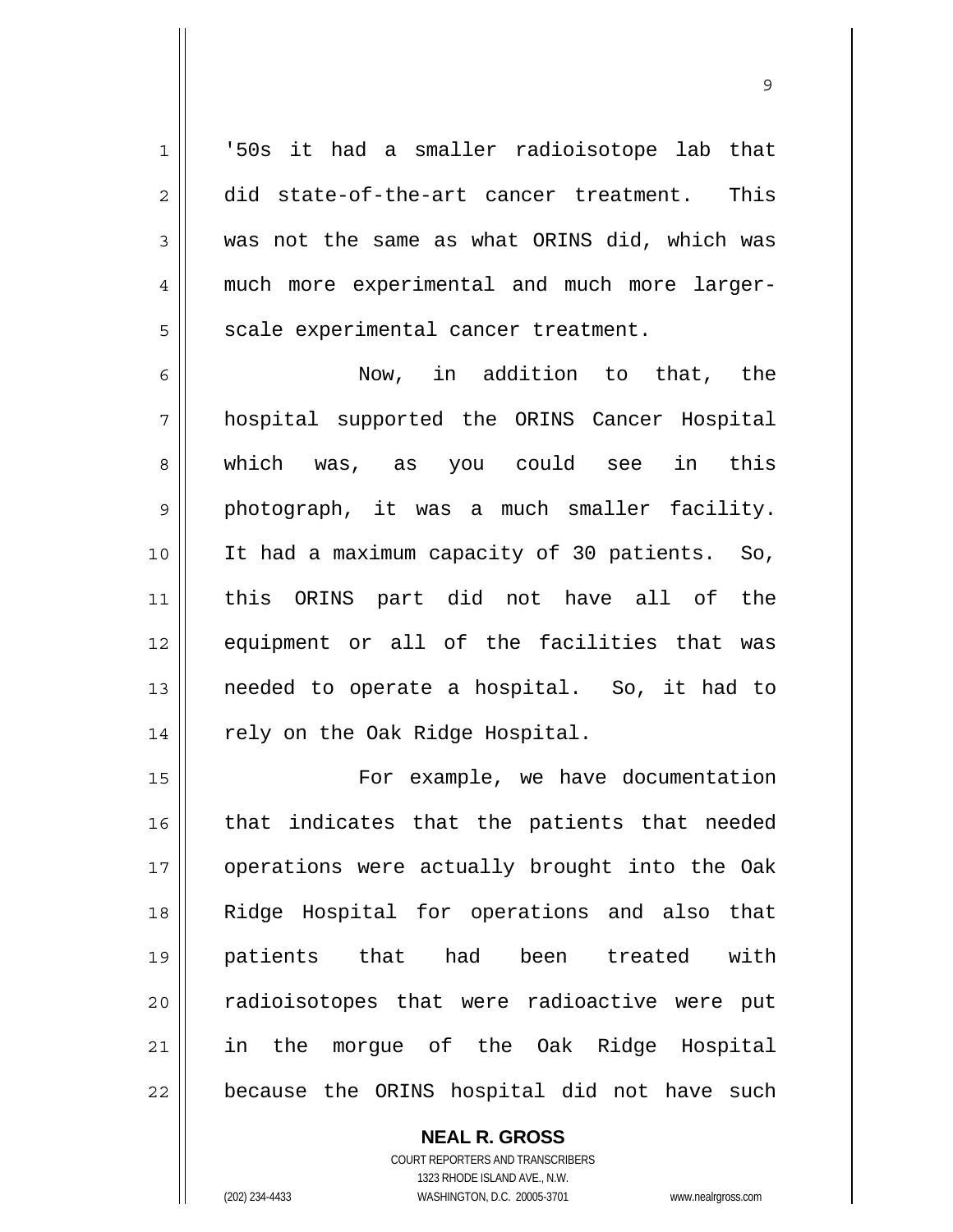1 facilities.

| $\overline{2}$ | In addition, ORINS used facilities             |
|----------------|------------------------------------------------|
| 3              | as kitchen, pharmacy, radiology<br>such        |
| $\overline{4}$ | department of the Oak Ridge Hospital, and in   |
| 5              | addition, it relied on the staff of the Oak    |
| 6              | Ridge Hospital such as physicians, nurses,     |
| 7              | aides, janitors, orderlies, per contract       |
| 8              | agreement that would go over and supply staff  |
| $\mathsf 9$    | services whenever needed. And this was done    |
| 10             | because the patient load of the ORINS cancer   |
| 11             | hospital varied to quite a large extent so it  |
| 12             | didn't always need as much staff as other      |
| 13             | times.                                         |
| 14             | As for the petition, this petition,            |
| 15             | SEC-00140 (sic, SEC-00137) was received        |
| 16             | January 14, 2009. February 17, 2009, NIOSH     |
| 17             | issued a professional judgment that the        |
| 18             | petition qualified for evaluation based on the |
| 19             | unavailability of personal monitoring data.    |
| 20             | The Federal Register notice was published      |
| 21             | March 3rd and on June 30th of this year, NIOSH |
| 22             | issued its Evaluation Report.                  |

**NEAL R. GROSS** COURT REPORTERS AND TRANSCRIBERS

1323 RHODE ISLAND AVE., N.W.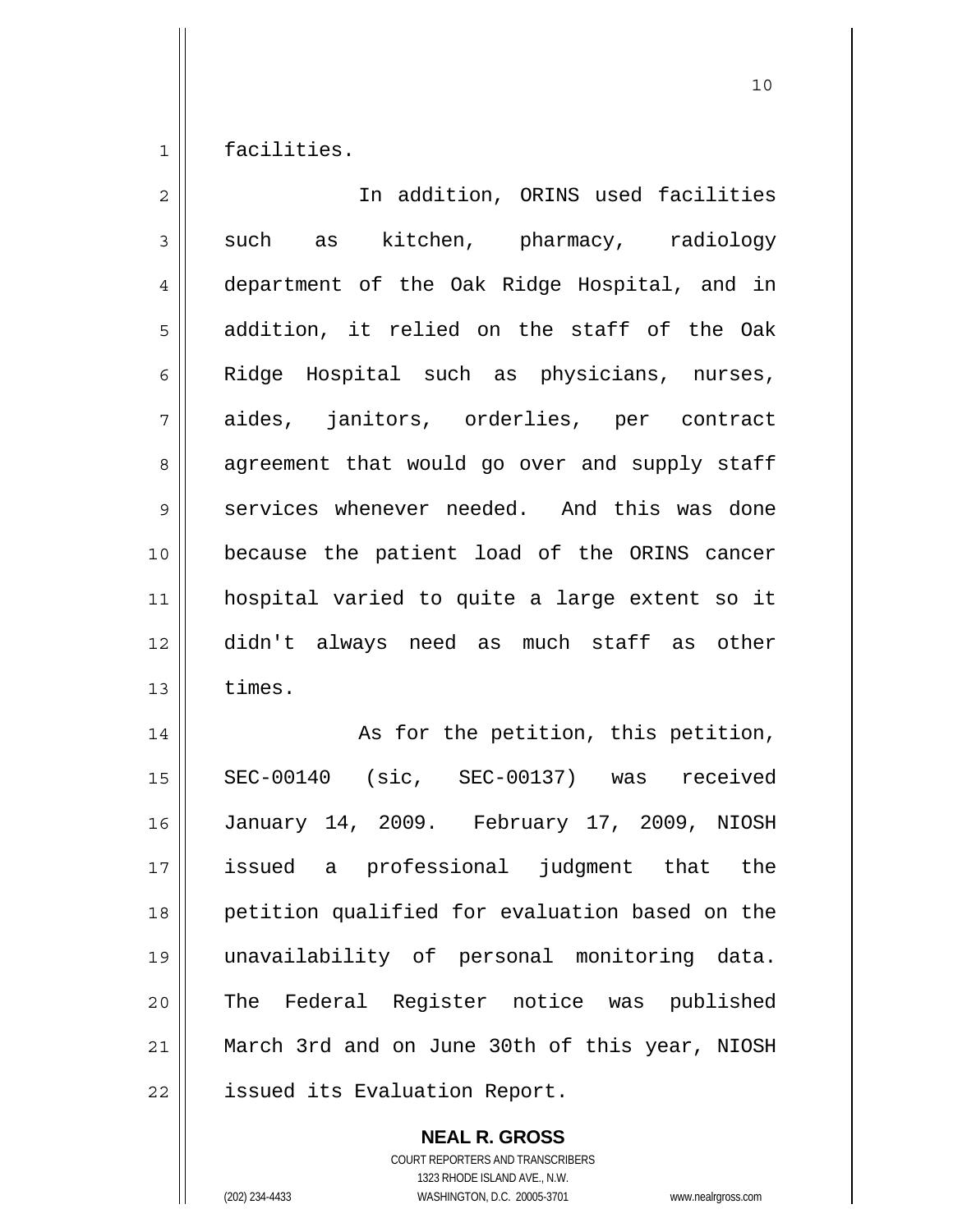$3 \parallel$  any location at the Oak Ridge Hospital in Oak 4 || Ridge Tennessee from June 30, 1958 through  $5\parallel$  December 31, 1959, the end of the covered 6  $\parallel$  period. The petitioner-proposed SEC class definition included all workers who worked in

7 the NIOSH decided to expand  $8 \parallel$  evaluated class to the following: all 9 10 11 || from May 15, 1950 through December 31, 1959,  $12$  || and this was based on the knowledge that the  $13$  || ORINS cancer facility was the reason that 14 || there might have been an exposure potential at 15 employees who worked in any location at the Oak Ridge Hospital in Oak Ridge, Tennessee the Oak Ridge Hospital.

16 ended And finally, the NIOSH-recomm 17 18  $19 \parallel$  Oak Ridge, Tennessee for a number of workdays, 20 || aggregating at least 250 workdays from May 15, 21 1950, through December 31, 1959, or in 22 | combination with workdays within the class definition is all employees who worked in any location at the Oak Ridge Hospital in

> **NEAL R. GROSS** COURT REPORTERS AND TRANSCRIBERS 1323 RHODE ISLAND AVE., N.W. (202) 234-4433 WASHINGTON, D.C. 20005-3701 www.nealrgross.com

1

2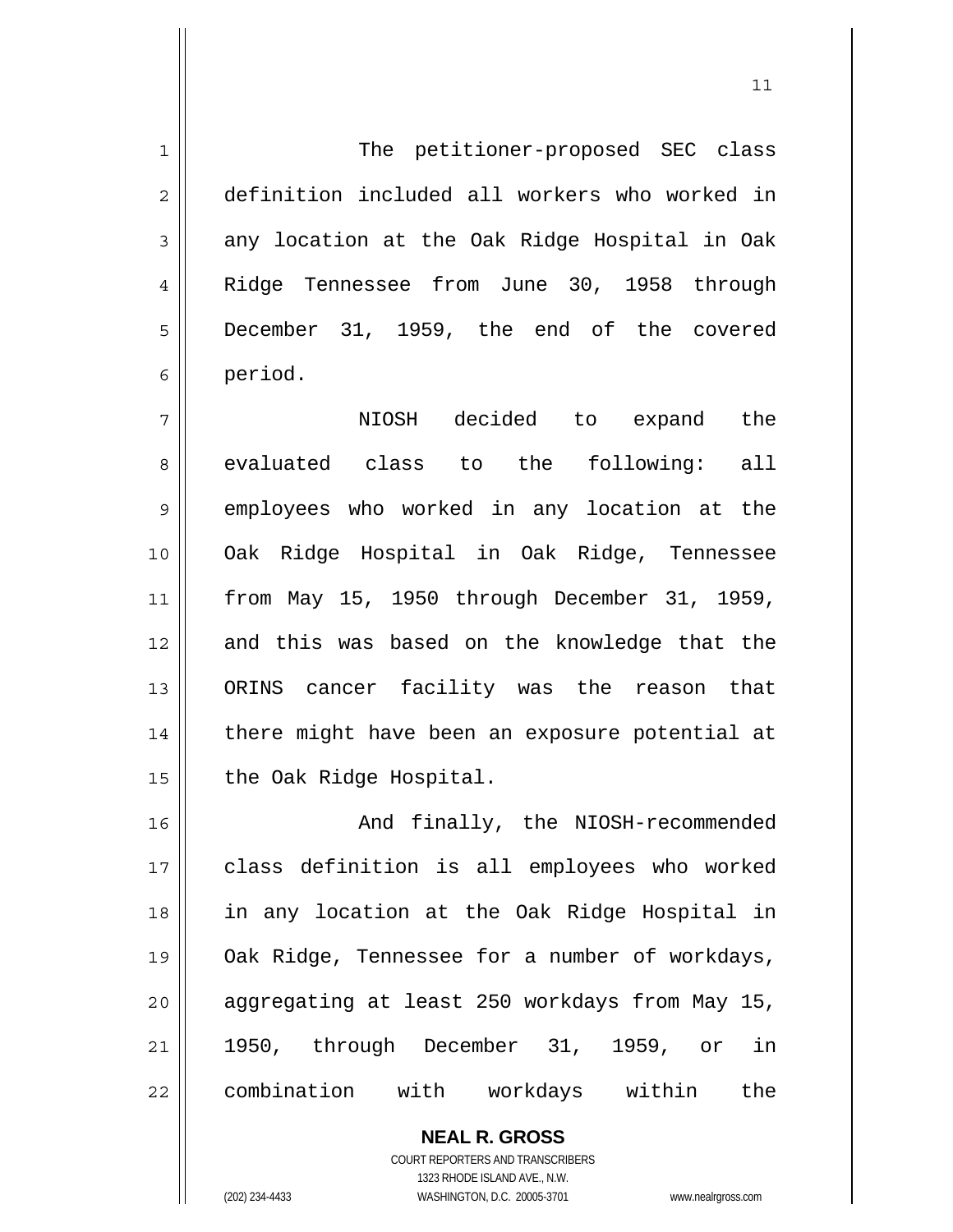1  $2 \parallel$  classes of employees in the SEC. parameters established for one or more other

 $3 \parallel$  as usually done by NIOSH, we do an  $4 \parallel$  extensive search for available information, 5 || which includes ORAU-published Technical  $6 \parallel$  Information Bulletins. We look at the case  $7 \parallel$  files in the NIOSH databases. We also  $8 \parallel$  contacted ORAU, which is the organization that 9 10 11 12 followed ORINS -- was actually more or less one and the same organization. They renamed in the mid-'60s, I believe. I might be wrong on that.

Site We looked at the NIOSH Research Database, the documentation and || affidavits provided by the petitioner, and we || interviewed three individuals who were former 17 ORINS Cancer Hospital. And we also looked  $19 \parallel$  into scientific publications related to cancer | treatments with radioisotope. workers at the Oak Ridge Hospital and the

21 I would like to add that this  $22$  | evaluation was done by NIOSH since the NIOSH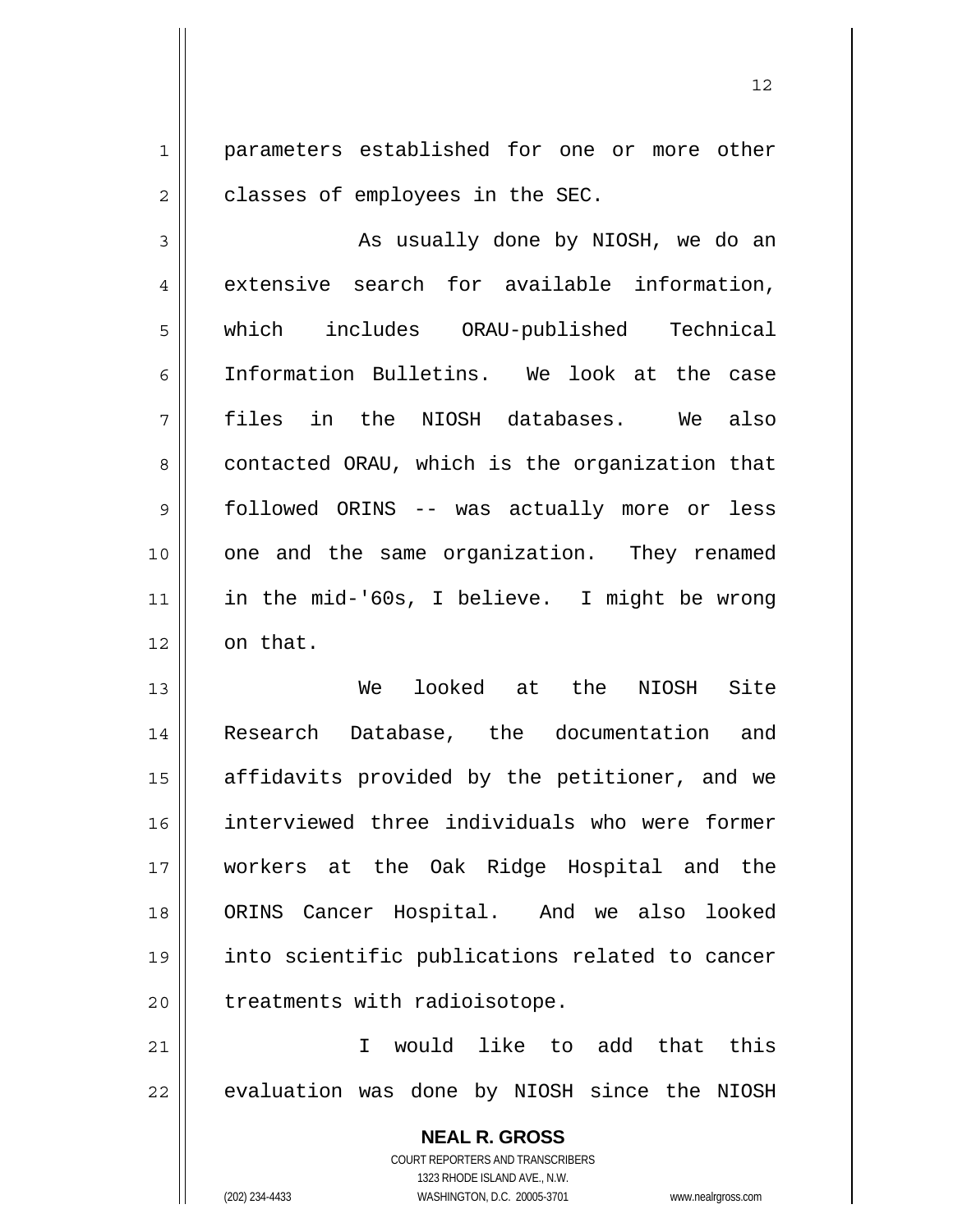1 2 | with this facility. contractor, ORAU, has a conflict of interest

3 claims When looking at the NIOSH 4  $\parallel$  database, we have 17 claims for this facility,  $5 \parallel$  12 of which met the proposed class definition  $6 \parallel$  from 1950 to 1959. Dose reconstructions have  $7 \parallel$  been completed on ten claims and none of the 8 || cases have internal or external monitoring 9 10 information for the Oak Ridge Hospital employment.

11 || Now let me go back to explain the  $12$  | rationale why we think there was an exposure  $13 \parallel$  potential at the Oak Ridge Hospital, since  $14$  || after all it was only a community hospital.  $15$  || However, from the research, we determined that 16 || the ORINS Cancer Hospital created a 17 18  $19 \parallel$  NIOSH has recommended adding a class for the 20 ORINS personnel in 2006, based on 21 infeasibility to reconstruct internal doses 22 | for ORINS employees. radioactive exposure potential for the attached Oak Ridge Hospital personnel and

> **NEAL R. GROSS** COURT REPORTERS AND TRANSCRIBERS 1323 RHODE ISLAND AVE., N.W. (202) 234-4433 WASHINGTON, D.C. 20005-3701 www.nealrgross.com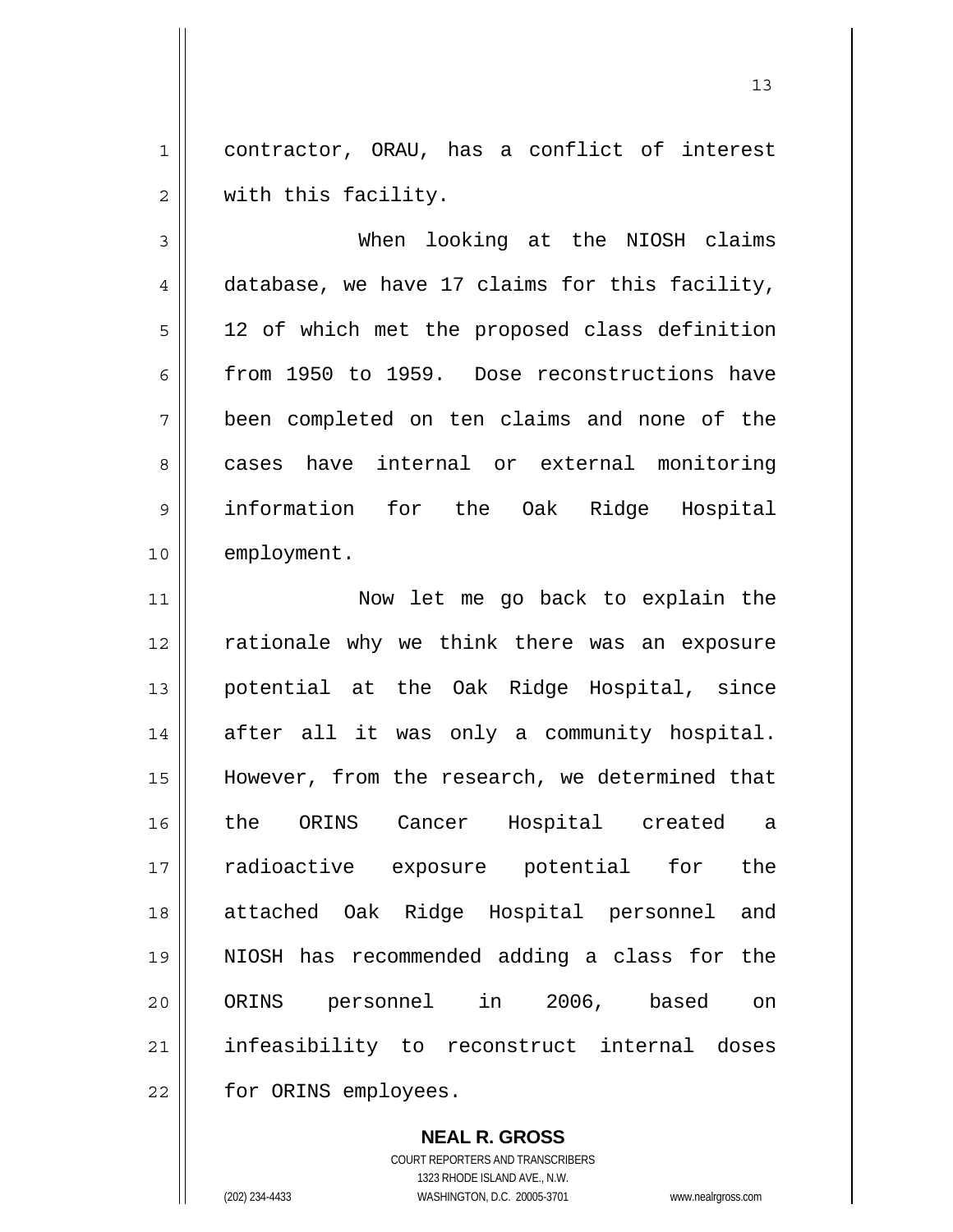| $\mathbf 1$    | We have come to the conclusion that            |
|----------------|------------------------------------------------|
| $\overline{2}$ | a similar exposure potential existed to an     |
| $\mathfrak{Z}$ | number of Oak Ridge Hospital<br>unknown        |
| $\overline{4}$ | employees, based on them providing support to  |
| 5              | the ORINS cancer hospital by bringing patients |
| 6              | into the Oak Ridge Hospital for treatment and  |
| 7              | by allowing staff to go into the ORINS         |
| 8              | facility to support operations there.<br>The   |
| 9              | staff would be employed by the Oak Ridge       |
| 10             | Hospital, so any kind of claim they would      |
| 11             | file, their employment would most likely show  |
| 12             | that they were employed by the hospital,       |
| 13             | although they might have worked in the ORINS   |
| 14             | cancer facility from time to time.             |
| 15             | So therefore, the magnitude and                |
| 16             | nature of the exposure potential to Oak Ridge  |
| 17             | Hospital employees from ORINS was varied and   |
| 18             | essentially unknown. From memos and reports,   |
| 19             | know that so-called hot patients,<br>the<br>we |
| 20             | patients that had been injected with           |
| 21             | radioisotopes, were present in operating       |
| 22             | radiology<br>the<br>morgue, the<br>rooms, in   |

**NEAL R. GROSS** COURT REPORTERS AND TRANSCRIBERS 1323 RHODE ISLAND AVE., N.W.

 $\mathbf{\mathsf{I}}$ 

(202) 234-4433 WASHINGTON, D.C. 20005-3701 www.nealrgross.com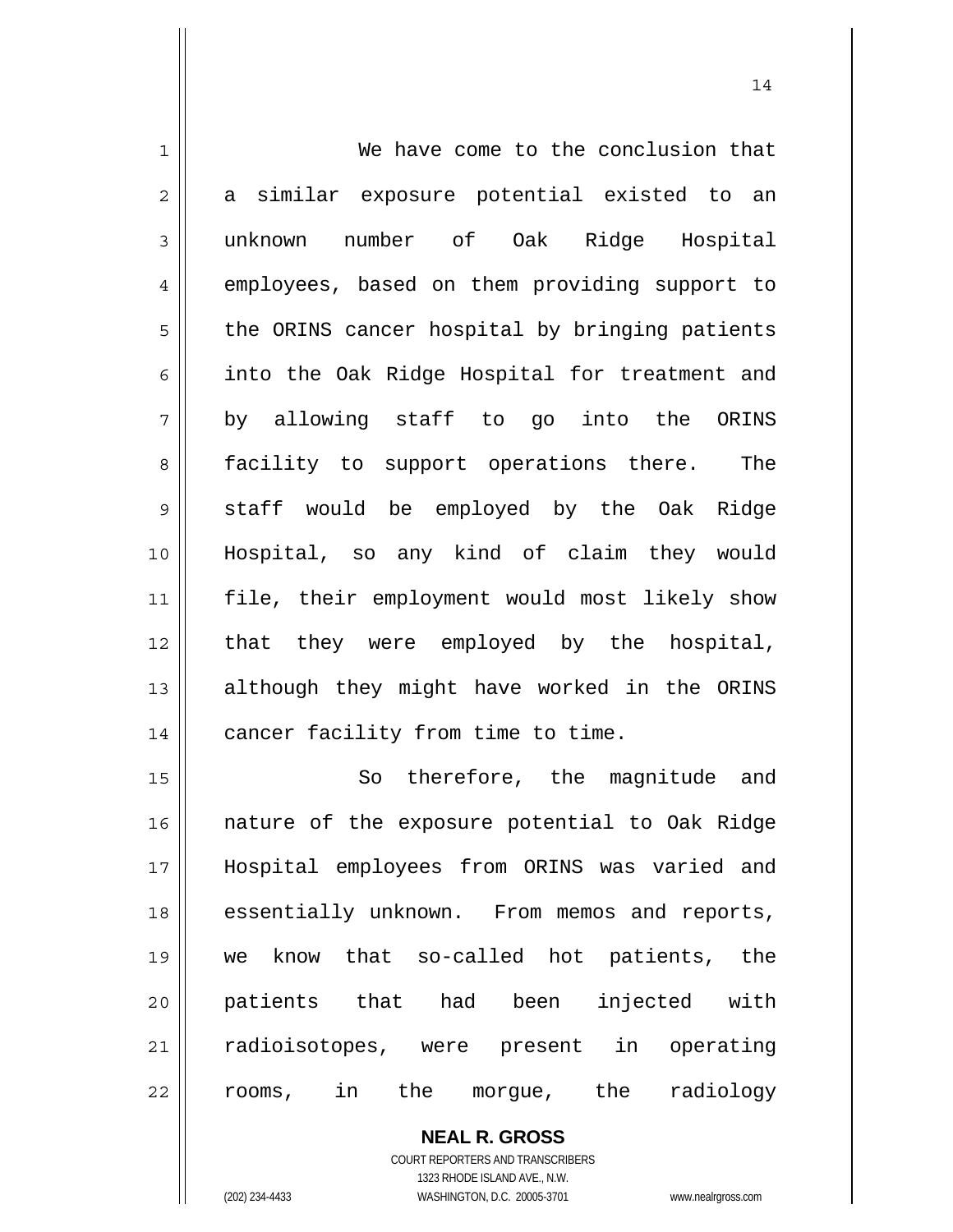$3 \parallel$  per contract agreement, was done. department, and possibly were placed in the patient wards of the Oak Ridge Hospital, which

4 was Another memo we found that  $5 \parallel$  concerned with the eating utensils used by  $6 \parallel$  patients of the ORINS facility that were  $7 \parallel$  returned to the kitchen in the Oak Ridge  $8 \parallel$  Hospital that were radioactive from being used by these patients.

10  $11$  | transferred to ORINS as needed and they were  $12$  || involved in the preparation, administration of  $13 \parallel$  radioactive medicines, and were involved in 14 assisting with caring for and cleaning up 15 Oak Ridge Hospital staff were after radioactive patients.

16 || The internal exposure potential of 17 18  $19 \parallel$  Hospital before 1950, which is when the ORINS 20 || Cancer Hospital started operations. The major 21 || internal player is radioiodine, which was used 22 || in cancer treatment and diagnostics at both this operation: we found that there was no internal exposure potential at the Oak Ridge

> **NEAL R. GROSS** COURT REPORTERS AND TRANSCRIBERS 1323 RHODE ISLAND AVE., N.W. (202) 234-4433 WASHINGTON, D.C. 20005-3701 www.nealrgross.com

1

2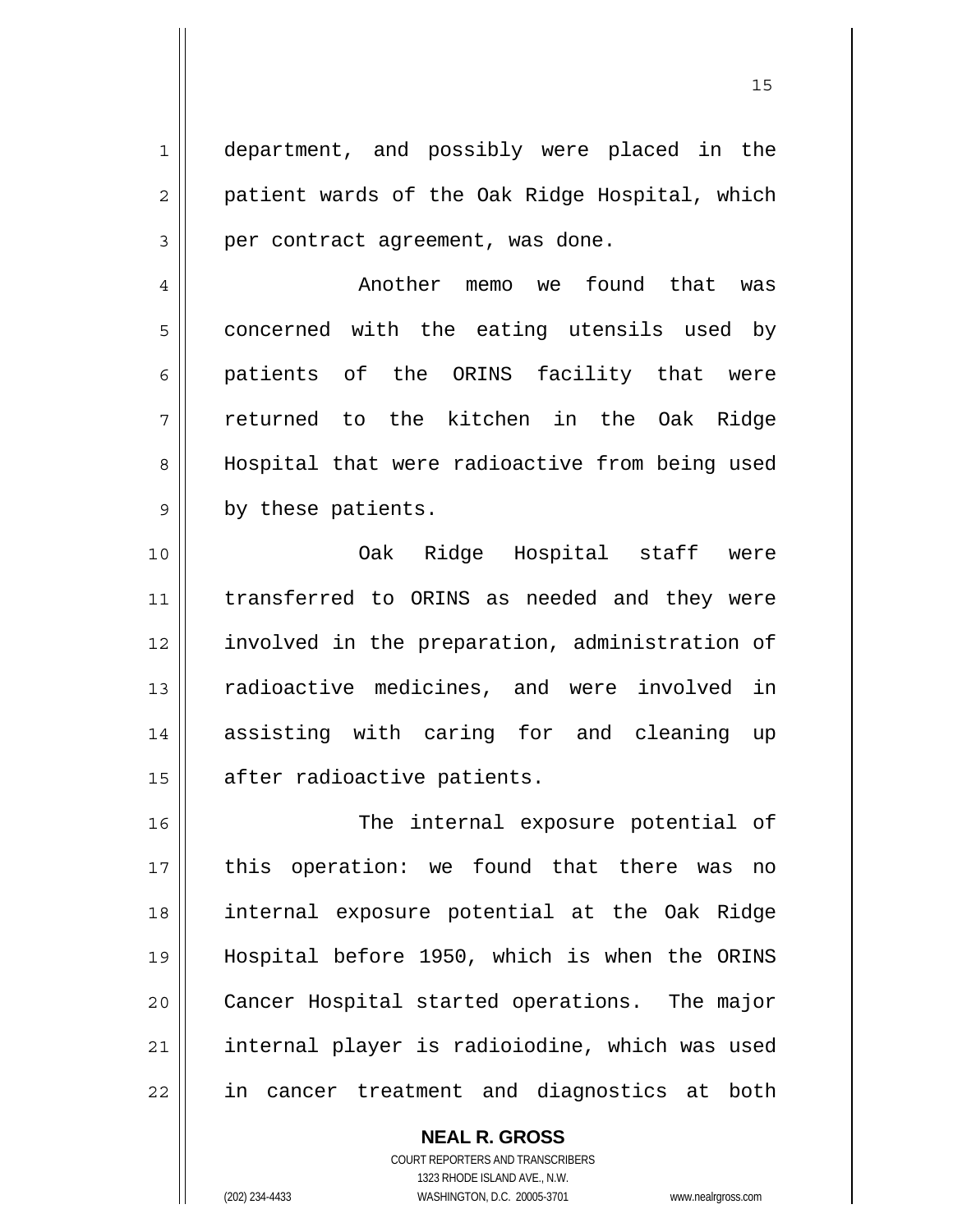1  $2 \parallel$  in a single year of radioiodine. facilities and ORINS used up to three curies

3 , we From the medical literature  $4 \parallel$  found that the exposure potential to volatile  $5 \parallel$  radioiodine was largely unknown in the 1950s.  $6 \parallel$  So, and this is more or less evidenced  $7 \parallel$  because there was no -- ORINS did no personal  $8 \parallel$  monitoring for radioiodine uptake in its 9 staff.

10  $11$   $\vert$  variety of other radionuclides prepared and  $12$   $\parallel$  administered to patients where these nuclides 13 || were prepared in radioisotope hoods. Once  $14$  || they have been administered to the patient,  $15$   $\parallel$  they had to deal with uncontained radioactive  $16 \parallel$  material to what they termed unpredictable 17 18 || patients who were very sick, some of them, at  $19 \parallel$  least, so they had to deal with a lot of 20  $\parallel$  uncontained radioactive material. In addition, they used a large patient behavior. These people were cancer

21 The external exposure potential 22 || resulted from standard hospital radiology and

> **NEAL R. GROSS** COURT REPORTERS AND TRANSCRIBERS 1323 RHODE ISLAND AVE., N.W. (202) 234-4433 WASHINGTON, D.C. 20005-3701 www.nealrgross.com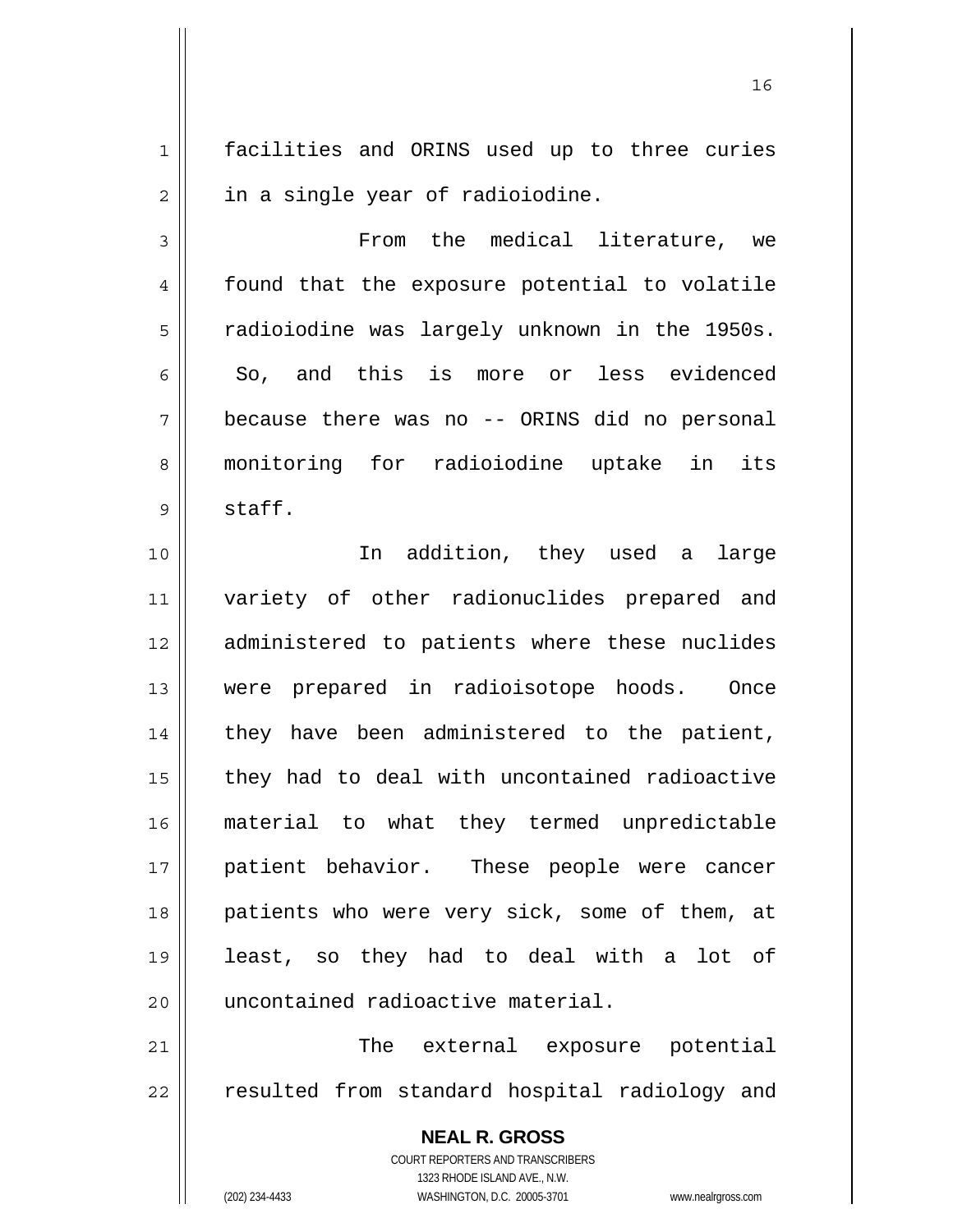| $\mathbf 1$    | radioisotope department at the Oak Ridge       |
|----------------|------------------------------------------------|
| $\overline{c}$ | Hospital, as well as the ORINS operations.     |
| $\mathfrak{Z}$ | The ORINS did administer to patients a fairly  |
| 4              | large amount of<br>beta/gamma-emitting         |
| 5              | radionuclide. A major player was gallium-72,   |
| 6              | which has a somewhat above 2 MeV gamma ray,    |
| 7              | and with regard to this treatment, we found    |
| 8              | some reports where they were concerned about   |
| 9              | the radiation fields and the sidewalks outside |
| 10             | the hospital. So there was definitely an       |
| 11             | external exposure potential.                   |
|                |                                                |
| 12             | In addition, ORINS used radiation              |
| 13             | teletherapy sources, using cobalt-60 and       |
| 14             | cesium-137. These were very strong or high-    |
| 15             | activity sources that were used to radiate     |
| 16             | patients.                                      |
| 17             | And whereas ORINS had restrictions             |
| 18             | in place using a survey meter that was used by |
| 19             | the nurses and it was calibrated in colors --  |
| 20             | it was green, yellow, and red, and if the      |
| 21             | meter read in the red range, it was meant to   |

COURT REPORTERS AND TRANSCRIBERS 1323 RHODE ISLAND AVE., N.W. (202) 234-4433 WASHINGTON, D.C. 20005-3701 www.nealrgross.com

**NEAL R. GROSS**

 $\mathsf{II}$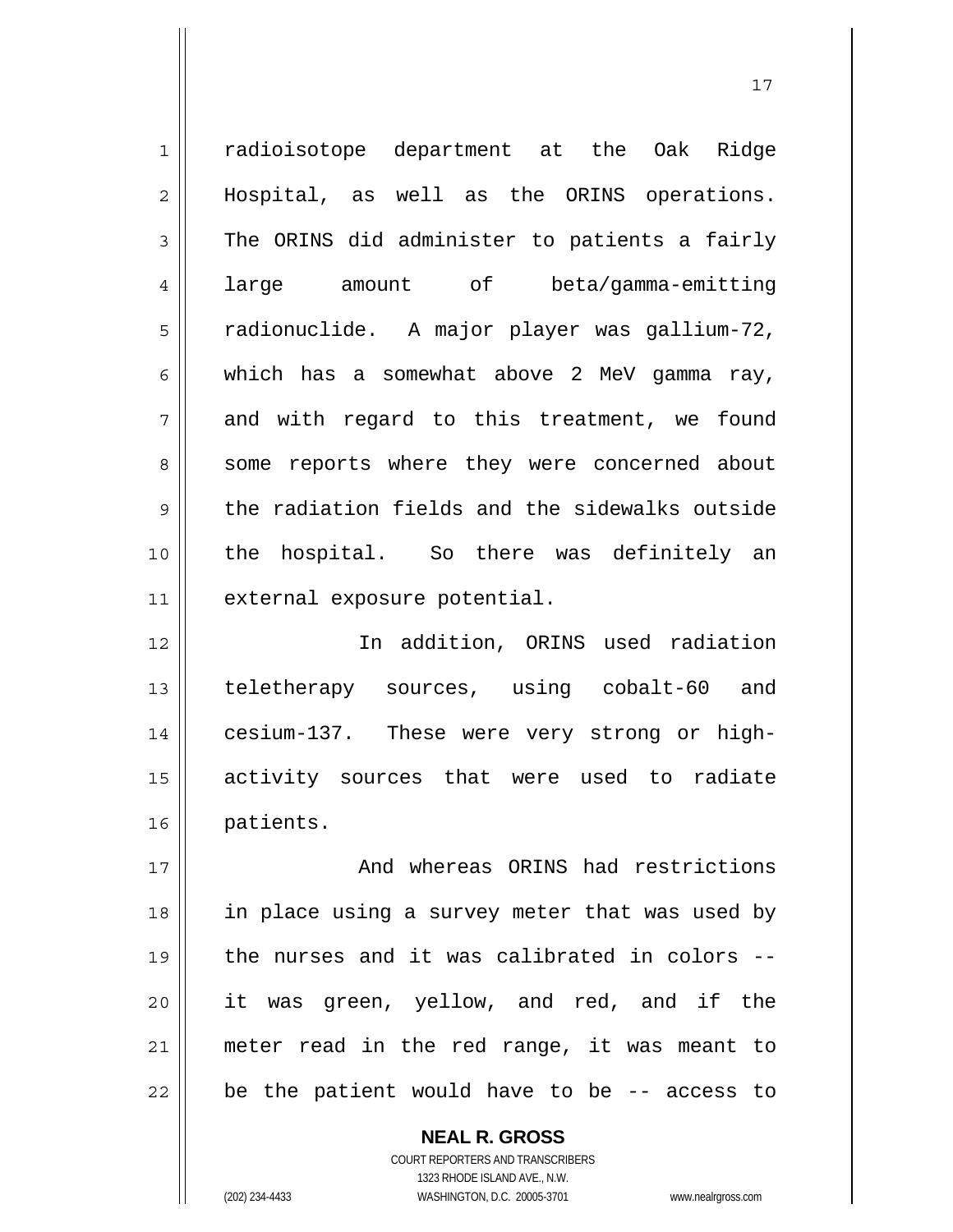**NEAL R. GROSS** 1 2 3  $4 \parallel$  as for the availability of  $5 \parallel$  dosimetry data, it is very short. No internal  $6 \parallel$  or external monitoring data have been located  $7 \parallel$  for Oak Ridge Hospital employees. There were  $8 \parallel$  memos that indicated that the radiology staff 9 10 11 || For ORINS itself -- the people that  $12$  || were actually employed by ORINS seemed to have  $13$   $\parallel$  been monitored for external radiation exposure 14 || and external annual summary data are 15 || available. However, this is for the ORINS 16 employees, not for Oak Ridge Hospital 17 18  $19 \parallel$  also did not do any internal monitoring before 20 1964. The petition basis that was submitted 21 by the petitioner was that the lack of 22 monitoring data for Oak Ridge Hospital -- that the patients had to be restricted. And the red area was calibrated to 6.2 micro R per hour, which is not terribly low. was likely monitored using film badges but this data has not been found. availabl employees. And as mentioned earlier, ORINS

18

COURT REPORTERS AND TRANSCRIBERS 1323 RHODE ISLAND AVE., N.W.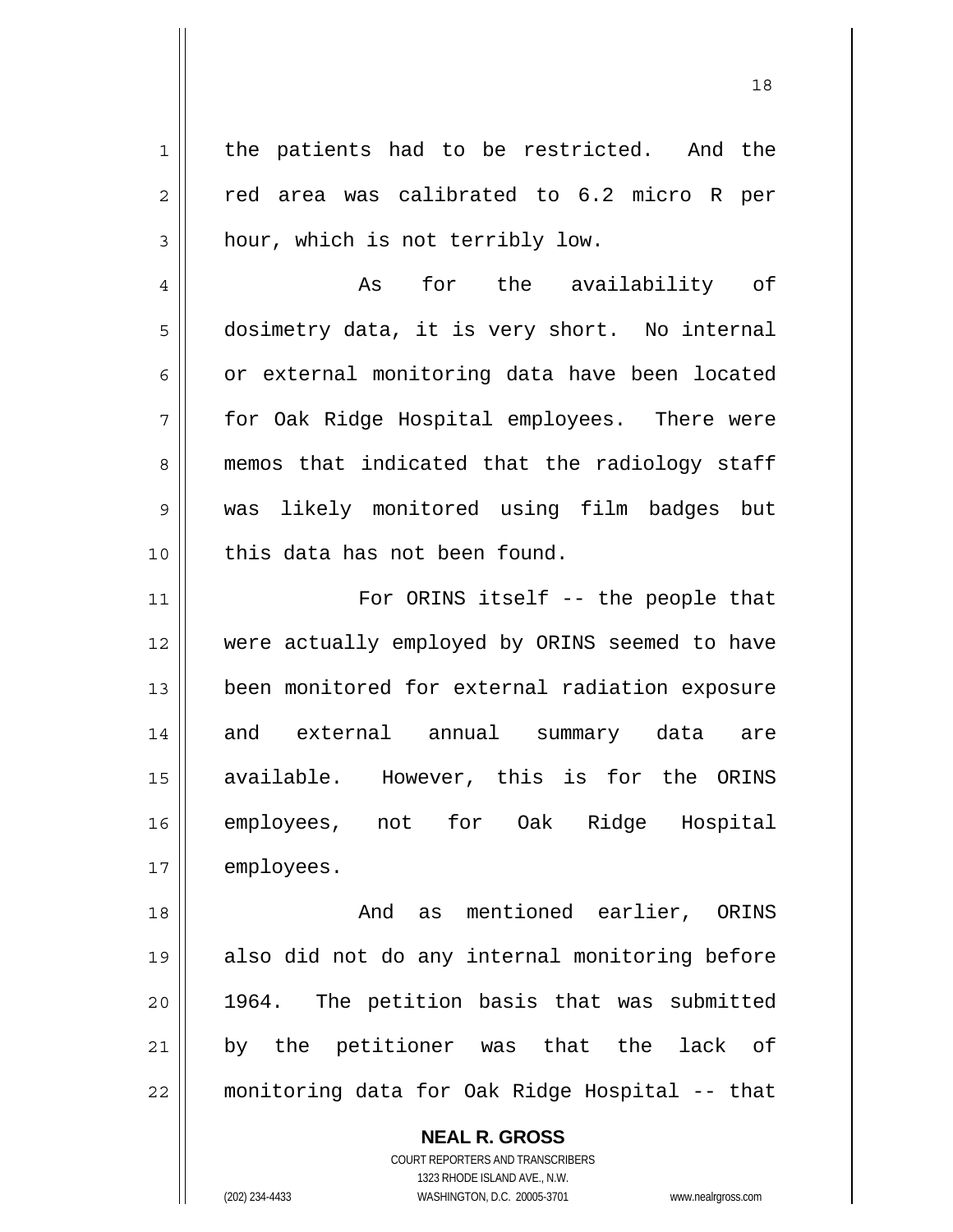1 2  $3 \parallel$  working with radionuclides in support of the 4 | ORINS operations. 5 found And the NIOSH evaluation 6 $\parallel$  that, indeed, monitoring data for Oak Ridge  $7 \parallel$  Hospital employees is not available and that 8 || the ORINS operations had the potential to 9 10 11 NIOSH The evaluation process that  $12 \parallel$  did consists of a two-pronged test established  $13 \parallel$  by EEOICPA and consists of the following two  $14 \parallel$  steps. First, it is determined whether it is  $15$  || feasible to estimate the level of radiation  $16$   $\parallel$  doses of individual members of the Class with 17 18  $19 \parallel$  radiation doses may have endangered the health 20 | of the members of the Class. 21 As for the feasibility 22 determination, NIOSH has found that the there was a lack of monitoring for Oak Ridge Hospital employees, although some of them were cause an undetermined and varied exposure potential to Oak Ridge Hospital employees. sufficient accuracy and secondly, we determine if there is a reasonable likelihood that

> **NEAL R. GROSS** COURT REPORTERS AND TRANSCRIBERS 1323 RHODE ISLAND AVE., N.W.

(202) 234-4433 WASHINGTON, D.C. 20005-3701 www.nealrgross.com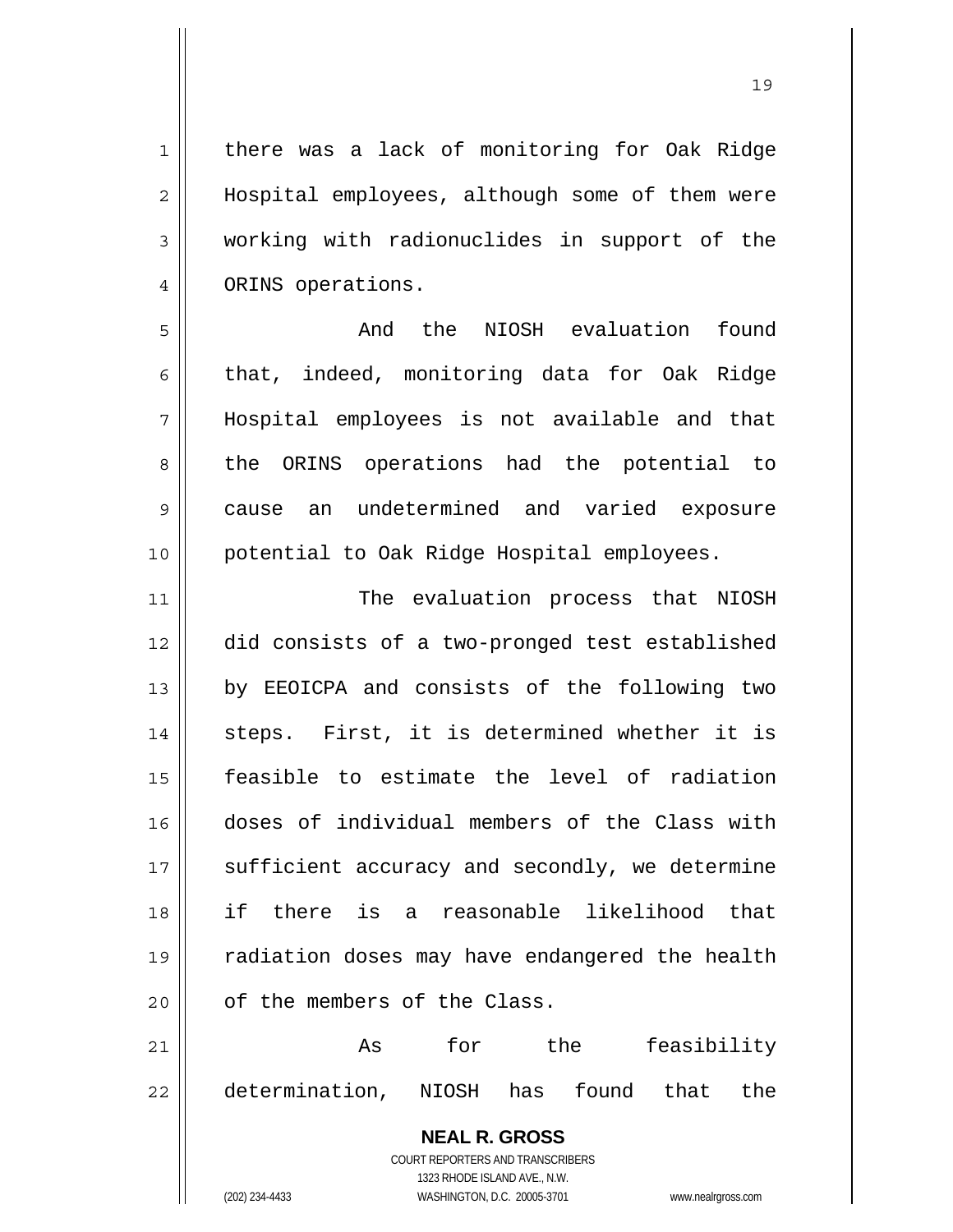| $\mathbf 1$    | available monitoring records, process                               |
|----------------|---------------------------------------------------------------------|
| $\overline{2}$ | description, and source-term<br>data<br>are                         |
| 3              | insufficient to complete dose reconstructions                       |
| $\overline{4}$ | for the proposed class of employees, and NIOSH                      |
| 5              | currently lacks access to sufficient                                |
| 6              | monitoring source-term data and process                             |
| 7              | information to estimate the complete internal                       |
| 8              | and external dose to members of the Class.                          |
| 9              | Therefore, the NIOSH-proposed class                                 |
| 10             | definition for Oak Ridge Hospital employees is                      |
| 11             | all employees who worked in any location at                         |
| 12             | the Oak Ridge Hospital in Oak Ridge, Tennessee                      |
| 13             | for a number of workdays aggregating at least                       |
| 14             | 250 workdays from May 15, 1950 through                              |
| 15             | December 31, 1959 or in combination with                            |
| 16             | workdays with the parameters established for                        |
| 17             | one or more other classes of employees in the                       |
| 18             | SEC.                                                                |
| 19             | The<br>health-endangerment                                          |
| 20             | determination, NIOSH has determined that it is                      |
| 21             | not feasible to complete dose reconstructions                       |
| 22             | with sufficient accuracy for the period of                          |
|                | <b>NEAL R. GROSS</b>                                                |
|                | <b>COURT REPORTERS AND TRANSCRIBERS</b>                             |
|                | 1323 RHODE ISLAND AVE., N.W.                                        |
|                | (202) 234-4433<br>WASHINGTON, D.C. 20005-3701<br>www.nealrgross.com |

20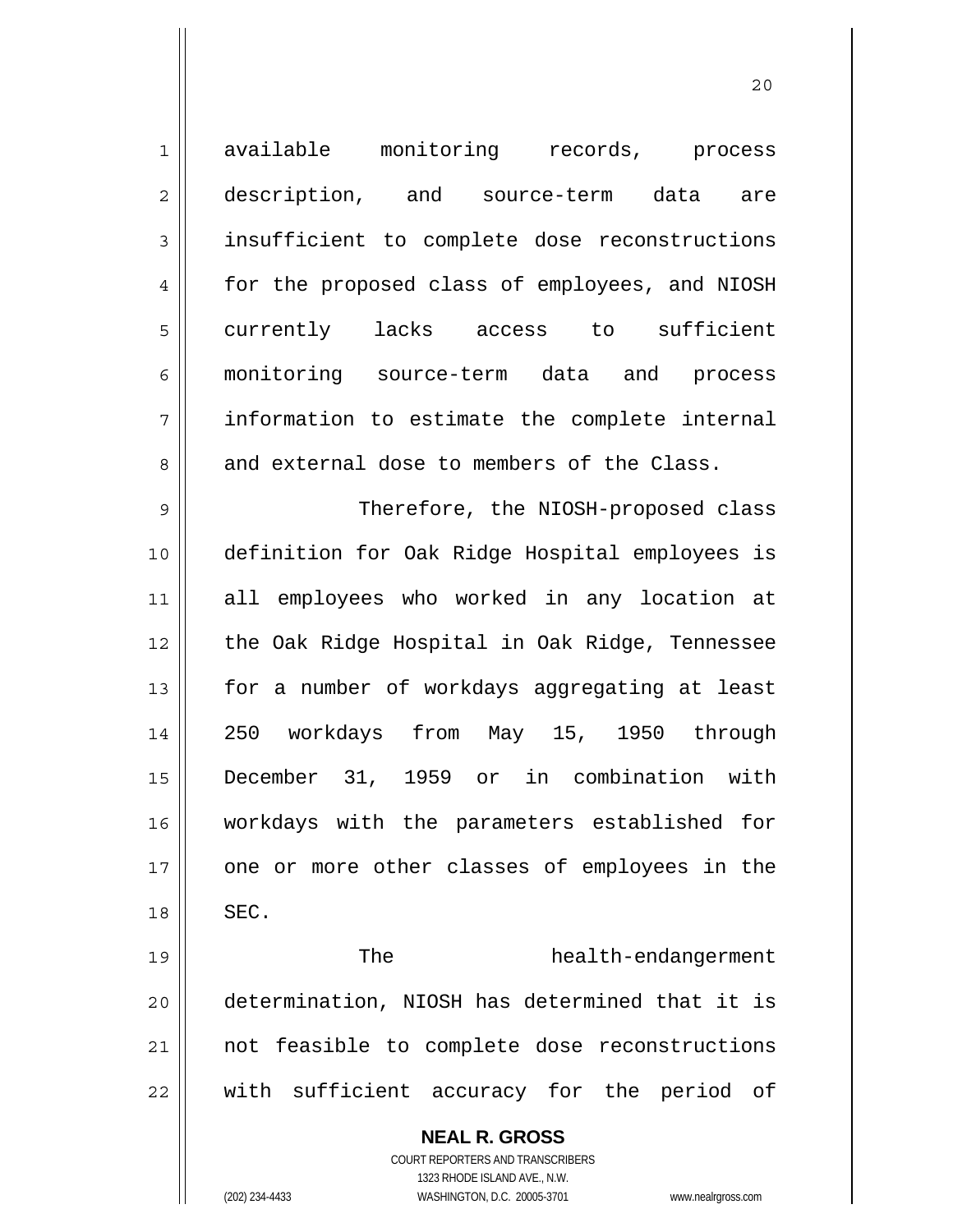1 2  $3 \parallel$  health of the employees covered may have been  $4 \parallel$  endangered. The evidence reviewed indicates  $5 \parallel$  that an undetermined number of workers in the 6  $\parallel$  Class may have received chronic internal and  $7 \parallel$  external exposure from a large variety of  $8 \parallel$  internally and externally administered 9 10 11 || In summary, the feasibility ORINS operations associated with the Oak Ridge Hospital from 1950 to 1959, and that the radionuclides to treat cancer at the ORINS cancer hospital.

12 || determination dose reconstruction is not  $13 \parallel$  feasible for internal exposure, for all  $14 \parallel$  radionuclides from 1950 to 1959 and it is not  $15$   $\parallel$  feasible for beta and gamma external exposure  $16 \parallel$  from 1950 to 1959. NIOSH has determined that 17 18 19 || occupational medical x-ray exposure. 20 || And that concludes my presentation. 21 || Thank you. Questions, please? 22 CHAIRMAN ZIEMER: Thank you, Dr. summary, external x-ray exposure to an x-ray technician can be reconstructed as well as the

> **NEAL R. GROSS** COURT REPORTERS AND TRANSCRIBERS

1323 RHODE ISLAND AVE., N.W. (202) 234-4433 WASHINGTON, D.C. 20005-3701 www.nealrgross.com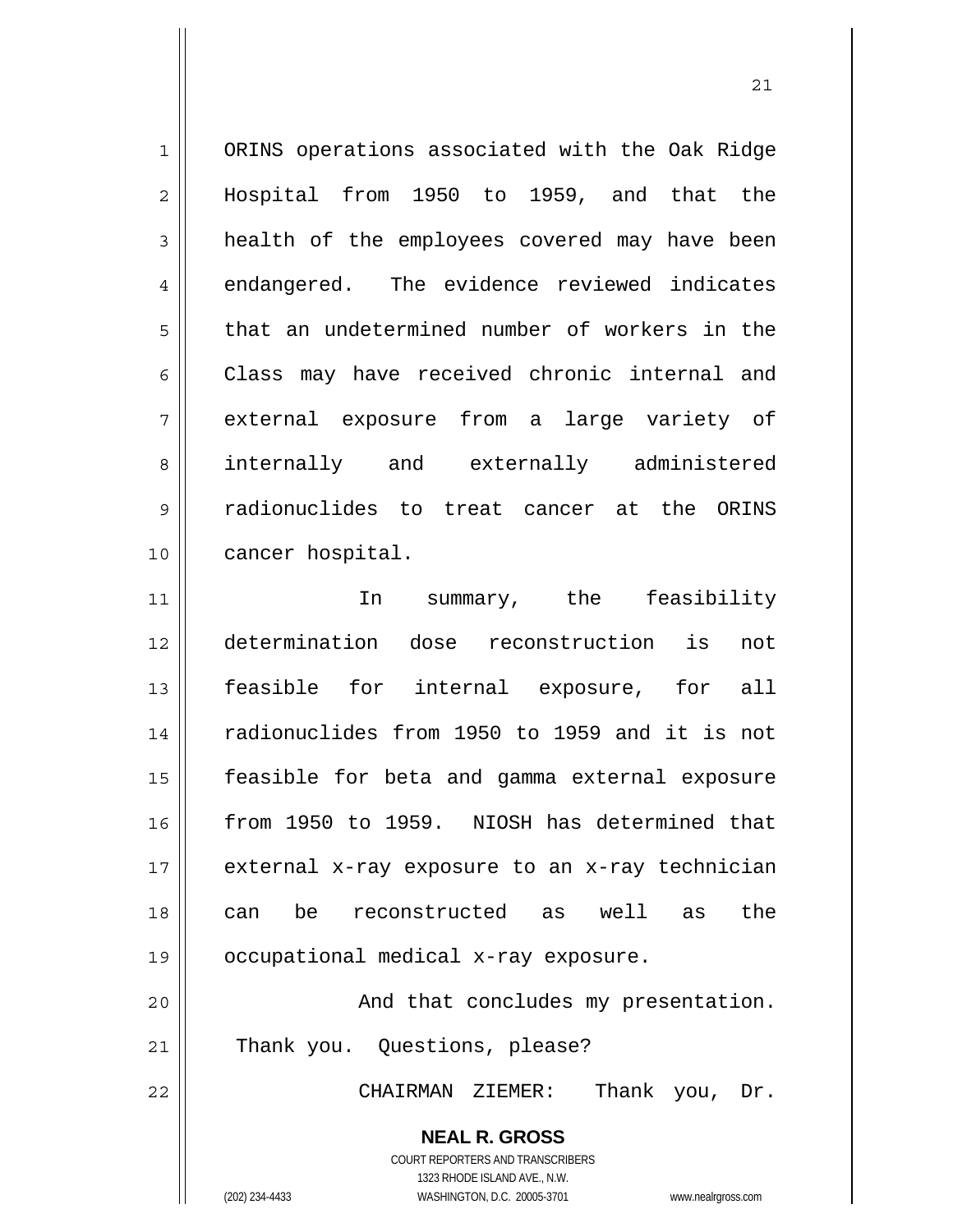**NEAL R. GROSS** COURT REPORTERS AND TRANSCRIBERS 1323 RHODE ISLAND AVE., N.W. (202) 234-4433 WASHINGTON, D.C. 20005-3701 www.nealrgross.com 1 2 | questions. Dr. Roessler? 3 || MEMBER ROESSLER: Do you want me to  $4 \parallel$  wait until the petitioners --5 hear CHAIRMAN ZIEMER: Well, let's 6  $\parallel$  from the petitioners and then we will open the  $7 \parallel$  floor. Yes, okay. And maybe you can sort of  $8 \parallel$  stand by, too, Lara. 9 10  $11$  | that may be on the line. If they wish to 12 || speak, just identify who you are and then you 13 14 MS. EDMUNDSON-CUMMINGS: I am Sara 15 Edmundson-Cummings and I would like to speak, 16 17 18 19  $\parallel$  turned up. Go ahead. 20 MS. EDMUNDSON-CUMMINGS: And I am  $21$  on a speaker phone. Can you hear me okay? 22 CHAIRMAN ZIEMER: Yes. Hughes. Let me see if there are any immediate But let me ask if any of the petitioners -- I think we have two or three may make your statement. please. CHAIRMAN ZIEMER: Could you just repeat that again? We got the volume here now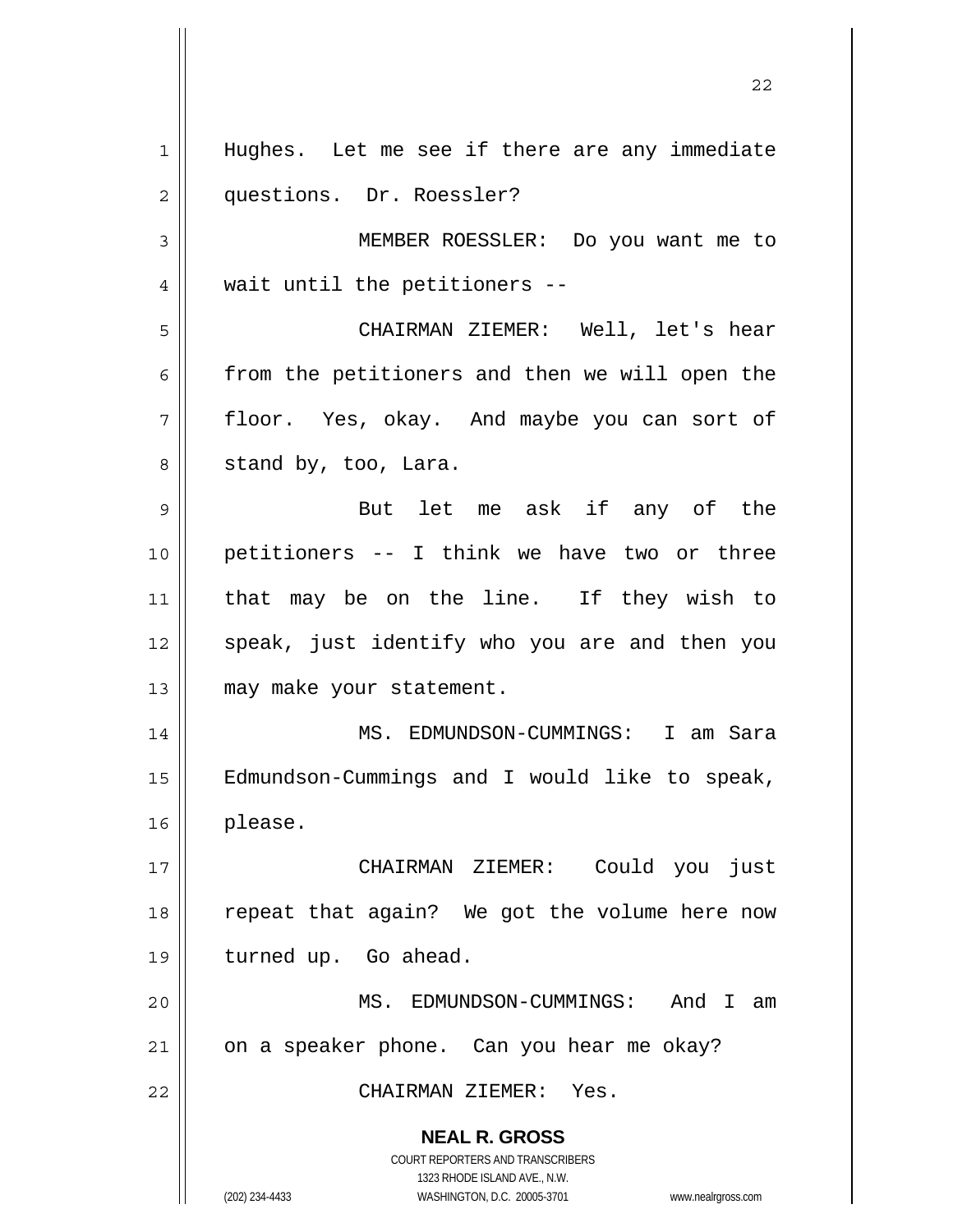| 1              | MS. EDMUNDSON-CUMMINGS:<br>Okay.               |
|----------------|------------------------------------------------|
| $\overline{2}$ | Thank you so much for the opportunity to speak |
| 3              | to the Board. I am Sara Edmundson-Cummings     |
| 4              | and my [identifying information redacted] and  |
| 5              | [identifying information redacted] are in a    |
| 6              | listening mode. We are the children of Ethel   |
| 7              | Blythe Edmundson. Our mother was an RN and an  |
| 8              | employee of the Oak Ridge Hospital beginning   |
| 9              | in the 1950s. She was an employee of Oak       |
| 10             | Ridge Hospital for 25 years.                   |
| 11             | mother died of metastatic<br>Our               |
| 12             | breast cancer. She had a very poor quality of  |
| 13             | life with her sternum breaking with just a     |
| 14             | cough, ribs breaking, and her right<br>leg     |
| 15             | breaking, all due to the cancer. She was in    |
| 16             | tremendous pain, requiring heavy doses of pain |
| 17             | medication.                                    |
| 18             | Each time I drive I-40 East towards            |
| 19             | Oak Ridge, I see the sign, 19 miles to Oak     |
| 20             | Ridge, and I am teary-eyed. The thing that I   |
| 21             | really have a hard time with is the fact that  |
| 22             | I can't go home again. I miss mother's hugs    |
|                | <b>NEAL R. GROSS</b>                           |

23

COURT REPORTERS AND TRANSCRIBERS 1323 RHODE ISLAND AVE., N.W.

 $\prod$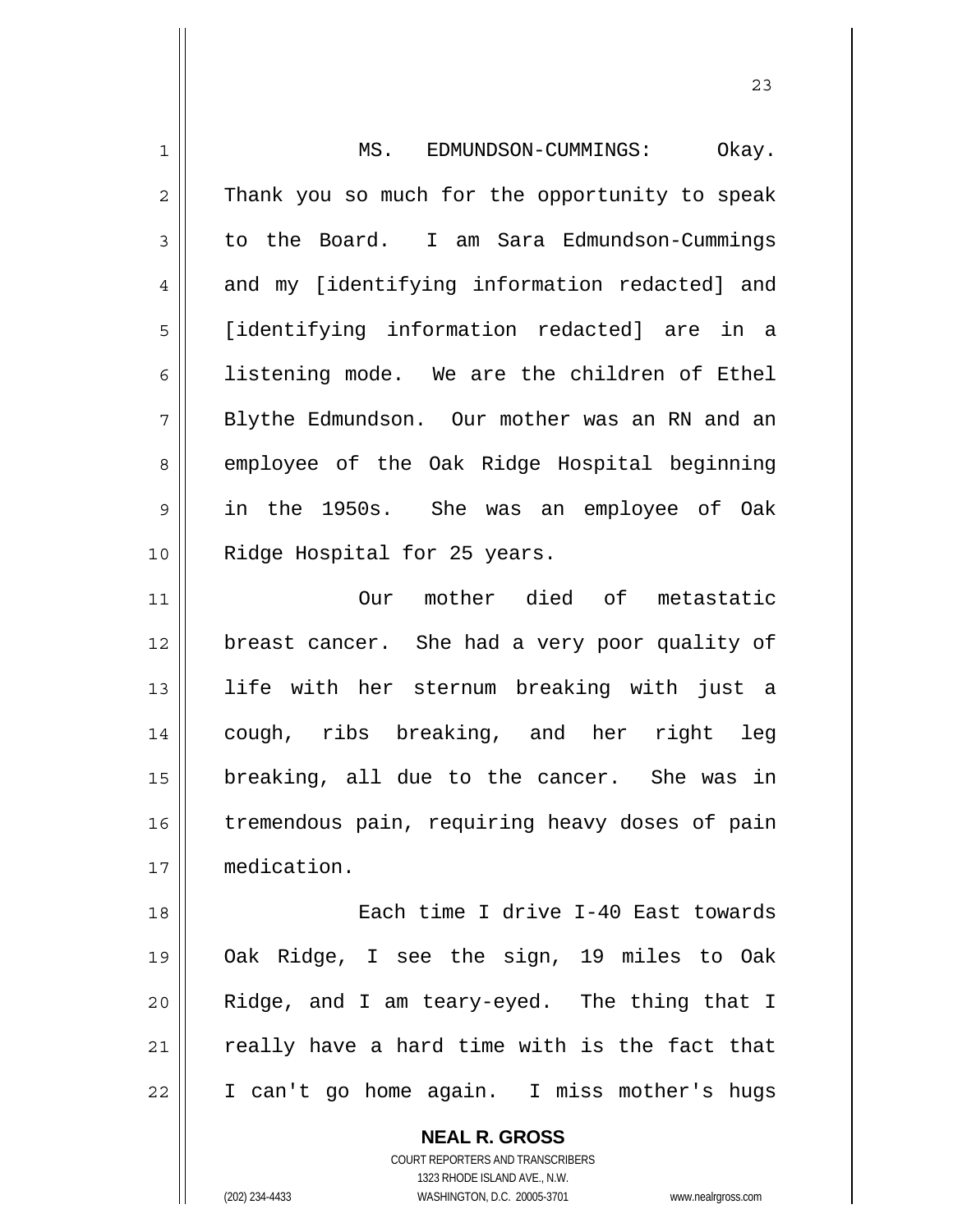1 2  $3 \parallel$  her at Mother's Day, her birthdays and at  $4 \parallel$  Christmases. 5 || I have driven by the old home many 6 || times and I no longer belong there. Still,  $7 \parallel$  some part of me cannot accept that and I keep  $8 \parallel$  wanting to go back. Our love with our mother 9 10 11 || We missed many years of love and companionship 12 13 were Oak Ridge Hospital's employees  $14 \parallel$  in the same work area as ORINS. ORINS at the door and she would light up like a Christmas tree because I was home. We miss was cut short by 20 or more years. Her sister and her mother lived to be up in their '90s. with our mother due to her cancer death.

 $15$   $\vert$  conducted research with cancer patients with  $16$   $\parallel$  various radioactive materials. There was no 17 18 19 personal radiation monitoring, externally or internally, for the Oak Ridge Hospital employee.

20 This has been a very lengthy 21 process for all of us. We have tried to be 22 || patient and thank you for your patience and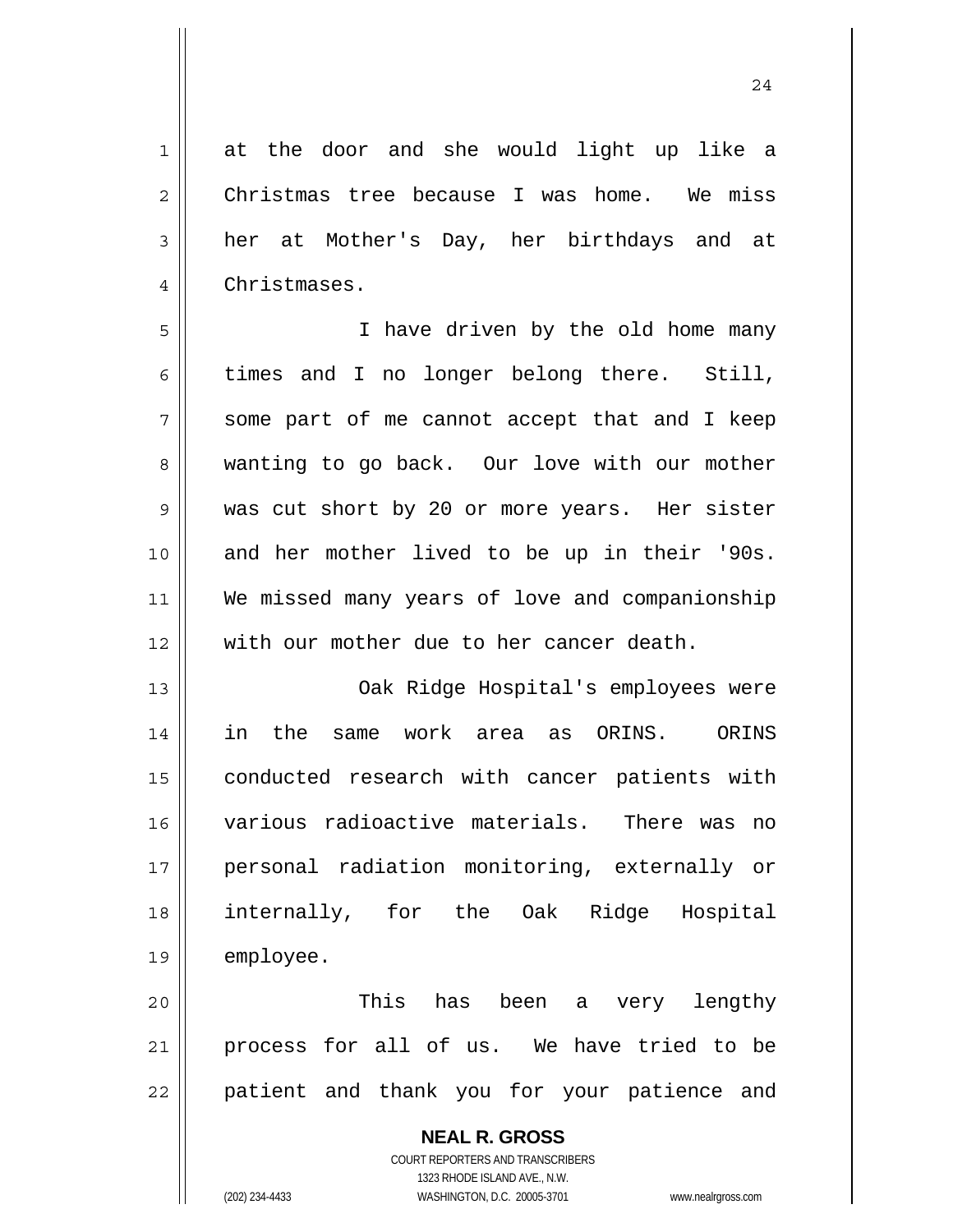1 2  $3 \parallel$  was related to radiation exposure while  $4 \parallel$  employed at Oak Ridge Hospital. She would be  $5 \parallel$  proud to know that her death and the deaths of 6  $\parallel$  other Oak Ridge Hospital colleagues has been  $7 \parallel$  recognized by this petition. 8 prove Please take the action to ap 9 10  $11$   $\vert$  too soon, and their families have been  $12 \parallel$  slighted a full life with their loved ones.  $13 \parallel$  We are very grateful to see that this will be  $14 \parallel$  resolved for employees of the Oak Ridge 15 Hospital. And thank you so much for listening understanding. We agree with the petition and are confident that our mother's cancer death and add the Class to the SEC. Several Oak Ridge Hospital employees have left this life

 $16 \parallel$  to our concerns.

17 18 || very much, Sara. CHAIRMAN ZIEMER: Okay, thank you

19 20 welcome. MS. EDMUNDSON-CUMMINGS: You're

21 CHAIRMAN ZIEMER: And now we can 22 || open the floor for questions. Dr. Roessler,

> **NEAL R. GROSS** COURT REPORTERS AND TRANSCRIBERS 1323 RHODE ISLAND AVE., N.W.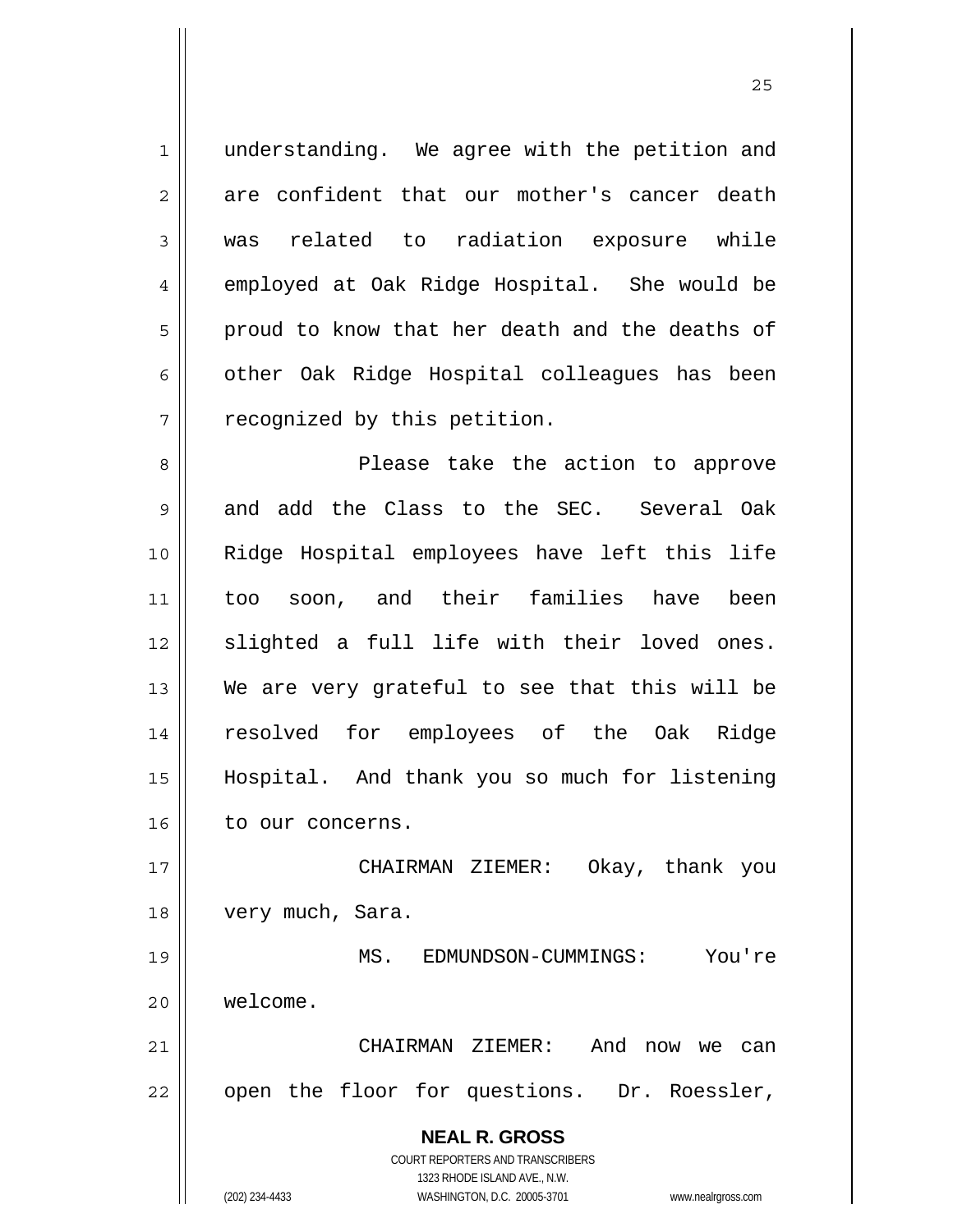1 do you want to begin?

| $\overline{2}$ | MEMBER ROESSLER:<br>What we<br>are             |
|----------------|------------------------------------------------|
| 3              | looking at here is a building next to another  |
| 4              | building and questioning whether contamination |
| 5              | and so on would go from one building to the    |
| 6              | other, and I think I looked at it critically   |
| 7              | from that point of view. I mean, you were      |
| 8              | persuasive to me in discussing the people      |
| 9              | going back and forth.                          |
| 10             | But I am a little concerned that               |
| 11             | there are so many indications in your report   |
| 12             | that they did have good practices in ORINS and |
| 13             | between the hospital and the nuclear facility. |
| 14             | Some of the things that I picked out was that  |
| 15             | they had separate laundries. The maids, and    |
| 16             | this is out of your report, janitors and so on |
| 17             | were trained not to go into controlled areas.  |
| 18             | Marshall Brucer had this book, and             |
| 19             | I haven't read it, on radioisotope hazards.    |
| 20             | Apparently they were aware of the problems     |
| 21             | that would occur with people going back and    |
| 22             | forth. So, I am just trying to play devil's    |

**NEAL R. GROSS**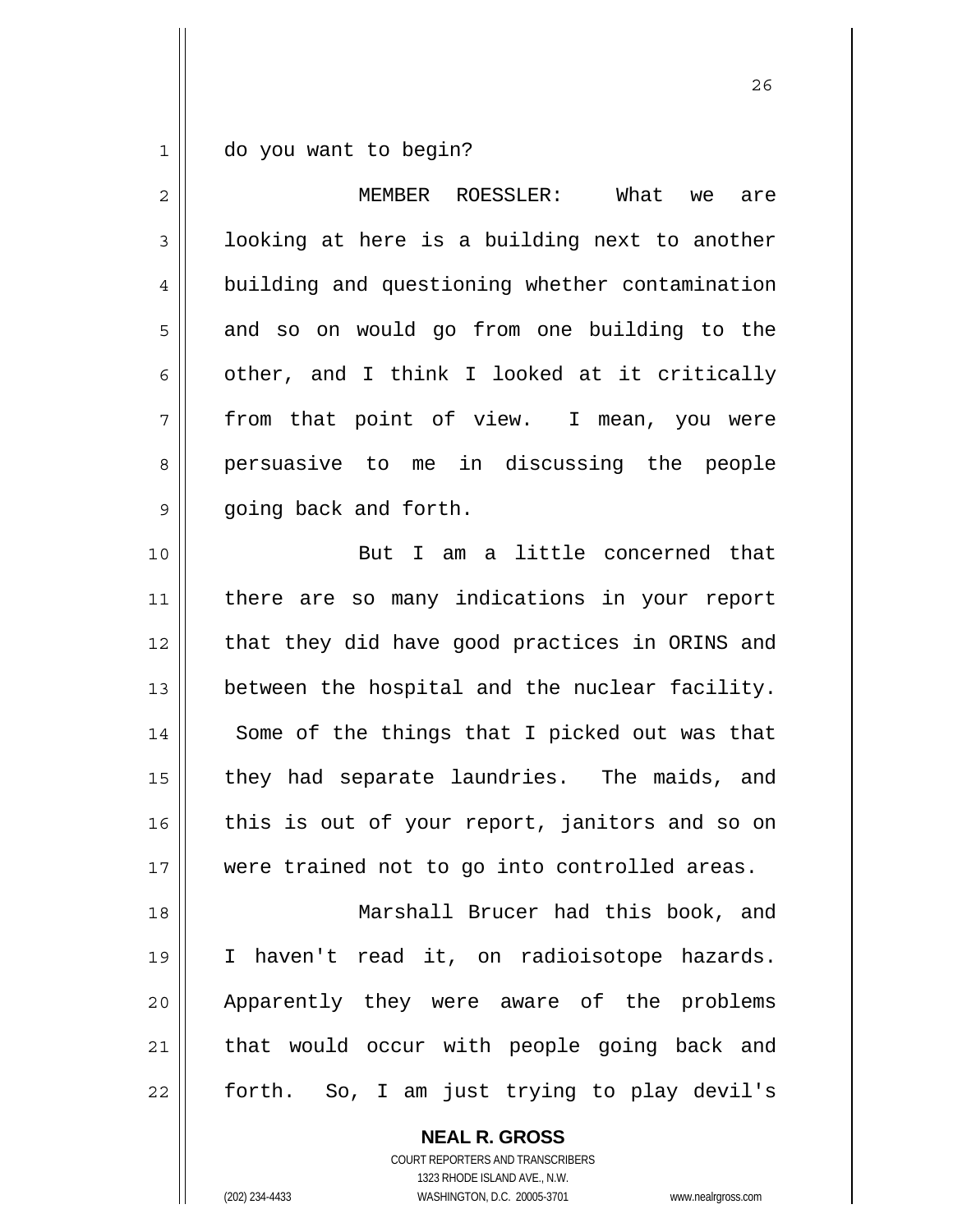| $\mathbf 1$    | advocate here. I just really am not totally                         |
|----------------|---------------------------------------------------------------------|
| $\overline{2}$ | convinced that enough looking has been done to                      |
| 3              | find some more records. And I did notice you                        |
| 4              | interviewed some people. And you know, this                         |
| 5              | is in the '50s. I am not sure who you did                           |
| 6              | interview but I guess I would feel more                             |
| 7              | comfortable either reading those interviews or                      |
| 8              | maybe even talking to some people who are                           |
| 9              | still alive, I would assume, who were there at                      |
| 10             | the time to ask them more about the controls                        |
| 11             | that they had. I am just trying to play                             |
| 12             | devil's advocate here and bring up a<br>few                         |
| 13             | questions.                                                          |
| 14             | CHAIRMAN ZIEMER: My understanding                                   |
| 15             | is the two buildings were actually connected                        |
| 16             | by some kind of a walkway or --                                     |
| 17             | DR. HUGHES: That is correct.                                        |
| 18             | CHAIRMAN ZIEMER: It showed up in                                    |
| 19             | the picture as well. Is that correct?                               |
| 20             | DR. HUGHES: That is correct.                                        |
| 21             | There were actually -- ORINS started in the                         |
| 22             | wing of the hospital and they just added                            |
|                | <b>NEAL R. GROSS</b>                                                |
|                | <b>COURT REPORTERS AND TRANSCRIBERS</b>                             |
|                | 1323 RHODE ISLAND AVE., N.W.                                        |
|                | (202) 234-4433<br>WASHINGTON, D.C. 20005-3701<br>www.nealrgross.com |

27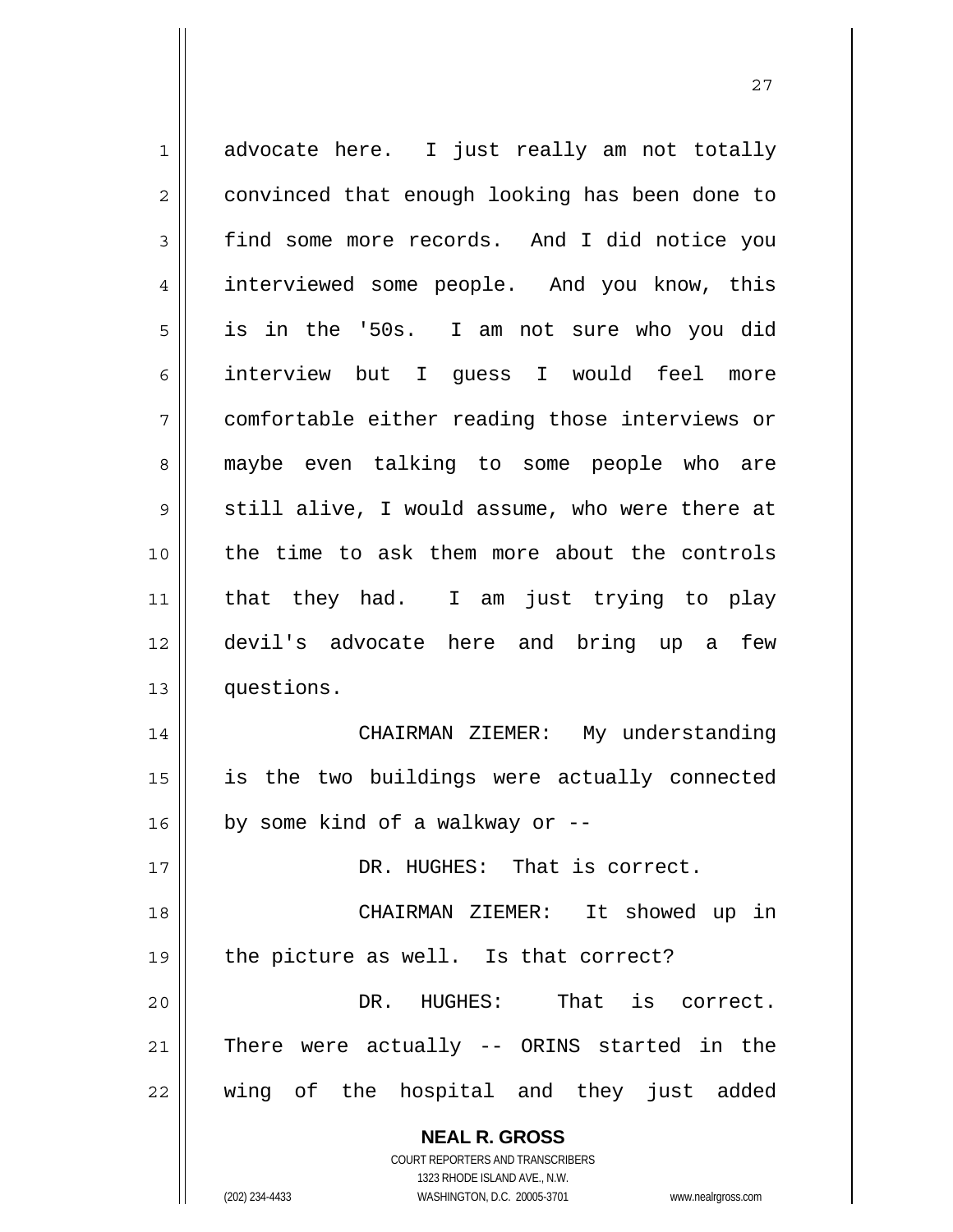1 2 | connected. another wing to the end. So yes, it was

3 || CHAIRMAN ZIEMER: So from that  $4 \parallel$  point of view, it wasn't a matter of leaving  $5 \parallel$  one building and going to another, in a sense, 6  $\parallel$  except going through a connecting corridor, as  $7 \parallel$  it were. CHAIRMAN Is that correct?

8 rrect. 9 10 || separate contracts with the AEC. They were 11  $HUGHES:$ There were two separate entities; they had two treated as two separate facilities.

 $12$   $\parallel$  and initially we looked at it. We 13  $\parallel$  were like yes, we don't really see how they  $14$  are connected but we found all the contract  $15$  || information. And that was actually what  $16$   $\vert$  caused us to move in this direction, because, 17 18  $19 \parallel$  they would have. And I did interview a former 20 physician of this facility. And he said, oh, 21 yes, I would go over there and do an 22 || amputation or do this and he was not well, it pretty specifically states they could draw on any employee, any personnel need that

> **NEAL R. GROSS** COURT REPORTERS AND TRANSCRIBERS 1323 RHODE ISLAND AVE., N.W. (202) 234-4433 WASHINGTON, D.C. 20005-3701 www.nealrgross.com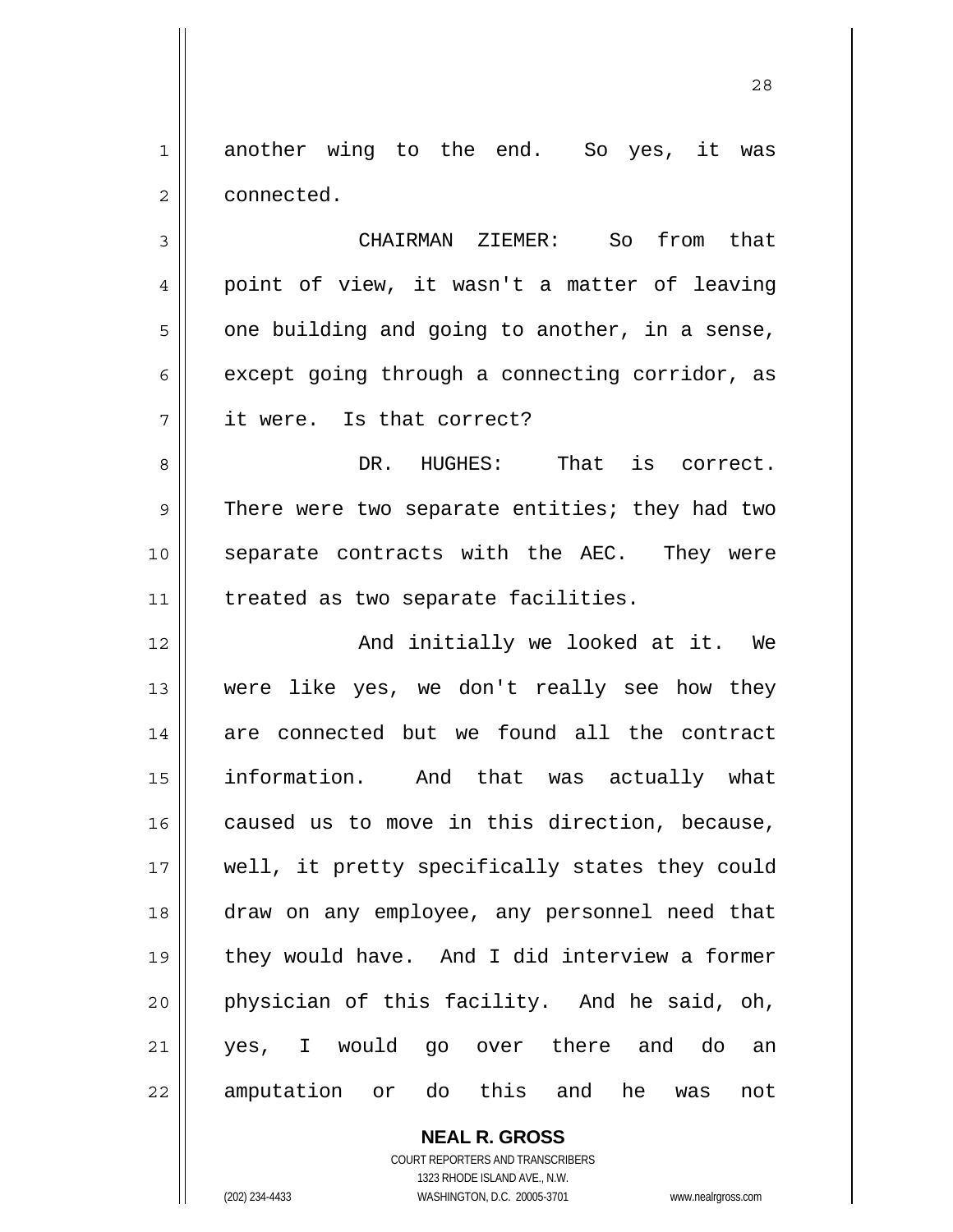1 monitored.

| $\overline{2}$ | it was handled that it --<br>So                    |
|----------------|----------------------------------------------------|
| 3              | was aware of the radiation<br>indeed, ORINS        |
| 4              | exposure potential but I am not sure how much      |
| 5              | it was enforced with these personnel that          |
| 6              | would come in and help out.                        |
| 7              | CHAIRMAN ZIEMER:<br>Now<br>$\mathbf{I}$<br>suppose |
| 8              | from kind of a practical point of view, we         |
| 9              | would expect that the nurses and the doctors       |
| 10             | would be, perhaps, heavily exposed and maybe       |
| 11             | some of the orderlies and others who were          |
| 12             | support staff. I don't know how much Oak           |
| 13             | Ridge Hospital operated like a<br>normal           |
| 14             | hospital, but in many hospitals, the doctors       |
| 15             | are not employed by the hospital. They have        |
| 16             | privileges there but they are paid by somebody     |
| 17             | else.                                              |
| 18             | I am wondering in this case, and I                 |
| 19             | don't know if Labor looks at this or if is         |
| 20             | this an issue, but it seemed to me that there      |
| 21             | is a possibility that many doctors, such as        |
| 22             | the one you described, who went in there to        |
|                | <b>NEAL R. GROSS</b>                               |

COURT REPORTERS AND TRANSCRIBERS 1323 RHODE ISLAND AVE., N.W.

 $\mathsf{I}$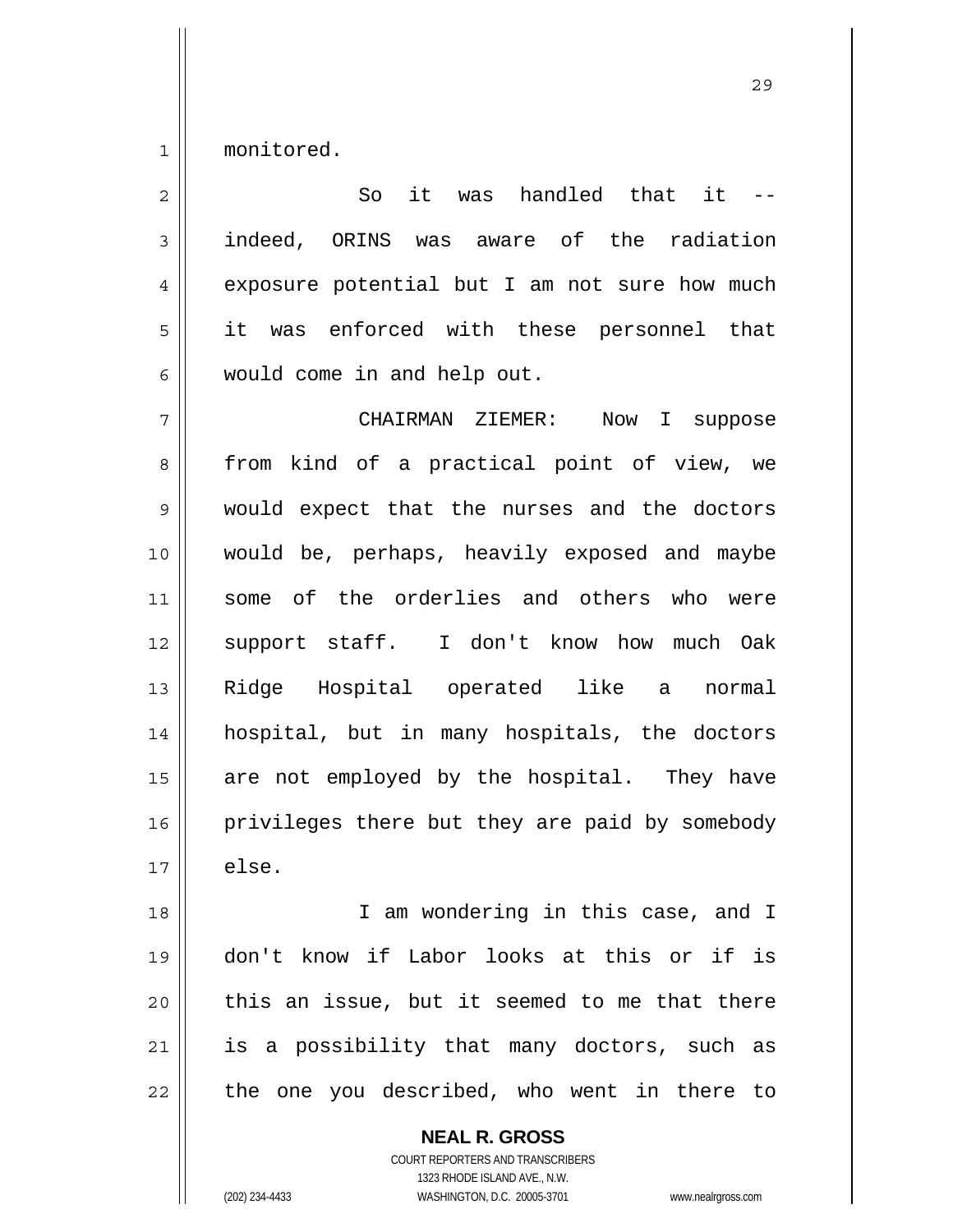1 2  $3 \parallel$  they are, you know, a physicians' clinic of  $4 \parallel$  some sort. But they are there every day. In  $5 \parallel$  fact, it occurred to me if they are making 6 ||  $\,$  rounds every day, how do you count the 250  $7 \parallel$  days for those folks if they are there partial 8 days. either do rounds or attend patients may not actually be employees of the hospital. Maybe

9 10  $11$  | typically, have many volunteers who do various 12 || things. They are sort of like Wal-Mart 13  $\parallel$  greeters in some cases, and I don't mean that  $14 \parallel$  in a derogatory way. Many of them, at least 15 nowadays are in the hospital quite a bit. How 16 But I think it is a valid question for a hospital. Also hospitals have, things. do we handle them?

17 18 19 || independent. And you know this if you have 20 paid bills. You often don't pay the hospital  $21$  for services you get in the hospital. You pay  $22$  | a clinic or some other group. And also, not only the regular physicians, but often radiology groups are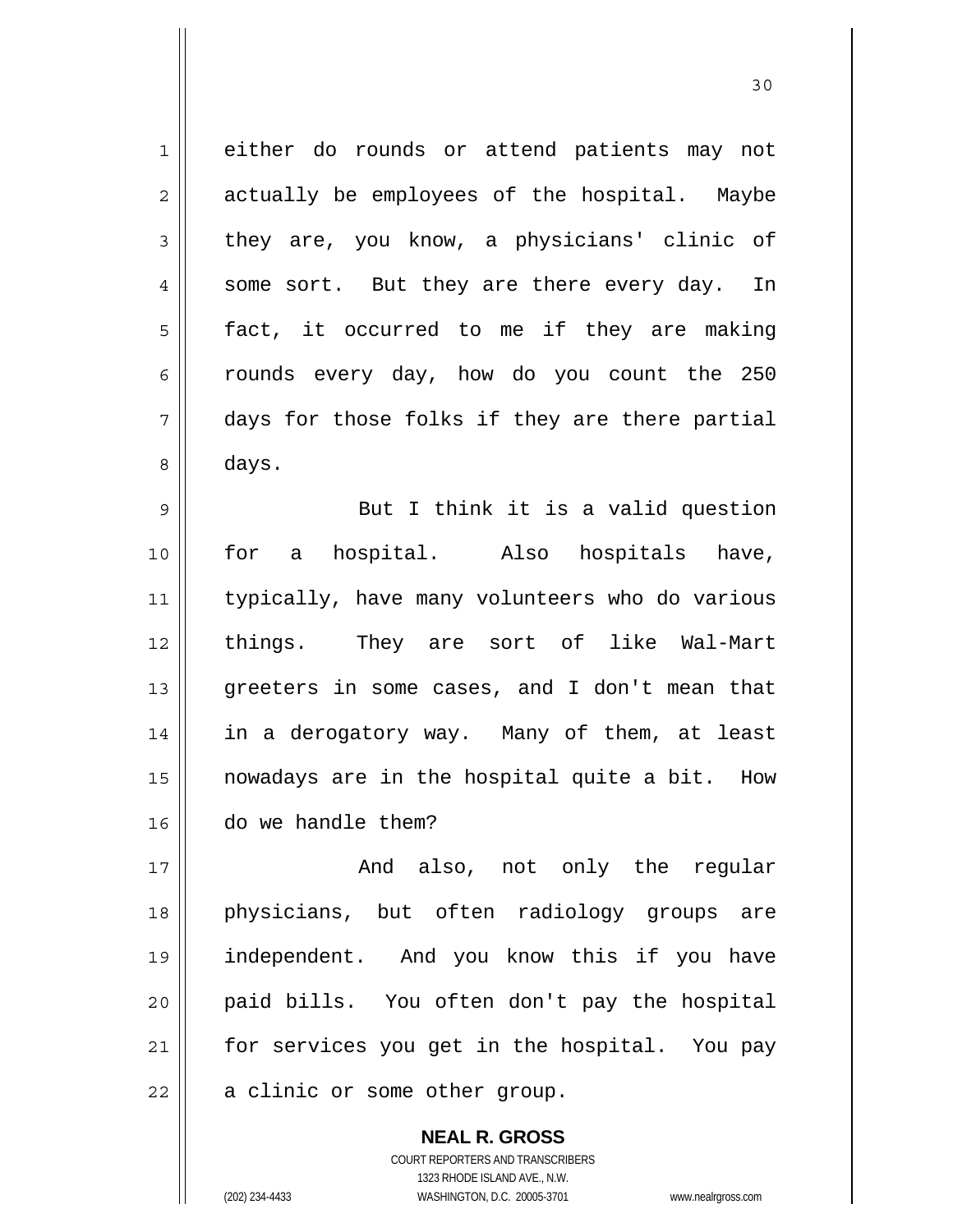| 1           | So, I am wondering if that applies                       |
|-------------|----------------------------------------------------------|
| 2           | at all or were these all employed by the                 |
| 3           | hospital, and if they weren't, how does Labor            |
| 4           | handle that? Because there wouldn't be a                 |
| 5           | record of them being employed there if they              |
| 6           | were a physicians' group that came in to tend            |
| 7           | to patients in one way or another.                       |
| 8           | So, you get the drift of what I am                       |
| $\mathsf 9$ | asking.                                                  |
| 10          | DR. HUGHES: Yes. I can't really                          |
| 11          | answer that question but we know we have                 |
| 12          | available -- the Oak Ridge Hospital, as it was           |
| 13          | an AEC facility, published an annual report to           |
| 14          | the AEC and it listed staff in every single              |
| 15          | report. So it lists the names of all the                 |
| 16          | doctors that worked there that were employed             |
| 17          | there now. Was there any other doctor                    |
| 18          | possibly that was in that situation that you             |
| 19          | pointed out? I don't know at this time.                  |
| 20          | CHAIRMAN ZIEMER: Well, and maybe                         |
| 21          | Sara or some of the petitioners or others                |
| 22          | would know whether or not doctors were                   |
|             |                                                          |
|             | <b>NEAL R. GROSS</b><br>COURT REPORTERS AND TRANSCRIBERS |
|             | 1222 DUODE ICLAND AVE NIM                                |

31

1323 RHODE ISLAND AVE., N.W.

 $\prod_{i=1}^{n}$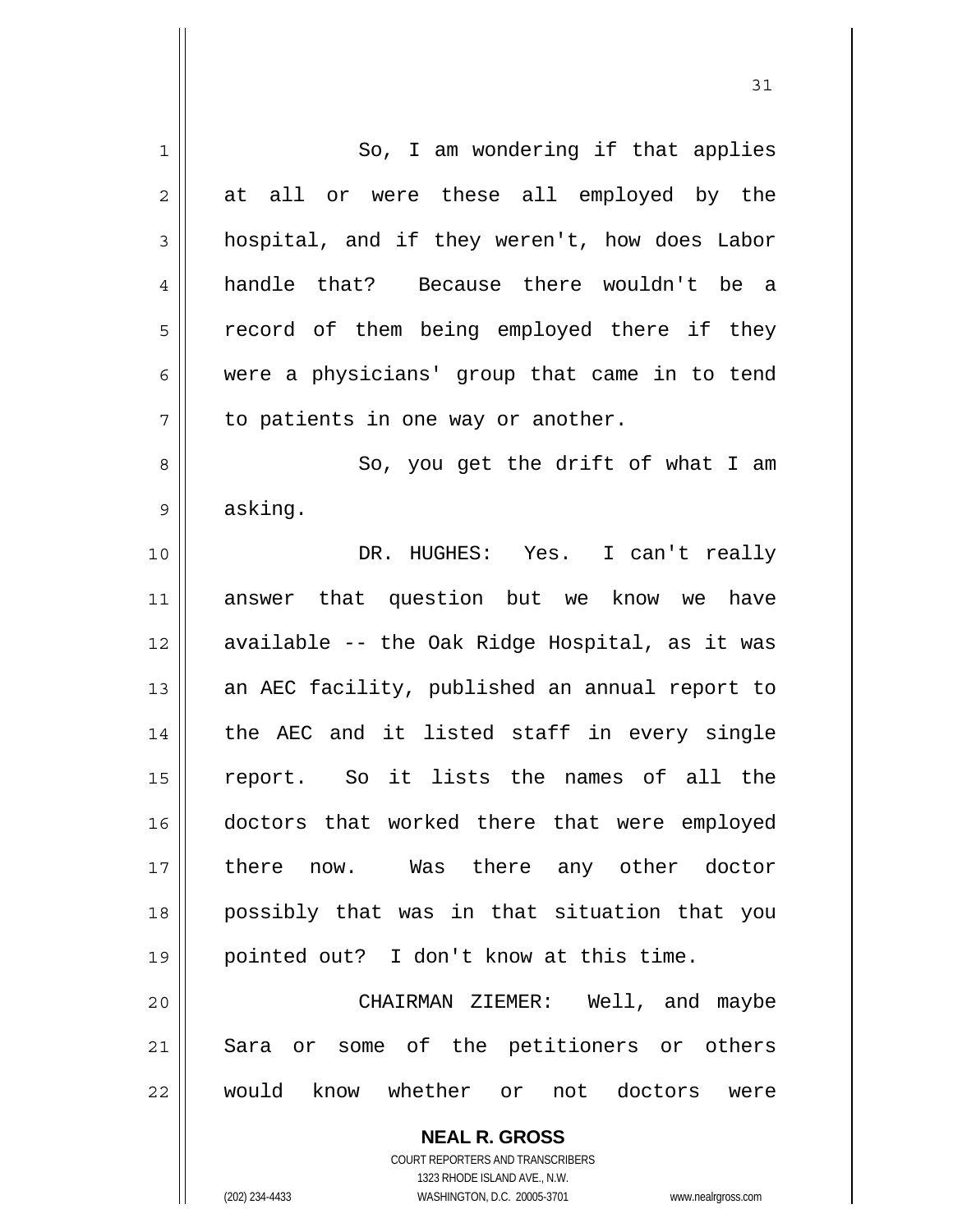| $\mathbf 1$    | employed privately in Oak Ridge. Because it                                                         |
|----------------|-----------------------------------------------------------------------------------------------------|
| $\overline{2}$ | would not be unusual for a private doctor to                                                        |
| 3              | have hospital privileges for whatever reason.                                                       |
| 4              | And, Josie, you have a comment?                                                                     |
| 5              | MEMBER BEACH: Well, I was just                                                                      |
| 6              | looking on the report on page 20 of 46. It                                                          |
| 7              | does list type of employees. Staff MDs or                                                           |
| 8              | physicians are listed, along with part-time                                                         |
| 9              | staff technicians, nurses' aides, anyway down                                                       |
| 10             | to the maintenance personnel. I don't know if                                                       |
| 11             | that is everybody involved but it seems to be                                                       |
| 12             | a pretty good list.                                                                                 |
| 13             | CHAIRMAN ZIEMER: Well, I think my                                                                   |
| 14             | question would remain, would only staff                                                             |
| 15             | physicians have privileges in the hospital,                                                         |
| 16             | and in a typical hospital, that would not be                                                        |
| 17             | the case.                                                                                           |
| 18             | MEMBER MUNN:<br>Would they<br>be                                                                    |
| 19             | employees in that case?                                                                             |
| 20             | CHAIRMAN ZIEMER: Well, I don't                                                                      |
| 21             | know the answer. I know in many hospitals,                                                          |
| 22             | certainly today, the physicians are typically                                                       |
|                |                                                                                                     |
|                | <b>NEAL R. GROSS</b>                                                                                |
|                | COURT REPORTERS AND TRANSCRIBERS                                                                    |
|                | 1323 RHODE ISLAND AVE., N.W.<br>(202) 234-4433<br>WASHINGTON, D.C. 20005-3701<br>www.nealrgross.com |
|                |                                                                                                     |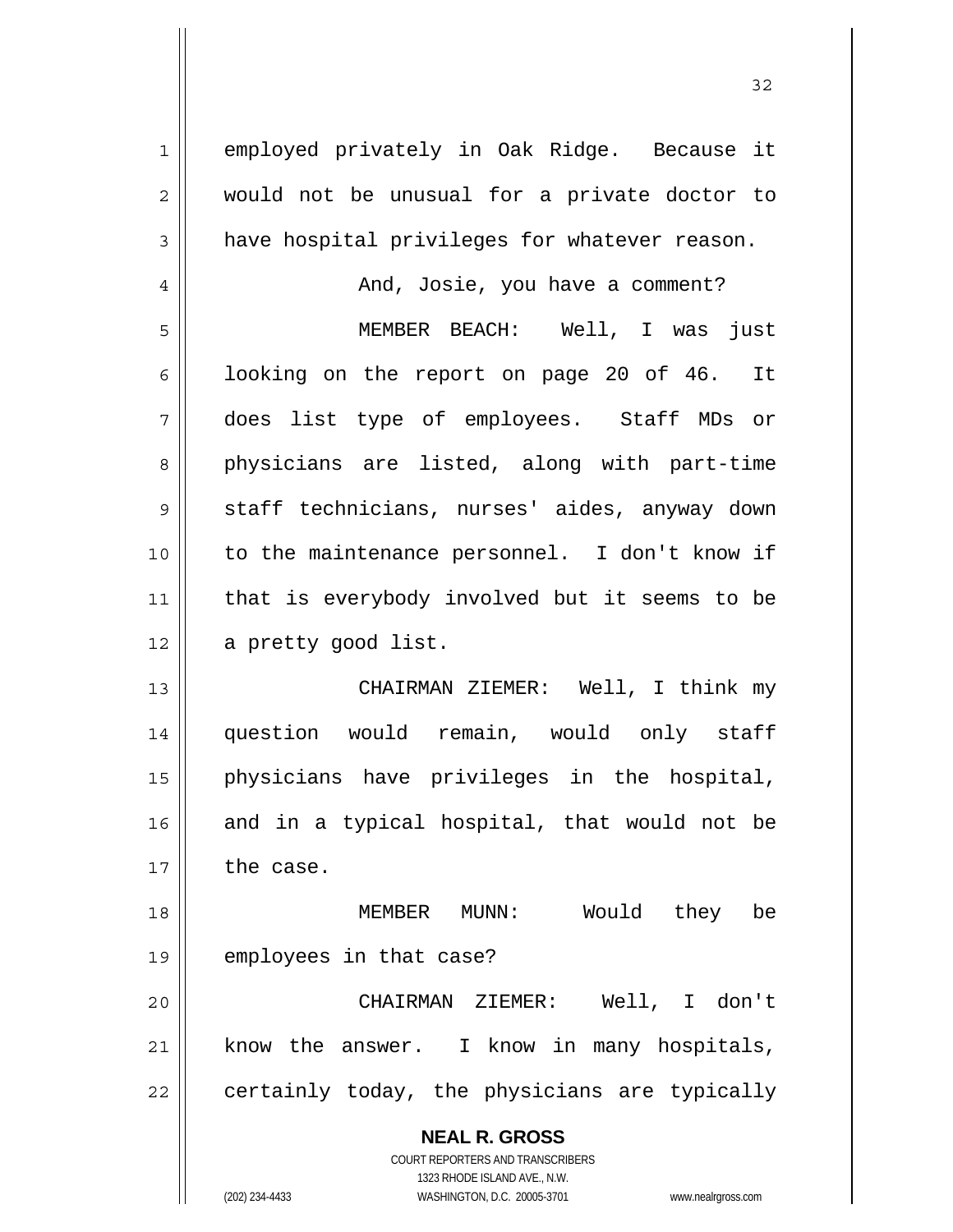| $\mathbf 1$    | not employed by the hospital. They may have    |
|----------------|------------------------------------------------|
| $\overline{2}$ | an agreement to have privileges there but they |
| $\mathfrak{Z}$ | are independent from a payment point of view.  |
| 4              | And so if you looked at the hospital --        |
| 5              | What you have is you have the                  |
| 6              | regular -- there is a certain number of        |
| 7              | regular staff. Dr. Lockey knows this better    |
| 8              | than I. I am just talking about how I get      |
| 9              | billed and so on.                              |
| 10             | You know, I have a funny view. I               |
| 11             | should tell you my oldest daughter was born in |
| 12             | the Oak Ridge Hospital and I don't think I     |
| 13             | will have a conflict of interest. But it       |
| 14             | occurred to me that maybe my wife would        |
| 15             | qualify as a laborer --                        |
| 16             | (Laughter.)                                    |
| 17             | CHAIRMAN ZIEMER: -- although she               |
| 18             | wasn't there 250 days. I shouldn't say that.   |
| 19             | This is serious business. But we are<br>not    |
| 20             | I am not sure how we identify the<br>sure.     |
| 21             | workers in some of the hospital situations.    |
| 22             | That is my point.                              |
|                | <b>NEAL R. GROSS</b>                           |

COURT REPORTERS AND TRANSCRIBERS 1323 RHODE ISLAND AVE., N.W.

 $\mathsf{I}$ 

(202) 234-4433 WASHINGTON, D.C. 20005-3701 www.nealrgross.com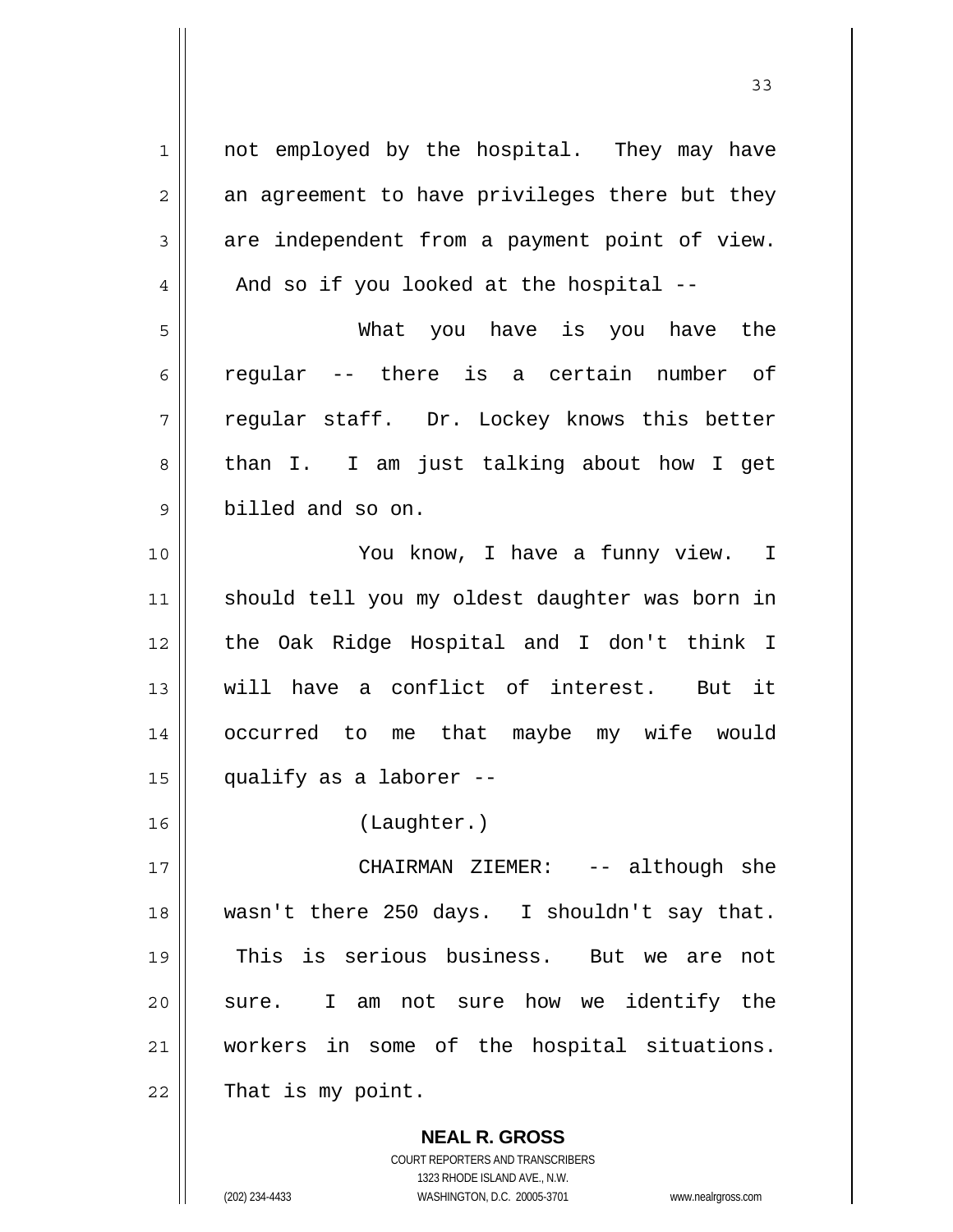| 1              | DR. NETON: This is Jim Neton. It                                    |
|----------------|---------------------------------------------------------------------|
| $\overline{2}$ | seems to me we have a number of claimants the                       |
| 3              | Department of Labor has vetted and are in the                       |
| 4              | program for dose reconstructions. And it is                         |
| 5              | really under their purview to establish                             |
| 6              | whether those people are valid claimants. Any                       |
| 7              | physician who was a contractor to DOE or such                       |
| 8              | could -- has the opportunity to file, like                          |
| 9              | anyone else would be, to be a member of this                        |
| 10             | class or to be a valid claimant.                                    |
| 11             | So, I am not sure that is a                                         |
| 12             | question that we can answer here but certainly                      |
| 13             | the Department of Labor could maybe speak up                        |
| 14             | as to how they would --                                             |
| 15             | CHAIRMAN ZIEMER: Yes, I understand                                  |
| 16             | it is really a Labor issue. Within the                              |
| 17             | wording of the Class that we would recommend,                       |
| 18             | I am really raising the question as to whether                      |
| 19             | we have covered all the folks in the wording.                       |
| 20             | MR. KOTSCH: As Jim mentioned, --                                    |
| 21             | This is Jeff<br>CHAIRMAN ZIEMER:                                    |
| 22             | Kotsch from Labor.                                                  |
|                | <b>NEAL R. GROSS</b>                                                |
|                | <b>COURT REPORTERS AND TRANSCRIBERS</b>                             |
|                | 1323 RHODE ISLAND AVE., N.W.                                        |
|                | (202) 234-4433<br>WASHINGTON, D.C. 20005-3701<br>www.nealrgross.com |

34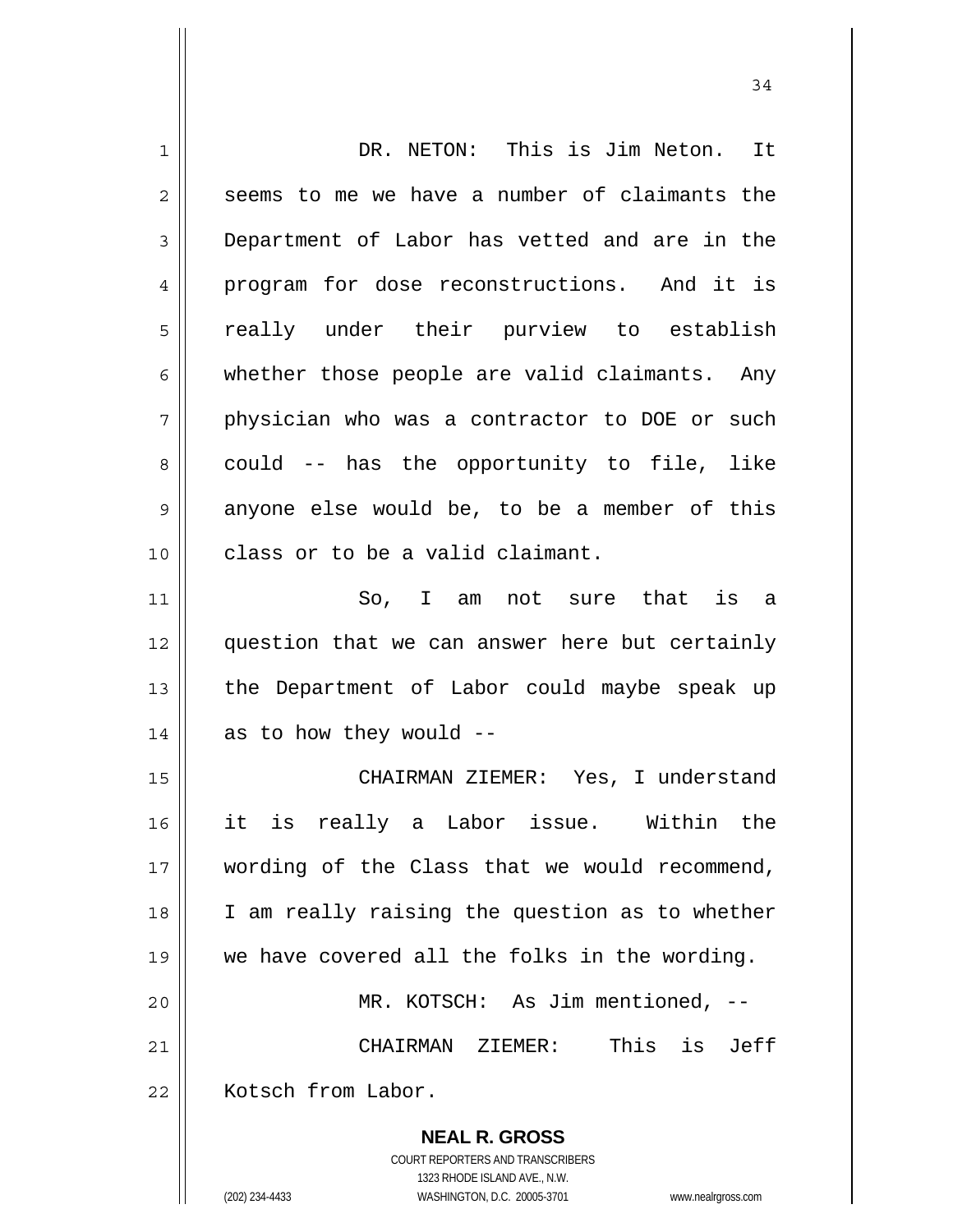| 1  | MR. KOTSCH: I'm sorry. Jeff                              |
|----|----------------------------------------------------------|
| 2  | Kotsch with the Department of Labor. Each of             |
| 3  | these would be looked at on a case-by-case               |
| 4  | basis but certainly, if they were direct                 |
| 5  | employees or contractors, they would be, you             |
| 6  | know, they should be covered under the                   |
| 7  | definition, at least the way we were                     |
| 8  | interpreting it. It is a DOE facility.                   |
| 9  | MEMBER GRIFFON: Yes, I just wanted                       |
| 10 | to follow up on the -- I mean, it is our                 |
| 11 | responsibility in a sense in that class                  |
| 12 | definition we have to think about the language           |
| 13 | of who is included in the Class. And in this             |
| 14 | case, I think you included all workers --                |
| 15 | MEMBER LOCKEY:<br>It says all                            |
| 16 | employees.                                               |
| 17 | MEMBER GRIFFON: I mean, all                              |
| 18 | employees. And that sort of stuck out to me              |
| 19 | because so often in our arguments we are                 |
| 20 | arguing whether people were in certain                   |
| 21 | buildings or actually in, you know, had the              |
| 22 | potential for exposure. And here we are just,            |
|    | <b>NEAL R. GROSS</b><br>COURT REPORTERS AND TRANSCRIBERS |

1323 RHODE ISLAND AVE., N.W.

 $\prod$ 

(202) 234-4433 WASHINGTON, D.C. 20005-3701 www.nealrgross.com

<u>35</u>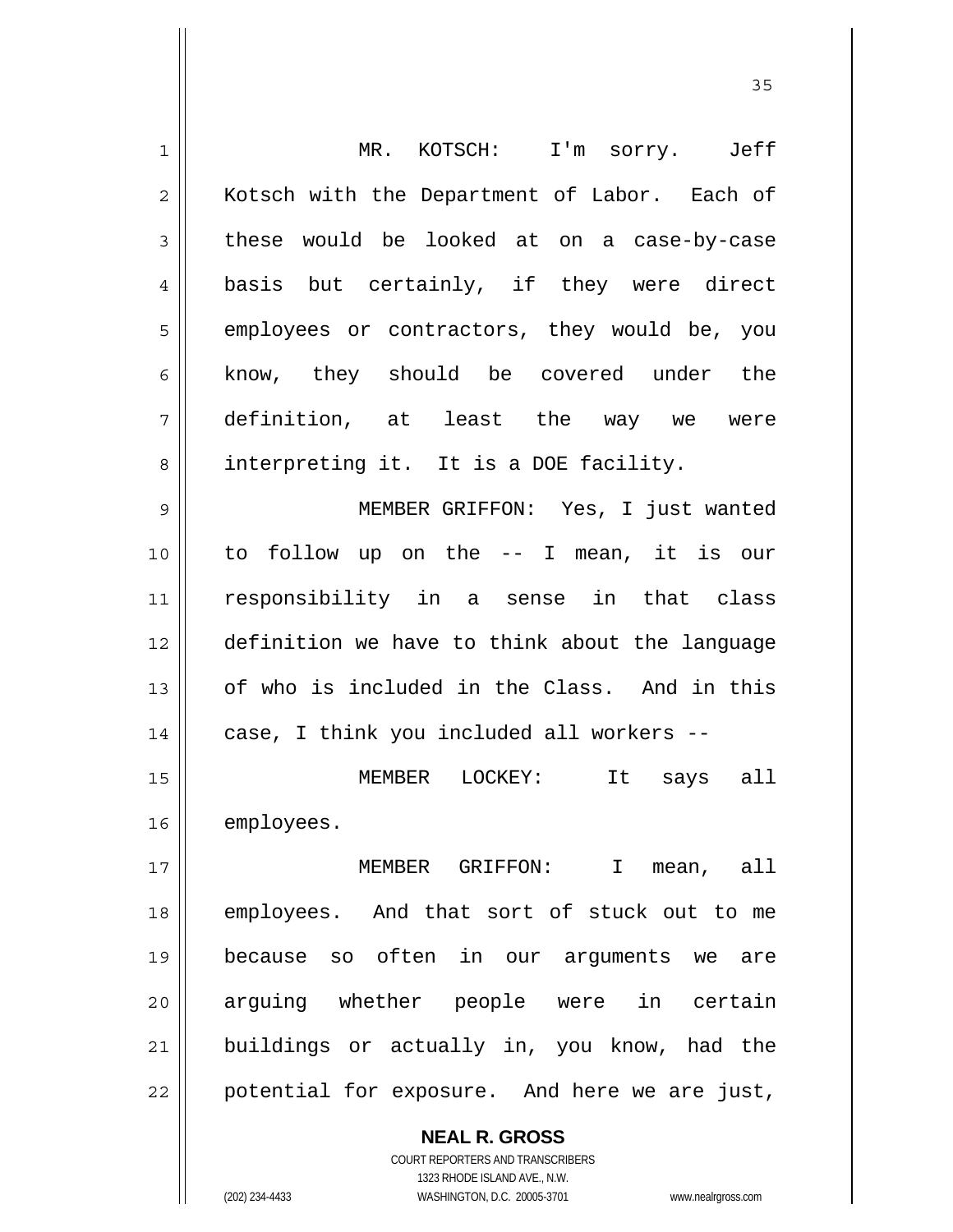$3 \parallel$  research to distinguish whether there were  $4 \parallel$  classes of employees. I am not sure we went far enough with the research or NIOSH went far enough with the

5 || You know Paul is maybe asking the  $6 \parallel$  broader question of does it go beyond the  $7 \parallel$  hospital walls. But I am saying within the 8|| hospital, should you have included all  $9 \parallel$  employees in this class.

10  $11$  | other SECs that we have reviewed and I am 12 || thinking of consistency here. You know, were  $13$  || there administrative people in the hospital  $14$  | that had any potential to be in those areas 15 || where, you know, and I know maybe you are  $16 \parallel$  going to say, well we don't have the records 17 18  $19 \parallel$  if you went far enough to try to determine 20 whether there was some way to distinguish who 21 was likely, you know, higher exposure 22 potential. And this is just kind of looking at to show who was who. But, I mean, I see jobtitle stuff, so I don't know. I just wonder

> **NEAL R. GROSS** COURT REPORTERS AND TRANSCRIBERS 1323 RHODE ISLAND AVE., N.W. (202) 234-4433 WASHINGTON, D.C. 20005-3701 www.nealrgross.com

1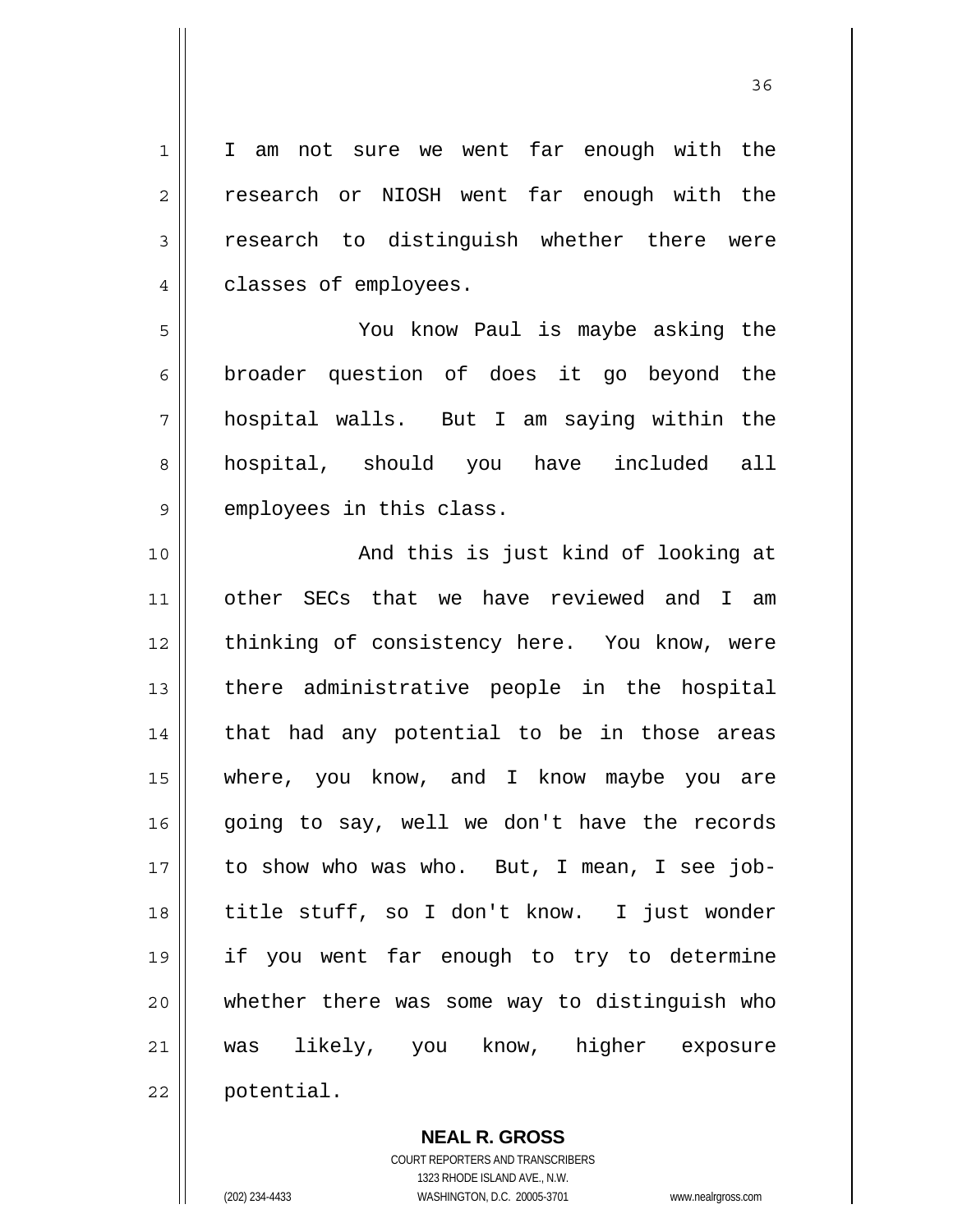| $\mathbf 1$ | DR. NETON: Yes, I understand what                                   |
|-------------|---------------------------------------------------------------------|
| 2           | you are saying and you sort of guessed where I                      |
| 3           | was going to come from. But, you know, in                           |
| 4           | this situation, we have no monitoring records.                      |
| 5           | So in the situations you described or other                         |
| 6           | SEC determinations where we have a large                            |
| 7           | amount of monitoring data that could help us                        |
| 8           | determine, you know, where people may have                          |
| $\mathsf 9$ | worked based on their monitoring status, we in                      |
| 10          | some cases can triage those folks.                                  |
| 11          | But in a situation where you have                                   |
| 12          | no monitoring data at all, it is very hard to                       |
| 13          | place anyone in a location at all. And in                           |
| 14          | that situation, I think there has been a                            |
| 15          | precedent set that we do default to this all-                       |
| 16          | employees. There have been a number of                              |
| 17          | classes established with that criterion, and                        |
| 18          | it is usually almost always the case that it                        |
| 19          | is because we have no monitoring information                        |
| 20          | at all.                                                             |
| 21          | MEMBER GRIFFON: And I am not sure                                   |
| 22          | -- maybe I should ask this question. I mean,                        |
|             | <b>NEAL R. GROSS</b>                                                |
|             | COURT REPORTERS AND TRANSCRIBERS                                    |
|             | 1323 RHODE ISLAND AVE., N.W.                                        |
|             | (202) 234-4433<br>WASHINGTON, D.C. 20005-3701<br>www.nealrgross.com |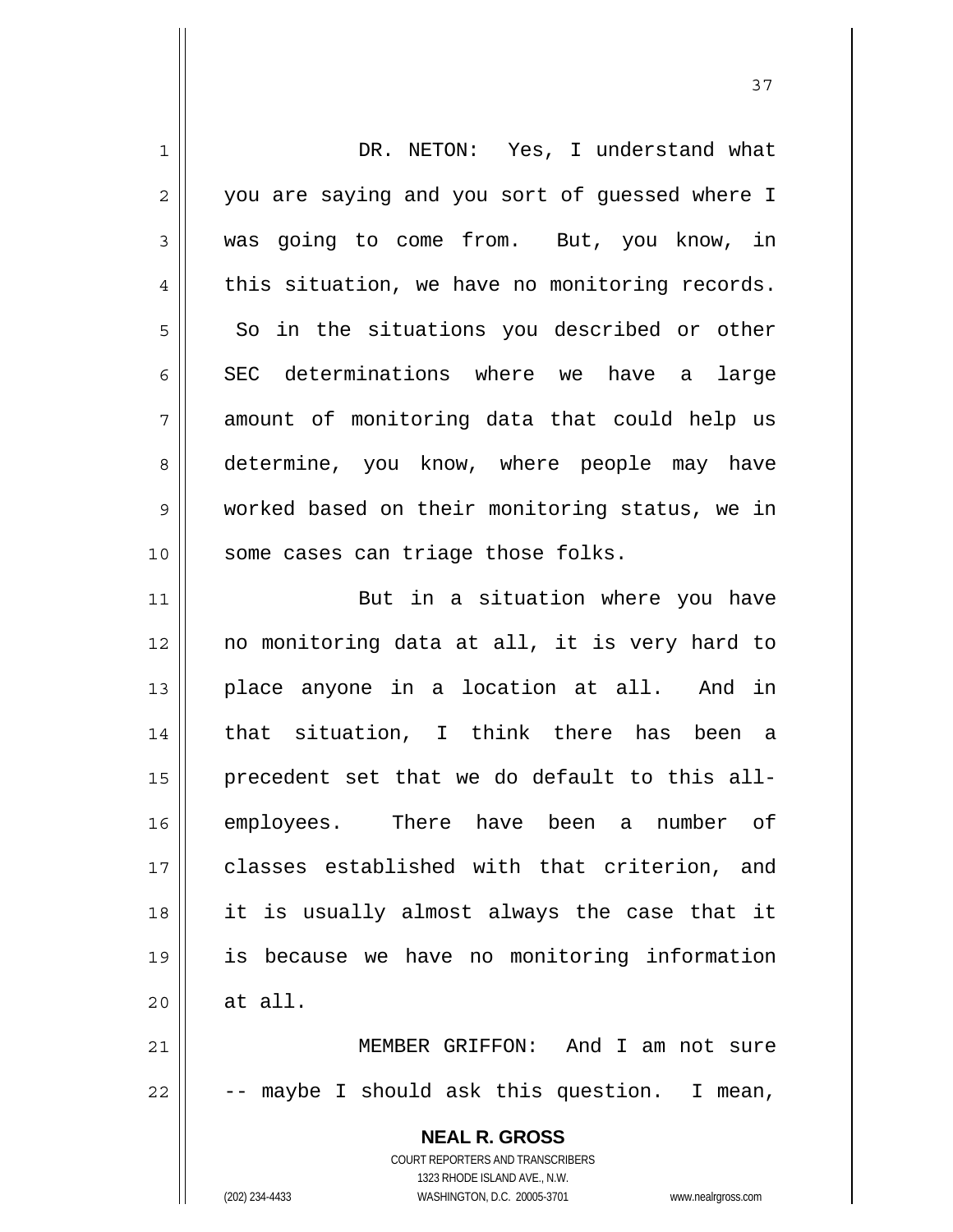**NEAL R. GROSS** COURT REPORTERS AND TRANSCRIBERS 1323 RHODE ISLAND AVE., N.W. 1 2  $3 \parallel$  number we are talking about? Because I  $4 \parallel$  remember this came up with MIT, our discussion  $5$  || about MIT. And I think you came back and 6  $\parallel$  modified the approach that, I may have that  $7 \parallel$  wrong, but you know, with MIT, we could have 8 and all students, all faculty, you know. 9 10 11 || never completed the evaluation on MIT. We  $12 \parallel$  actually shifted to the Hood Building.  $13 \parallel$  Originally, we had defined all -- you are  $14 \parallel$  correct. We actually pulled that evaluation 15  $\parallel$  back. We had defined all employees at MIT. 16 || I'm sorry. This is LaVon 17 18 19  $\parallel$  examining that one, though. 20 MR. RUTHERFORD: Yes. 21 MEMBER GRIFFON: I mean, the Board  $22$  | brought up the same concern. how many employees were there in this time period in the Oak Ridge Hospital? What is the MR. RUTHERFORD: Yes, actually MIT is a little different. MIT -- we actually I'm sorry. This is Rutherford, by the way. MEMBER GRIFFON: You are re-

(202) 234-4433 WASHINGTON, D.C. 20005-3701 www.nealrgross.com

<u>38</u>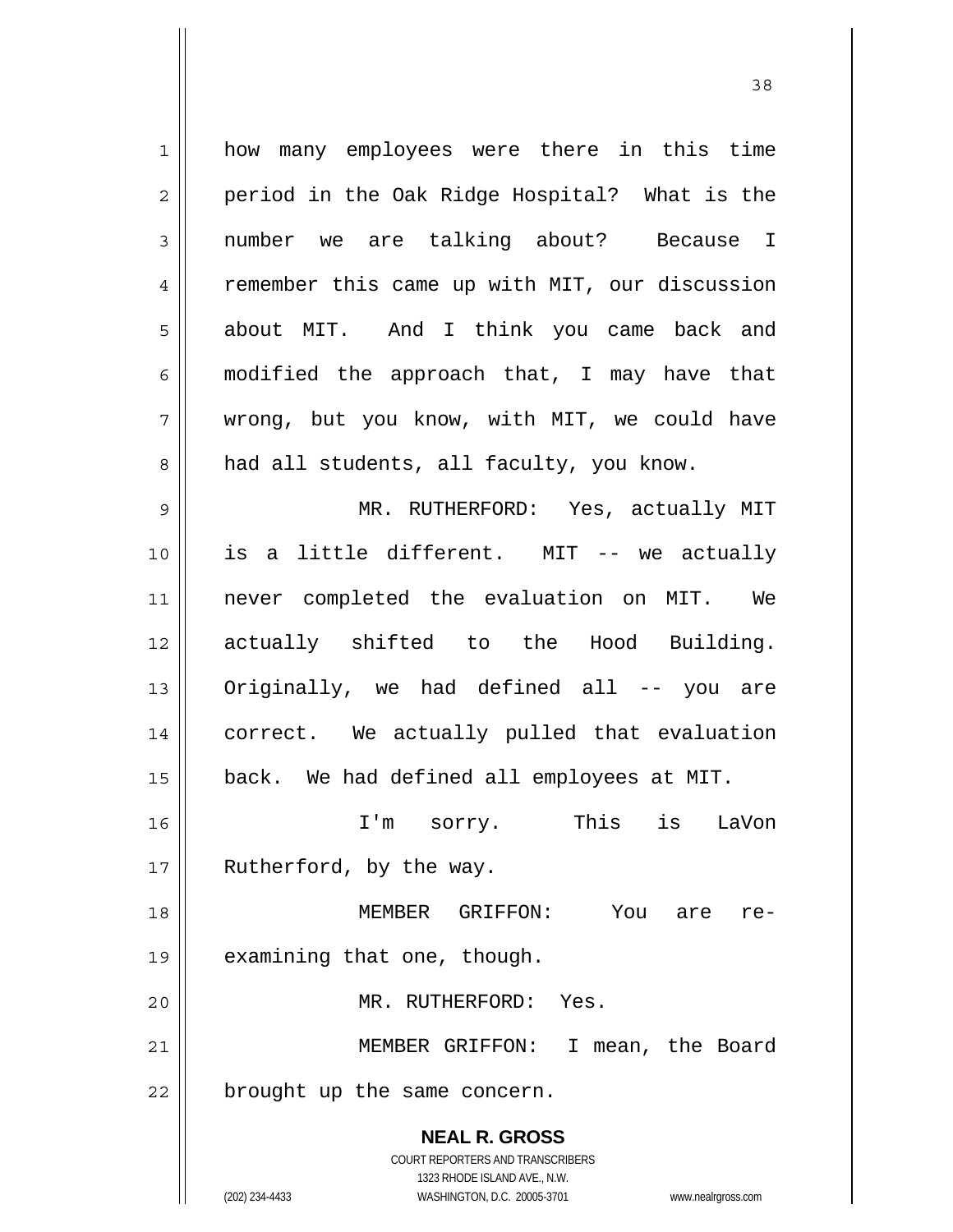| $\mathbf 1$ | MR. RUTHERFORD: Right. But a                   |
|-------------|------------------------------------------------|
|             |                                                |
| 2           | couple of examples, Westinghouse Atomic Power  |
| 3           | Development, there was an indication that      |
| 4           | there was a very small activity that was       |
| 5           | conducted in what was probably a smaller area. |
| 6           | However, we had no evidence of that area and   |
| 7           | we had no information to change it.            |
| 8           | Standard Oil. Standard Oil was a               |
| 9           | pilot project. We had indications it was       |
| 10          | pilot activity, probably not large-scale. But  |
| 11          | we just didn't have enough information to      |
| 12          | reduce that class as well. So, I think         |
| 13          | precedence has been set in this situation.     |
| 14          | MEMBER GRIFFON: Well, maybe it is              |
| 15          | mixed a little bit.                            |
| 16          | MR. RUTHERFORD: Yes, and here is -             |
| 17          | - yes. And the difficulty, Oak Ridge           |
| 18          | Hospital, or if you remember, I did Oak Ridge  |
| 19          | Institute of Nuclear Studies originally, I had |
| 20          | totally separated them. But after looking at   |
| 21          | it and after discussions with Dr. Hughes and   |
| 22          | such, you did have employees moving back and   |
|             | <b>NEAL R. GROSS</b>                           |

39

COURT REPORTERS AND TRANSCRIBERS 1323 RHODE ISLAND AVE., N.W.

 $\mathsf{II}$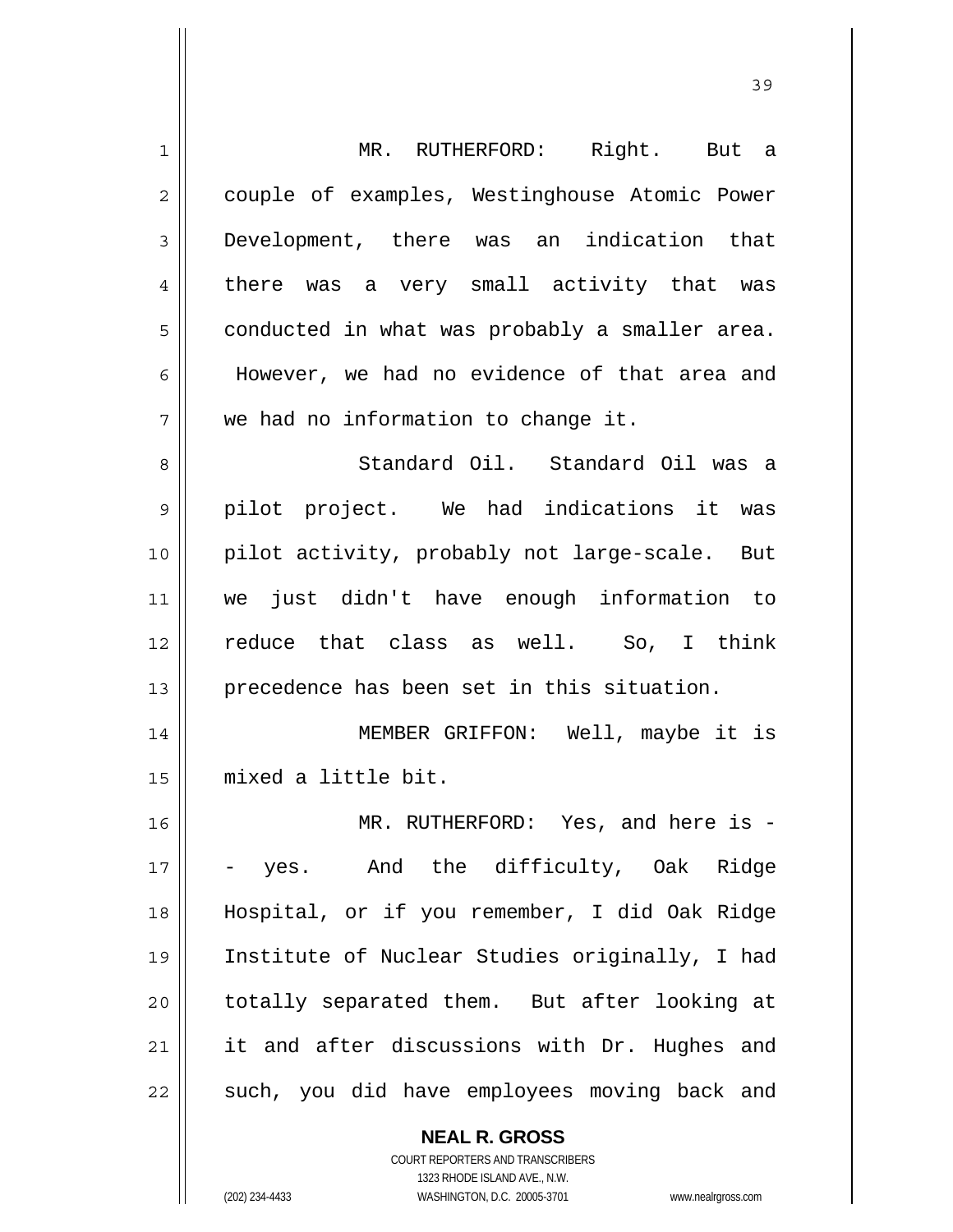1 forth.

| $\overline{2}$ | Plus, you have to remember, you had            |
|----------------|------------------------------------------------|
| 3              | the morgue. It was a common morgue that was    |
| 4              | used between both facilities. And you had      |
| 5              | patients who were injected with radioisotopes  |
| 6              | who died that were taken to that morgue. So    |
| 7              | you had contamination potential there as well. |
| 8              | You had the eating utensils --                 |
| 9              | don't forget that -- that were used. The same  |
| 10             | cafeteria. And we know we have documentation   |
| 11             | of contaminated eating utensils.               |
| 12             | So, I just think it was probably               |
| 13             | not a routine monitoring program at Oak Ridge  |
| 14             | Hospital as well for surface contamination     |
| 15             | that could have been spread from one facility  |
| 16             | to the other. You have already got             |
| 17             | indications that that contamination had spread |
| 18             | through the cafeteria and possibly through the |
| 19             | morgue as well.                                |
| 20             | So, it made it very difficult.                 |
| 21             | Believe me, we struggled with the Class        |
| 22             | definition on this one.                        |
|                | <b>NEAL R. GROSS</b>                           |

COURT REPORTERS AND TRANSCRIBERS 1323 RHODE ISLAND AVE., N.W.

 $\mathsf{II}$ 

(202) 234-4433 WASHINGTON, D.C. 20005-3701 www.nealrgross.com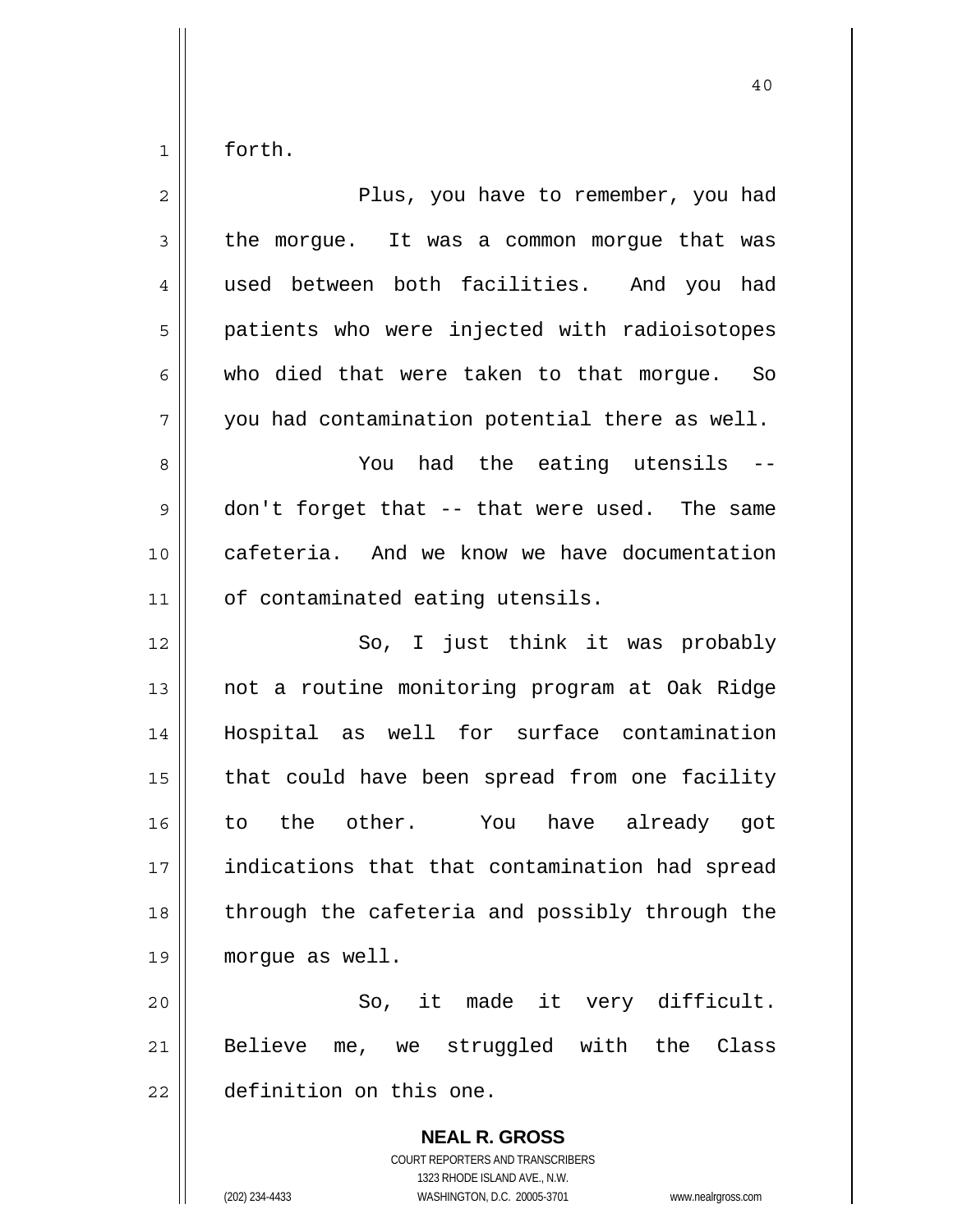**NEAL R. GROSS** COURT REPORTERS AND TRANSCRIBERS 1323 RHODE ISLAND AVE., N.W. (202) 234-4433 WASHINGTON, D.C. 20005-3701 www.nealrgross.com 41 1 2  $3 \parallel$  separate laundries. 4 ve Bob CHAIRMAN ZIEMER: We ha 5 | Presley and Phil Schofield, then John Poston. 6 || MEMBER PRESLEY: Emily, can I talk? 7 8 | question, Bob? 9 MEMBER PRESLEY: The question was, 10 11 but CHAIRMAN ZIEMER: Maybe you can  $12 \parallel$  you may not. I don't know. Bob is asking 13 whether he is conflicted on Oak Ridge 14  $15 \parallel$  I believe this is considered a 16 || separate facility. Is it not? Robert, are 17 you conflicted on ORINS? 18 19 u are CHAIRMAN ZIEMER: No. Then yo $20$  |  $\sigma$ kay. 21 || MEMBER PRESLEY: All right. Paul  $22$  | brought the question up about the doctors and MEMBER GRIFFON: The laundry, too. MR. RUTHERFORD: Well, they had CHAIRMAN ZIEMER: What was that can I talk? Hospital. MEMBER PRESLEY: No.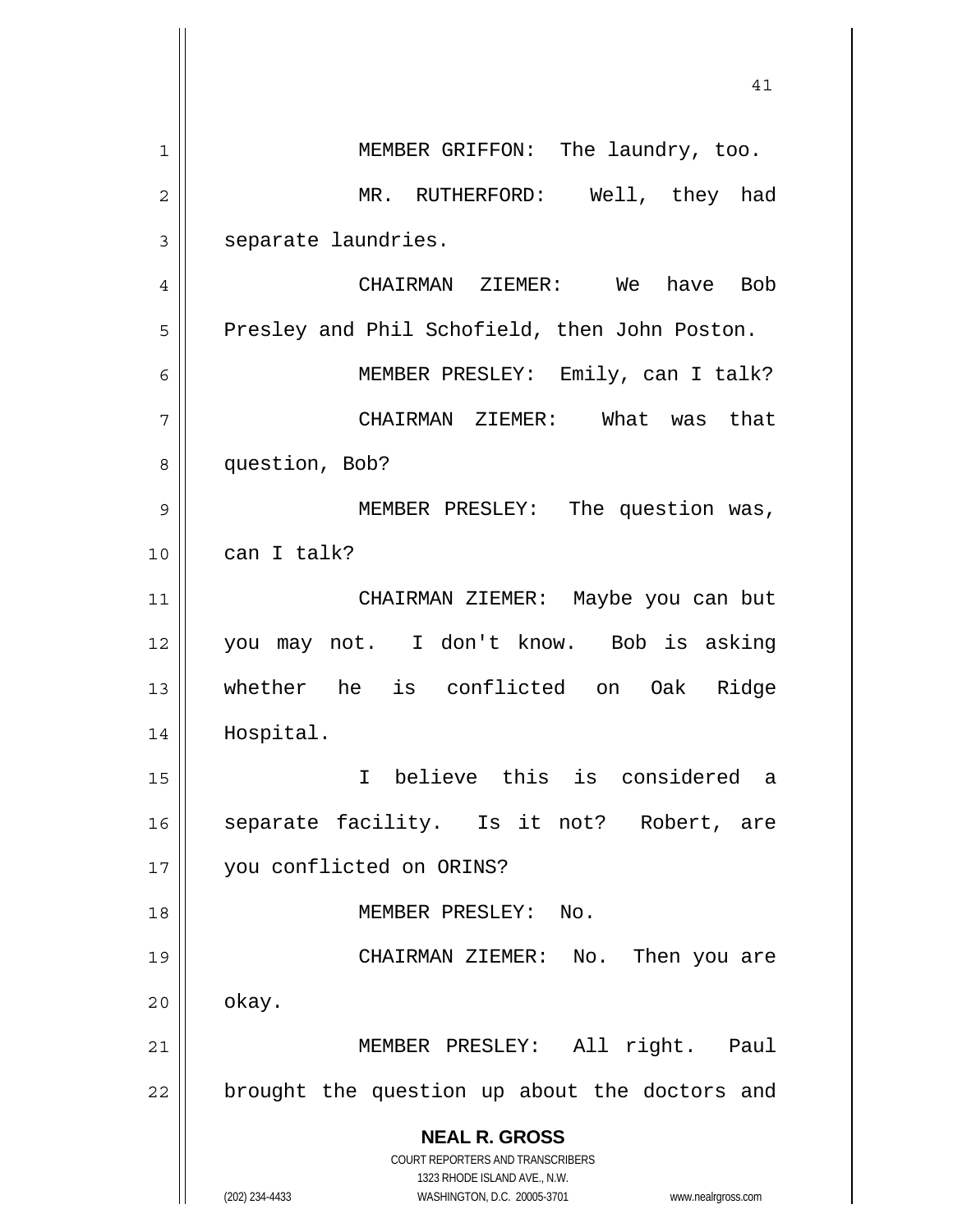**NEAL R. GROSS** 1 2  $3 \parallel$  personnel. We have got pictures of the  $4 \parallel$  doctors with their military uniforms on. Most  $5 \parallel$  of the nurses were brought in, and there was 6  $\parallel$  some nurses hired outside but there was a lot  $7 \parallel$  of laborers that were hired in at Oak Ridge 8 || Hospital. 9 10  $11$   $\vert$  probably up to the gate opening, were military  $12$  | personnel that were brought in there to work  $13 \parallel$  onsite. I know a lot of the military doctors 14 || worked on me. [Identifying information 15 || redacted], I think both were military doctors 16 17 18 19 20 MEMBER PRESLEY: Yes, and the thing 21 was, did you all, I am not causing any 22 || problems but, did you look at records for the nurses. In the early days at Oak Ridge Hospital, your doctors were military But the majority of the doctors and a lot of the nurses in the early days, worked that stayed in Oak Ridge. CHAIRMAN ZIEMER: And I suppose the same question would arise. Would they qualify under this definition?

42

COURT REPORTERS AND TRANSCRIBERS 1323 RHODE ISLAND AVE., N.W.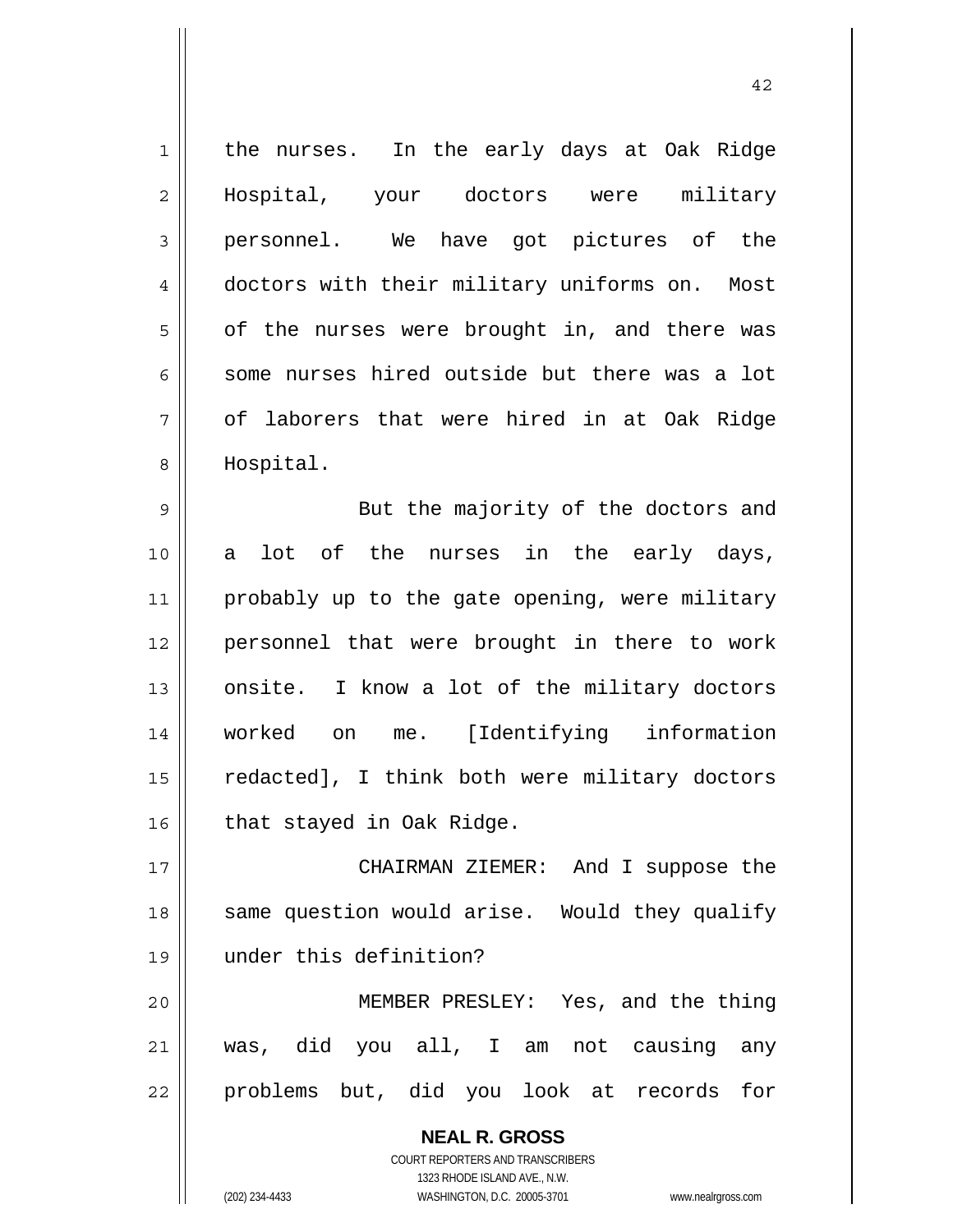43  $3 \parallel$  film badges and things like that. The  $4 \parallel$  hospital did not have their own monitoring  $6 \parallel$  So Y-12 or ORNL might have been the  $7 \parallel$  ones that had done the early monitoring of monitoring at Y-12 and ORNL? Because if I remember correctly, Y-12 did some of the early

9 10  $11$  | this. You know, the memos instituting the  $12$  | program but we never actually found the data.  $13 \parallel$  We did look there. So, we found records that 14 || they were supposed to be sent to the -- oh, I 15 DR. HUGHES: Yes, that is correct. We actually -- got memos that they did do don't remember.

 $16$   $\parallel$  We have memos that the bad results 17 18 to look there and we were unable to locate 19 20 CHAIRMAN ZIEMER: LaVon Rutherford. should be sent there and there. And we tried them.

21 MR. RUTHERFORD: Yes, we actually 22 || did a pretty detailed search when we did Oak

> **NEAL R. GROSS** COURT REPORTERS AND TRANSCRIBERS 1323 RHODE ISLAND AVE., N.W. (202) 234-4433 WASHINGTON, D.C. 20005-3701 www.nealrgross.com

1

2

 $5 \parallel$  facilities.

 $8 \parallel$  those film badges.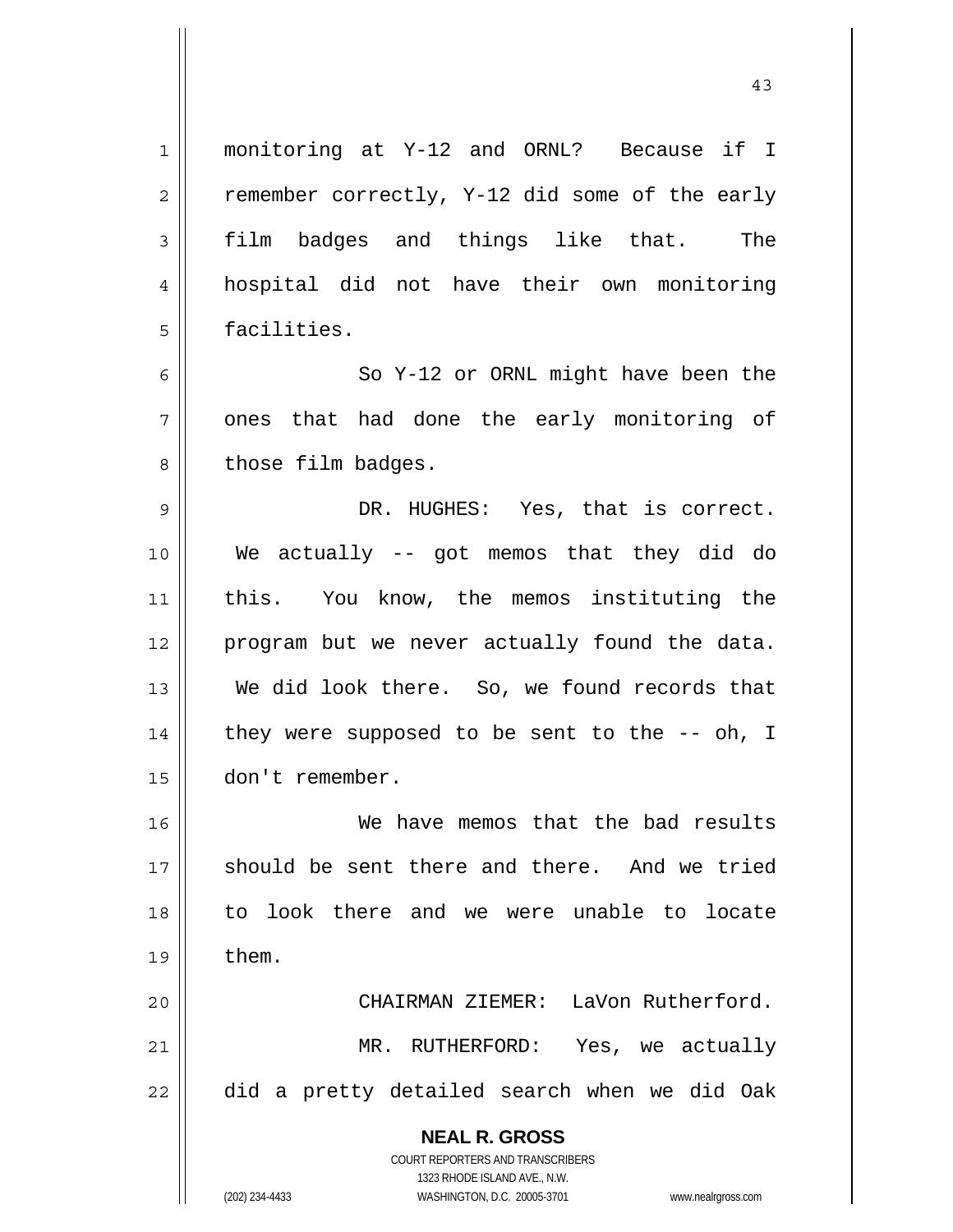**NEAL R. GROSS** COURT REPORTERS AND TRANSCRIBERS 1 2  $3 \parallel$  badge data for the Oak Ridge Institute of  $4 \parallel$  Nuclear Studies personnel. However, none of  $5 \parallel$  those were for the Oak Ridge Hospital 6  $\parallel$  personnel. This was back when we did ORINS.  $7 \parallel$  We actually checked at Y-12. And really, we  $8 \parallel$  checked at Oak Ridge National Lab because they 9 10  $11$  | Ridge National Lab. So we figured they might 12 actually have been doing the monitoring as 13  $\parallel$  well. However, we didn't find anything. 14 15 || MEMBER SCHOFIELD: You know, the 16 Atomic Energy Commission controlled that 17 hospital. Is that correct? 18 19 || MEMBER SCHOFIELD: Okay, then they  $20$  really  $-$  they would have had to say who 21 || worked there and who did not work there, given  $22$  || the security restrictions in the early days. Ridge Institute of Nuclear Studies. What we found was -- we found a little bit of film were producing a lot of the isotopes that were being done at the time between Y-12 and Oak CHAIRMAN ZIEMER: Okay, Philip. DR. HUGHES: That is correct.

44

1323 RHODE ISLAND AVE., N.W.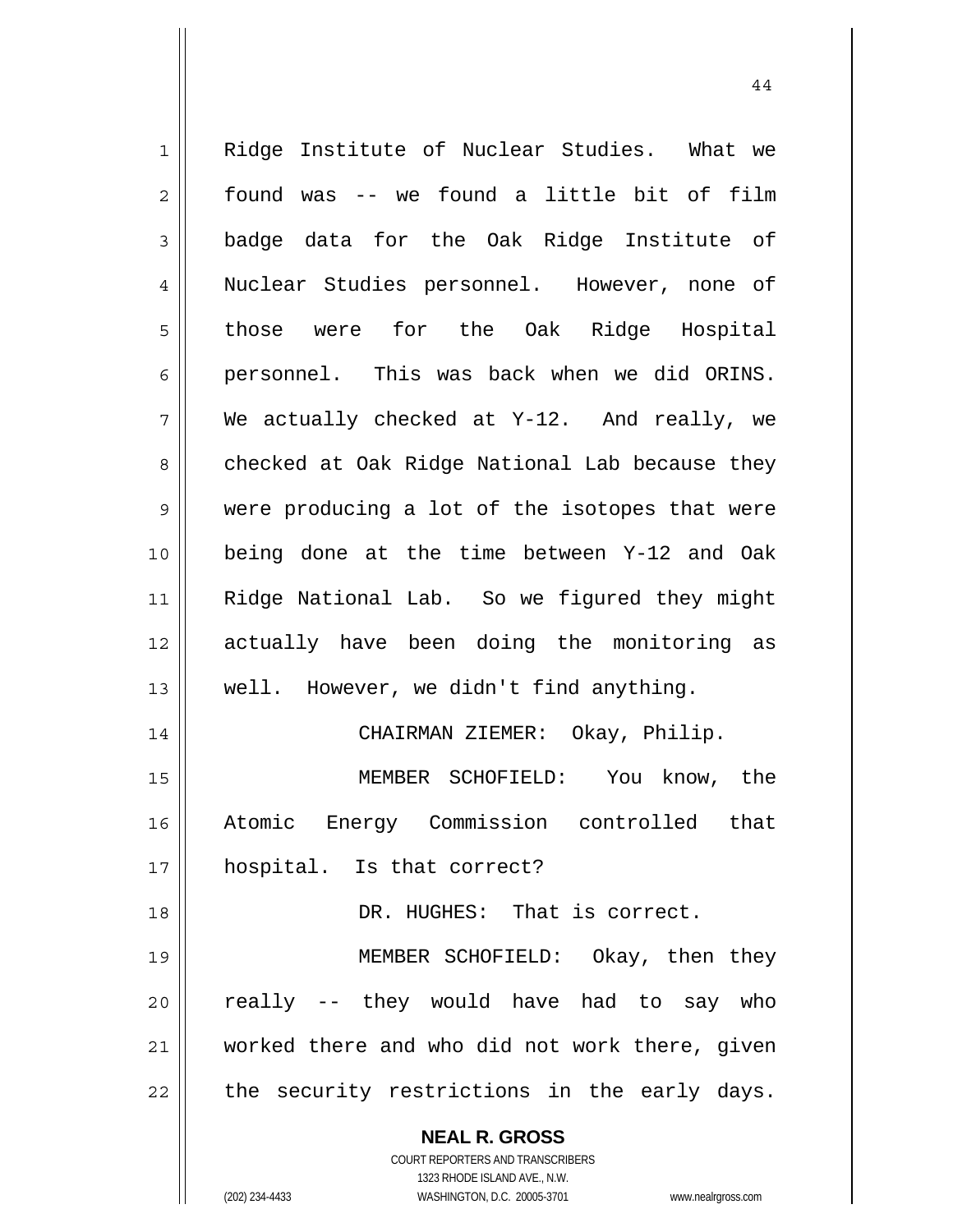1 2  $3 \parallel$  permission, which means they are effectively 4 || an Atomic Energy Commission employee or Oak 5 || Ridge employee. 6  $\parallel$  CHAIRMAN ZIEMER: That is helpful.  $7 \parallel$  Thank you. John Poston. 8 is a 9 10 11 to make a decision on this issue because I  $12 \parallel$  don't think there is enough information here. 13 || At this point, you know, even in  $14$  | the 1950s, nuclear medicine and so forth was 15  $\parallel$  actually becoming a fairly mature activity.  $16 \parallel$  And the fact that there were cancer therapy 17 18 is sort of irrelevant to me in terms of  $19 \parallel$  potential exposures because of the rules that So you would have to assume anybody that worked in there was only there with their CHAIRMAN Z MEMBER POSTON: Cancer terrible thing and I can testify to that. But I just, at this point, find it very difficult sources, intense sources for cancer treatment

45

21 || So you know, I just haven't heard  $22$  || enough here to give me a clear idea of what is

20 Were in place even in the 1950s.

**NEAL R. GROSS** COURT REPORTERS AND TRANSCRIBERS 1323 RHODE ISLAND AVE., N.W. (202) 234-4433 WASHINGTON, D.C. 20005-3701 www.nealrgross.com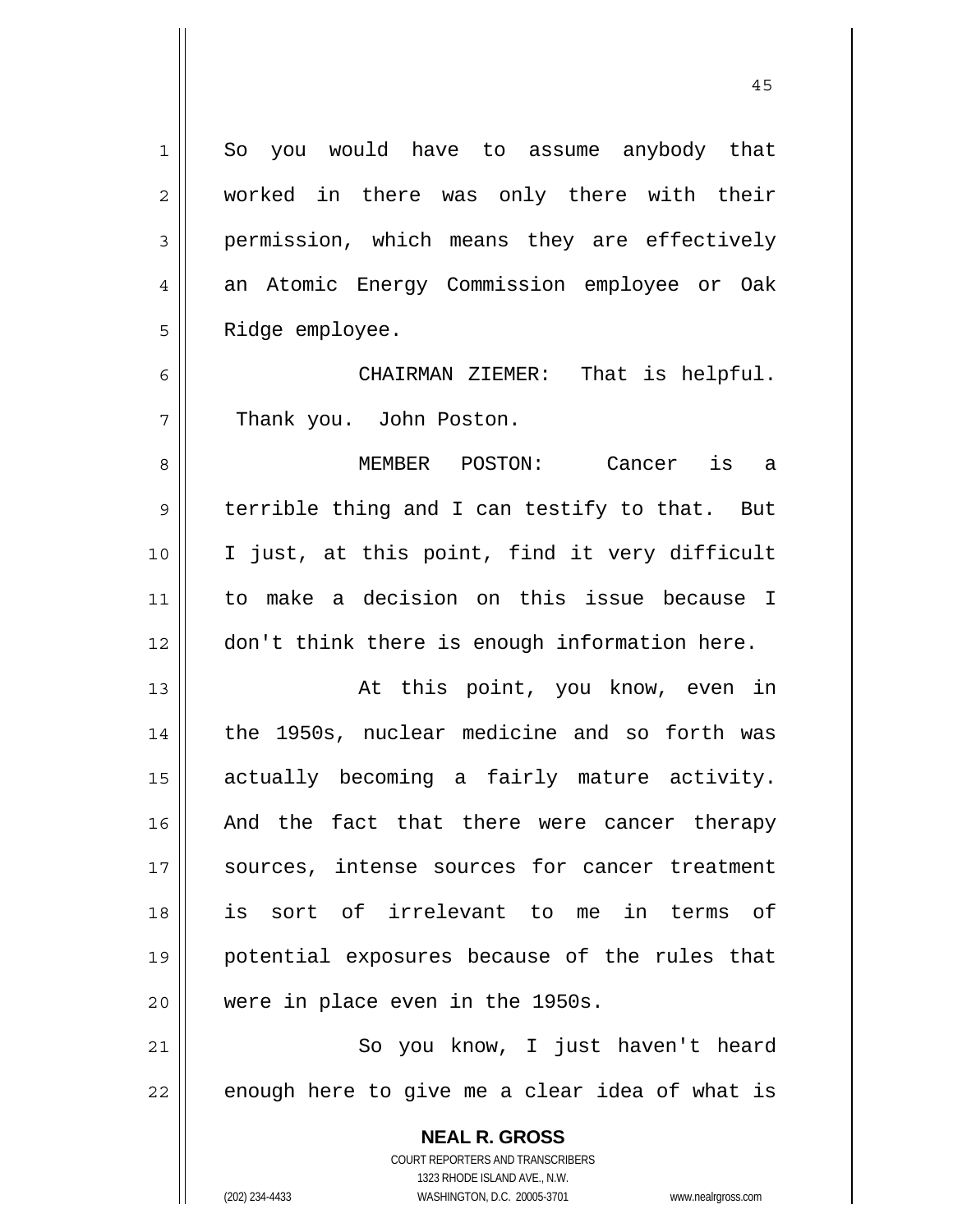| $\mathbf 1$ | going on. And at this point, I would not be    |
|-------------|------------------------------------------------|
| 2           | in favor of voting in favor of this petition.  |
| 3           | CHAIRMAN ZIEMER: Dr. Lockey.                   |
| 4           | MEMBER LOCKEY: In relationship to              |
| 5           | physicians, they function usually through      |
| 6           | professional corporations, and even though     |
| 7           | they may be a full-time employee of Oak Ridge  |
| 8           | Hospital, most likely it is their professional |
| 9           | organization that contracts with Oak Ridge     |
| 10          | Hospital to provide their service. So they     |
| 11          | may be there 60 hours a week but payment goes  |
|             |                                                |
| 12          | to the professional corporation, which is      |
| 13          | their employer, which then comes back to them  |
| 14          | personally.                                    |
| 15          | So that issue, I think, either has             |
| 16          | to be addressed in the language or has to be   |
| 17          | further explored. That is the way -- you       |
| 18          | know, there are anesthesiologists here. There  |
| 19          | are surgeons here. There is radiologists. I    |
| 20          | suspect a lot of these physicians had their    |
| 21          | own corporation that contracted directly to    |

**NEAL R. GROSS** COURT REPORTERS AND TRANSCRIBERS

1323 RHODE ISLAND AVE., N.W.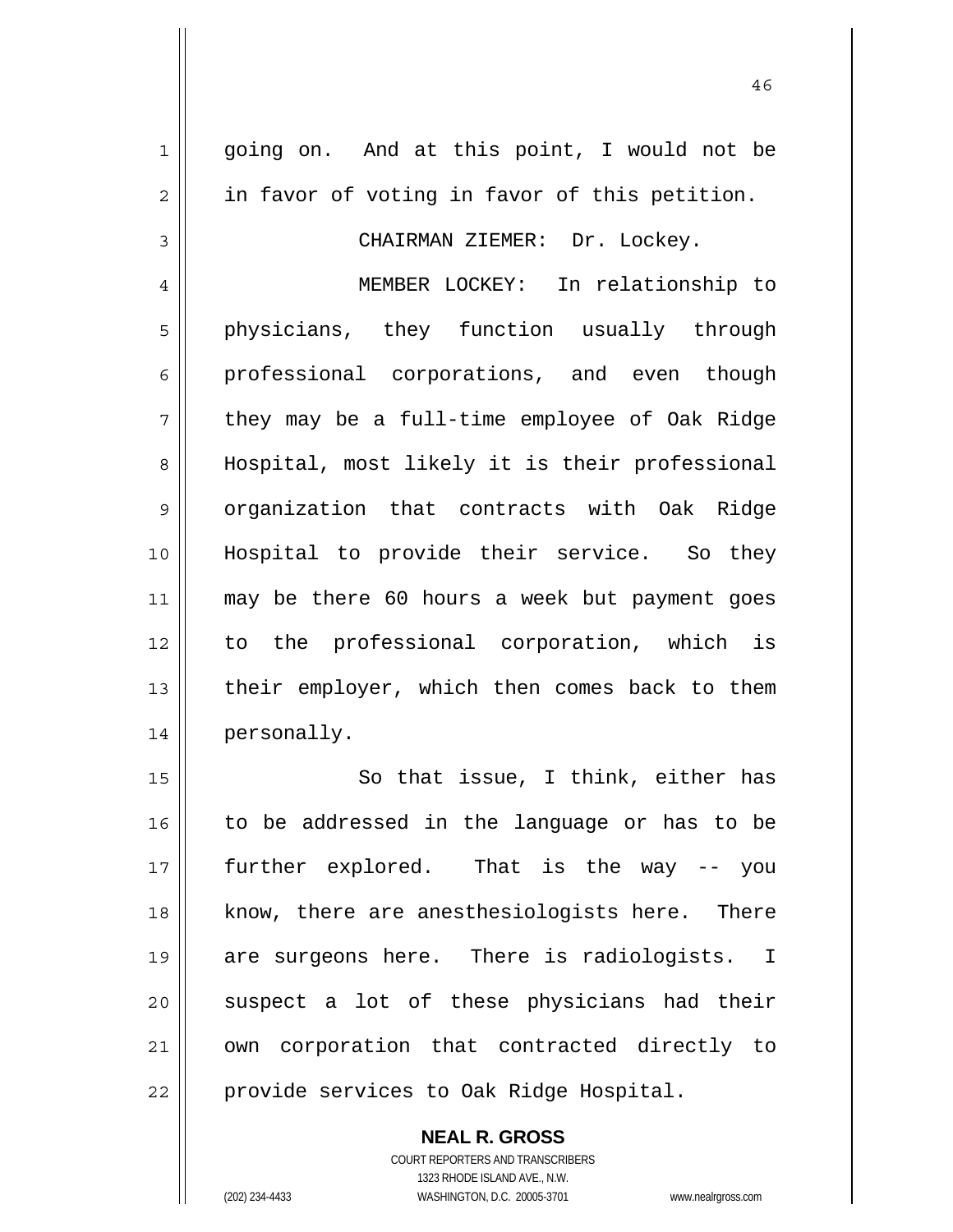**NEAL R. GROSS** COURT REPORTERS AND TRANSCRIBERS 1323 RHODE ISLAND AVE., N.W. (202) 234-4433 WASHINGTON, D.C. 20005-3701 www.nealrgross.com 1 2 3 || ones were military. I am not -- we perhaps 4 || don't know how long that lasted. It was  $5 \parallel$  certainly in the '40s and into the '50s, I 6 || suppose. I doubt if it was the case in the  $7 \parallel$  middle '50s, would you say? 8 MEMBER POSTON: When did the gate  $9 \parallel$  open? 10  $11 \parallel 1949$ , March the 16th, I believe -- 19th and at 12 || that point, then, anybody could come in and 13  $14$   $\parallel$  So I would say that after the gate 15 opened in '49, that probably, that is when  $16$  | things opened up for everybody to live there. 17 18 || certainly a lot of private physicians in Oak 19 20 || Dr. Lockey. 21 MEMBER LOCKEY: I noticed in the 22 || review, that a person interviewed was a CHAIRMAN ZIEMER: Certainly, as Robert Presley described, perhaps the early MEMBER PRESLEY: The gate opened in work. CHAIRMAN ZIEMER: Well, there were Ridge in the '50s.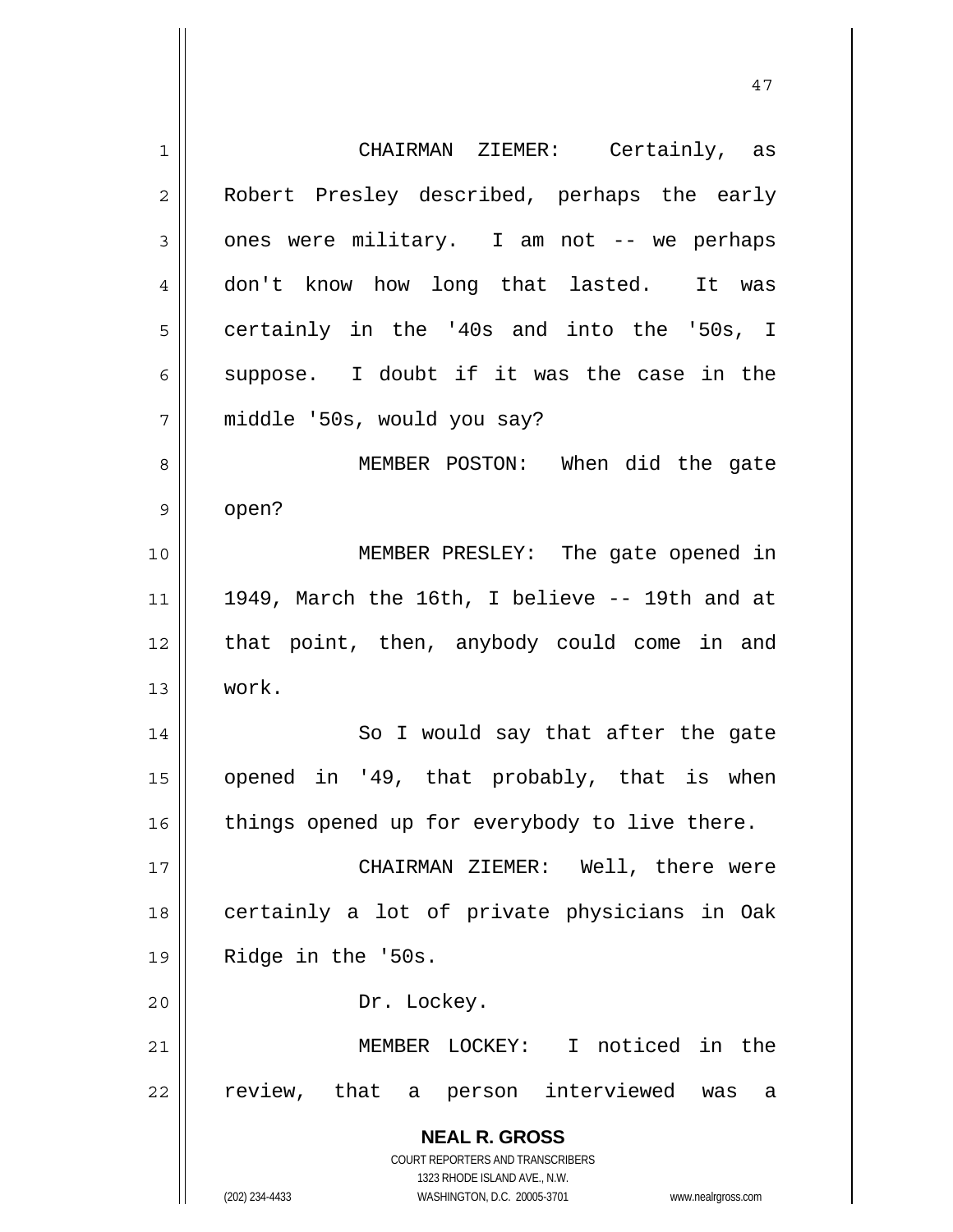1 physician.

| 2  | DR. HUGHES: That is correct.                   |
|----|------------------------------------------------|
| 3  | MEMBER LOCKEY: And were you able               |
| 4  | to explore with him or her as to how the       |
| 5  | physicians were functioning at Oak Ridge       |
| 6  | Hospital at that time, in relationship to --   |
| 7  | he or she would probably be able to answer all |
| 8  | of those questions.                            |
| 9  | DR. HUGHES: Yes, possibly. I did               |
| 10 | not specifically ask the question whether or   |
| 11 | not they were employed by a third entity and   |
| 12 | had this employment relationship that you      |
| 13 | described. I was under the impression they     |
| 14 | were employed by the hospital. And I think     |
| 15 | this physician that I interviewed actually was |
| 16 | employed by the hospital.                      |
| 17 | I was more concerned with staff                |
| 18 | going to the ORINS hospital so I asked those   |
| 19 | questions. I did not ask the different         |
| 20 | question, whether or not, like who their       |
| 21 | actual employer was, actually.                 |
| 22 | MEMBER LOCKEY: Perhaps this                    |
|    | <b>NEAL R. GROSS</b>                           |

COURT REPORTERS AND TRANSCRIBERS 1323 RHODE ISLAND AVE., N.W.

 $\prod$ 

(202) 234-4433 WASHINGTON, D.C. 20005-3701 www.nealrgross.com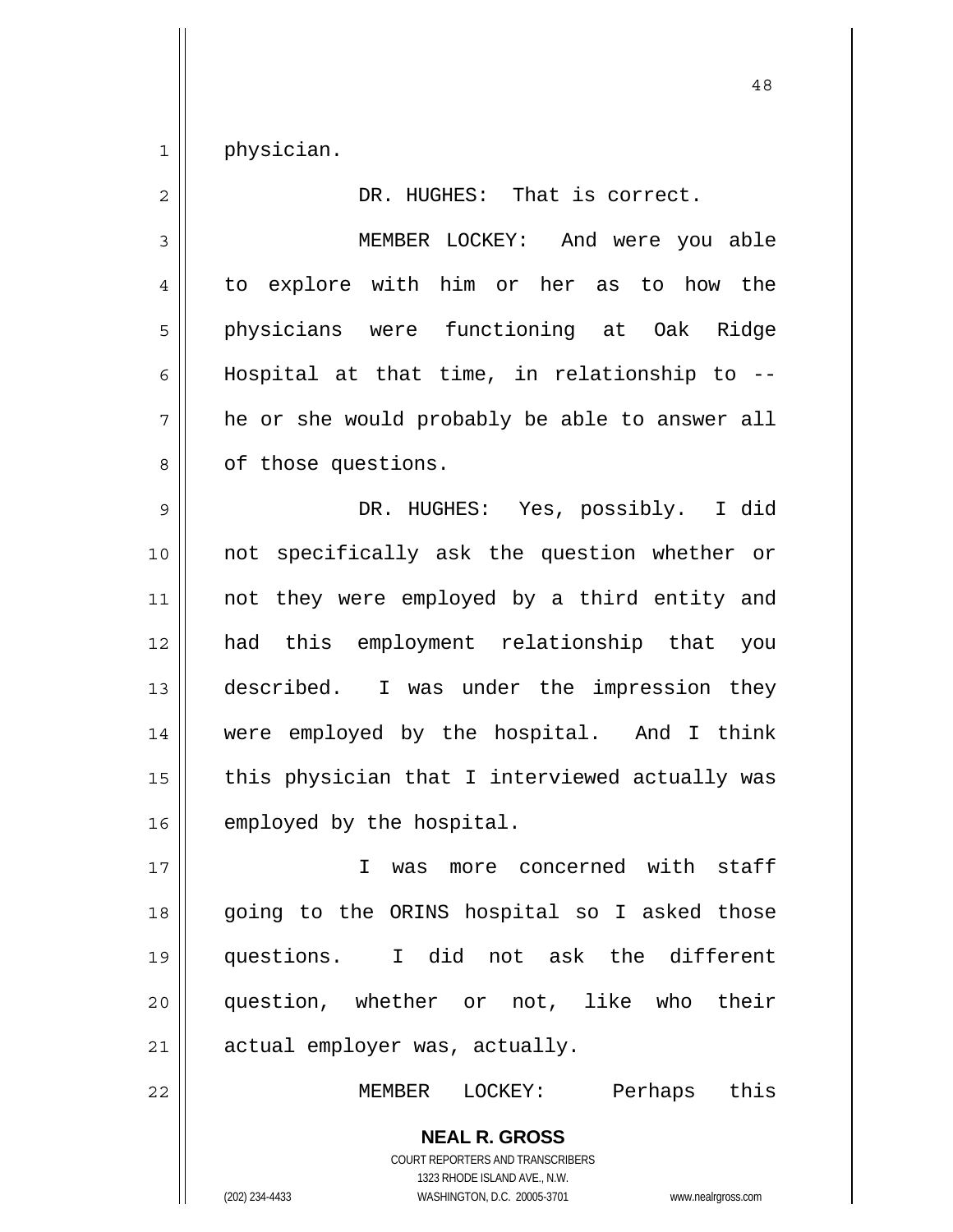**NEAL R. GROSS** COURT REPORTERS AND TRANSCRIBERS 1323 RHODE ISLAND AVE., N.W. 1 2  $3 \parallel$  the language correct that we cover those  $4 \parallel$  people that need to be covered. 5 on. CHAIRMAN ZIEMER: Michael Gibs 6 || MEMBER GIBSON: Yes, my question is  $7 \parallel$  a little different. It is more on the covered  $8 \parallel$  time period that NIOSH is proposing that the 9 10 || references looked like -- that there was still  $11$   $\parallel$  an AEC Radioactive Material License until '63. 12 || So, could you tell us why you are 13 14 f the DR. HUGHES: It is the end o 15 || covered period. Under EEOICPA, the Oak Ridge  $16$  || Hospital is not covered past 1959. They did 17 continue an AEC license because they were 18 19 elieve CHAIRMAN ZIEMER: Yes, I b $20$  and they had a separate facility then, in the 21 early '60s and probably had a regular nuclear 22 medicine type or sources as part of a regular physician could be a source to gather additional information so at least we can get MEMBER GIBSON: period ends in '59. I notice some of the proposing to cut it off in '59? using radioisotopes.

(202) 234-4433 WASHINGTON, D.C. 20005-3701 www.nealrgross.com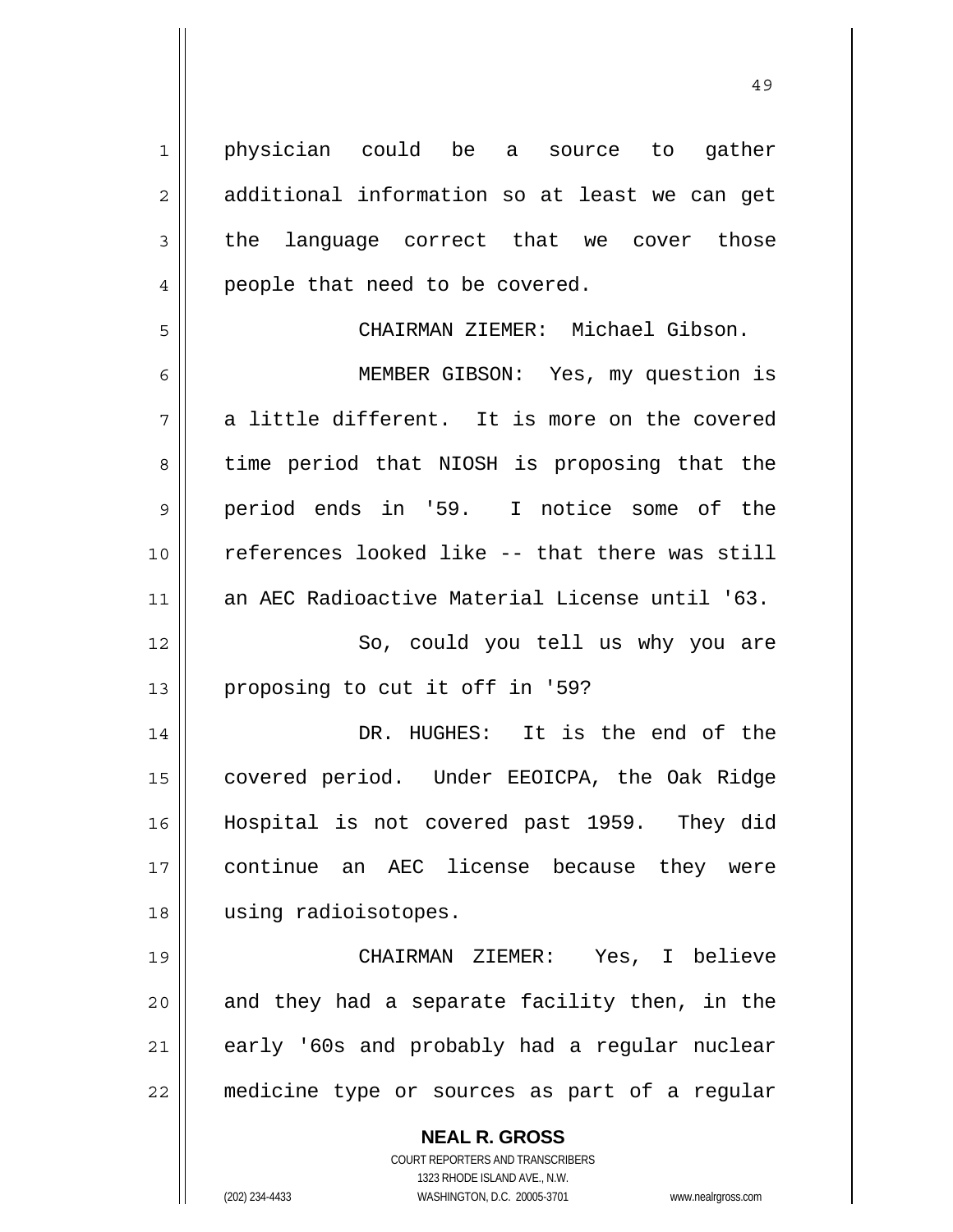1 2  $3 \parallel$  is -- we are locked into that in a sense, I 4 | believe. But the relationship with ORINS  $5 \parallel$  ended as well. Right? 6 espect DR. HUGHES: It ended with r  $7 \parallel$  to it being a wing of the Oak Ridge Hospital,  $8 \parallel$  since the old hospital was, most of it was 9 10 11 rther CHAIRMAN ZIEMER: Okay, any fu 12 13 One We have a couple of options.  $14$  | would be to have a motion to agree to or 15 || recommend this SEC. Another option would be  $16 \parallel$  to recommend that it not be granted. A third 17 18  $19$   $\parallel$  raised. I think if that were the case -- this 20 is an 83.13 petition, which I believe goes to 21 Dr. Melius' work group for further 22 consideration. hospital operation. But the period identified through the EEOICPA regs ends in '59. So that believe. torn down and a new hospital was built. So there were separate facilities after that. questions? recommend this SEC. option would be to defer action by asking that a work group examine the issues that have been raised.

> **NEAL R. GROSS** COURT REPORTERS AND TRANSCRIBERS

> > 1323 RHODE ISLAND AVE., N.W.

(202) 234-4433 WASHINGTON, D.C. 20005-3701 www.nealrgross.com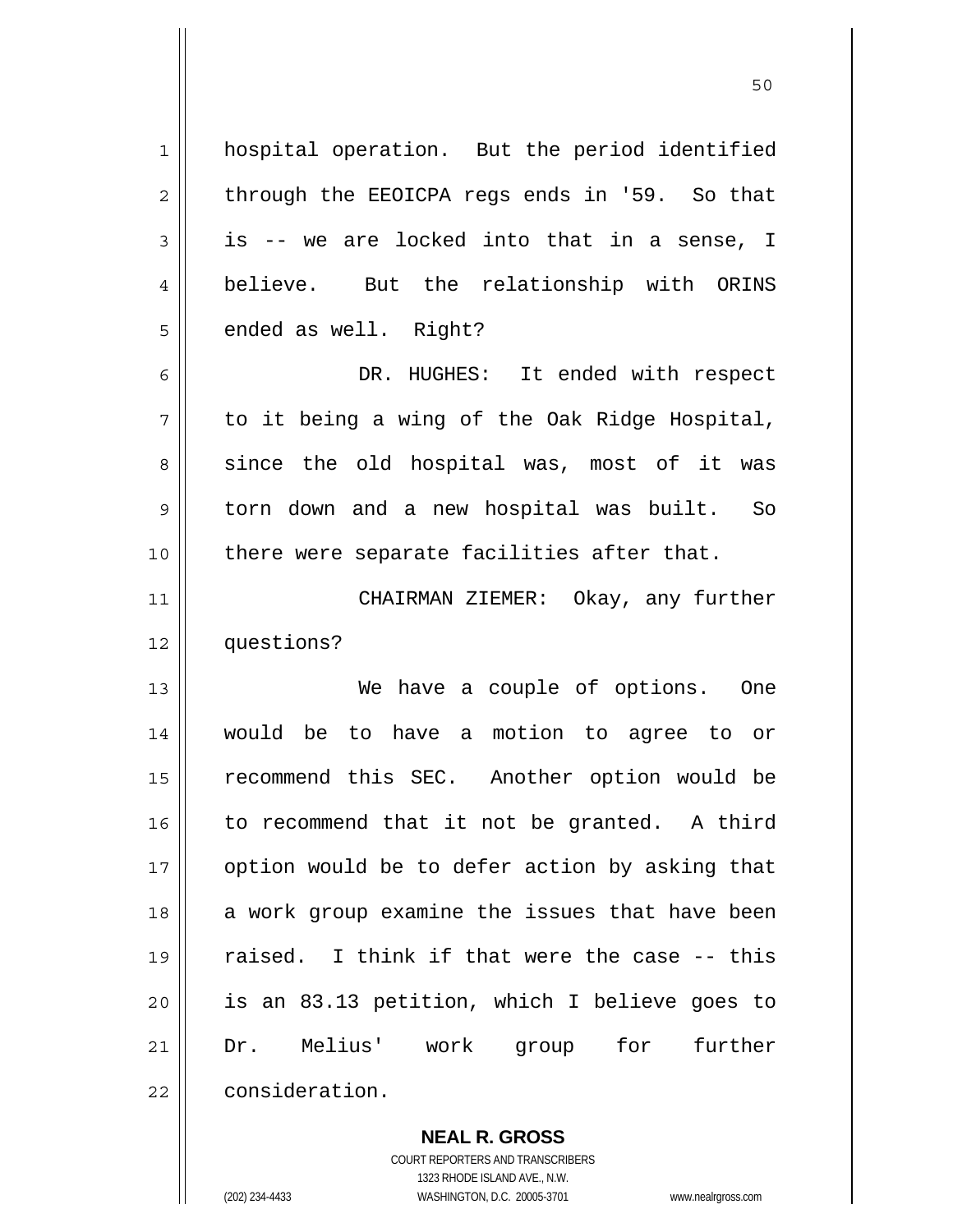|             | 51                                                     |
|-------------|--------------------------------------------------------|
| $\mathbf 1$ | So, any of those actions would be                      |
| 2           | possible actions.                                      |
| 3           | Dr. Lockey?                                            |
| 4           | MEMBER LOCKEY: John, I was asking,                     |
| 5           | what additional issues besides the ones that           |
| 6           | are on the table were you concerned about?             |
| 7           | CHAIRMAN ZIEMER: You are asking                        |
| 8           | John Poston?                                           |
| 9           | MEMBER LOCKEY: Yes, John Poston.                       |
| 10          | MEMBER POSTON: Well, because there                     |
| 11          | is no evidence that they have been exposed,            |
| 12          | that works both ways, you know? And 1950 to            |
| 13          | 1959, there were regulations in place for all          |
| 14          | exposures, including those in hospitals. And           |
| 15          | typically in a nuclear medicine facility, even         |
| 16          | back then, the exposures are quite low.<br>$\mathbf T$ |
| 17          | mean, you are talking a few millirads, not             |
| 18          | huge doses. The cancer therapy systems that            |
| 19          | were in use are in shielded rooms and no one           |
| 20          | is present, except the person receiving the            |
| 21          | treatment, as you probably know. So, those             |
| 22          | are not a source of exposure of the personnel.         |

**NEAL R. GROSS** COURT REPORTERS AND TRANSCRIBERS

1323 RHODE ISLAND AVE., N.W.

(202) 234-4433 WASHINGTON, D.C. 20005-3701 www.nealrgross.com

 $\mathbf{I}$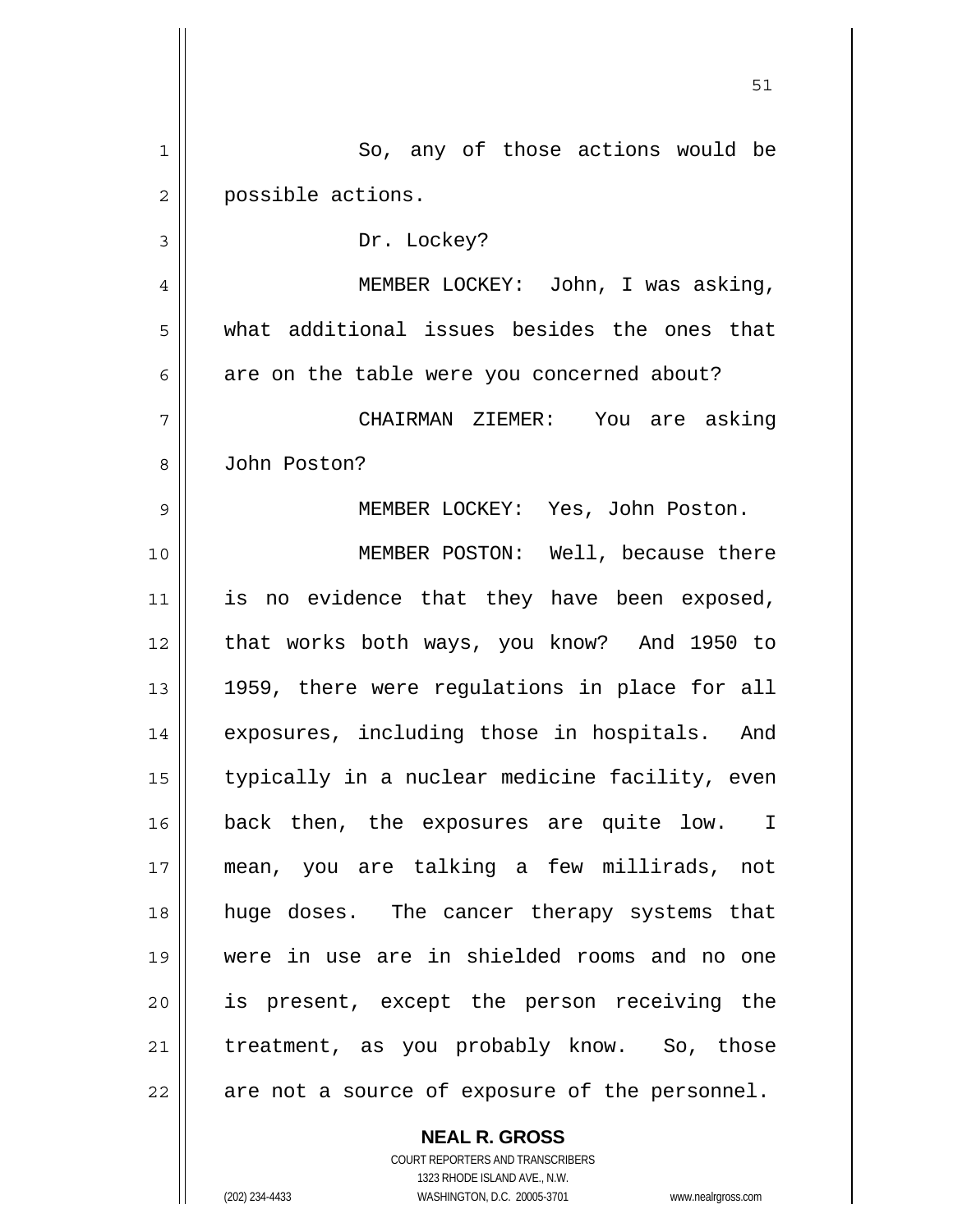1 And the incidents of contamination 2  $3 \parallel$  happened but those are typically low level  $4 \parallel$  kinds of exposures that to me would indicate  $5 \parallel$  that there is not a huge risk. But I just 6 7 did The fact that somebody  $8 \parallel$  radiation measurements, somebody did the 9 10  $11$  | what we did in my facility and the kinds of 12 dosimeters that we were required to wear and 13 14 lear Oak Ridge Institute for Nuc  $15$  Studies was quite well run. The folks in  $16$  there were quite versed in radiation 17 18 19 things amiss in terms of over-exposures or 20 || anything that would lead to the conclusion  $21$  || that we should vote in favor of this SEC. 22 I don't know. Maybe we should and stuff like that, they shouldn't have don't know. I just don't know. dosimetry, I was there. Well, I wasn't there in '59, but I was working in '59 and I know all of those kinds of things. versed protection procedures and so forth. But I don't have any evidence that there were any

 $52$ 

**NEAL R. GROSS** COURT REPORTERS AND TRANSCRIBERS 1323 RHODE ISLAND AVE., N.W.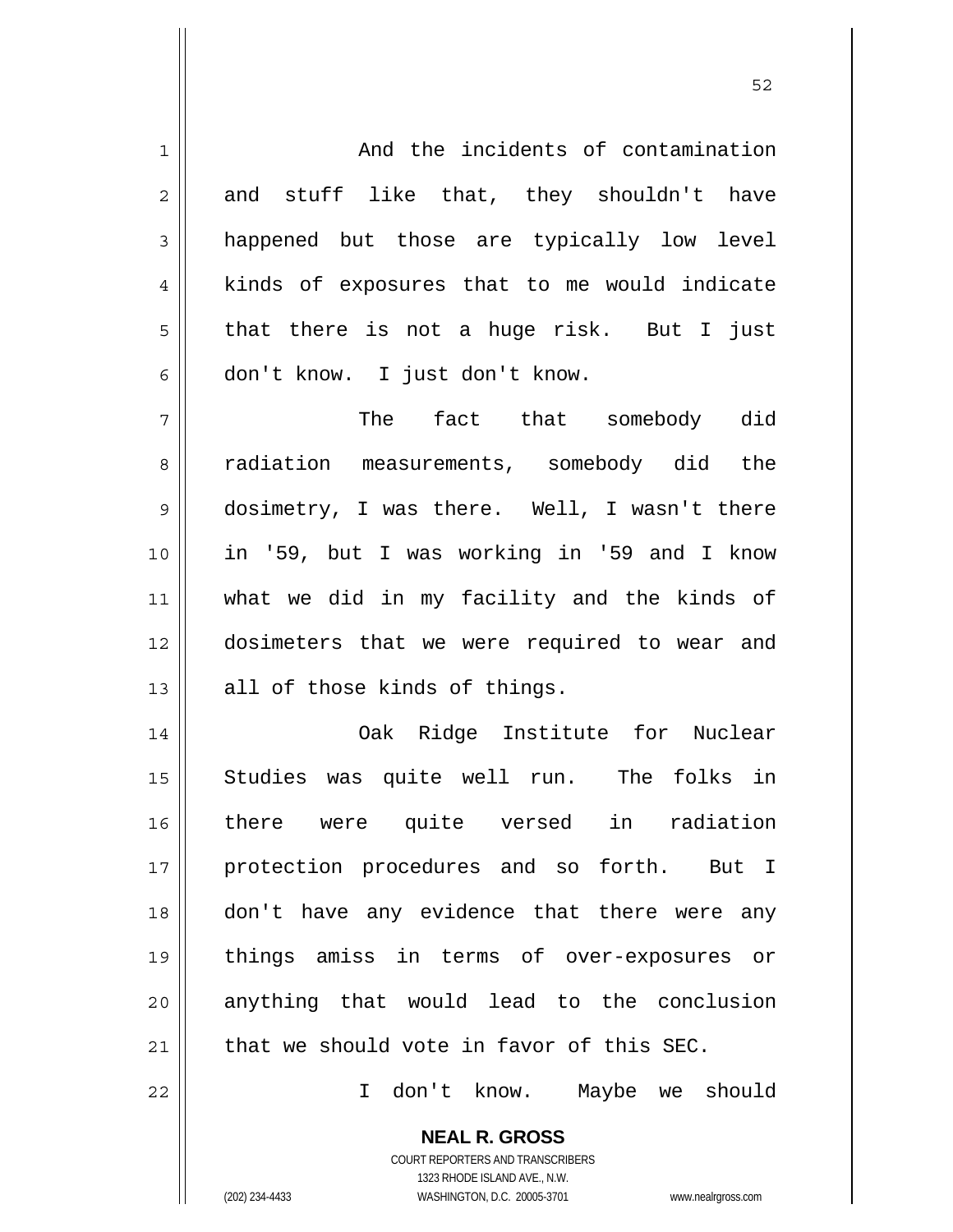1 2  $3 \parallel$  cause me to vote in favor of this, at this 4 | point. table this or ask NIOSH to look further. But I just don't see the evidence here that would

## CHAIRMAN ZIEMER: Dr. Roessler.

6 || MEMBER ROESSLER: I don't feel  $7 \parallel$  comfortable in voting against this and I don't  $8 \parallel$  feel comfortable in voting for it. I really 9 10 11 decision at this point and form a work group 12 think we should defer it. And because of that, I am going to move that we defer a to look at it.

13 || I don't think it would take much  $14$  | time. I think some of the questions we  $15 \parallel$  brought up could be answered fairly quickly  $16$  and we could move on with it fairly quickly. 17 So that is a formal motion.

18 19 20 This is a motion to ask a work 21 group to examine the issues that have been CHAIRMAN ZIEMER: You have heard the motion. Is there a second?

 $22$   $\parallel$  raised and to make a recommendation --

5

## **NEAL R. GROSS**

COURT REPORTERS AND TRANSCRIBERS 1323 RHODE ISLAND AVE., N.W. (202) 234-4433 WASHINGTON, D.C. 20005-3701 www.nealrgross.com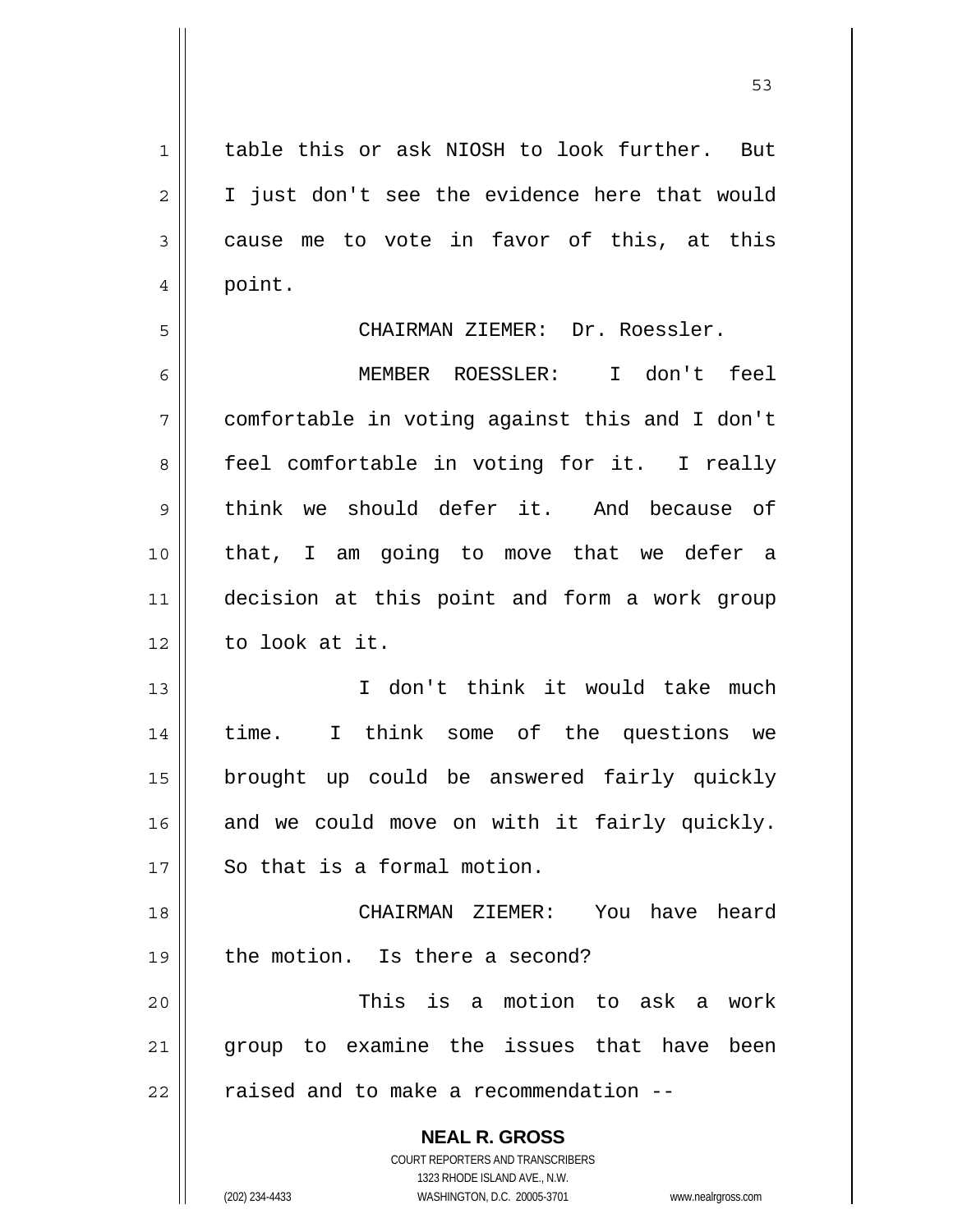|                | 54                                                                                                  |
|----------------|-----------------------------------------------------------------------------------------------------|
| 1              | MEMBER MUNN: Second.                                                                                |
| $\overline{2}$ | CHAIRMAN ZIEMER: -- and seconded                                                                    |
| 3              | by Wanda Munn.                                                                                      |
| 4              | Yes, Josie Beach?                                                                                   |
| 5              | MEMBER BEACH: You did mention                                                                       |
| 6              | sending it over to Melius' work group. Was                                                          |
| 7              | Gen suggesting a new work group or --                                                               |
| 8              | CHAIRMAN ZIEMER: Well, we have a                                                                    |
| 9              | work group that is specifically responsible                                                         |
| 10             | for 83.13 petitions. Oh, no. He has got                                                             |
| 11             | 83.14s. I'm sorry.                                                                                  |
| 12             | MEMBER BEACH: That is what I was                                                                    |
| 13             | wondering.                                                                                          |
| 14             | CHAIRMAN ZIEMER: Yes. So, yes, I                                                                    |
| 15             | guess your motion would be to ask that a work                                                       |
| 16             | group look at this.                                                                                 |
| 17             | Other discussion on the motion?                                                                     |
| 18             | Yes, Phil?                                                                                          |
| 19             | MEMBER SCHOFIELD: Just one quick                                                                    |
| 20             | thing. This is similar to, probably, some of                                                        |
| 21             | the medical contracts and stuff they had at                                                         |
| 22             | Hanford and Los Alamos. Have you looked to                                                          |
|                | <b>NEAL R. GROSS</b><br>COURT REPORTERS AND TRANSCRIBERS                                            |
|                | 1323 RHODE ISLAND AVE., N.W.<br>(202) 234-4433<br>WASHINGTON, D.C. 20005-3701<br>www.nealrgross.com |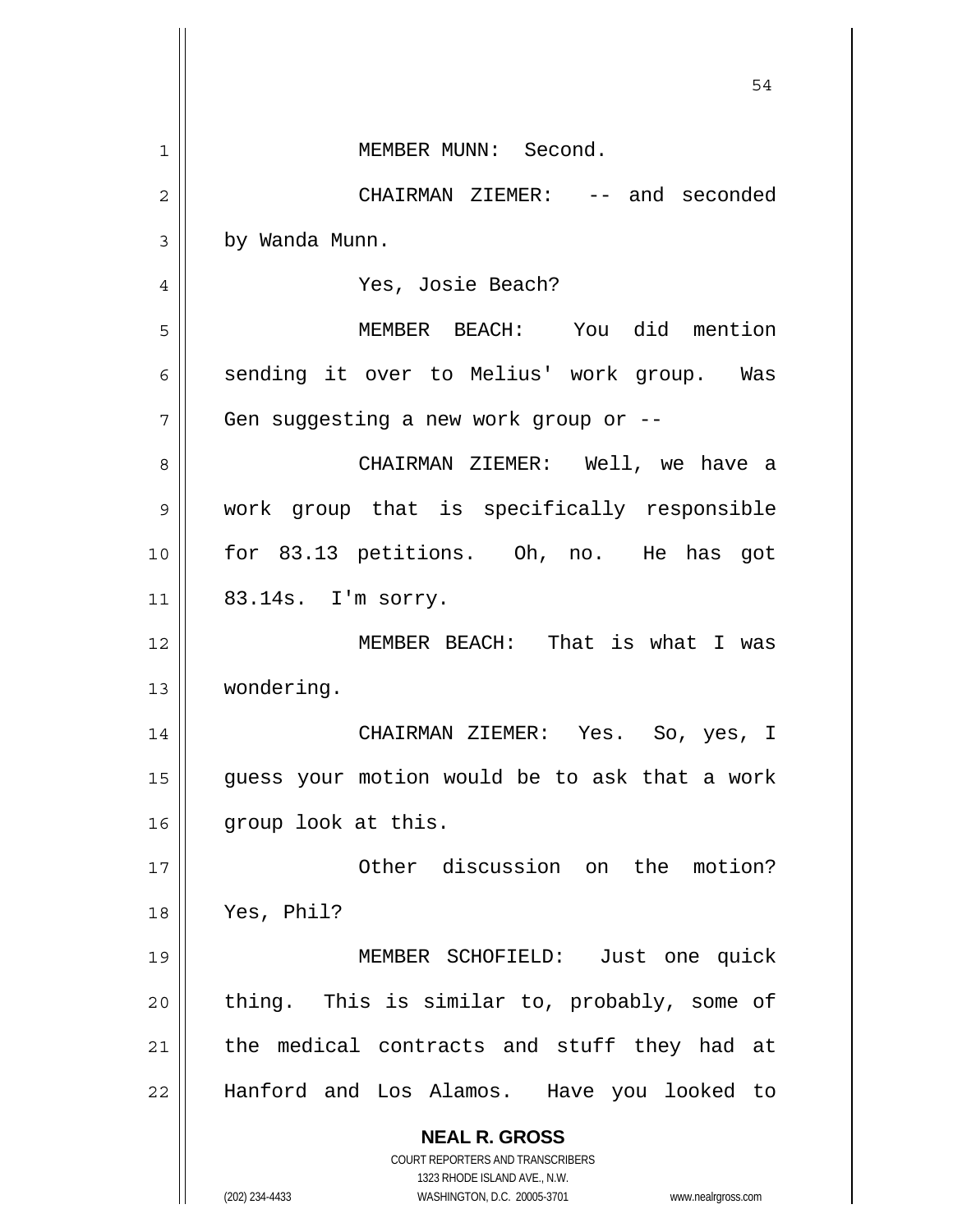1 2  $3 \parallel$  controlled all the personnel there up until  $4 \parallel 1964$ . And so that would actually, they would  $5 \parallel$  fall under -- I mean, I would assume the same  $6 \parallel$  thing there that all these people would have  $7 \parallel$  to have been ultimately contractors of the 8 | Atomic Energy Commission. 9 10  $11$  maybe some of those questions could be 12 answered by looking at the Hanford and Los 13 14 e the  $15$  || ultimate problem here is the inability to 16 || reconstruct dose due to lack of records. And 17 18  $19 \parallel$  questions that have been raised. We have a 20 motion on the floor to defer action until a 21 work group has had a chance to consider these 22 || issues further, and perhaps with the see how those were handled? Because AEC actually owned Los Alamos Medical Center and And how that was handled given that AEC controlled all of these contracts, I think maybe some Alamos contracts.  $\texttt{ZIEMER}:$ if that can't be done, then we have kind of a default position. But there are some

 $55$ 

**NEAL R. GROSS** COURT REPORTERS AND TRANSCRIBERS 1323 RHODE ISLAND AVE., N.W. (202) 234-4433 WASHINGTON, D.C. 20005-3701 www.nealrgross.com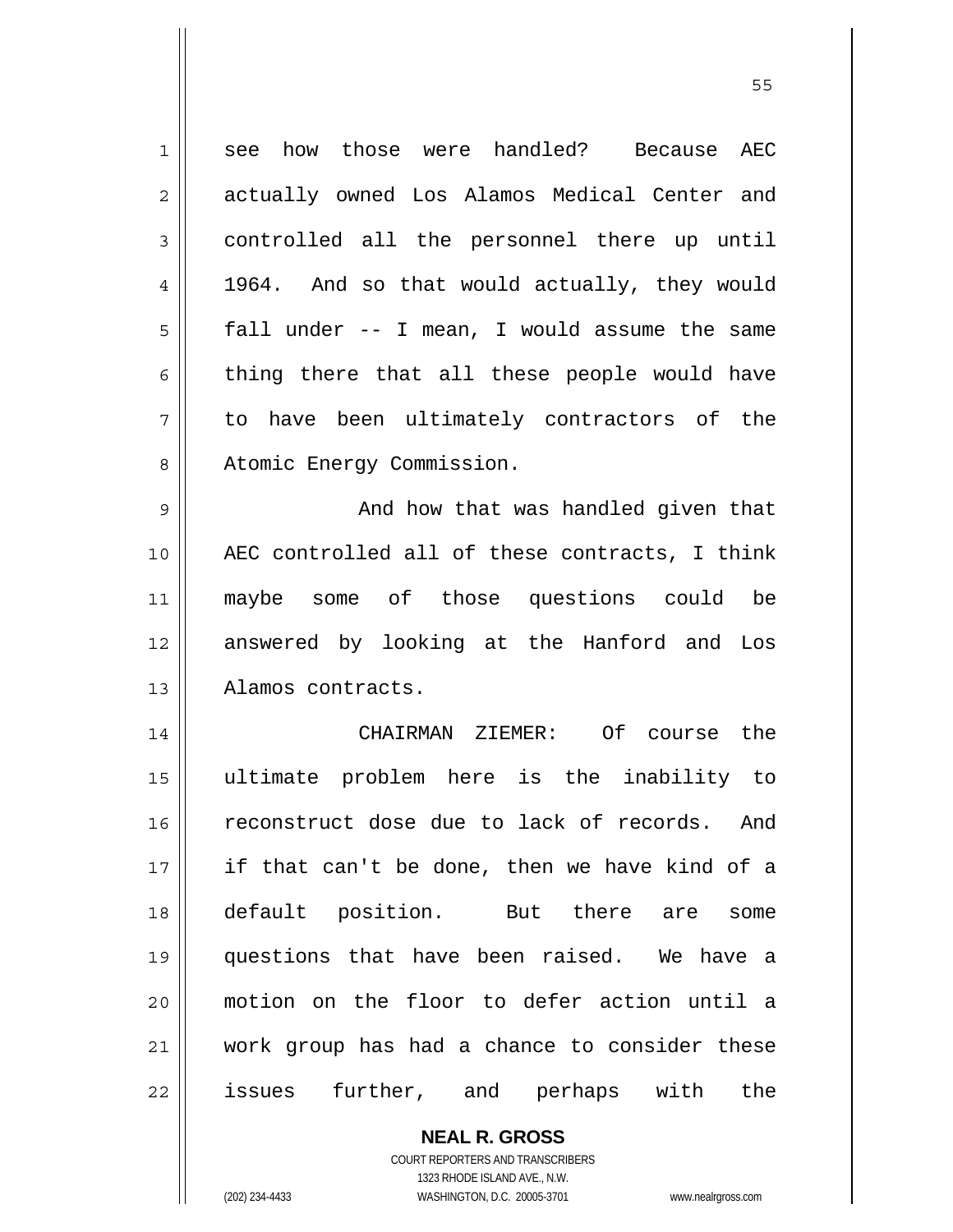1  $3 \parallel$  the motion before us. assistance of our contractor and working with NIOSH, depending on how it goes, but that is

4 || Further discussion pro or con?  $5 \parallel$  Wanda Munn.

6 || MEMBER MUNN: My discussion is  $7 \parallel$  neither pro nor con but it would be  $8 \parallel$  beneficial, if we are in fact going to put 9 10  $11$  | today about exactly what they are asking of  $12$  | the Work Group, because there does not appear  $13 \parallel$  to be an extensive number of issues here. The  $14$  | issues should be very clearly defined so that,  $15$  || unlike many work groups, there is not a body  $16$   $\vert$  of additional information to be gleaned, not a 17 18 undertaken but more, a very precise level of 19 || information, a very precise type of  $20$  | information that we are seeking. together a work group, for the people sitting at this table right here to be very clear number of major activities that have to be

21 I would request that, if we do 22 || constitute a work group, we are very clear

> **NEAL R. GROSS** COURT REPORTERS AND TRANSCRIBERS 1323 RHODE ISLAND AVE., N.W.

2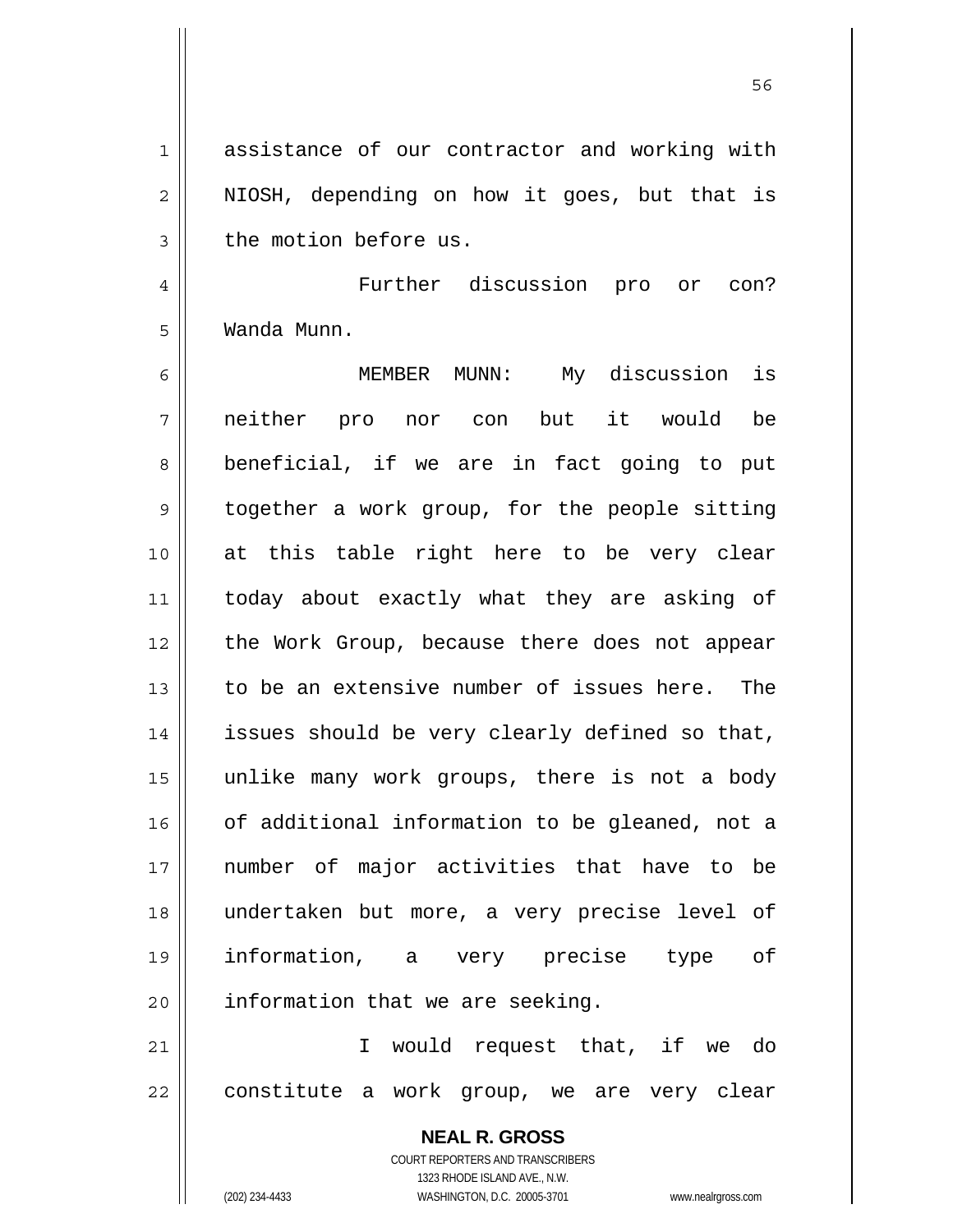1 2 | when. about what we expect their product to be and

57

3 u for CHAIRMAN ZIEMER: Thank yo  $4 \parallel$  that comment. And if the motion passes, what  $5 \parallel$  the Chair proposes is that, during our work 6  $\parallel$  session, we identify the Work Group membership  $7 \parallel$  and give it a specific charge relating to the 8 items to be addressed.

9 Dr. Lockey?

10 11 || that John was talking about, John Poston was  $12 \parallel$  talking about, I guess you are requesting, the  $13$  | request is to go back and make sure there is 14 no data available. Is that correct? Do a 15 MEMBER LOCKEY: From what I heard double search.

16 n be And by default, if no data ca 17 18 possibly consider reconstructing exposures.  $19 \parallel$  So, that is your main question. Do another 20  $\parallel$  search; make sure there is no data. found, then at that point, you can't even

21 CHAIRMAN ZIEMER: Well, I think we 22 || will spend some time during our work session

> **NEAL R. GROSS** COURT REPORTERS AND TRANSCRIBERS 1323 RHODE ISLAND AVE., N.W. (202) 234-4433 WASHINGTON, D.C. 20005-3701 www.nealrgross.com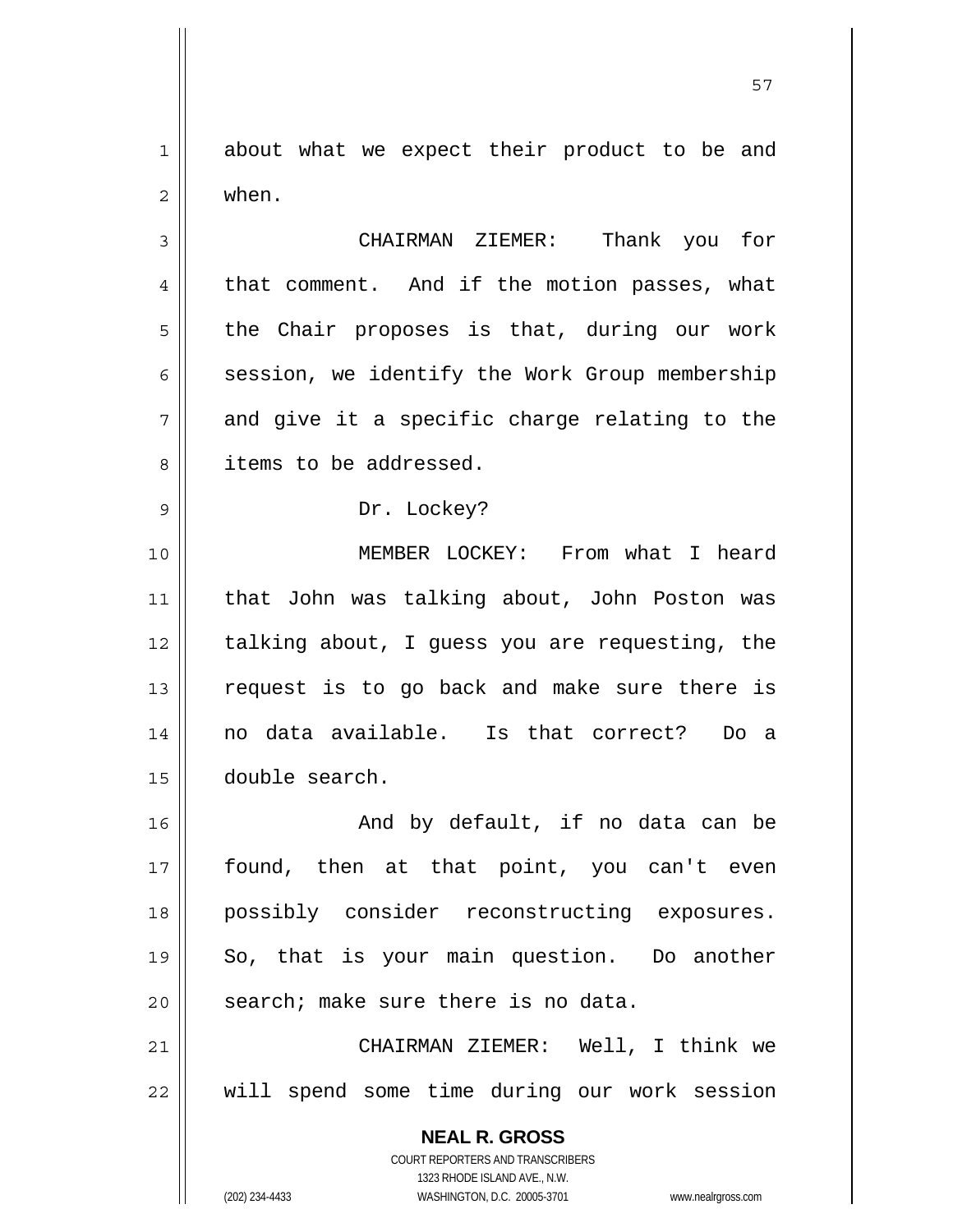58

| $\mathbf 1$ | defining what the complete nature of the       |
|-------------|------------------------------------------------|
| $\sqrt{2}$  | issues are because I want to keep us<br>on     |
| 3           | schedule for other petitioners as we<br>go     |
| 4           | forward this morning.                          |
| 5           | Mark, we will get another comment              |
| 6           | from you.                                      |
| 7           | MEMBER GRIFFON: Yes, I mean I                  |
| 8           | quess this is a comment in support of the      |
| 9           | motion, I suppose. I think that I don't        |
| 10          | disagree with Wanda. I think that there are    |
| 11          | probably just a couple of issues on the table. |
| 12          | I think the problem is that they are pretty    |
| 13          | broad. I mean, in my mind, it is defining the  |
| 14          | worker population question and maybe Jim and   |
| 15          | NIOSH is accurate that it can't be better      |
| 16          | defined but I think we want to look into that. |
| 17          | But also look into this; can we characterize   |
| 18          | the exposure potential better? And that is     |
| 19          | going back to the records. Was everybody       |
| 20          | equally likely to be, you know, equally likely |
| 21          | to have a high exposure potential or, you      |
| 22          | know, in my mind I am thinking that we might   |

COURT REPORTERS AND TRANSCRIBERS 1323 RHODE ISLAND AVE., N.W. (202) 234-4433 WASHINGTON, D.C. 20005-3701 www.nealrgross.com

**NEAL R. GROSS**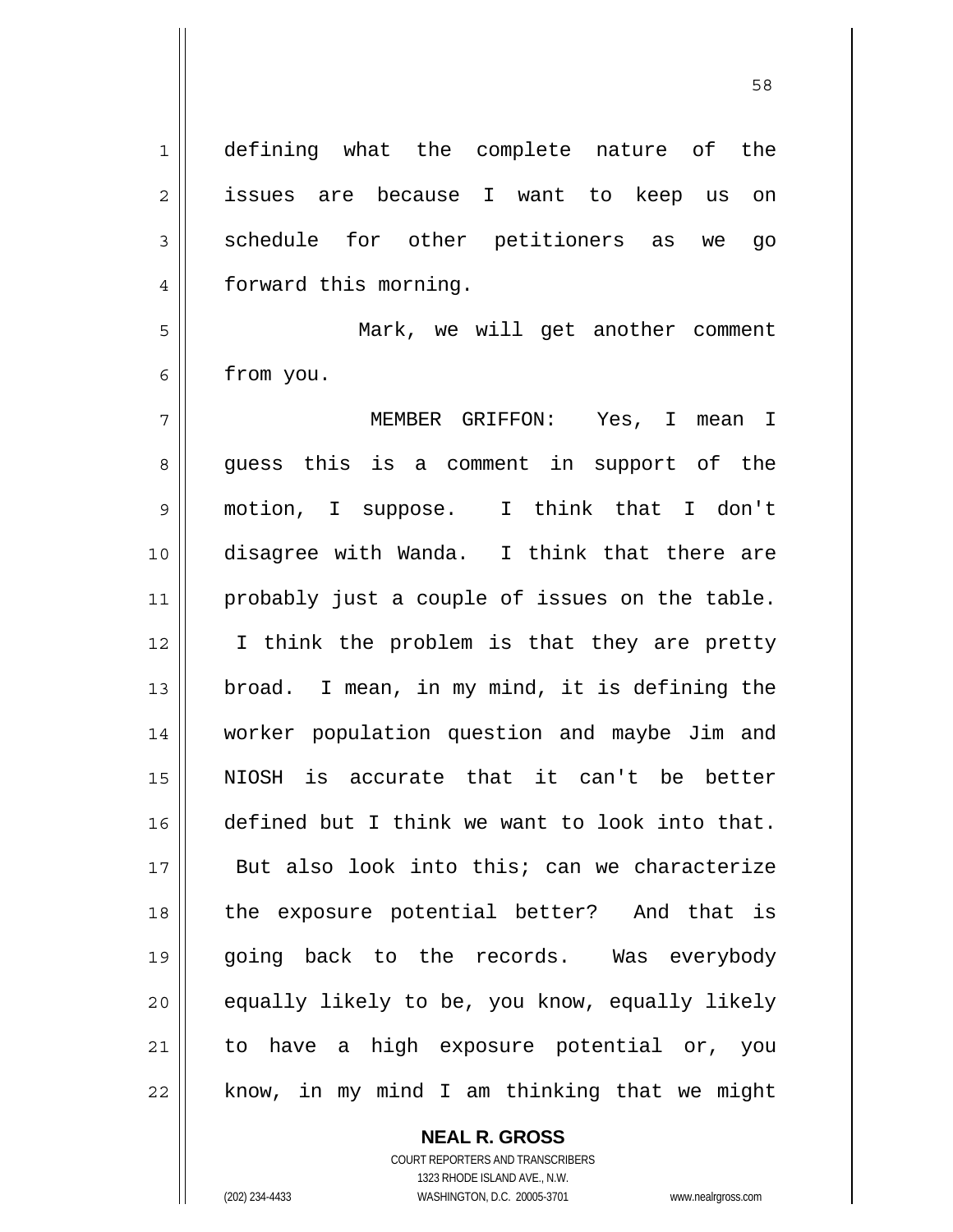**NEAL R. GROSS** COURT REPORTERS AND TRANSCRIBERS 1323 RHODE ISLAND AVE., N.W. (202) 234-4433 WASHINGTON, D.C. 20005-3701 www.nealrgross.com 1 2 | had some more information. 3 many So, it might not be that  $4 \parallel$  issues but I think they are kind of broad.  $5 \parallel$  So, I understand Wanda's position but I just 6 7 you. CHAIRMAN ZIEMER: Thank 8 || Further comments? Are you ready to vote on 9 | the motion? 10 I guess let's go ahead and take a 11 || roll call vote and just go around the table. 12 Poston? 13 || MEMBER POSTON: Yes. 14 essler? CHAIRMAN ZIEMER: Ro 15 || MEMBER ROESSLER: Yes. 16 ibson? CHAIRMAN ZIEMER: G 17 18 19 20 CHAIRMAN ZIEMER: Lockey? 21 MEMBER LOCKEY: Yes. 22 CHAIRMAN ZIEMER: Ziemer, yes. be able to redefine the Class that way, if we wanted to make that point. MEMBER GIBSON: No. CHAIRMAN ZIEMER: Munn? MEMBER MUNN: Aye. Yes.

<u>59 September 2005 September 2005 September 2005 September 2005 September 2005 September 2005 September 2005 S</u>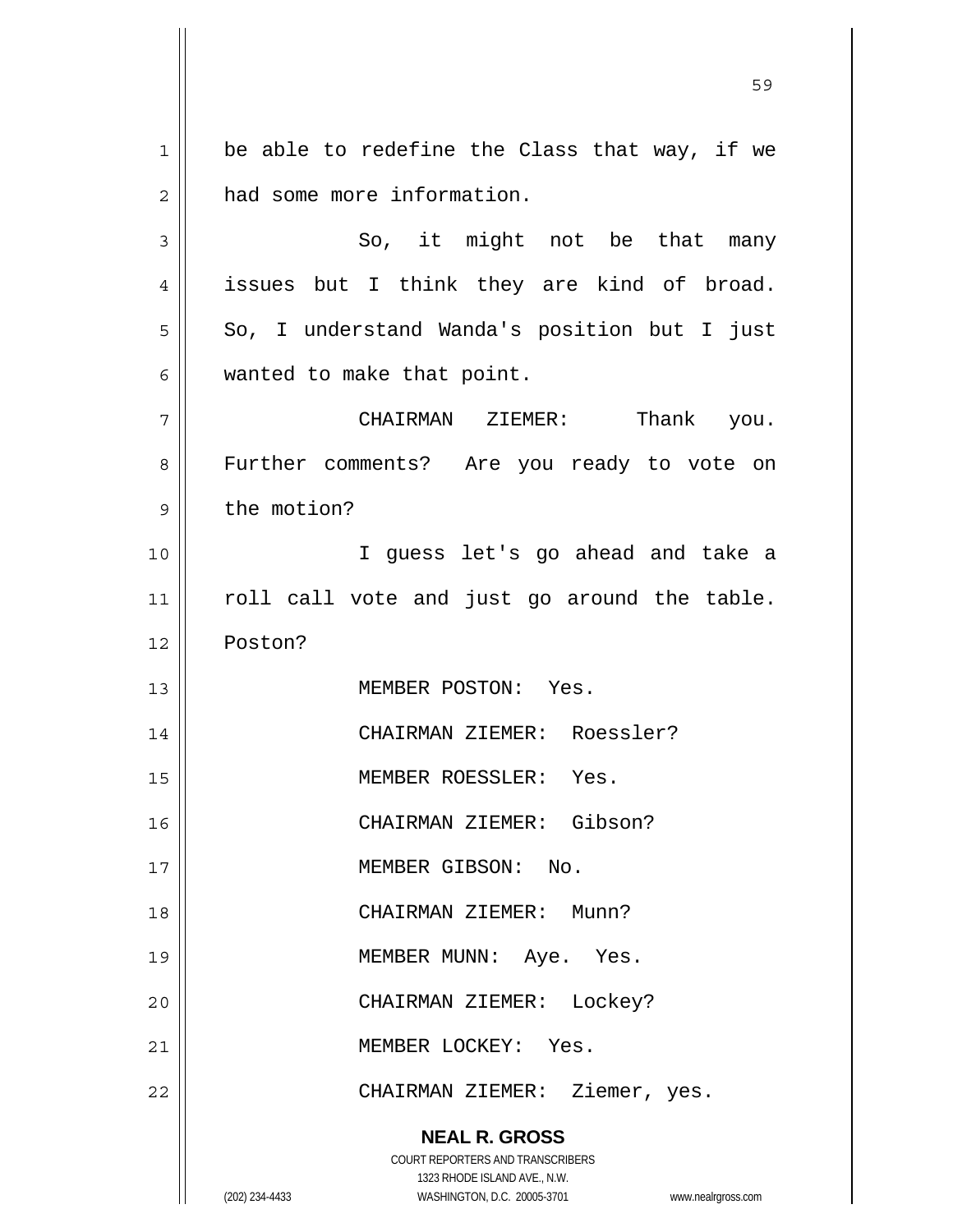$\mathsf{I}$ 

 $\sim$  60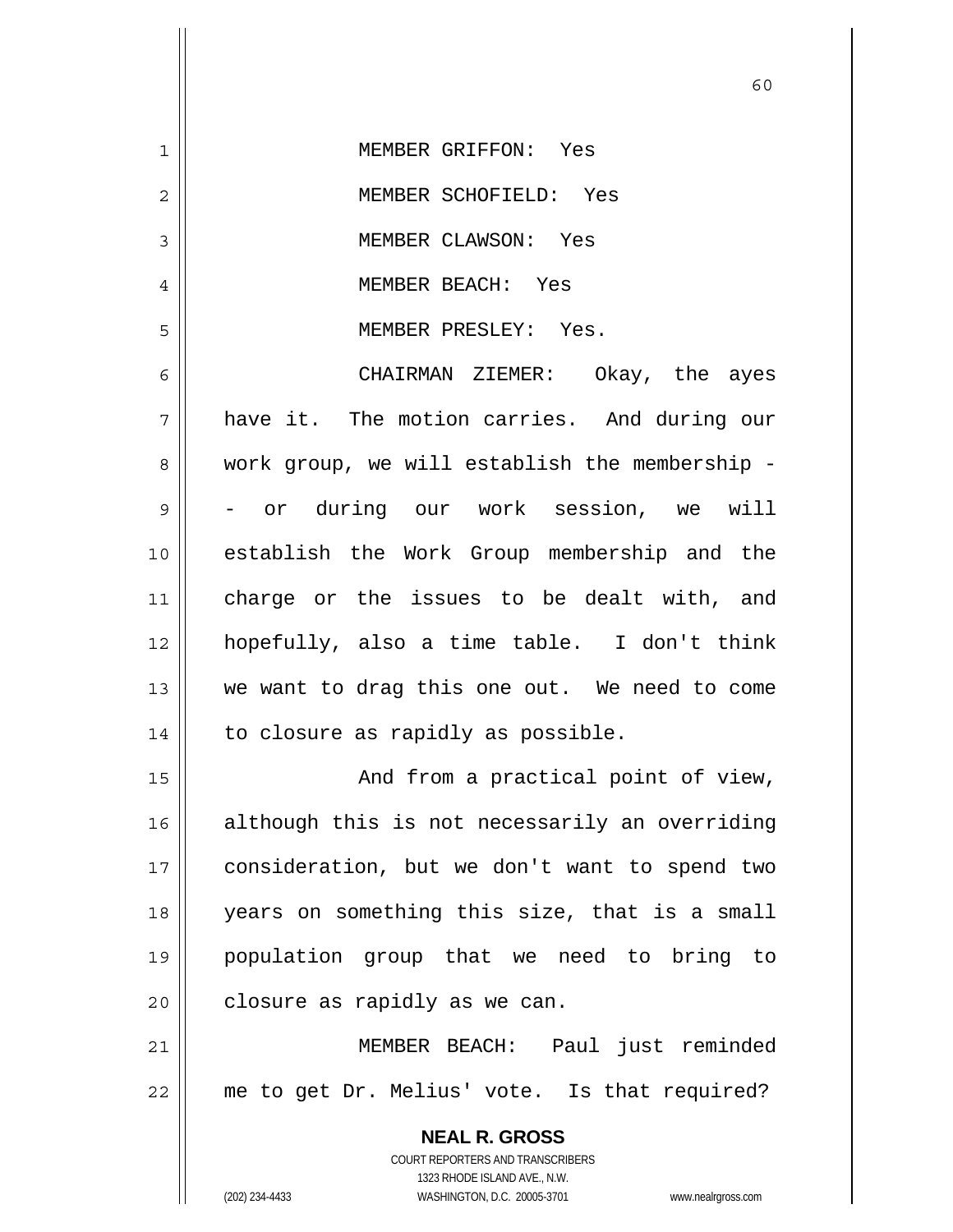**NEAL R. GROSS** COURT REPORTERS AND TRANSCRIBERS 1323 RHODE ISLAND AVE., N.W. (202) 234-4433 WASHINGTON, D.C. 20005-3701 www.nealrgross.com 1 2  $3 \parallel$  since it is not an action that goes to the 4 Secretary, no.  $5 \parallel$  I do know from talking with Dr.  $6 \parallel$  Melius that he also had concerns about the  $7 \parallel$  description of the population group itself.  $8 \parallel$  That is, the Class definition. 9 10 for your presentation and participation in  $11$  | this one. 12 13 will CHAIRMAN ZIEMER: Next, we  $14$   $\parallel$  address the Baker-Perkins SEC petition, and 15 | LaVon Rutherford will make the presentation on  $16$  || the Evaluation Report on that one. 17 18 19 20 Okay, again, I am LaVon Rutherford. 21 || I am the Special Exposure Cohort Health 22 || Physics Team Leader for NIOSH, and I am going CHAIRMAN ZIEMER: Actually, we are not required to get Dr. Melius' vote on this, Okay, and thank you, Dr. Hughes, DR. HUGHES: Thank you. LaVon? MR. RUTHERFORD: All right. Give me one moment here. Oh, there it is.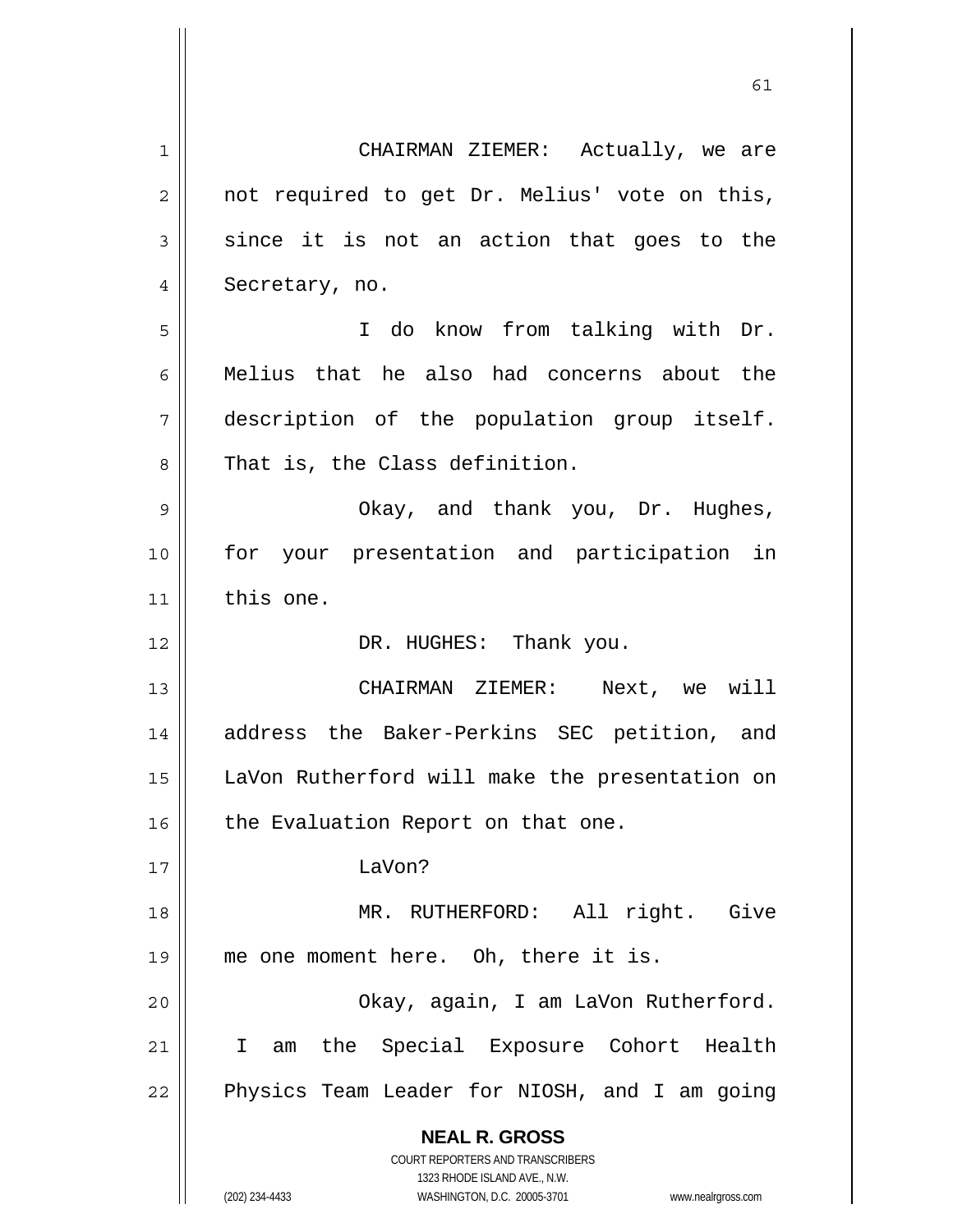1 2 to talk about the Baker-Perkins Company SEC Petition evaluation.

3 d on This petition was receive  $4 \parallel$  September 9th of 2008. The petitioner had  $5 \parallel$  proposed a class of all employees who worked 6 ||  $\,$  at Baker-Perkins facility in Saginaw, Michigan 7 from May 14, 1956 through July 12 of 1968.

8 for We qualified the petition 9 10 was no external monitoring records exist for 11 evaluation on March 13th of 2009. That basis the Class.

12 || The Department of Energy facility  $13 \parallel$  database actually indicates that May of 1956  $14 \parallel$  is the covered period for this site. However,  $15$   $\parallel$  documentation available to us indicates that  $16 \parallel$  the activity actually occurred from May 14th 17 18 19 20 | in Saginaw, Michigan from May 14, 1956 through 21 May 18th of 1956. of 1956 through May 18th of 1956. Therefore, the Class that we qualified and evaluated was all AWE employees who worked at Baker-Perkins

22 || A little background on Baker-

**NEAL R. GROSS** COURT REPORTERS AND TRANSCRIBERS 1323 RHODE ISLAND AVE., N.W. (202) 234-4433 WASHINGTON, D.C. 20005-3701 www.nealrgross.com

 $\sim$  62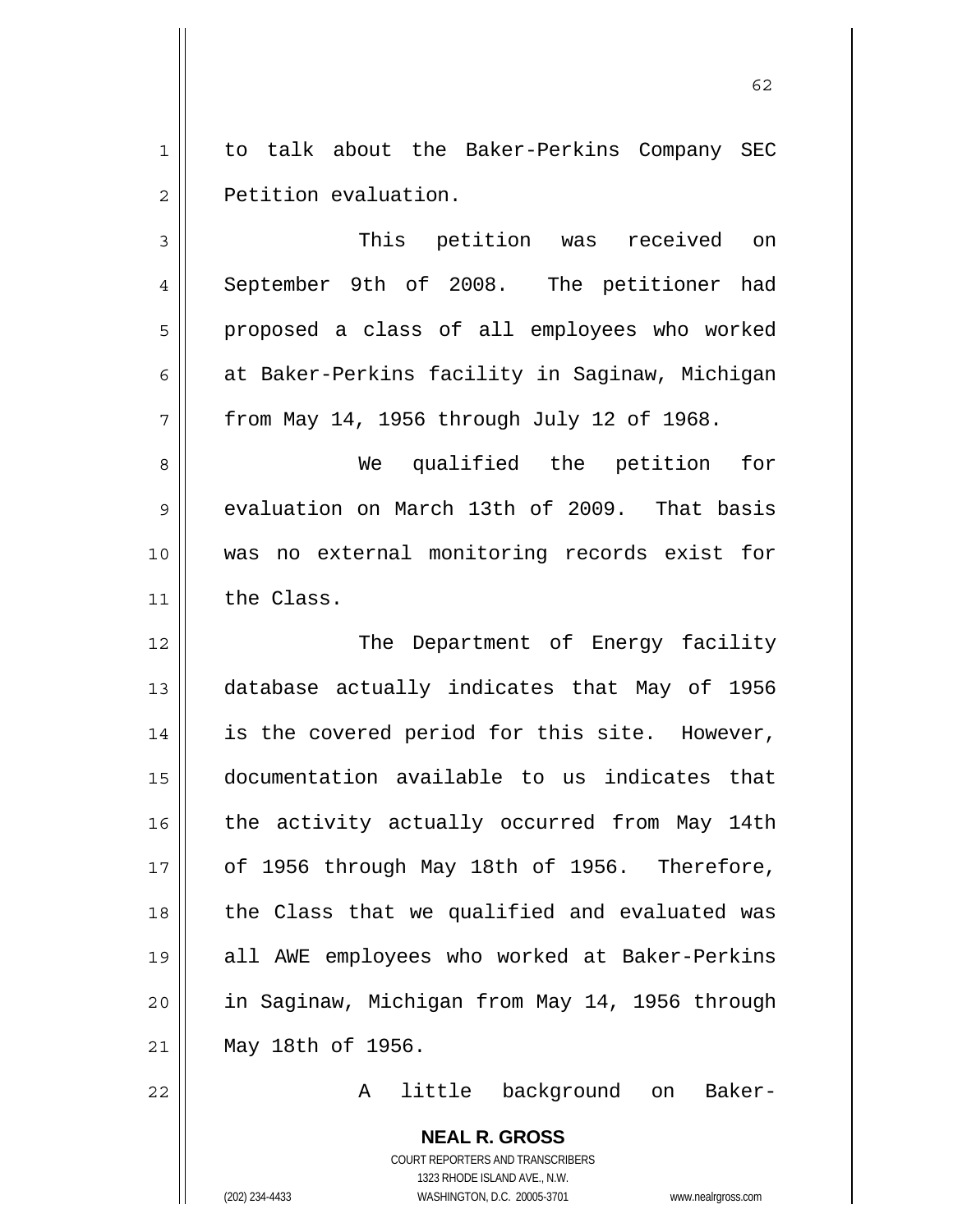1 2  $3 \parallel$  developed industrial mixing machines for the 4 || food industry. However, in 1919, Baker- $5 \parallel$  Perkins, and in later years, they kind of  $6 \parallel$  expanded their role from the food industry  $7 \parallel$  into the chemical industry and into other  $8 \parallel$  applications where they were developing mixers 9 10 11 || In the 1950s, Baker-Perkins 12 || Chemical Machine business, offered products Perkins. Baker-Perkins is located in Saginaw, Michigan. It was originally a company that food industry. and equipment that could be used throughout industry.

 $13 \parallel$  including heavy duty mixers for use in  $14$  || industrial applications. One of those was a 15 || Ko-Kneader. It is a heavy duty mixer. And  $16$   $\vert$  for those of you that have the Petition 17 18  $19 \parallel$  have put the correct figure next to the report  $20$  || on the back table. I have also emailed the 21 || Board and I have also contacted the petitioner  $22$  and let the petitioner know that we are Evaluation Report, the actual figure in the Petition Evaluation Report is incorrect. I

> **NEAL R. GROSS** COURT REPORTERS AND TRANSCRIBERS

> > 1323 RHODE ISLAND AVE., N.W.

(202) 234-4433 WASHINGTON, D.C. 20005-3701 www.nealrgross.com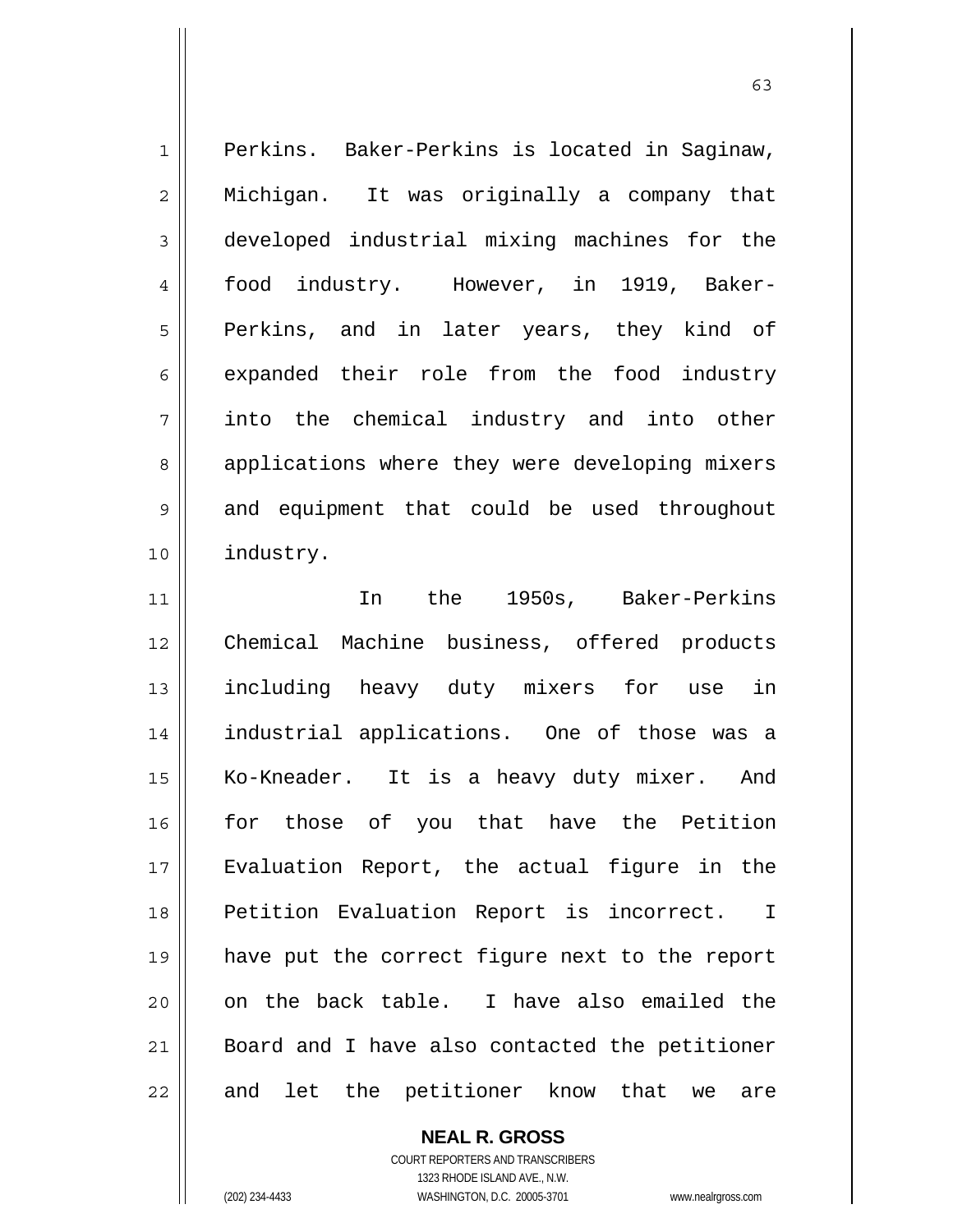1 2  $3 \parallel$  or tomorrow. revising the report to include the correct picture and that report should be issued today

 $4 \parallel$  In 1956, the Ko-Kneader was tested  $5 \parallel$  for its use in mixing uranium compounds, which  $6 \parallel$  was orange oxide for National Lead of Ohio,  $7 \parallel$  which is the Fernald project. These tests 8 Were performed from May 14th through May 16th 9 10 equipment was decontaminated and cleaned from  $11$  || May 15th through May 18th at the facility. at the Baker-Perkins company and then the

 $12 \parallel$  Basically, what they did was they  $13 \parallel$  brought material in. They were looking at  $14$   $\parallel$  mixing the orange oxide with an ammonia-water  $15$   $\parallel$  mixture to see if it could get the right 16 consistency that they could use that Ko-17 Kneader in production applications.

18  $19 \parallel$  sources for information on Baker-Perkins. We 20 || looked at existing Site Profiles, Technical 21 Information Bulletins. We interviewed former 22 || employees. Existing claimant files, we looked Again, we looked at a number of

> **NEAL R. GROSS** COURT REPORTERS AND TRANSCRIBERS 1323 RHODE ISLAND AVE., N.W. (202) 234-4433 WASHINGTON, D.C. 20005-3701 www.nealrgross.com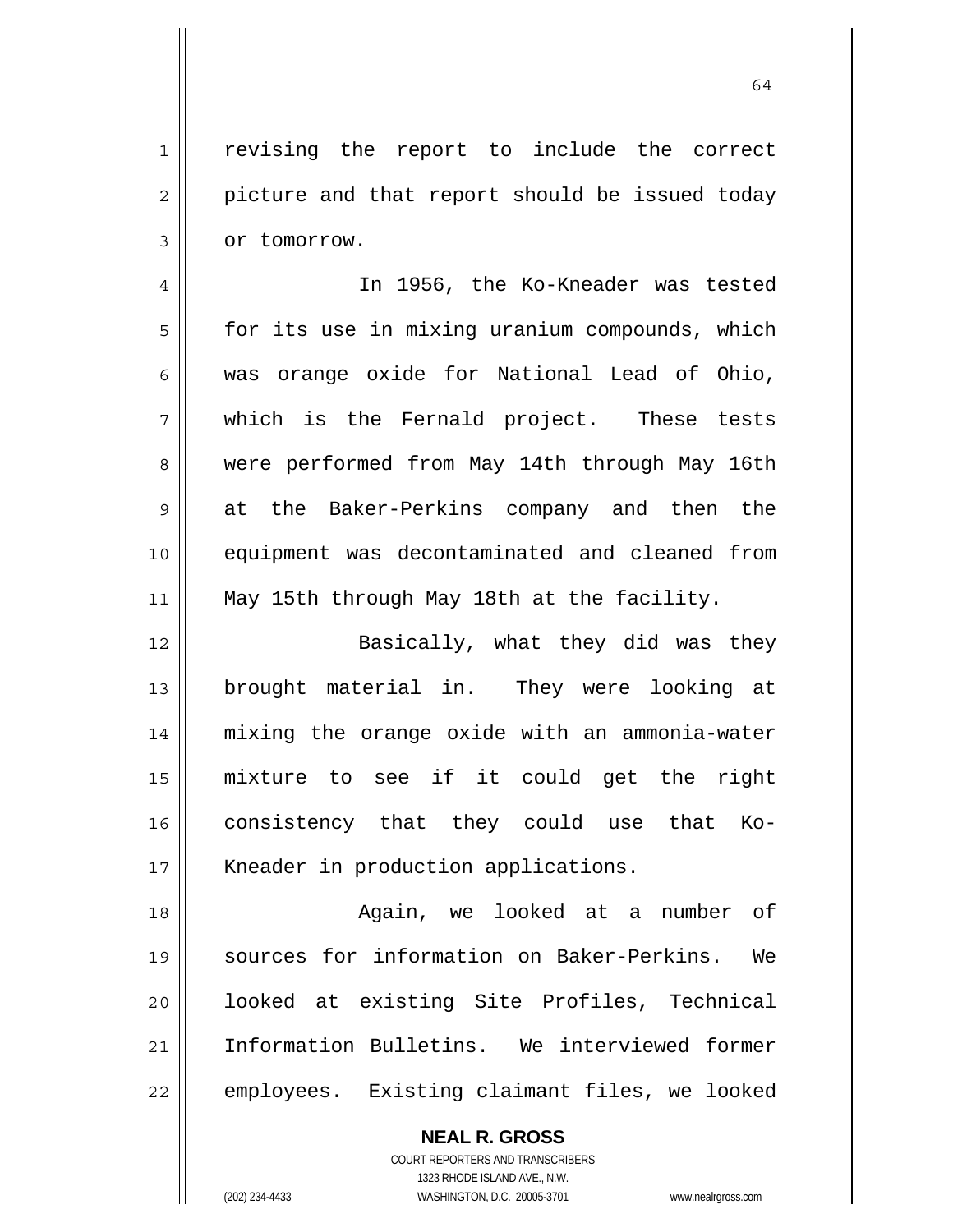1 2  $3 \parallel$  the picture of the Ko-Kneader itself. 4 e, we NIOSH Site Research Databas  $5 \parallel$  did data captures, looked at the Baker-Perkins  $6 \parallel$  Group, Michigan Department of Environmental 7 || Quality, DOE Germantown, DOE Legacy  $8$  || Management, NNSA, the NRC, a number of 9 | sources. 10 11 || University. We do DOE OpenNet searches on  $12 \parallel$  OSTI, internet search, CEDR database in 13 various DOE locations and the National 14  $15$   $\parallel$  We had eight claims for this site 16 || for Baker-Perkins. We have completed dose 17 18 19 completed dose reconstruction on all eight. 20 None of the claims included internal dosimetry  $21$  and none of them included external dosimetry. 22 || A little more on the test, and I at documentation provided by the petitioner, which was some good documentation, including We also went to Washington State Academies Press. reconstructions. All eight of those claims meet the Class definition and we have

 $\sim$  65

**NEAL R. GROSS** COURT REPORTERS AND TRANSCRIBERS

1323 RHODE ISLAND AVE., N.W.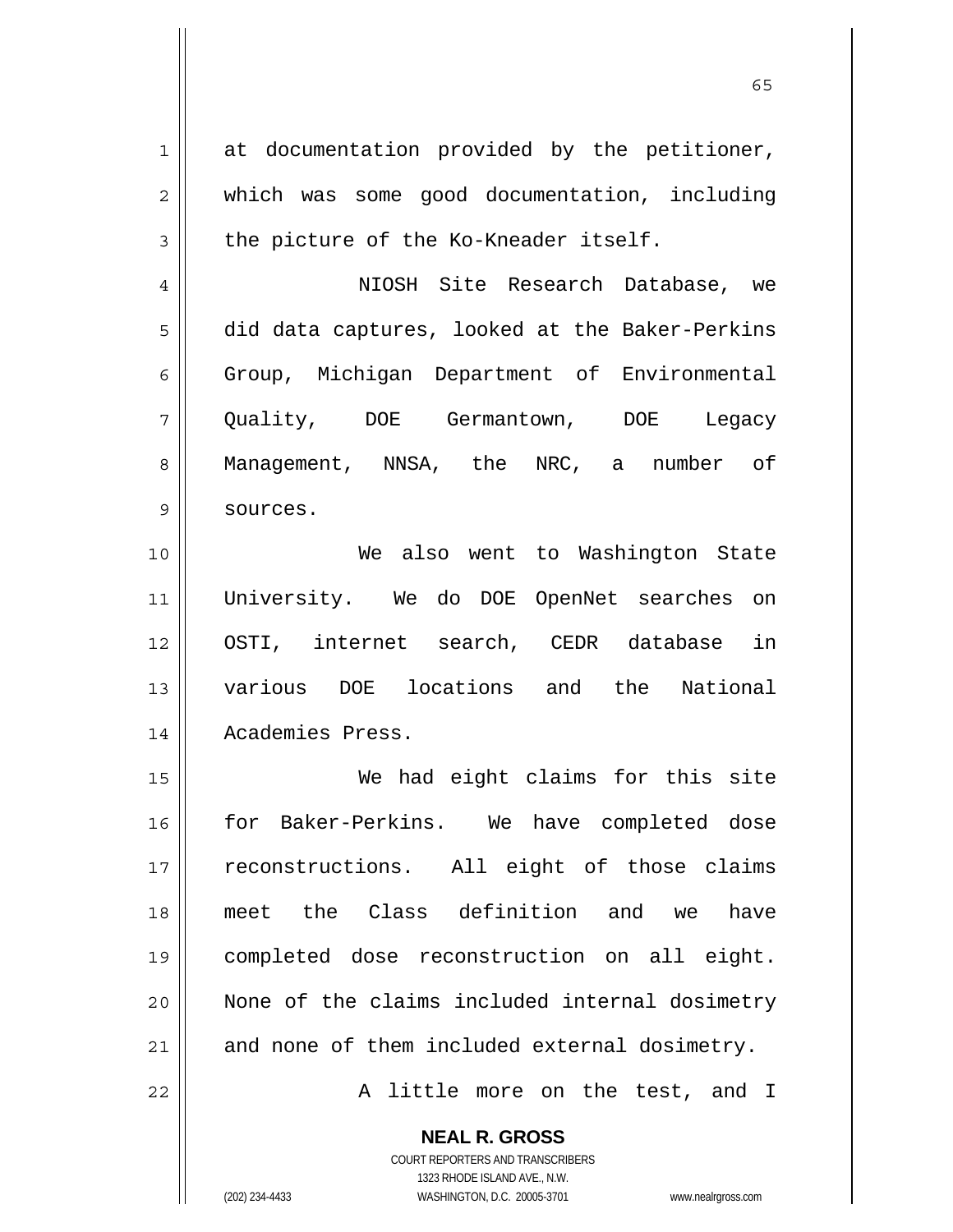**NEAL R. GROSS** 1 2  $3 \parallel$   $16$ th. There were actually two different Ko- $4 \parallel$  Kneaders in the process. They tested each  $5\parallel$  application to see if they could, again, use 6 | this in a production operation by mixing this  $7 \parallel$  uranium trioxide or orange oxide with a water-8 || ammonium solution. They tested the first Ko-9 10 11 hrough When you actually looked t  $12$  | the operations itself, there is a description  $13 \parallel$  of the activity, of how it was performed, the  $14 \parallel$  start-stop times, when it was done, operation  $15$  || of each Ko-Kneader and the description on why  $16 \parallel$  they didn't use it, meaning, the process 17 18  $19$   $\vert\vert$  So again, that project report discusses that. 20 And then -- I'm sorry. Also from 21 May 15th to May 18th, they decon-ed and  $22$  | cleaned the K Ko-Kneader, as well as the omega think I gave some of this already. Again, the test was conducted on May 14th through May Kneader and then they tested the second one. They were following applications. generated too much heat that they felt that they couldn't use it in a production scale.

 $\sim$  66

COURT REPORTERS AND TRANSCRIBERS 1323 RHODE ISLAND AVE., N.W.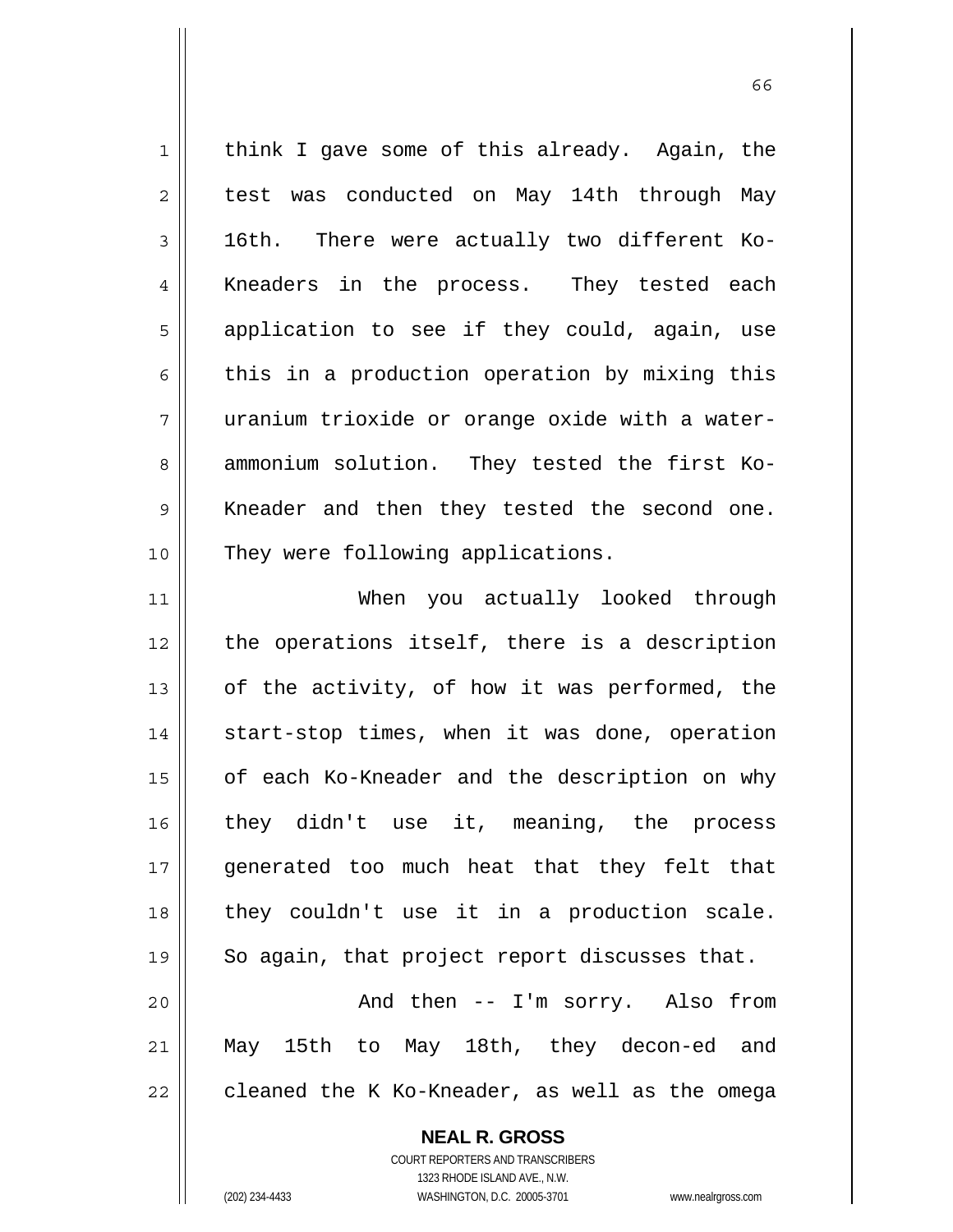$3 \parallel$  decon-ing that, brushes, steam cleaning, and  $4 \parallel$  so on. pump and routing pump that were used in the process. They used various techniques in

5 || Internal sources of exposure. 6 || Again, the internal source of exposure would  $7 \parallel$  have been associated with loading the orange  $8 \parallel$  oxide into the mixer, operating the mixer, 9 10 11 inhalation and ingestion from this work would 12 Internal removal of the orange oxide and decontamination of equipment. Potential pose an internal radiation hazard.

; you External sources of exposure || had, initially, one to two drums of orange | oxide. So, we have photon and beta exposure  $\parallel$  from that orange oxide and in the machine as well. The neutrons were determined not to be 18 a significant source of external exposure.

19 || Our data. Internal monitoring 20 data. We have no bioassay data for the Class 21 period. However, we have 24 general area  $22$  samples that were taken during the entire Internal

> **NEAL R. GROSS** COURT REPORTERS AND TRANSCRIBERS 1323 RHODE ISLAND AVE., N.W. (202) 234-4433 WASHINGTON, D.C. 20005-3701 www.nealrgross.com

1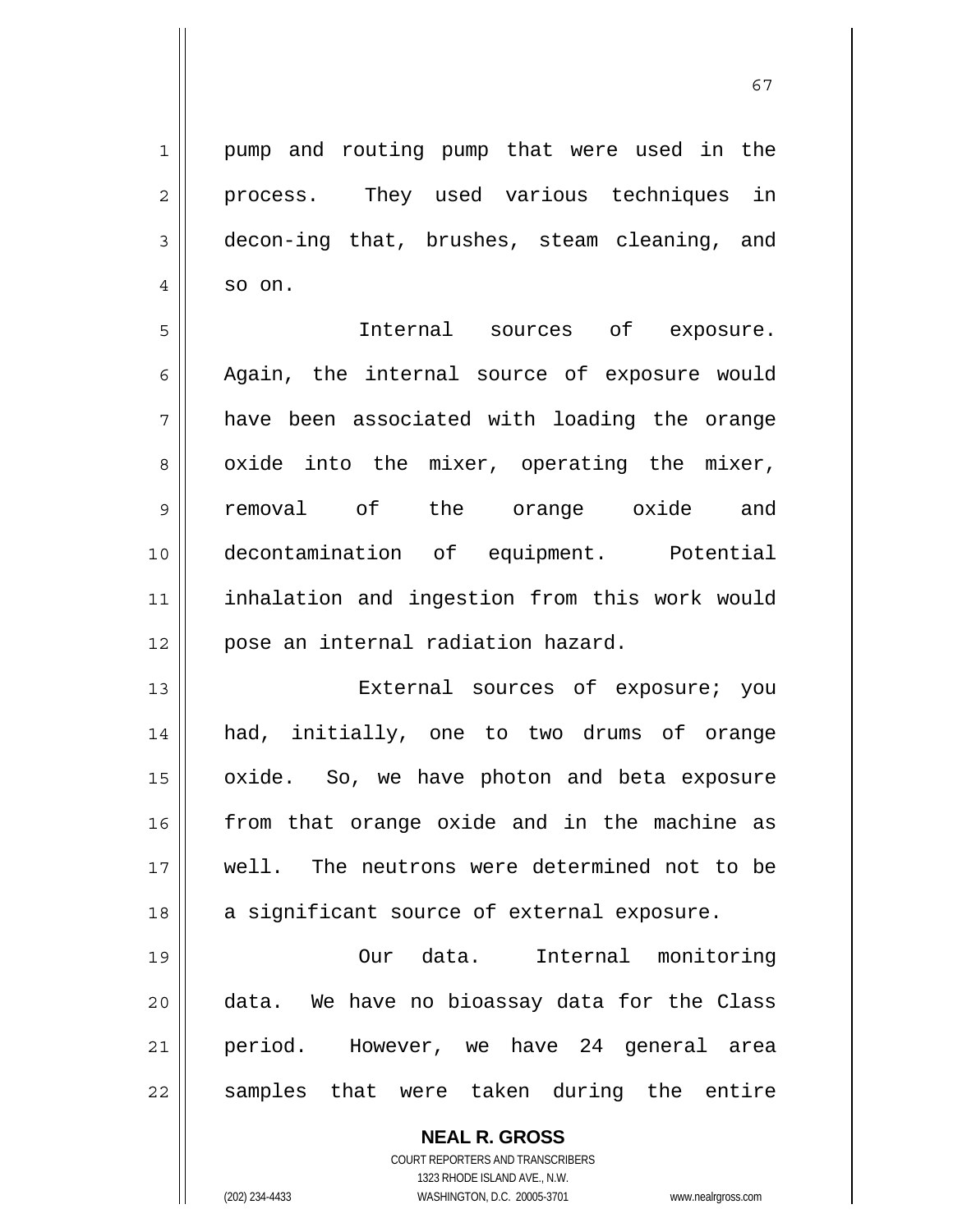$3 \parallel$  with the orange oxide, operating the Ko- $4 \parallel$  Kneader, as well as decontamination of the 5 || equipment. And we have 14 breathing zone 6 |  $\blacksquare$  samples. process of operations over the five days, including operating -- loading the feed hopper equipmen

7 || Those breathing zone samples were  $8 \parallel$  where you would expect the highest exposures 9 10 11 operations, as well as during decontamination 12 to occur: hand scooping of the orange oxide into the feed hopper of the Ko-Kneader for of the equipment.

13 ocket We have no film badge or p  $14$   $\parallel$  dosimetry data and no area radiation surveys. 15 However, you would not necessarily expect 16 that for a five-day test activity.

17 18  $19$  estimate the level radiation dose of 20 individual members of the Class? If that  $21$  answer is yes, we don't answer the second one. 22 || However, if it is no, is there a reasonable Again, this is a two-prong test. You have seen this before. Is it feasible to

> COURT REPORTERS AND TRANSCRIBERS 1323 RHODE ISLAND AVE., N.W. (202) 234-4433 WASHINGTON, D.C. 20005-3701 www.nealrgross.com

**NEAL R. GROSS**

1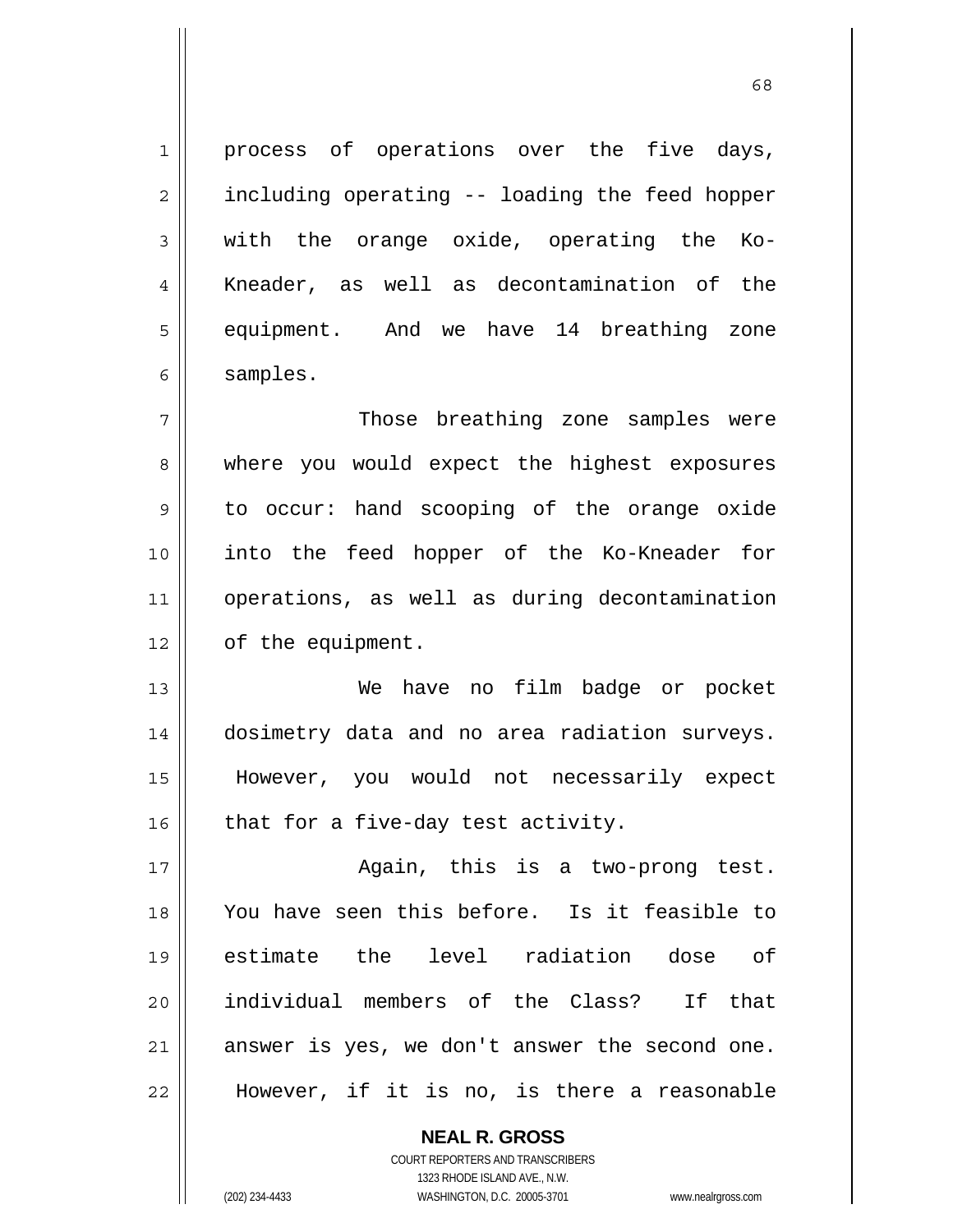1 2 3 likelihood that such radiation dose may have endangered the health of members of the Class, is the second question.

 $\frac{4}{1}$  and that the available  $5$   $\parallel$  monitoring records, process description and  $6 \parallel$  source-term data are adequate to complete dose  $7 ||$  reconstruction with sufficient accuracy for  $8 \parallel$  the evaluated class of employees. We found that the avai

9 10  $11$   $\parallel$  distribution, as well as taking the breathing 12 Our feasibility approach, we took the general area air sample data, developed a zone data and developing a distribution.

13 || Geometric mean and standard  $14$   $\parallel$  deviation were established. The breathing  $15$  || zone data, geometric mean, can be used to  $16 \parallel$  bound the internal exposure. However, 17 18  $19 \parallel$  but it looks closer at what the workers' 20 description, the work activity, the location.  $21$  So there is places in that process that allow  $22$  || it to reduce that exposure, depending on if Appendix P of Battelle-6001, which is actually for Baker-Perkins, does use that exact data

> **NEAL R. GROSS** COURT REPORTERS AND TRANSCRIBERS 1323 RHODE ISLAND AVE., N.W. (202) 234-4433 WASHINGTON, D.C. 20005-3701 www.nealrgross.com

 $\sim$  69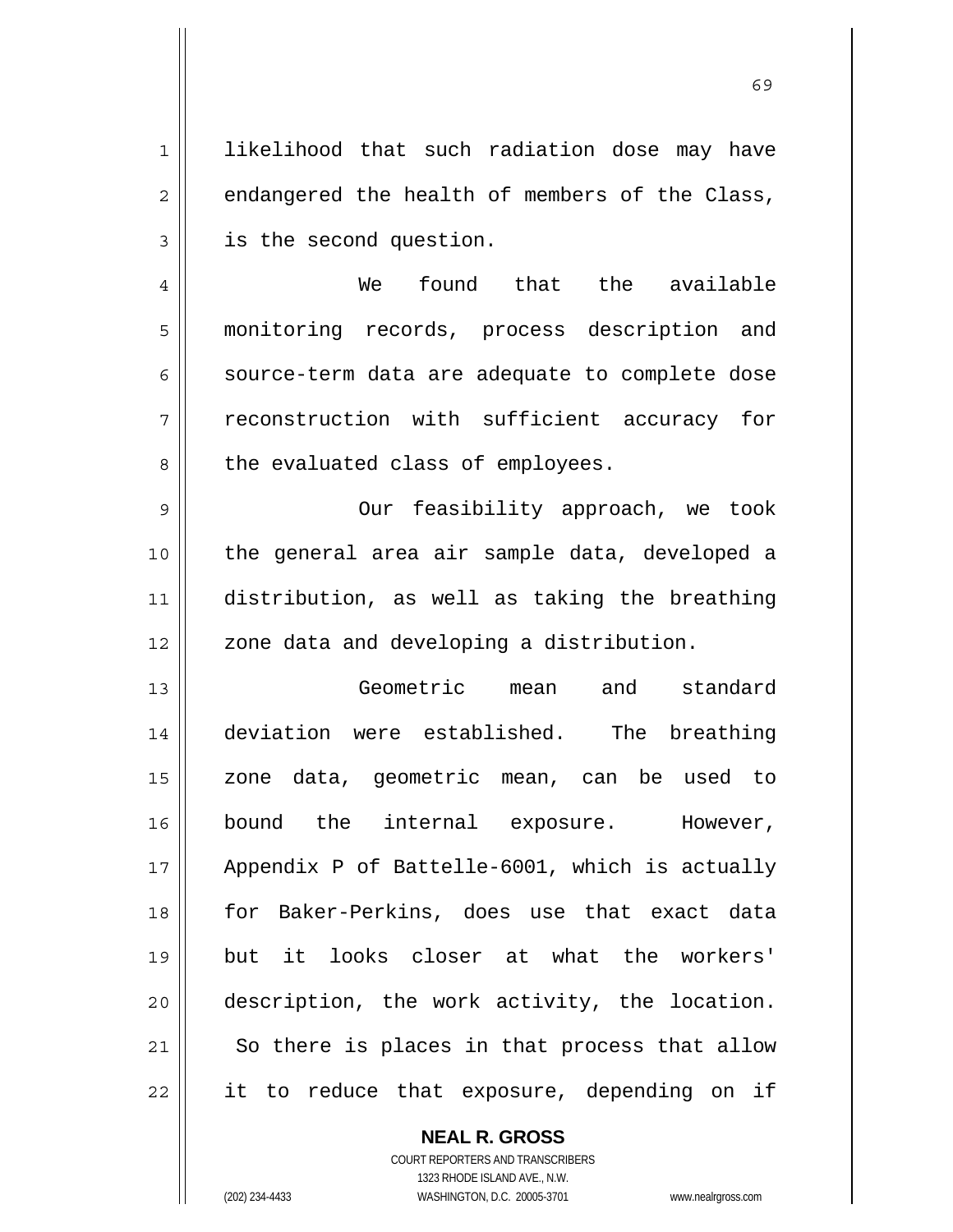1  $2 \parallel$  you were a clerk at the facility. you were an operator operating equipment or if

3 || So again, the breathing zone data  $4 \parallel$  bounds it. But Appendix P provides additional  $5\parallel$  applications. Ingestion intakes are derived  $6 \parallel$  from deposition and re-suspension factors  $7 \parallel$  defined in 6000 and 6001 of TBD.

8 n be The external exposures ca 9 10  $11$  || Again, for the duration of the activity.  $12 \parallel$  However, again, Appendix P looks at a little 13  $\parallel$  more in detail of -- it actually uses a 14 Surrogate operation looking at uranium  $15$   $\parallel$  refining operations and using the external 16 || exposures from those activities, which are 17 18 19 bounded by assuming a continuous exposure for the five to the two barrels of orange oxide. production-scale activities which you would anticipate being higher level than these small tests.

20 TBD-6001 provides skin dose 21 || estimates that are used for Appendix B, and 22 || the bounding external dose, again, as I

> **NEAL R. GROSS** COURT REPORTERS AND TRANSCRIBERS 1323 RHODE ISLAND AVE., N.W. (202) 234-4433 WASHINGTON, D.C. 20005-3701 www.nealrgross.com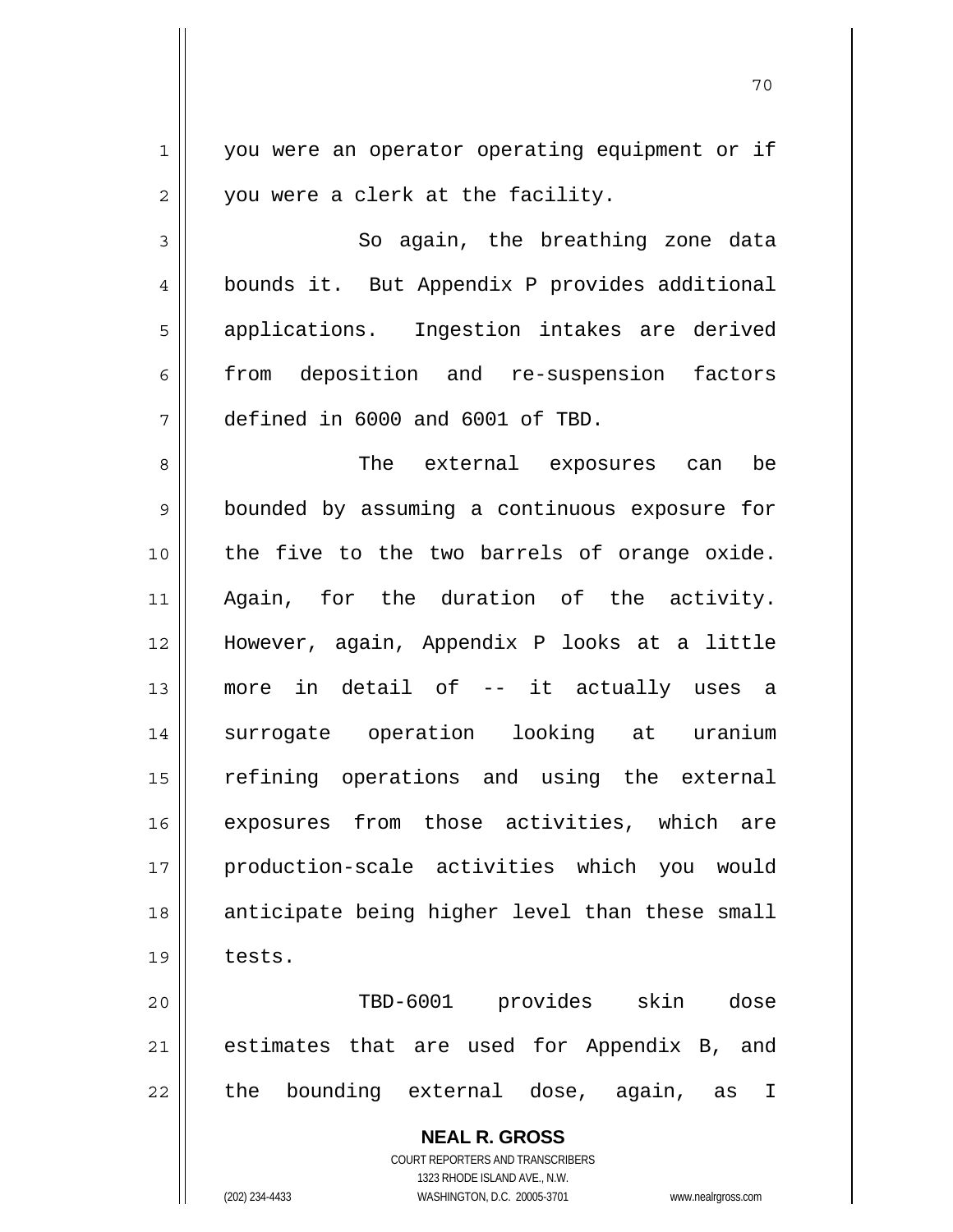**NEAL R. GROSS** COURT REPORTERS AND TRANSCRIBERS 1323 RHODE ISLAND AVE., N.W. (202) 234-4433 WASHINGTON, D.C. 20005-3701 www.nealrgross.com 1 2 | assuming continuous exposure to the two drums. 3 n was Our feasibility determinatio  $4 \parallel$  that we can do dose reconstruction, internal  $5 \parallel$  and external, and our recommendation is for 6 || the period of May 14, 1956 through May 18 of  $7 \parallel$  1956. We find that dose estimates can be 8 || reconstructed for compensation purposes. So 9  $10$  | endangerment, we don't have to answer that. 11 12 | CHAIRMAN ZIEMER: Thank you, LaVon. 13 || Let me ask first if any of the petitioners  $14$  | are on the line and wish to make a statement. 15 16 please -- CHAIRMAN ZIEMER: Yes, 17 18 || and would like to make some statements. 19 please 20 || identify yourself and then proceed. 21 MR. D. BRENNAN: My name is David 22 || Brennan. I am the son of Clara Brennan, who mentioned before, can also be determined by we say it is feasible, and health Questions? CHAIRMAN ZIEMER: MR. D. BRENNAN: Yes. MR. D. BRENNAN: I am on the line CHAIRMAN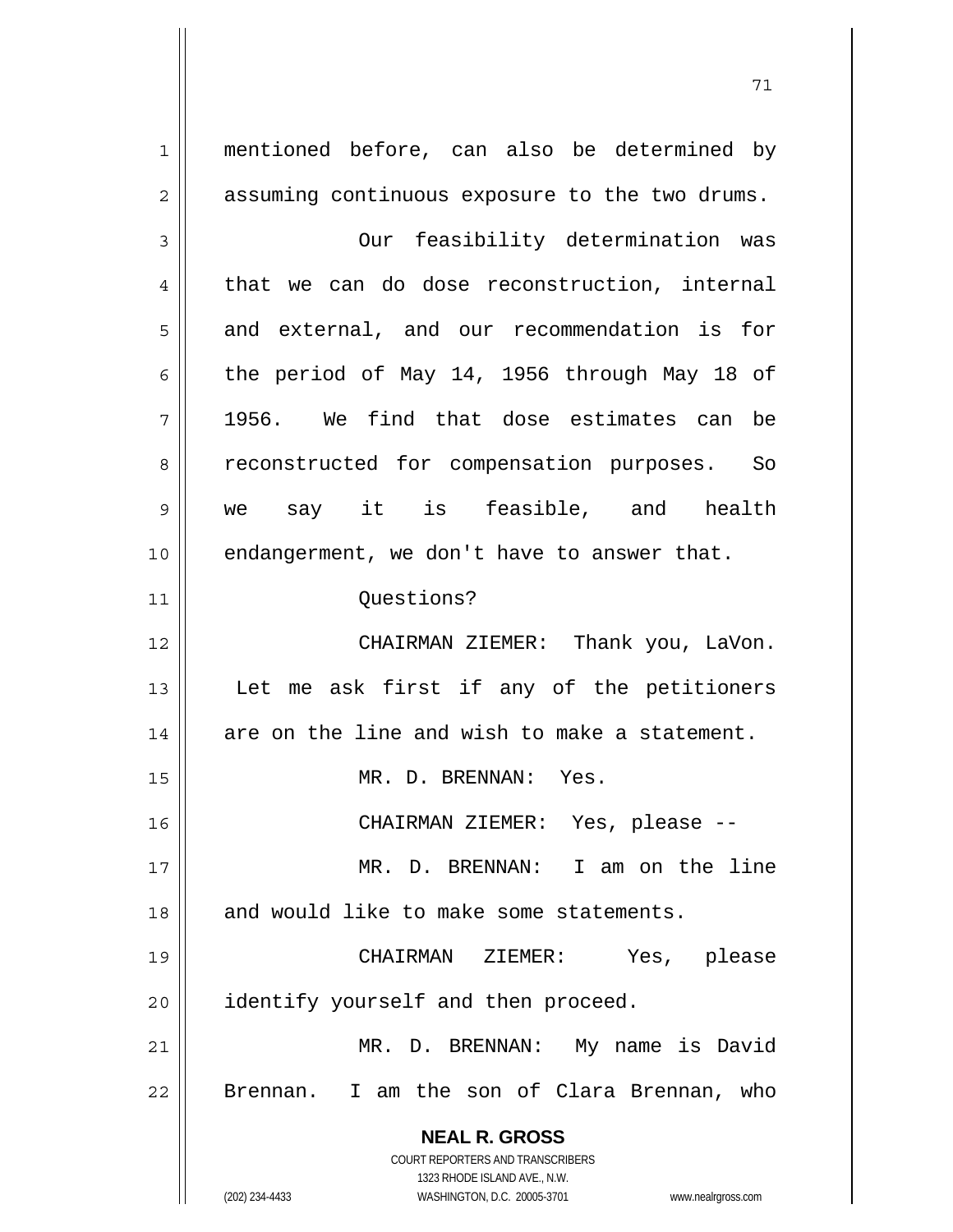**NEAL R. GROSS** COURT REPORTERS AND TRANSCRIBERS 1 2  $3 \parallel$  ahead. 4 || MR. S. BRENNAN: My name is Stephen  $5 \parallel$  Brennan and I am a son of an employee of 6  $\parallel$  Baker-Perkins. 7 e is Amy MS. MURASKY: And my nam 8 || Murasky Brennan, daughter of Clara Brennan. 9 10 And do any of you have a statement to make 11 12 || MR. D. BRENNAN: Yes, I would like 13  $\parallel$  to make a statement. I am David Brennan. 14 lease CHAIRMAN ZIEMER: David, p 15 16 || MR. D. BRENNAN: Yes, I have some 17 18  $19 \parallel$  will be referencing them. One is the 20 Evaluation Report summary SEC-00128 Baker-21 Perkins. This is the document that Mr. 22 || Rutherford has just reviewed. The other is was an employee of the Baker-Perkins Company during this covered time period. And -- go CHAIRMAN ZIEMER: And thank you. then? proceed. documents in front of me and I don't know if you have these in front of you as well, but I

1323 RHODE ISLAND AVE., N.W.

(202) 234-4433 WASHINGTON, D.C. 20005-3701 www.nealrgross.com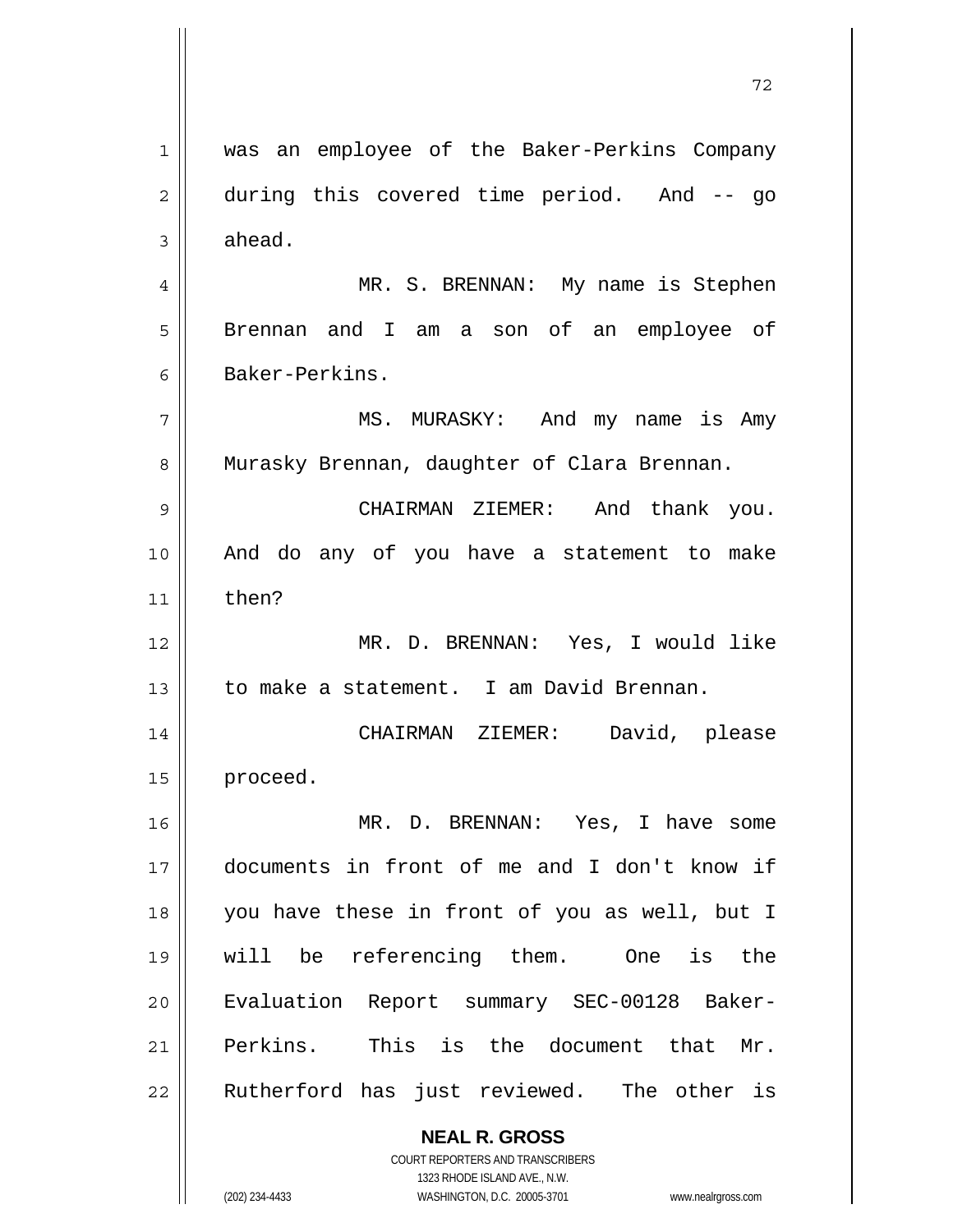$3 \parallel$  analytical data sheet is the only document we  $4 \parallel$  have that reported on or discussed the testing  $5 \parallel$  and cleanup of this material during the period 6 |  $\sigma$  of the 14th to the 18th in 1957. the analytical data sheet, which is where a lot of this information came from. This

 $7 \parallel$  What Mr. Rutherford did was sort of  $8 \parallel$  give us a good overview. However, the 9 10  $11$  | report is they said that this whole period  $12 \parallel$  took place in 1956 between the 14th and the  $13 \parallel$  18th. And during this period of time, there  $14$   $\parallel$  was testing and then there was some cleanup, 15 || and that ended the exposure levels of one to 16 conclusion of the Evaluation Report summary we feel is incorrect. The essential part of this two barrels.

17 18 19  $\parallel$  that we gave on July 22nd of 2008, which we 20 feel was probably ignored, because we did 21 point out some serious issues that we believe 22 would lead to an extended period of exposure, However, as we look over these documents -- and we did this in our testimony

> COURT REPORTERS AND TRANSCRIBERS 1323 RHODE ISLAND AVE., N.W. (202) 234-4433 WASHINGTON, D.C. 20005-3701 www.nealrgross.com

**NEAL R. GROSS**

1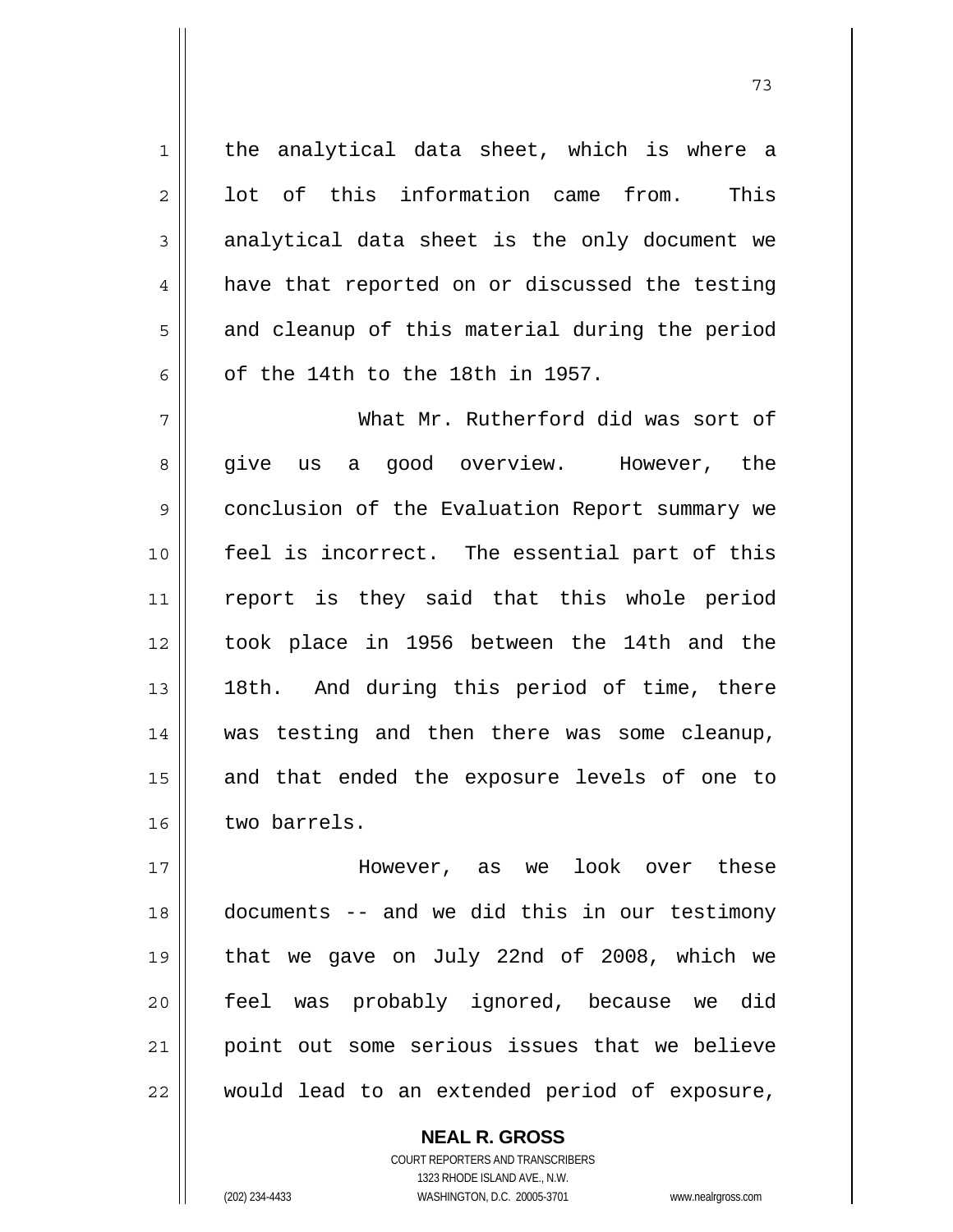$3 \parallel$  clean up the area. Indeed, our contention is  $4 \parallel$  that led to a greater exposure for a longer as a result of the method of testing and most certainly the method of cleanup, which did not period of time.

74

 $6 \parallel$  It essentially concerned the  $7 \parallel$  loading of the orange oxide material and how  $8 \parallel$  it was cleaned up. And for this, I want to 9 10  $11$   $\parallel$  during this period of time and how it was  $12 \parallel$  conducted. And it sort of discusses what they  $13 \parallel$  did and how they did it. It talks about the  $14 \parallel$  sample numbers. It gives hours and it also is  $15$  || a flowmeter report where apparently they were  $16$   $\parallel$  measuring the air that was being generated in 17 18 19 observations from the tester, from the 20 individual who was doing this, and some of  $21$  | these are rather disturbing. look at the analytical data sheet. This is the only document or witness of what happened the area. They were measuring what was in the atmosphere. However, there were written

22 || To begin with, in the very first

**NEAL R. GROSS** COURT REPORTERS AND TRANSCRIBERS 1323 RHODE ISLAND AVE., N.W. (202) 234-4433 WASHINGTON, D.C. 20005-3701 www.nealrgross.com

1

2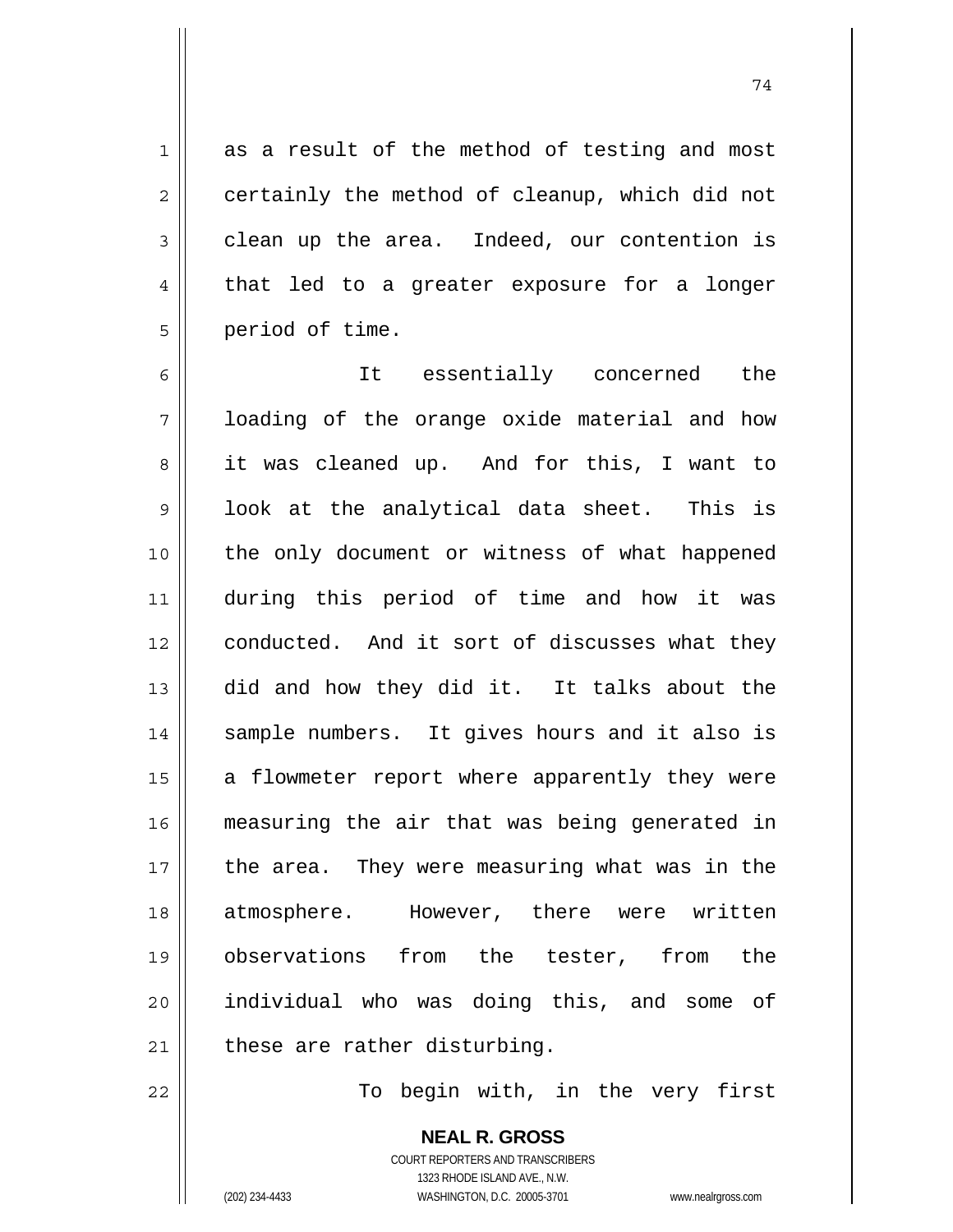1 2  $3 \parallel$  discharged to river during steam cleaning of  $4 \parallel$  equipment. This indicates to me that they  $5 \parallel$  were steam cleaning the orange oxide from the 6  $\parallel$  equipment. When they had the leftover water,  $7 \parallel$  they allowed it to go into the drains, which  $8 \parallel$  allowed it to go into the river. This is the 9 10  $11$  | I detailed during my testimony of July 22nd. 12 But I will touch upon a few of these things 13  $14$   $\parallel$   $\qquad$  In 69-05, they say the operator was  $15$   $\parallel$  very careful in scooping material from the  $16$   $\parallel$  drum to the hopper. And the material he is 17 18 page of it, where it talks, the 1956 Baker-Perkins Corporation, it says samples of water very first problem we have. As we go through this, there is a whole series of things which right now. Okay? referring to here, we are assuming, is the orange oxide from one of the two drums.

75

COURT REPORTERS AND TRANSCRIBERS 1323 RHODE ISLAND AVE., N.W. (202) 234-4433 WASHINGTON, D.C. 20005-3701 www.nealrgross.com

19 However, no matter how careful, the scooping

20 || produces a very fine, very visible dust which

22 Now, we have a problem with some of

21 disperses in the air around the machine.

**NEAL R. GROSS**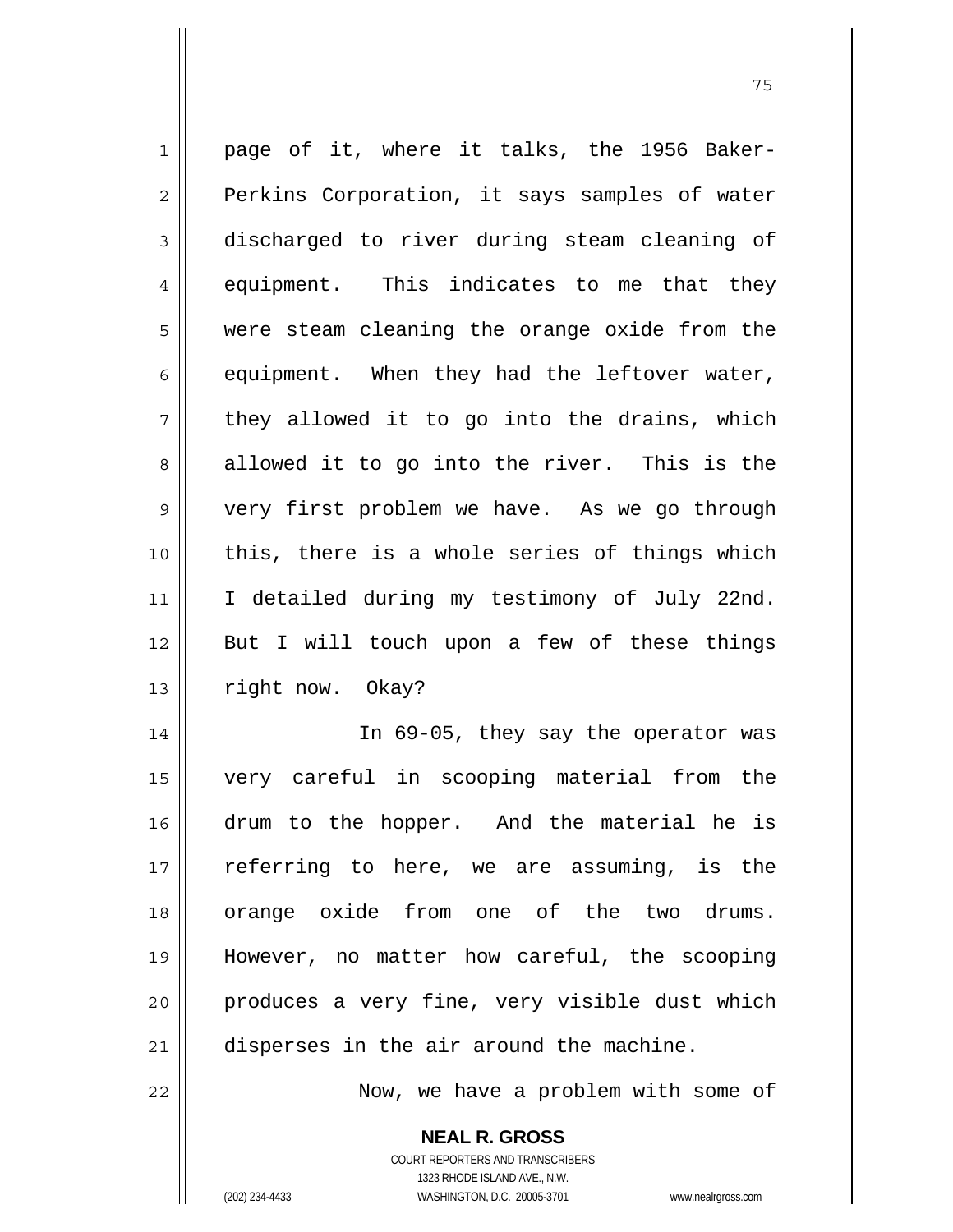1 2  $3 \parallel$  reference one to two barrels. They are not  $4 \parallel$  specific of how many barrels it is. Mr.  $5 \parallel$  Rutherford discussed two barrels but some  $6 \parallel$  reports said between one and two barrels.  $7 \parallel$  However, there is no weight of the barrels. 8 So we don't know how many pounds or kilograms 9 10  $11$   $\parallel$  material was sent to Baker-Perkins. And the 12 biggest concern we have is we don't know how 13 14 the And we believe that during the accounting for the orange oxide dust. In all of the reports that we have, they or however you want to measure it, whether in metric or whatever. So we don't know how much much materials were returned.

 $15$   $\vert$  course of this testing and cleaning, a great  $16 \parallel$  deal of this material was exposed into the 17 18  $19 \parallel$  the facility, on the equipment, on the floors, 20 || on the walls, and when the doors and windows 21 were opened, as I will point out later, blown 22 || out into the environment around in the atmosphere. This dust was allowed to blow around the facility and this dust remained in

> **NEAL R. GROSS** COURT REPORTERS AND TRANSCRIBERS 1323 RHODE ISLAND AVE., N.W. (202) 234-4433 WASHINGTON, D.C. 20005-3701 www.nealrgross.com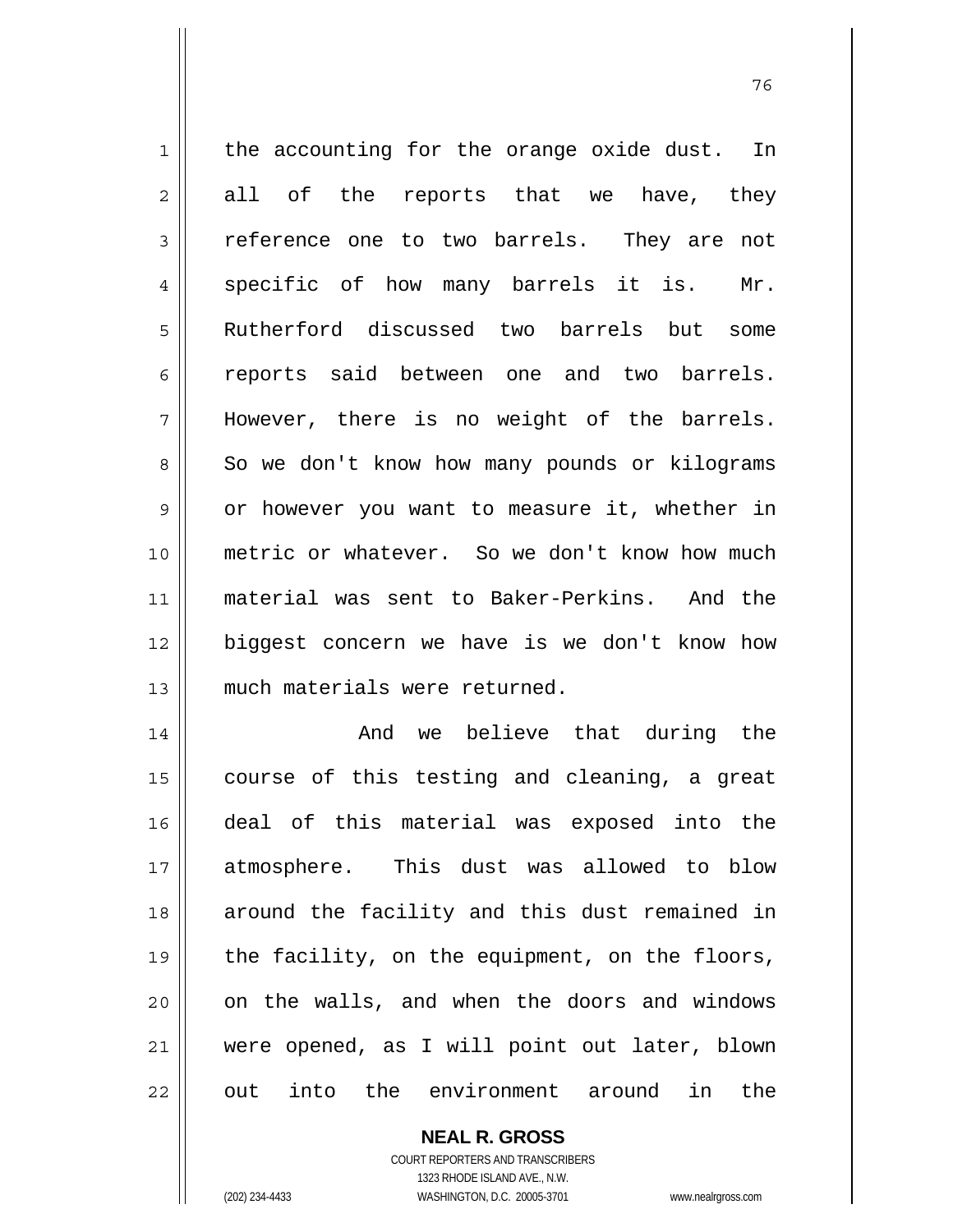**NEAL R. GROSS** COURT REPORTERS AND TRANSCRIBERS 1323 RHODE ISLAND AVE., N.W. 1 2 discharged into the river. Okay? 3 || Let's move on in this thing. In  $4 \parallel$  69-06, the Ko-Kneader area during calibration  $5 \parallel$  of Omega feeder, material fed through the  $6 \parallel$  feeder and dropped in the cardboard container  $7 \parallel$  from a sampler shoot, only visible dust when a  $8 \parallel$  box was removed and emptied. 9 10  $11$  | boxes from the barrels. So some of it was 12 || lost, it was this dumping into cardboard boxes 13 14 || They had a waterline plugged up on  $15 \parallel$  69-08. There was a discharge causing 16 | considerable dust. So once again, throughout 17 18 19 20 69-10, some dusting as material  $21$  | falls in the drum on top of the dry material.  $22$  | A vacuum hose from the dispenser, apparently neighborhood, and also some what may have been So basically, they are using this material, they are dumping it into cardboard that led to dust. Okay? this entire operation, dust, an orange oxide dust was blowing around the area which is in this facility.

77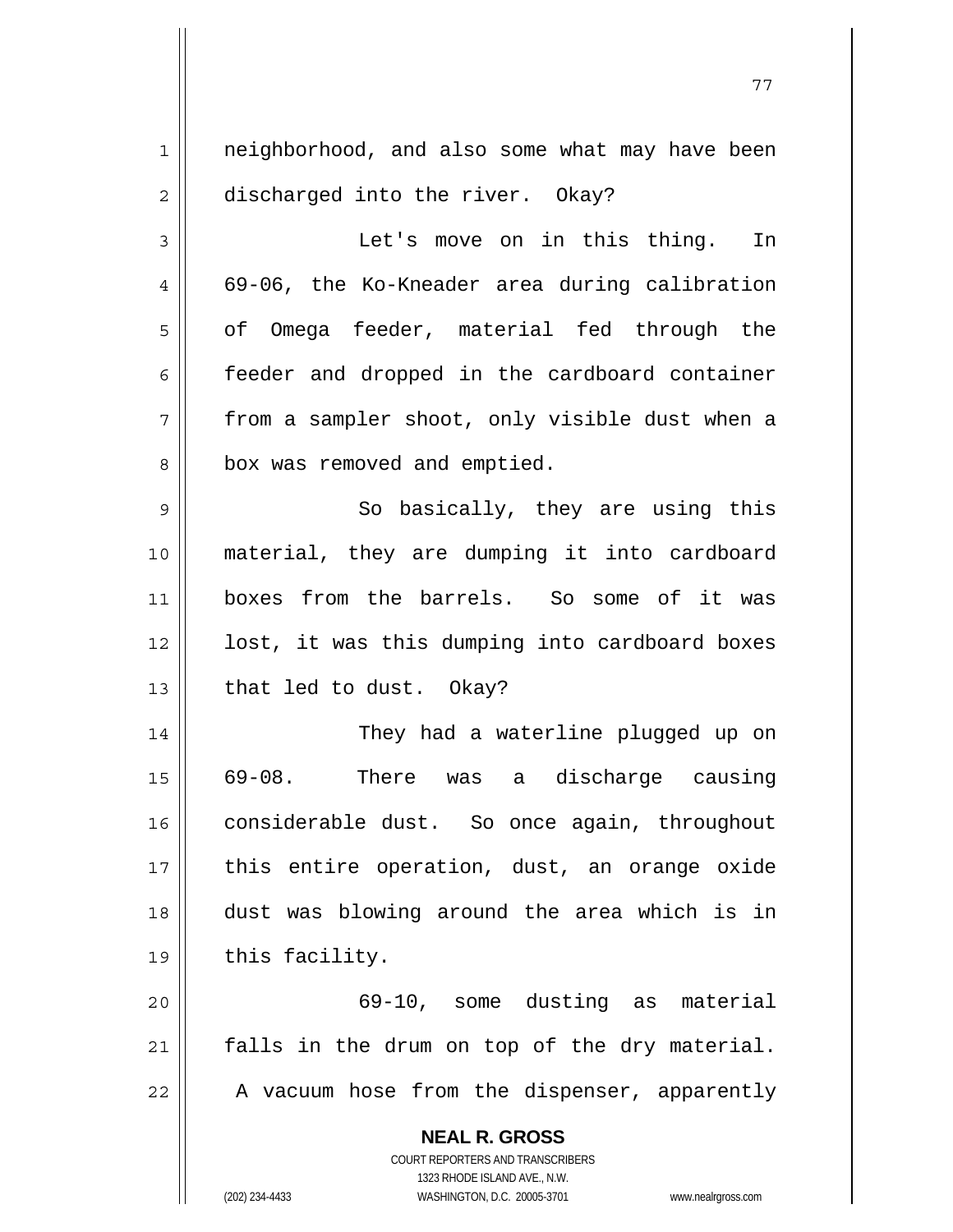| $\mathbf 1$ | that is some kind of vacuum, was inserted into |
|-------------|------------------------------------------------|
| 2           | drum to reduce the amount of escaping dust,    |
| 3           | but once again, a vacuum cleaner works where   |
| 4           | you suck something out into the vacuum         |
| 5           | cleaner, and then there is some sort of a      |
| 6           | filter, presumably, but then other material is |
| 7           | vented into the air in a forceful way. We      |
| 8           | didn't know what kind of filter this vacuum    |
| $\mathsf 9$ | had. It may have cut down on some of the dust  |
| 10          | but, nevertheless, blew other parts of it      |
| 11          | around into the building, around the area.     |
| 12          | Okay?                                          |
| 13          | So, and they talk about<br>more                |
| 14          | dusting. And it goes through this. And         |
| 15          | although I went into detail on my July 28th    |
| 16          | (sic, 22nd) testimony, I just will sort of     |
| 17          | touch on it because I know we have limited     |
| 18          | time here. But once again, there is hand       |
| 19          | scooping the material, dust flows, respirators |
| 20          | were worn by some of them during part of it    |
| 21          | but they were not worn by employees during the |
|             |                                                |

**NEAL R. GROSS** COURT REPORTERS AND TRANSCRIBERS 1323 RHODE ISLAND AVE., N.W.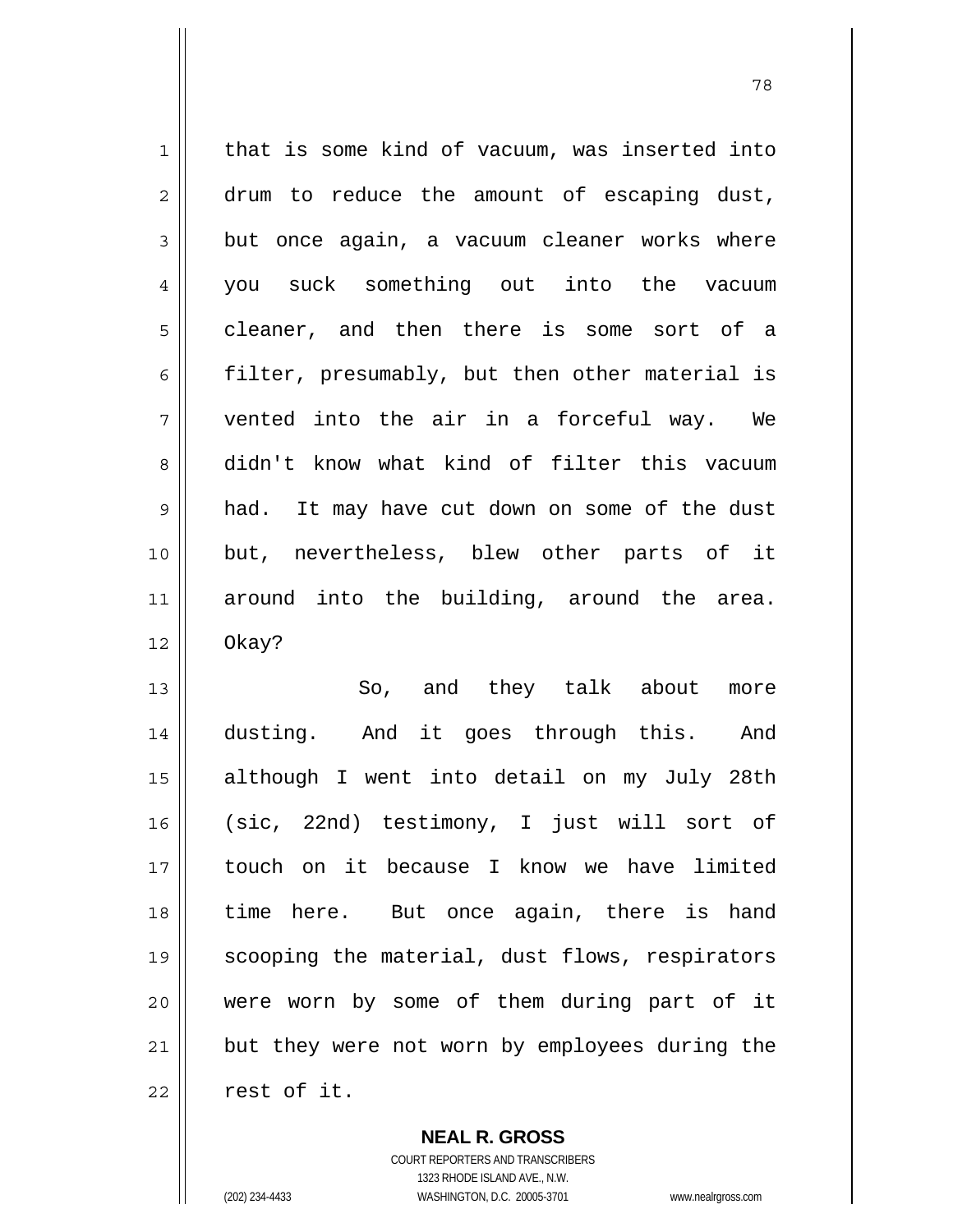| $\mathbf 1$    | And I want to go right to the very             |
|----------------|------------------------------------------------|
| $\overline{2}$ | back here because they talked about, in 69-19, |
| $\mathsf 3$    | talking about the cleanup and the way in which |
| 4              | they went about cleaning it up. They pulled    |
| 5              | this big machine apart and they ground and     |
| 6              | chipped loose material on this thing but they  |
| 7              | also put it on a piece of paper on the floor.  |
| 8              | So, you know, I would wonder                   |
| 9              | whether this was an appropriate cleanup        |
| 10             | operation, where you have orange oxide dust    |
| 11             | encrusted onto a machine and so, in order to   |
| 12             | clean it up, you take employees who are not    |
| 13             | covered with respirators or gloves or any kind |
| 14             | of hazmat outfit. They pull this thing out of  |
| 15             | the machine. They set it on a piece of paper   |
| 16             | on the floor, then they proceed to chip and    |
| 17             | grind this material off.                       |
| 18             | Some dumping was done during sample            |
| 19             | 69-31. We don't know whether that was dumped   |
| 20             | on the floor or into a bag or into a cardboard |
| 21             | box but he did think it was important enough   |
| 22             | for him to say some dumping was done. Okay?    |

**NEAL R. GROSS**

COURT REPORTERS AND TRANSCRIBERS 1323 RHODE ISLAND AVE., N.W.

(202) 234-4433 WASHINGTON, D.C. 20005-3701 www.nealrgross.com

 $\prod$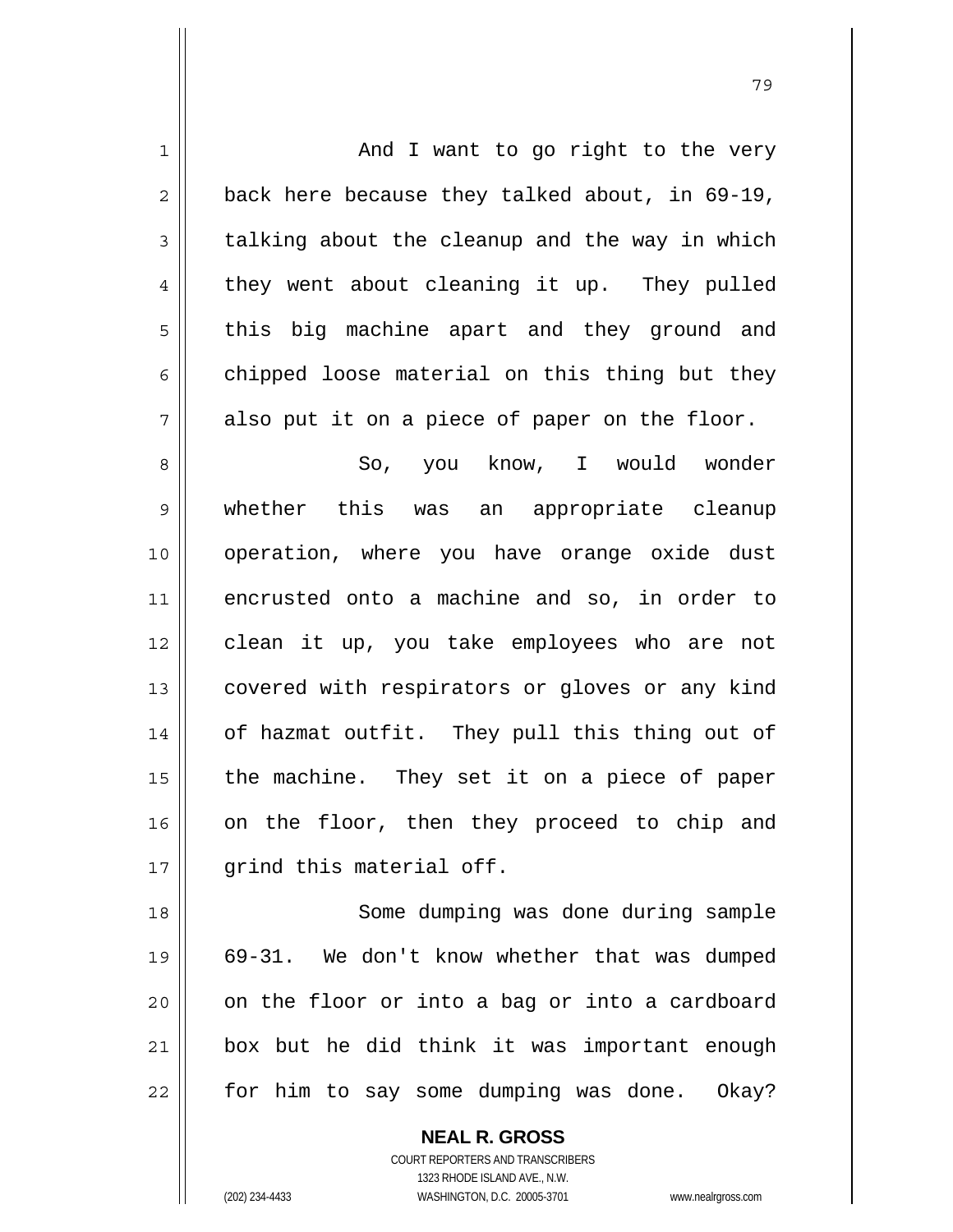1

Once again, they talked about vacuums.

2  $3 \parallel$  out 69-40 and this is most disturbing of all.  $4 \parallel$  They talk about this part is also with the  $5 \parallel$  cleanup of the machine where he notes this was  $6 \parallel$  probably the dustiest of the decontamination  $7 \parallel$  job. Doors and windows were opened and 8 | personnel wore respirators. But finally, I would like to point

9 10  $11$  | of this machine, they opened up the doors and  $12$  || windows of the building because it was so  $13$  || dusty that they opened the doors and windows  $14$  | to allow air to come in and move this dust  $15$  around the building away from the area that  $16$  | they were working in onto the floors, the 17 walls, the machines, and to the outside 18 It seems to me that during the cleanup and what they called decontamination environment.

 $19 \parallel$  I do not believe that by any -- I 20 don't know what standards they had in 1956 but 21 || I would think today, if somebody said well, we 22 || sent between one and two barrels of orange

> **NEAL R. GROSS** COURT REPORTERS AND TRANSCRIBERS 1323 RHODE ISLAND AVE., N.W. (202) 234-4433 WASHINGTON, D.C. 20005-3701 www.nealrgross.com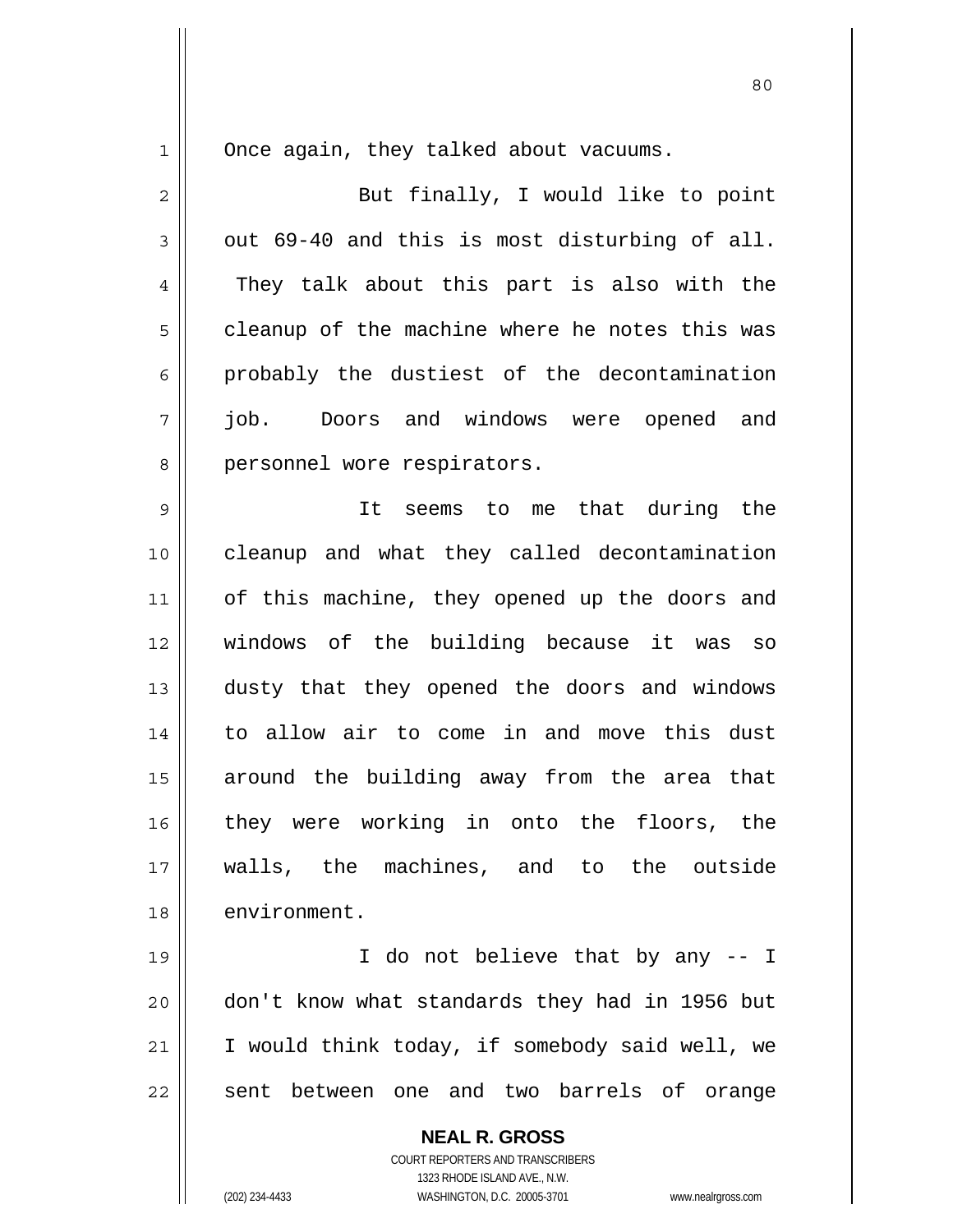$3 \parallel$  don't know what we got back. We do know that  $4 \parallel$  when they cleaned it there was a considerable  $5 \parallel$  amount of dust vented into the building to the 6  $\parallel$  point where they had to open windows and doors  $7$  || and then all of this dust was floated around. oxide somewhere. We don't know what it weighed. We don't know what we sent. We

8 gave Now, in the report that they 9 10  $11$  also in the evaluation summary, the allegation  $12 \parallel$  or what they say here is that the exposure was 13  $\parallel$  only between the 14th and the 18th, that the  $14$   $\parallel$  machinery was cleaned, and after the machinery 15 was cleaned and decontaminated, this was all 16 us, this evaluation summary, they said, and this was from Mr. Stout and a Mr. Baumann and sent back and everything was fine.

17 18  $19$  || information that they have available to them,  $20$  they ignored the fact that this dust, this 21 material was blowing around the Baker-Perkins 22 || facility and that it remained there, even Well, we contend, in reading this analytical data sheet, reading all of this

> **NEAL R. GROSS** COURT REPORTERS AND TRANSCRIBERS 1323 RHODE ISLAND AVE., N.W. (202) 234-4433 WASHINGTON, D.C. 20005-3701 www.nealrgross.com

1

2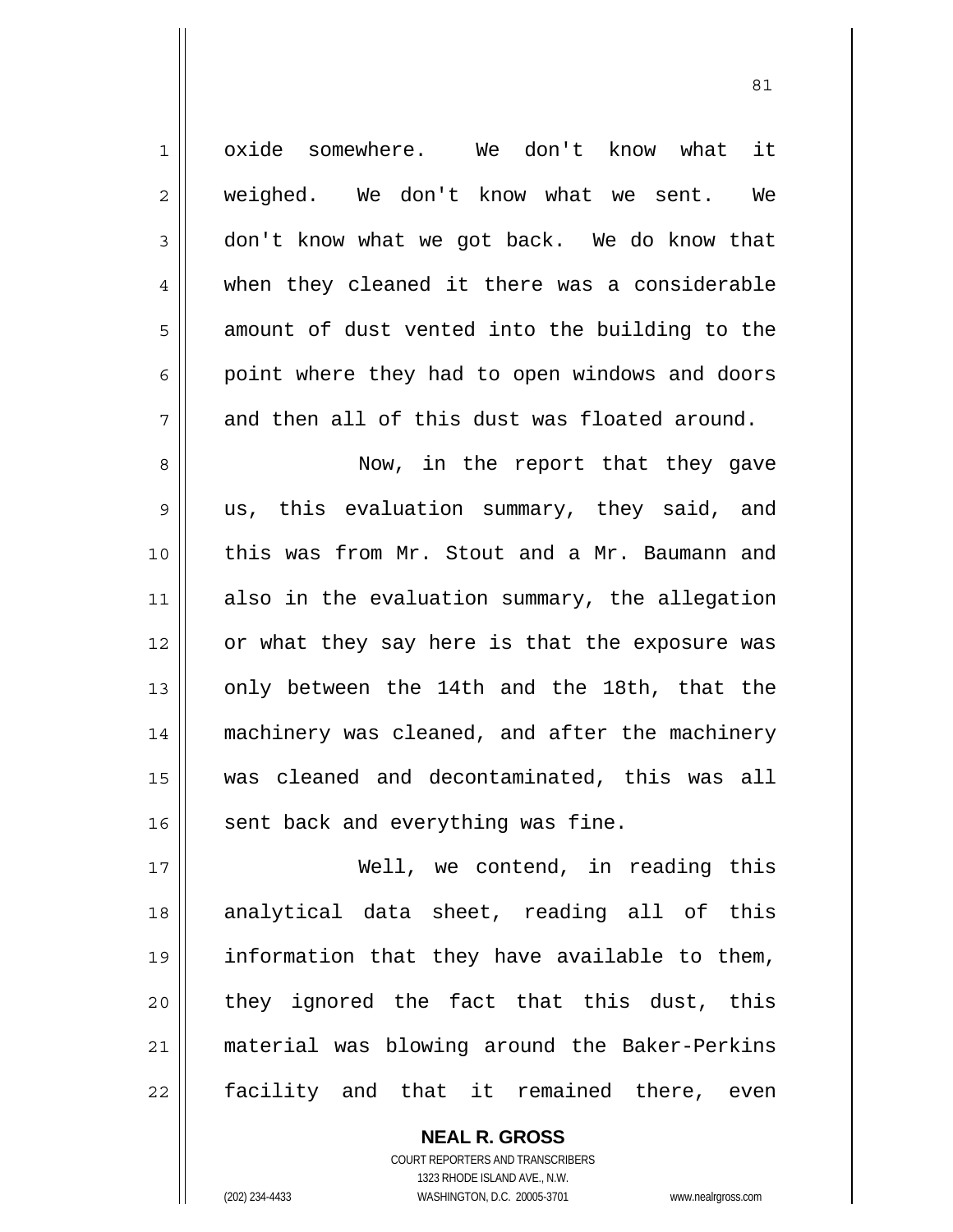2 decontaminated. after the machines had been what they called

1

3 range They don't know how much o  $4 \parallel$  oxide was sent and they don't know how much  $5 \parallel$  was sent back. So the problem is, how do you  $6 \parallel$  have a dose reconstruction? Would people  $7 \parallel$  continue to be exposed to it with dust on the  $8 \parallel$  floors, on the walls, in the surrounding 9 10 11 || how long it remained there. It could have  $12$  | remained there for weeks, for months, for  $13$  | years. If we took a Geiger counter there, 14 perhaps we could even pick up traces of it 15 areas? We don't know what the quantity of dust was or orange oxide was. We don't know years today.

16 || So the dose reconstruction that 17 18  $19 \parallel$  18th but that ended the exposure level. I  $20$   $\parallel$  believe that the evidence -- we believe that 21 || the evidence shows that this material was 22 || blown around the area and there was no effort they gave us in that report was, well, things were pretty dusty between the 14th and the

> **NEAL R. GROSS** COURT REPORTERS AND TRANSCRIBERS 1323 RHODE ISLAND AVE., N.W. (202) 234-4433 WASHINGTON, D.C. 20005-3701 www.nealrgross.com

<u>82</u>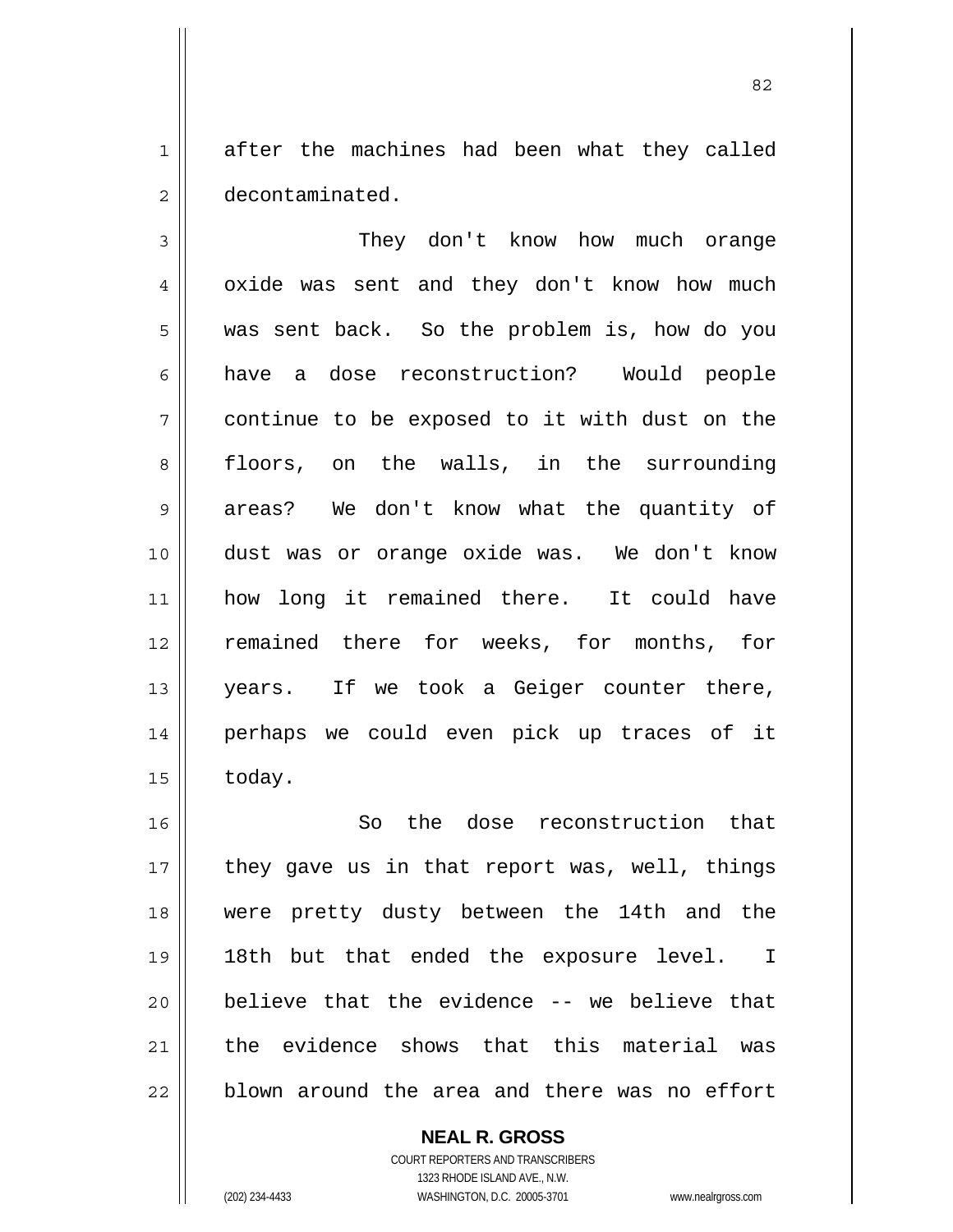| 1  | to clean up the facility itself. There was                          |
|----|---------------------------------------------------------------------|
| 2  | only an effort to decontaminate and clean up                        |
| 3  | the two machines. But in the process of                             |
| 4  | cleaning up these two machines, there was a                         |
| 5  | considerable amount of material, an unknown                         |
| 6  | amount of material that was distributed on the                      |
| 7  | site at Baker-Perkins.                                              |
| 8  | CHAIRMAN ZIEMER: Okay, thank you                                    |
| 9  | very much. Do any of your other colleagues                          |
| 10 | there have comments or statements?                                  |
| 11 | MS. MURASKY: Yes, this<br>is Amy                                    |
| 12 | Murasky.                                                            |
| 13 | CHAIRMAN ZIEMER: Amy.                                               |
| 14 | MS. MURASKY: I would just like to                                   |
| 15 | add that I had provided a Saginaw News                              |
| 16 | article, which was from the Vice President of                       |
| 17 | Baker-Perkins, and he had direct quotes that                        |
| 18 | he was not even aware of the project that was                       |
| 19 | going on in his plant.                                              |
| 20 | don't believe any of the<br>T.                                      |
| 21 | employees were aware of what was actually                           |
| 22 | going on in Baker-Perkins. And that is also                         |
|    | <b>NEAL R. GROSS</b>                                                |
|    | <b>COURT REPORTERS AND TRANSCRIBERS</b>                             |
|    | 1323 RHODE ISLAND AVE., N.W.                                        |
|    | (202) 234-4433<br>WASHINGTON, D.C. 20005-3701<br>www.nealrgross.com |

<u>83</u>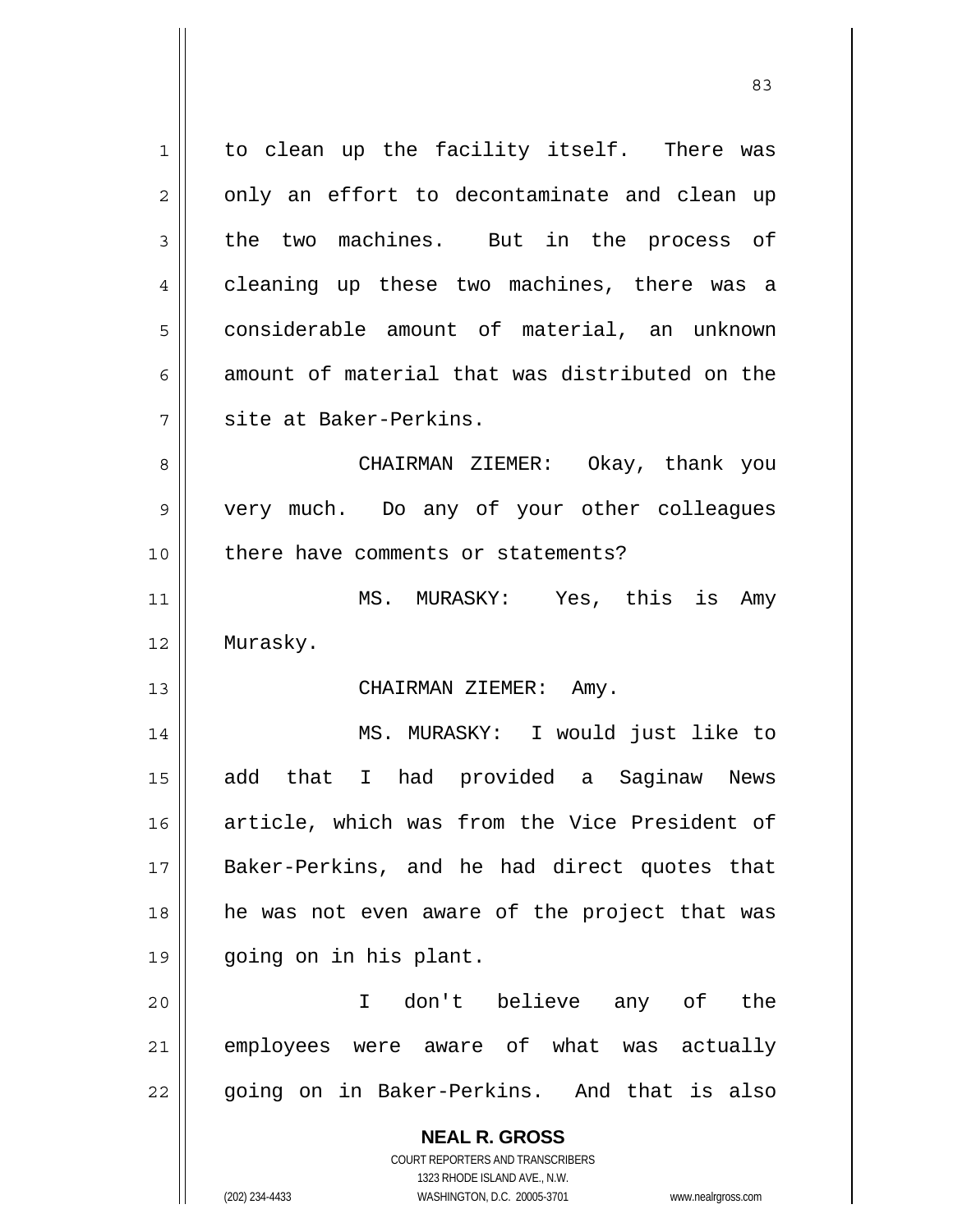1 2  $3 \parallel$  equipment to wear. proven by there was no dose monitoring. Employees were not given personal protective

84

 $4 \parallel$  and I would just ask that the 5 || Advisory Board make consideration for this 6 Special Exposure Cohort and we ask for a  $7 \parallel$  favorable outcome on this.

8 kay, thank you CHAIRMAN ZIEMER: O 9 | very much. Any additional comments?

10  $11$  | exposure rates were not a finite number. It  $12 \parallel$  did not just happen one day and then five days  $13 \parallel$  later end. It is, by the evidence that is  $14$   $\parallel$  there and the only documents and that was done  $15 \parallel$  by the inspector written by the people who  $16 \parallel$  were there, shown that there was a great deal 17 18 19 form of just taking a number for a few days' 20 exposure probably is not a very good 21 | reconstruction. Thank you. MR. S. BRENNAN: Just that the of dust that contaminated the entire building and possibly the drain system. And that the

22 CHAIRMAN ZIEMER: Okay. And was

**NEAL R. GROSS** COURT REPORTERS AND TRANSCRIBERS 1323 RHODE ISLAND AVE., N.W.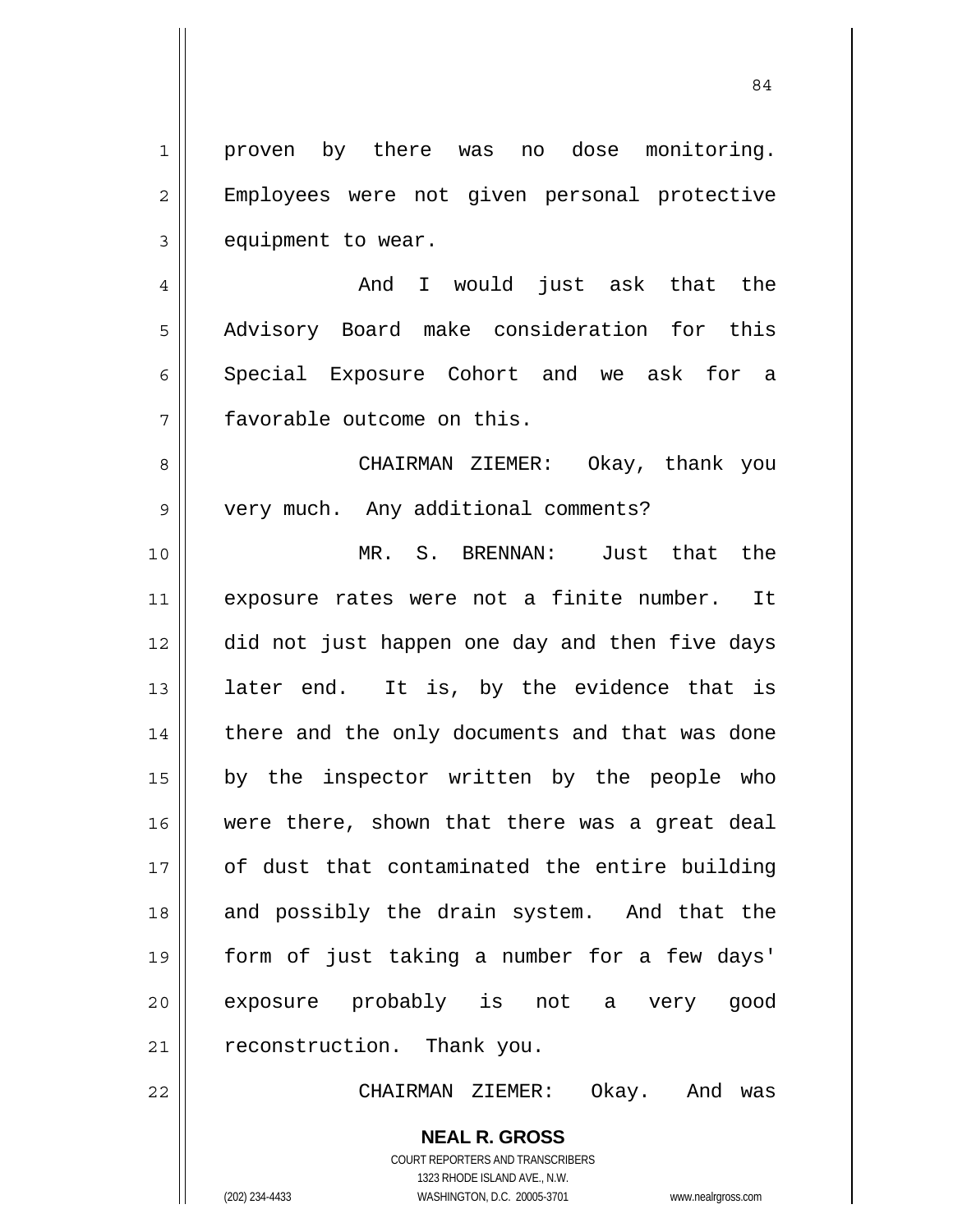**NEAL R. GROSS** <u>85 and 2001 and 2001 and 2001 and 2001 and 2001 and 2001 and 2001 and 2001 and 2001 and 2001 and 2001 and 200</u> 1 2 MR. S. BRENNAN: Yes, it was. Yes,  $3 \parallel$  sir. 4 ER: Okay, Stephen CHAIRMAN ZIEM  $5 \parallel$  Brennan.  $6 \parallel$  Now let me open the floor here for  $7 \parallel$  questions. I want to start with kind of a 8 | theoretical question, LaVon. 9 10  $11$   $\vert$  day period. It seems to me it is going to be  $12 \parallel$  pretty difficult to squeeze the 250-day period  $13$  || into that. Would you not automatically find  $14$   $\parallel$  that there was no health risk in this case? 15 Or obviously you could add it to another 16 17 18  $19 \parallel$  reconstruct dose, we would actually make a 20 class for this period. However, no one would 21 | be compensated unless they had aggregated days  $22$  from another facility to aggregate up to 250 that Stephen speaking? Thank you, Stephen. Let's suppose you found that you could not reconstruct dose. You have a fivepartial -- MR. RUTHERFORD: Right. As you are saying, if we found that we could not

> COURT REPORTERS AND TRANSCRIBERS 1323 RHODE ISLAND AVE., N.W.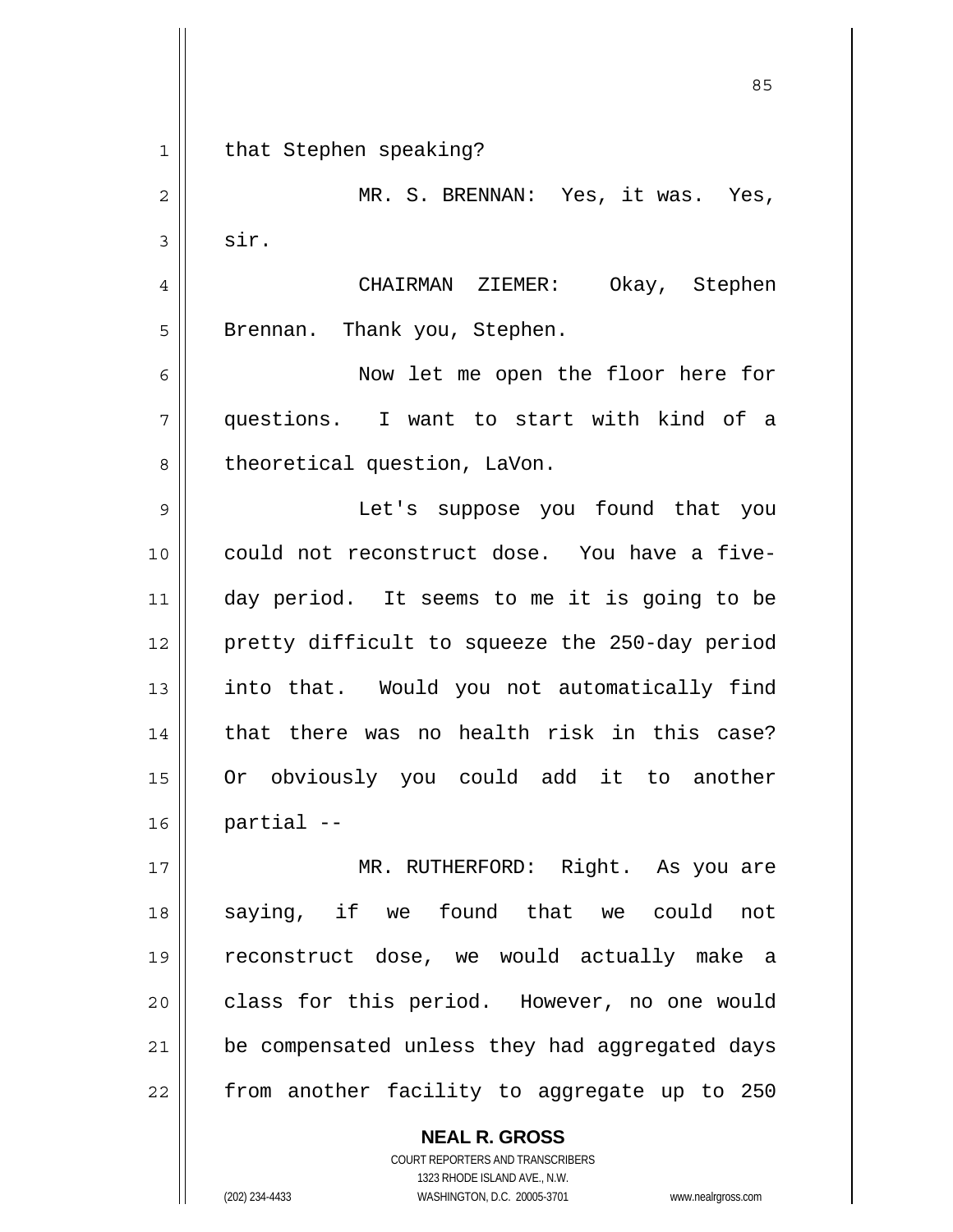1 days.

| $\overline{2}$ | So<br>health<br>CHAIRMAN ZIEMER:                                                                                                                                       |
|----------------|------------------------------------------------------------------------------------------------------------------------------------------------------------------------|
| 3              | endangerment, with this restrictive five-day                                                                                                                           |
| 4              | period, would automatically default to no                                                                                                                              |
| 5              | health endangerment, under the present way you                                                                                                                         |
| 6              | operate, unless it was added to exposure at an                                                                                                                         |
| 7              | additional site that was an SEC.                                                                                                                                       |
| 8              | So as a practical matter you would                                                                                                                                     |
| 9              | end up then having to do dose reconstructions                                                                                                                          |
| 10             | in any event.                                                                                                                                                          |
| 11             | MR. RUTHERFORD: That is correct.                                                                                                                                       |
| 12             | CHAIRMAN ZIEMER: Right. Okay, I                                                                                                                                        |
| 13             | just wanted to sort of understand --                                                                                                                                   |
| 14             | MR. RUTHERFORD: Yes.                                                                                                                                                   |
| 15             | CHAIRMAN ZIEMER: -- the converse                                                                                                                                       |
| 16             | of what the recommendation is.                                                                                                                                         |
| 17             | MR. D. BRENNAN: May I make a                                                                                                                                           |
| 18             | question here?                                                                                                                                                         |
| 19             | CHAIRMAN ZIEMER: Yes.                                                                                                                                                  |
| 20             | David<br>$MR$ .<br>BRENNAN:<br>$D_{\star}$<br>I<br>am                                                                                                                  |
| 21             | The point we are trying to make here<br>Brennan.                                                                                                                       |
| 22             | is the cleanup was so ineptly done that either                                                                                                                         |
|                | <b>NEAL R. GROSS</b><br><b>COURT REPORTERS AND TRANSCRIBERS</b><br>1323 RHODE ISLAND AVE., N.W.<br>(202) 234-4433<br>WASHINGTON, D.C. 20005-3701<br>www.nealrgross.com |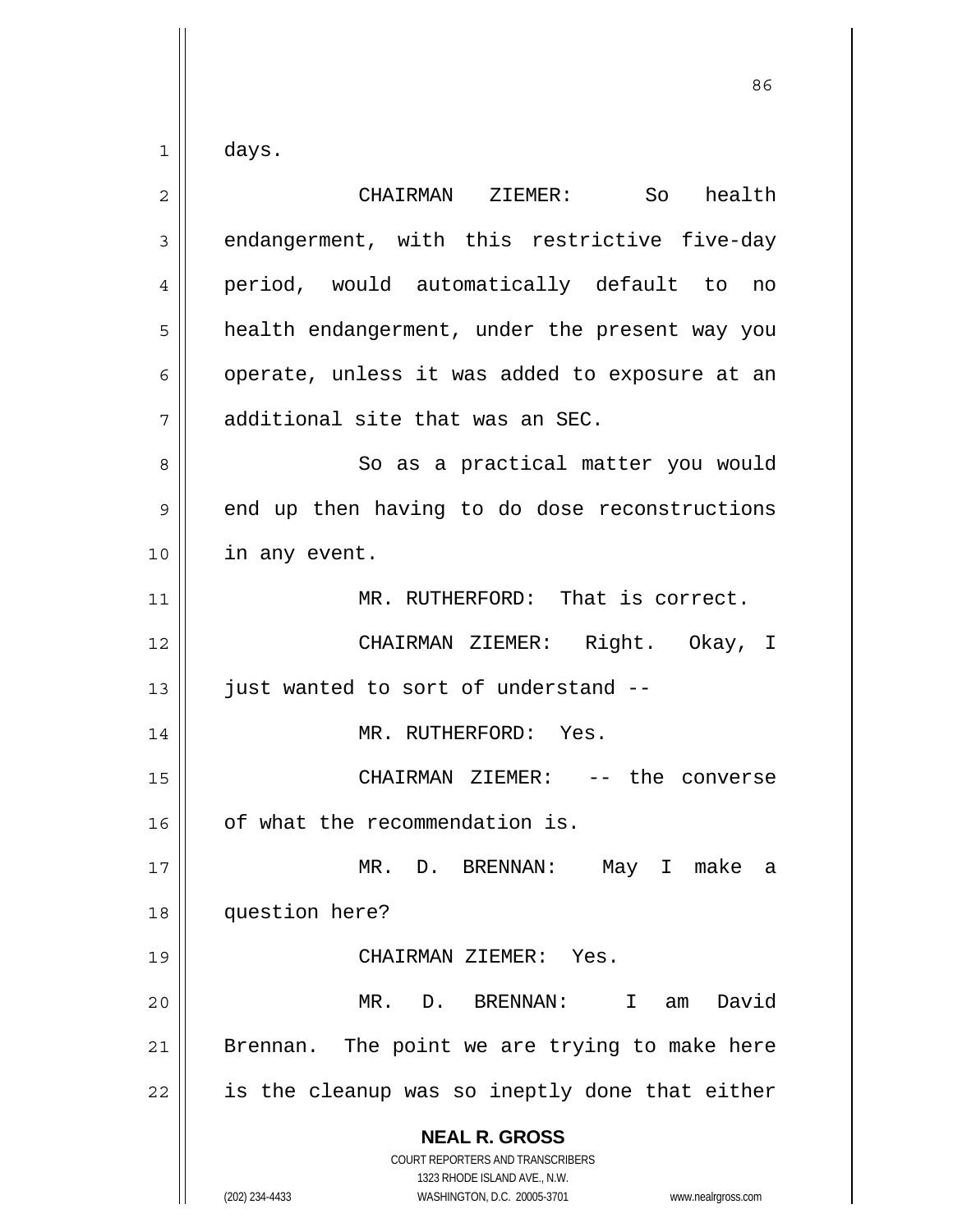$3 \parallel$  material. But nevertheless, our contention is  $4 \parallel$  if you are going to do any kind of dose  $5 \parallel$  reconstruction, you cannot limit it just to 6 | that five-day period. they didn't know what they were working with or they certainly weren't trained in the

 $7 \parallel$  Tt was clear from the document that  $8 \parallel$  we have, from a witness who was there who 9 10  $11$  how much came there and certainly we have no  $12 \parallel$  idea how much was sent back, that it is likely 13 || that there was material that remained there 14 described the process that this material was handled in, and the fact that we don't know that these people would be exposed to.

 $15$   $\parallel$  So if we want to go ahead and do a  $16 \parallel$  dose reconstruction, it would not only include 17 18  $19 \parallel$  hands, not having any protective equipment, 20 || but also the employees of the plant wandering 21 around in the plant doing their duties,  $22$  stepping on this stuff, touching this stuff, five days of intense exposure of breathing clouds of this material, handling it with bare

> **NEAL R. GROSS** COURT REPORTERS AND TRANSCRIBERS 1323 RHODE ISLAND AVE., N.W. (202) 234-4433 WASHINGTON, D.C. 20005-3701 www.nealrgross.com

1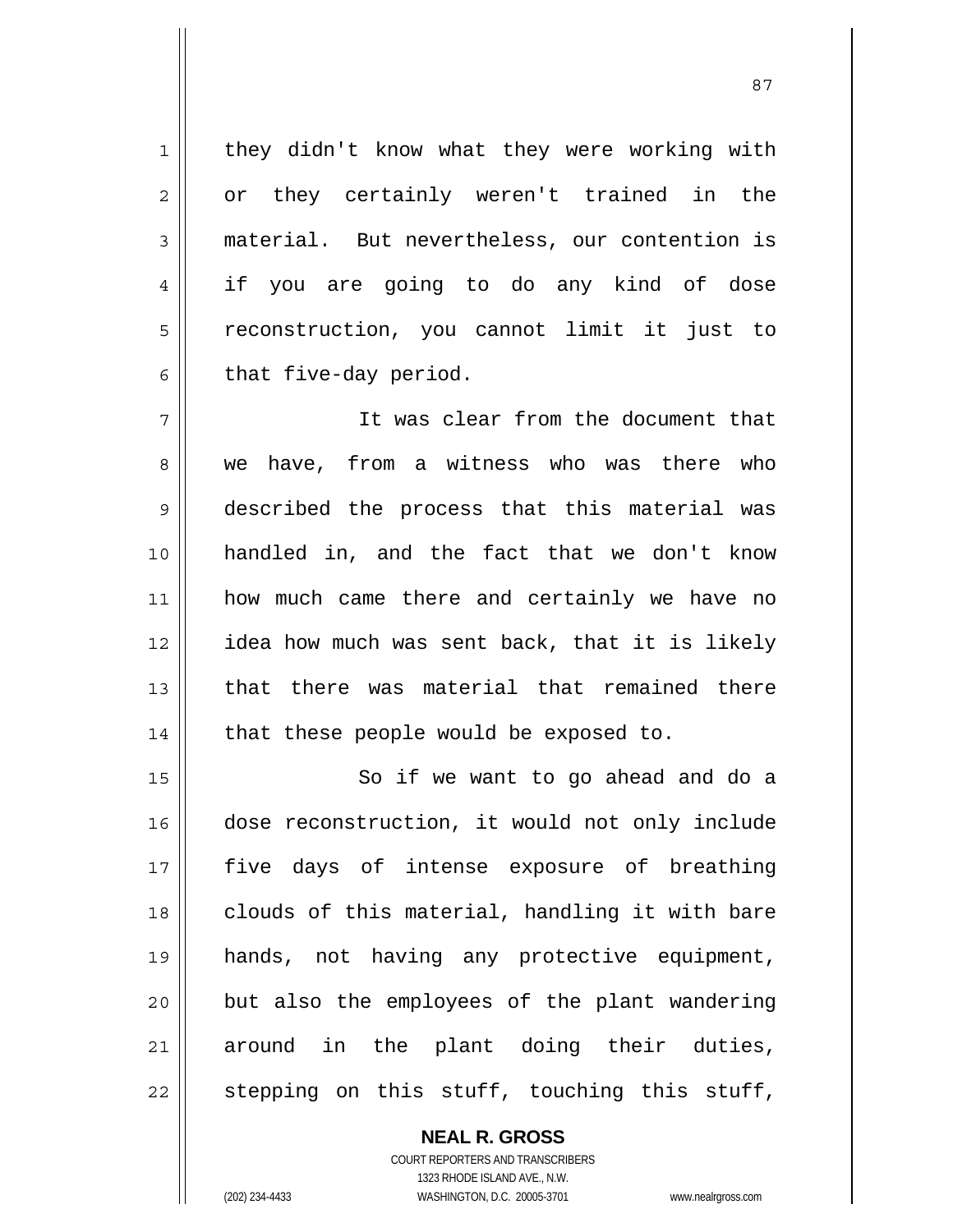1 2 and inhaling this stuff for an extended period of time.

| 3  | CHAIRMAN ZIEMER:<br>Yes, we                                                                                                                                     |
|----|-----------------------------------------------------------------------------------------------------------------------------------------------------------------|
| 4  | understood that point. My question really had                                                                                                                   |
| 5  | to do with how NIOSH was evaluating this                                                                                                                        |
| 6  | particular thing in terms of the five-day                                                                                                                       |
| 7  | issue. But we understand your point is that,                                                                                                                    |
| 8  | beyond the five days, there was perhaps                                                                                                                         |
| 9  | additional contamination throughout the plant                                                                                                                   |
| 10 | that may have covered a much more extensive                                                                                                                     |
| 11 | period of time. So we understand that point,                                                                                                                    |
| 12 | yes.                                                                                                                                                            |
| 13 | Brad Clawson?                                                                                                                                                   |
| 14 | MEMBER CLAWSON: LaVon, what was                                                                                                                                 |
| 15 | the product that they sent to them? There has                                                                                                                   |
| 16 | got to be shipping records.                                                                                                                                     |
| 17 | MR. RUTHERFORD: Yes.                                                                                                                                            |
| 18 | MEMBER CLAWSON: Okay, what was it                                                                                                                               |
| 19 | enriched to?                                                                                                                                                    |
| 20 | MR. RUTHERFORD: You know, we do                                                                                                                                 |
| 21 | not know the enrichment of the orange oxide                                                                                                                     |
| 22 | was sent to them. All we know is the<br>that                                                                                                                    |
|    | <b>NEAL R. GROSS</b><br>COURT REPORTERS AND TRANSCRIBERS<br>1323 RHODE ISLAND AVE., N.W.<br>(202) 234-4433<br>WASHINGTON, D.C. 20005-3701<br>www.nealrgross.com |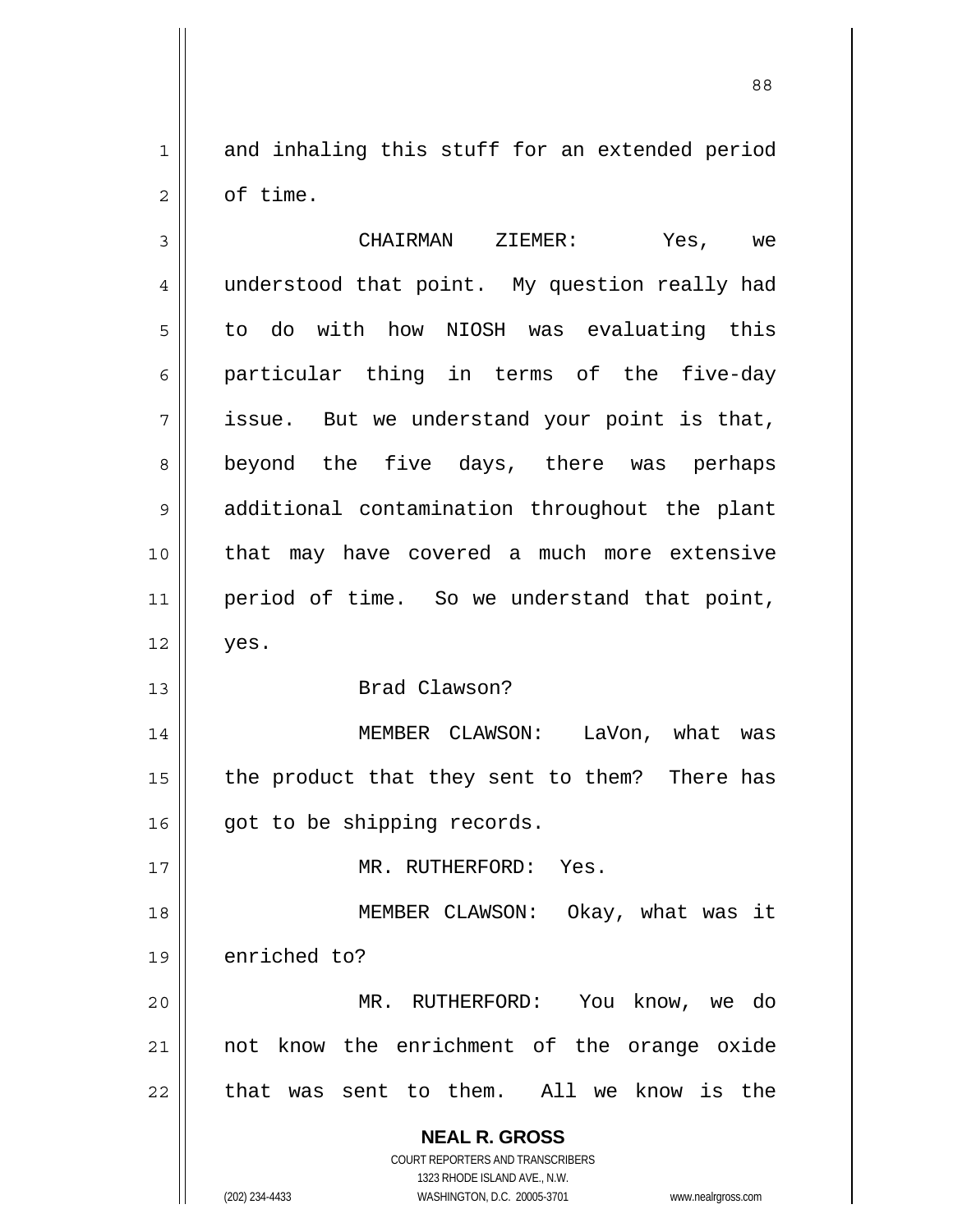1 2  $3 \parallel$  sent. description of it being orange oxide. So we do not know the actual enrichment that was

4 LAWSON: Now, this was  $5 \parallel$  shipped up to the plant? MEMBER

6 was MR. RUTHERFORD: Yes, it  $7 \parallel$  shipped from -- actually, it was taken from  $8 \parallel$  Fernald. I mean, we could actually look at 9 10 11 || records on Baker-Perkins, as well. But you  $12 \parallel$  could look at what was being produced in 1956  $13 \parallel$  at Fernald from the orange oxide perspective.  $14$   $\vert$  So that is not an issue from a dose 15 | reconstruction perspective. I mean, we could 16 NLO records to see at that time. However, we did do a detailed search of our Fernald So that is not an issue from deal with that, if that was a question.

17 18  $19 \parallel$  you guys have got pretty close details for  $20$  everything else there, Fernald and so forth. 21 We should have been able to see what product 22 was sent up there. How much was sent up MEMBER CLAWSON: Well, the point that I am getting about is we have seen that

> **NEAL R. GROSS** COURT REPORTERS AND TRANSCRIBERS 1323 RHODE ISLAND AVE., N.W. (202) 234-4433 WASHINGTON, D.C. 20005-3701 www.nealrgross.com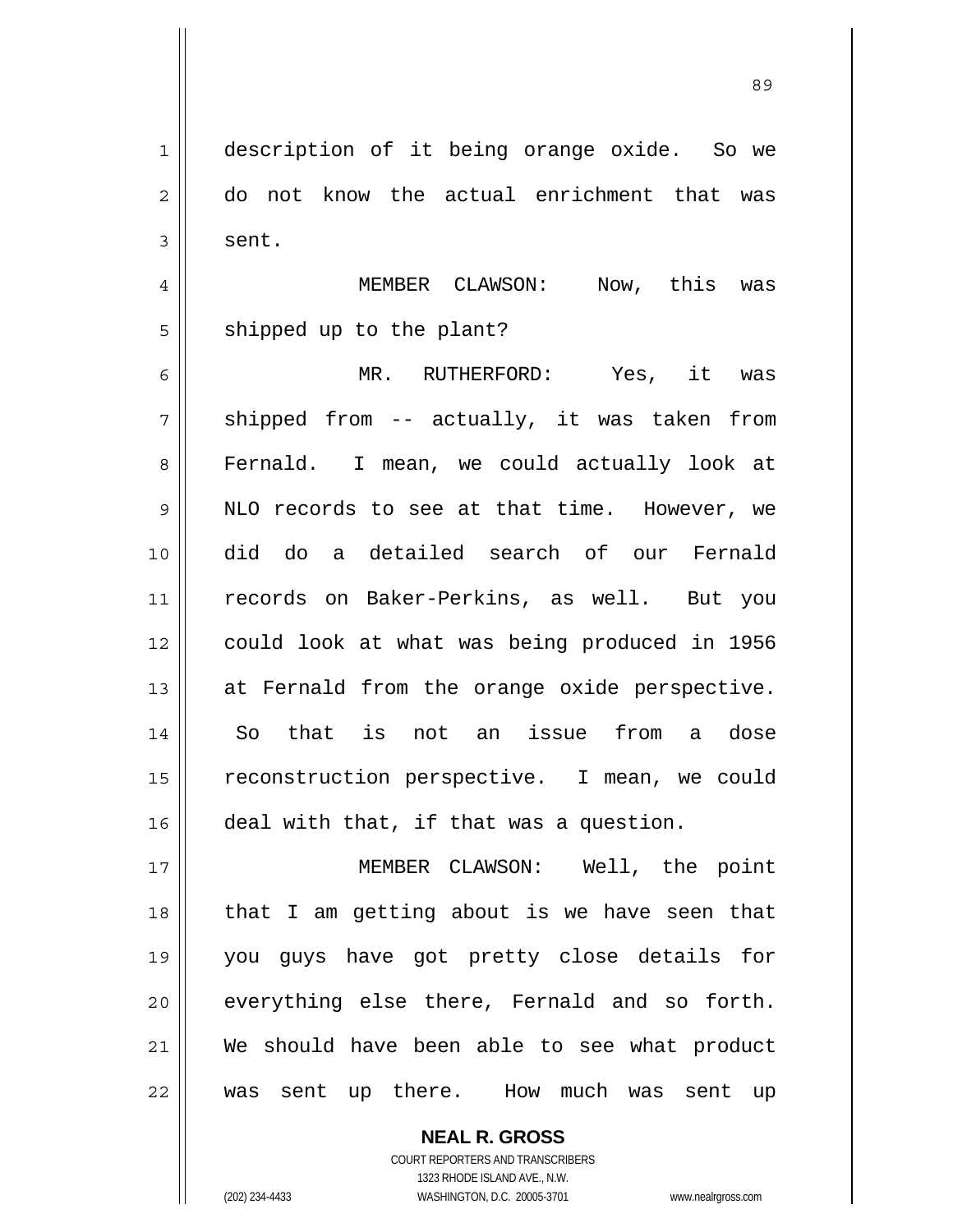1 there. And actually --

| $\sqrt{2}$ | The<br>MR. RUTHERFORD:<br>Fernald                                                                                                                               |
|------------|-----------------------------------------------------------------------------------------------------------------------------------------------------------------|
| 3          | records had the same things that we had that                                                                                                                    |
| 4          | we had actually received through other sources                                                                                                                  |
| 5          | which was the actual trip, which the report of                                                                                                                  |
| 6          | the test operation itself, as well as nine                                                                                                                      |
| 7          | pages of air sampling data as well as the                                                                                                                       |
| 8          | water samples.                                                                                                                                                  |
| 9          | Air sampling data was taken by NLO.                                                                                                                             |
| 10         | It was NLO employees that did the work, that                                                                                                                    |
| 11         | did the air samples, brought the air samples                                                                                                                    |
| 12         | back, and analyzed the samples.                                                                                                                                 |
| 13         | the<br>MEMBER CLAWSON:<br>And                                                                                                                                   |
| 14         | respirators and stuff, they --                                                                                                                                  |
| 15         | MR.<br>RUTHERFORD:<br>There is<br>an                                                                                                                            |
| 16         | indication, if you look at the datasheets, of                                                                                                                   |
| 17         | who was wearing respirators, when the feed                                                                                                                      |
| 18         | hoppers were loaded.                                                                                                                                            |
| 19         | You know, again, we don't take into                                                                                                                             |
| 20         | account respiratory protection when we do dose                                                                                                                  |
| 21         | reconstruction<br>anyway.<br>We<br>assume<br>no                                                                                                                 |
| 22         | respiratory protection. So the intakes that                                                                                                                     |
|            | <b>NEAL R. GROSS</b><br>COURT REPORTERS AND TRANSCRIBERS<br>1323 RHODE ISLAND AVE., N.W.<br>(202) 234-4433<br>WASHINGTON, D.C. 20005-3701<br>www.nealrgross.com |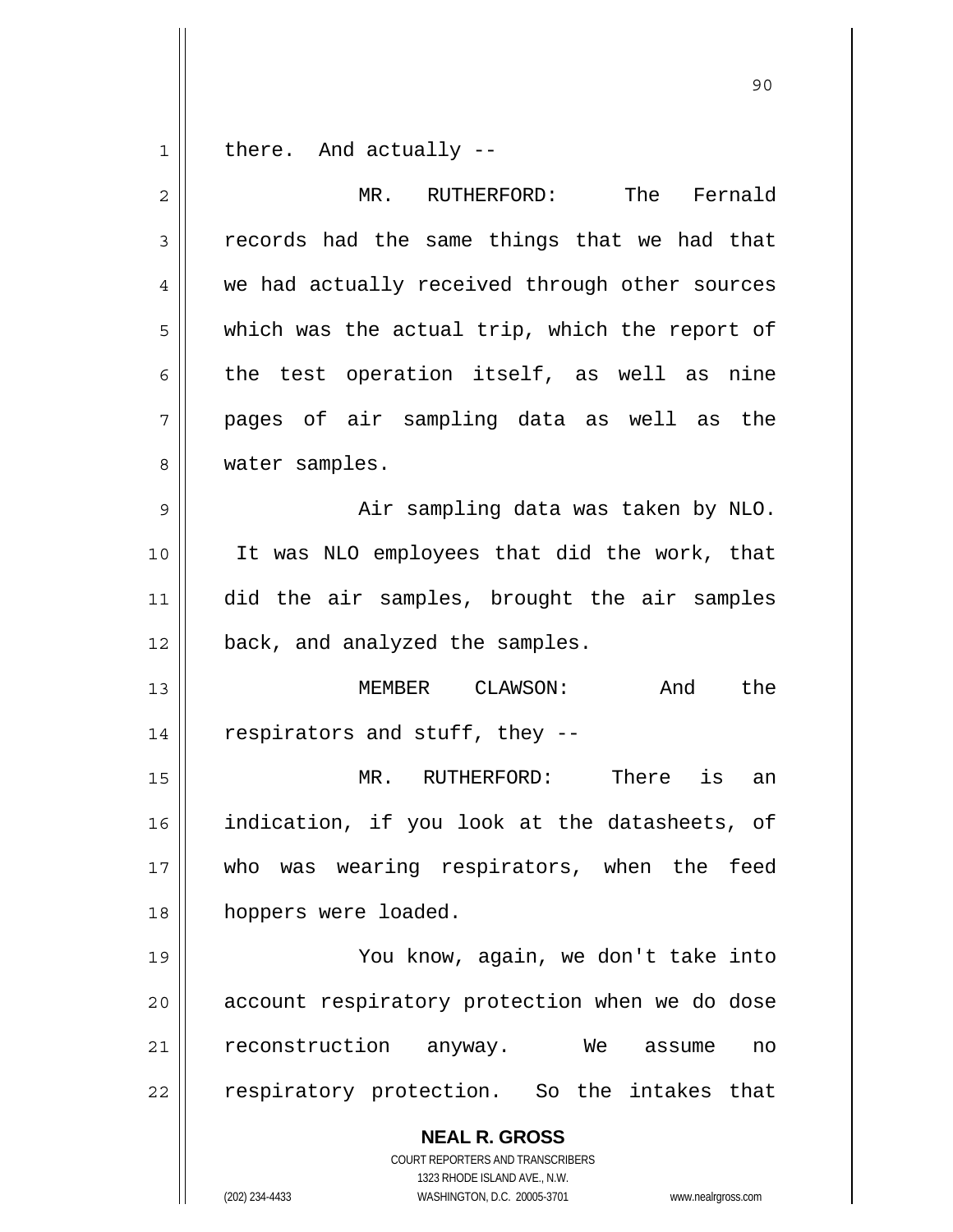$3 \parallel$  factors whatsoever. We have had that practice  $4 \parallel$  from the beginning. are given to the employees for dose reconstruction are based on no protection

 $5 \parallel$  So if you look at the datasheets,  $6 \parallel$  and I agree with the petitioner on the  $7 \parallel$  descriptions that are there. However, if you  $8 \parallel$  look at the operations, the operations, the 9 10  $11$  || general area where air samples were run for  $12 \parallel$  short periods of time during those operations  $13 \parallel$  to get that general area activity. The  $14$  | deposition that would potentially occur beyond  $15$  | the machine and the deposition on the -- is 16  $\parallel$  going to be minimal over a five-day activity, 17 || especially when your only production period is 18 14th and the 15th, two to three hours per day were the operations. You looked at the roughly three to four hours per day.

19 || And also remember, if you look at the picture, this is a rotary-feed type of mixer. And it was mixed in a water ammonia solution. So again, you know, there was

> **NEAL R. GROSS** COURT REPORTERS AND TRANSCRIBERS 1323 RHODE ISLAND AVE., N.W. (202) 234-4433 WASHINGTON, D.C. 20005-3701 www.nealrgross.com

1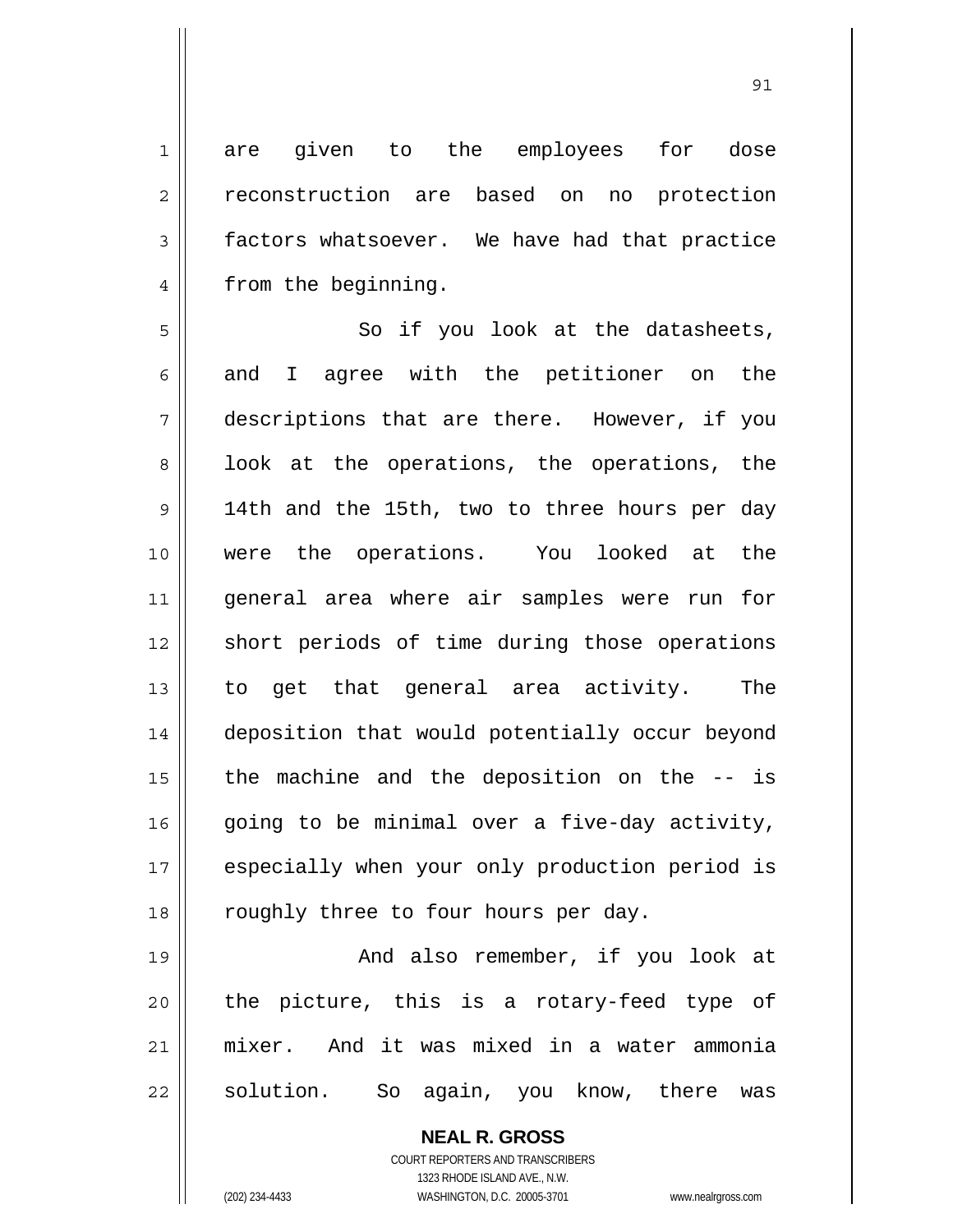| $\mathbf 1$    | airborne. You know, I am not going to sit                                                           |
|----------------|-----------------------------------------------------------------------------------------------------|
| $\mathbf 2$    | there and say there wasn't airborne                                                                 |
| $\mathfrak{Z}$ | contamination. There clearly was. You know,                                                         |
| 4              | the breathing zones indicated to the workers                                                        |
| 5              | that were loading the feed hopper, the general                                                      |
| 6              | area samples indicate there was some elevation                                                      |
| 7              | in the general area. However, we can                                                                |
| 8              | reconstruct dose during that five-day period                                                        |
| 9              | and we feel that the deposition beyond that                                                         |
| 10             | and the indication from the decontamination                                                         |
| 11             | cleanup is that there is no residual period                                                         |
| 12             | beyond that.                                                                                        |
| 13             | MEMBER CLAWSON: Thank you.                                                                          |
| 14             | CHAIRMAN ZIEMER: Wanda Munn and                                                                     |
| 15             | then Mark Griffon.                                                                                  |
| 16             | MEMBER MUNN: It sounds as though                                                                    |
| 17             | the concern here is that the dose rates may                                                         |
| 18             | have been high enough that individuals who                                                          |
| 19             | were in the area following the actual period                                                        |
| 20             | of activity may have been exposed at some                                                           |
| 21             | level that would be of concern.                                                                     |
| 22             | Is the air sample data that you                                                                     |
|                | <b>NEAL R. GROSS</b>                                                                                |
|                | <b>COURT REPORTERS AND TRANSCRIBERS</b>                                                             |
|                | 1323 RHODE ISLAND AVE., N.W.<br>(202) 234-4433<br>WASHINGTON, D.C. 20005-3701<br>www.nealrgross.com |

<u>92 and 2014 and 2014 and 2014 and 2014 and 2014 and 2014 and 2014 and 2014 and 2014 and 2014 and 2014 and 201</u>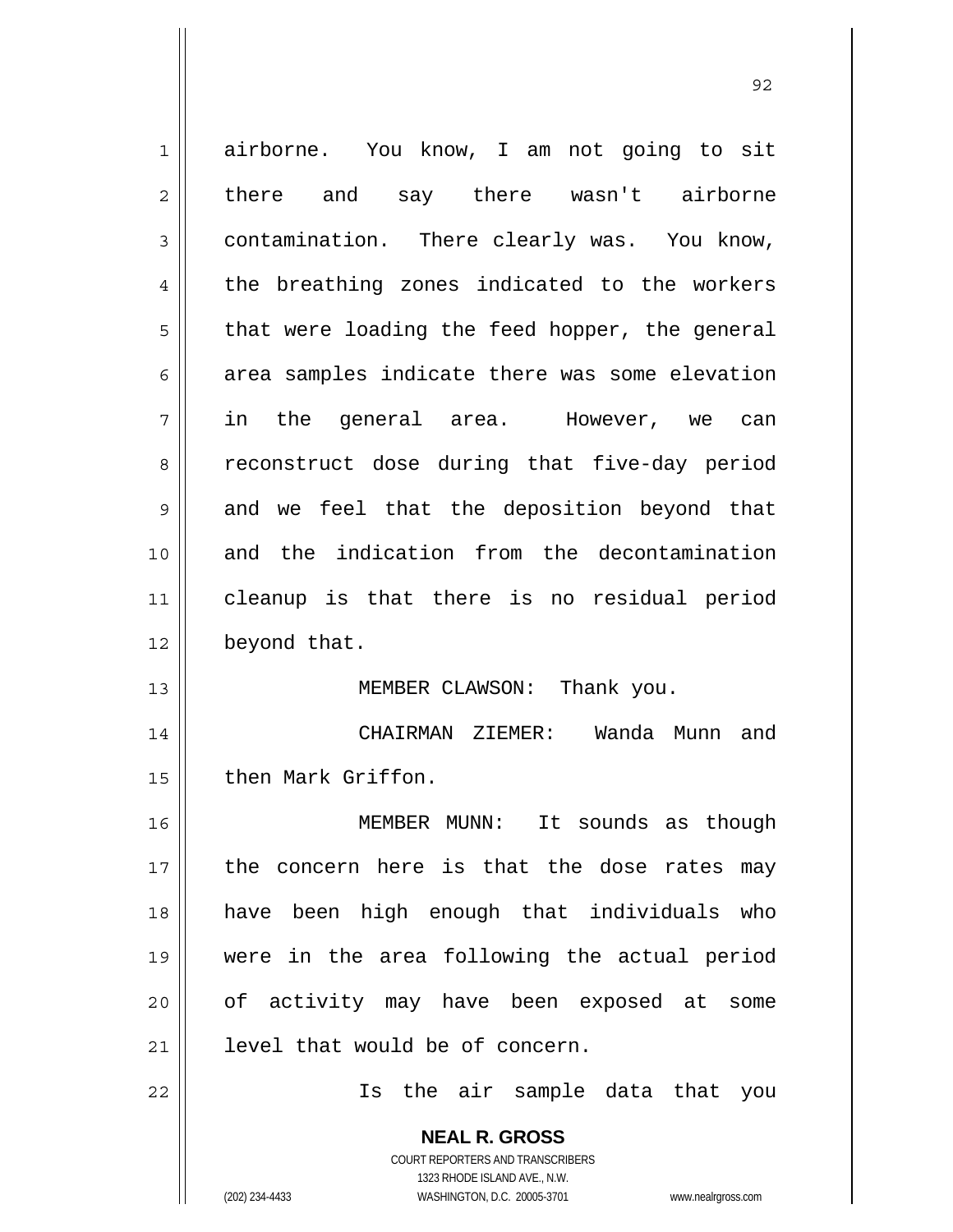1 2  $3 \parallel$  not be a significant hazard to other workers? 4 e the  $5 \parallel$  air sample data and, again, and this is beyond  $6 \parallel$  the five-day evaluation of dose reconstruction  $7 \parallel$  which we have said we can do dose 8 || reconstruction. If, you know, for practical 9 10  $11$   $\parallel$  deposition rate, and then assume a re- $12$   $\parallel$  suspension rate to come up with a potential  $13$  || airborne concentration that would have been  $14 \parallel$  exposed to the workers post-May 18th. And  $15$  || that would obviously decay at a rapid rate,  $16$   $\vert$  based on that re-suspension, as well. Because 17 || as it is re-suspended and moved, it is going -18 19 || Now, you know, I believe that can have adequate to identify that any residual contamination that might have existed would  $MR.$  RUTHERFORD: which we have said we can do purposes we could take the air sample data, the general area air sample data, assume a - there is a removal constant there, as well.

<u>93 and 200 and 200 and 200 and 200 and 200 and 200 and 200 and 200 and 200 and 200 and 200 and 200 and 200 an</u>

20 be done but, you know, my professional 21 || judgment is that the actual dose to an 22 || individual from the re-suspension of that

> **NEAL R. GROSS** COURT REPORTERS AND TRANSCRIBERS 1323 RHODE ISLAND AVE., N.W. (202) 234-4433 WASHINGTON, D.C. 20005-3701 www.nealrgross.com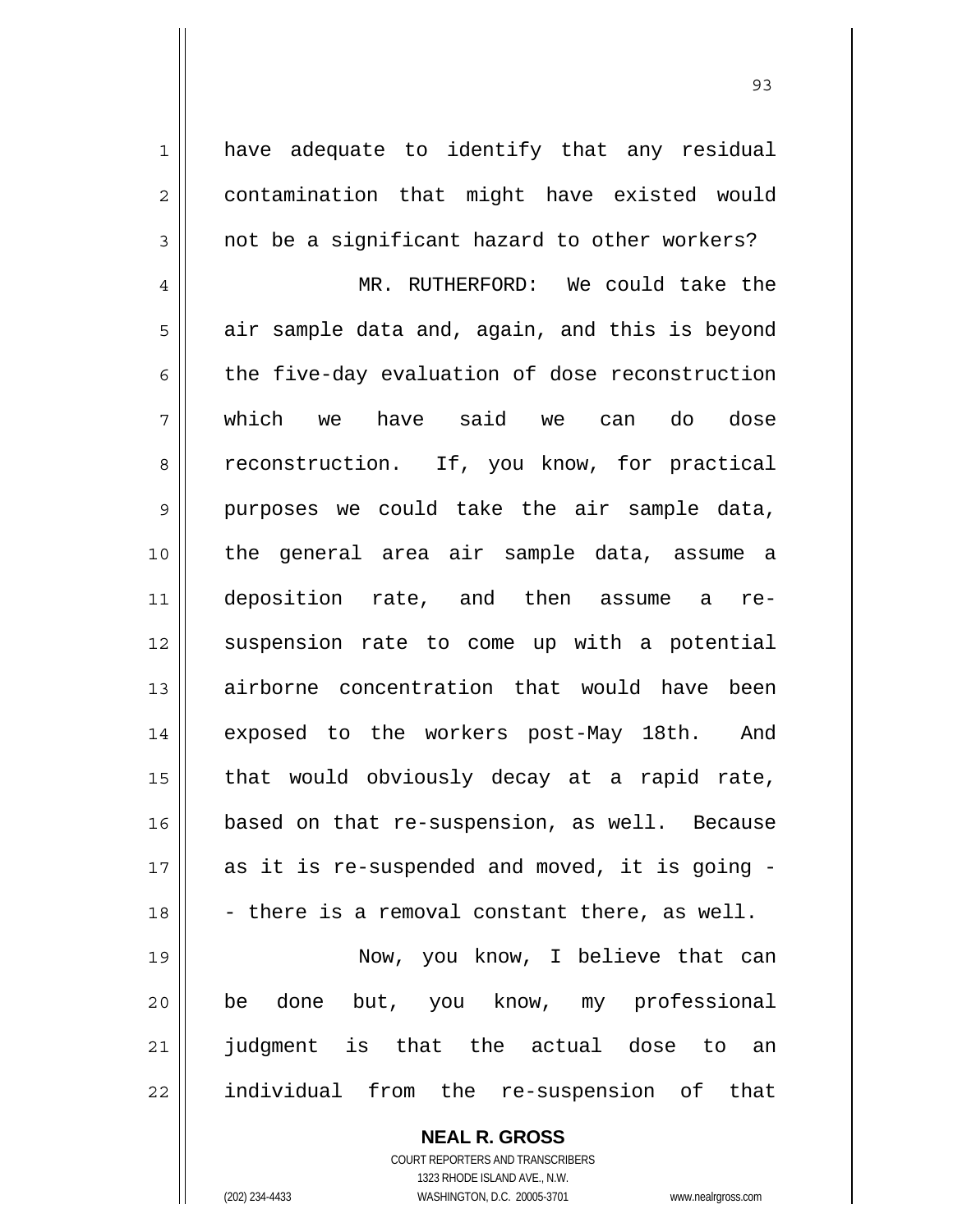**NEAL R. GROSS** COURT REPORTERS AND TRANSCRIBERS 1323 RHODE ISLAND AVE., N.W. (202) 234-4433 WASHINGTON, D.C. 20005-3701 www.nealrgross.com 1 2  $3 \parallel$  haven't done the numbers. 4 . CHAIRMAN ZIEMER: Mark Griffon 5 || MEMBER GRIFFON: Yes, I wanted to  $6 \parallel$  go back to what you were asking about, Paul.  $7 \parallel$  I am trying to understand why the defined time 8 period is, like, for 12 years. It goes from - $9 \parallel -$ 10  $11$  || petitioner petitioned originally -- is that  $12 \parallel$  what you are getting at? 13 Class MEMBER GRIFFON: The 14 15 || MR. RUTHERFORD: The petitioner  $16 \parallel$  petitioned 12 years --17 18 19 pretty much based on the employees operating  $20$  || time period at the facility, and petitioner 21 || will correct me if I am wrong. 22 MEMBER GRIFFON: Until '68. Okay. material is going to be extremely low. You know, I can't give a number to it because I MR. RUTHERFORD: Well actually the definition.  $RUTHERFORM:$  MEMBER GRIFFON: Oh, okay. MR. RUTHERFORD: -- and that was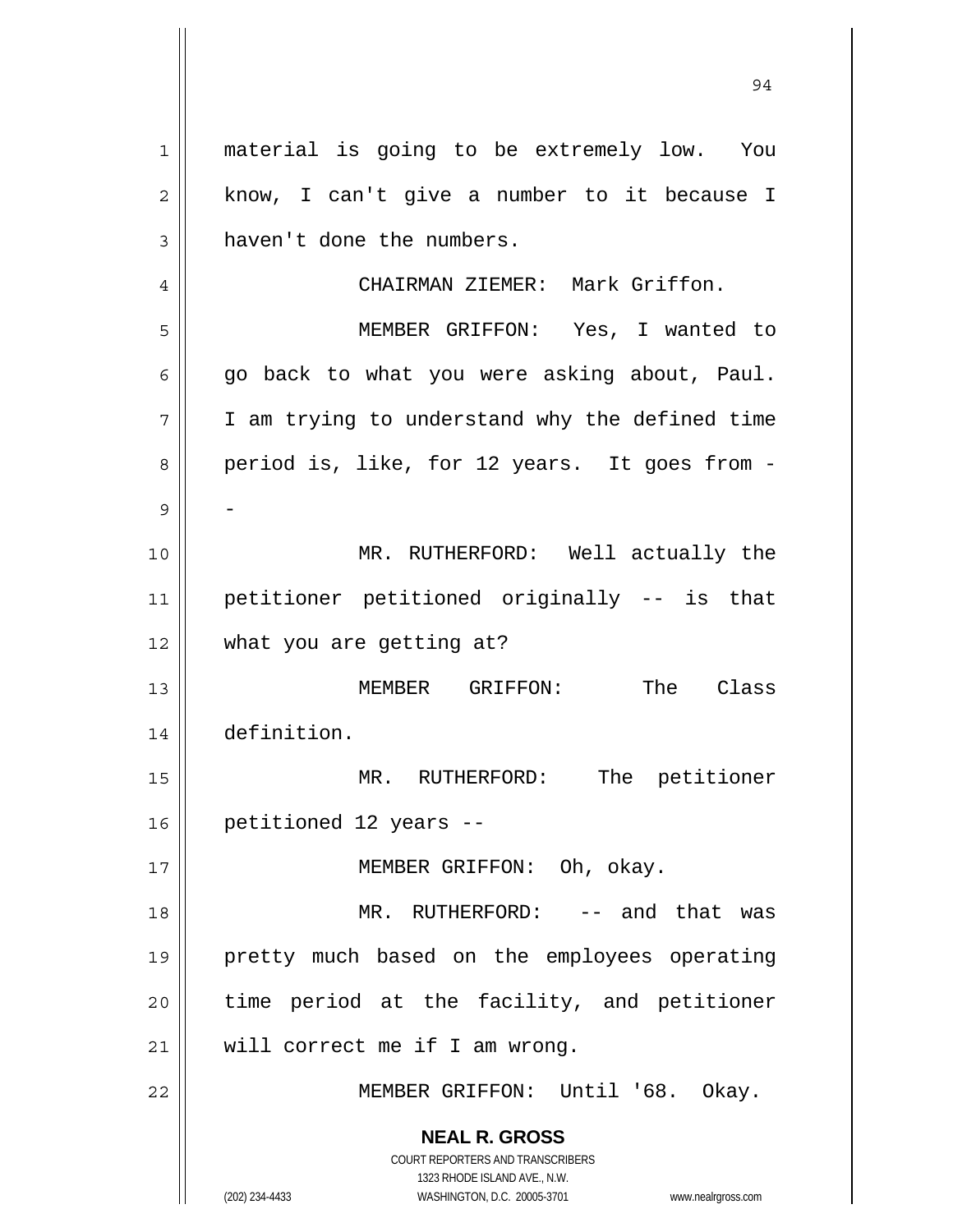**NEAL R. GROSS** COURT REPORTERS AND TRANSCRIBERS 1323 RHODE ISLAND AVE., N.W. (202) 234-4433 WASHINGTON, D.C. 20005-3701 www.nealrgross.com <u>95 and 2001 and 2001 and 2001 and 2001 and 2001 and 2001 and 2001 and 2001 and 2001 and 2001 and 2001 and 200</u> 1 2  $3 \parallel$  of 1956. 4  $5 \parallel$  MR. RUTHERFORD: We have actually 6  $\parallel$  changed, you know, what we qualified it was  $7 \parallel$  the May 14th through May 18th. 8 || MEMBER GRIFFON: So DOE only 9 || covered as one --10 11 12 MEMBER GRIFFON: So then your 250 13 || analysis stands. Okay, I just wanted to 14 15 vered CHAIRMAN ZIEMER: The DOE co 16 17 18 19 says May of 1956. It does not break it down  $20$  | to the May 14th through May 15th as we defined 21  $\parallel$  it. 22 CHAIRMAN ZIEMER: So at most, -- MR. RUTHERFORD: However, the covered period, the DOE covered period is May MEMBER GRIFFON: Okay. MR. RUTHERFORD: Yes, DOE has only covered May of 1956. clarify that. period is the five days? MR. RUTHERFORD: Actually the DOE covered period, if you look at it, it just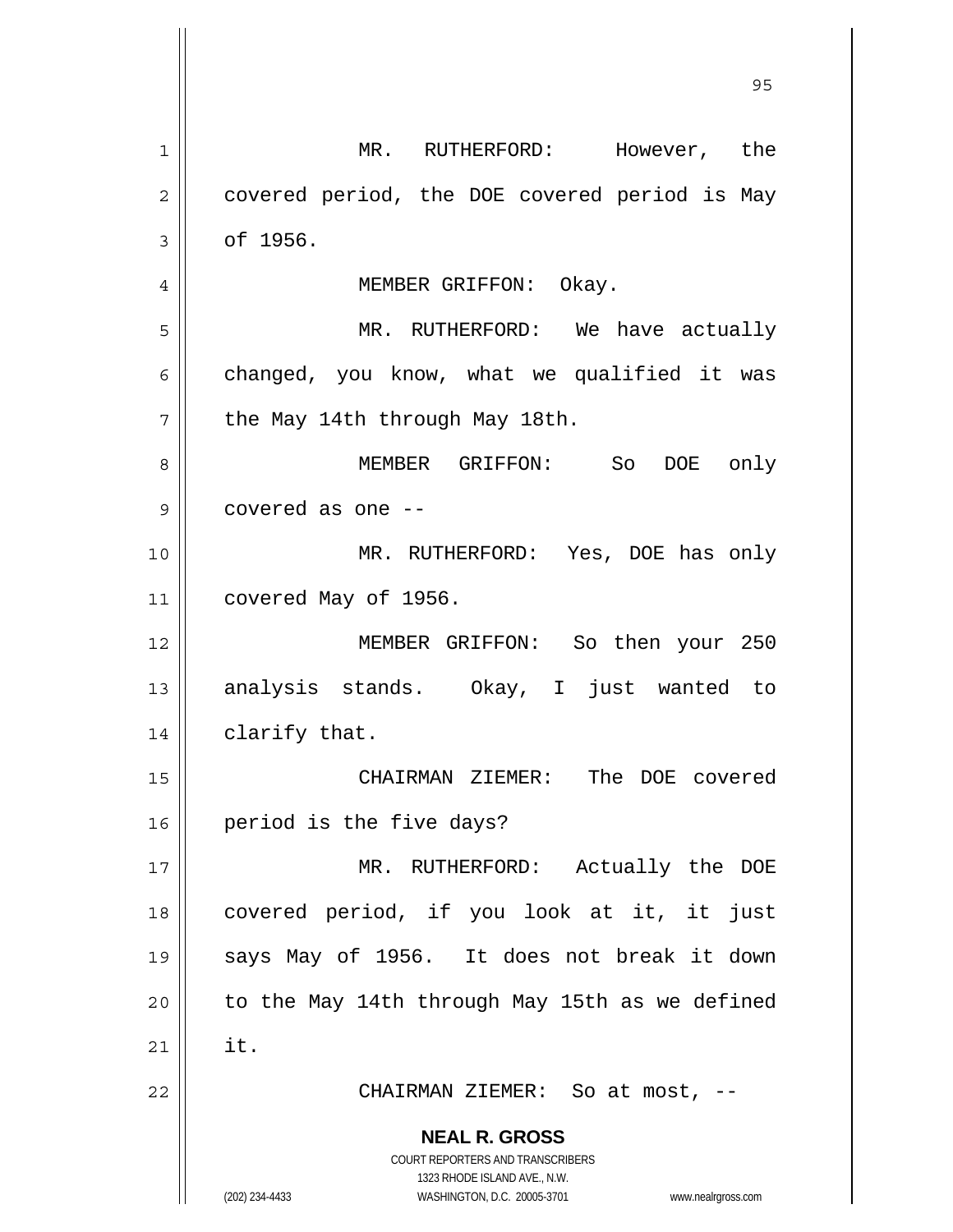**NEAL R. GROSS** COURT REPORTERS AND TRANSCRIBERS 1323 RHODE ISLAND AVE., N.W. (202) 234-4433 WASHINGTON, D.C. 20005-3701 www.nealrgross.com <u>96 and 2001 and 2001 and 2001 and 2001 and 2001 and 2001 and 2001 and 2001 and 2001 and 2001 and 2001 and 200</u> 1 2 | month. 3 AN ZIEMER: -- you could CHAIRM  $4 \parallel$  evaluate 30 days, -- $5$  || MR. RUTHERFORD: That is correct. 6 would  $7 \parallel$  only give you 12 days beyond the work period  $8 \parallel$  or the sort of active period when the work was 9 | done for considering --10 11 12 CHAIRMAN ZIEMER: -- area  $13 \parallel$  contamination of the type described by the 14 | petitioners. 15 16 || MEMBER LOCKEY: Do you actually 17 have environmental monitoring data after the 18 19 Say MR. RUTHERFORD: Excuse me?  $20$  | that again. I'm sorry. 21 MEMBER LOCKEY: After the 22 || decontamination was completed, do you have a MR. RUTHERFORD: At most, it is one CHAIRMAN ZIEMER: MR. RUTHERFORD: Exactly, because you start on May 14th and end at the -- Dr. Lockey. decontamination was completed, exit sampling?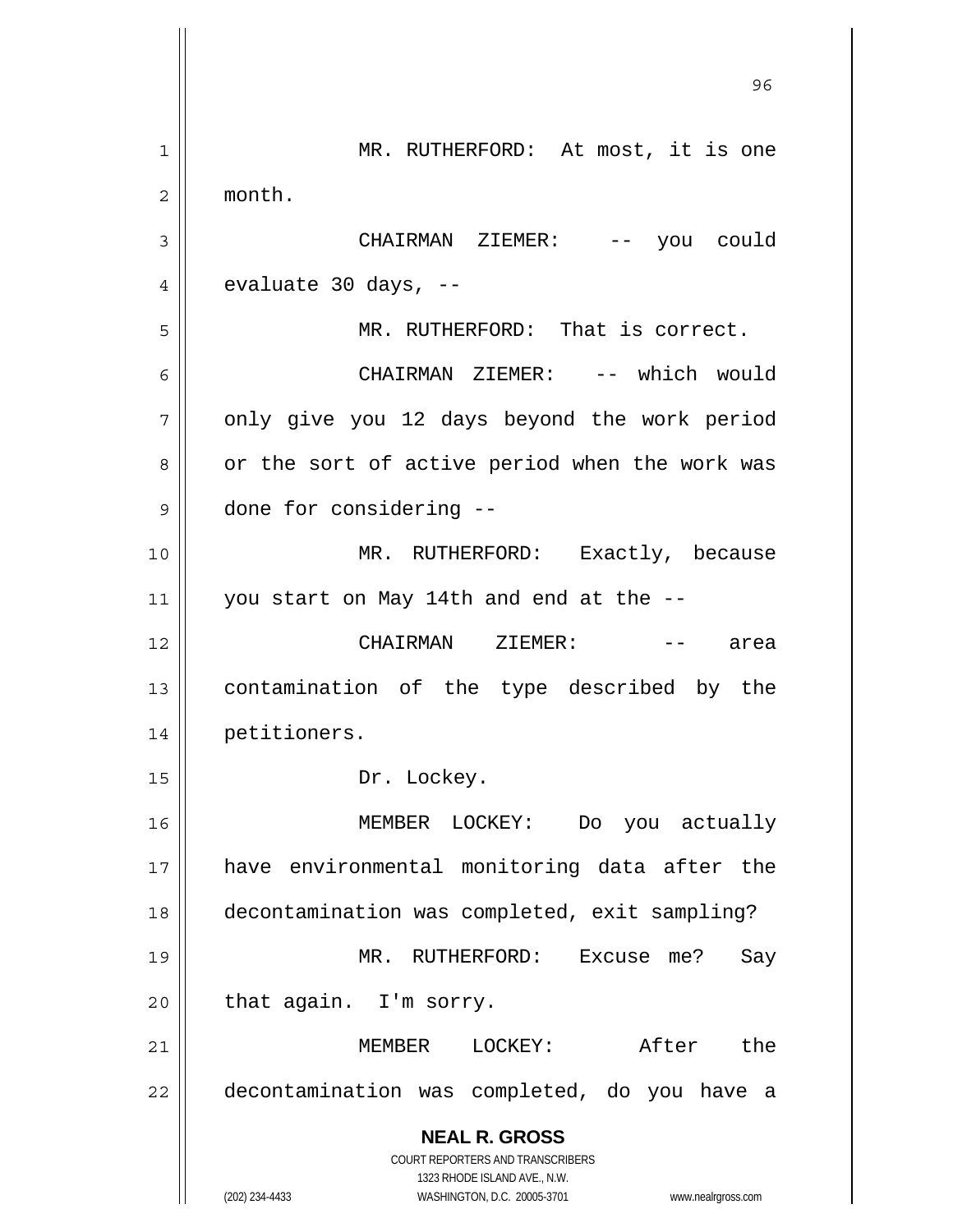1 final set of data?

| $\overline{2}$ | That is<br>$MR$ .<br>No.<br>RUTHERFORD:          |
|----------------|--------------------------------------------------|
| $\mathfrak{Z}$ | there is<br>another<br>post-decon<br>no<br>$- -$ |
| 4              | contamination survey of the equipment. There     |
| 5              | is clear description of how they decon-ed the    |
| 6              | equipment and what they did to decon the         |
| 7              | equipment, but there is no post-decon survey.    |
| 8              | MEMBER LOCKEY: One other question.               |
| 9              | Do you know what this equipment was used for     |
| 10             | afterwards?                                      |
| 11             | MR. RUTHERFORD: By indications of                |
| 12             | the reports read and as well as the -- there     |
| 13             | is a discussion with an employee. Now, this      |
| 14             | employee worked post this period: 1970.<br>This  |
| 15             | employee, one, indicated as long as we are       |
| 16             | into this discussion, the samples indicate       |
| 17             | that they were taken in Building 15 of the       |
| 18             | laboratory, which is supposedly where the        |
| 19             | tests were run. And the employee indicated       |
| 20             | that there was an old laboratory building and    |
| 21             | it was numbered. And in that old laboratory      |
| 22             | building, there were Ko-Kneaders that<br>were    |

97

**NEAL R. GROSS** COURT REPORTERS AND TRANSCRIBERS

1323 RHODE ISLAND AVE., N.W. (202) 234-4433 WASHINGTON, D.C. 20005-3701 www.nealrgross.com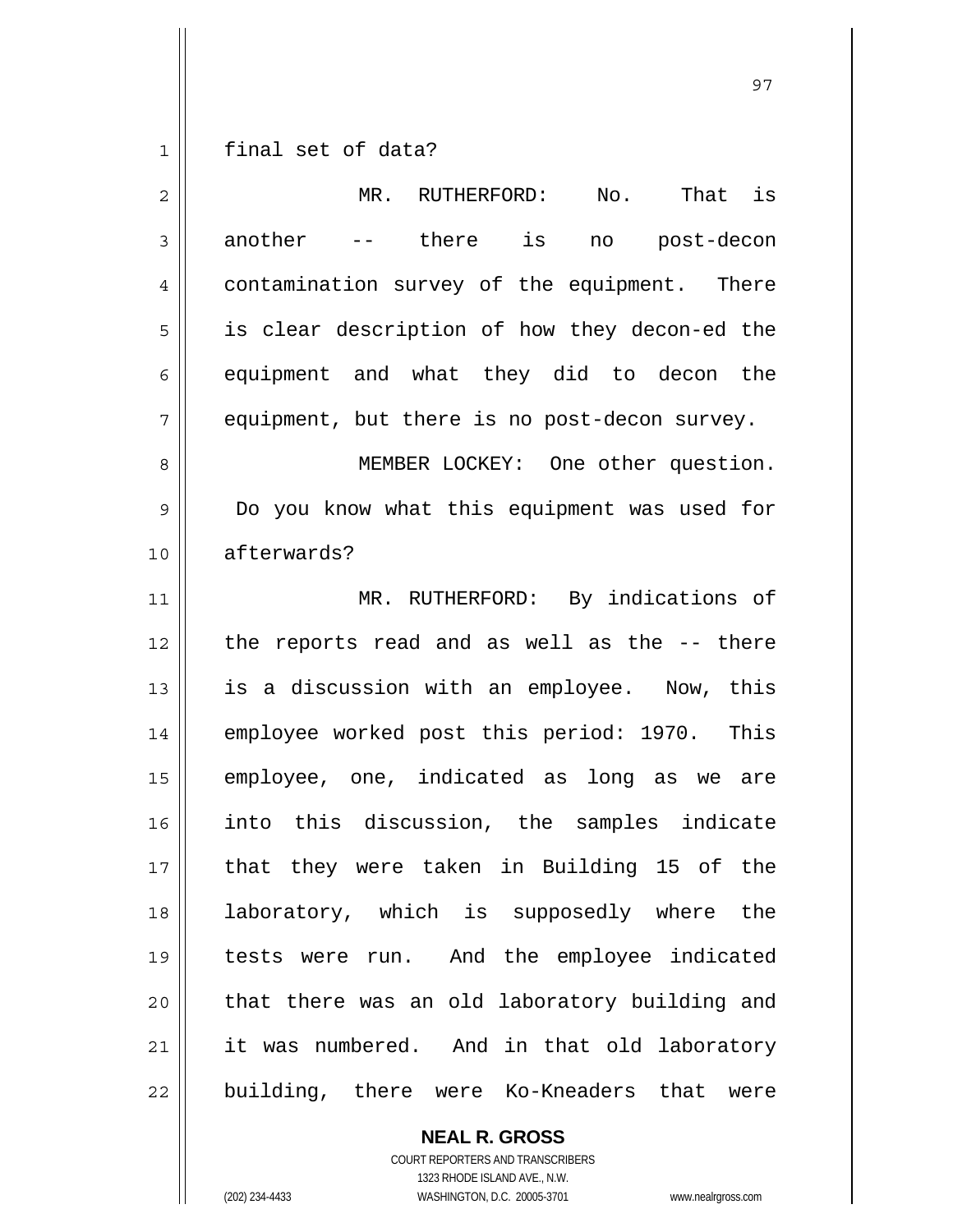**NEAL R. GROSS** COURT REPORTERS AND TRANSCRIBERS 1  $2 \parallel$  to test the equipment. 3 | MEMBER LOCKEY: So the assumption  $4 \parallel$  is this equipment was used afterwards. 5 was MR. RUTHERFORD: Yes, it 6 || probably used as additional testing  $7 \parallel$  afterwards, for future buyers. 8 LaVon, if you CHAIRMAN ZIEMER: 9 || were reconstructing for a claim, --10 11 only CHAIRMAN ZIEMER: -- would you  $12 \parallel$  use the five-day active period or would you do  $13$  || what you just described for the rest of the  $14$  | month of May, using -- because you have air 15 sampling data during the decontamination 16 || period. So you know what the levels were. 17 18  $19 \parallel$  petitioner is probably right. There has got 20 to have been some residual contamination 21 || around. Intuitively, it seems like it would  $22$  | be low but based on the area air samplers, one used as tests for bringing in potential buyers MEMBER LOCKEY:  $probability$  MR. RUTHERFORD: Yes? MR. RUTHERFORD: Right. CHAIRMAN ZIEMER: And the

1323 RHODE ISLAND AVE., N.W.

(202) 234-4433 WASHINGTON, D.C. 20005-3701 www.nealrgross.com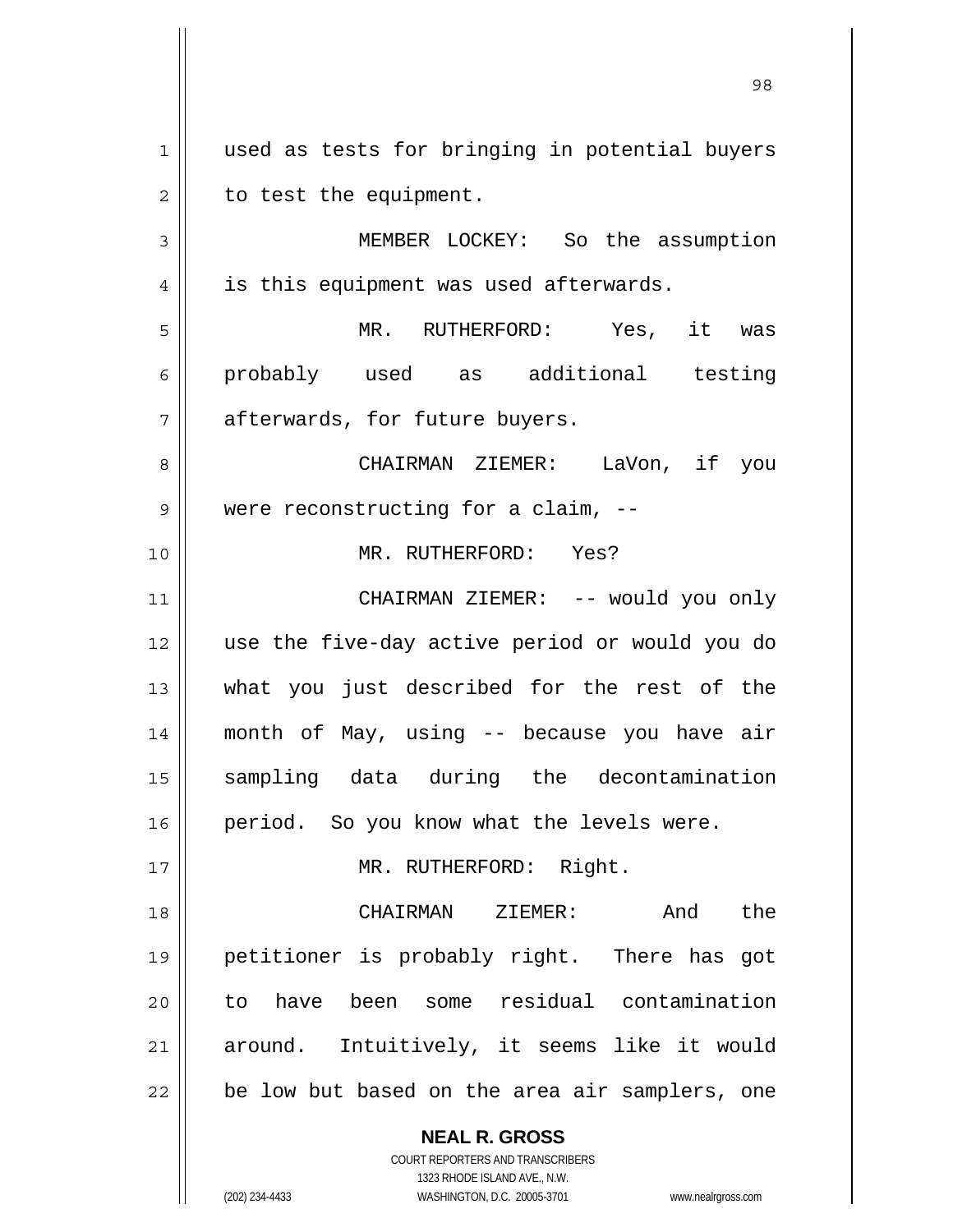1 could --

2  $3 \parallel$  deposition/re-suspension. 4 a CHAIRMAN ZIEMER: -- make 5 || determination of the general area  $6 \parallel$  contamination and using re-suspension factors  $7 \parallel$  could calculate if there were indeed  $8 \parallel$  additional dose. I mean, is that what would 9 be done? 10 11 ou do CHAIRMAN ZIEMER: Or would y  $12 \parallel$  it in sort of a modeling way and say okay, it  $13 \parallel$  only represents an increase of some fraction 14 || of a percent or whatever it might be over the 15 16 || MR. RUTHERFORD: What we would do 17 18 19 potential doses were at a de minimis level,  $20$  | then we would say that it's not  $-$  no need to MR. RUTHERFORD: Do as I said, MR. RUTHERFORD: Yes, if we - main dose? is -- right. We would look at actually what the actual potential doses were. And if those

21 || include them.

22 CHAIRMAN ZIEMER: Robert Presley.

**NEAL R. GROSS** COURT REPORTERS AND TRANSCRIBERS 1323 RHODE ISLAND AVE., N.W. (202) 234-4433 WASHINGTON, D.C. 20005-3701 www.nealrgross.com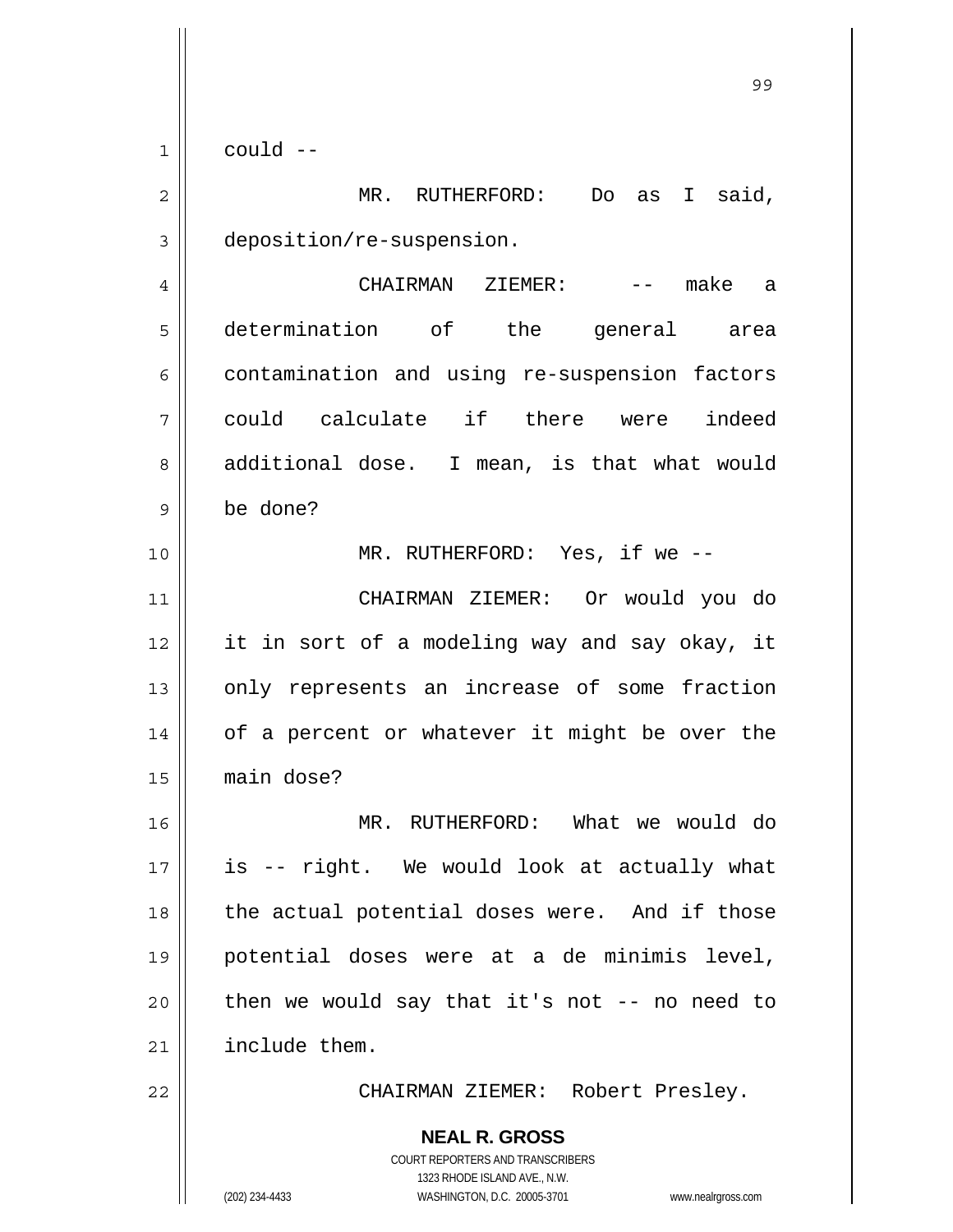**NEAL R. GROSS** COURT REPORTERS AND TRANSCRIBERS 1323 RHODE ISLAND AVE., N.W. 1 2 3 4 are MR. RUTHERFORD: Yes, you  $5$  | correct. In fact, it is typically considered 6 normal. 7 || MEMBER PRESLEY: Right. Exactly. 8 9 10 11 || MEMBER PRESLEY: Which you could  $12 \parallel$  find in paints on bridges. You could find in  $13 \parallel$  pottery, in glaze. So you know, we are not  $14$  | talking about a tremendous amount of uranium 15 floating around in the air and things like  $16 \parallel$  that when they did this. 17 18 19 make sure I am clear. The last air sampling 20 was done on May 18th. Is that correct? Or 21 || was there sampling done after that? 22 MR. RUTHERFORD: May 18th was the MEMBER PRESLEY: Let me see if I am right. Orange oxide is a product of mostly U-238, with less than 0.7 percent enrichment. correct. MR. RUTHERFORD: Natural. MEMBER PRESLEY: Natural uranium. MR. RUTHERFORD: Yes. MEMBER PRESLEY: CHAIRMAN ZIEMER: Josie Beach. MEMBER BEACH: I just wanted to

100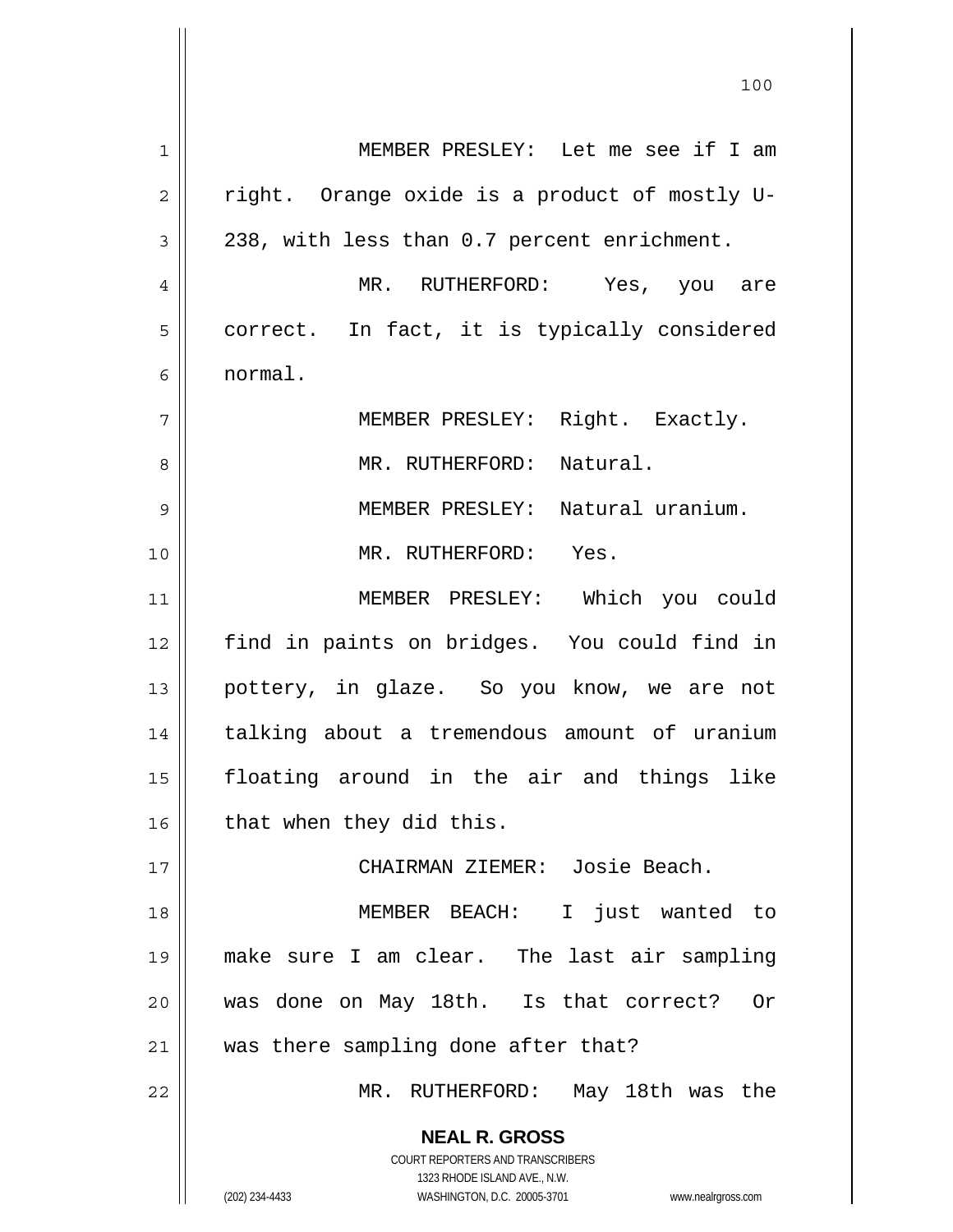| $\mathbf 1$ | last sample. You will see that the samples     |
|-------------|------------------------------------------------|
| 2           | were read on May 22nd, or 21st or 22nd. And    |
| 3           | that is, I am sure, the traveling distance or  |
| 4           | the actual documenting of when they actually   |
| 5           | read the samples.                              |
| 6           | MEMBER BEACH: Okay, and then dose              |
| 7           | was assigned to the personnel based on the air |
| 8           | sampling?                                      |
| 9           | MR. RUTHERFORD: Yes. What was                  |
| 10          | done again, was we used the air sample data.   |
| 11          | We established a distribution. All right?      |
| 12          | Because one, we don't know which, you know, we |
| 13          | have to establish distribution to give to all  |
| 14          | employees that are coming in here.             |
| 15          | So, we established a distribution              |
| 16          | for the general area samples. We established   |
| 17          | a distribution for the breathing zone.         |
| 18          | Depending on if you were an operator, you      |
| 19          | would get the way Appendix K identifies it.    |
| 20          | You get a percentage of the breathing zone     |
| 21          | activity and a percentage of the general area  |
| 22          | activity.                                      |

101

COURT REPORTERS AND TRANSCRIBERS 1323 RHODE ISLAND AVE., N.W. (202) 234-4433 WASHINGTON, D.C. 20005-3701 www.nealrgross.com

**NEAL R. GROSS**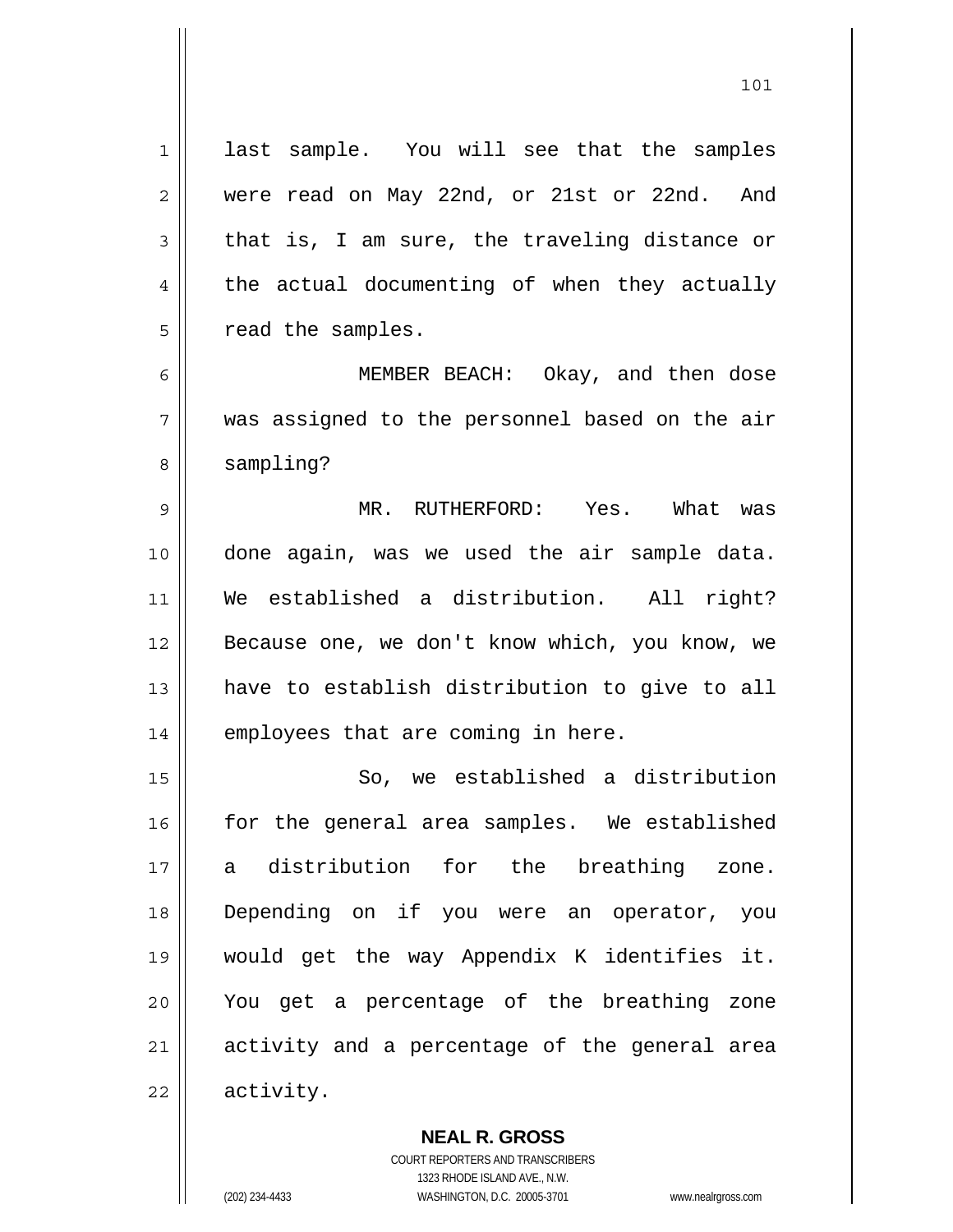| 1              | And then a clerk or a supervisor              |
|----------------|-----------------------------------------------|
| $\overline{2}$ | would get just general area activity          |
| 3              | distribution and so on. And so that is how it |
| 4              | is set up in Appendix P.                      |
| 5              | MEMBER BEACH: And then a final                |
| 6              | question. How many operators were established |
| 7              | out of the eight? Do you know how many?       |
| 8              | MR. RUTHERFORD: I do not know. I              |
| 9              | didn't go back and -- I mean, I looked at the |
| 10             | claims but I didn't look at what each person  |
| 11             | was identifying.                              |
| 12             | MEMBER BEACH: Thanks.                         |
| 13             | CHAIRMAN ZIEMER: Dr. Lockey? No?              |
| 14             | MEMBER LOCKEY: Sorry.                         |
| 15             | Additional<br>CHAIRMAN ZIEMER:                |
| 16             | questions? Mark.                              |
| 17             | MEMBER GRIFFON: I just wondered               |
| 18             | if, through your interviews, or maybe the     |
| 19             | petitioner can shed some light on this. Were  |
| 20             | there any other operations? This is a very    |
| 21             | short contract, obviously. What was the net   |
| 22             | result? They tested it in five days and       |
|                | <b>NEAL R. GROSS</b>                          |

102

 $\mathsf{II}$ 

1323 RHODE ISLAND AVE., N.W. (202) 234-4433 WASHINGTON, D.C. 20005-3701 www.nealrgross.com

COURT REPORTERS AND TRANSCRIBERS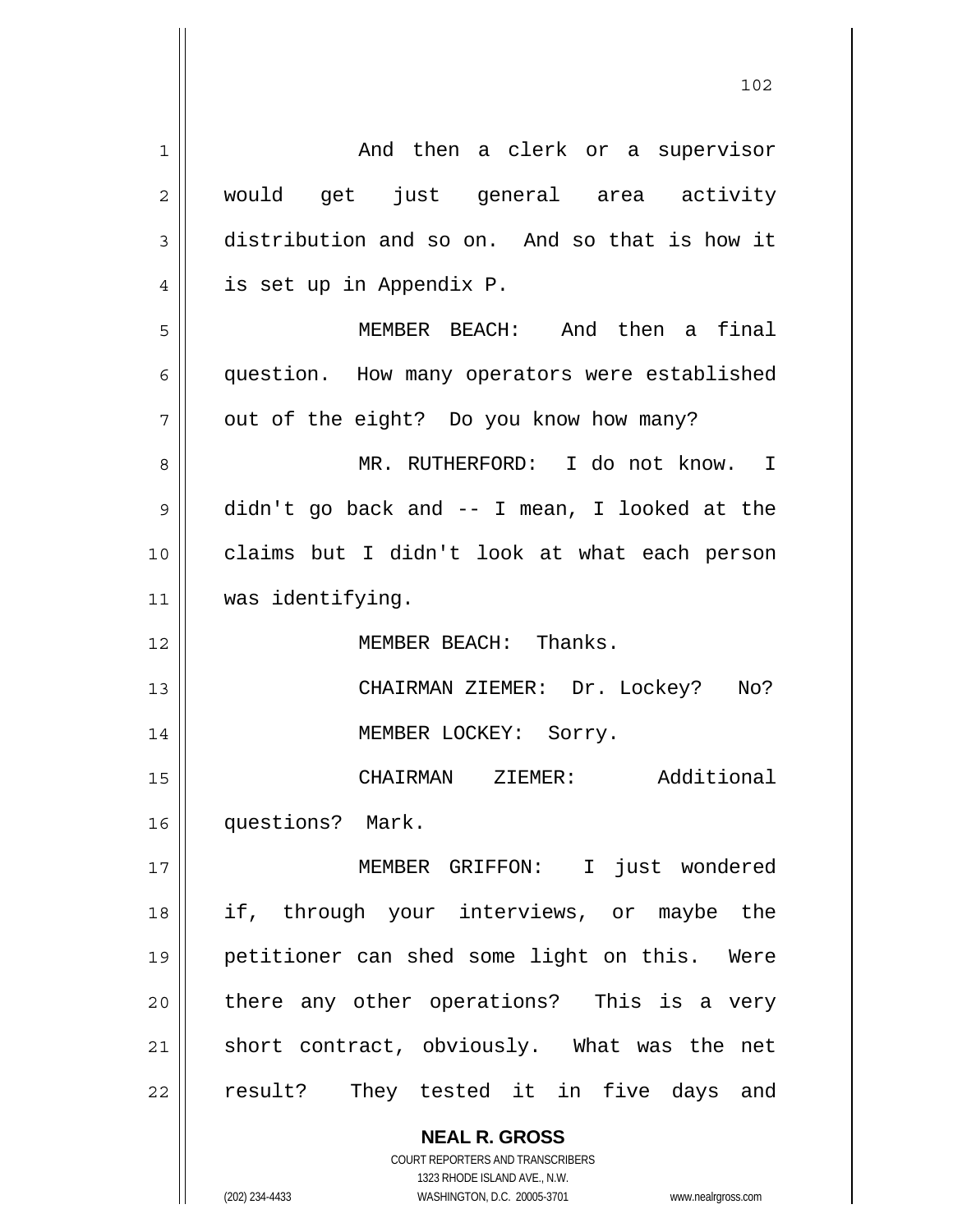1 2  $3 \parallel$  happened was the operation occurred as, again,  $4 \parallel$  they used a P and a K Ko-Kneader in the  $5 \parallel$  operation. The first two, few tests were just  $6 \parallel$  to see if they could get the right moisture  $7 \parallel$  content and the right mixture of the process.  $8 \parallel$  After that, they tried to extend because they 9 10  $11$   $\vert$  -- the product that was coming out was heating  $12 \parallel$  up. So they started being concerned with the  $13$   $\parallel$  friction and generation that was inside the  $14$   $\parallel$  machinery if they were going to be able to 15 maintain proper temperature for a production 16 Fernald said we love it and we'll take ten? MR. RUTHERFORD: No. Actually what noticed during that process that they were getting a heating of the material. The actual scale of this.

17 18  $19 \parallel$  test, which was roughly three hours and 20 something. I can't remember. And right at  $21$  | the three-hour period, they recognized that  $22$  || they were not going to be able to maintain And so ultimately, they ended up doing on the last test, they did a longer

> COURT REPORTERS AND TRANSCRIBERS 1323 RHODE ISLAND AVE., N.W. (202) 234-4433 WASHINGTON, D.C. 20005-3701 www.nealrgross.com

**NEAL R. GROSS**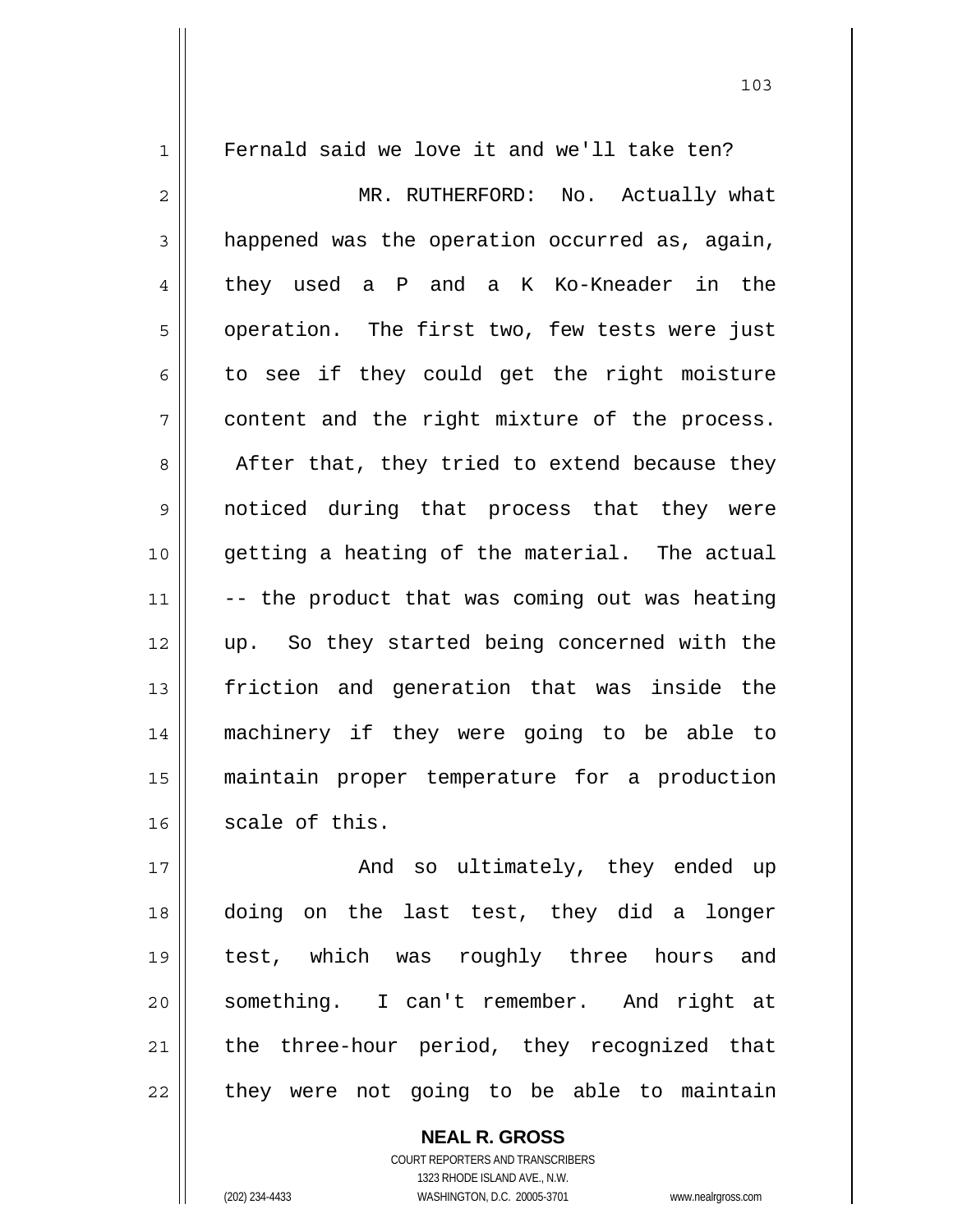**NEAL R. GROSS** COURT REPORTERS AND TRANSCRIBERS 1323 RHODE ISLAND AVE., N.W. 1 2  $3 \parallel$  decision was made not to use that. 4 || MEMBER GRIFFON: You might have  $5 \parallel$  said that earlier. I was probably reading.  $6 \parallel$  and did anyone run -- I mean, just  $7 \parallel$  looking at the numbers from the breathing zone  $8 \parallel$  air samples and stuff, did you run a reality  $9 \parallel$  check against --10 11 || MEMBER GRIFFON: Well, no. Just to  $12 \parallel$  look and see if you had such a source term, 13 would you get values in that vicinity? They 14 15 || MR. RUTHERFORD: Well, you know, it 16 is kind of hard because you didn't have 17 18 19 20 || MR. RUTHERFORD: -- simulate that 21 activity. Wherever the GA is established, 22 || exactly, you know, and the breathing zone temperature with that equipment without some major modification and ultimately, the MR. RUTHERFORD: Today's standards?  $look -$ another piece of machinery. MEMBER GRIFFON: It was hard to simulate that operation. Right? Yes.

104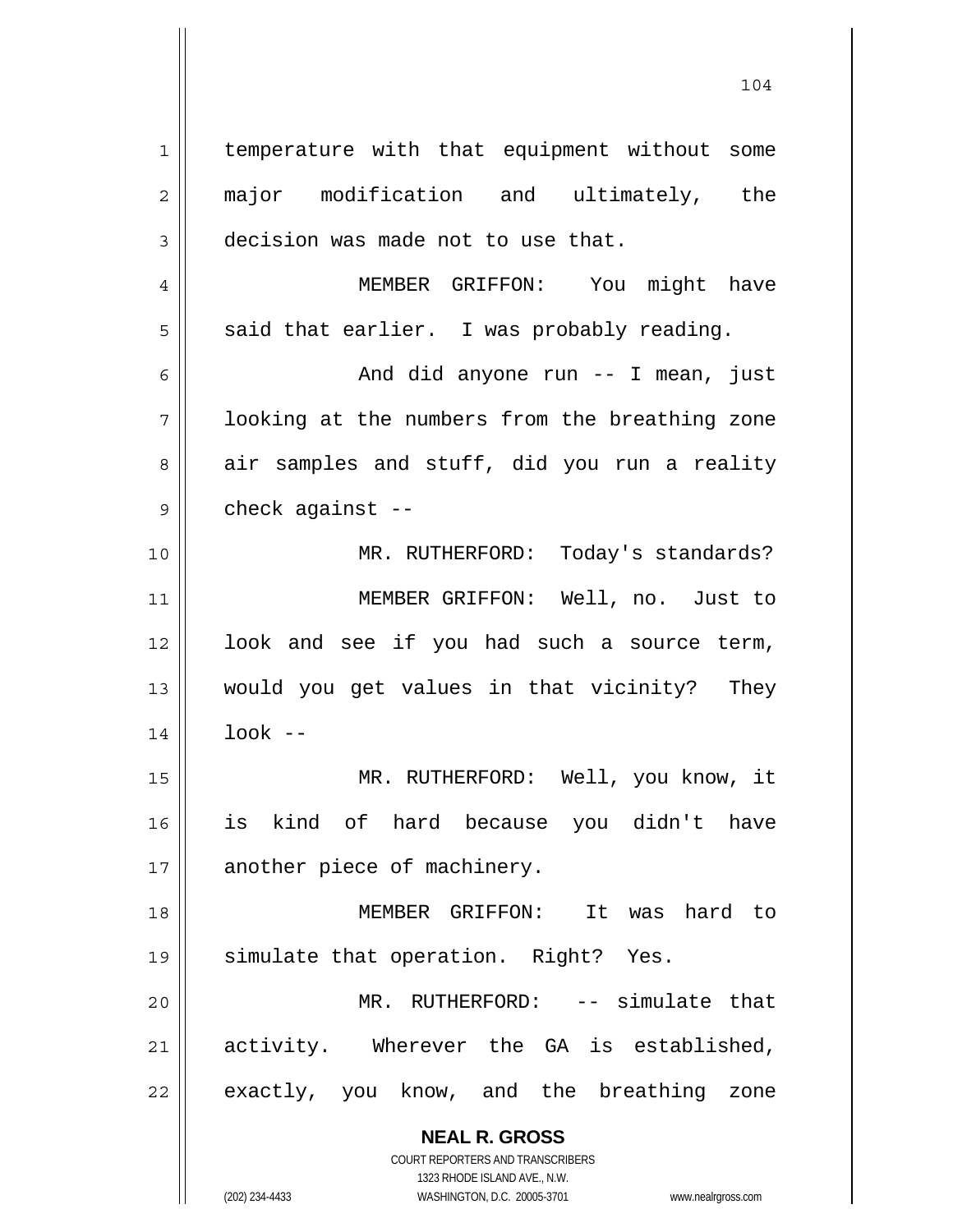**NEAL R. GROSS** COURT REPORTERS AND TRANSCRIBERS 1323 RHODE ISLAND AVE., N.W. (202) 234-4433 WASHINGTON, D.C. 20005-3701 www.nealrgross.com 105 1  $2 \parallel$  So, yes. 3 || MEMBER GRIFFON: But I am just  $4 \parallel$  thinking we know quite a bit about uranium 5 | operations so I thought you probably could --6  $\parallel$  MR. RUTHERFORD: Well, we did use  $7 \parallel$  surrogate data for the external portion of it, 8 || and Appendix K or Appendix P. 9 10 11 e- MR. RUTHERFORD: P, of Battell 12 13 ional CHAIRMAN ZIEMER: Addit 14 15 || MEMBER GRIFFON: The only other  $16 \parallel$  thing I would say, Paul, for us to consider is 17 18 || that is referenced in here, you know, being  $19 \parallel$  used. So, I don't know how that impacts our 20 decision. 21 CHAIRMAN ZIEMER: There are, I  $22$  || think, only a couple outstanding issues on data. MEMBER GRIFFON: And that is Appendix B of 6001? 6000. questions or comments? that we are still reviewing TBD-6000. So, and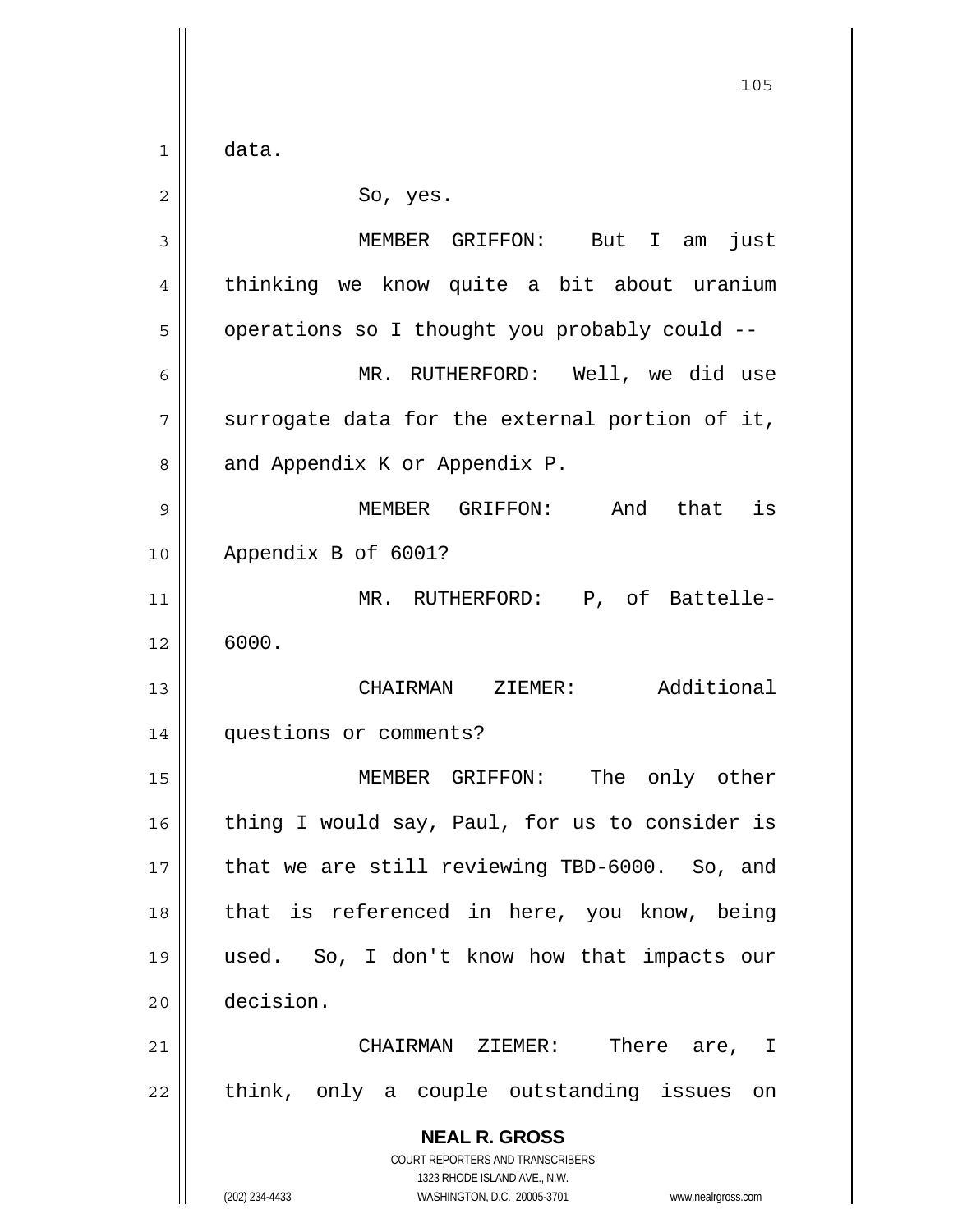1 2  $3 \parallel$  Board, if you wanted to defer final action on  $4 \parallel$  this until TBD-6000 review has been closed.  $5 \parallel$  That is an option. 6 || Another option would be to accept  $7 \parallel$  the recommendation or to not accept the 8 | recommendation. Wanda Munn. 9 10 11 || small amount of natural uranium involved,  $12 \parallel$  given that what we know now makes it possible  $13 \parallel$  for us to provide a reasonable and defensible  $14$   $\vert$  bounding case for any of the individuals who 15 || were involved in this operation, I would like  $16 \parallel$  to move that we accept the NIOSH 17 18 allow NIOSH to continue their dose 19 20 || MEMBER PRESLEY: Second. TBD-6000. Certainly, that should be close to closure. But this would be an option for the MEMBER MUNN: In light of the small number of days involved and in light of the recommendation to not accept this SEC and to reconstruction activities.

21 CHAIRMAN ZIEMER: There has been a 22 | motion and seconded by Mr. Presley.

> **NEAL R. GROSS** COURT REPORTERS AND TRANSCRIBERS 1323 RHODE ISLAND AVE., N.W. (202) 234-4433 WASHINGTON, D.C. 20005-3701 www.nealrgross.com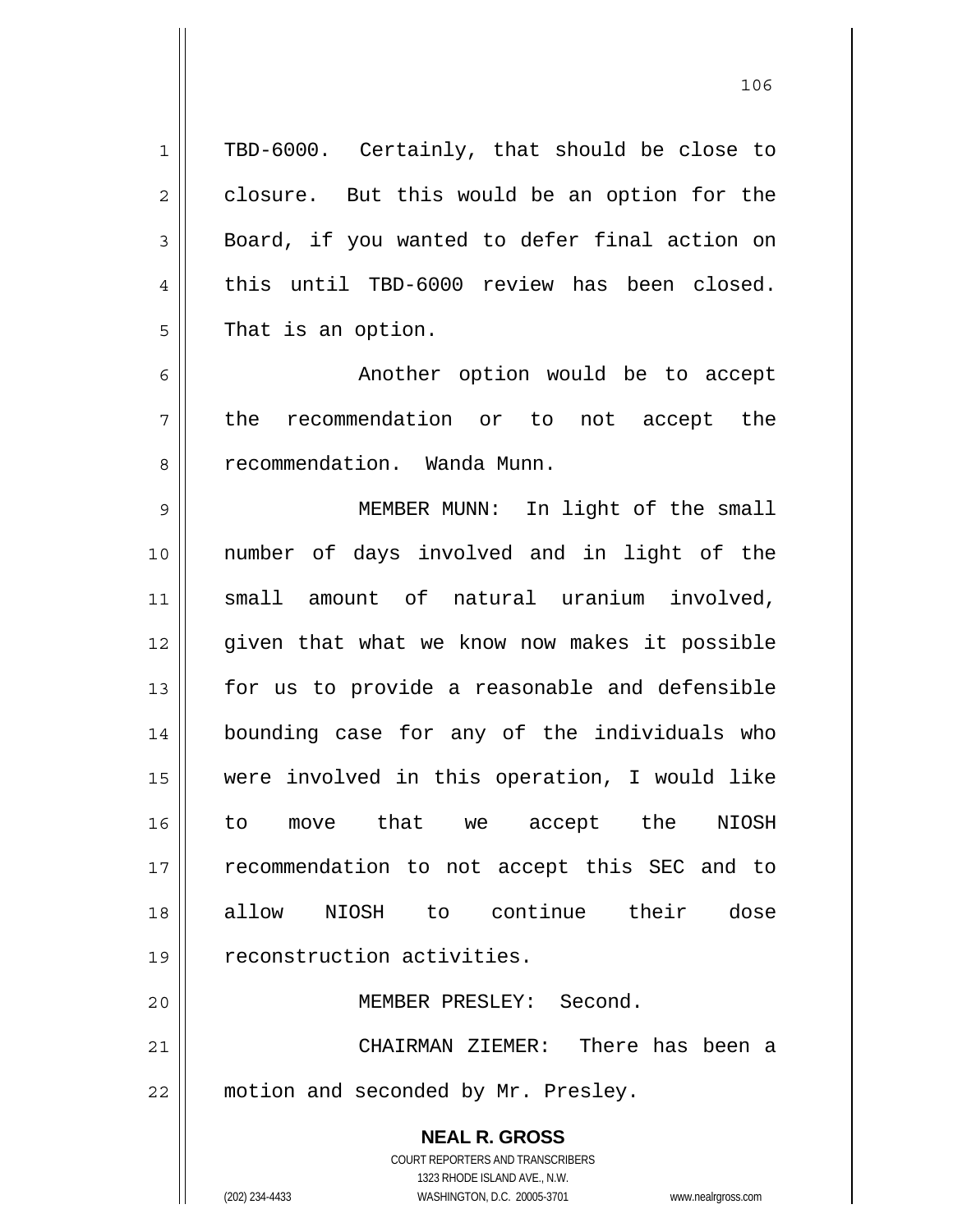1 2  $3 \parallel$  this were expanded beyond the week that is  $4 \parallel$  shown, it would only expand through the month  $5 \parallel$  of May, based on the DOE determination of the 6 | period, as I understand it. 7 that And I am not sure, LaVon, if 8|| would make any difference anyway, if you 9 10 || proposing that you do. 11 12 R: Because the first CHAIRMAN ZIEME 13 || part of the month there was nothing and you  $14 \parallel$  only had 12 days of residual. 15 || MR. RUTHERFORD: Are you asking 16 17 18  $19 \parallel$  I was just sort of speculating that had it 20 been defined as we got it from DOE as the full 21 month. It makes very little difference, it 22 appears. Discussion on the motion? Again, I guess I would simply point out that even if called it the month of May. And I am not MR. RUTHERFORD: Right.  $\verb|RUTHERFORD|$ : whether we will or will not? CHAIRMAN ZIEMER: It was more rhetorical. No, I wasn't asking if you would.

107

**NEAL R. GROSS** COURT REPORTERS AND TRANSCRIBERS 1323 RHODE ISLAND AVE., N.W.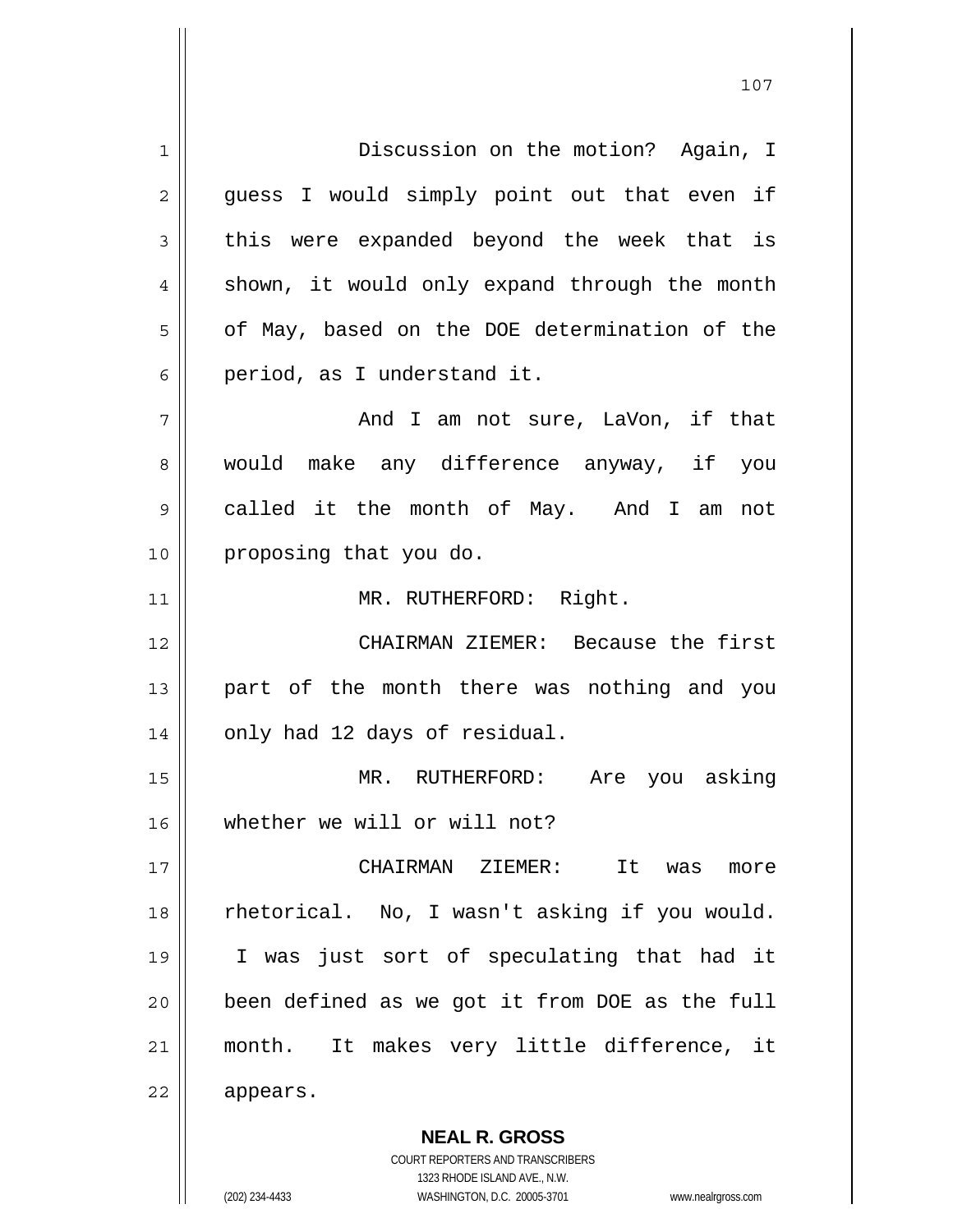1  $2 \parallel$  going -- I mean, I think --3 ecause  $4 \parallel$  either way, you don't come close to 250 days.  $5 \parallel$  So, and SEC doesn't do much for these folks, 6  $\parallel$  in any event. 7 || MEMBER GRIFFON: Yes. No, I was 8 || just going to ask and you may have answered 9 10 you were presenting. But the D&D, the  $11$  || petitioner seemed to be questioning --12 13 || MEMBER GRIFFON: -- the adequacy of 14 the D&D. Do you have measurements from the 15 16 || MR. RUTHERFORD: Yes, that is what 17 18  $19 \parallel$  We have a detailed description of what they 20 || were doing and how they were doing it. And 21 there were air samples taken during the 22 || activity but we do not have a post-decon MEMBER GRIFFON: Yes, I was just ZIEMER: this, too. But I was kind of reading while MR. RUTHERFORD: Yes. D&D? I mentioned, that we do not have postdecontamination measurements of the equipment.

108

**NEAL R. GROSS** COURT REPORTERS AND TRANSCRIBERS 1323 RHODE ISLAND AVE., N.W.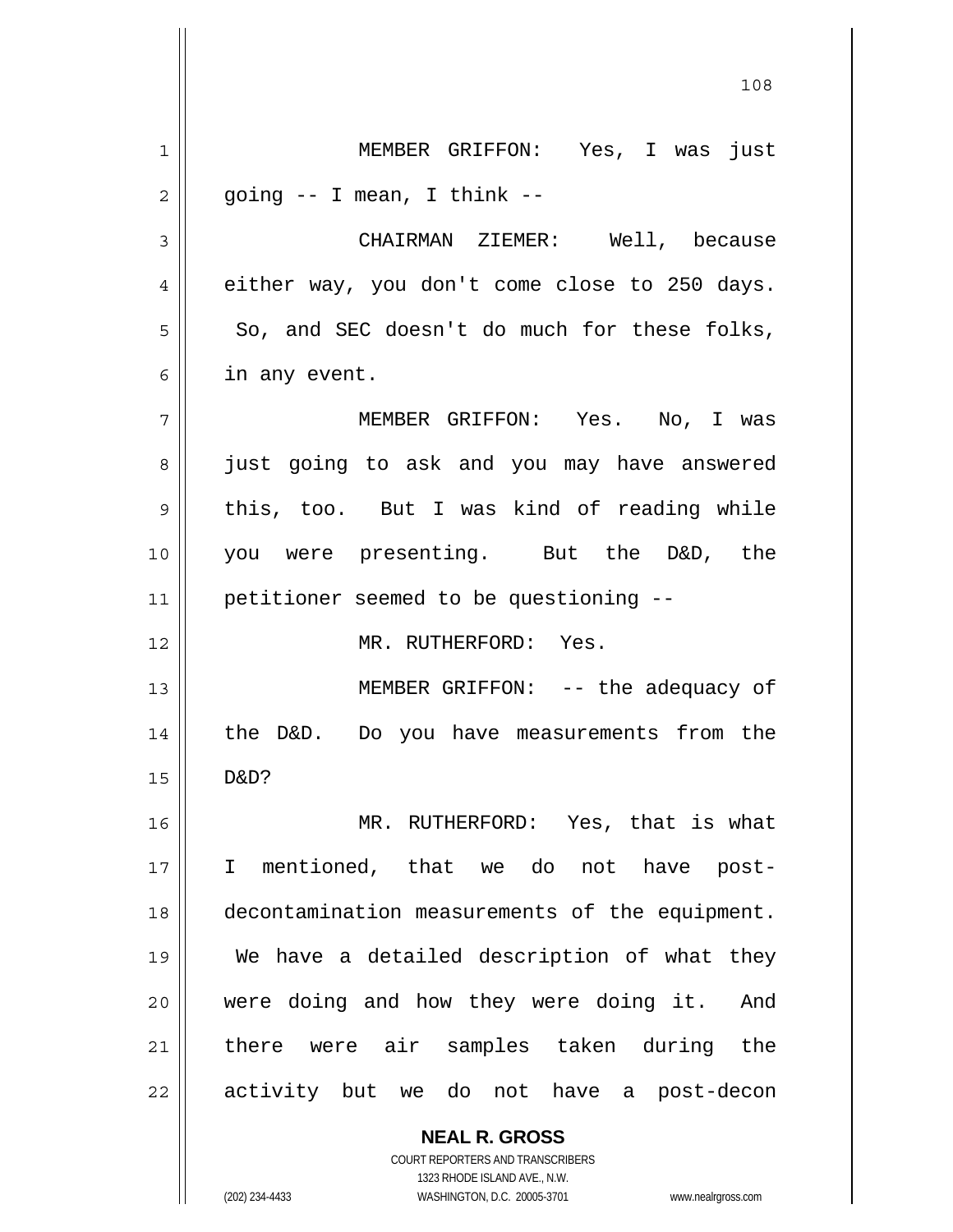1 survey.

| $\overline{2}$ | MEMBER GRIFFON: I mean, I guess, I                                                                                                                              |  |  |  |  |
|----------------|-----------------------------------------------------------------------------------------------------------------------------------------------------------------|--|--|--|--|
| $\mathfrak{Z}$ | am really actually speaking in support of the                                                                                                                   |  |  |  |  |
| $\overline{4}$ | motion because I think that -- but I do want                                                                                                                    |  |  |  |  |
| 5              | to -- you know, I mean, the only qualifier I                                                                                                                    |  |  |  |  |
| 6              | have, I guess on my statements would be that,                                                                                                                   |  |  |  |  |
| 7              | you know, if -- I mean, the petitioner can                                                                                                                      |  |  |  |  |
| 8              | still pursue other information --                                                                                                                               |  |  |  |  |
| $\mathsf 9$    | MR. RUTHERFORD: That is correct.                                                                                                                                |  |  |  |  |
| 10             | MEMBER GRIFFON: -- and get it to                                                                                                                                |  |  |  |  |
| 11             | DOE to expand the covered period, if there is                                                                                                                   |  |  |  |  |
| 12             | a residual period. So that may be some                                                                                                                          |  |  |  |  |
| 13             | recourse for the petitioner. You know, I just                                                                                                                   |  |  |  |  |
| 14             | wanted to $--$                                                                                                                                                  |  |  |  |  |
| 15             | MR. RUTHERFORD: And that is always                                                                                                                              |  |  |  |  |
| 16             | an option. Always an option. And as we have                                                                                                                     |  |  |  |  |
| 17             | seen and as we continue to see when we do data                                                                                                                  |  |  |  |  |
| 18             | captures, we get additional information,<br>we                                                                                                                  |  |  |  |  |
| 19             | routinely provide that information<br>to                                                                                                                        |  |  |  |  |
| 20             | Department of Labor, Department of Energy to                                                                                                                    |  |  |  |  |
| 21             | adjust covered time periods.                                                                                                                                    |  |  |  |  |
| 22             | CHAIRMAN<br>ZIEMER:<br>Any other                                                                                                                                |  |  |  |  |
|                | <b>NEAL R. GROSS</b><br>COURT REPORTERS AND TRANSCRIBERS<br>1323 RHODE ISLAND AVE., N.W.<br>(202) 234-4433<br>WASHINGTON, D.C. 20005-3701<br>www.nealrgross.com |  |  |  |  |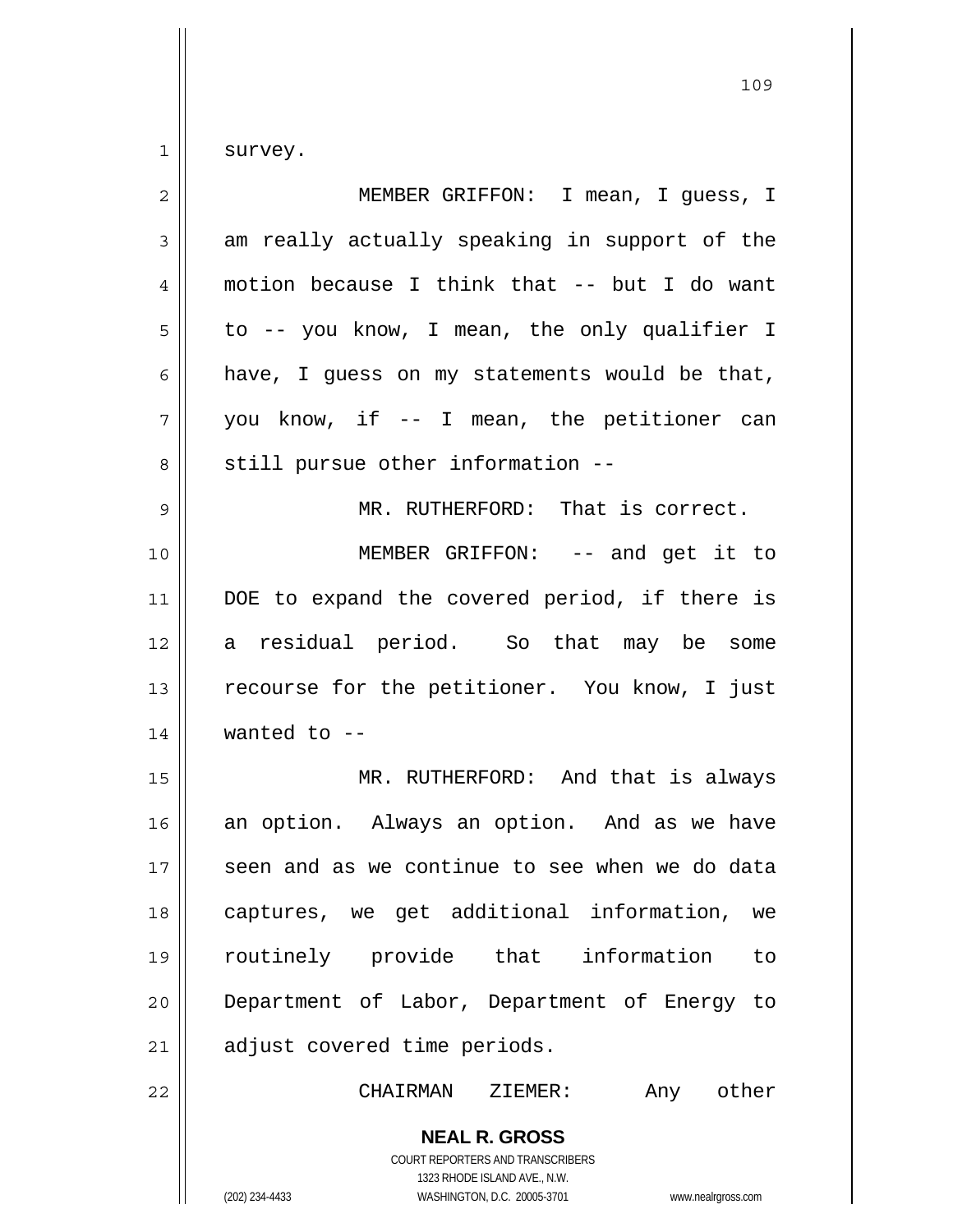1 2 | accept the NIOSH recommendation? comments speaking for or against the motion to

3 you There appear to be none. Are  $4 \parallel$  ready to vote? And if the motion is  $5 \parallel$  successful, during our work period, we would  $6 \parallel$  provide the detailed wording that will go to  $7 \parallel$  the Secretary for the Board to review. But  $8 \parallel$  that is standard boilerplate if the motion 9 passes.

10  $11$  | will vote by roll call. We will also obtain 12 Dr. Melius' vote separately. You will use a 13 Are you ready to vote? Then we different order this time.

14 || MR. KATZ: I am going to use the 15 || original order right now and for the next 16  $\parallel$  vote, we will randomize it. MR. KATZ:

CHAIRMAN ZIEMER: Question?

18  $19 \parallel$  what exactly are we voting on? To accept 20 NIOSH's - MEMBER CLAWSON: I just wanted --

21 || CHAIRMAN ZIEMER: To accept NIOSH's 22 | recommendation. Their recommendation is that

**NEAL R. GROSS**

COURT REPORTERS AND TRANSCRIBERS 1323 RHODE ISLAND AVE., N.W. (202) 234-4433 WASHINGTON, D.C. 20005-3701 www.nealrgross.com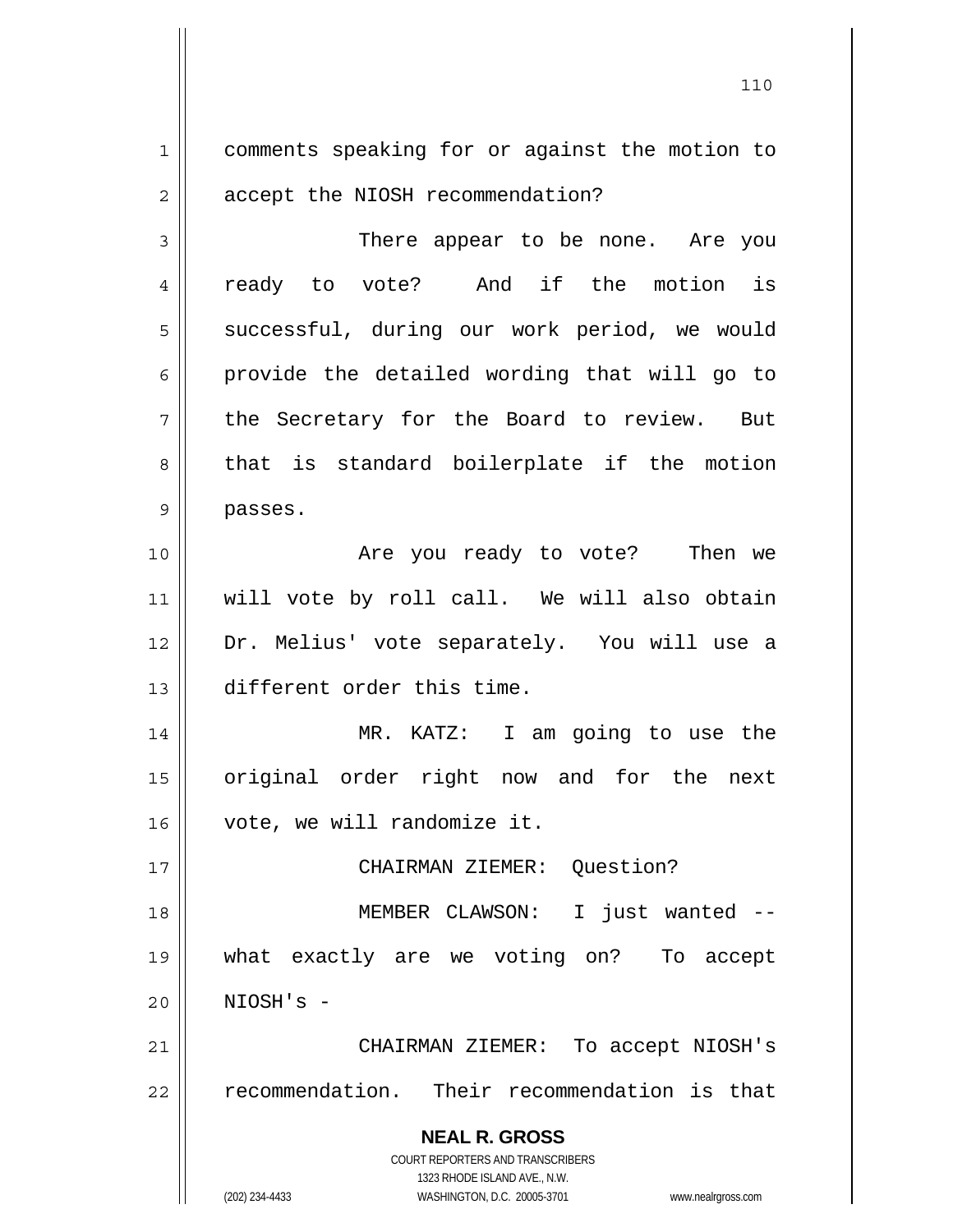1 2  $3 \parallel$  Status be awarded to this. This would be a  $4 \parallel$  recommendation -- well, actually it would, in  $5 \parallel$  essence, end there because we would not be 6  $\parallel$  recommending to the Secretary that this group  $7 \parallel$  be a Special Exposure Cohort. they can do dose reconstruction and therefore, they are not recommending that Special Cohort

8 || MEMBER GRIFFON: Yes, I just want 9 10  $11$  | to end there. If you find other information,  $12 \parallel$  you know, you can work with NIOSH and get it 13  $\parallel$  to DOE and there is an opportunity to -- you  $14$  | know, if there was other stuff done or you 15 || find D&D reports from later or whatever, you 16 || know, you can work with DOE to try to expand 17 to state for the record again, you know, for the petitioner on the phone, it doesn't have the covered period.

18 MR. D. BRENNAN: If I could just  $19 \parallel$  ask a question? This is Dave Brennan.

20 CHAIRMAN ZIEMER: Yes, certainly.  $21 \parallel$  Go ahead.

22 MR. D. BRENNAN: Right now you are

**NEAL R. GROSS** COURT REPORTERS AND TRANSCRIBERS 1323 RHODE ISLAND AVE., N.W.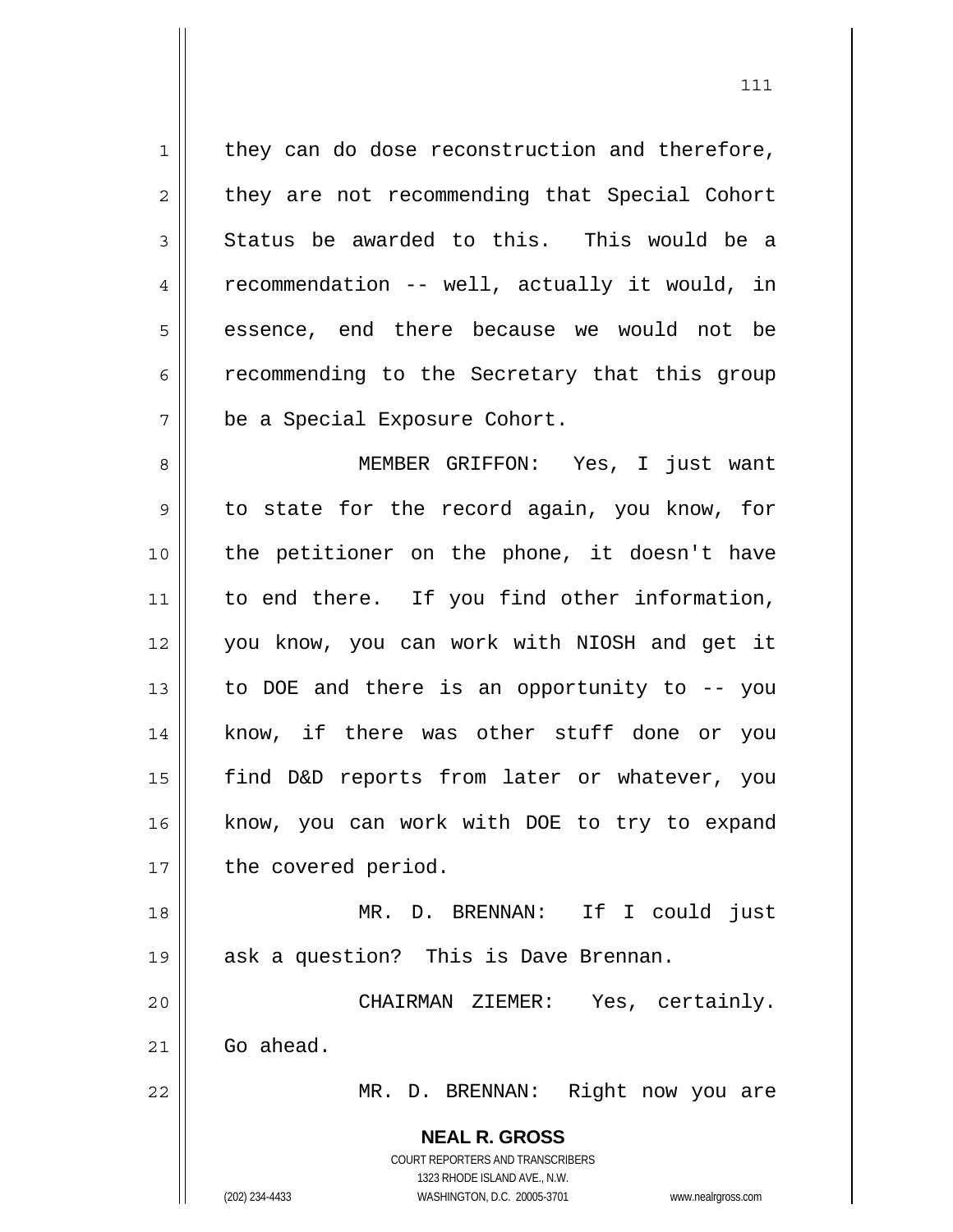1 saying --

| $\overline{2}$ | CHAIRMAN ZIEMER: Is this Dave?                 |  |  |  |
|----------------|------------------------------------------------|--|--|--|
| 3              | MR. D. BRENNAN: Yes, David.                    |  |  |  |
| $\overline{4}$ | CHAIRMAN ZIEMER: Yes, David.                   |  |  |  |
| 5              | MR. D. BRENNAN: What you are                   |  |  |  |
| 6              | saying now is that the covered period ends at  |  |  |  |
| 7              | the end of May of '56, that for the purpose of |  |  |  |
| 8              | dose reconstruction, you are not saying that   |  |  |  |
| $\mathsf 9$    | it would extend further, despite the fact that |  |  |  |
| 10             | at least, in our opinion, there appears to     |  |  |  |
| 11             | have been residual dusting throughout the      |  |  |  |
| 12             | building.                                      |  |  |  |
| 13             | What information would we have to              |  |  |  |
| 14             | get to you to show that this might have some   |  |  |  |
| 15             | effect?                                        |  |  |  |
| 16             | CHAIRMAN ZIEMER: The situation at              |  |  |  |
| 17             | the moment is that NIOSH is constrained by the |  |  |  |
| 18             | way in which the period is defined by          |  |  |  |
| 19             | Department of Energy and Department of Labor.  |  |  |  |
| 20             | I understand it and I think NIOSH<br>So as     |  |  |  |
| 21             |                                                |  |  |  |
|                | people can delineate this in more detail to    |  |  |  |

**NEAL R. GROSS** COURT REPORTERS AND TRANSCRIBERS

1323 RHODE ISLAND AVE., N.W.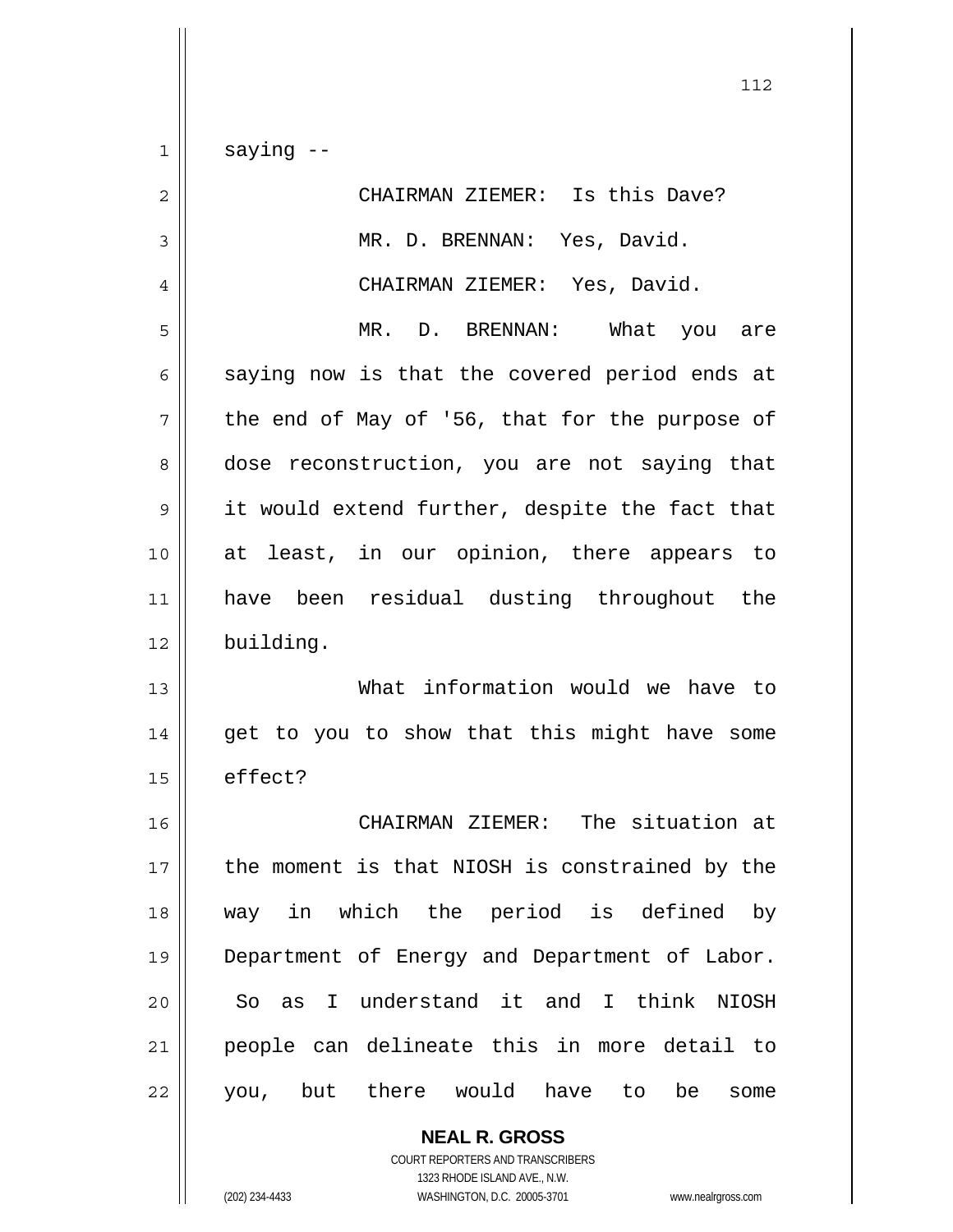1 2  $3 \parallel$  reason to extend the covered period beyond 4 that month of May. I don't know, Larry, if  $5 \parallel$  you or any of the staff -- is what I said 6  $\parallel$  basically correct? They are nodding that it  $7 \parallel$  is correct. 8 || It is not within the purview of 9 10 11 have been defined by DOE and Department of 12 13 || Now Mark, do you have an additional 14 15 || MEMBER GRIFFON: Yes, and I was  $16 \parallel$  just going to say that May, I mean, I can 17 18  $19 \parallel$  operation, this short operation. So, 20 || extending the covered period might be an 21 || option but NIOSH likely would still say that  $22$  | they could do dose reconstruction. convincing evidence to, I believe, the Department of Energy and Labor, that there is that month of May. either NIOSH or of this Board to change the dates. We are constrained with the dates that Labor. comment? MEMBER GRIFFON: certainly see a scenario where some of this contamination remained behind after this small

113

**NEAL R. GROSS** COURT REPORTERS AND TRANSCRIBERS

1323 RHODE ISLAND AVE., N.W.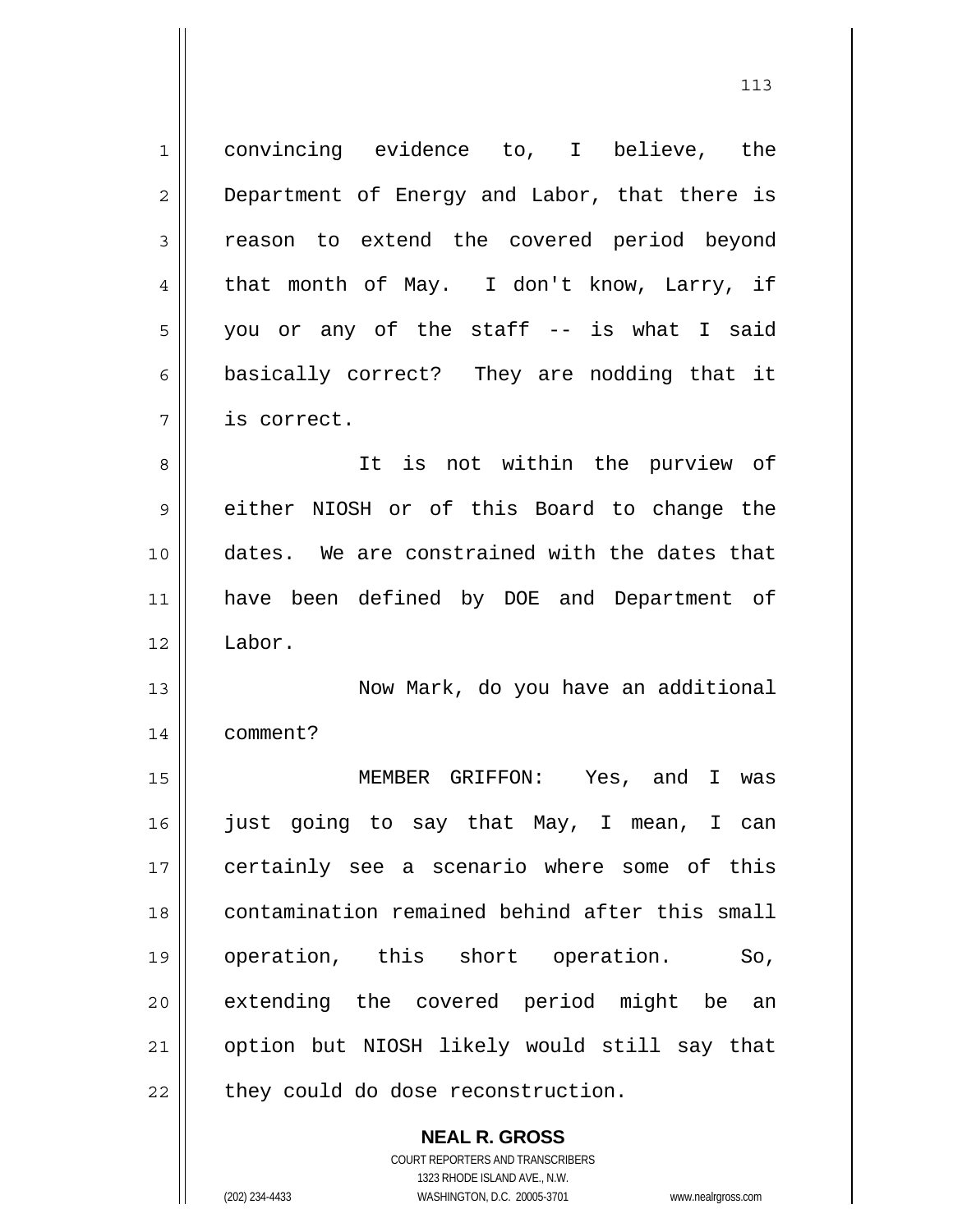| 1              | Because even if you said, you know,            |
|----------------|------------------------------------------------|
| 2              | you lost ten percent or something of that      |
| 3              | material, it is not a lot of uranium. And so   |
| 4              | then they could probably bound and do some     |
| 5              | dose reconstructions but at least you might    |
| 6              | get more people in the 250 days and things.    |
| 7              | So, I am thinking that that might be some      |
| 8              | option that the petitioner can work with to    |
| $\overline{9}$ | extend that period beyond just this month of   |
| 10             | time.                                          |
| 11             | CHAIRMAN ZIEMER: Of course, even               |
| 12             | if it 250 days, if they can bound the dose     |
| 13             | that is not pertinent. Larry. This is Larry    |
| 14             | Elliott from NIOSH.                            |
| 15             |                                                |
|                | MR. ELLIOTT: If the Petitioner                 |
| 16             | identifies information that speaks to residual |
| 17             | contamination after the covered period, we     |
| 18             | would be most interested in that at NIOSH.     |
|                | Because we sat through the report to Congress  |
|                | on residual contamination for AWE facilities.  |
| 19<br>20<br>21 | And this is an AWE facility. And so, that      |

**NEAL R. GROSS** COURT REPORTERS AND TRANSCRIBERS

1323 RHODE ISLAND AVE., N.W.

(202) 234-4433 WASHINGTON, D.C. 20005-3701 www.nealrgross.com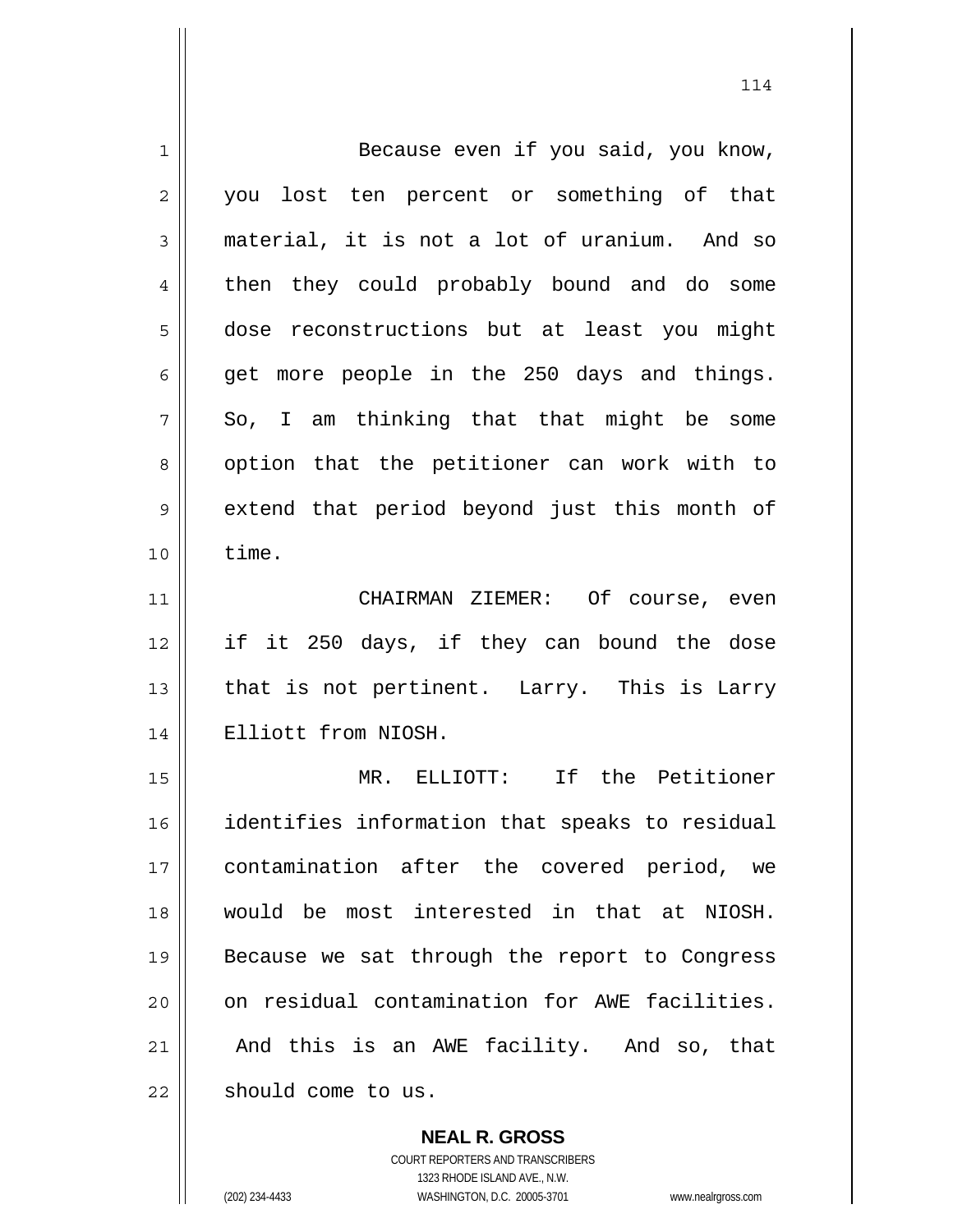**NEAL R. GROSS** COURT REPORTERS AND TRANSCRIBERS 1323 RHODE ISLAND AVE., N.W. 1 2  $3 \parallel$  information that we have, that there is no  $4 \parallel$  residual contamination for radioactive  $5 \parallel$  material at this site, post this May period. 6 so CHAIRMAN ZIEMER: Okay,  $7 \parallel$  petitioners then, you did hear that. And  $8 \parallel$  NIOSH is indeed interested and have already 9 10 11 guess you can work with LaVon and Larry 12 13 || MS. MURASKY: Larry Elliott? Okay.  $14 \parallel$  I guess I was kind of questioning it. I  $15$  || understand that there was one paid claim. Did 16  $\parallel$  they take that into effect, the timing, too, 17 18 19 20 MR. RUTHERFORD: There was one paid 21 claim. The one paid claim actually did not 22 || use the approach of Appendix P. It was Right now, our Residual Contamination Report shows, based upon the heard today your statements about that. But if that needs to be formalized further, I Elliott's staff on that. the date range? CHAIRMAN ZIEMER: Here is LaVon to answer that.

(202) 234-4433 WASHINGTON, D.C. 20005-3701 www.nealrgross.com

<u>115</u>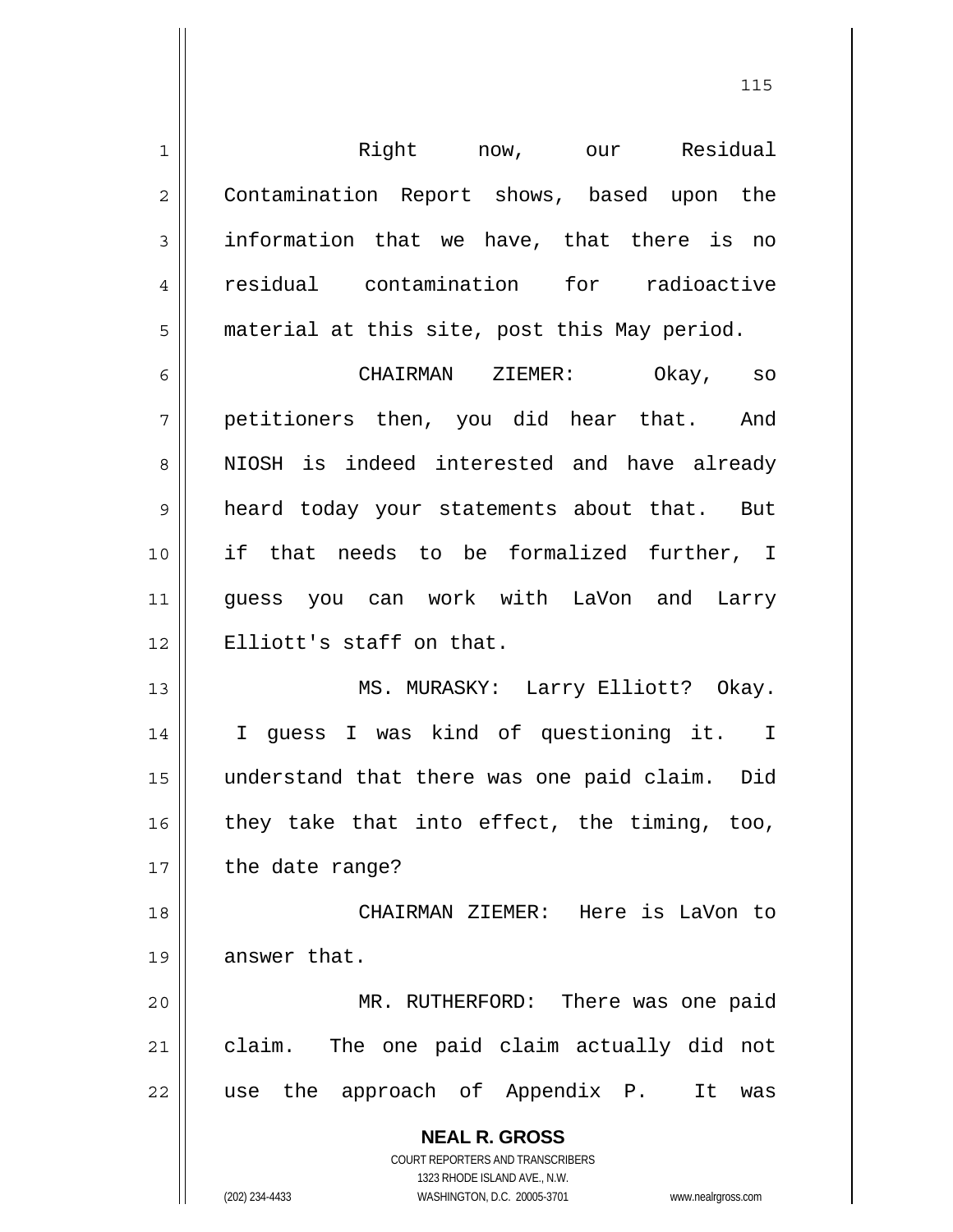**NEAL R. GROSS** COURT REPORTERS AND TRANSCRIBERS 1323 RHODE ISLAND AVE., N.W. (202) 234-4433 WASHINGTON, D.C. 20005-3701 www.nealrgross.com 1 2  $3 \parallel$  period of time used an overestimating approach 4 | and paid some of our claims. 5 6 you. CHAIRMAN ZIEMER: Okay, thank 7 have Okay, Board members, we still  $8 \parallel$  a motion before us. Are you ready to vote? 9 We will do a roll call vote. 10 11 s. MEMBER BEACH: Ye 12 wson? MR. KATZ: Mr. Cla 13 Yes. MEMBER CLAWSON: 14 on? MR. KATZ: Mr. Gibs 15 es. MEMBER GIBSON: Y 16 || MR. KATZ: Mr. Griffon? 17 18 19 . MEMBER LOCKEY: Yes20 | MR. KATZ: Ms. Munn? 21 | MEMBER MUNN: Aye. 22 || MR. KATZ: Dr. Poston? actually prior to that Appendix being developed. It was back when we for a short MS. MURASKY: Okay. MR. KATZ: Ms. Beach? MEMBER GRIFFON: Yes. MR. KATZ: Dr. Lockey?

<u>116</u>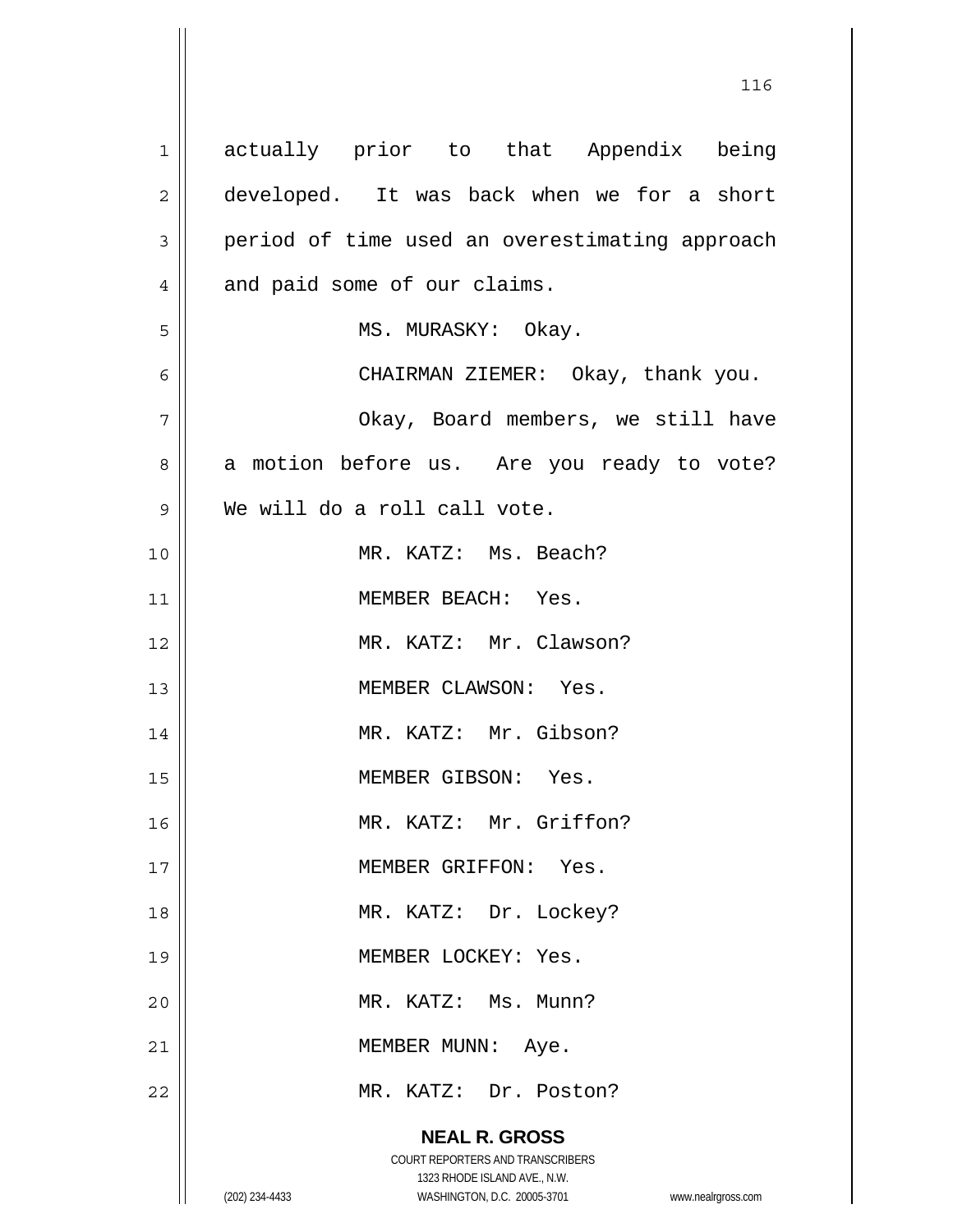|                | 117                                                                 |  |  |  |
|----------------|---------------------------------------------------------------------|--|--|--|
| 1              | MEMBER POSTON: Yes.                                                 |  |  |  |
| $\overline{2}$ | MR. KATZ: Mr. Presley?                                              |  |  |  |
| 3              | MEMBER PRESLEY: Yes.                                                |  |  |  |
| 4              | MR. KATZ: Dr. Roessler?                                             |  |  |  |
| 5              | MEMBER ROESSLER: Yes.                                               |  |  |  |
| 6              | MR. KATZ: Mr. Schofield?                                            |  |  |  |
| 7              | MEMBER SCHOFIELD: Yes.                                              |  |  |  |
| 8              | MR. KATZ: And Dr. Ziemer?                                           |  |  |  |
| 9              | CHAIRMAN ZIEMER: Yes.                                               |  |  |  |
| 10             | Okay, thank you very much. We                                       |  |  |  |
| 11             | still will get Dr. Melius' vote but the motion                      |  |  |  |
| 12             | does carry.                                                         |  |  |  |
| 13             | Thank you very much. We thank the                                   |  |  |  |
| 14             | petitioners as well for their participation                         |  |  |  |
| 15             | and providing additional insights for us on                         |  |  |  |
| 16             | these issues.                                                       |  |  |  |
| 17             | Now, we are going to take our break                                 |  |  |  |
| 18             | We will have a 15-minute break and then<br>now.                     |  |  |  |
| 19             | resume our deliberations.                                           |  |  |  |
| 20             | (Whereupon, the above-entitled matter went off                      |  |  |  |
| 21             | record at 11:06<br>the<br>and<br>a.m.                               |  |  |  |
| 22             | resumed at $11:31$ a.m.)                                            |  |  |  |
|                | <b>NEAL R. GROSS</b><br>COURT REPORTERS AND TRANSCRIBERS            |  |  |  |
|                | 1323 RHODE ISLAND AVE., N.W.                                        |  |  |  |
|                | (202) 234-4433<br>WASHINGTON, D.C. 20005-3701<br>www.nealrgross.com |  |  |  |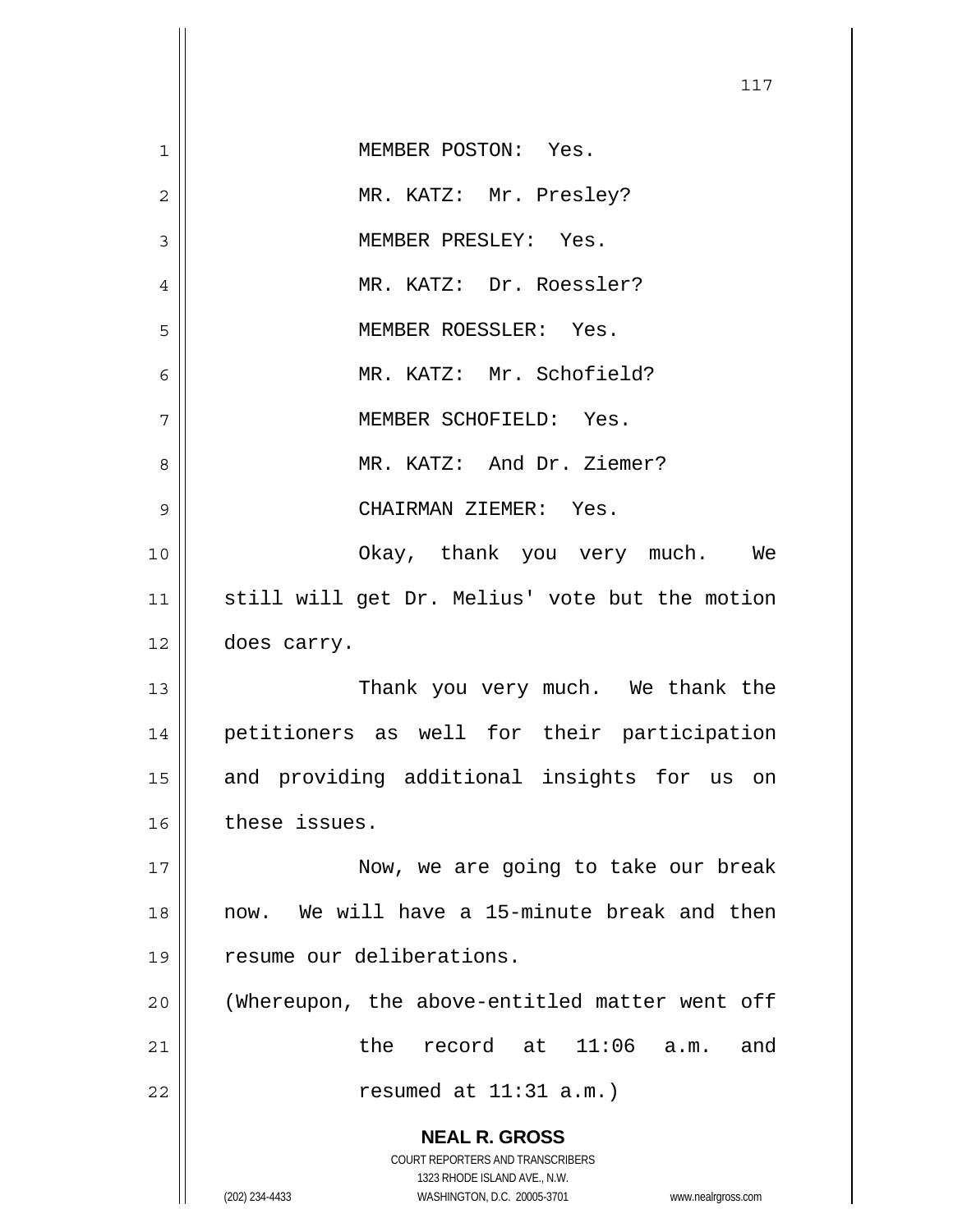| $\mathbf 1$ | CHAIRMAN ZIEMER: We are going to                         |
|-------------|----------------------------------------------------------|
| 2           | resume our deliberations, if you would take              |
| 3           | your seats, please. And if Greg or someone               |
| 4           | near the back could stick your neck out and              |
| 5           | see if our Designated Federal Official is                |
| 6           | floating around there so we can get underway.            |
| 7           | I don't know if I can legally start without              |
| 8           | him here.                                                |
| 9           | Okay. We are going to resume our                         |
| 10          | deliberations. The next item on our agenda is            |
| 11          | the Lake Ontario Ordnance Works SEC. It is an            |
| 12          | 83.14 petition and Dr. Neton from NIOSH is               |
| 13          | going to present the Evaluation Report from              |
| 14          | NIOSH. And then we will have, as well,                   |
| 15          | opportunity to hear from petitioner online, if           |
| 16          | the petitioner wishes to speak and then an               |
| 17          | opportunity for Board discussion. So Dr.                 |
| 18          | Neton, the podium is yours.                              |
| 19          | DR. NETON: Thank you, Dr. Ziemer.                        |
| 20          | It always amazes me the diversity                        |
| 21          | of issues that we discuss from the Oak Ridge             |
| 22          | Hospital to the Baker-Perkins kneader/mixer              |
|             | <b>NEAL R. GROSS</b><br>COURT REPORTERS AND TRANSCRIBERS |

1323 RHODE ISLAND AVE., N.W.

 $\mathsf{II}$ 

(202) 234-4433 WASHINGTON, D.C. 20005-3701 www.nealrgross.com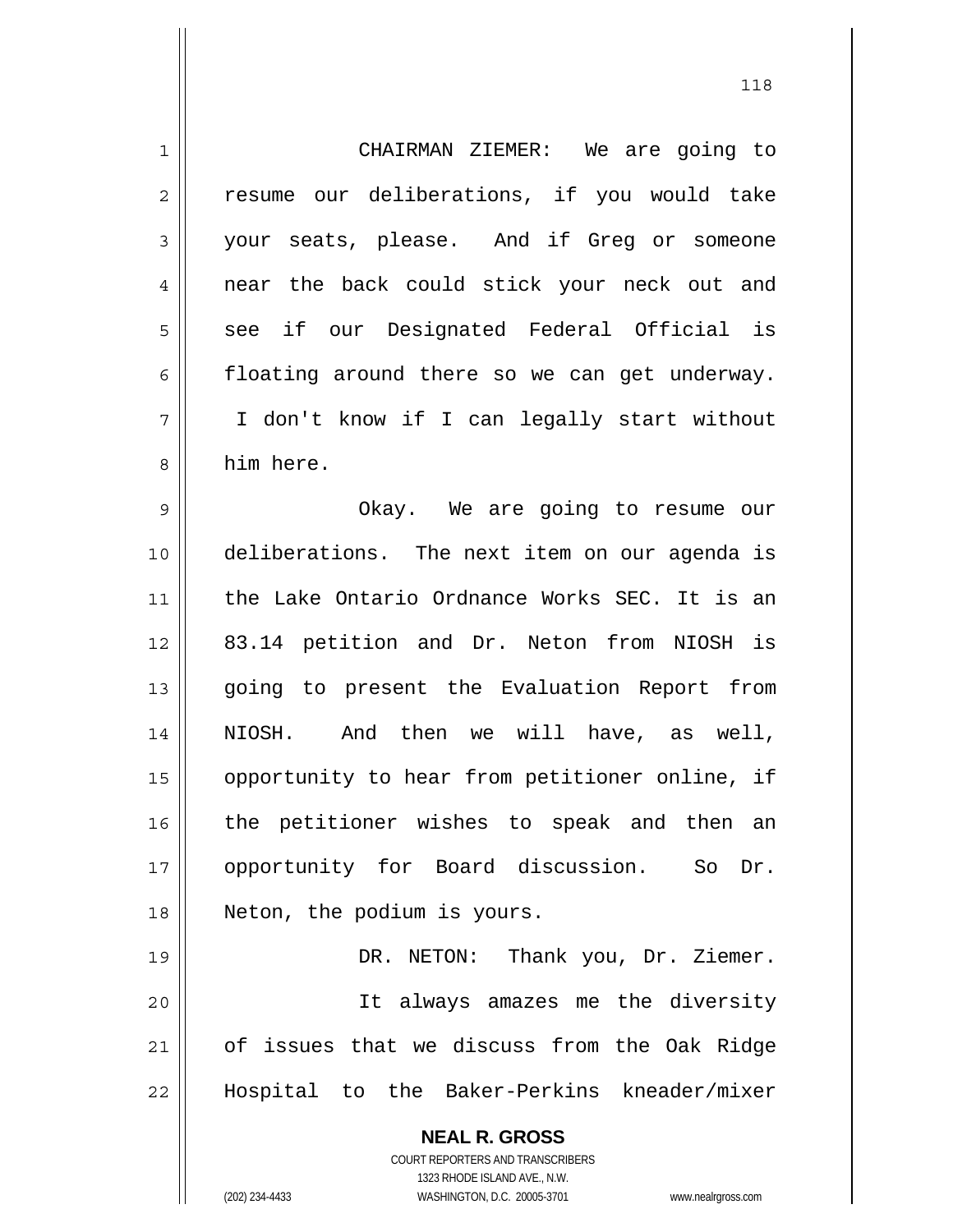119

1 2 3 || Lake Ontario Ordnance Works Special Exposure 4 || Cohort petition. and then, today, I am going to talk a little slightly different from that, which is the

5 tition A little bit about the pe 6 | overview. This is an 83.14 petition, that is,  $7 \parallel$  a NIOSH self-initiated petition, where we  $8 \parallel$  obtained a petition from two survivors for an 9 10 11 || employee worked at the Lake Ontario Ordnance  $12$  | Works between 1947 and 1951. And the petition 13 was received by NIOSH for evaluation on May 14 Energy employee whose dose reconstruction we believe could not be completed. The Energy 18th of this year.

15 Lake A little on the background of 16 || Ontario Ordnance. It is a Department of 17 18  $19 \parallel$  storage depot. Very little went on except for 20 || the fact that radioactive materials from 21 various sites were transferred there for  $22$   $\parallel$  storage and ultimate disposition. Energy facility, not an AWE, that is covered from 1944 through 1997. It essentially was a

> **NEAL R. GROSS** COURT REPORTERS AND TRANSCRIBERS 1323 RHODE ISLAND AVE., N.W.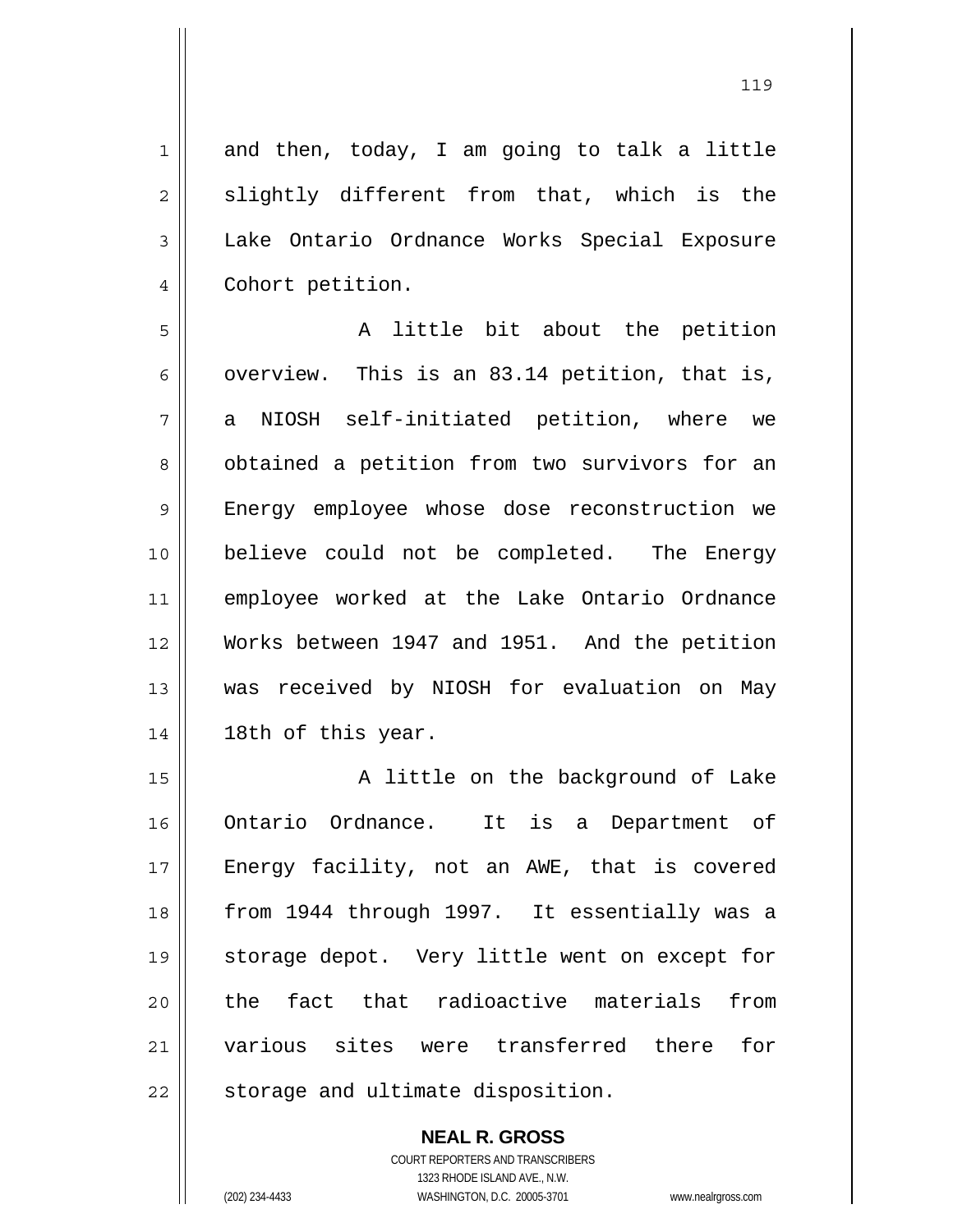| $\mathbf{1}$   | The material came in from a variety            |
|----------------|------------------------------------------------|
| $\overline{2}$ | of sites, as you can see on the slide.<br>The  |
| 3              | first shipments of material that arrived were  |
| $\overline{4}$ | from Linde Air Products starting in 1944. And  |
| 5              | if you recall, Linde Air Products during that  |
| 6              | time period actually processed pitchblende     |
| 7              | ore, a lower grade than what was processed at  |
| 8              | Mallinckrodt but nonetheless, they processed   |
| 9              | pitchblende ore to extract uranium. And so     |
| 10             | the various residues from that process were    |
| 11             | shipped and stored at Linde between 1944 and   |
| 12             | 1946.                                          |
| 13             | in<br>Subsequent to that<br>1949,              |
| 14             | Mallinckrodt Chemical Works' pitchblende ore   |
| 15             | residues began to be shipped. Interestingly,   |
| 16             | I just realized in looking at this Evaluation  |
| 17             | Report that between 1946 and 1949, the         |
| 18             | Mallinckrodt pitchblende ore residues were     |
| 19             | actually shipped back all the way to Belgium.  |
| 20             | And for some reason, they stopped that         |
| 21             | shipment in early '49 and started shipping the |
| 22             | residues to Linde for storage.                 |

**NEAL R. GROSS** COURT REPORTERS AND TRANSCRIBERS 1323 RHODE ISLAND AVE., N.W. (202) 234-4433 WASHINGTON, D.C. 20005-3701 www.nealrgross.com

 $\mathbf{\mathsf{I}}$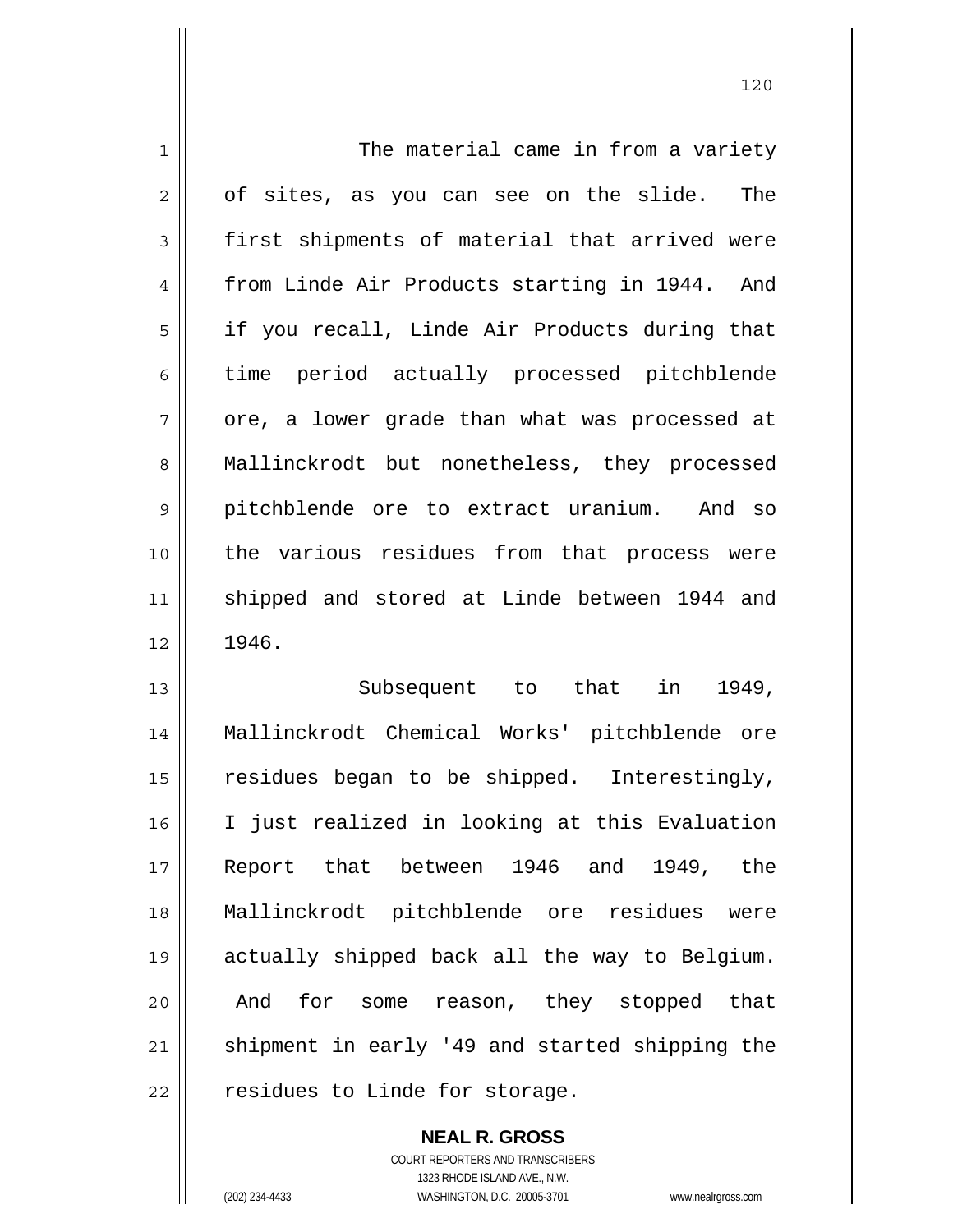**NEAL R. GROSS** COURT REPORTERS AND TRANSCRIBERS 1323 RHODE ISLAND AVE., N.W. 1 2  $3 \parallel$  which of course includes a high amount of 4  $\parallel$  radium-226 and associated progeny, was shipped 5 l there.  $6 \parallel$  and and to that, there were a  $7 \parallel$  number of other miscellaneous shipments that 8 || occurred; Knolls Atomic Power Laboratory 9 10 11 bottoms that included various isotopes of 12 13 || University of Rochester waste was  $14 \parallel$  shipped there at one period. And we all 15 || remember University of Rochester did a lot of  $16$   $\parallel$  metabolic research with various radionuclides. 17 18 19 20 And in addition to that, other 21 decommissioned facilities, as material became  $22$  || available, was shipped there, which would So nonetheless, between '49 and '53, Mallinckrodt pitchblende ore residues, shipped a number of drums. I believe they were liquid waste that contained evaporator fission products and plutonium. So I think this included a lot of contaminated animal carcasses and laboratory waste.

(202) 234-4433 WASHINGTON, D.C. 20005-3701 www.nealrgross.com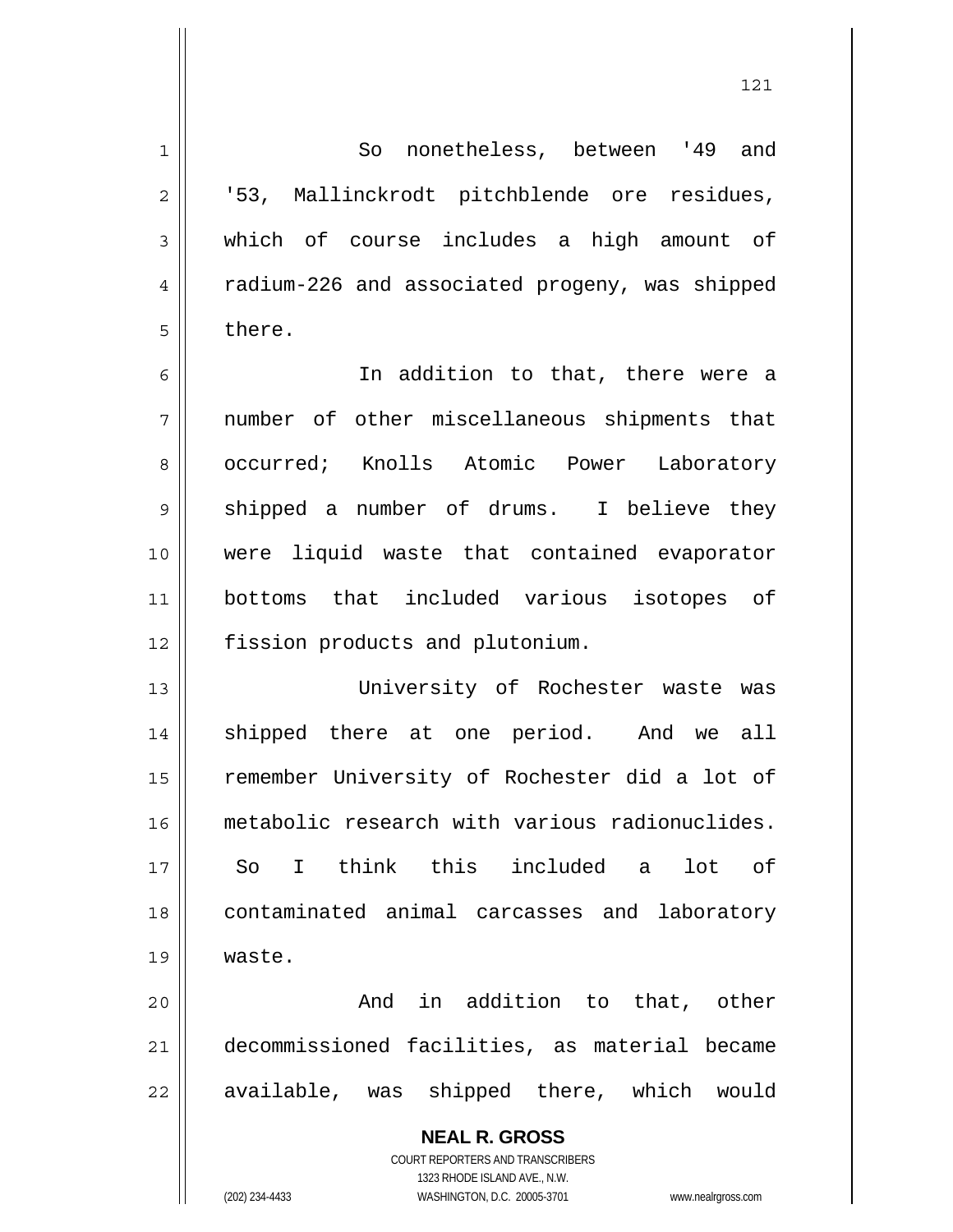1 2  $3 \parallel$  sort of smaller uranium processing operations.  $4 \parallel$  The third bullet on this slide sort  $5 \parallel$  of goes over what I just talked about, which 6 | is the source term, pitchblende ore residues,  $7 \parallel$  uranium. I didn't mention the uranium thorium  $8 \parallel$  billets. There was thorium and uranium 9 10 of billets, not drummed powders or anything of 11 12 || Nonetheless, the shipments did stop 13 || in 1953. I should also mention that of the  $14$   $\parallel$  shipments that we have listed here, they are  $15$  || the ones that we know about. We don't have include various reduction slags and contaminated crucibles and stuff from various shipped there as well for storage in the form that nature.

20 To look at how we could go about 21 dose reconstructions, we went through our 22 || usual sources of available information. We

 $16 \parallel$  all of the shipping manifests or logs, so this

is sort of a minimum bottom, a minimal amount.

There could have been others that just we are

**NEAL R. GROSS** COURT REPORTERS AND TRANSCRIBERS 1323 RHODE ISLAND AVE., N.W. (202) 234-4433 WASHINGTON, D.C. 20005-3701 www.nealrgross.com

not aware of.

17

18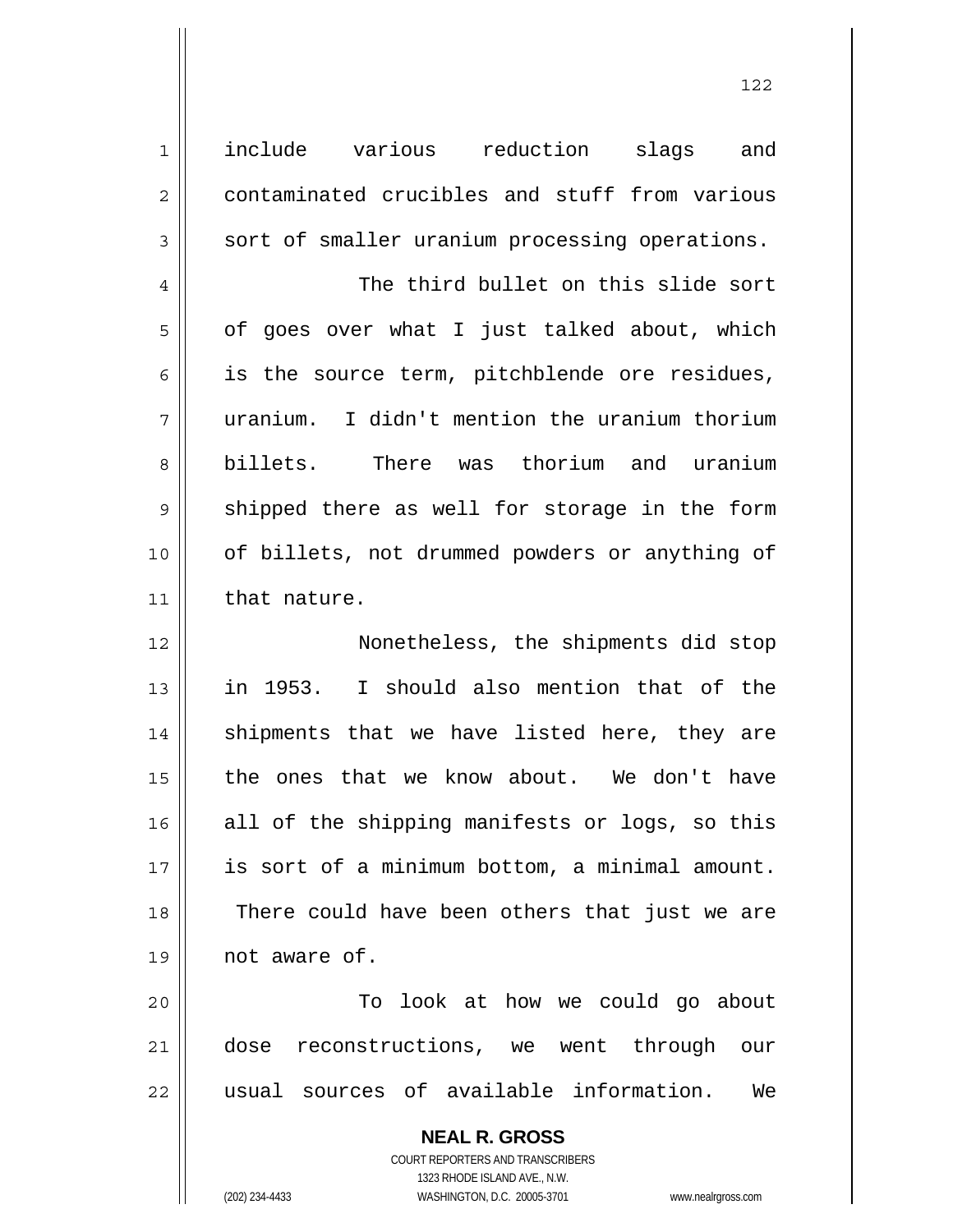1 2  $3 \parallel$  conducted. There were some worker interviews  $4 \parallel$  conducted which included review of the  $5 \parallel$  Computer-Assisted Telephone Interviews that we  $6 \parallel$  do for all cases and there were some online  $7 \parallel$  database searches. looked at our OCAS -- our site research database. Various data capture efforts were

 $8 \parallel$  as far as the data capture efforts, 9 10  $11$   $\vert$  contractors who managed the Lake Ontario  $12 \parallel$  Ordnance site. That included representatives 13 || from Bechtel, B&W, OxyChem, project managers  $14$   $\parallel$  for the Corps of Engineers. There is a lot of  $15$   $\parallel$  different people that had their hands in the  $16$  || operations there at various periods of time. 17 18 19 || those at the New York State Department of 20 Environmental Conservation, the NRC, the DOE 21 || records, including OSTI, OpenNet, and the 22 | National Archives. we went and talked to a number of representatives from the various site This is a listing of all of the data capture efforts that we have conducted, including

> **NEAL R. GROSS** COURT REPORTERS AND TRANSCRIBERS 1323 RHODE ISLAND AVE., N.W. (202) 234-4433 WASHINGTON, D.C. 20005-3701 www.nealrgross.com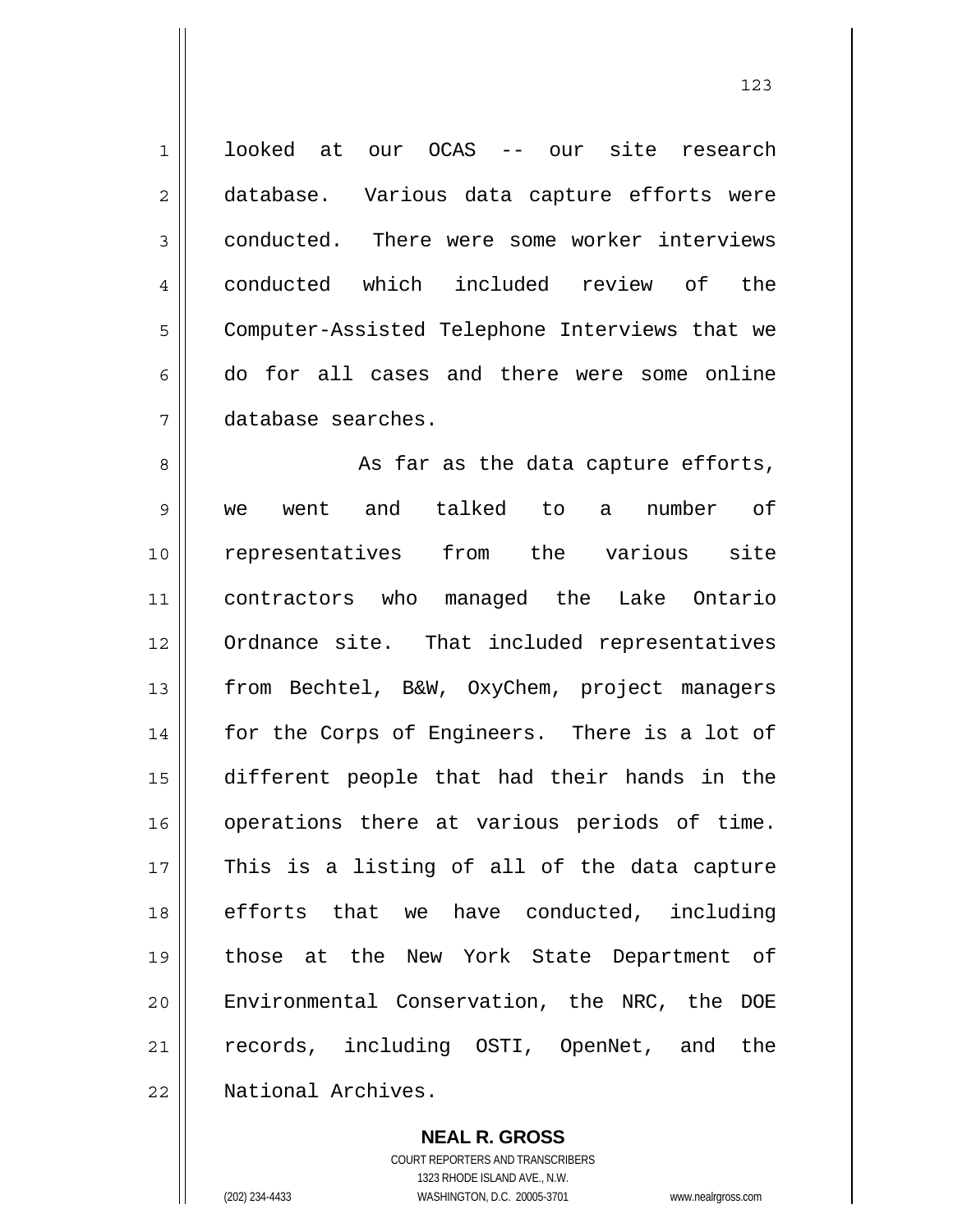| $\mathbf 1$    | As far as claims go, we have a                 |
|----------------|------------------------------------------------|
| $\overline{2}$ | total of 38 claims that have been submitted to |
| 3              | NIOSH for reconstruction. But of the claims    |
| 4              | that meet the criteria for the Class that we   |
| 5              | are recommending for inclusion in the SEC,     |
| 6              | which is people who have worked between        |
| 7              | January 1, 1944 and December 31, 1953, there   |
| 8              | are only seven claims that meet that           |
| 9              | definition. Of those seven claims, one of      |
| 10             | had internal dosimetry information in<br>them  |
| 11             | their file, case file, and three had some      |
| 12             | external dosimetry information.                |
| 13             | I mentioned about the source term              |
| 14             | that was available. We looked at how we could  |
| 15             | go about characterizing the operations to      |
| 16             | conduct dose reconstructions and we have come  |
| 17             | to the conclusion that between 1944 and 1953,  |
| 18             | there is insufficient information<br>to        |
| 19             | characterize the source term because we don't  |
| 20             | know how much material was actually shipped    |
| 21             | We know what was shipped, to some<br>there.    |
| 22             | degree, but we don't know all of it.           |

**NEAL R. GROSS** COURT REPORTERS AND TRANSCRIBERS 1323 RHODE ISLAND AVE., N.W.

(202) 234-4433 WASHINGTON, D.C. 20005-3701 www.nealrgross.com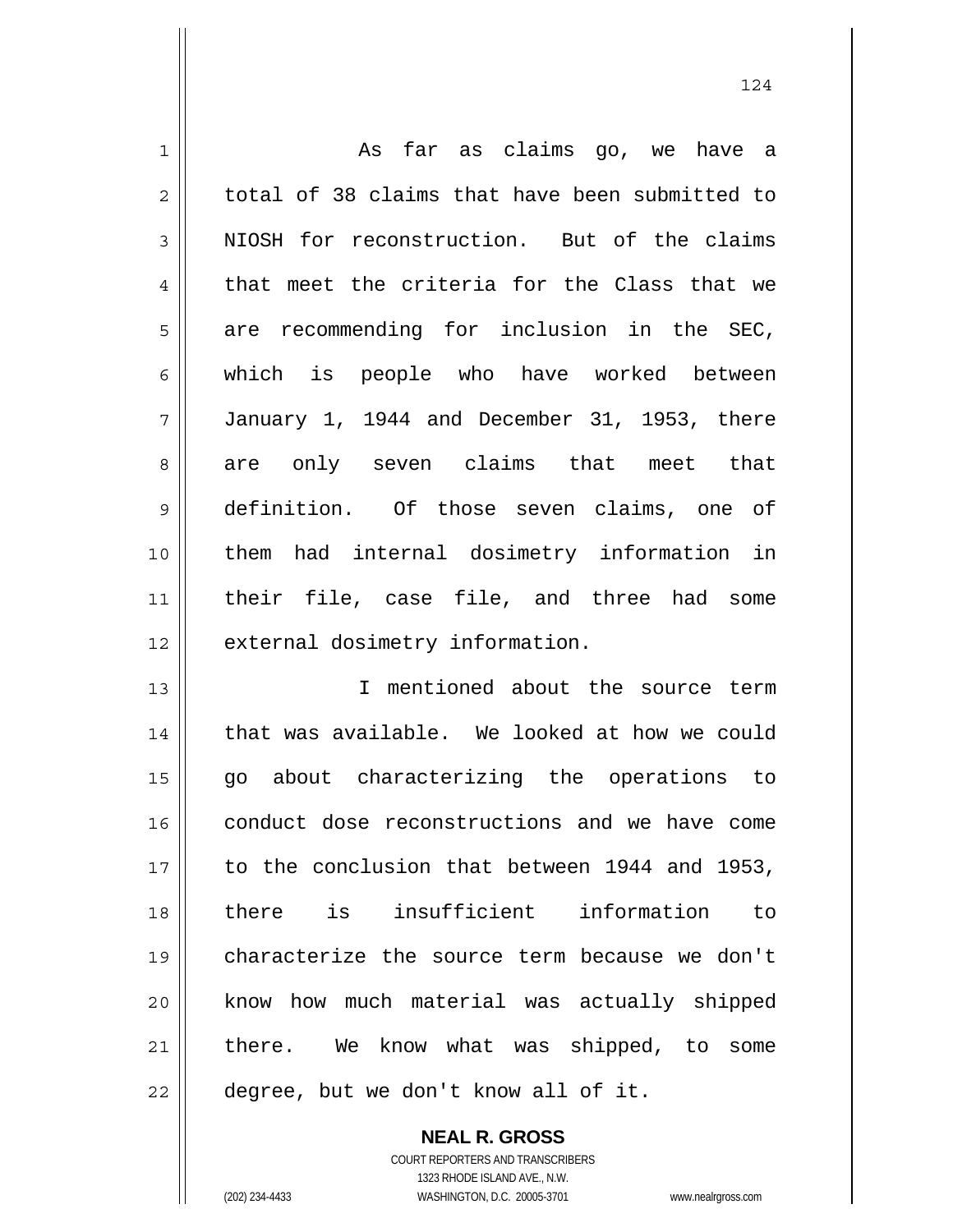| 1  | In addition to that, if you recall,            |
|----|------------------------------------------------|
| 2  | a lot of the Mallinckrodt waste was shipped    |
| 3  | The pitchblende ore residues, that<br>there.   |
| 4  | material is actually transferred from the      |
| 5  | drums and dumped into open silos which could   |
| 6  | create a serious dusty environment in addition |
| 7  | to having a fairly large radon source term     |
| 8  | available for exposure to the workers.         |
| 9  | We could find no information in the            |
| 10 | data searches to establish any of the          |
| 11 | radiological boundaries of where these         |
| 12 | operations occurred. In other words, we        |
| 13 | couldn't restrict our evaluation to a certain  |
| 14 | building, an area of a building or even a      |
| 15 | building.                                      |
| 16 | Οf<br>course because<br>of<br>the              |
| 17 | pitchblende ore source term and the presence   |
| 18 | of thorium billets and such, potential         |
| 19 | external exposure at all locations where       |
| 20 | material is stored is quite possible and, in   |
| 21 | principle, could be very high. And as I        |
| 22 | mentioned, the internal exposures potential    |

<u>125</u>

 $\mathsf{II}$ 

COURT REPORTERS AND TRANSCRIBERS 1323 RHODE ISLAND AVE., N.W. (202) 234-4433 WASHINGTON, D.C. 20005-3701 www.nealrgross.com

**NEAL R. GROSS**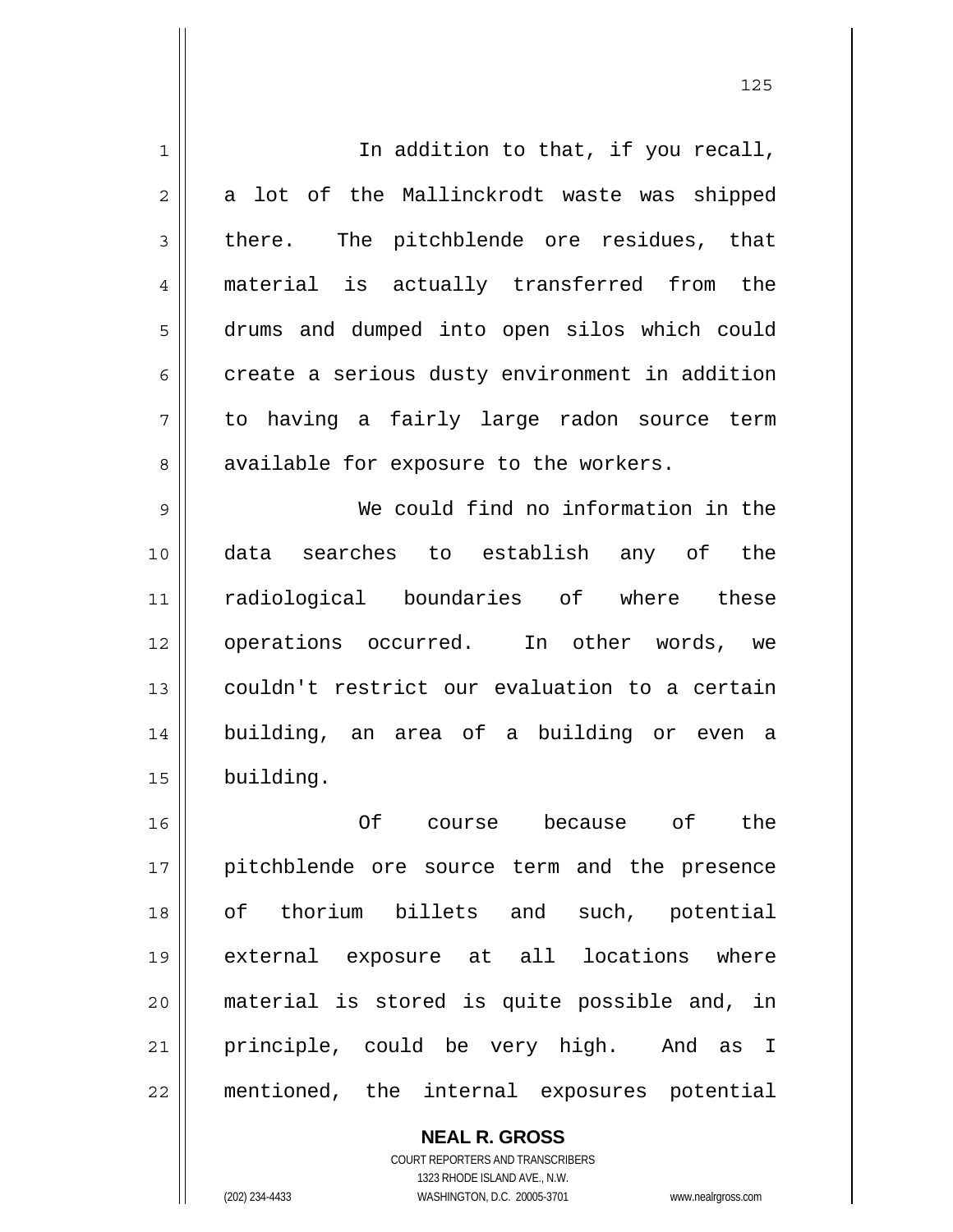$3 \parallel$  into silos creates a very high potential for  $4 \parallel$  internal exposure. from the dumping of drums of K-65, especially from the Mallinckrodt chemical works material

5 thing And again, we don't know any  $6 \parallel$  about the handling practices for the other  $7 \parallel$  materials such as the plutonium, the thorium,  $8 \parallel$  the fission products, et cetera.

9 10  $11$   $\parallel$  no internal monitoring data available to us,  $12$  | that we could find at least, prior to 1951. 13  $\parallel$  Prior to 1954, the bioassay data is limited 14 || before 1954. It included some radon breath  $15 \parallel$  data. Of course, that is a technique that is  $16 \parallel$  used to try to establish radium body burdens, 17 18 19 So what type of data do we have as far as internal dose reconstruction? There is which would be an indication that there was at least some concern at the site that people were inhaling a radium source term.

20 || And there was very limited uranium  $21$  and I think there is a typo on this slide. 22 || That should say uranium and radium data.

> **NEAL R. GROSS** COURT REPORTERS AND TRANSCRIBERS 1323 RHODE ISLAND AVE., N.W. (202) 234-4433 WASHINGTON, D.C. 20005-3701 www.nealrgross.com

1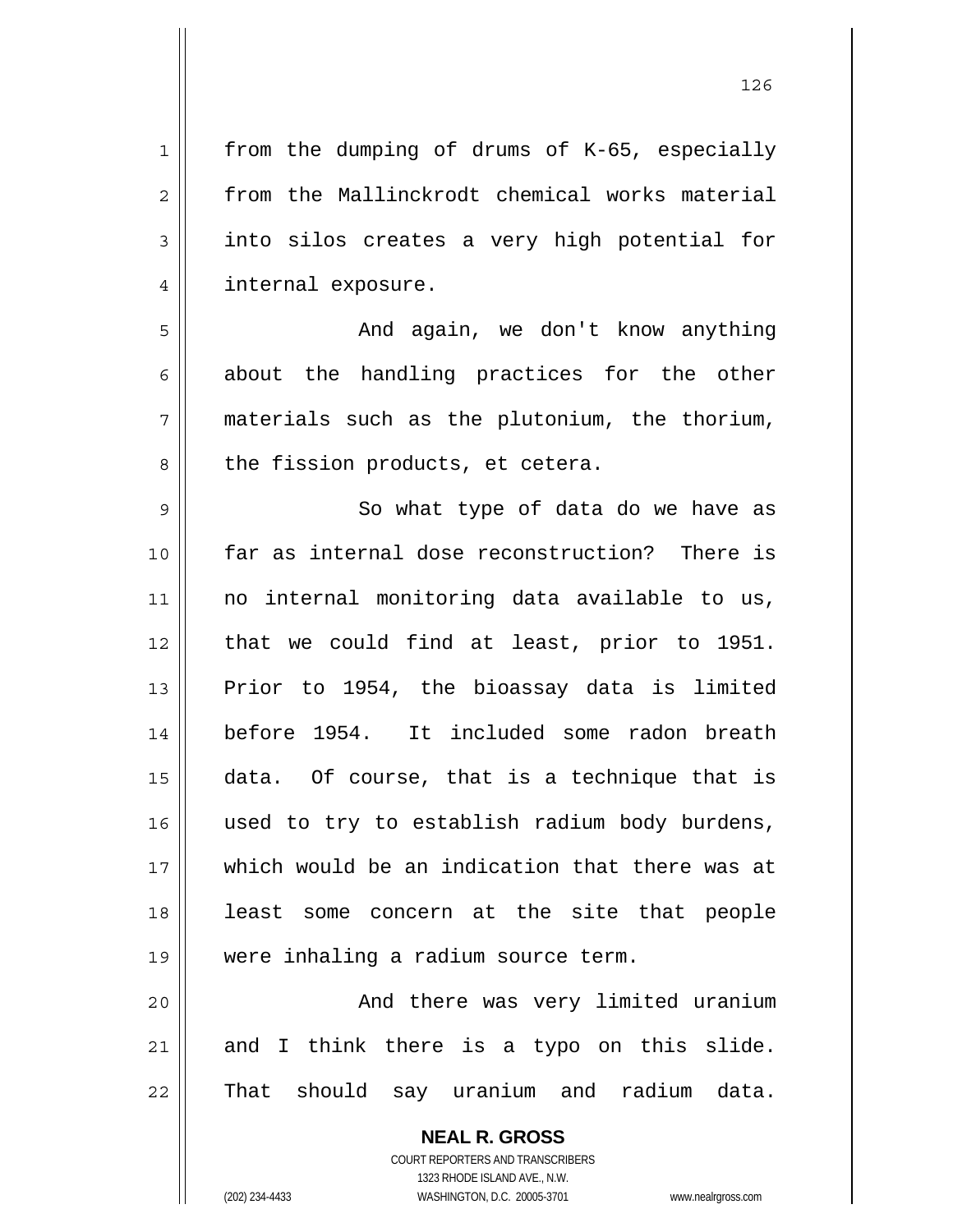1 2  $3 \parallel$  nature. There were some radium bioassay samples and uranium bioassay samples but very limited in

4 || There was no bioassay data  $5 \parallel$  available for plutonium, thorium, or the  $6 \parallel$  fission products. And there were some  $7 \parallel$  localized radon area samples that were  $8 \parallel$  collected between 1949 and 1951. There was 9 10 some gross alpha air measurements available only for a short period of time in 1951.

  $\parallel$  When available, we do intend to use || individual data that is available for cases to | reconstruct doses for those who would be not  $\parallel$  members of the SEC class because of having non-presumptive cancers or a short duration of 16 employment.

17 18  $19 \parallel$  Film badge results started to be available 20 || some time in mid-1949. And we have looked at  $21$  this in some detail and we believe that there  $22$  is sufficient data available to develop The data available for external dose reconstruction, we have film badges.

> COURT REPORTERS AND TRANSCRIBERS 1323 RHODE ISLAND AVE., N.W. (202) 234-4433 WASHINGTON, D.C. 20005-3701 www.nealrgross.com

**NEAL R. GROSS**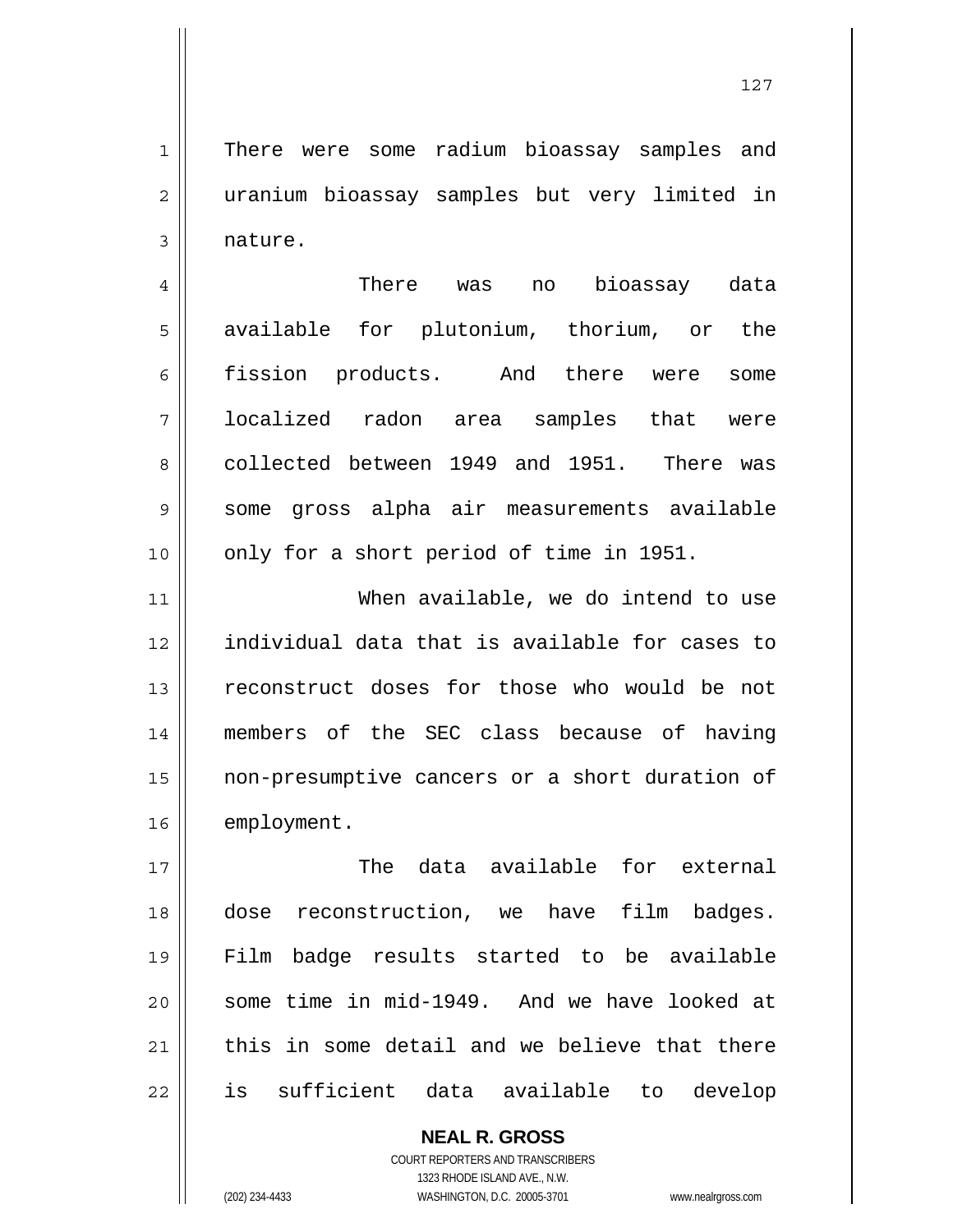1 2 | before that time. coworker distributions after 1953 but not

3 || So for non-SEC cases prior to '53,  $4 \parallel$  again, we will use any individual monitoring  $5 \parallel$  data that we can pull out of the case files to  $6 \parallel$  reconstruct doses but we believe we have no  $7 \parallel$  ability to accurately reconstruct doses prior  $8 \parallel$  to '53 from the external exposure perspective. 9 10  $11$  | reconstructed over all time periods, using the  $12 \parallel$  existing methods that we have in one of our 13 TIBs that sort of addresses this exposure As with many of these sites, we believe the occupational medical doses can be

14  $15$   $\parallel$  So regarding feasibility, given the  $16 \parallel$  lack of any of this monitoring data, which 17 18  $19 \parallel$  and an incomplete source term, we have come to 20 the conclusion that we cannot reconstruct 21 external internal doses at Lake Ontario 22 | Ordnance Works. pathway on a complex-wide basis. would include internal-external exposure data, any air sample data, any area monitoring data,

> **NEAL R. GROSS** COURT REPORTERS AND TRANSCRIBERS 1323 RHODE ISLAND AVE., N.W. (202) 234-4433 WASHINGTON, D.C. 20005-3701 www.nealrgross.com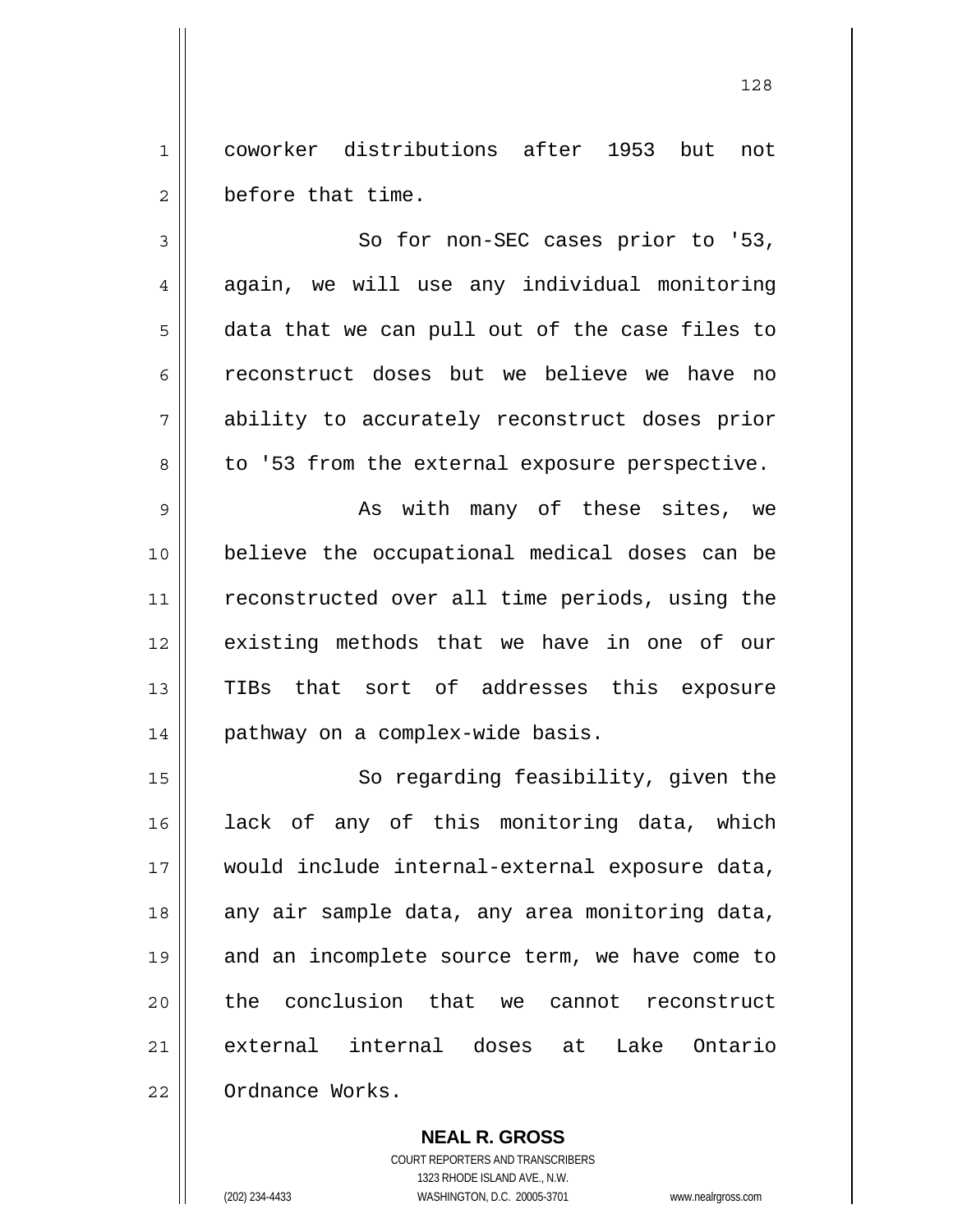1 2  $3 \parallel$  external and internal data that we have to 4 | complete dose reconstruction.  $5 \parallel$  I have mentioned this before -- is 6 || that TIB-006? Yes, that is the right TIB,  $7 \parallel$  isn't it? Yes, we will reconstruct the  $8 \parallel$  medical doses using the complex-wide TIB for 9 dose reconstructions. 10  $11$  doses for this time period, health  $12$  || endangerment needs to be evaluated. And we  $13 \parallel$  have looked at that and we found no evidence  $14$   $\vert$  of episodic acute exposures that would have  $15$  | been present in the work force. And in fact,  $16$  || we believe that they would have accumulated 17 18  $19 \parallel$  case would be defined as anyone who was  $20$  || employed and exposed, who was employed at the 21 site for 250 days within the parameters  $22$  | established for the Class. And as usual, that And as I mentioned before, for nonpresumptive cancers, we will use any available So, since we can't reconstruct exposures on a chronic basis, more than likely. So the health endangerment in this

**NEAL R. GROSS**

COURT REPORTERS AND TRANSCRIBERS 1323 RHODE ISLAND AVE., N.W. (202) 234-4433 WASHINGTON, D.C. 20005-3701 www.nealrgross.com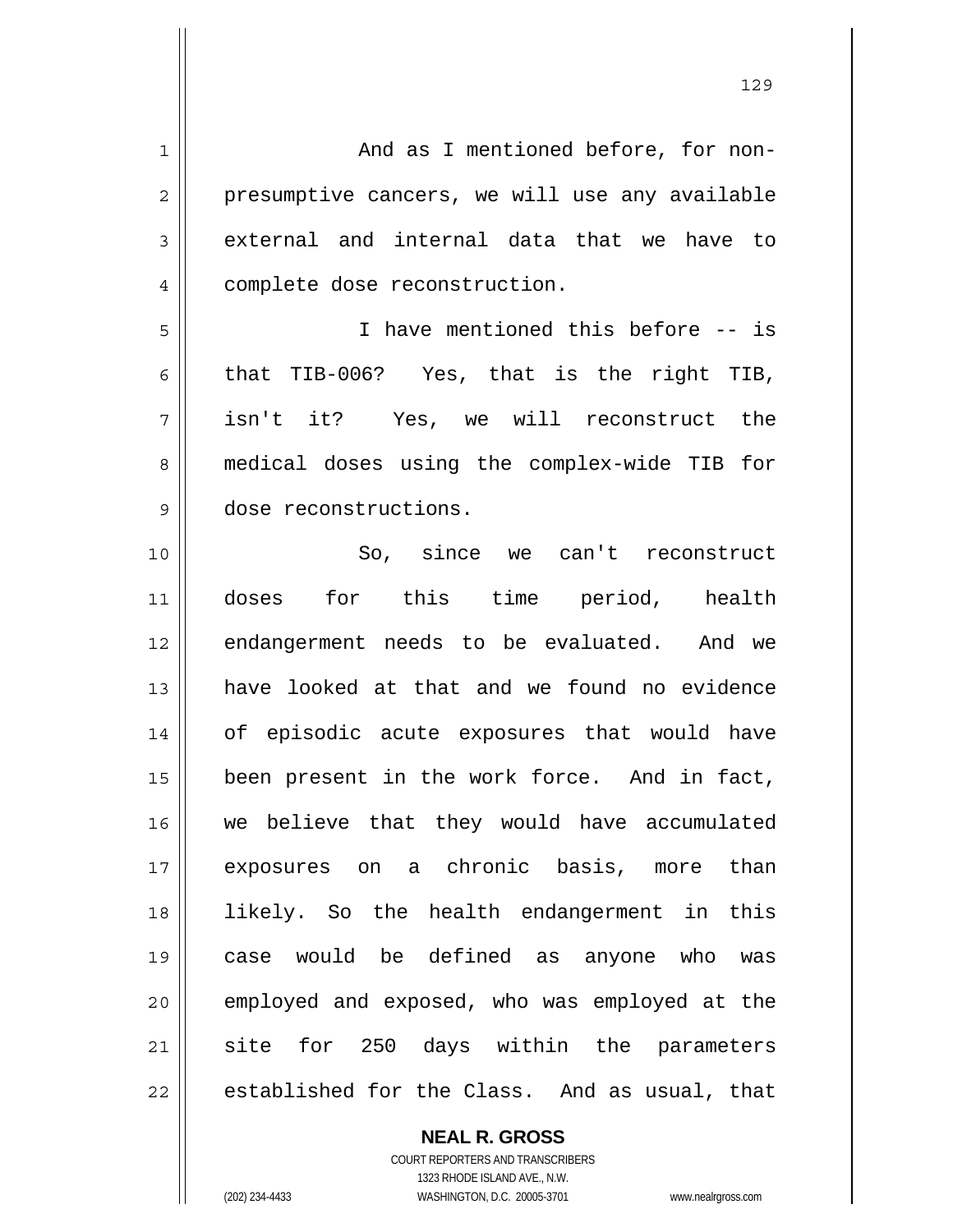1 2  $3 \parallel$  previously established. would be aggregated in combination with any work days from other classes that have been

 $4 \parallel$  So, the slide here gives us the  $5 \parallel$  proposed class, which is all employees of DOE,  $6 \parallel$  its predecessor agencies, and contractors who  $7 \parallel$  worked at Lake Ontario Ordnance between the 8 || first of January '44 through December 31, 1953 9 for 250 days.

10  $11$  | recommendation which is internal doses,  $12$  | reconstruction is not feasible, nor are gamma,  $13 \parallel$  beta, and neutron doses reconstructable up 14 through 1953, and medical x-rays can be 15 | reconstructed. And this slide provides our

16 || And that concludes my presentation. 17 18 Neton. Let me ask now if the petitioner is on 19 20 (No response.) CHAIRMAN ZIEMER: Thank you, Dr. the line and wishes to speak.

21 || CHAIRMAN ZIEMER: The indication I  $22$  || got was that the petitioner might be on the

> **NEAL R. GROSS** COURT REPORTERS AND TRANSCRIBERS 1323 RHODE ISLAND AVE., N.W. (202) 234-4433 WASHINGTON, D.C. 20005-3701 www.nealrgross.com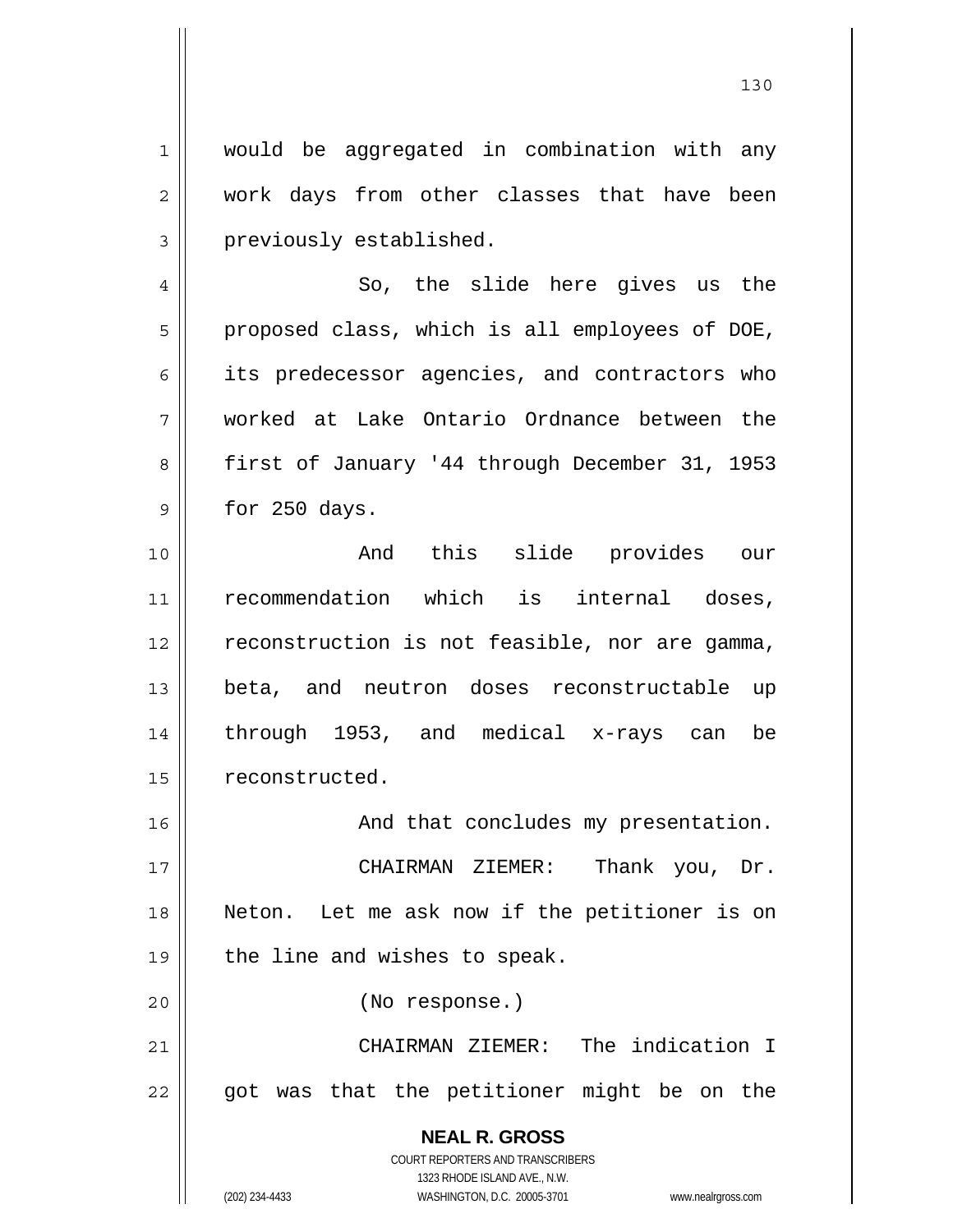**NEAL R. GROSS** COURT REPORTERS AND TRANSCRIBERS 1323 RHODE ISLAND AVE., N.W. 1 2  $3 \parallel$  point. 4 || Let me open the floor for questions  $5 \parallel$  from the Board. Let me start, Jim. Can you 6  $\parallel$  give us a little better idea of the physical  $7 \parallel$  size and layout of this facility, multiple  $8 \parallel$  buildings and so on? We are covering everyone  $9 \parallel$  on the site, I guess, as I understand it. 10  $11$  | I might have to rely on LaVon to give me some 12 13 14 IRMAN ZIEMER: There is no CHA 15 | restriction. It is everyone who worked there.  $16 \parallel$  Is that correct? 17 18 CHAIRMAN ZIEMER: And we have no 19 indication that there was any restricting to 20  $\parallel$  sort of areas where they stored this stuff, I  $21$   $\parallel$  quess. 22 MR. HINNEFELD: No, I don't believe line depending on his work schedule, so perhaps he is not able to participate at this DR. NETON: Yes, that is correct. help. I am not that familiar with -- I know it is a fairly large facility. DR. NETON: That is correct.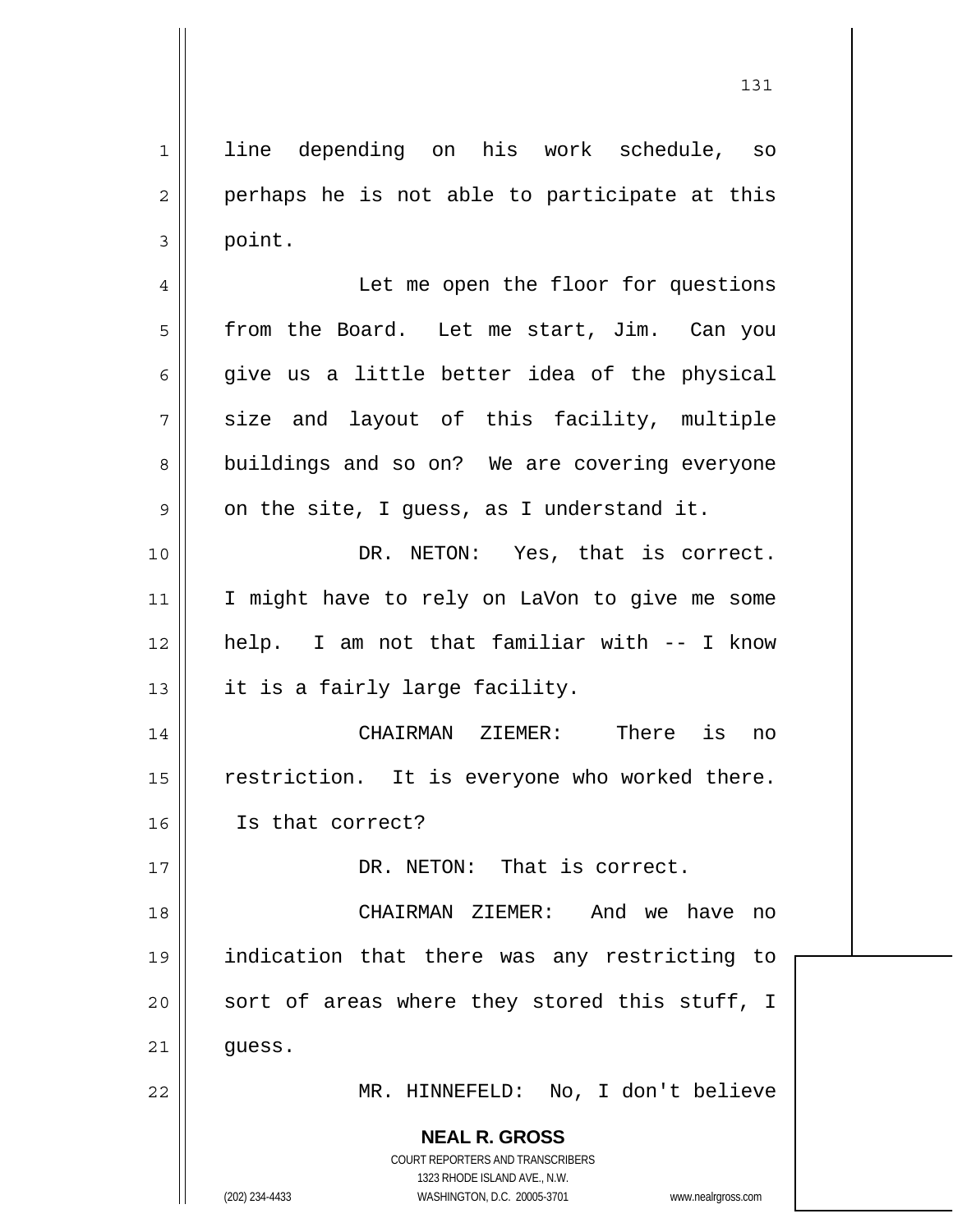**NEAL R. GROSS** COURT REPORTERS AND TRANSCRIBERS 1323 RHODE ISLAND AVE., N.W. 1 2  $3 \parallel$  size and some of the outlying properties were 4  $\parallel$  sold privately. But as late as the '80s the  $5 \parallel$  property, I want to say was on the order of a  $6 \parallel$  couple hundred acres at that time. 7 an CHAIRMAN ZIEMER: This is  $8 \parallel$  ordnance work, so they were doing what 9 10 11 name MR. HINNEFELD: I believe the  $12 \parallel$  is historical. I believe by the time the 13 Department of Energy was utilizing it, its  $14$   $\parallel$  work as an ordnance facility was done. 15 16 || MR. HINNEFELD: I believe that is 17 18 CHAIRMAN ZIEMER: So this is what  $19 \parallel$  they did, period. 20 MR. HINNEFELD: I believe that is  $21$  the case. 22 || CHAIRMAN ZIEMER: I got you. so. I mean, it was hundreds of acre site originally. It was subsequently reduced in ordnance places do besides storing waste, I guess. CHAIRMAN ZIEMER: Okay. the situation.

132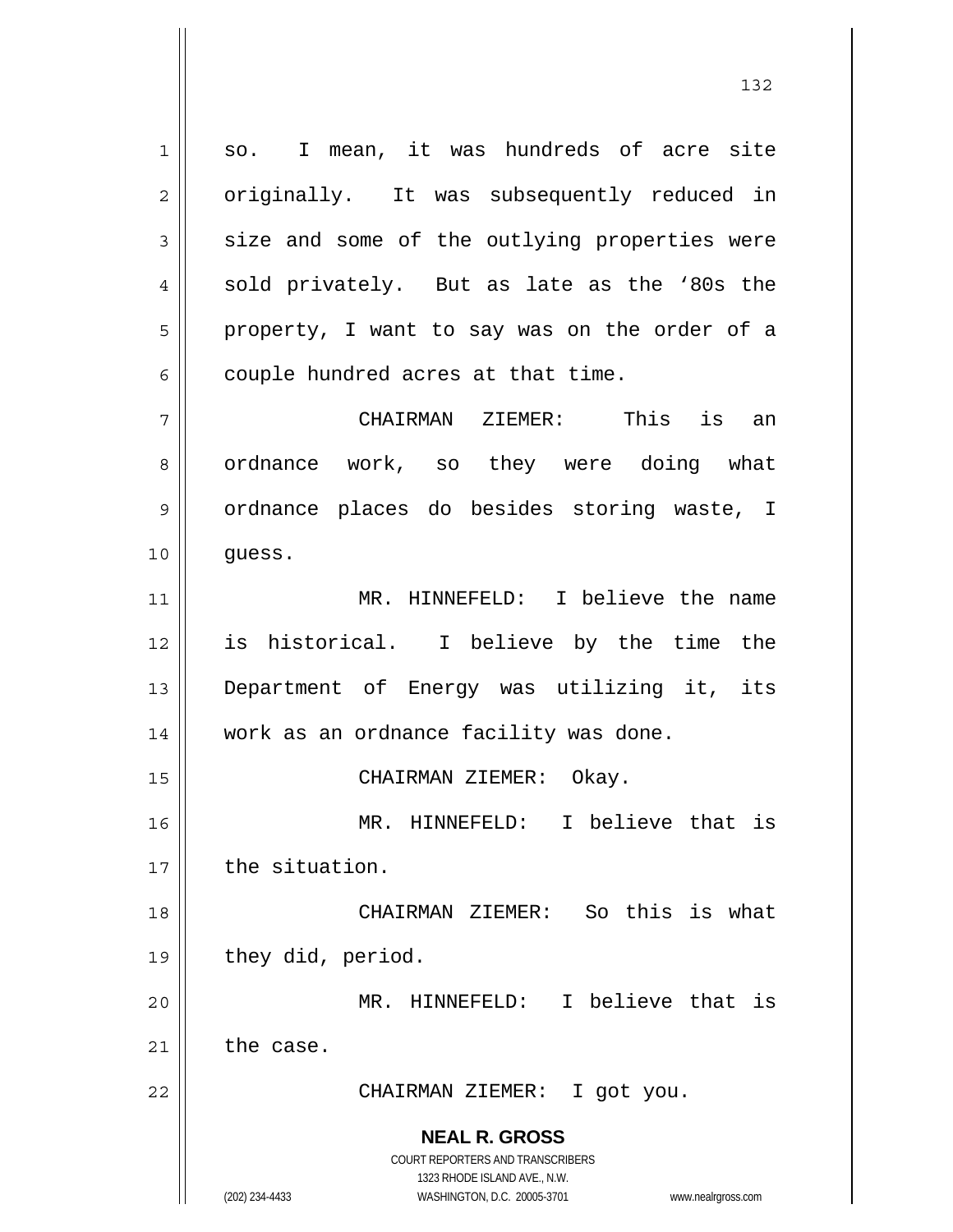| $\mathbf{1}$ | DR. NETON: That is correct.                     |
|--------------|-------------------------------------------------|
| 2            | CHAIRMAN ZIEMER: Any other                      |
| 3            | questions or comments, Board members? Yes,      |
| 4            | Mark.                                           |
| 5            | MEMBER GRIFFON: Just on the cut-off             |
| 6            | period, Jim, you said you had sufficient data   |
| 7            | beyond that and it says sort of in '54 there    |
| 8            | is enough static information. In other words,   |
| 9            | the shipments stopped but you have a good       |
| 10           | handle on what was there and what $-$ - I mean, |
| 11           | are there monitoring records, though, or there  |
| 12           | is some internal monitoring records beyond      |
| 13           | that?                                           |
| 14           | DR. NETON: Yes, monitoring records              |
| 15           | more abundant after '53, which is<br>become     |
| 16           | interesting. That is when the material became   |
| 17           | more static. But there were a number of         |
| 18           | characterizations of the site over time, like   |
| 19           | three or four different instances where people  |
| 20           | would come in and do surveys and such to        |
| 21           | characterize the contamination levels and       |
| 22           | such. But during most of this time it was,      |

133

**NEAL R. GROSS** COURT REPORTERS AND TRANSCRIBERS 1323 RHODE ISLAND AVE., N.W.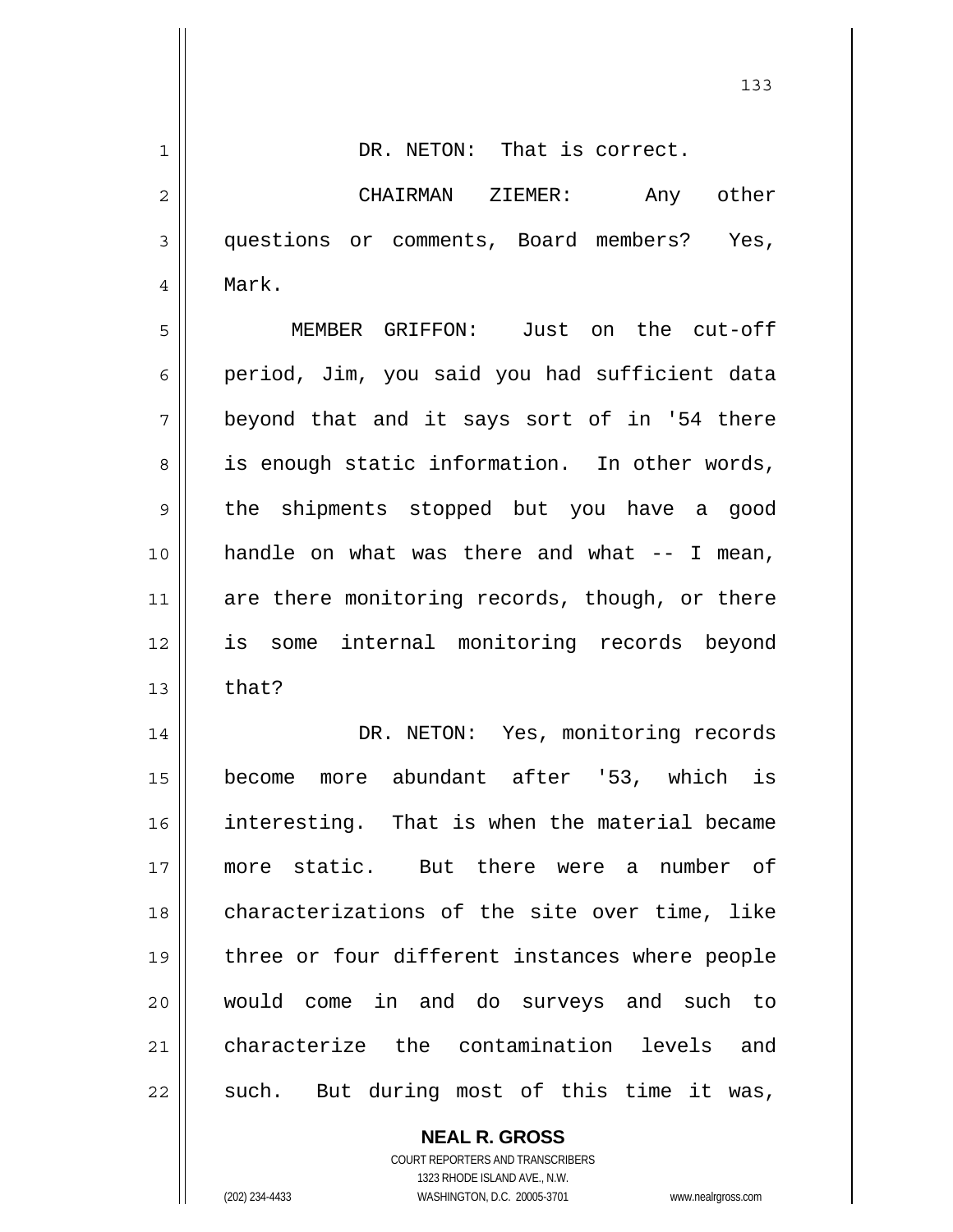1 2  $3 \parallel$  happened to be there. I mean, not much was  $4 \parallel$  done with it, with a few exceptions. you know, what we would characterize as a caretaker operation, which the material just

5 elieve At one point in 1958, I b 6  $\parallel$  they disposed of the Knolls atomic waste. But  $7 \parallel$  that was monitored. There was an air sampling  $8 \parallel$  campaign associated with that, some bioassays. 9 10 11 airborne were more appropriately monitored so 12  $\parallel$  that we have information that we could use. So activities that we do know about after that time period that could have generated

13 || MEMBER GRIFFON: Just to follow up  $14 \parallel$  on that, so beyond that point, are you still 15 || developing your approaches for dose 16 | reconstruction? I mean, are you going to need 17 18 || you might rely on coworker models? coworker models? You have some internal but

19 are DR. NETON: Right. We20 | developing those approaches.

21 MEMBER GRIFFON: Okay. All right. 22 DR. NETON: I mean, as with any

> **NEAL R. GROSS** COURT REPORTERS AND TRANSCRIBERS

> > 1323 RHODE ISLAND AVE., N.W.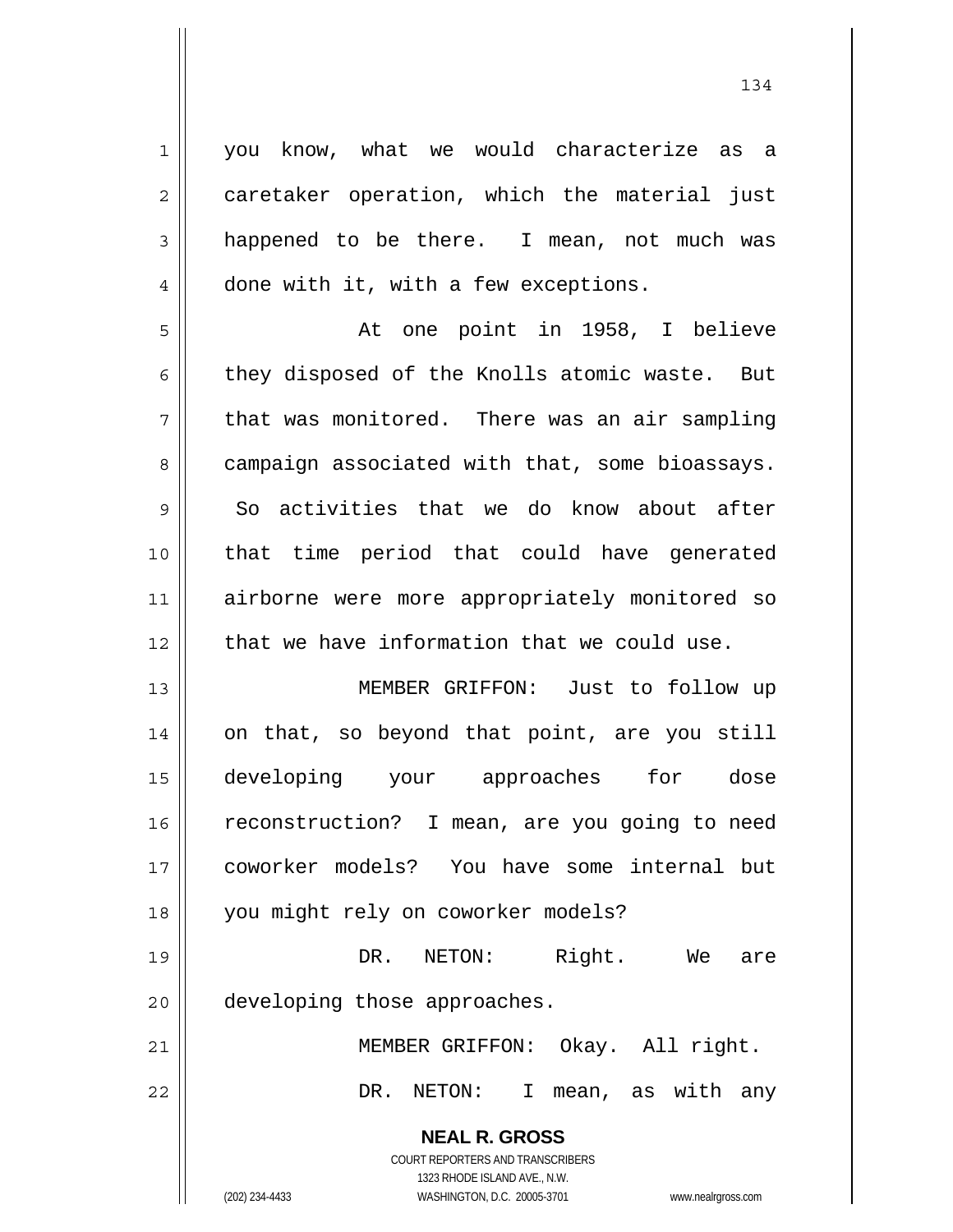| 1              | 83.14, we try to get these added as soon as                                                         |  |  |  |
|----------------|-----------------------------------------------------------------------------------------------------|--|--|--|
| $\overline{2}$ | possible to get some relief for members of                                                          |  |  |  |
| 3              | that class.                                                                                         |  |  |  |
| 4              | MEMBER GRIFFON: Right. Okay.                                                                        |  |  |  |
| 5              | CHAIRMAN ZIEMER: Further questions                                                                  |  |  |  |
| 6              | or comments on this one?                                                                            |  |  |  |
| 7              | If there are none, a motion would                                                                   |  |  |  |
| 8              | be in order at this time. The appropriate                                                           |  |  |  |
| 9              | motion probably would be to accept the                                                              |  |  |  |
| 10             | recommendation of NIOSH and recommend to the                                                        |  |  |  |
| 11             | Secretary that this be designated as an SEC                                                         |  |  |  |
| 12             | class.                                                                                              |  |  |  |
| 13             | MEMBER PRESLEY: So moved.                                                                           |  |  |  |
| 14             | CHAIRMAN ZIEMER: Comment first?                                                                     |  |  |  |
| 15             | MEMBER GRIFFON: Yes, I was just                                                                     |  |  |  |
| 16             | going to say, I am not sure. Did you get a                                                          |  |  |  |
| 17             | satisfactory answer to your question about the                                                      |  |  |  |
| 18             | -- again, it is the all worker question.                                                            |  |  |  |
| 19             | CHAIRMAN ZIEMER: I was trying to                                                                    |  |  |  |
| 20             | get a feel as to whether other things were                                                          |  |  |  |
| 21             | going on at the site that may have nothing to                                                       |  |  |  |
| 22             | do with waste storage. And my understanding                                                         |  |  |  |
|                | <b>NEAL R. GROSS</b>                                                                                |  |  |  |
|                | COURT REPORTERS AND TRANSCRIBERS                                                                    |  |  |  |
|                | 1323 RHODE ISLAND AVE., N.W.<br>(202) 234-4433<br>WASHINGTON, D.C. 20005-3701<br>www.nealrgross.com |  |  |  |

 $\mathsf{I}$ 

<u>135</u>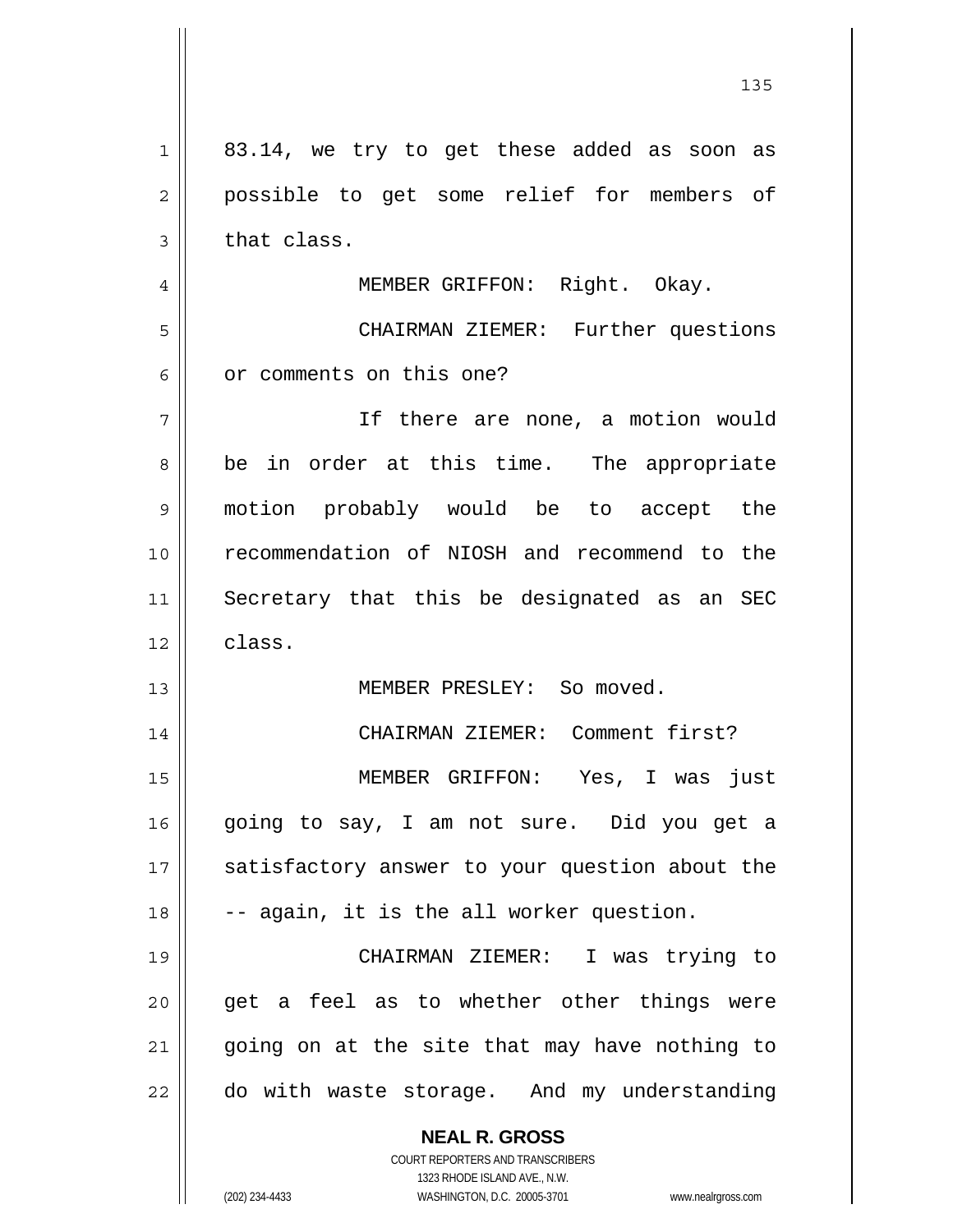**NEAL R. GROSS** COURT REPORTERS AND TRANSCRIBERS 1323 RHODE ISLAND AVE., N.W. 1 2  $3 \parallel$  immaterial. If they work there, they were  $4 \parallel$  probably involved with this activity is what  $5 \parallel$  it appears to me. 6 || MEMBER GRIFFON: And it would have  $7 \parallel$  been -- I mean, the question strikes me that, 8 || you know, even at this kind of place, you 9 10 11 are not sure if they could have been in the 12 13 CHAIRMAN ZIEMER: No indication 14 || that they were restricted from active areas or  $15$  | vice-versa. 16 || I think we were about to get a 17 18 19 20 CHAIRMAN ZIEMER: Okay. 21 || MEMBER PRESLEY: But according to  $22$  | their website, they manufactured TNT up until is that basically that is all that was going on. So the size, in my mind, becomes somewhat probably had administrative offices and things like that. And you are just going to say we field or - motion. MEMBER PRESLEY: Well, I said so moved.

(202) 234-4433 WASHINGTON, D.C. 20005-3701 www.nealrgross.com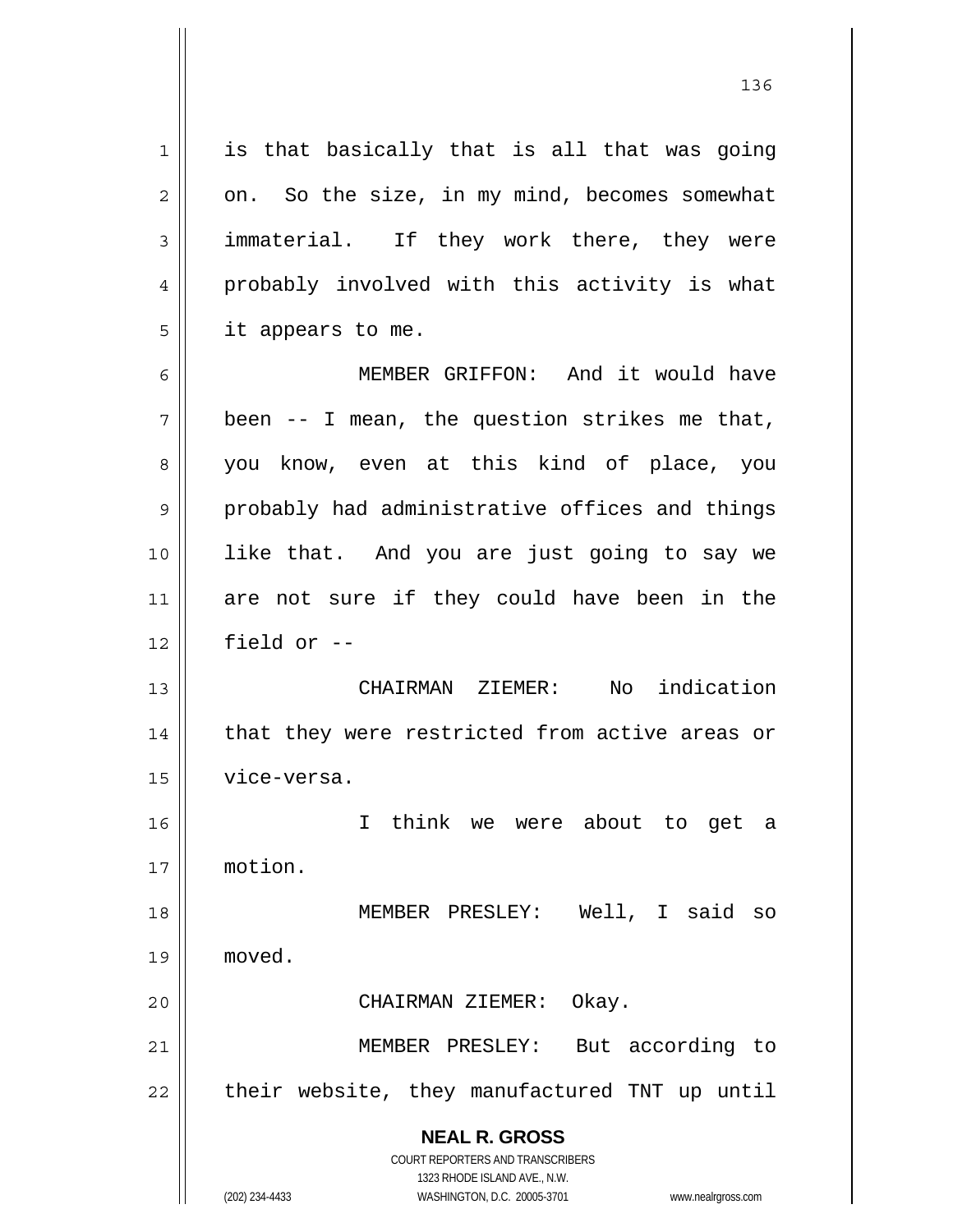**NEAL R. GROSS** COURT REPORTERS AND TRANSCRIBERS 1323 RHODE ISLAND AVE., N.W. (202) 234-4433 WASHINGTON, D.C. 20005-3701 www.nealrgross.com 1 2  $3 \parallel$  But I make a motion that we approve this. 4 might have CHAIRMAN ZIEMER: There  $5 \parallel$  been a little overlap in the other work. 6 7 is to CHAIRMAN ZIEMER: The motion  $8 \parallel$  approve and recommend to the secretary adding  $9 \parallel$  a class to the SEC. Is there a second? 10 of seconds.) (Chorus 11 e are CHAIRMAN ZIEMER: Well, ther  $12 \parallel$  several seconds here. 13 || MEMBER PRESLEY: Okay, I will third 14 15 h second was CHAIRMAN ZIEMER: Whic 16 17 18 19 20 (No response.) 21 CHAIRMAN ZIEMER: We will take a  $22$  |  $1$  roll call vote, re-randomized. 1946 and then after, they were used by the Army Warfare Services as a storage facility. MEMBER PRESLEY: Yes. it. first? MEMBER MUNN: Probably mine. CHAIRMAN ZIEMER: Okay. Any discussion on the motion?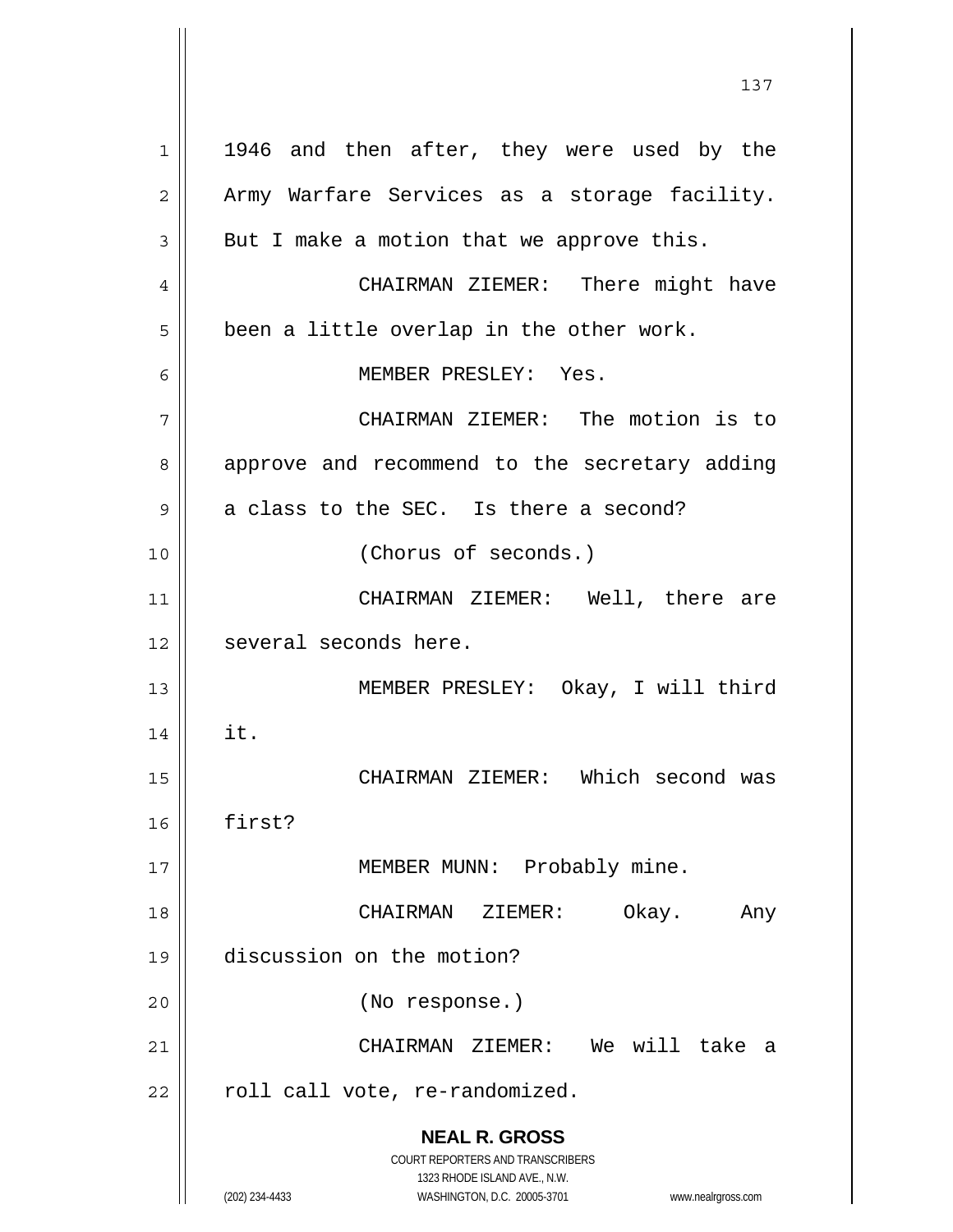| $\mathbf 1$    |                | MR. KATZ: Mr. Schofield?         |                    |
|----------------|----------------|----------------------------------|--------------------|
| $\overline{2}$ |                | MEMBER SCHOFIELD: Yes.           |                    |
| 3              |                | MR. KATZ: Dr. Roessler?          |                    |
| $\overline{4}$ |                | MEMBER ROESSLER: Yes.            |                    |
| 5              |                | MR. KATZ: Mr. Presley?           |                    |
| 6              |                | MEMBER PRESLEY: Yes.             |                    |
| 7              |                | MR. KATZ: Dr. Poston?            |                    |
| 8              |                | MEMBER POSTON: Yes.              |                    |
| 9              |                | MR. KATZ: Ms. Munn?              |                    |
| 10             |                | MEMBER MUNN: Aye.                |                    |
| 11             |                | MR. KATZ: Dr. Lockey?            |                    |
| 12             |                | MEMBER LOCKEY: Yes.              |                    |
| 13             |                | MR. KATZ: Mr. Griffon?           |                    |
| 14             |                | MEMBER GRIFFON: Yes.             |                    |
| 15             |                | MR. KATZ: Mr. Gibson?            |                    |
| 16             |                | MEMBER GIBSON: Yes.              |                    |
| 17             |                | MR. KATZ: Mr. Clawson?           |                    |
| 18             |                | MEMBER CLAWSON: Yes.             |                    |
| 19             |                | MR. KATZ: Ms. Beach?             |                    |
| 20             |                | MEMBER BEACH: Yes.               |                    |
| 21             |                | MR. KATZ: Dr. Ziemer?            |                    |
| 22             |                | CHAIRMAN ZIEMER: Yes.            |                    |
|                |                |                                  |                    |
|                |                | <b>NEAL R. GROSS</b>             |                    |
|                |                | COURT REPORTERS AND TRANSCRIBERS |                    |
|                |                | 1323 RHODE ISLAND AVE., N.W.     |                    |
|                | (202) 234-4433 | WASHINGTON, D.C. 20005-3701      | www.nealrgross.com |

 $\mathbf{I}$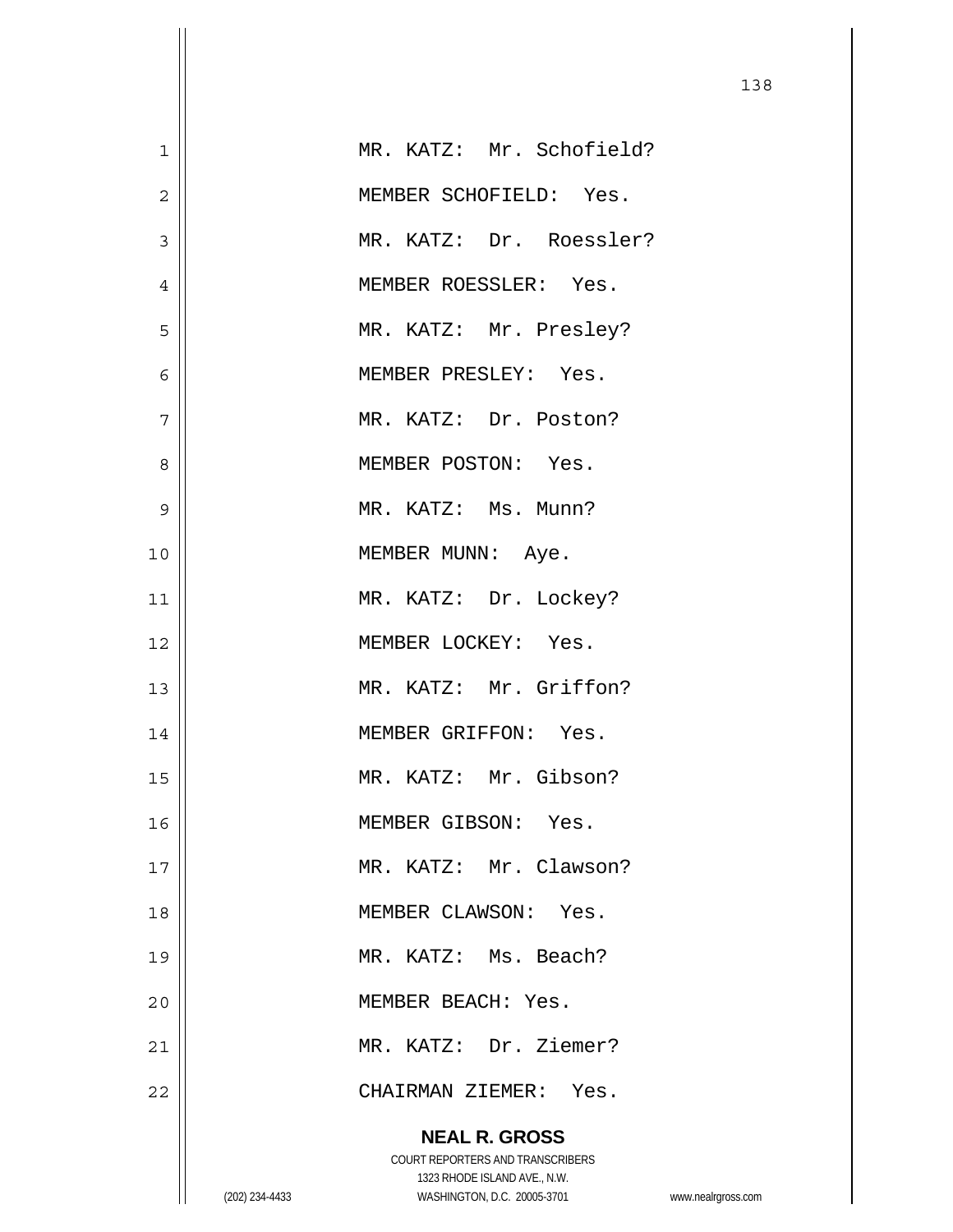**NEAL R. GROSS** COURT REPORTERS AND TRANSCRIBERS 1323 RHODE ISLAND AVE., N.W. (202) 234-4433 WASHINGTON, D.C. 20005-3701 www.nealrgross.com 1 2  $3 \parallel$  And at our work session tomorrow, we will  $4 \parallel$  provide the precise wording that will go 5 || forward to the Secretary with this 6 | recommendation.  $7 \parallel$  With that, we are going to declare  $8 \parallel$  that our morning session is ended and we will 9 10 (Whereupon, the above-entitled matter went off 11 || the record at 11:52 a.m. and  $12$  || resumed at  $1:35$  p.m.) 13 14 15 16 17 18 19 20 21 22 The motion carries. We will, for the record, obtain Dr. Melius' vote as well. forward recess for lunch and reconvene at 1:30.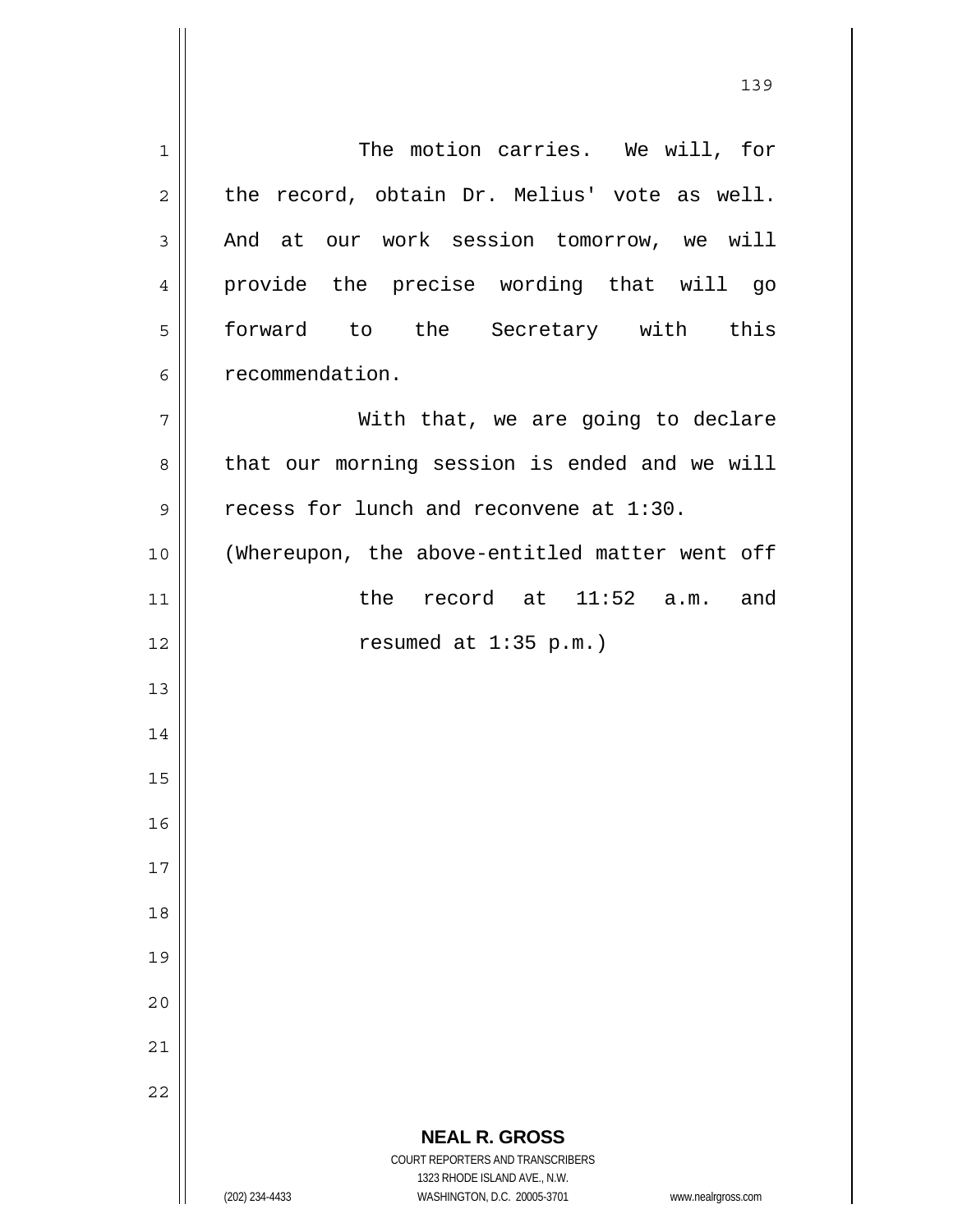## **NEAL R. GROSS**

COURT REPORTERS AND TRANSCRIBERS 1323 RHODE ISLAND AVE., N.W. (202) 234-4433 WASHINGTON, D.C. 20005-3701 www.nealrgross.com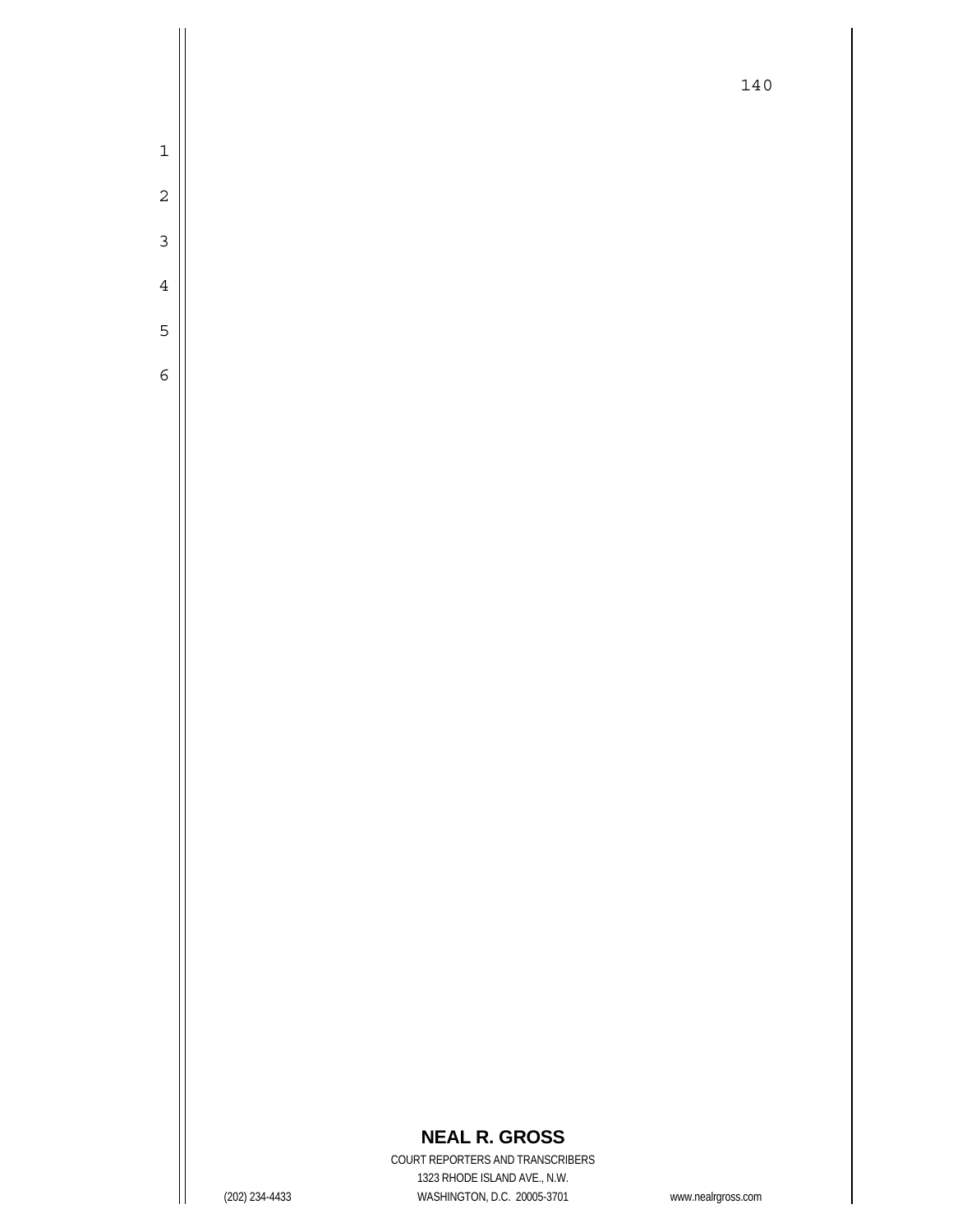1 2 3 dy to CHAIRMAN ZIEMER: We are rea  $4 \parallel$  begin our afternoon session. The first item  $5 \parallel$  on our agenda is the science update and that 6 | will be presented by Dr. Neton.  $7 \parallel$  DR. NETON: Thank you, Dr. Ziemer.  $8 \parallel$  Now you get to listen to me two presentations 9 10 11 || I will be fairly brief today with  $12$  || my comments. It is difficult to produce 13 || earth-shaking science in between every Board  $14$  || meeting. So, I have got a few items I would  $15$  || like to highlight of progress and status of  $16$  || where we are with certain key issues. But I 17 18  $19 \parallel$  working groups at this time. And there is a 20 || few interesting things developing that I had 21 || hoped to talk about in future meetings, such 22 || as the development of exposure models for A-F-T-E-R-N-O-O-N S-E-S-S-I-O-N 1:35 p.m. in a row. And hopefully after lunch, I won't put you to sleep. will say that there are a few, a lot of the science behind the scenes is going on in the

141

**NEAL R. GROSS** COURT REPORTERS AND TRANSCRIBERS

1323 RHODE ISLAND AVE., N.W.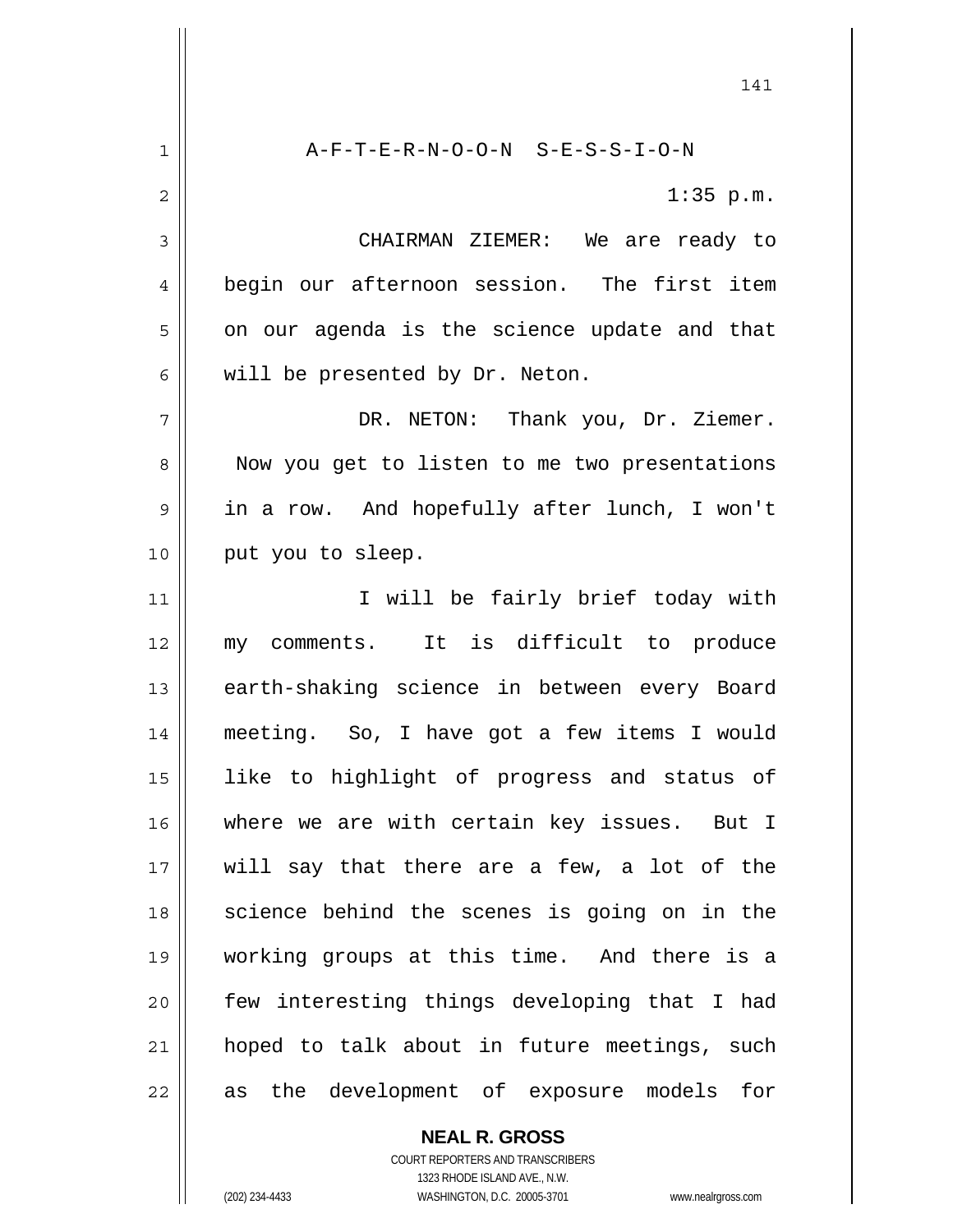$3 \parallel$  unique statistical applications we are  $4 \parallel$  developing for analyzing coworker models when  $5 \parallel$  you have no positive bioassay samples. But 6 | that is for a future meeting. internal exposure to ceramic metals such as you heard about at Mound. In addition, some

 $7 \parallel$  I would like to start off today,  $8 \parallel$  though to expand a little bit on what I 9 10  $11$  program. If you recall, we undertook an  $12 \parallel$  effort with the support of SENES Oak Ridge,  $13$   $\vert$  our contractor, our risk model contractor, to  $14 \parallel$  do a verification of the NIOSH-IREP program.  $15$  || I would like to distinguish that from the  $16$   $\parallel$  verification and validation effort because it 17 18 19 20 || original IREP model for the actual equations  $21$  | that go into the model. brought to the Board in the February meeting, which is the verification of the NIOSH-IREP is our opinion that the validation effort was actually conducted years ago by the National Academy of Sciences when they reviewed the

1

2

22 In this particular effort, we

**NEAL R. GROSS** COURT REPORTERS AND TRANSCRIBERS 1323 RHODE ISLAND AVE., N.W. (202) 234-4433 WASHINGTON, D.C. 20005-3701 www.nealrgross.com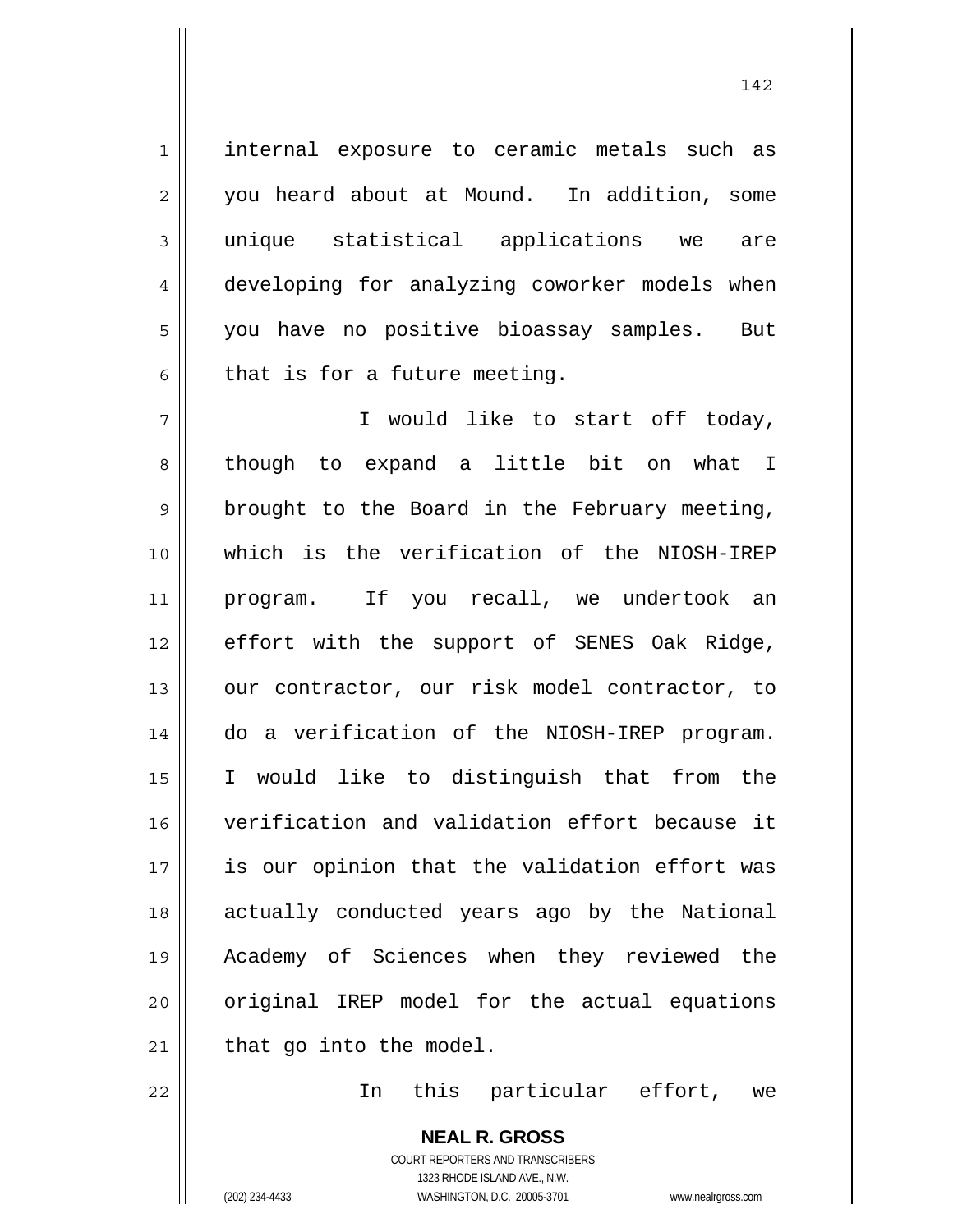$3 \parallel$  using, essentially, Excel spreadsheets to go  $4 \parallel$  through and verify that the program is  $5 \parallel$  actually calculating the numbers as we undertook a project to basically compare the numerical data that is in IREP source code intended.

7 k in  $8 \parallel$  February, identified that three -- there were 9 10  $11$   $\parallel$  were three errors that were identified in the  $12 \parallel$  code that could have or did have an effect on  $13$  | the estimate of Probability of Causation. And  $14$  | I list those three under the bullets here.  $15$  || That is the estimate of risk in the acute  $16 \parallel$  lymphocytic leukemia model. The second bullet 17 is the uncertainty equation for the age-18 And if your recall bac a few typographical errors and such but what arose from this entire analysis was that there dependency modifier for Group 2 cancers.

 $19 \parallel$  19 If you recall, there is like four 20 || groups of cancers within NIOSH-IREP. Group 1  $21$  cancers are typically those that have a higher  $22$  || incidence, such as liver and breast cancer.

> **NEAL R. GROSS** COURT REPORTERS AND TRANSCRIBERS 1323 RHODE ISLAND AVE., N.W. (202) 234-4433 WASHINGTON, D.C. 20005-3701 www.nealrgross.com

1

2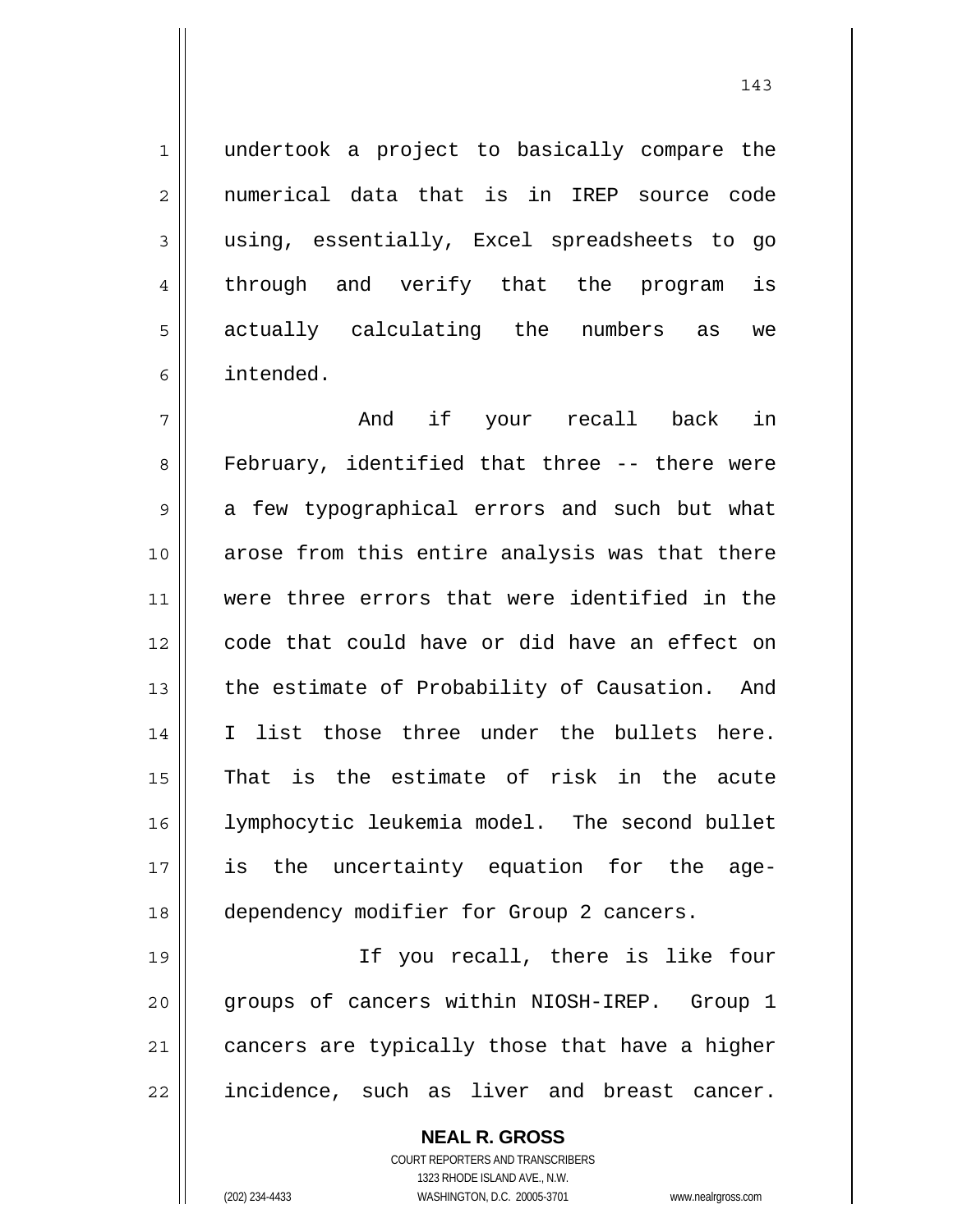1  $2 \parallel$  age exposure and age diagnosis. And the excess relative risk is modified for

 $3 \parallel$  Group 2 cancers are for the,  $4 \parallel$  essentially the cancers that have a lower  $5 \parallel$  incidence rate. And because of that, there is 6  $\parallel$  an uncertain equation that is applied to them  $7 \parallel$  to expand the uncertainty associated with the  $8 \parallel$  central estimate.

9 10 11 lymphoma, esophageal cancer, and a number of 12 So that applied to those Group 2 cancers. And there is a number of those, the digestive track cancers.

 $13$   $\parallel$  and the third area where we noticed  $14 \parallel$  a discrepancy was the uncertainty in the 15 modifier for age dependency in the NIH lung 16 model.

17 18  $19 \parallel$  program would have on the 29,000 or so cases 20 || that we processed thus far. And I have to  $21$  say, with the help of Daniel Stancescu, who is 22 || our staff statistician who has done an Well, we took a look at those just to find out what effect these errors in the

> **NEAL R. GROSS** COURT REPORTERS AND TRANSCRIBERS 1323 RHODE ISLAND AVE., N.W. (202) 234-4433 WASHINGTON, D.C. 20005-3701 www.nealrgross.com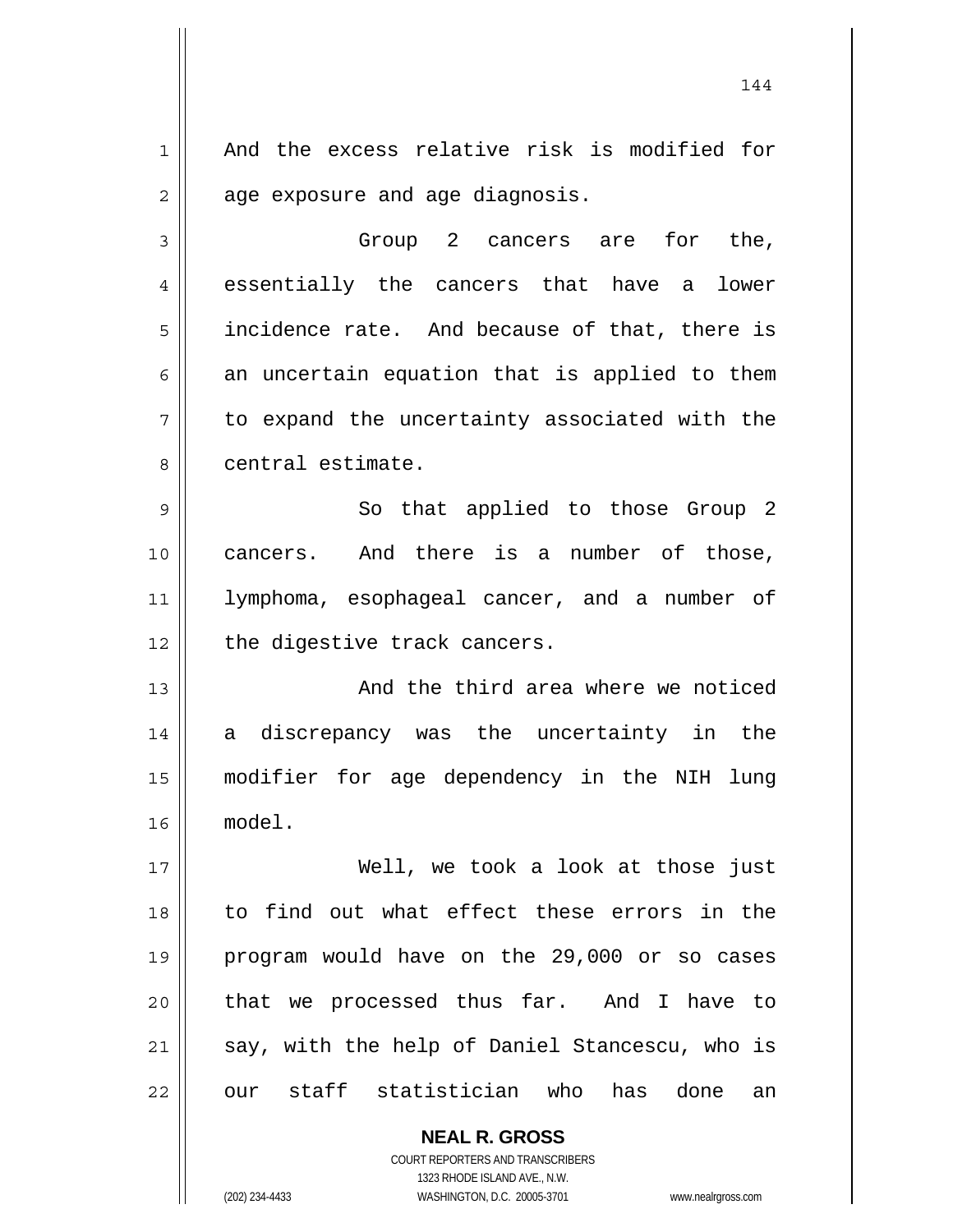1 2  $3 \parallel$  potentially affected by these errors. 4 there And you see listed here,  $5 \parallel$  would be 41 acute lymphocytic leukemia cases,  $6 \parallel$  six group 2 cancers, and three NIH lung model  $7 \parallel$  cases. I should say that this reflects the  $8 \parallel$  status of the cases, I think, as of mid-March  $9 \parallel$  of this year. 10  $11$  | algorithm, a test version, a prototype version  $12 \parallel$  of the IREP program that we intend to use with  $13 \parallel$  the corrections installed. And I did indicate  $14$  at the last meeting that these corrections  $15$   $\parallel$  were minor. They were errors, essentially, in  $16$  || the uncertainty parameter, not of the central 17 18 19 And indeed, we discovered that no case would  $20$  | be compensable under the new algorithm once we  $21$  put it into effect. excellent job pulling these out, this was not an easy job, he identified 50 cases that are We ran all cases using the new estimate. So, we expected that the change in the Probability of Causation would be small.

145

22 || So, we are going to go through, as

COURT REPORTERS AND TRANSCRIBERS 1323 RHODE ISLAND AVE., N.W. (202) 234-4433 WASHINGTON, D.C. 20005-3701 www.nealrgross.com

**NEAL R. GROSS**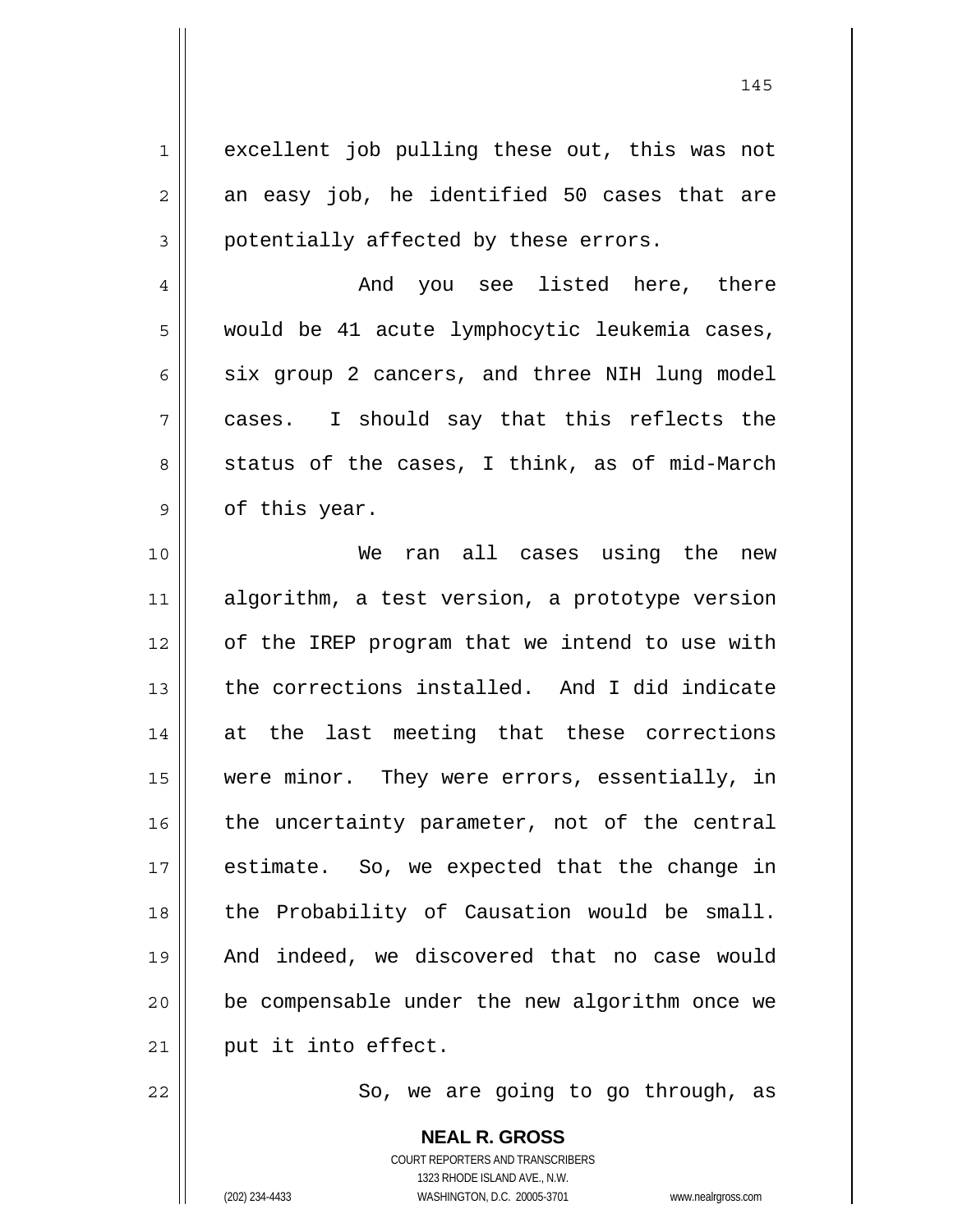1 2 3 || that Program Evaluation Report to include  $4 \parallel$  cases up to the date that we switch to the new  $5 \parallel$  IREP. And the new IREP would be version 5.6 6 $\parallel$  and our current estimate is that we will  $7 \parallel$  switch over to that program. Right now mid- $8 \parallel$  August is our best estimate is when we will 9 10 pull the cases out and re-validate which ones 11 12 || The Copy of the IREP validation  $13$  | report we put out on the website at the  $14$   $\parallel$  address that is indicated on the slide. It  $15$  || was just out there, I think last week is when  $16$  || we posted it so it is fairly new. It is a 17 18 is our normal mode of practice to issue a Program Evaluation Report. We will upgrade switch. At the time we switch, then we will need to be re-certified. copy of 500-page report. So, give yourself some time. Although, I would say most of it, as you can

146

19  $\parallel$  imagine in an effort of this type is tables, 20 with comparison tables. I think the text 21 || itself is really somewhere in the order of 30

22 || to 40 pages. So it is out there. I would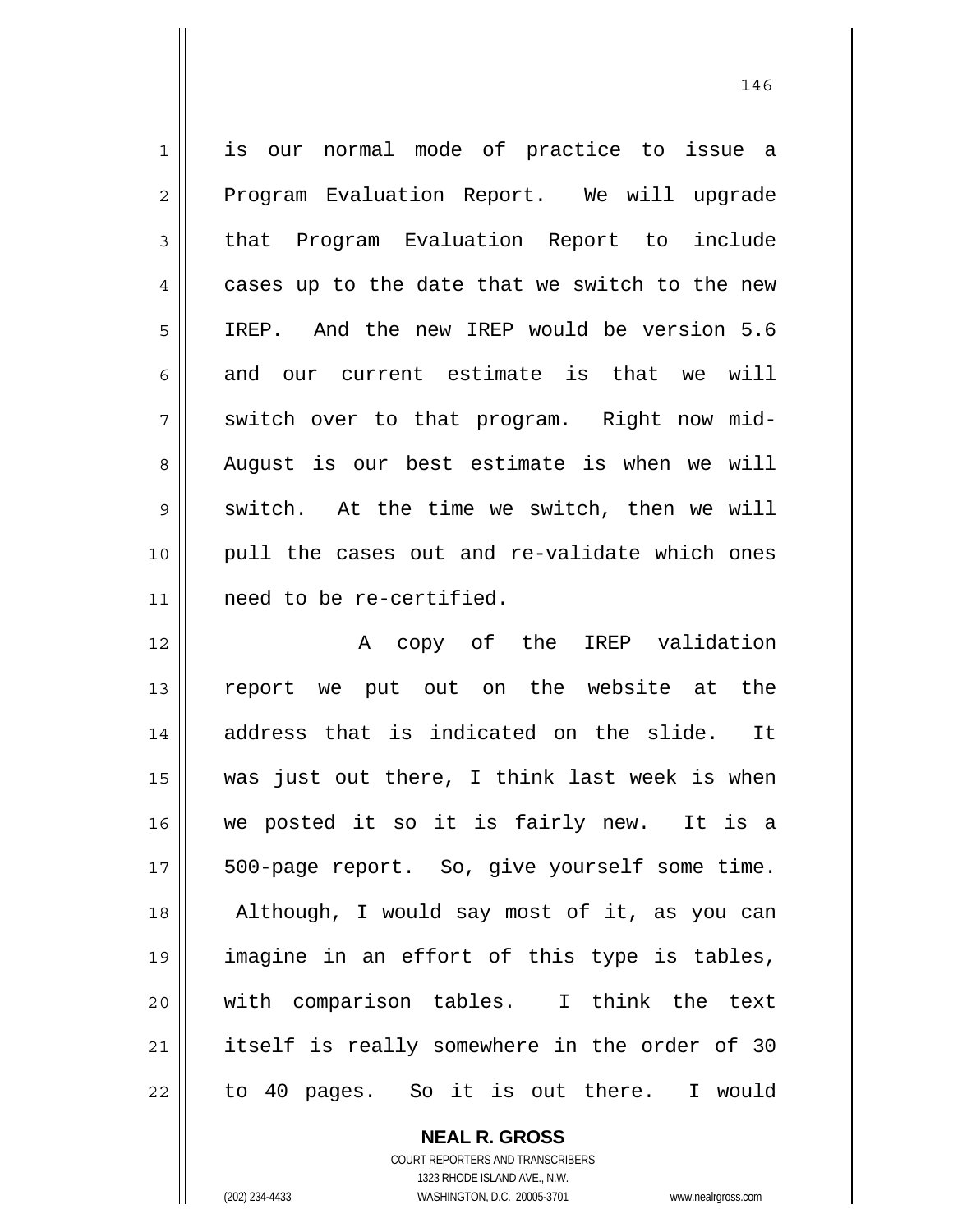**NEAL R. GROSS** COURT REPORTERS AND TRANSCRIBERS 1  $2 \parallel$  down from the website and take a look at it. 3 || But we are pretty pleased with how  $4 \parallel$  this came out. We are not happy, of course,  $5 \parallel$  there were three errors but knock on wood, it  $6 \parallel$  could have been worse, I suppose.  $7 \parallel$  The second issue I would like to  $8 \parallel$  talk about is the chronic lymphocytic leukemia 9 10  $11$  and giving status updates but this time we are  $12 \parallel$  getting very close. We have issued the final,  $13 \parallel$  well, the latest version of the risk model.  $14$  | We have put out for review to subject matter 15 || experts. We have solicited input from five 16 || subject matter experts, two from the United 17 18 19 20 I was going to mention that 21 unfortunately for us, Maxia Dong, our staff 22 epidemiologist and physician has left NIOSH encourage anyone who is interested to pull it model. I feel like a broken record because I have been here many times talking about this Kingdom, three from the U.S. We are hoping to get those review comments in mid to late August.

147

1323 RHODE ISLAND AVE., N.W.

(202) 234-4433 WASHINGTON, D.C. 20005-3701 www.nealrgross.com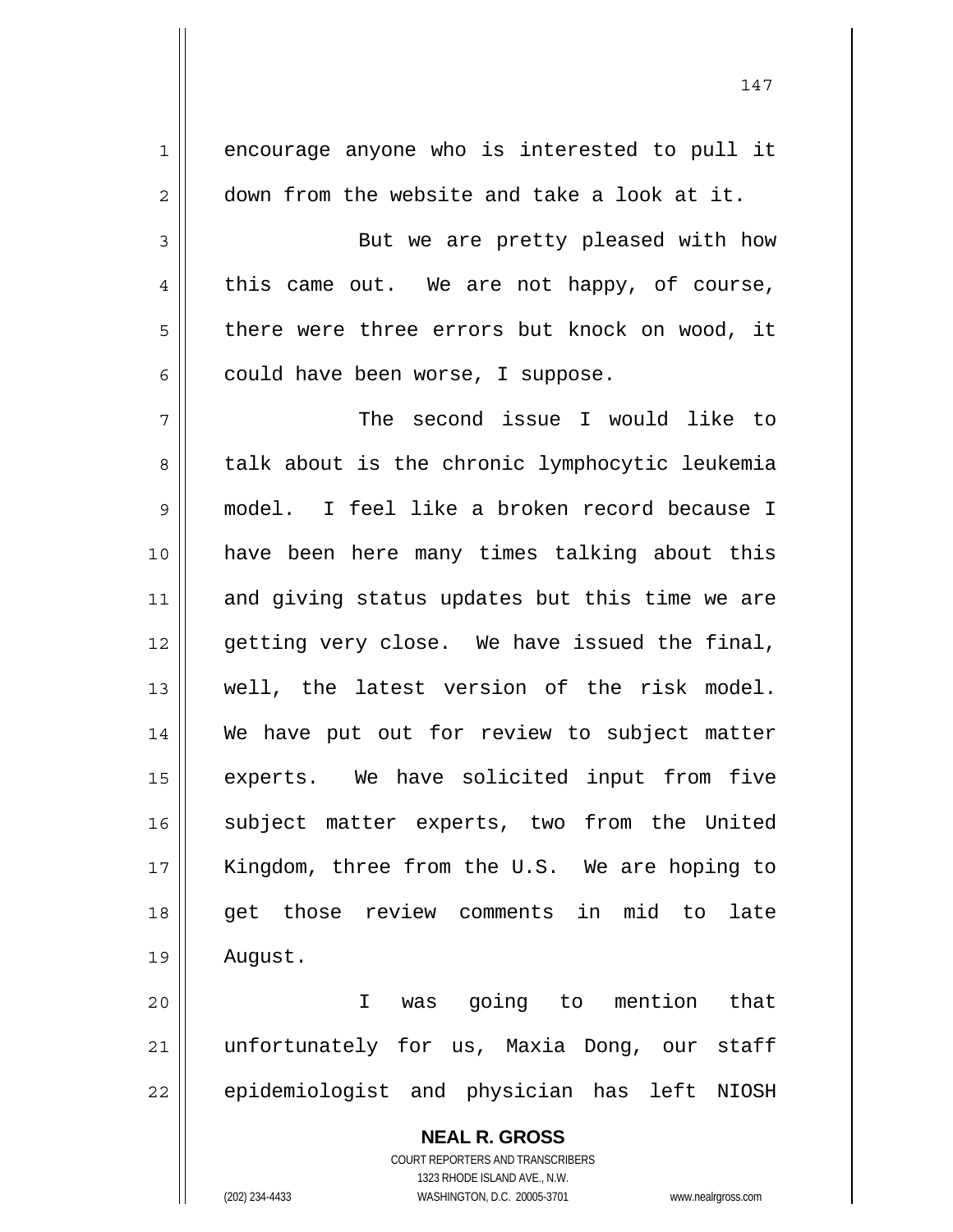**NEAL R. GROSS** COURT REPORTERS AND TRANSCRIBERS 1323 RHODE ISLAND AVE., N.W. 1 2  $3 \parallel$  Health and we are without her services at this  $4 \parallel$  time. So, you are kind of looking at the 5|| acting risk-modeling person, although we 6  $\parallel$  fortunately have the help of SENES Oak Ridge,  $7 \parallel$  our contractor who does most of this work for  $8 \parallel$  us. 9 10 11 || remember Russ Henshaw who was our previous  $12 \parallel$  epidemiologist. He has agreed to come back to  $13$  || NIOSH part-time, very part-time, and assist us 14 || in the interim while we search to fill that 15 16 || At any rate, we put this model out 17 18 first go-round we put out was a plausibility  $19 \parallel$  review. This last go-round is the final 20 model. 21 In parallel with that, we are also 22 || having the dosimetry model being evaluated about a month or so ago, took a new position at the National Center for Environmental Since Maxia has left, those of you who have been on the Board for a while might position. for review. This is the second go-round. The

(202) 234-4433 WASHINGTON, D.C. 20005-3701 www.nealrgross.com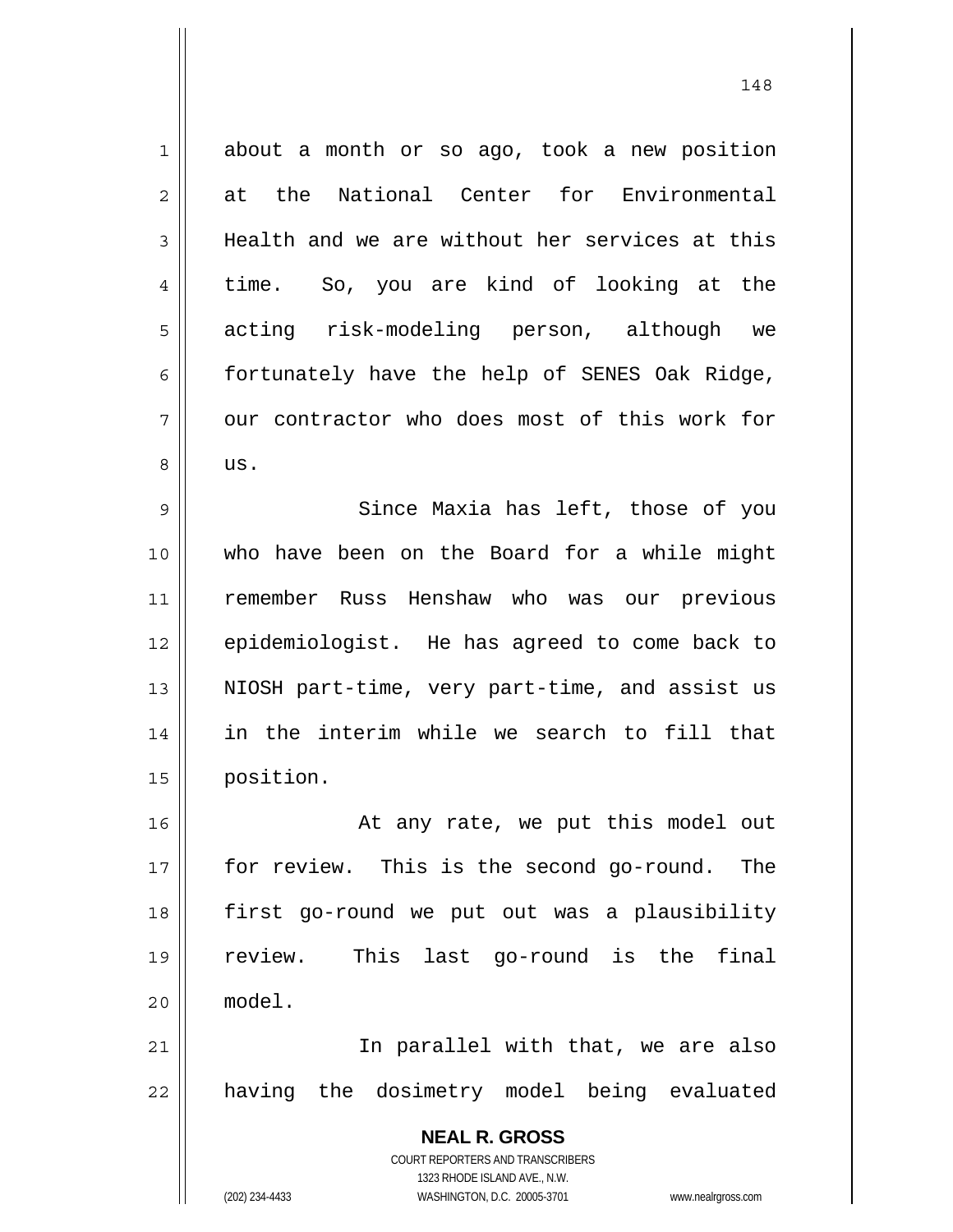$3 \parallel$  through the calculations, just to do a sanity  $4 \parallel$  check again, a final sanity check to make sure  $5 \parallel$  that it is workable in the field. both in-house and by an internal dosimetry expert located in Oak Ridge, who was going

 $6 \parallel$  It is one thing to have this  $7 \parallel$  theoretical model that we propose but how is  $8 \parallel$  this really going to work when push comes to 9 10  $11$  || going to have but let's say it is a couple  $12$  || hundred. We have to have the ability to 13  $\parallel$  automate this, computerize it, and make sure 14 it is do-able on sort of a mass production  $15$  | basis. And we are looking at that right now. shove when you start to try to process, you know, I am not sure how many CLL cases we are

  $\parallel$  Just a little bit about the model. there. We actually are soliciting input from | the subject experts as to which approach might be a more viable alternative. It is based on the non-Hodgkin's lymphoma and/or multiple myeloma model. The models are

17

18

1

2

22 It assumes that the excess relative

**NEAL R. GROSS** COURT REPORTERS AND TRANSCRIBERS 1323 RHODE ISLAND AVE., N.W. (202) 234-4433 WASHINGTON, D.C. 20005-3701 www.nealrgross.com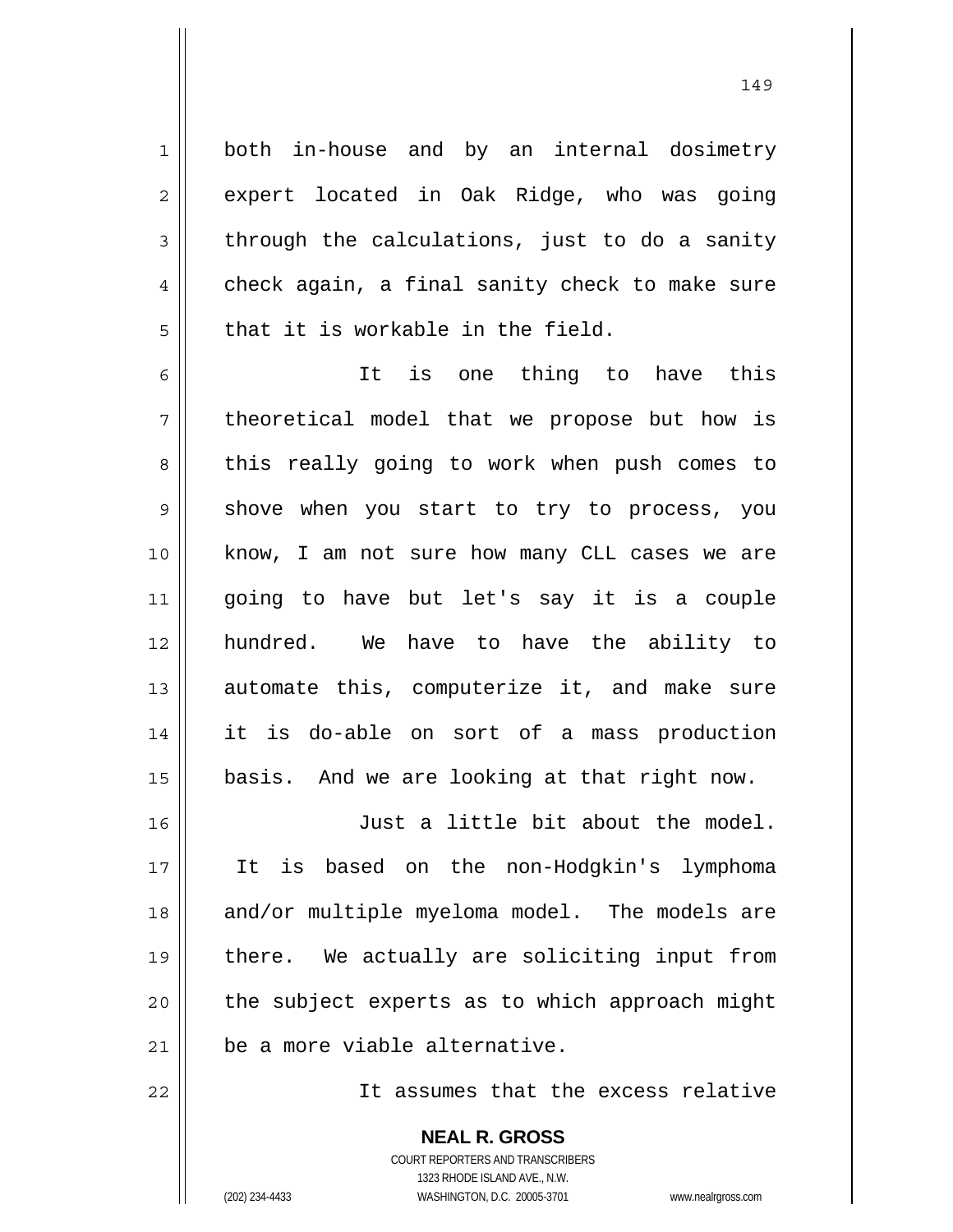1  $2 \parallel$  it has some adjustments for attained age.  $3 \parallel$  The big difference here from the 4 || multiple myeloma or the non-Hodgkin's lymphoma  $5 \parallel$  model is that the latency period is much more 6 | protracted because that is the reality of how  $7 \parallel$  chronic lymphocytic leukemia develops. And so  $8 \parallel$  as we have done with other cancers, we don't 9 10  $11$  | valid or not. We have actually implemented an  $12 \parallel$  S-shaped function that has 15 years at the  $13 \parallel$  mid-point. And the maximum excess relative 14 || risk receiver in this model would be attained 15 16 would Okay, the last thing I just 17 18  $19 \parallel$  TIB-005 is our document that is sort of our risk receiver is equal between both sexes and start and stop. You know, there is no Litmus Test for when the latency period is at 25 years post-original exposure. like to mention is a change in the organ of dose reconstruction, you might recall that

20 || roadmap to which organs we reconstruct for 21 different covered cancers. It also provides  $22$  || the IREP risk model and it is all key to the

> **NEAL R. GROSS** COURT REPORTERS AND TRANSCRIBERS 1323 RHODE ISLAND AVE., N.W. (202) 234-4433 WASHINGTON, D.C. 20005-3701 www.nealrgross.com

<u>150</u>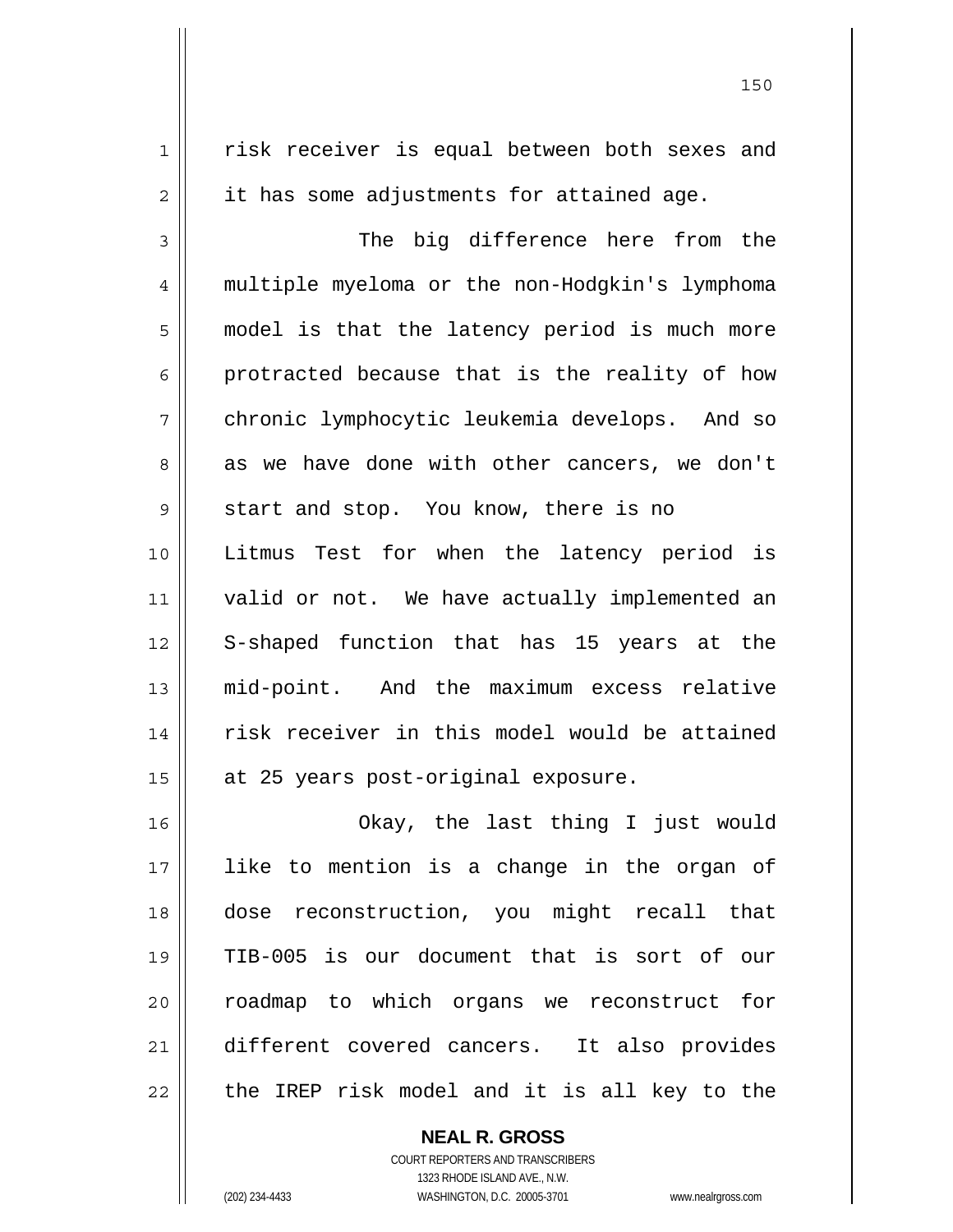1 2 Disease Code 9. ICD-9 code, the International Classification

151

3 here And I put a little excerpt up  $4 \parallel$  from TIB-005. You may recall that probably  $5 \parallel$  the last time that we did this, the only other 6 | time that we have done this that I can recall,  $7 \parallel$  is when we changed the target organ for 8 || lymphomas. And as you see here, lymphomas, 9 10  $11$  | I think we had it designated as the site of 12 || diagnosis which, you know, after  $13$  || retrospective, you know, looking at it and 14 reflecting on it, the original organ was 15 the target organ is now for internal dose, is the thoracic lymph nodes, which prior to that, incorrect and we made that modification.

16 ally Well, in going through and actu 17 18  $19 \parallel$  assignment of cancer of the intrahepatic duct.  $20$  That is ICD-9 Code 155.1. It is classified 21 as a liver cancer but it is not the cancer of  $22$  || the liver cells themselves, the hepatocytes. this came about as a result of an inquiry from a claimant. We recently reviewed the

> COURT REPORTERS AND TRANSCRIBERS 1323 RHODE ISLAND AVE., N.W. (202) 234-4433 WASHINGTON, D.C. 20005-3701 www.nealrgross.com

**NEAL R. GROSS**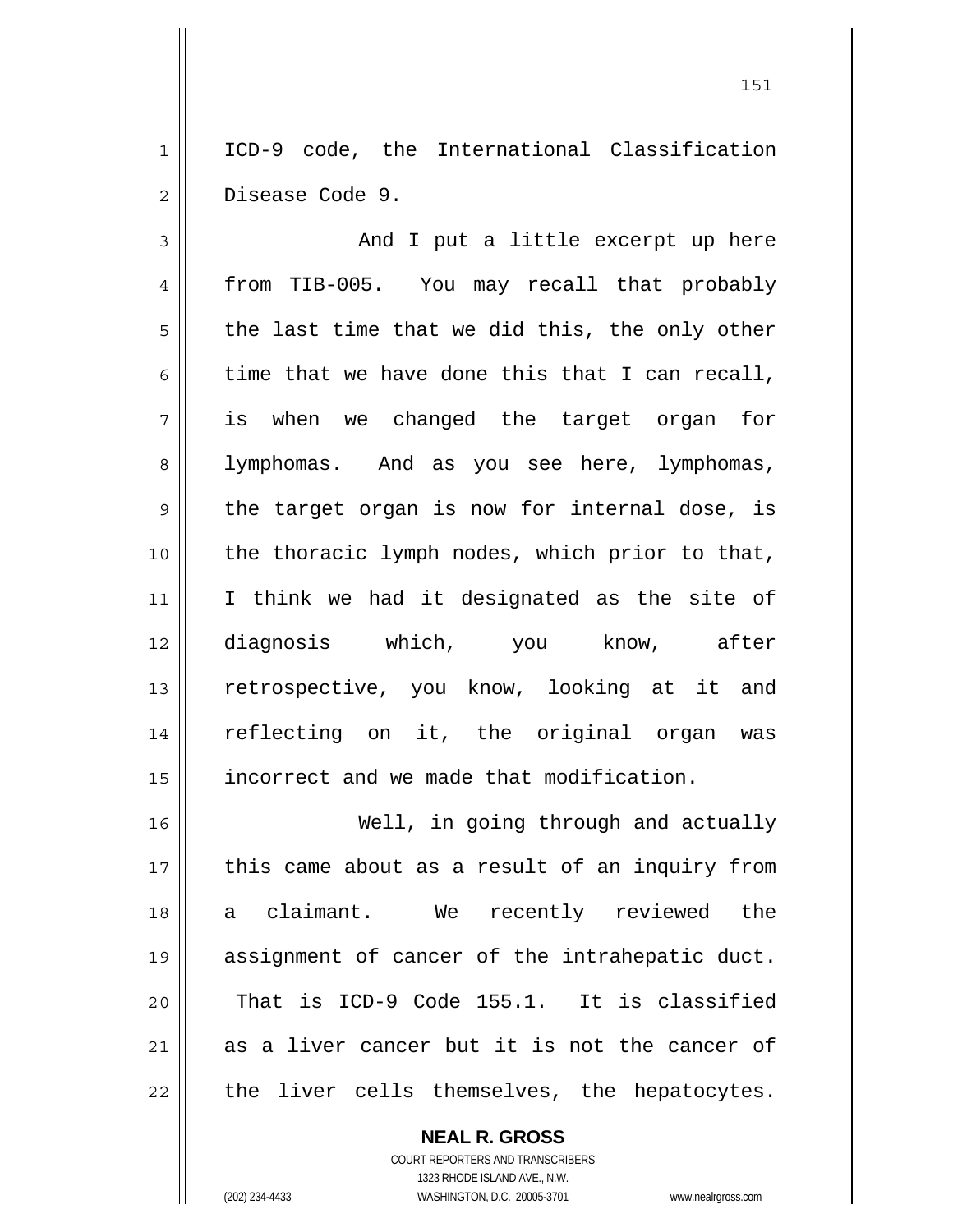1 2  $3 \parallel$  bile material through the liver. So there are  $4 \parallel$  some arguments that could be made that that  $5 \parallel$  tissue is different, different than the 6 $\parallel$  metabolic tissue of the liver that we model  $7 \parallel$  with the internal dose organs. 8 of But in obtaining the opinion 9 10  $11$   $\vert$  couldn't make that distinction, especially in  $12 \parallel$  cases when the hepatic duct actually  $13$  | bifurcates into such small duct works that it  $14$   $\parallel$  is intimately involved with the liver tissue 15 16 ternal 17 18  $19 \parallel$  the target organ to be reconstructed for the 20 || intrahepatic duct to be the liver. As you see 21 || right now, it is the gall bladder and the 22 || bladder which just did not -- it made some It is a cancer of the plumbing, if you will, the internal plumbing, of the transfer of the some medical experts and reviewing the literature, it became pretty clear that we itself. So, after some in consultation, we made a decision that that is just not appropriate and we are reclassifying

152

**NEAL R. GROSS** COURT REPORTERS AND TRANSCRIBERS

1323 RHODE ISLAND AVE., N.W. (202) 234-4433 WASHINGTON, D.C. 20005-3701 www.nealrgross.com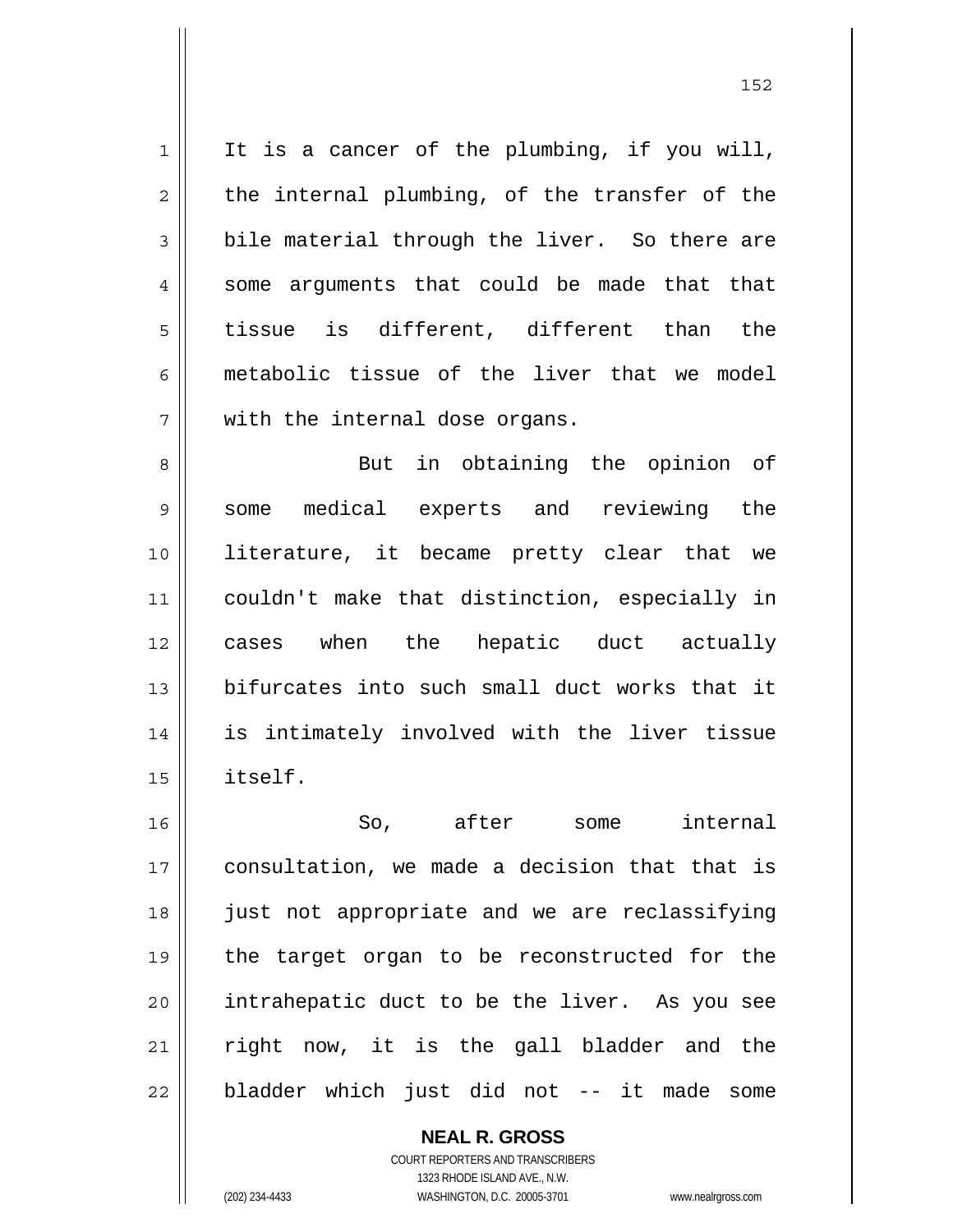1 2  $3 \parallel$  favorable, we are going to reclassify. And it  $4 \parallel$  makes some difference for those organs, for  $5 \parallel$  those cases where there has been exposure to, 6 || in particular, actinides or plutonium, 7 || specifically. Plutonium is known to  $8 \parallel$  concentrate in the liver. So you will get a 9 10 11 bladder here, which is essentially a non-12  $13$   $\parallel$  So this will affect some cases. We  $14 \parallel$  are going to go back and right now, our best  $15$   $\parallel$  estimate, it is surprising because it is a  $16 \parallel$  fairly rare cancer but when you have got 17 18 sense when the model was first proposed but in looking at it, we feel to be claimant much higher liver dose if you reconstruct the dose of the liver than you would for the gall metabolic organ. 20,000 something of anything, you end up with a fairly high number. There is about 25 cases

 $20$  || time, using the gall bladder as the internal

21 | target organ.

22 || So we are going to do a Program

**NEAL R. GROSS** COURT REPORTERS AND TRANSCRIBERS 1323 RHODE ISLAND AVE., N.W. (202) 234-4433 WASHINGTON, D.C. 20005-3701 www.nealrgross.com

19 that have been reconstructed prior to this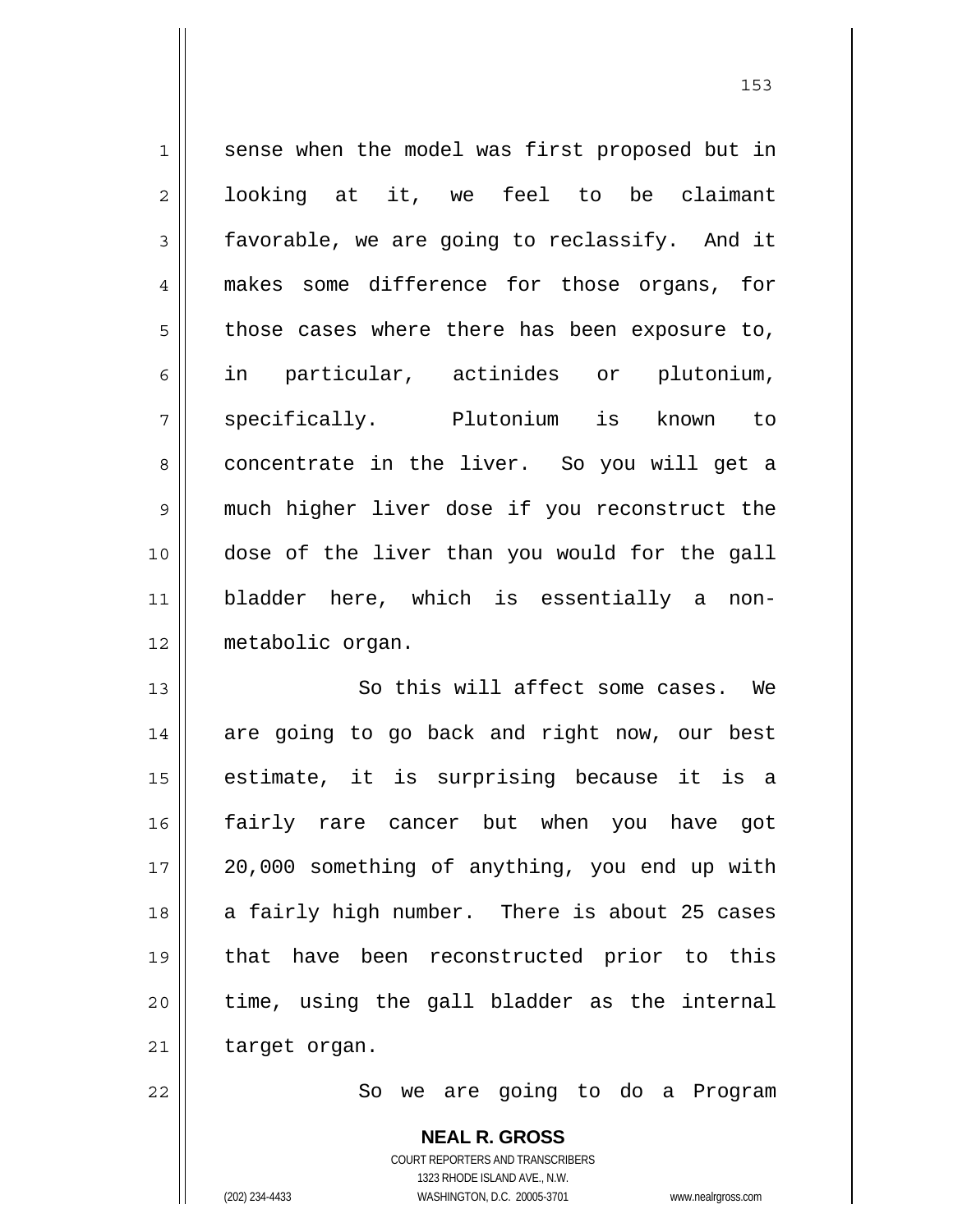1 2  $3 \parallel$  opposed to the liver. And again, it probably  $4 \parallel$  won't affect all the cases. It will affect,  $5 \parallel$  surely, it will have a more profound affect on 6 | the cases that had plutonium exposures. So, I  $7$  || will report later on how that analysis comes  $8 \parallel$  out. 9 10 this slide is redundant. Yes. So anyway,  $11$  | that concludes my presentation. Thank you. 12 ZIEMER: I appreciate the CHAIRMAN 13 update. Now let's see if there are specific 14 15 || **MEMBER GRIFFON:** Paul, I am not  $16 \parallel$  sure if you actually covered this. But there 17 18 19 maybe on the Procedures Subcommittee as well, 20 || oral nasal breathing comes to mind and there  $21$  | is a couple of others. 22 || I don't know if you have any update Evaluation Report on this and rework all the cases where we have used the gall bladder as Did I miss something here? I think questions. Yes, Mark. MEMBER GRIFFON: are some outstanding White Papers that I know we have talked about on the Subcommittee and

154

(202) 234-4433 WASHINGTON, D.C. 20005-3701 www.nealrgross.com

COURT REPORTERS AND TRANSCRIBERS 1323 RHODE ISLAND AVE., N.W.

**NEAL R. GROSS**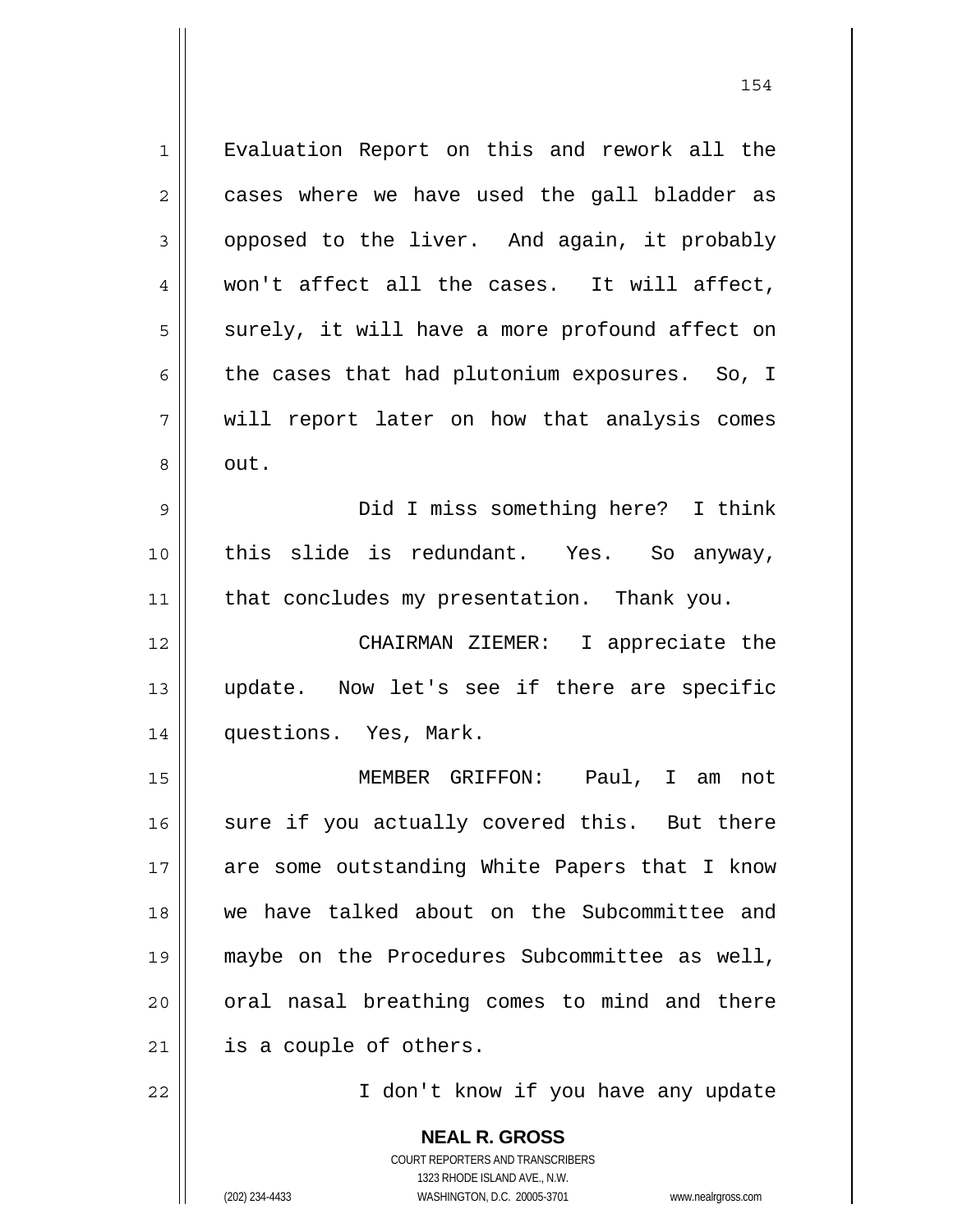1 on where those things stand.

| 2  | DR. NETON: No, I don't. I mean,                 |
|----|-------------------------------------------------|
| 3  | we have actually come to agreement on where we  |
| 4  | stand on those as part of the working group     |
| 5  | have not changed our<br>process and we          |
| 6  | fundamental position on either of those.<br>So, |
| 7  | it is not affecting what we are doing for dose  |
| 8  | reconstruction.                                 |
| 9  | MEMBER GRIFFON: You<br>have put a               |
| 10 | final position out though on those?             |
| 11 | DR. NETON: We have not put out the              |
| 12 | final position.                                 |
| 13 | MEMBER GRIFFON:<br>We<br>have talked            |
| 14 | through it.                                     |
| 15 | Right. And the last<br>DR. NETON:               |
| 16 | working group, I forget which working group it  |
| 17 | was, we came to at least a mutual               |
| 18 | understanding of our positions on ingestion.    |
| 19 | I am not sure, for example, SC&A 100% agrees    |
| 20 | with it but at least they understand where we   |
| 21 | are coming from. At a minimum, we have agreed   |
| 22 | to disagree on that issue.                      |

**NEAL R. GROSS** COURT REPORTERS AND TRANSCRIBERS 1323 RHODE ISLAND AVE., N.W. (202) 234-4433 WASHINGTON, D.C. 20005-3701 www.nealrgross.com

<u>155 میں اس کی استعمال کرتا ہے۔ اس کی اس کی اس کی اس کی اس کی اس کی اس کی اس کی اس کی اس کی اس کی اس کی اس کی</u>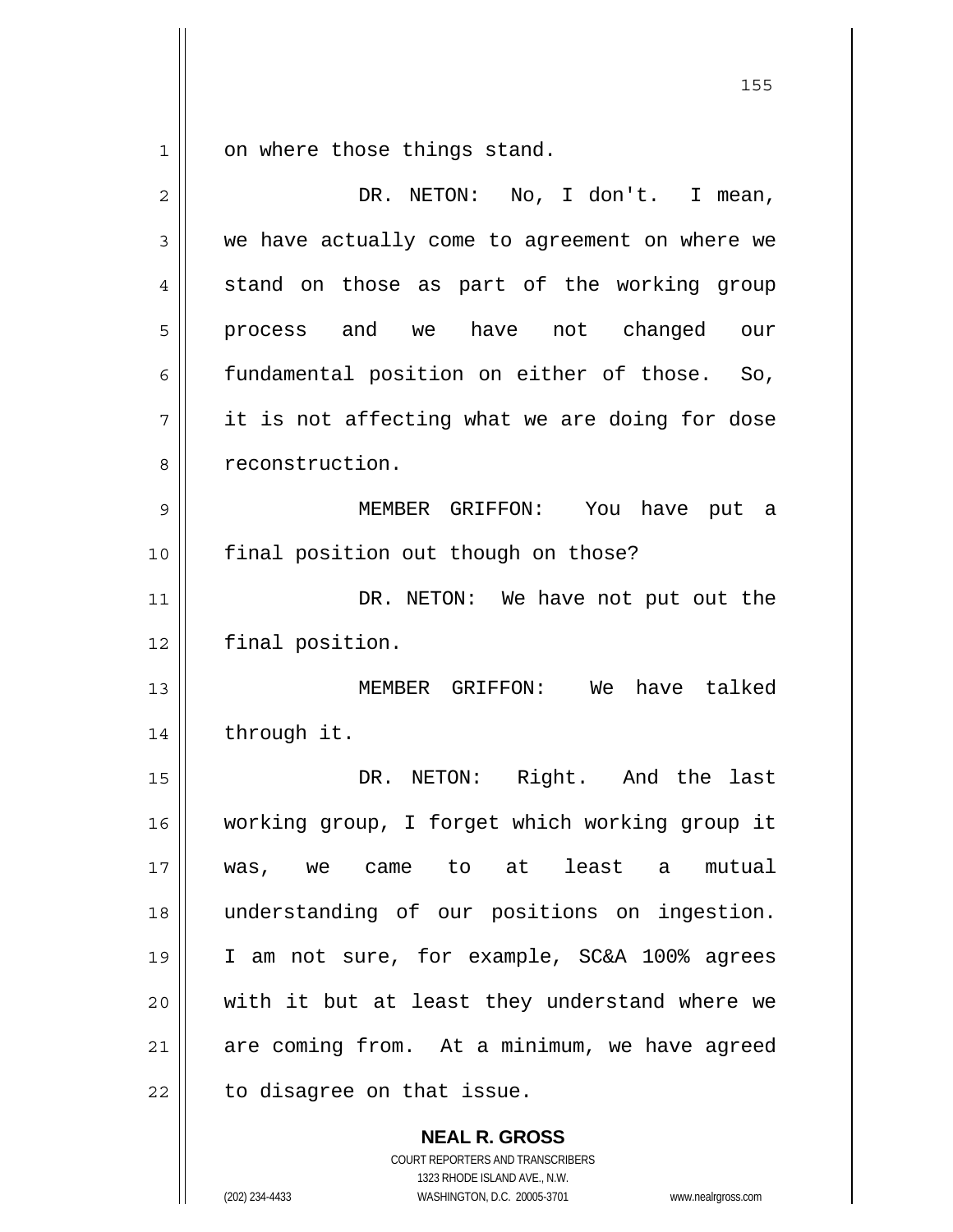**NEAL R. GROSS** COURT REPORTERS AND TRANSCRIBERS 1323 RHODE ISLAND AVE., N.W. (202) 234-4433 WASHINGTON, D.C. 20005-3701 www.nealrgross.com 1 2  $3 \parallel$  past. So, it doesn't make any difference in  $4 \parallel$  how we are doing dose reconstructions but I do  $5 \parallel$  agree with you that we need to put out a final 6  $\vert$  --7 || MEMBER GRIFFON: Yes, I think you  $8 \parallel$  committed to putting it in writing. 9 10 11 || MEMBER GRIFFON: All right. Just 12 || those two Jim? I can't remember if there were 13 14 was a few DR. NETON: No, there  $15 \parallel$  other --16 17 18  $19 \parallel$  will report on those. 20 MEMBER GRIFFON: Can you add on  $21$  | that? Yes, thank you. 22 DR. NETON: I apologize, yes. And so what we are doing is we are going to continue doing as we have in the DR. NETON: -- position to close that one. I agree with you. other - MEMBER GRIFFON: A few others. DR. NETON: -- sort of odds and ends out there. And I need to, next time I

<u>156 - Animal Stephen Barbara, amerikan pendadaran pengaran pengaran pengaran pengaran pengaran pengaran penga</u>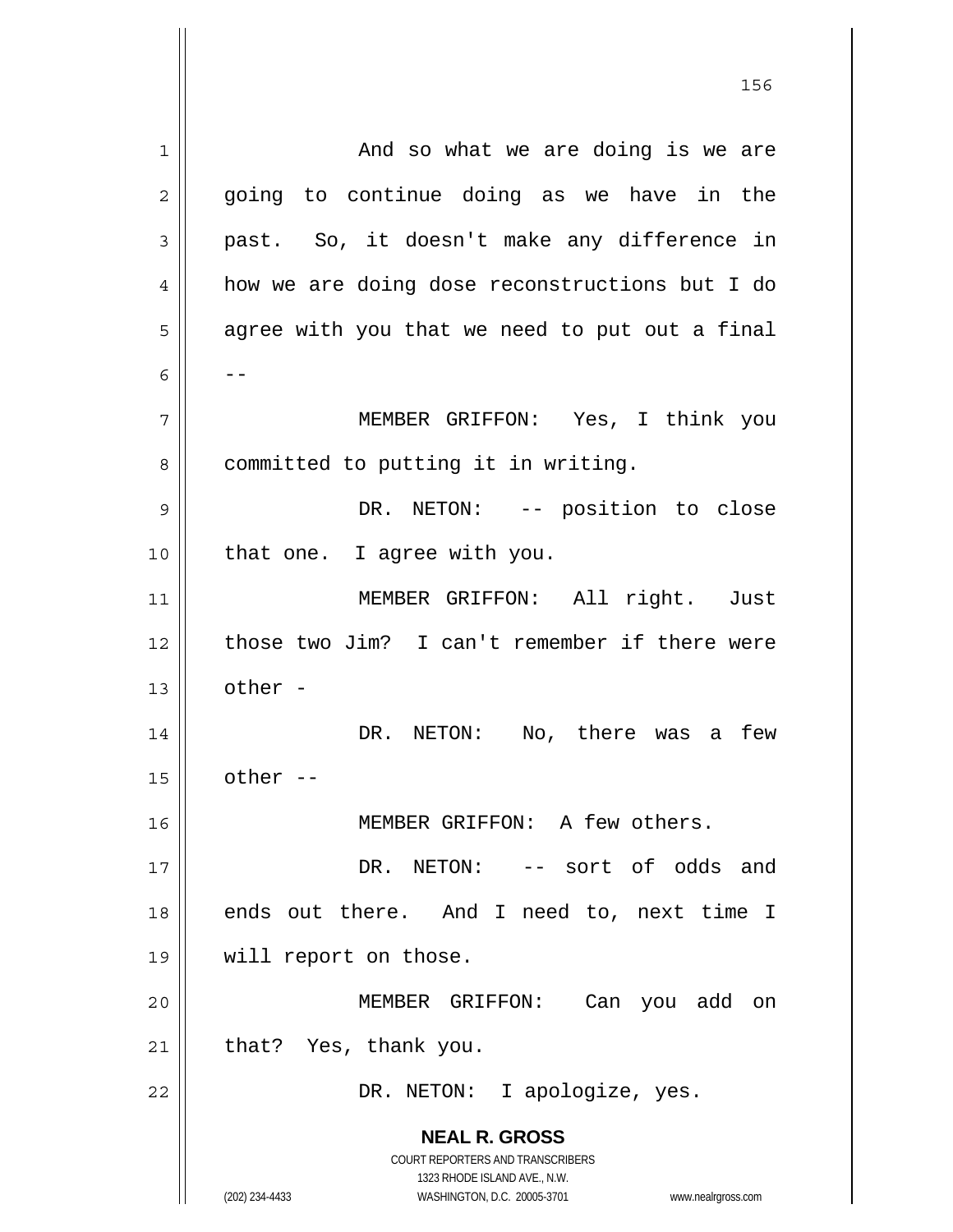|    | 157                                                                 |
|----|---------------------------------------------------------------------|
| 1  | CHAIRMAN ZIEMER: Dr. Lockey?                                        |
| 2  | MEMBER LOCKEY: The ICD code for                                     |
| 3  | biliary tract tumors is, I guess, is                                |
| 4  | different. Right?                                                   |
| 5  | DR. NETON: Biliary tract?                                           |
| 6  | MEMBER LOCKEY: Yes.                                                 |
| 7  | DR. NETON: You mean the                                             |
| 8  | intrahepatic duct tumors?                                           |
| 9  | MEMBER LOCKEY: No, actually                                         |
| 10 | involving the biliary tract itself.                                 |
| 11 | DR. NETON: Well the liver itself                                    |
| 12 | is 155. I mean, that is the cancer of the                           |
| 13 | liver itself which is, in my view of thinking,                      |
| 14 | the hepatic tissue, the hepatocytes. There is                       |
| 15 | intrahepatic ducts, which are 155.1 and then                        |
| 16 | there is also the intrahepatic ducts, which is                      |
| 17 | a different code.                                                   |
| 18 | MEMBER LOCKEY: Right.                                               |
| 19 | DR. NETON: The intrahepatic ducts                                   |
| 20 | is -- you are talking about the connection                          |
| 21 | between the bladder and liver?<br>That is a                         |
| 22 | different code.                                                     |
|    | <b>NEAL R. GROSS</b>                                                |
|    | COURT REPORTERS AND TRANSCRIBERS<br>1323 RHODE ISLAND AVE., N.W.    |
|    | (202) 234-4433<br>WASHINGTON, D.C. 20005-3701<br>www.nealrgross.com |

 $\mathsf{I}$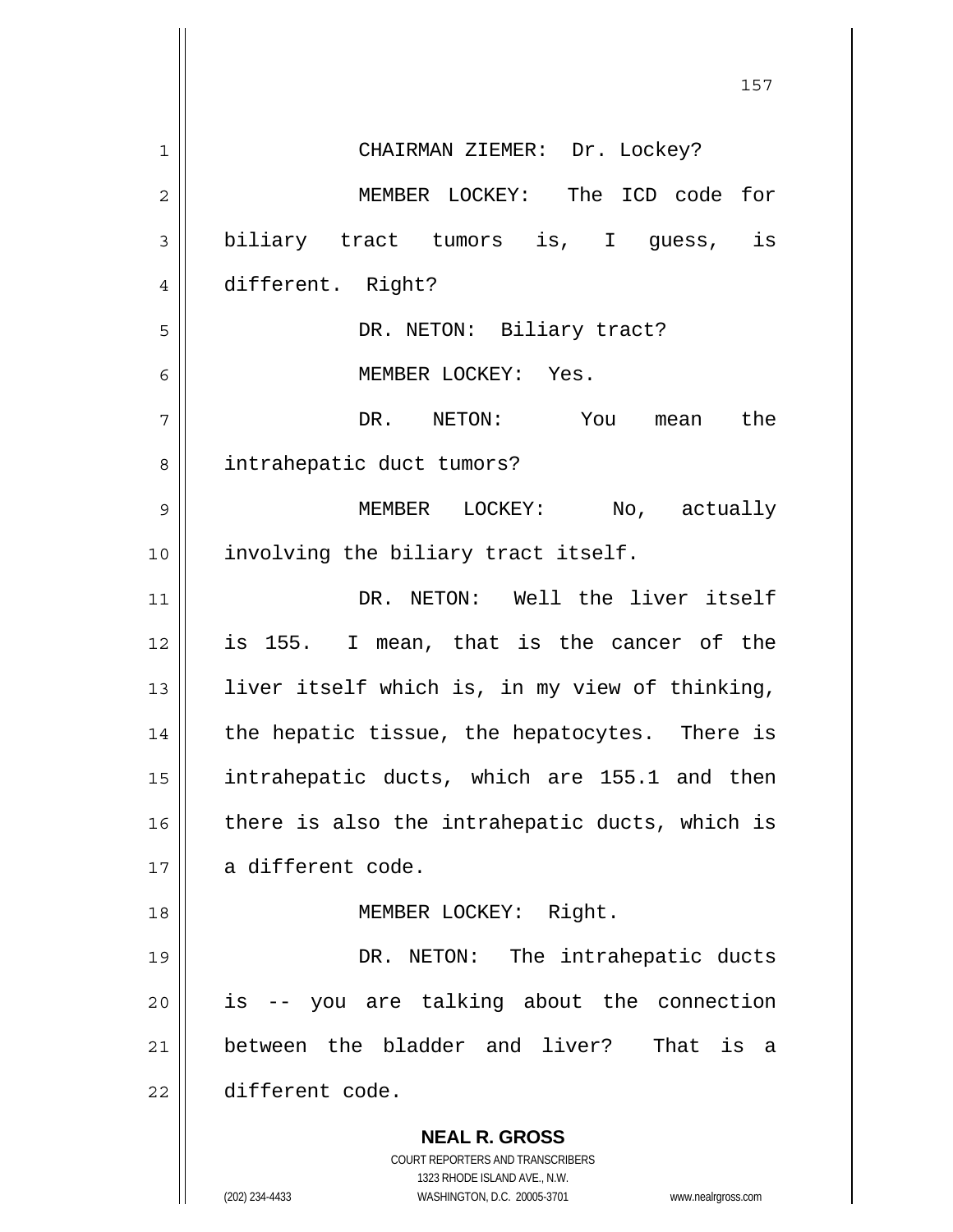158 1  $2 \parallel \text{code. } 0$ kay. 3 4 5 : And that we would not 6  $\parallel$  use this approach for. 7 8 AN ZIEMER: Okay. Other CHAIRM 9 questions, comments? 10  $11$   $\parallel$  meetings ago, we had, I think it was a member 12 || of the public that raised the issue of  $13 \parallel$  validation of the IREP code. And then I think  $14 \parallel$  you told us that it had been validated  $15$  ||  $\,$  originally. But we have NIOSH-IREP and I 16 || don't know enough about validation of computer 17 18 19  $\parallel$  in the transformation, if I can call it that, 20 from the original IREP to what we call NIOSH-21 || IREP that there would be something outside of  $22$  || the original validation or is it your MEMBER LOCKEY: That is a different DR. NETON: Yes. MEMBER LOCKEY: Thank you. DR. NETON: MEMBER LOCKEY: Sorry. Jim, at I don't know a couple of codes to even ask the question right but it is sort of along the lines is are we assured that

> **NEAL R. GROSS** COURT REPORTERS AND TRANSCRIBERS 1323 RHODE ISLAND AVE., N.W.

(202) 234-4433 WASHINGTON, D.C. 20005-3701 www.nealrgross.com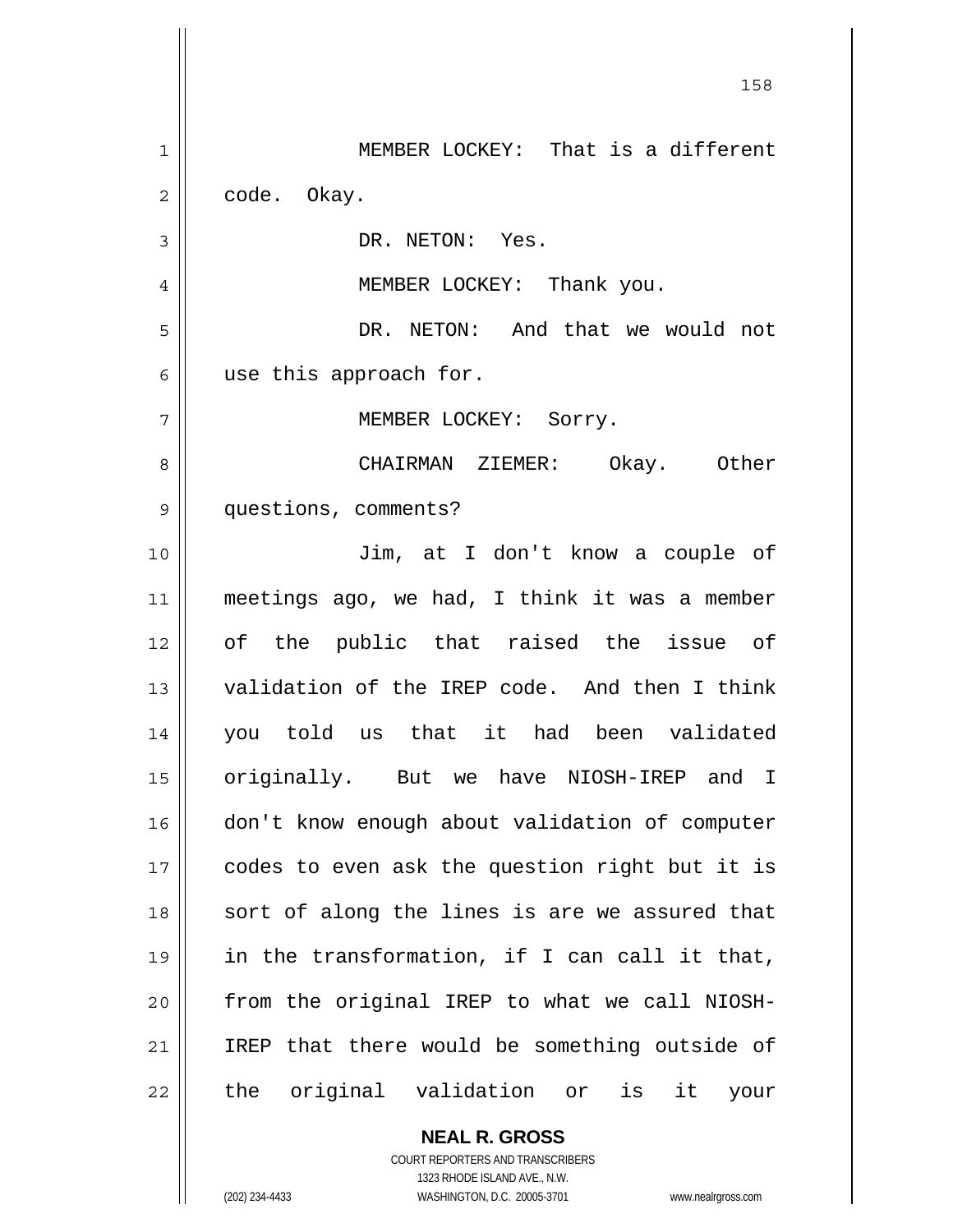1 2 3 4 cation DR. NETON: The verifi  $5 \parallel$  process would not. I mean, that is purely the 6  $\parallel$  mechanics of the calculations. Are they being  $7 \parallel$  done in accordance with the way the source 8 | code should be written? 9 10 itself or if the equations themselves are not 11 12 || DR. NETON: Right. And you are  $13$   $\vert$  correct to point out that there are some  $14$   $\parallel$  differences between the IREP code itself,  $15$   $\parallel$  which was originally validated in our opinion  $16 \parallel$  by the National Academy of Sciences Review in 17 18 19 || implemented the NIOSH-IREP model, any of those 20 || changes that we made were vetted through 21 || subject matter expert reviews and they are understanding that this verification process would indeed pick up any such glitch, if I can call it that. CHAIRMAN ZIEMER: But if the code right, then it is a separate question. DR. NETON: the NIOSH-IREP model itself. I will say that before we

22 || posted on our website. I forget how many

**NEAL R. GROSS** COURT REPORTERS AND TRANSCRIBERS 1323 RHODE ISLAND AVE., N.W.

(202) 234-4433 WASHINGTON, D.C. 20005-3701 www.nealrgross.com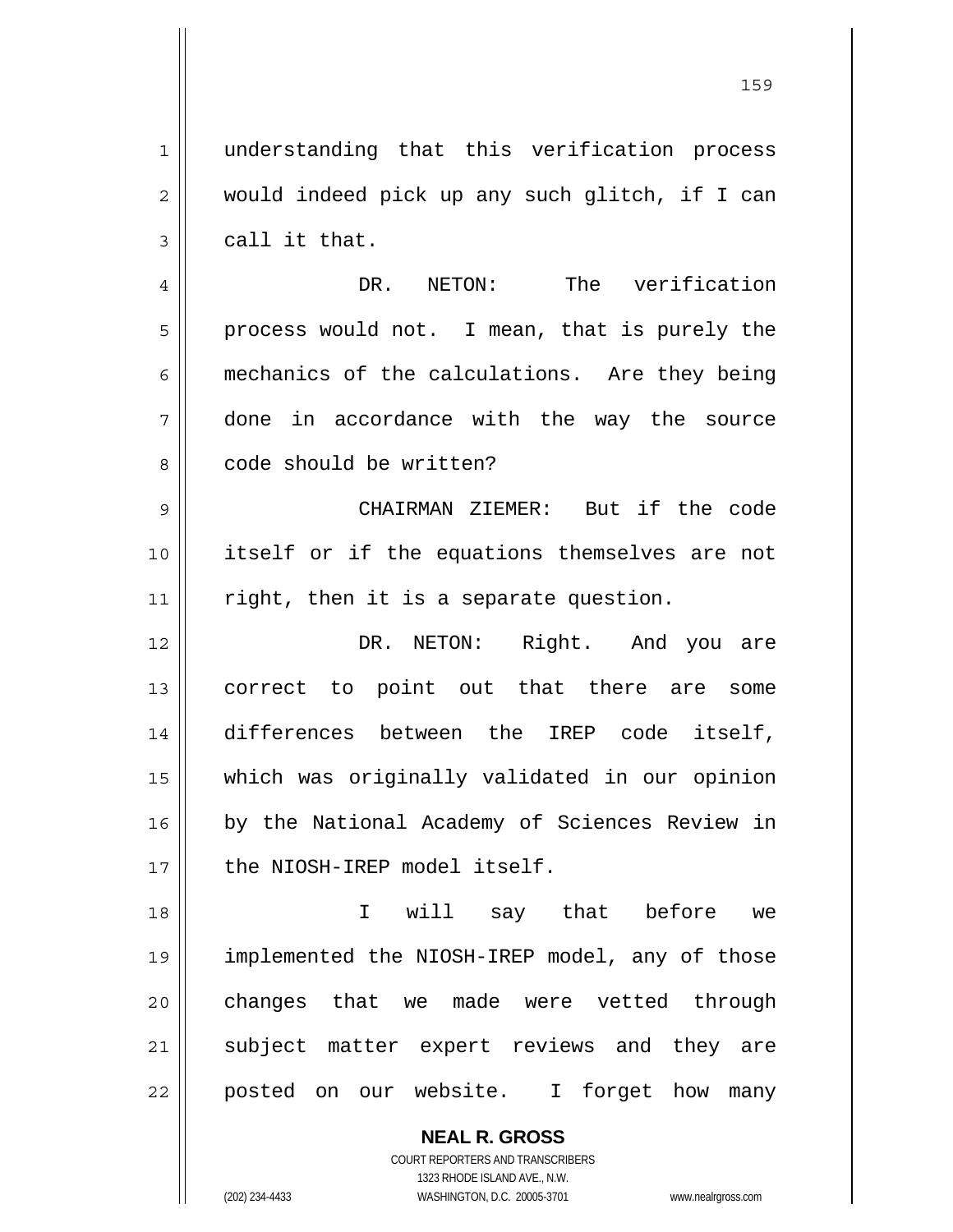1 2  $3 \parallel$  not public comment, but subject matter expert 4 5 : And these 6 7 DR. NETON: Yes, right. 8 || Definitely. 9 10 11 12 Dose The Subcommittee on  $13$  | Reconstruction and the Board have reported to  $14$  | the Secretary on a number of occasions about 15 || the outcomes of the Dose Reconstruction  $16 \parallel$  Audits, if we can call them that. We had an 17 18  $19 \parallel$  believe a third report on the following 40. 20 || And then at the last meeting, this Board 21 || approved a summary or wrap-up report of those 22 || first 100 cases. Incidentally, that report expert reviews we got but the models themselves were put out for public comment or review comments. CHAIRMAN included folks external to OCAS? CHAIRMAN ZIEMER: Thank you. Any other comments, questions? Okay, thank you very much. outcomes of initial report on the first 20 cases and then I think a report on the next 40. And then I

> **NEAL R. GROSS** COURT REPORTERS AND TRANSCRIBERS

1323 RHODE ISLAND AVE., N.W. (202) 234-4433 WASHINGTON, D.C. 20005-3701 www.nealrgross.com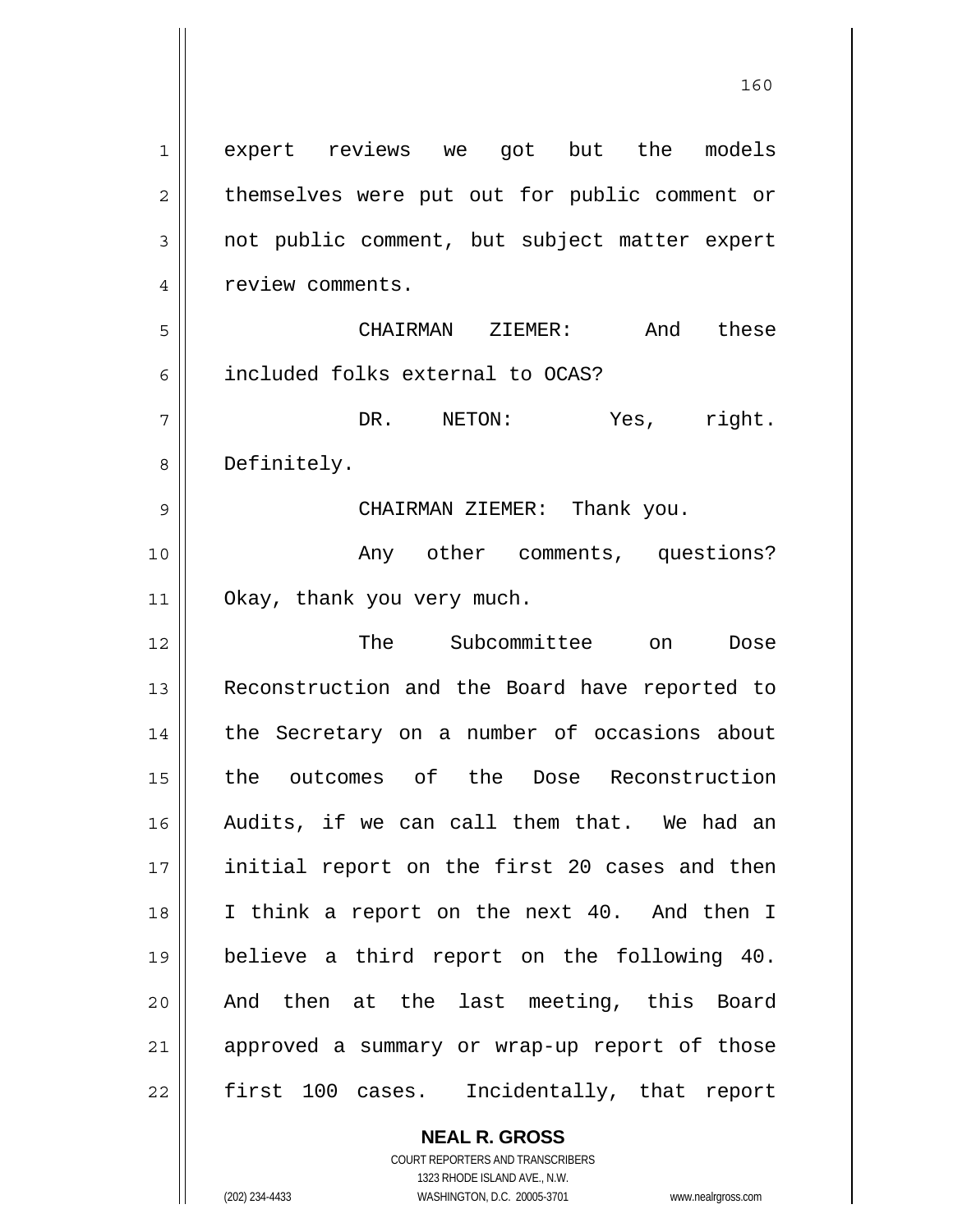1 2  $3 \parallel$  along the lines of formatting, not editing the  $4 \parallel$  technical content. And I believe the final  $5 \parallel$  version has, I think, Mark has agreed to the 6 || final version even this week. So that is  $7 \parallel$  ready to go to the Secretary. which was approved has been undergoing a number of edits, which are edits that are more

8 re a But in any event, there we 9 10  $11$   $\parallel$  There were discussions between the Board and  $12 \parallel$  SC&A and NIOSH. And Stu Hinnefeld is going to  $13$  give us a report now on the Dose  $14$   $\parallel$  Reconstruction Program and the OCAS actions  $15$  || relating to the review of the first 100 cases.  $16$   $\vert$  Keep in mind, these are not the first 100 dose 17 18 100 audit reviews done by the Board and the  $19 \parallel$  impact, in essence, that those have made on  $20$  | the way dose reconstructions are conducted. 21 MR. HINNEFELD: Well, thank you, 22 Dr. Ziemer, and thank you, Board members, for number of issues that arose through those audits. There were a number of findings. give us a report now on the reconstructions done by NIOSH but the first

> **NEAL R. GROSS** COURT REPORTERS AND TRANSCRIBERS

> > 1323 RHODE ISLAND AVE., N.W.

(202) 234-4433 WASHINGTON, D.C. 20005-3701 www.nealrgross.com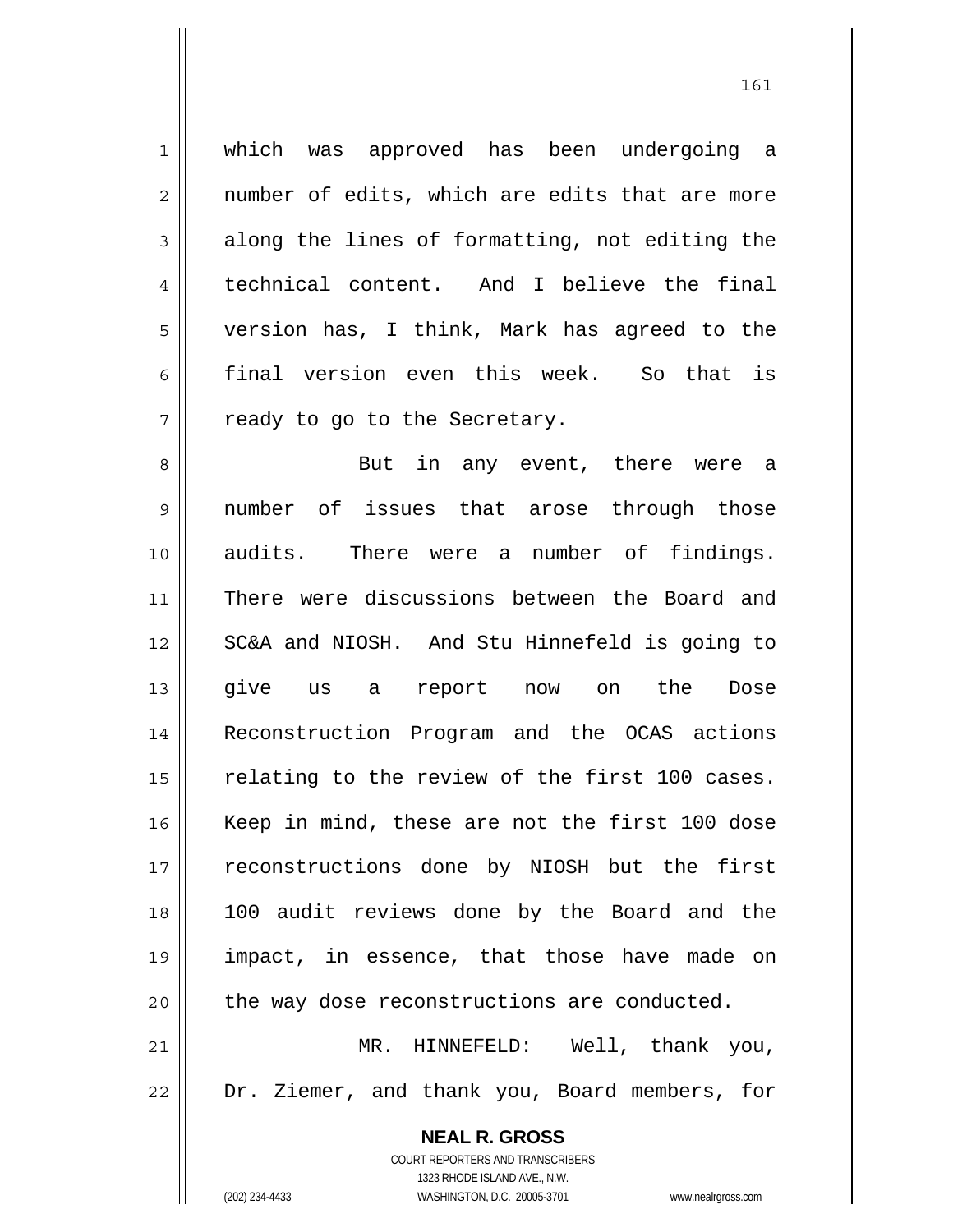1 2  $3 \parallel$  without the benefit of lunch in between. So I  $4 \parallel$  am assuming the Board's thought process was  $5 \parallel$  well, if we have got to listen to this guy, 6 ||  $\,$  let's just get it over with quick. You know,  $7 \parallel$  kind of like pulling the Band-Aid off, sort  $8 \parallel$  of. 9 10 11 determination. We tried to talk him out of 12 13 || MR. HINNEFELD: Whoever feels that 14 way, I don't care. You know, I have been 15 16 || I think it is worthwhile to provide 17 18 19 || standpoint, is a particularly laborious 20 || process. It is really detailed, the Board's 21 || technical support contractor, is a really 22 detailed group of people. And so we have the opportunity here today. I notice on the agenda that I have consecutive presentations CHAIRMAN ZIEMER: It is the Designated Federal Official who makes that it. doing this a long time. a little bit of information here because this has been, a dose reconstruction review from my

> **NEAL R. GROSS** COURT REPORTERS AND TRANSCRIBERS

> > 1323 RHODE ISLAND AVE., N.W.

(202) 234-4433 WASHINGTON, D.C. 20005-3701 www.nealrgross.com

<u>162</u>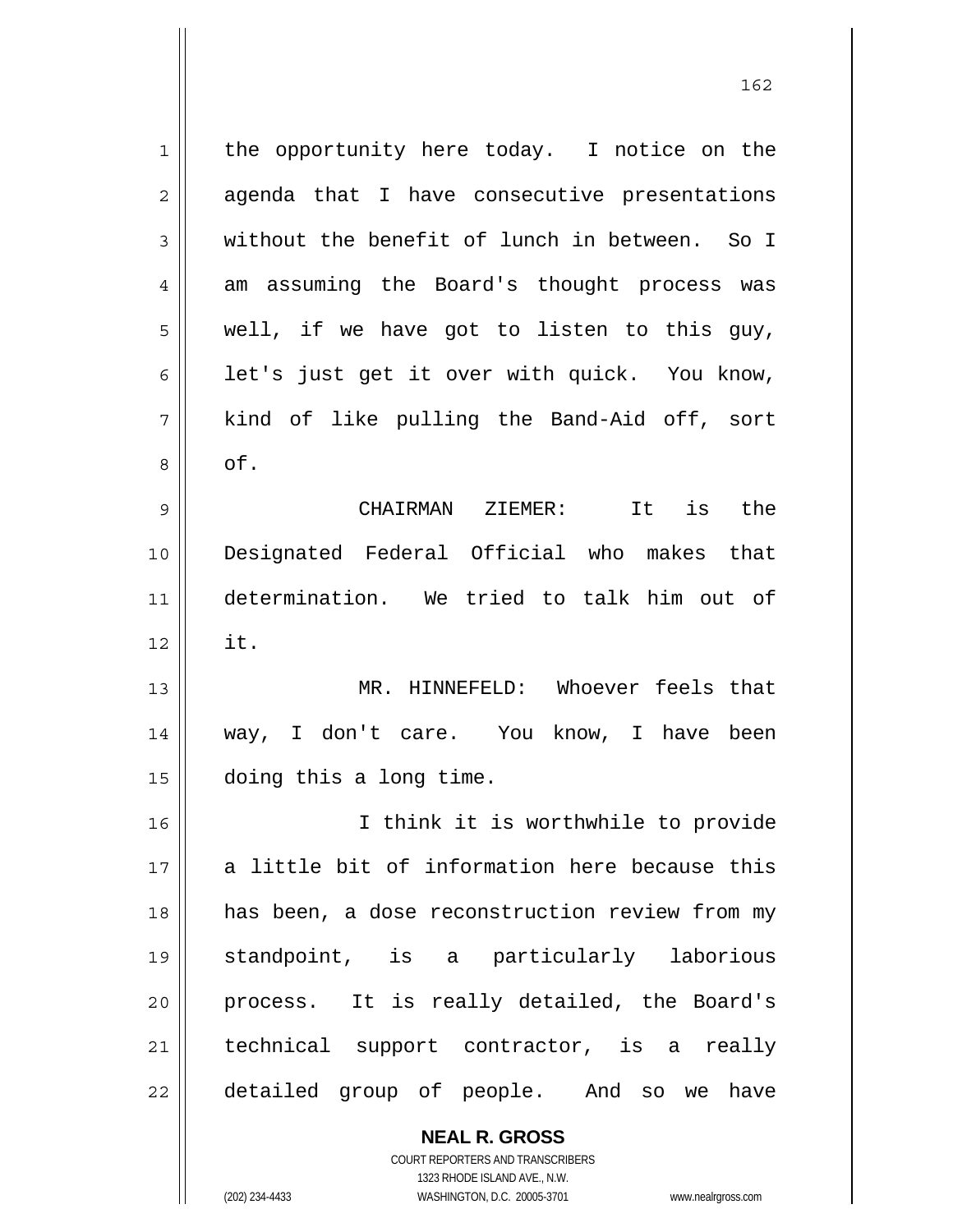1 2  $3 \parallel$  reconstructions are prepared, as we have gone  $4 \parallel$  through this process, in large part due to  $5 \parallel$  this feedback that has been received through  $6 \parallel$  this process. And so I think it might be  $7$  || worthwhile for us to say that yes, we 8 || understand the comments, a lot of the 9 10  $11$   $\parallel$  affected parties and we are not just sitting 12 13 quite a lot of information provided in these, and there has been an evolution of how dose comments. So we are serious about trying to provide a product that is satisfactory to the here not doing anything. You know, we are in fact making revisions as we go.

 $14$   $\parallel$  So I have structured this for  $15$  || brevity along the lines of speaking to the 16 || Summary Findings or the Summary 17 18 19 20 || about what has been done or is being done in 21 || response to those summary findings. Recommendations, I forget now exactly which they are called, in the report, and providing some sort of indication to the Advisory Board

22 || So essentially, I am going to

**NEAL R. GROSS** COURT REPORTERS AND TRANSCRIBERS 1323 RHODE ISLAND AVE., N.W.

(202) 234-4433 WASHINGTON, D.C. 20005-3701 www.nealrgross.com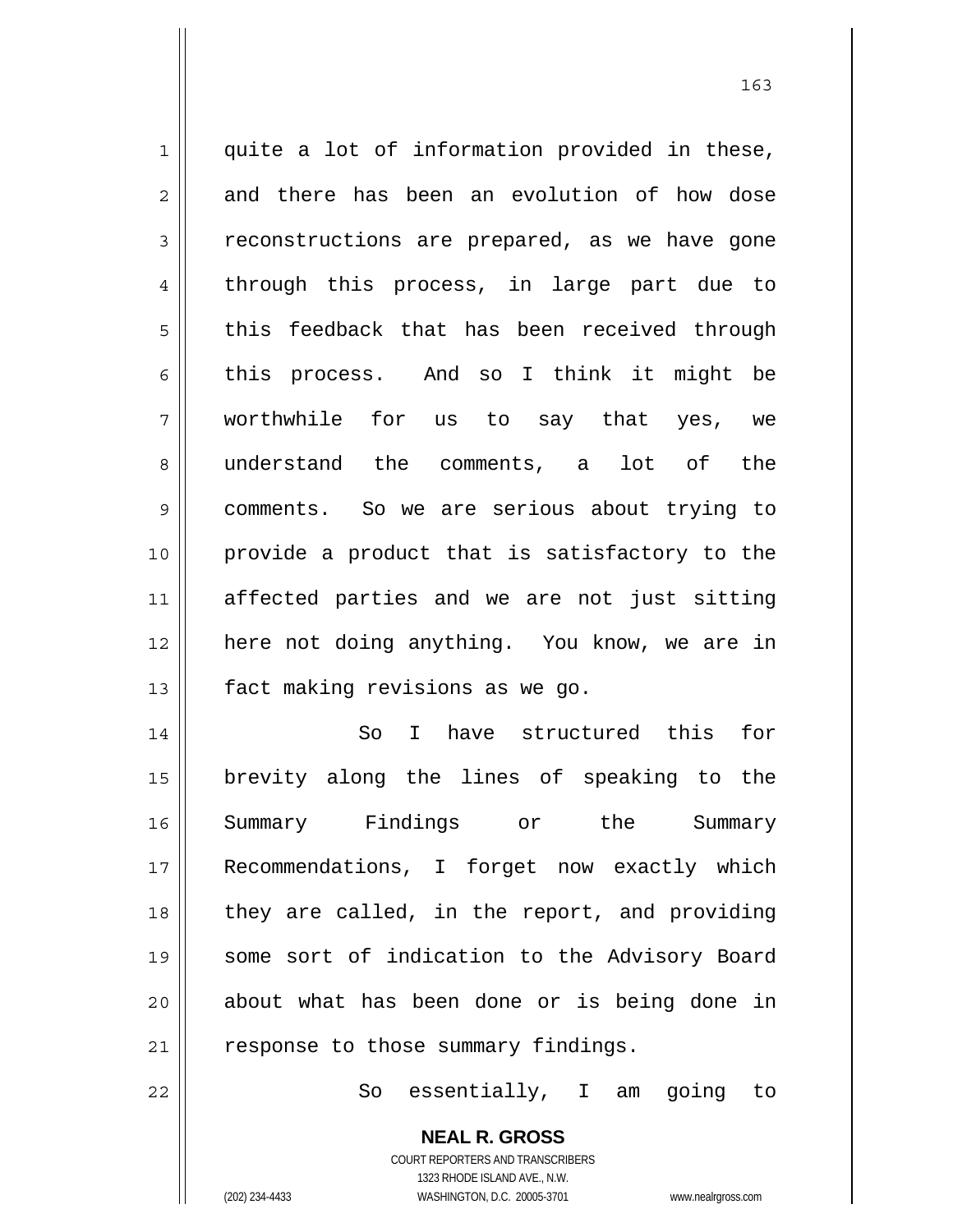1 2  $3 \parallel$  provide some sort of action, you know, what  $4 \parallel$  has gone on or what is going on in response to  $5 \parallel$  those. And then after the presentation, this 6 || is going to be fairly brief, I will entertain 7 || whatever questions or comments anyone has  $8 \parallel$  beyond that. Because we could discuss this 9 | topic, probably at considerable length. 10 11 || was Dose Reconstruction Final Reports need  $12$  || modification to allow for a more complete 13 || audit and better explanation of information to 14  $15$   $\parallel$  and that is kind of like two parts.  $16 \parallel$  One is better explanation of information to 17 18  $19 \parallel$  was done in the dose reconstruction so that 20 || the audit process can be done maybe more  $21$  efficiently. And in fact, just in general the  $22$  || file contains more specific information then recount the Summary Findings or Summary Recommendations from the Report and then The first finding in the summary the claimant. the claimant. And then the second is to make it more clear what, you know, technically what

> **NEAL R. GROSS** COURT REPORTERS AND TRANSCRIBERS

> > 1323 RHODE ISLAND AVE., N.W.

(202) 234-4433 WASHINGTON, D.C. 20005-3701 www.nealrgross.com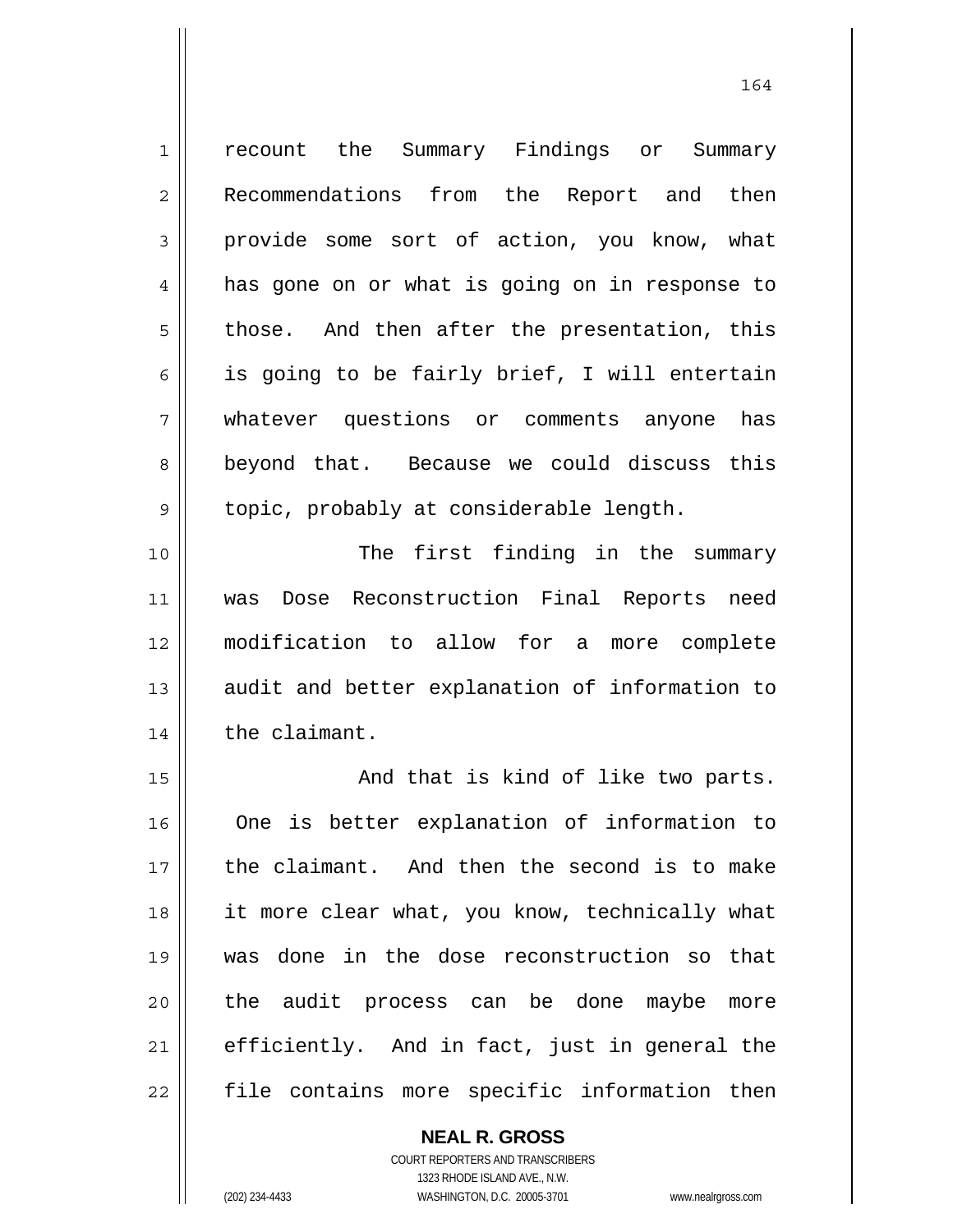1

about how the decision was reached.

2  $3 \parallel$  the first part of this, which is we need  $4 \parallel$  modification to allow a more complete audit,  $5 \parallel$  which is to provide a more complete technical 6 | story. And also, it also speaks to the better  $7 \parallel$  explanation to the claimant. Our response here really speaks to

<u>165</u>

8 our For quite some time now, 9 10  $11$  | to do a couple of tings. One is to simplify  $12$  | the discussion to the claimant because right  $13$  | now a Dose reconstruction Report is sort of a 14 || mingled description, a mingled account in  $15$  || which we try to convey to the claimant what we 16 have done and we also try to convey the 17 contractor and we have worked on a new kind of changing the format of the dose reconstruction technical aspect of how it was done.

18  $19 \parallel$  to accomplish both those tasks, to try to 20 || explain something to the claimant and also 21 provide the actual technical approach because  $22$  || the technical approach is really a kind of And it is very hard in one section

> COURT REPORTERS AND TRANSCRIBERS 1323 RHODE ISLAND AVE., N.W. (202) 234-4433 WASHINGTON, D.C. 20005-3701 www.nealrgross.com

**NEAL R. GROSS**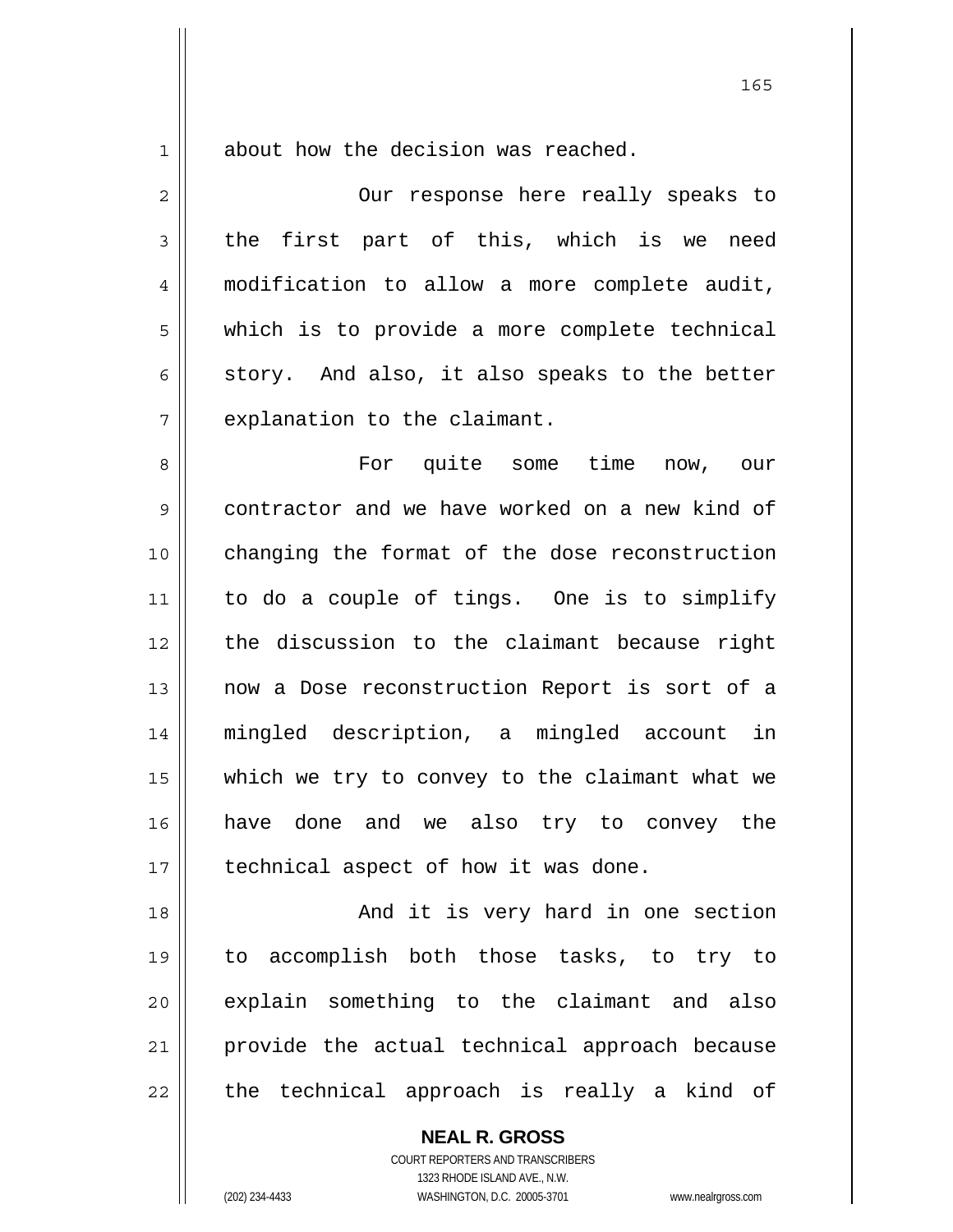1 2 | simple explanation. specialized field that defies, in some cases,

3 worked And so that format we have  $4 \parallel$  on with our contractor kind of hit or miss as  $5 \parallel$  resources are available for a while. It is 6 $\parallel$  moving along quite well now. I think we are  $7 \parallel$  getting close to having something that we can  $8 \parallel$  work out and proceed with. Part of this is we 9 10  $11$  slide, I say among dose reconstructors and  $12 \parallel$  OCAS reviewers but there are other people we 13 want to make sure we have a broad consensus in what this needs to look like. And on the want to have the consensus from, too.

14 ified 15  $\parallel$  explanation to the claimant, is this really an 16 || improvement? Because there will be less in 17 18 19 claimant as is currently explained. All those 20 details will be there but they will not be  $21$  | explained in the same fashion. instance, there. It will not explain as many details in the section that is essentially aimed at the

22 || So we think that it will be a

<u>166</u>

COURT REPORTERS AND TRANSCRIBERS 1323 RHODE ISLAND AVE., N.W. (202) 234-4433 WASHINGTON, D.C. 20005-3701 www.nealrgross.com

**NEAL R. GROSS**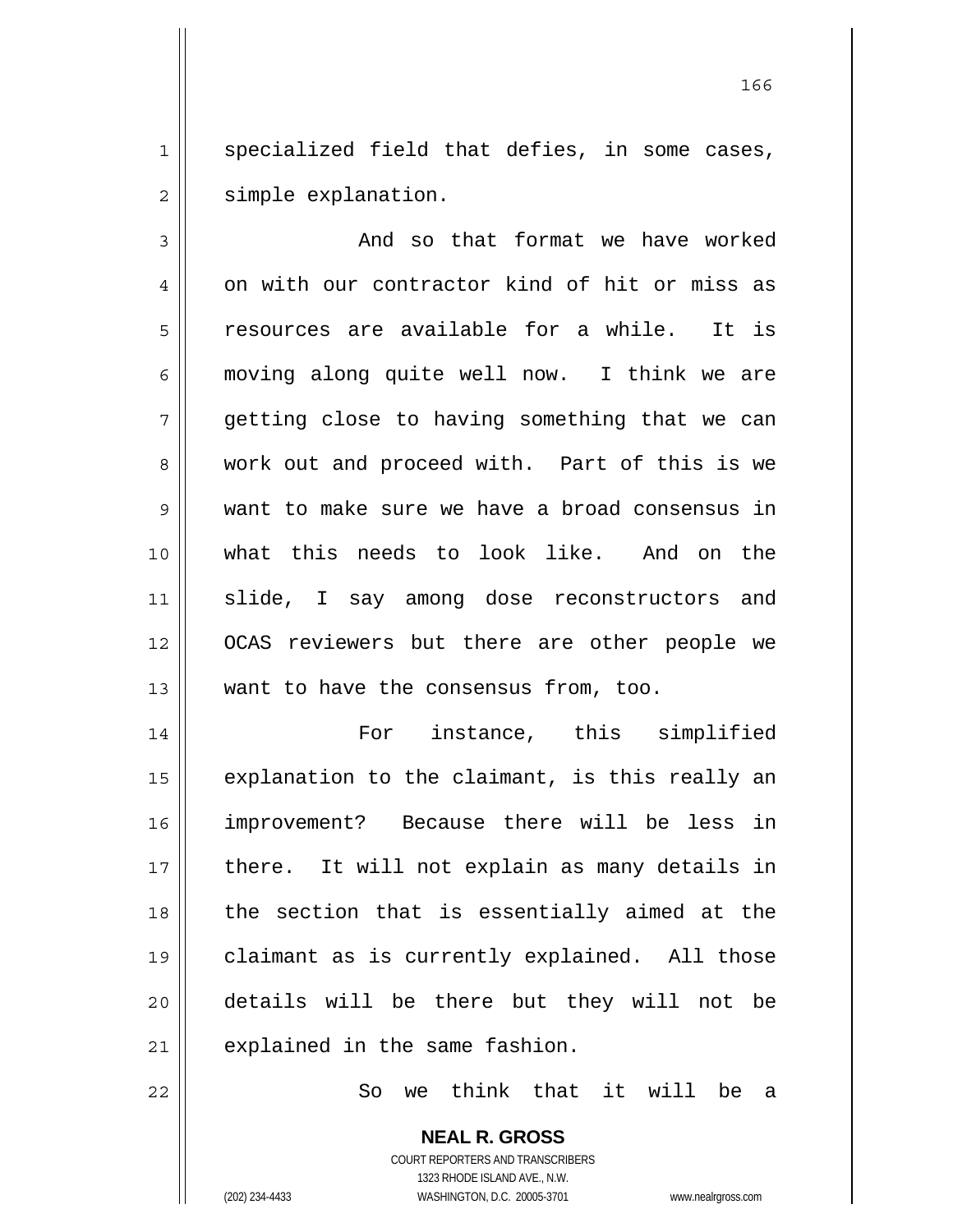$3 \parallel$  than what is currently done because all of the  $4 \parallel$  technical stuff kind of gets in the way. better read for the claimant and actually give them a better understanding of what was done

5 ll be The technical information wi 6 || provided in a separate file, probably Excel or  $7 \parallel$  something like that which will kind of  $8 \parallel$  describe to people who are conversant in the 10 were made and what decisions were made in how 11 technical aspects of the program what choices the dose reconstructions were done.

12 || Now along this line, in terms of 13 || making a dose reconstruction more  $14$  | understandable to the claimant. We have done 15  $\parallel$  a number of things with the existing format to  $16 \parallel$  try to emphasize that we are being more clear 17 18 19 || large part due to the feedback we have 20 || received from this. But so it is kind of, we 21 have not like done nothing along this, while  $22$   $\parallel$  we waited for the new format. We have done in our report of what was done. And that has developed over time. It has been evolution in large part due

> COURT REPORTERS AND TRANSCRIBERS 1323 RHODE ISLAND AVE., N.W. (202) 234-4433 WASHINGTON, D.C. 20005-3701 www.nealrgross.com

**NEAL R. GROSS**

1

2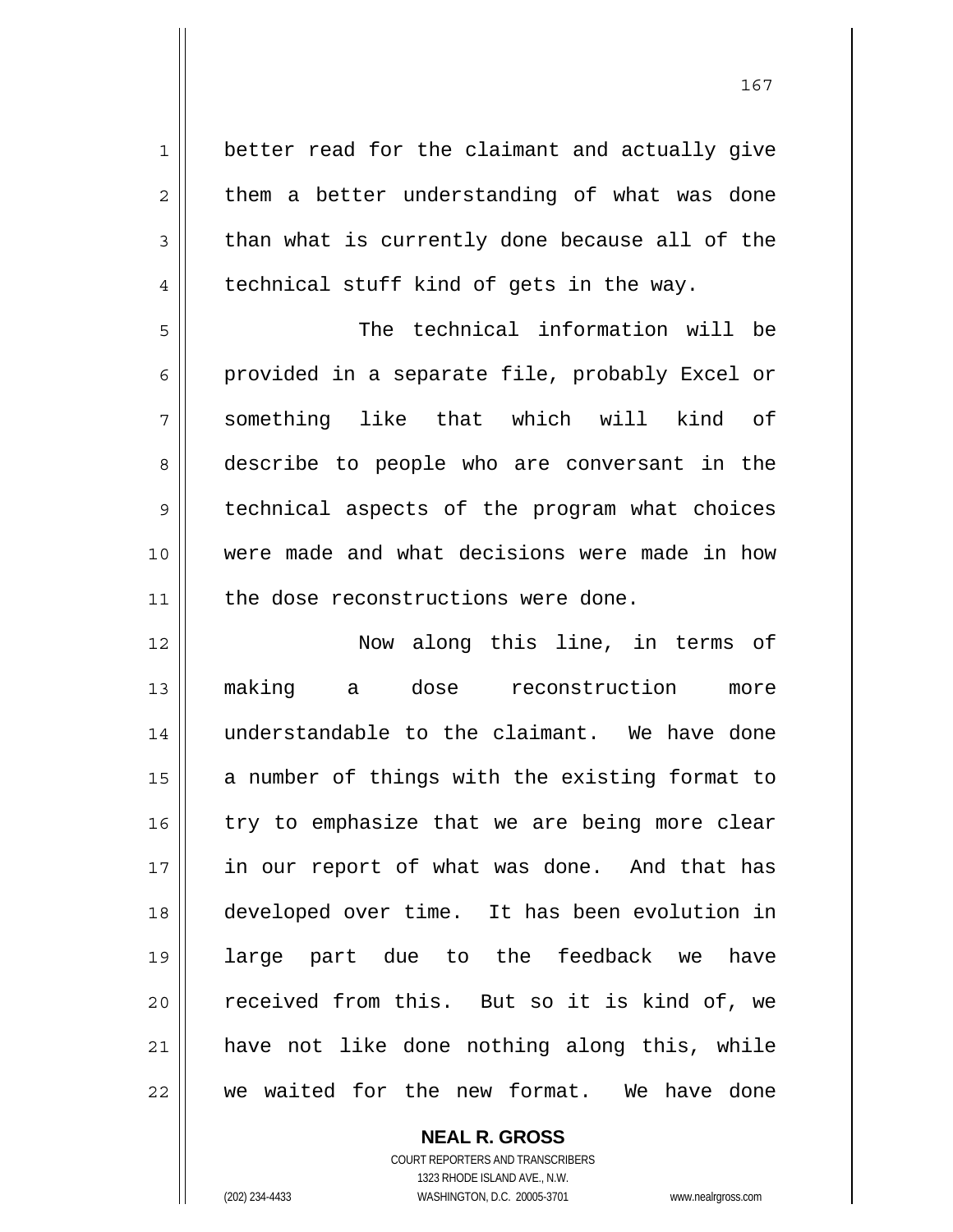$3 \parallel$  change that we are really shooting for is the 4 | new format of the Dose reconstruction Report. some things in terms of existing format and what the words are put in there. But the real

 $5 \parallel$  The next finding is the case files 6  $\parallel$  which include the supporting data for the dose  $7 \parallel$  reconstruction should include the internal  $8 \parallel$  guides or instructions used by the dose 9 10 11 || instructions are, essentially instructions  $12$  | issued to dose reconstructors were to clarify 13 || or further expound on the technical 14 || documentation. You know, maybe when a  $15$   $\vert$  procedure is written, when someone goes to use 16  $\parallel$  it, they may encounter a situation that says 17 18  $19 \parallel$  brought up say in the contractor staff 20 || meeting. And so the contractor determines  $21$  this is what this means. In this situation  $22$  || this is how that technical document is to be reconstructors and should include supporting data analysis. Now these internal guides and expound this procedure doesn't entirely explain what to do in this situation. And this may be

> **NEAL R. GROSS** COURT REPORTERS AND TRANSCRIBERS 1323 RHODE ISLAND AVE., N.W. (202) 234-4433 WASHINGTON, D.C. 20005-3701 www.nealrgross.com

1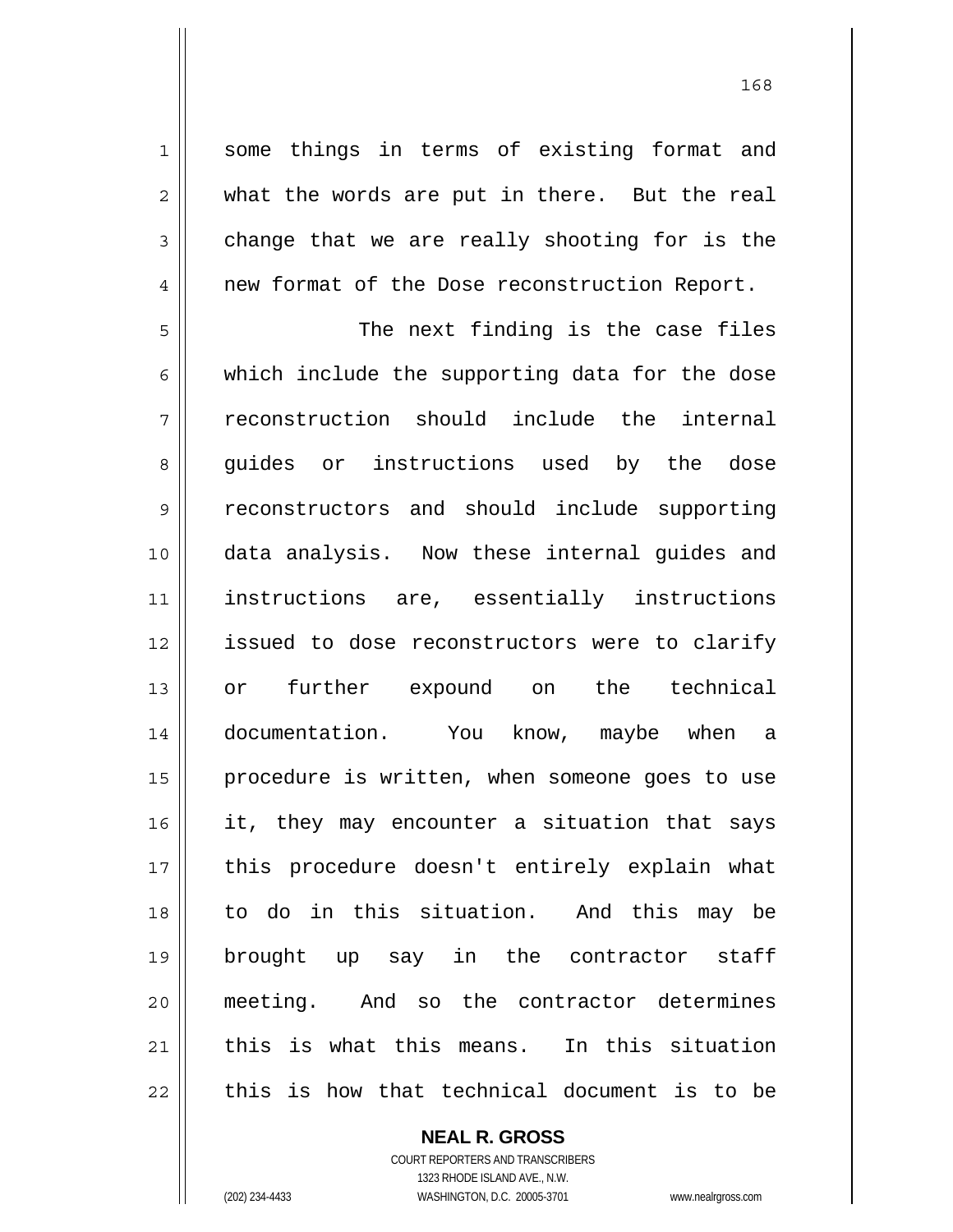$3 \parallel$  something called a guide or an instruction.  $4 \parallel$  And so they are available to make for a  $5 \parallel$  consistent utilization of the technical interpreted. And that instruction is then provided to the dose reconstructors in consist document.

 $7 \parallel$  No those were not, those  $8 \parallel$  instructions have not been considered control 9 10  $11$  | response to this recommendation, we are now  $12 \parallel$  having the contractor include any kind of  $13$  || instructions that are current, that are 14 currently applicable in a dose reconstruction 15 No those were not, documents and therefore were not readily available to be utilized and as a part of the supporting file.

16 || So those are being added now. That 17 18  $19 \parallel$  go through final adjudication before they come 20 up, it will be awhile before the Subcommittee  $21$  sees anything like that but we have begun to  $22 \parallel$  do that. was just started this year and so since dose reconstruction cases that get reviewed have to

> **NEAL R. GROSS** COURT REPORTERS AND TRANSCRIBERS 1323 RHODE ISLAND AVE., N.W. (202) 234-4433 WASHINGTON, D.C. 20005-3701 www.nealrgross.com

1

2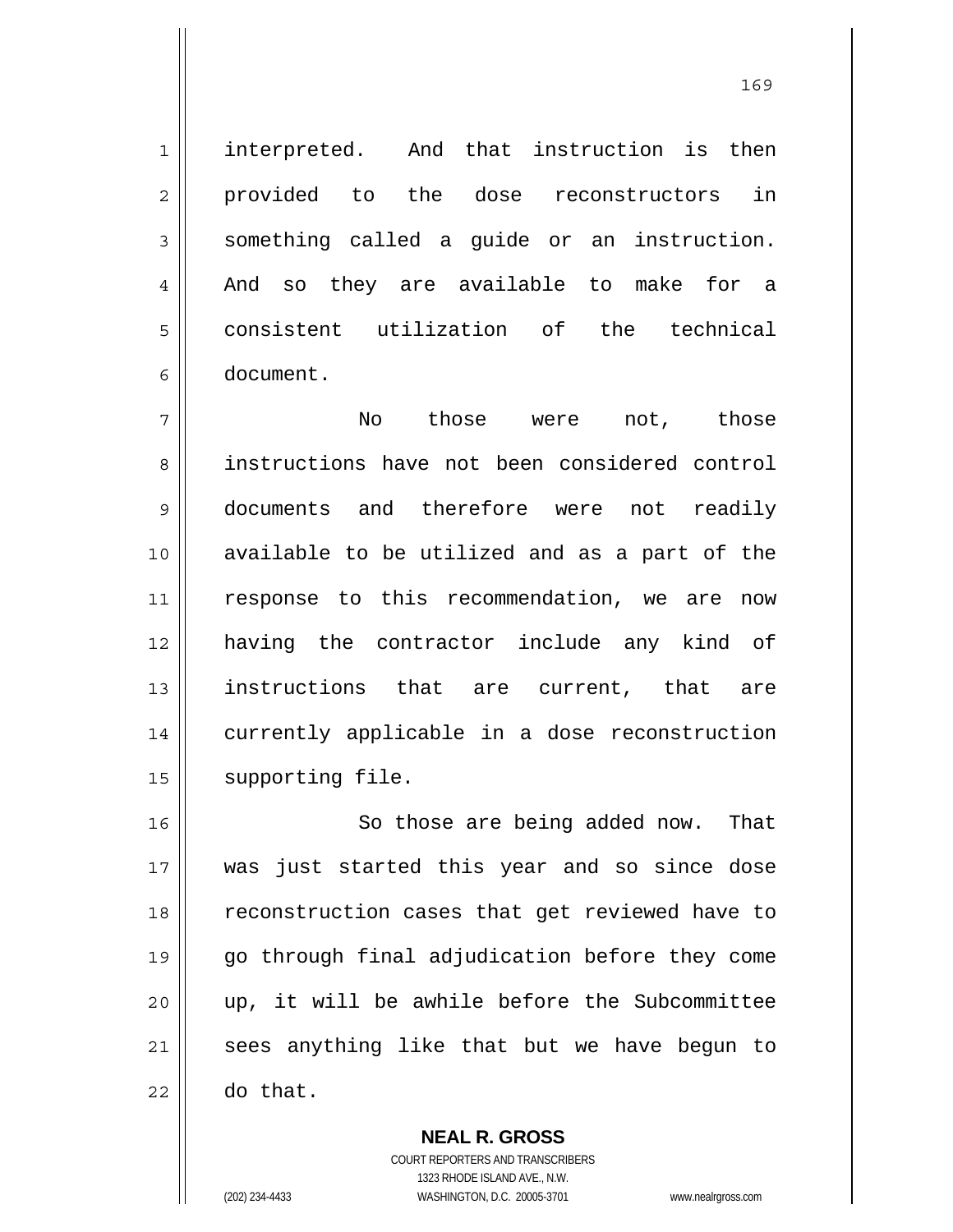1 2  $3 \parallel$  claimant interview process. Part A was there  $4 \parallel$  were questions about the adequacy of the  $5 \parallel$  interview. Part B is questions about the  $6 \parallel$  consideration of the information provided in  $7 \parallel$  the interview. In other words, was this 8 || information fully considered in the dose 9 10  $11$  | the information was considered. In other  $12$  || words, did it explain that? And rightfully so  $13 \parallel$  because there were times when people would say 14 || things in an interview that the dose  $15$  || reconstructor would conclude that this really 16 || doesn't affect this dose reconstruction. And 17 18 19 || say I told you this information and you didn't 20 || even pay any attention to me. Why did you 21 | bother to interview me? The next finding was actually three parts. It had to do with the interview, the reconstruction and the Part C then is explanation in the dose reconstruction of how so the dose reconstruction said nothing about it. And rightfully so, the claimants would

22 || So in response to that, going in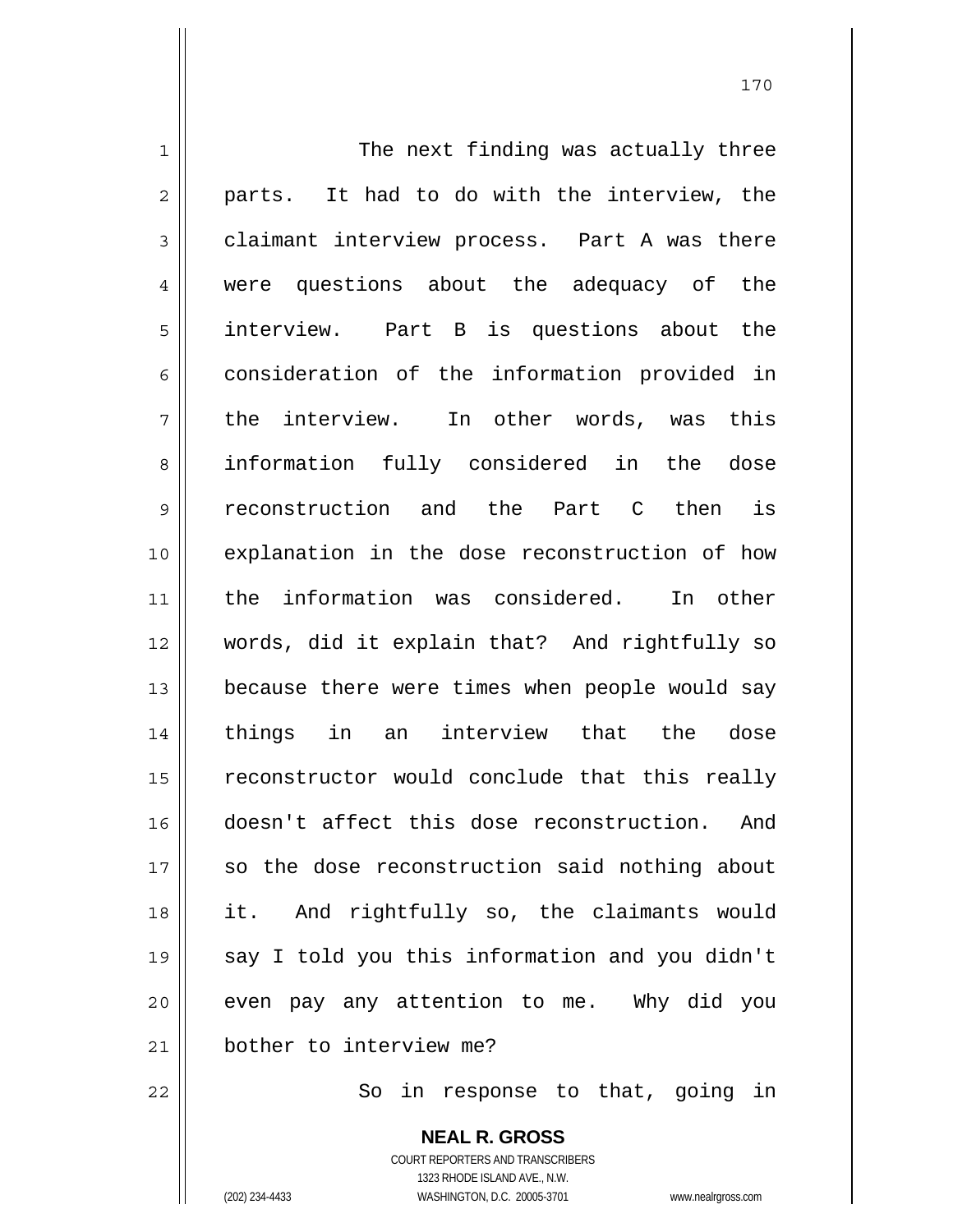1 2  $3 \parallel$  looking at the CATI interview and I believe it  $4 \parallel$  is going to report on it at this meeting and  $5 \parallel$  the progress that has been made. That ended  $6 \parallel$  up in Procedures Subcommittee because the  $7 \parallel$  Procedures Subcommittee reviewed the CATI  $8 \parallel$  procedure and so it became part of that 9 leffort. the same order, the Procedures Subcommittee has taken on the task of the interview,

10  $11$  | information, to the best of my knowledge in  $12 \parallel$  each case we have explained after the fact in  $13$  || the debate, in the discussion of the Dose  $14$  | reconstruction Report, how the information was  $15$  considered or the fact that certain  $16 \parallel$  information that is provided really doesn't 17 18 19 For Part B, the consideration of affect the dose reconstruction. You know, it would have been done this way whether they had said that or not.

 $20$   $\begin{array}{|l|}$  So, I think in every case we 21 || already explained that. It doesn't improve  $22$   $\parallel$  the dose reconstruction that was sent to the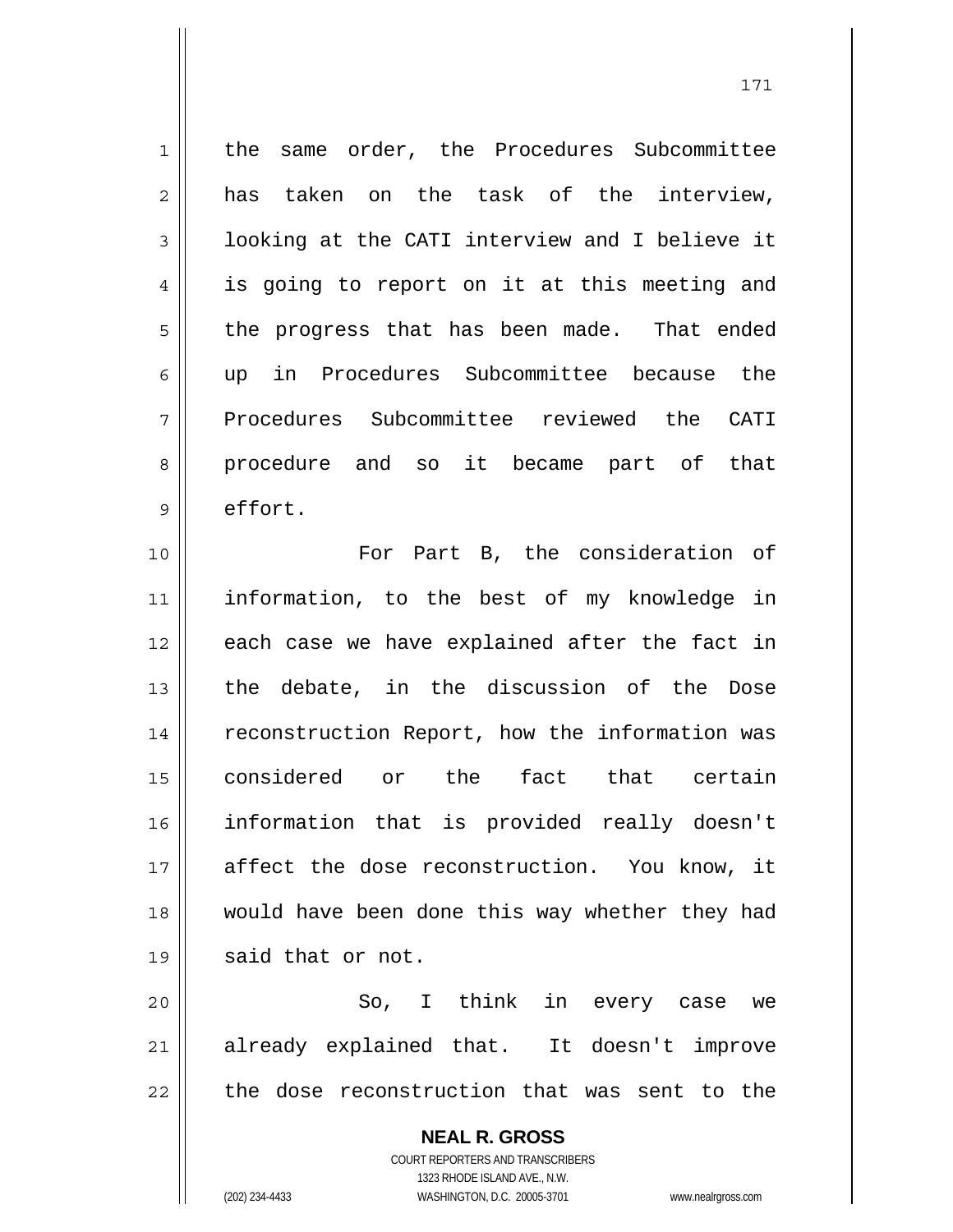1  $2 \parallel$  to the claimant. claimant in that case, which didn't explain it

 $3 \parallel$  So, as part of that, number C, we 4 || now, in our Dose reconstruction Reports, we  $5 \parallel$  make a point of addressing the information 6 || that is provided in the interview so that if  $7 \parallel$  they say I was also exposed to beryllium,  $8 \parallel$  which is not radioactive, in the Dose 9 10  $11$  said they were exposed to beryllium but that 12 13 Reconstruction Report we will now acknowledge that the claimant interviewed in the case, doesn't affect the dose reconstruction because it is not radioactive.

 $14$   $\parallel$  This next finding is one that  $15$  || occurred for about a month back in 2005 and so 16 || we are estimating dose reconstruction 17 18  $19 \parallel$  is the response I have given for this for the 20 || last couple, three, four years. This was 21 || adopted briefly in 2005 under pressure in the  $22$  Program Office to complete claims as quickly estimating methodology for compensable claims, which we generally don't do. In response, I think this

> **NEAL R. GROSS** COURT REPORTERS AND TRANSCRIBERS 1323 RHODE ISLAND AVE., N.W.

(202) 234-4433 WASHINGTON, D.C. 20005-3701 www.nealrgross.com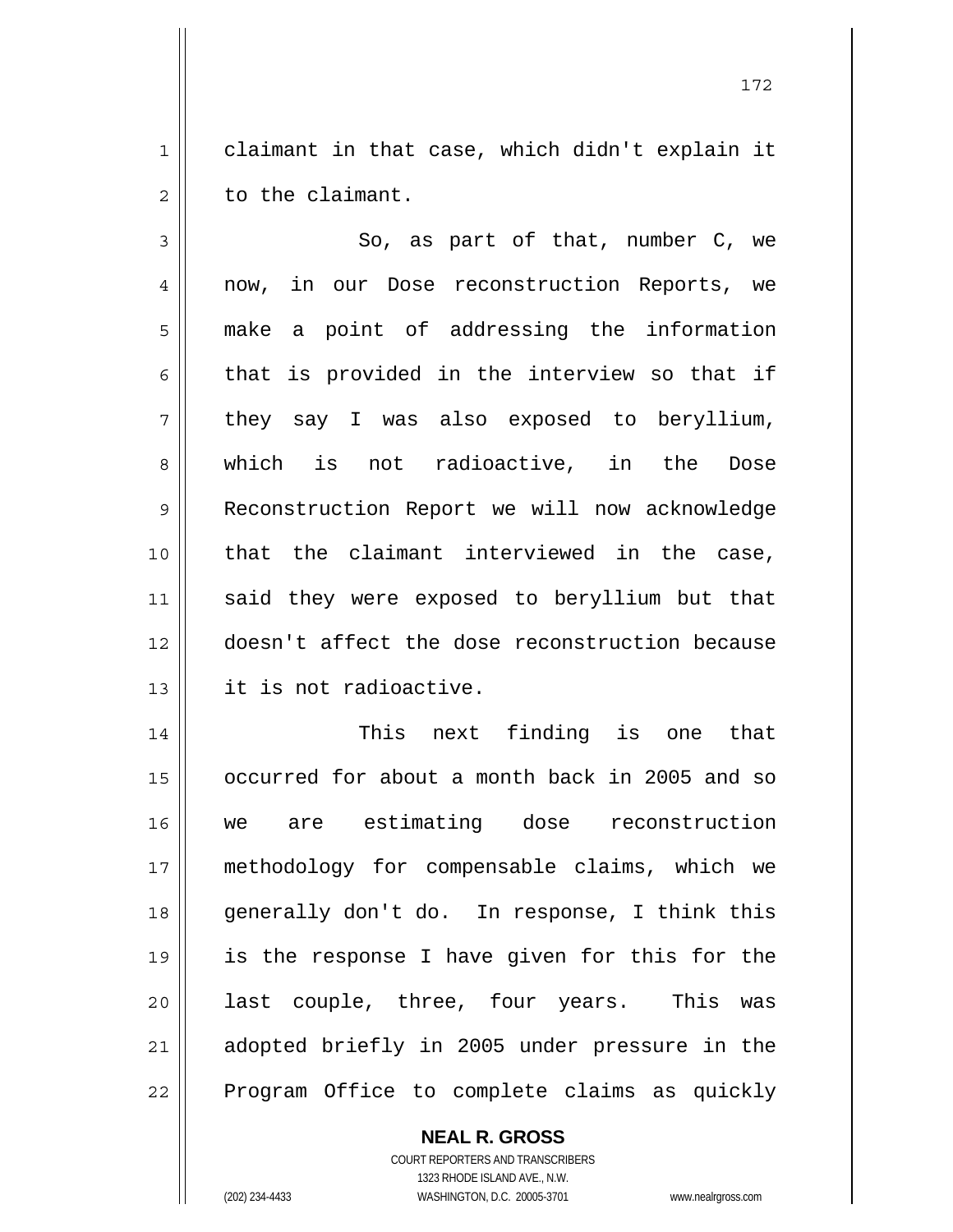1 2  $3 \parallel$  reconstructions, let's just say okay, that is  $4 \parallel$  the best we can do. The research is done. We  $5 \parallel$  are going to apply these more broadly and if 6 | this is the best model we can come up with,  $7 \parallel$  that is the one we have, and people get  $8 \parallel$  compensated, then they get compensated. So 9 10  $11$   $\parallel$  Now, once we started down that  $12 \parallel$  road, a couple of things kind of got in the 13  $\parallel$  way. One was that there were not -- there  $14$  | were a lot of claims that were waiting to be  $15$   $\parallel$  done that had been waiting for a long time  $16$  || that really, because of the nature of the work 17 18 19 accelerated methods anyway inappropriately for  $20$   $\vert$  -- it shouldn't have been used for claims from  $21$  | that site and it was used anyway. as possible. And the decision was let's just, if we have a way to do these dose that was the thought process behind making that decision. that was done at the site, we really didn't have a method for but we used some of those

173

22 And the second issue was that we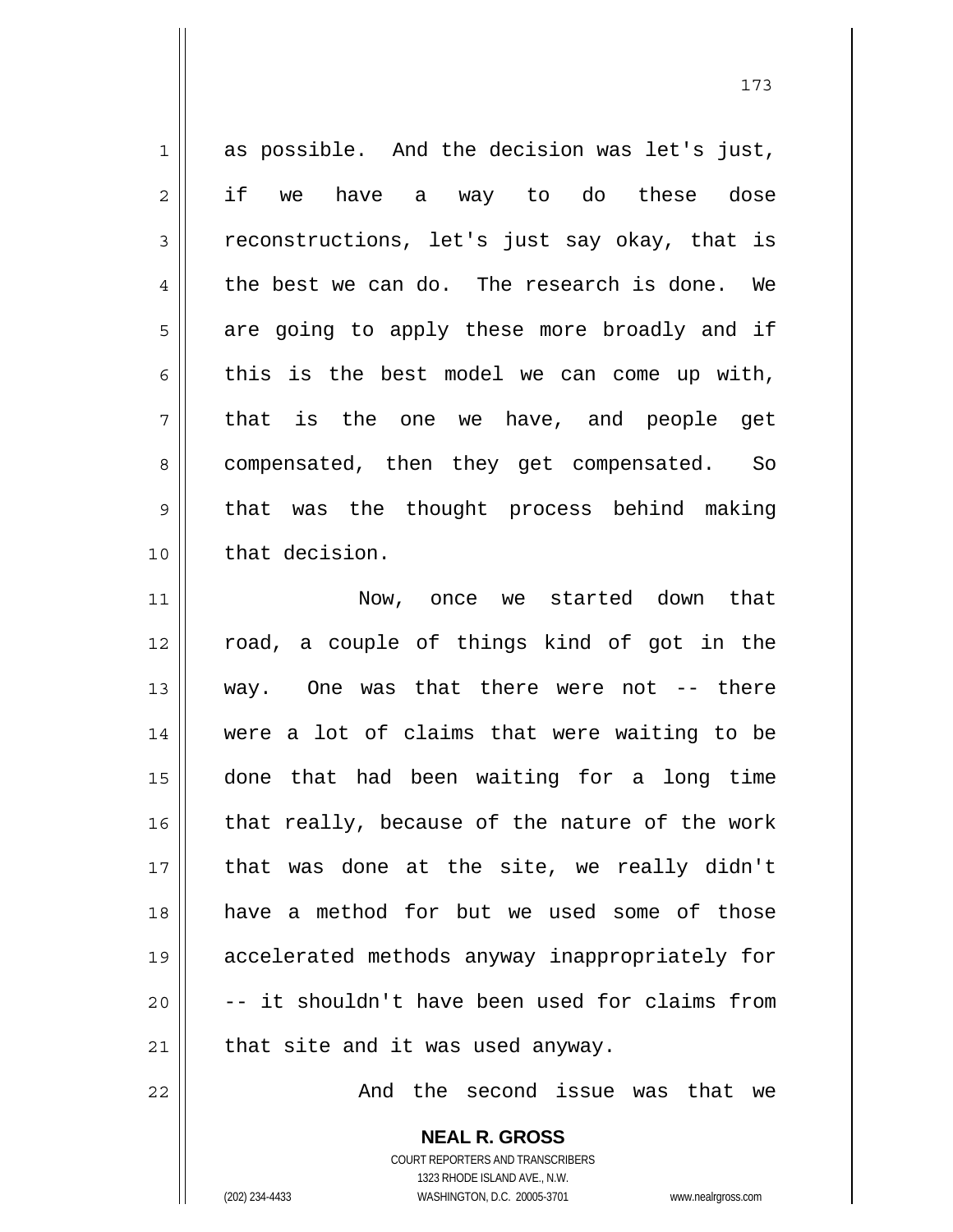1 2  $3 \parallel$  because there were a number of sites that we  $4 \parallel$  had already researched to some extent. And so  $5 \parallel$  we kind of had a standard for what we would 6  $\parallel$  expect to do in order to research a site. And  $7 \parallel$  for the sites that we were applying this  $8 \parallel$  method to, we really hadn't done that. We 9 | hadn't really completed those. 10  $11$  a month or two and then we stopped at our own couldn't really in good conscience say that we had completed research at all of those sites So, we did this practice for about

 $12 \parallel$  accord, largely for these reasons that did  $13$   $\vert$  come up during the review of the dose 14 || reconstructions that ultimately didn't appear  $15$  | before the Dose Reconstruction Subcommittee.

16 best And the next finding is in 17 18 professional judgment and consistency were  $19 \parallel$  made which may have impacted the overall  $20$  | outcome of the case. estimate cases, several findings related to

21 | COLORENT And there is a time when there is 22 || some judgment to be made about what the record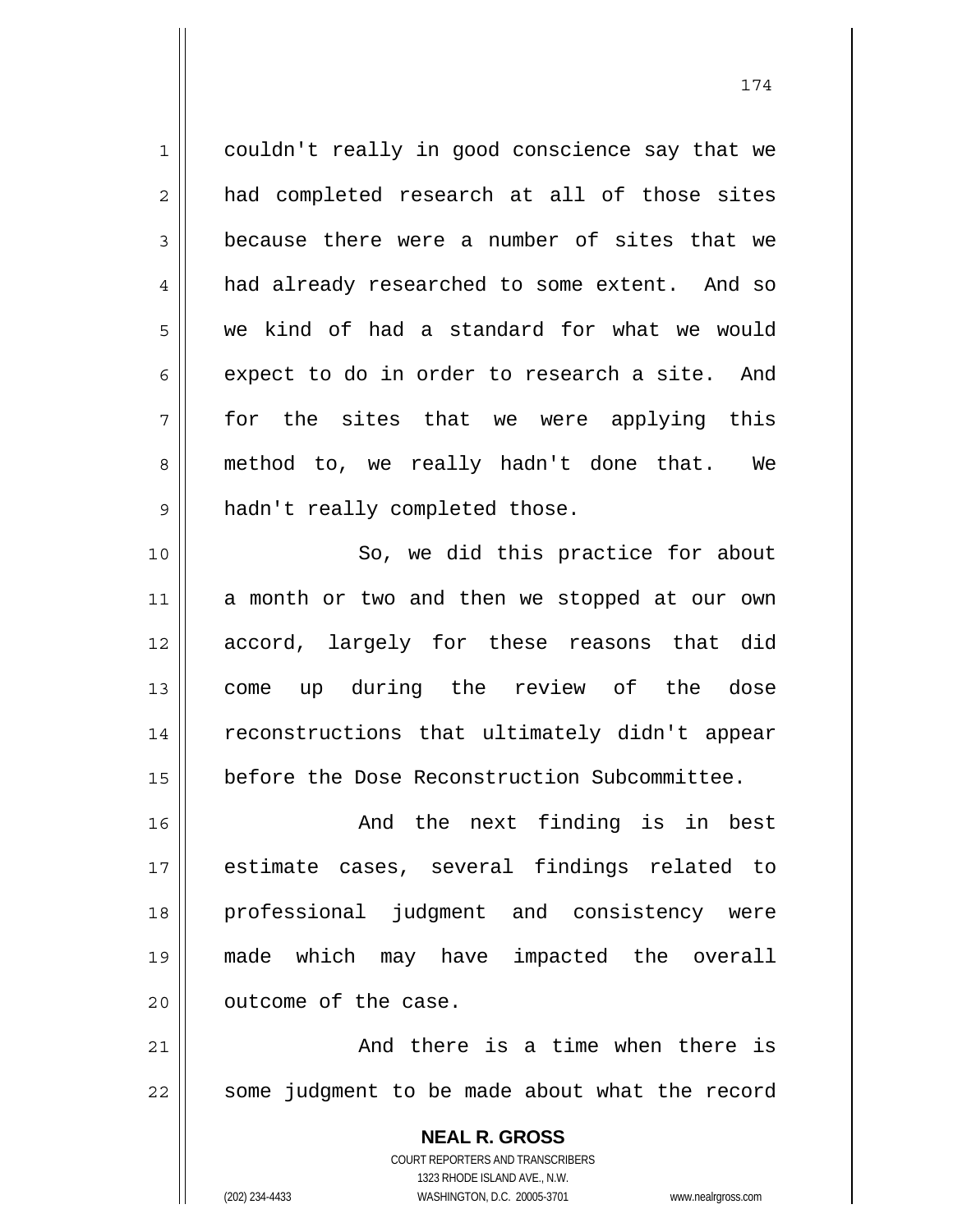| $\mathbf{1}$   | in front of you is telling you. And sometimes           |
|----------------|---------------------------------------------------------|
| $\overline{2}$ | believe these are professionally<br>and<br>$\mathbf{I}$ |
| $\mathfrak{Z}$ | characterized as professional judgments. From           |
| $\overline{4}$ | our standpoint, we feel like we have the                |
| 5              | professional judgment, the dose reconstructor,          |
| 6              | and the peer reviewer and then the OCAS                 |
| 7              | reviewer all coming to bear. So we have three           |
| 8              | individuals who must essentially concur that            |
| 9              | the professional judgment has been<br>made              |
| 10             | correctly and then gives us some level of               |
| 11             | comfort for having these kinds of decisions             |
| 12             | made.                                                   |
| 13             | I think in the specific cases of                        |
| $\mathbf{A}$   | the Jess mesopolitics that we have dependent            |

 $14$  | the dose reconstructions that were reviewed 15  $\parallel$  and commented on in this fashion, I believe we 16 || have explained our professional judgment 17 18 19 have explained it and have been fairly  $20$  consistent, if I am not mistaken in how the 21 | judgments were made. satisfactorily, as far as I know, in each case. And so there are -- so I believe we

 $22$  ||  $\sim$  And I would like to offer better,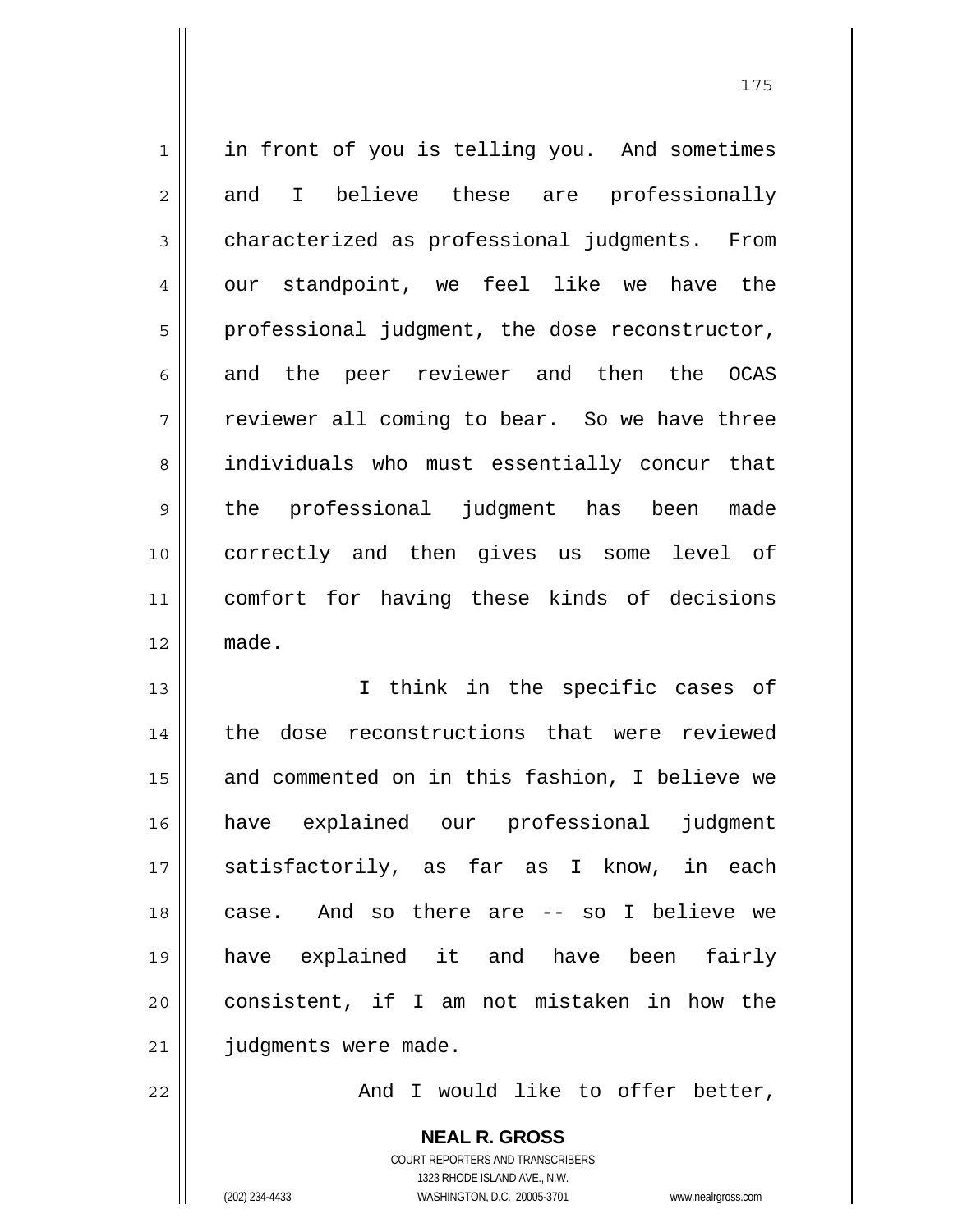| $\mathbf 1$ | you know, I would like to able to say that we |
|-------------|-----------------------------------------------|
| 2           | will never use a professional judgment again. |
| 3           | I don't think I can say that.                 |
| 4           | Okay, that was my final slide. I              |
| 5           | think it was the final recommendation. Now    |
| 6           | this may have prompted a bit of discussion so |
| 7           | maybe I will just call it quits here.         |
| 8           | CHAIRMAN ZIEMER: Stu, one of the              |
| 9           | problems we hear about a lot when we have     |
| 10          | public comments is the idea that when dose    |
| 11          | reconstructions are redone, perhaps because   |
| 12          | there is a second cancer or something and     |
| 13          | people look at the original report and then a |
| 14          | new report and they see that the PoC has gone |
| 15          | down and often this is due to the first round |
| 16          | being due to a maximizing procedure and then  |
| 17          | the next round is more of a best estimate and |
| 18          | we understand that. It seems to be a          |
| 19          | cause of confusion<br>continual<br>the<br>to  |
| 20          | recipients. Are we including that in the      |
| 21          | explanations now as you are revising that?    |
| 22          | MR. HINNEFELD:<br>Yes.                        |

**NEAL R. GROSS**

COURT REPORTERS AND TRANSCRIBERS 1323 RHODE ISLAND AVE., N.W. (202) 234-4433 WASHINGTON, D.C. 20005-3701 www.nealrgross.com

 $\prod$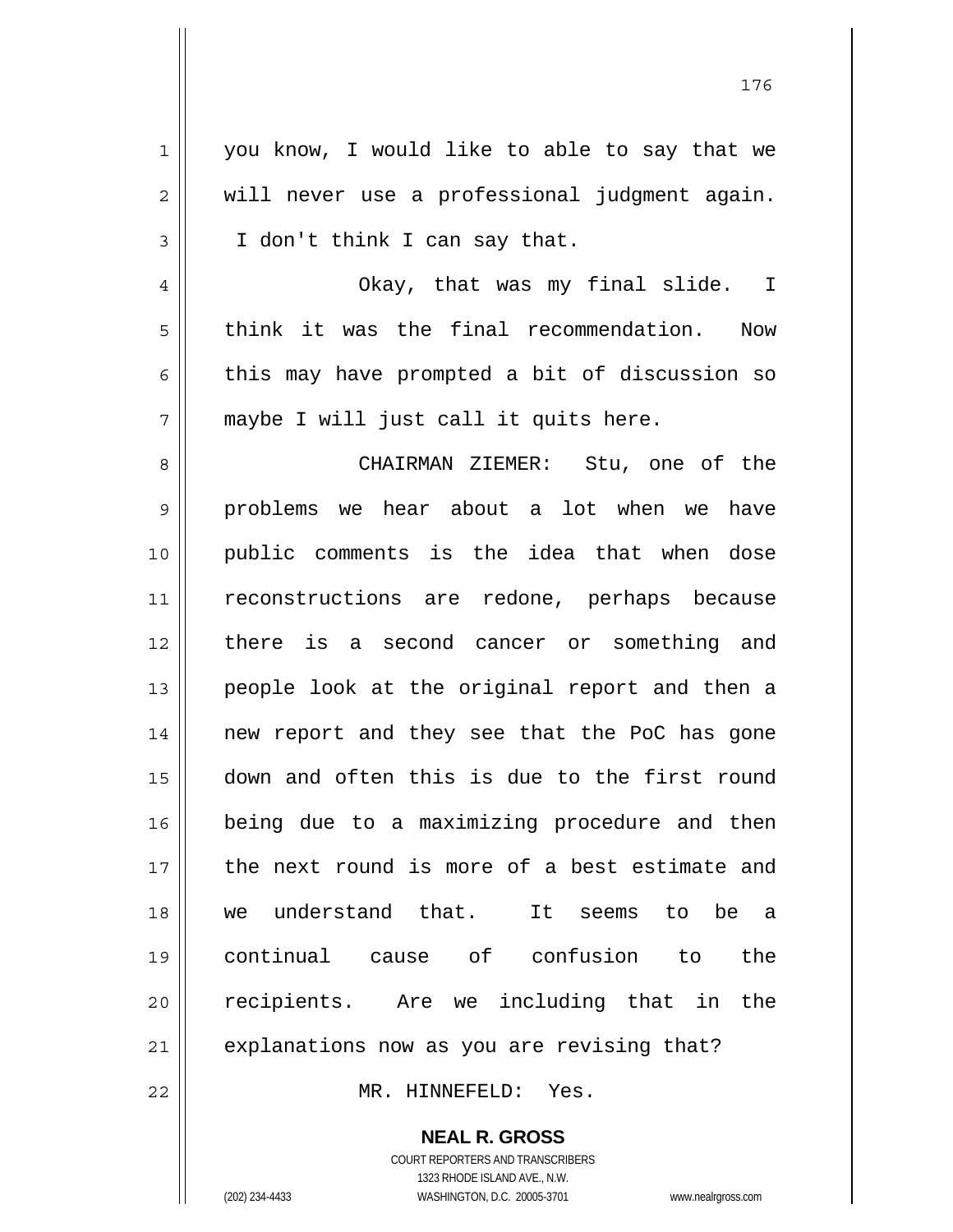2 addressed? CHAIRMAN ZIEMER: Is that being

3 || MR. HINNEFELD: I am glad you  $4 \parallel$  reminded me of that. It is something I forgot  $5 \parallel$  to mention. That problem does occur with some 6 | frequency. It is a fairly common happening.  $7 \parallel$  It is an outcome that we really didn't foresee  $8 \parallel$  of using efficiency methods, overestimating 9 10 11 || out of the way in some sort of a timely 12 efficiency methods, which we used in order to try to get some of this huge backlog of claims fashion.

 $13$   $\parallel$  and the fact is that if we use an  $14$  overestimating approach and we arrive at a 15 || particular Probability of Causation number,  $16$  and that goes all the way through the process, 17 18  $19 \parallel$  be, the Energy employee may still be alive and 20 may be diagnosed with an additional cancer. 21 || There may be a correction to the employment  $22$  || that adds more employment. Any number of and then something about the facts of that case change. For instance, the claimant may

> **NEAL R. GROSS** COURT REPORTERS AND TRANSCRIBERS 1323 RHODE ISLAND AVE., N.W. (202) 234-4433 WASHINGTON, D.C. 20005-3701 www.nealrgross.com

1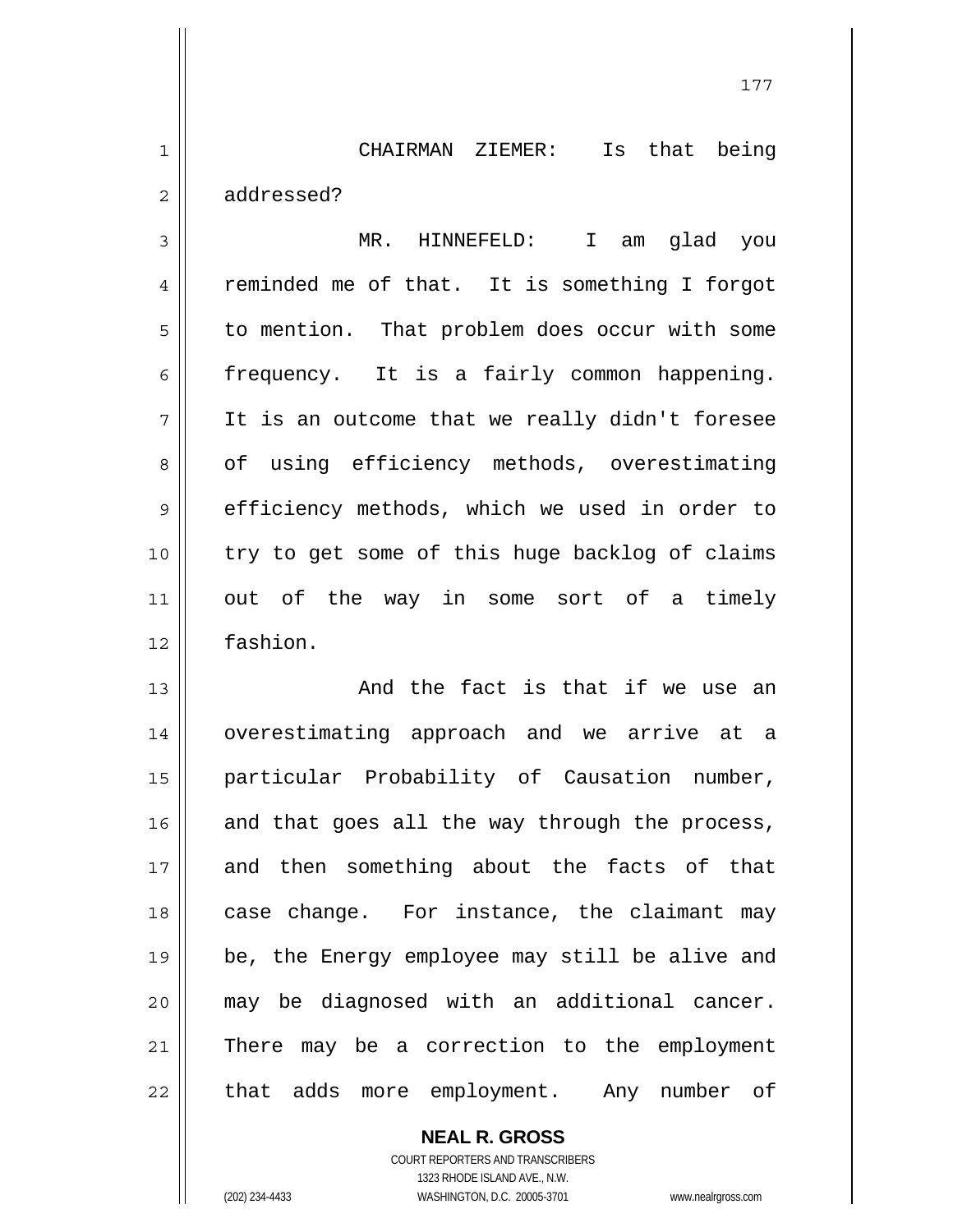178

 $3 \parallel$  then refers that case back to us to do a new 4 | dose reconstruction. things can happen. Those are the main ones. And that would then, the Department of Labor

5 || At this point, a couple of things  $6 \parallel$  could have happened. It could be that that 7 || overestimating approach would now compensate  $8 \parallel$  them, which we don't want to do with an 9 10  $11$  didn't have a refined or best estimate  $12 \parallel$  approach before, now we do. And so we do a  $13 \parallel$  best or better estimate approach and the  $14$  Probability of Causation number then, even in  $15$   $\parallel$  throwing in the additional cancer is actually 16 lower than the original Dose reconstruction 17 could have happened. efficiency overestimating anymore or it could be that in the interim we have, whereas we Report.

18  $19 \parallel$  now include in the language of a dose 20 || reconstruction for an overestimating report,  $21$  there is a statement in there that this is an 22 || overestimating report, you know, a dose Now to help try to explain that, we

> **NEAL R. GROSS** COURT REPORTERS AND TRANSCRIBERS 1323 RHODE ISLAND AVE., N.W. (202) 234-4433 WASHINGTON, D.C. 20005-3701 www.nealrgross.com

1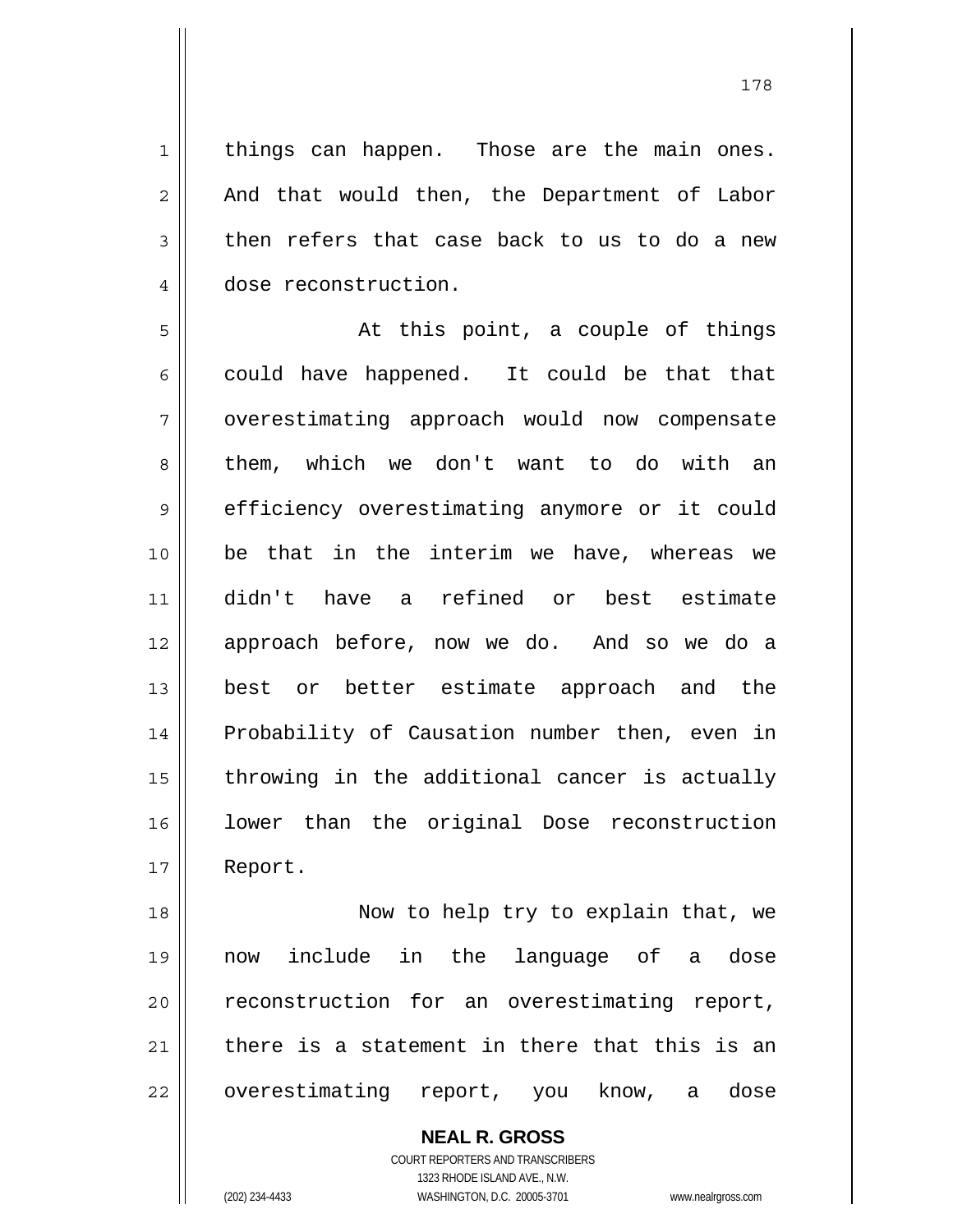$3 \parallel$  the facts as we know them in the case would  $4 \parallel$  change, this number may well go down, the  $5 \parallel$  Probability of Causation may go down. reconstruction for efficiency purposes and if the facts of the case would change, meaning

 $6 \parallel$  and so that is in the original  $7 \parallel$  statement. Now, if I am not mistaken, when we  $8 \parallel$  do a rework in a situation like this where it 9 10  $11$  Somebody can hit me if I am wrong. When a  $12 \parallel$  rework dose reconstruction is done, there is a 13  $\parallel$  summary of if there is a change like that.  $14 \parallel$  You know, in other words, we used one method  $15$  || before. We are using another method later.  $16$   $\parallel$  There is a summary of what was done in the 17 18 now. And to kind of also explain why this one  $19$  || doesn't just go up automatically with the 20 || addition of the second cancer. goes down, if I am not -- in fact, I think this is the case for any rework, I guess. first one and what is being done differently does

21 CHAIRMAN ZIEMER: Thank you very  $22$   $\parallel$  much.

> **NEAL R. GROSS** COURT REPORTERS AND TRANSCRIBERS 1323 RHODE ISLAND AVE., N.W.

1

2

(202) 234-4433 WASHINGTON, D.C. 20005-3701 www.nealrgross.com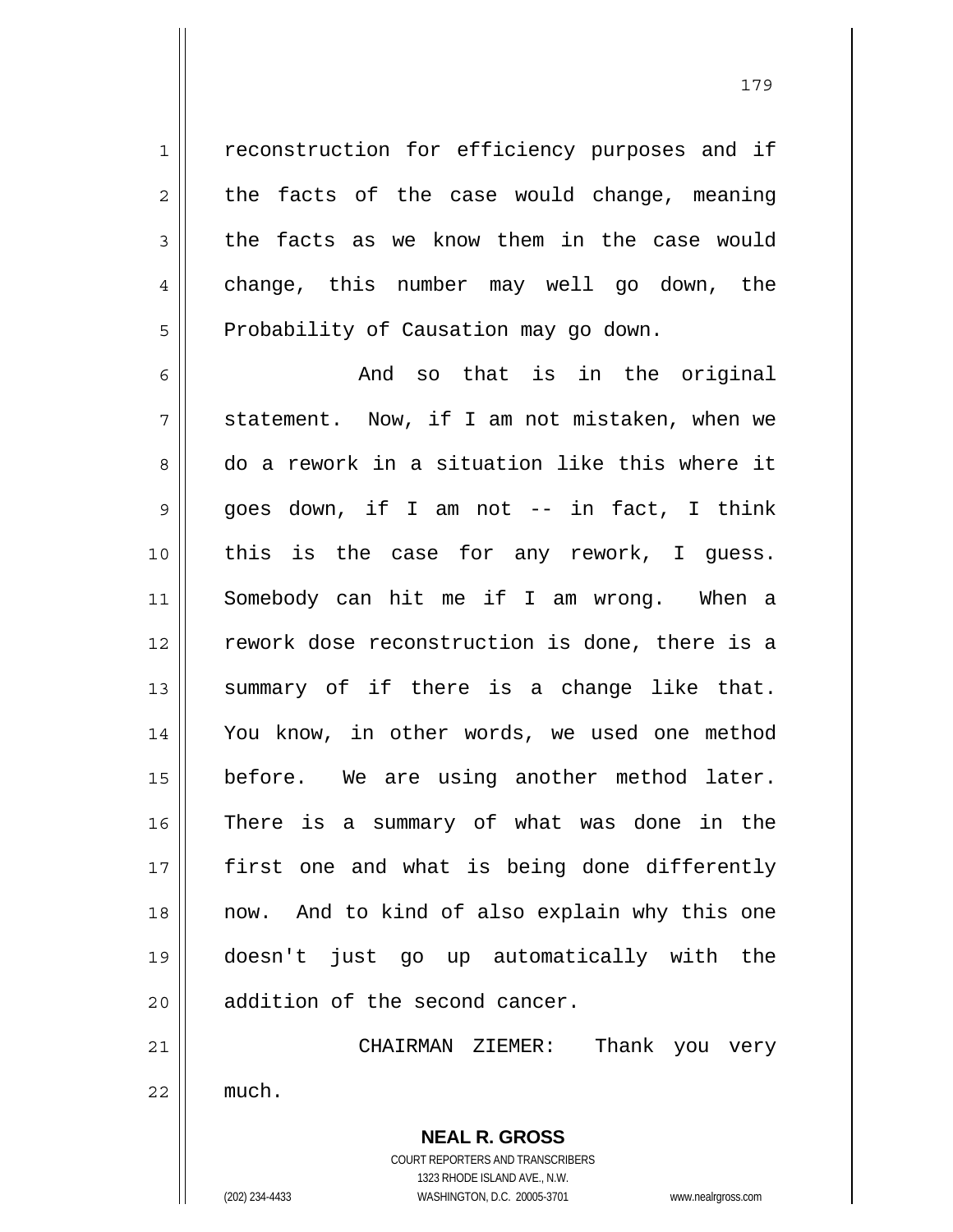1 for MR. HINNEFELD: Thanks  $2 \parallel$  reminding me of that.

3 e the CHAIRMAN ZIEMER: Yes, becaus  $4 \parallel$  expectation of many of the workers is that,  $5 \parallel$  with an additional cancer or additional work,  $6 \parallel$  it has got to shoot the number up further.

 $7 \parallel$  Now the other thing and this is  $8 \parallel$  sort of connected to that and you know that I 9 10  $11$  | them two decimal places on that. Isn't it 12 time to change that, to something like a whole  $13$  || number? That is almost rhetorical right now. have had this concern for a long time, even if it is an overestimate, we are still giving

14 || MR. HINNEFELD: Well I understand.  $15$  || That would be far more palatable I think to  $16 \parallel$  you and me. It certainly would be more 17 18 || chastising me about it if we did that. IREP  $19 \parallel$  prints it out that way and so we convey it  $20$   $\vert$  over. palatable to me because you would stop

21 || CHAIRMAN ZIEMER: Well, I know what 22 IREP does and IREP is not the boss. We are.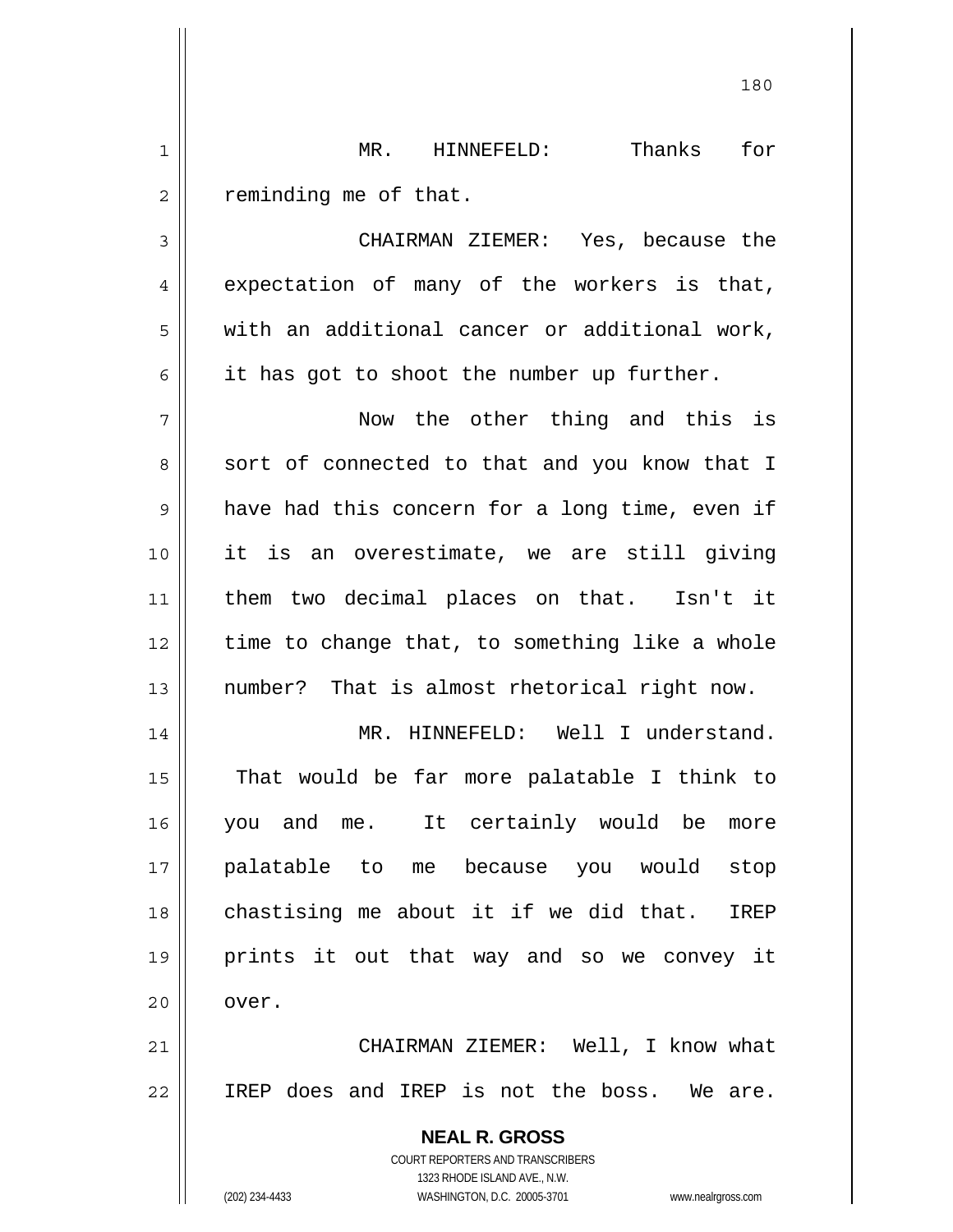|    | 181                                                                 |
|----|---------------------------------------------------------------------|
|    |                                                                     |
| 1  | So, -- you are. Larry is.                                           |
| 2  | MR. HINNEFELD: Some people say                                      |
| 3  | that to me once in a while. I have never seen                       |
| 4  | any evidence of it.                                                 |
| 5  | (Laughter.)                                                         |
| 6  | CHAIRMAN ZIEMER: Well, that is why                                  |
| 7  | you get the big bucks or the small bucks.                           |
| 8  | Well, it is a continual irritant to                                 |
| 9  | me.                                                                 |
| 10 | DR. NETON: Well, just a point of                                    |
| 11 | clarification. We don't provide that number                         |
| 12 | to the claimants at all.                                            |
| 13 | CHAIRMAN ZIEMER: I know.                                            |
| 14 | DR. NETON:<br>And IREP prints it out                                |
| 15 | and Department of Labor has adopted the use.                        |
| 16 | CHAIRMAN ZIEMER: Yes, I know but                                    |
| 17 | Jeff is here.                                                       |
| 18 | NETON: I understand but to<br>DR.                                   |
| 19 | take a little of the onus off of us, I mean,                        |
| 20 | we do not provide that number to the claimant.                      |
| 21 | CHAIRMAN ZIEMER: No, I said, it is                                  |
| 22 | a rhetorical question. I just like to have it                       |
|    | <b>NEAL R. GROSS</b>                                                |
|    | COURT REPORTERS AND TRANSCRIBERS<br>1323 RHODE ISLAND AVE., N.W.    |
|    | (202) 234-4433<br>WASHINGTON, D.C. 20005-3701<br>www.nealrgross.com |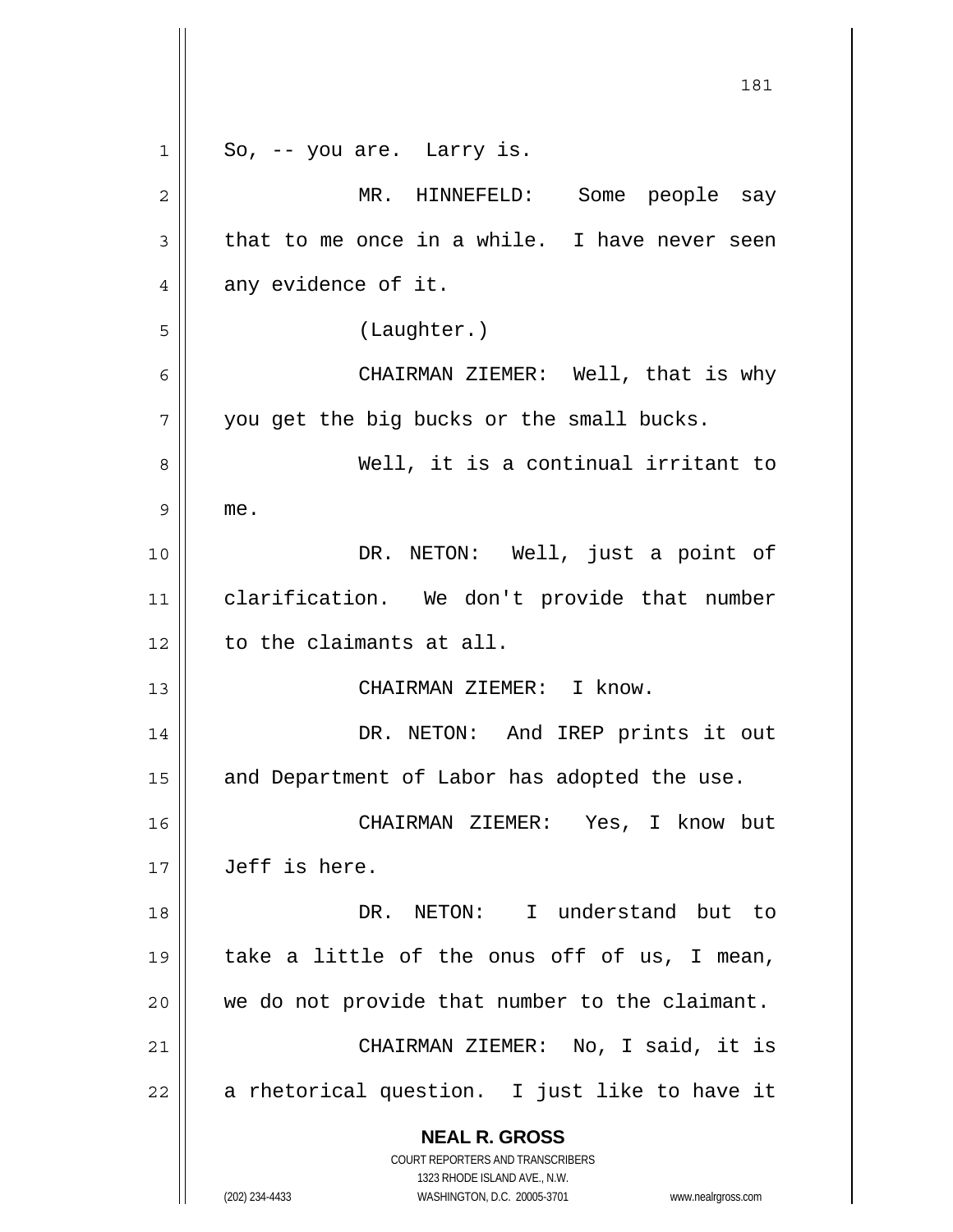|    | 182                                                                 |
|----|---------------------------------------------------------------------|
| 1  | be heard. You know, in the distant future                           |
| 2  | maybe somebody will do something about it.                          |
| 3  | MEMBER CLAWSON: Maybe we can round                                  |
| 4  | up.                                                                 |
| 5  | CHAIRMAN ZIEMER: Well, I am fine                                    |
| 6  | with rounding, just use rounding rules. But                         |
| 7  | you know, it implies way more than it should.                       |
| 8  | MR. HINNEFELD: Yes, understood.                                     |
| 9  | It certainly does.                                                  |
| 10 | MEMBER CLAWSON: And to bring that,                                  |
| 11 | I have just gone through the paperwork here,                        |
| 12 | $49.79 - -$                                                         |
| 13 | MR. HINNEFELD: I'm pretty sure                                      |
| 14 | that was a dose model, meaning it is a site                         |
| 15 | where we have a model that describes how you                        |
| 16 | do the dose reconstruction. And I understand,                       |
| 17 | that one would round to 50 if we were                               |
| 18 | reporting to a whole number.                                        |
| 19 | MEMBER CLAWSON: Well, I just think                                  |
| 20 | that claimants --                                                   |
| 21 | MR. HINNEFELD: Do we really know it                                 |
| 22 | that well, is what you were saying. And that                        |
|    | <b>NEAL R. GROSS</b><br>COURT REPORTERS AND TRANSCRIBERS            |
|    | 1323 RHODE ISLAND AVE., N.W.                                        |
|    | (202) 234-4433<br>WASHINGTON, D.C. 20005-3701<br>www.nealrgross.com |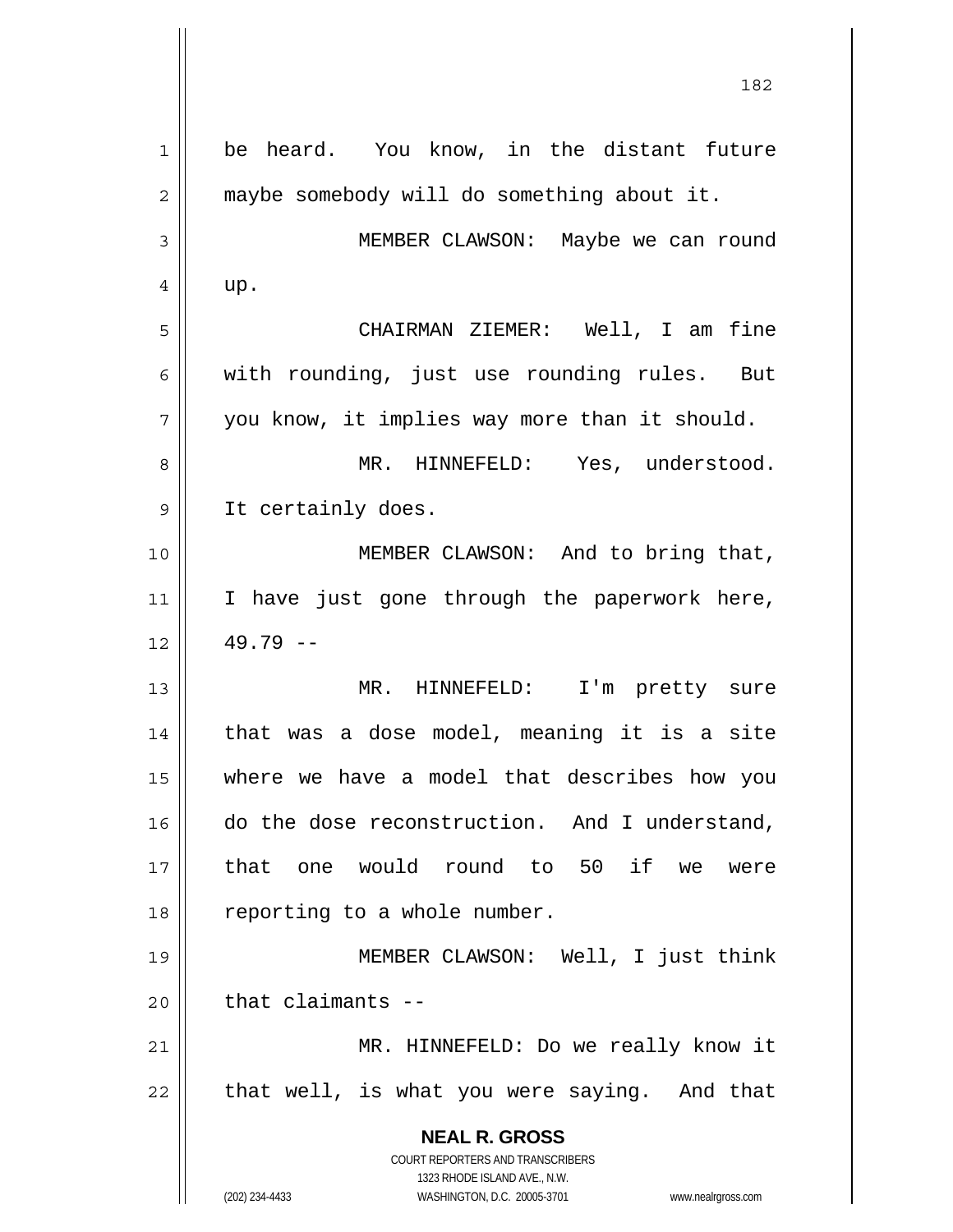| 1           | is what Paul is saying, why use decimal points |
|-------------|------------------------------------------------|
| 2           | at all. Do we really know it that well?        |
| 3           | CHAIRMAN ZIEMER: Well, point made.             |
| 4           | Let's open the floor to others to discuss.     |
| 5           | Yes, Brad?                                     |
| 6           | MEMBER CLAWSON: Stu, when we have              |
| 7           | been going through these, many times as we     |
| 8           | review some of these in our reviews and stuff  |
| $\mathsf 9$ | like that, we have found issues, and we have   |
| 10          | gone through it and you may have spoke to this |
| 11          | earlier, but part of the problem that I saw    |
| 12          | was that we were making the comment, well this |
| 13          | was compensated anyway, so it really doesn't   |
| 14          | matter. But what I want to make sure is that   |
| 15          | we are taking that information, that we are    |
| 16          | learning from reviewing these<br>dose          |
| 17          | reconstructions and making sure that they get  |
| 18          | to the other ones that are coming up. And I    |
| 19          | spoke to you about this before because maybe   |
| 20          | in this one, it was compensable but are we     |
| 21          | learning from the mistakes that we made in     |
| 22          | that and putting them towards the other one,   |

**NEAL R. GROSS** COURT REPORTERS AND TRANSCRIBERS

1323 RHODE ISLAND AVE., N.W.

(202) 234-4433 WASHINGTON, D.C. 20005-3701 www.nealrgross.com

183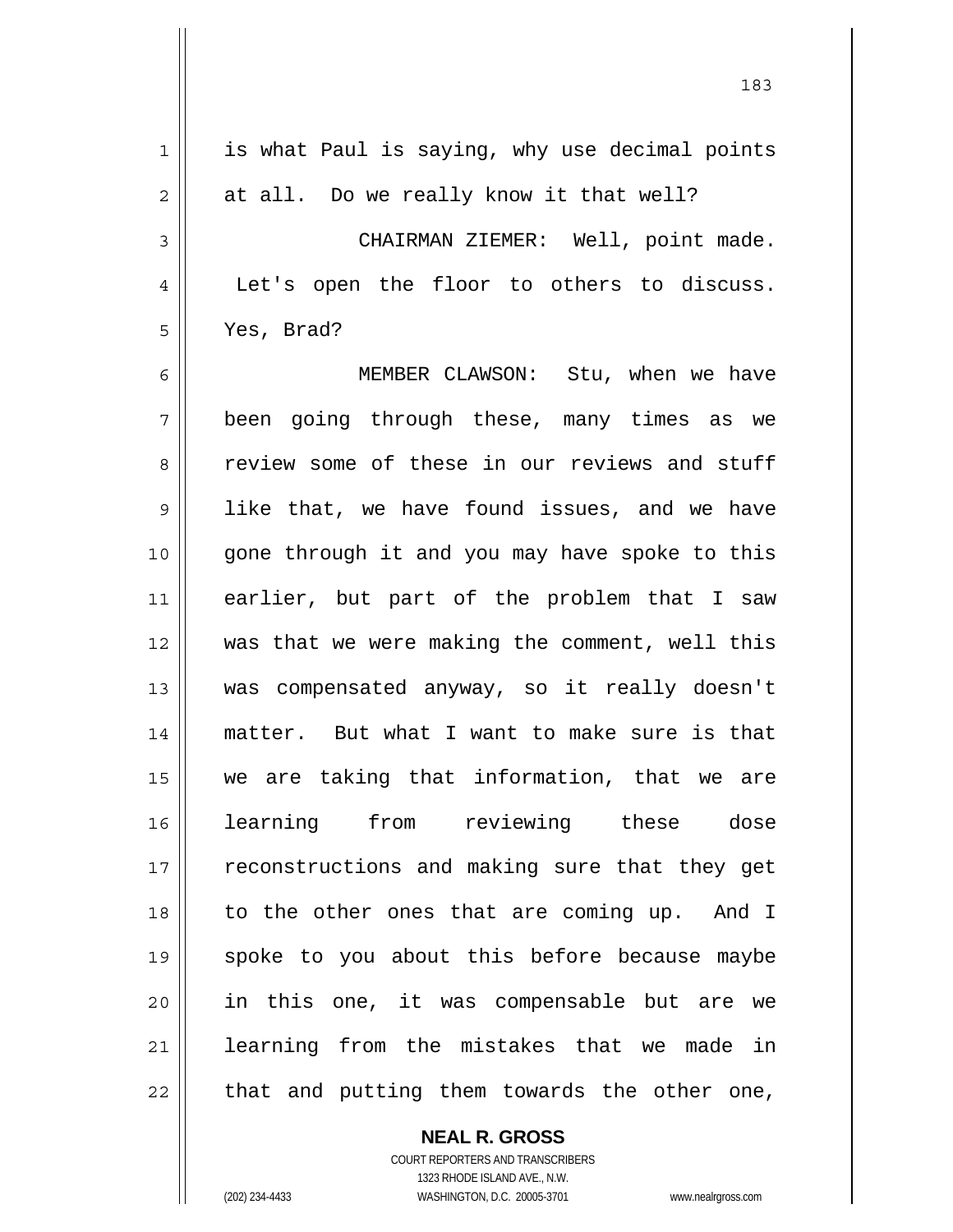1 2  $3 \parallel$  are learning from these and doing some things.  $4 \parallel$  Now, are we -- can I tell you today that we  $5 \parallel$  comprehensively do that? And that is probably 6 || not being done, that there is this  $7 \parallel$  comprehensive analysis of a finding. And you  $8 \parallel$  know, the way you would do if, for instance, 9 10  $11$  probably know a lot more about it than I do. 12 You would generally try to determine why did 13  $14$   $\parallel$  Or you might say, okay, yes, that 15 || one is not quite right but we are just going  $16 \parallel$  to accept as is. That is one of the terms 17 18  $19 \parallel$  it is such a thing that it just doesn't 20 matter. We don't really do that finding-by-21 finding on this. It would be if we want to  $22$  || talk about that, I would almost like to so that we don't make that same mistake? MR. HINNEFELD: Well, certainly we not being done, that there is you had a QA non-conformance report, for instance, to try to talk a language that you that happen and let's go fix it. Right? they use is, accept as is. And we re not going to worry about trying to fix it because

> **NEAL R. GROSS** COURT REPORTERS AND TRANSCRIBERS 1323 RHODE ISLAND AVE., N.W. (202) 234-4433 WASHINGTON, D.C. 20005-3701 www.nealrgross.com

184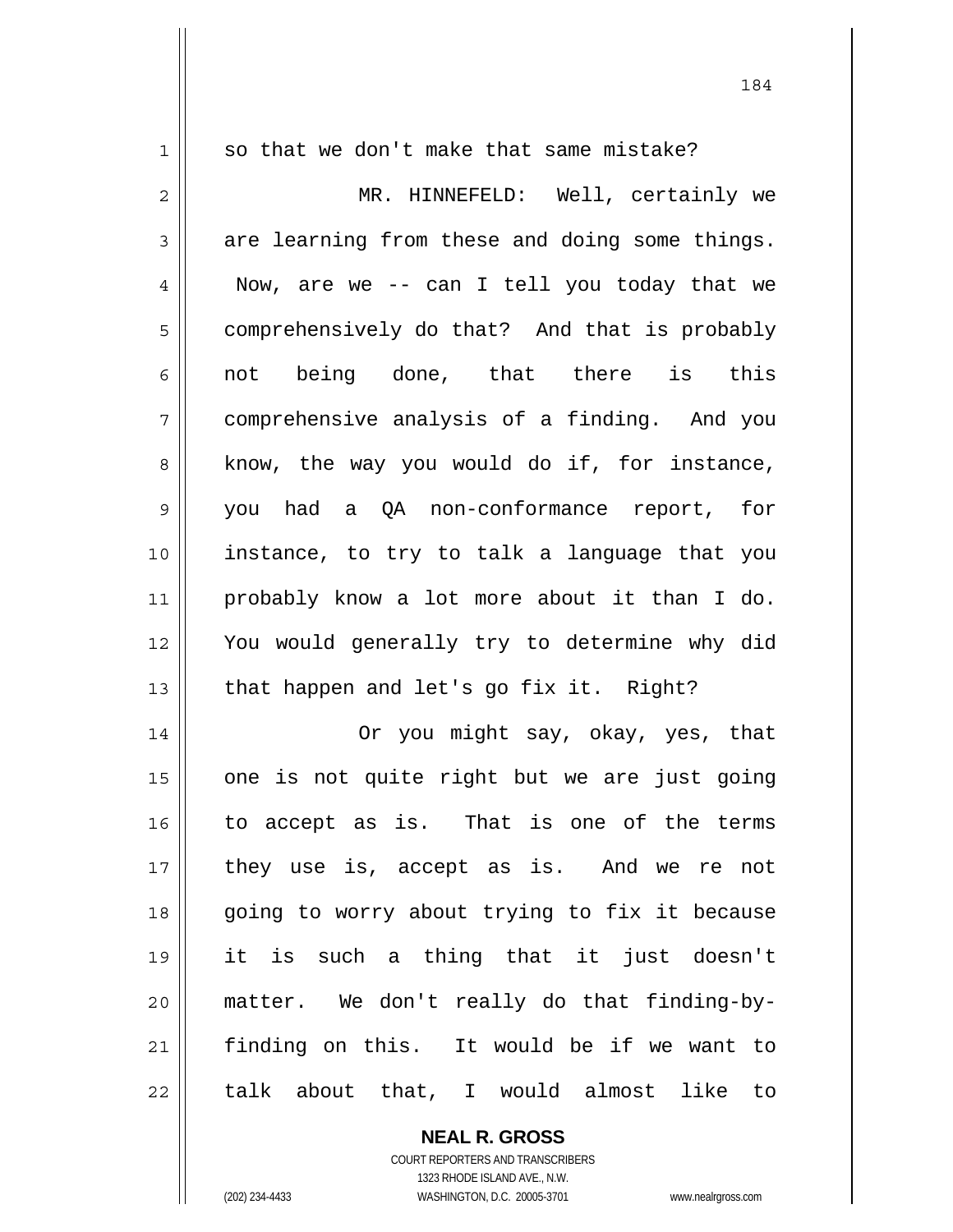1  $3 \parallel$  this. propose that maybe the Subcommittee take that up as a topic for how do we want to address

 $4 \parallel$  and part of this discussion also is  $5 \parallel$  what is the expectation for what a dose 6 || reconstruction should be? Because I have  $7 \parallel$  talked about summary findings here. I mean,  $8 \parallel$  if you want to go down to a greater detail 9 10  $11$  of findings written about the first hundred  $12 \parallel$  dose reconstructions that I would say those 13 || weren't deficiencies. You know, it was  $14$   $\vert$  commented on but there is really nothing 15 | deficient about this dose reconstruction. And  $16$  | then there is sort of a, there are some that 17 18 19 you are right, it shouldn't have been done 20 || that way. There are some that are clear in  $21$  that way. about finding-by-finding of the discussion of finding-by-finding, I think there were a lot clearly are, when you read the finding and you look at the dose reconstruction and say, oops,

2

22 || And there are some that are kind of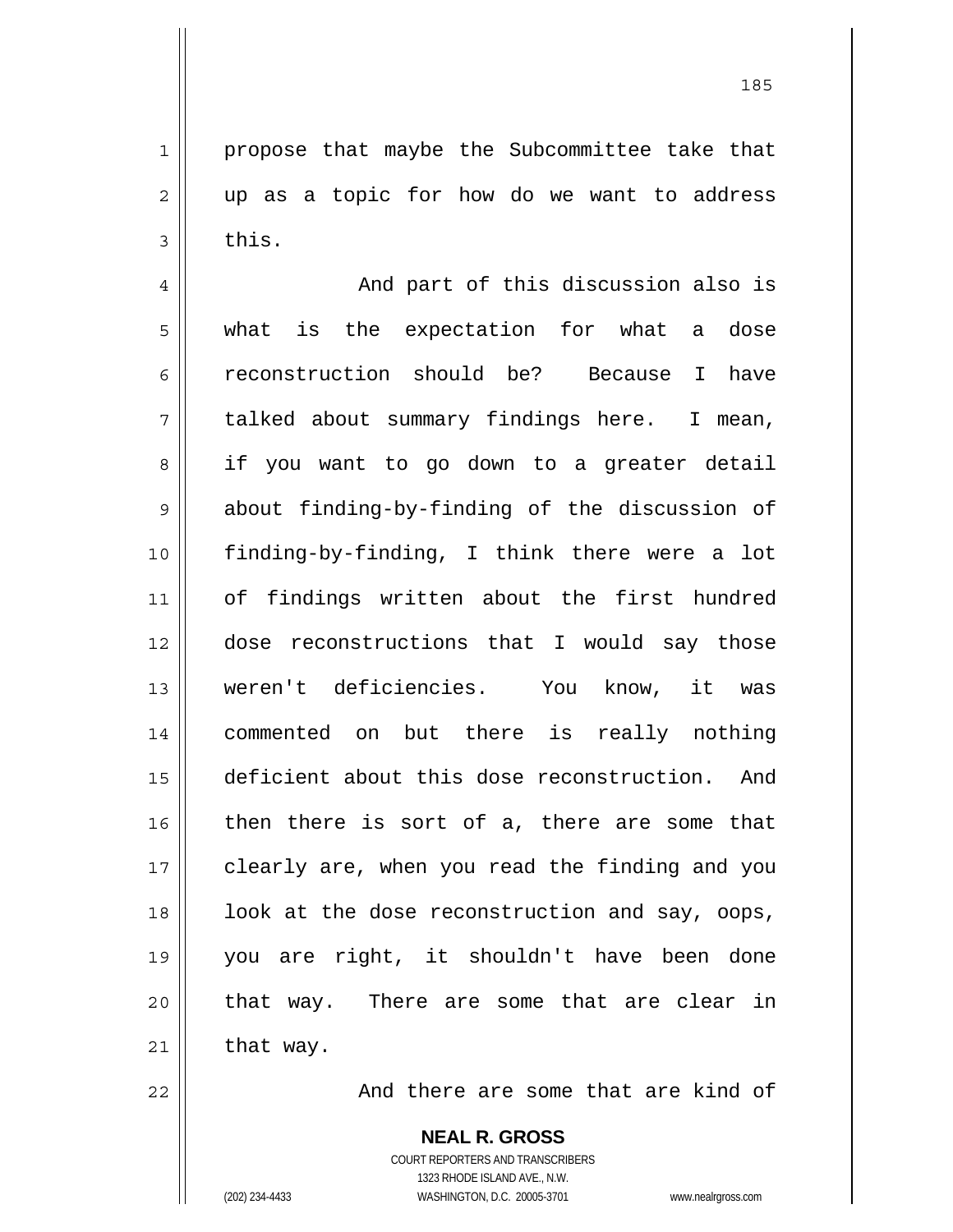1 2  $3 \parallel$  but I don't know that I would necessarily call  $4 \parallel$  that wrong. You know, so there are these kind  $5 \parallel$  of broad categories that these fall into which  $6 \parallel$  we don't necessarily go through in our  $7 \parallel$  discussion. in this broader middle category that well, you know, that maybe could have been done better

186

8 || So it might be something for the 9 10  $11$  | trying to have some sort of common  $12$  || understanding of what are we trying to achieve 13 || in a Dose reconstruction Report? In other  $14$  || words, sort of how good, what are the 15 || requirements. How good does it have to be?  $16$  || That kind of stuff. Subcommittee to take up would be those kinds of questions. And we may want to start with trying to have some sort of common words, sort of

17 18 MEMBER CLAWSON: I understand that and I appreciate it.

Mark CHAIRMAN ZIEMER: Well maybewants to speak to this but I think the Subcommittee has done a good job of 22 || distinguishing between those items which are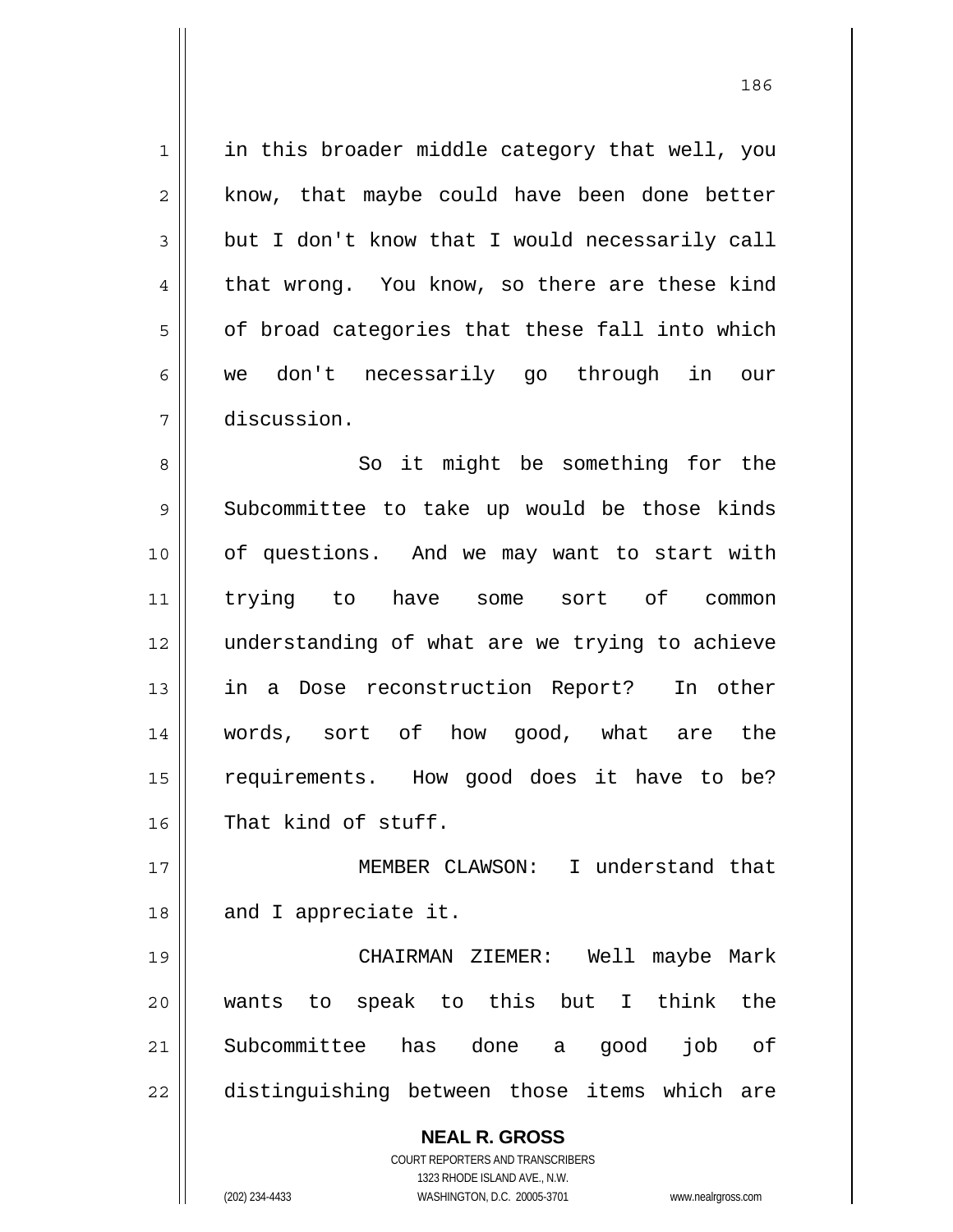$3 \parallel$  real impact on an ongoing basis. sort of yes, that maybe was not exactly the right way to do it, versus those that have a

 $4 \parallel$  In fact, and clearly some of the  $5 \parallel$  methodologies have changed anyway and we have 6  $\parallel$  findings that, although they affected that  $7 \parallel$  particular case, they don't do it that way  $8 \parallel$  anymore in any event. So, it doesn't have any 9 impact going forward. But let Mark comment.

10  $11$  | think, you know, we have discussed these a  $12 \parallel$  little back but I take Stu's recommendation.  $13 \parallel$  I mean, I think we should probably look at  $14$  | these as a full Subcommittee topic instead of  $15$  || just as they sort of come up. But I mean,  $16 \parallel$  one, you know, part of the reason, what we go 17 18 19  $\parallel$  and then sort of this broader, I think we call  $20$  || them program rankings. And you know, I think  $21$  Stu is accurate in that many of the findings,  $22$  || actually, many of the findings, we see, you MEMBER GRIFFON: I mean, yes, I through in this Subcommittee and in our reports is to have case findings and rankings

> **NEAL R. GROSS** COURT REPORTERS AND TRANSCRIBERS 1323 RHODE ISLAND AVE., N.W.

1

2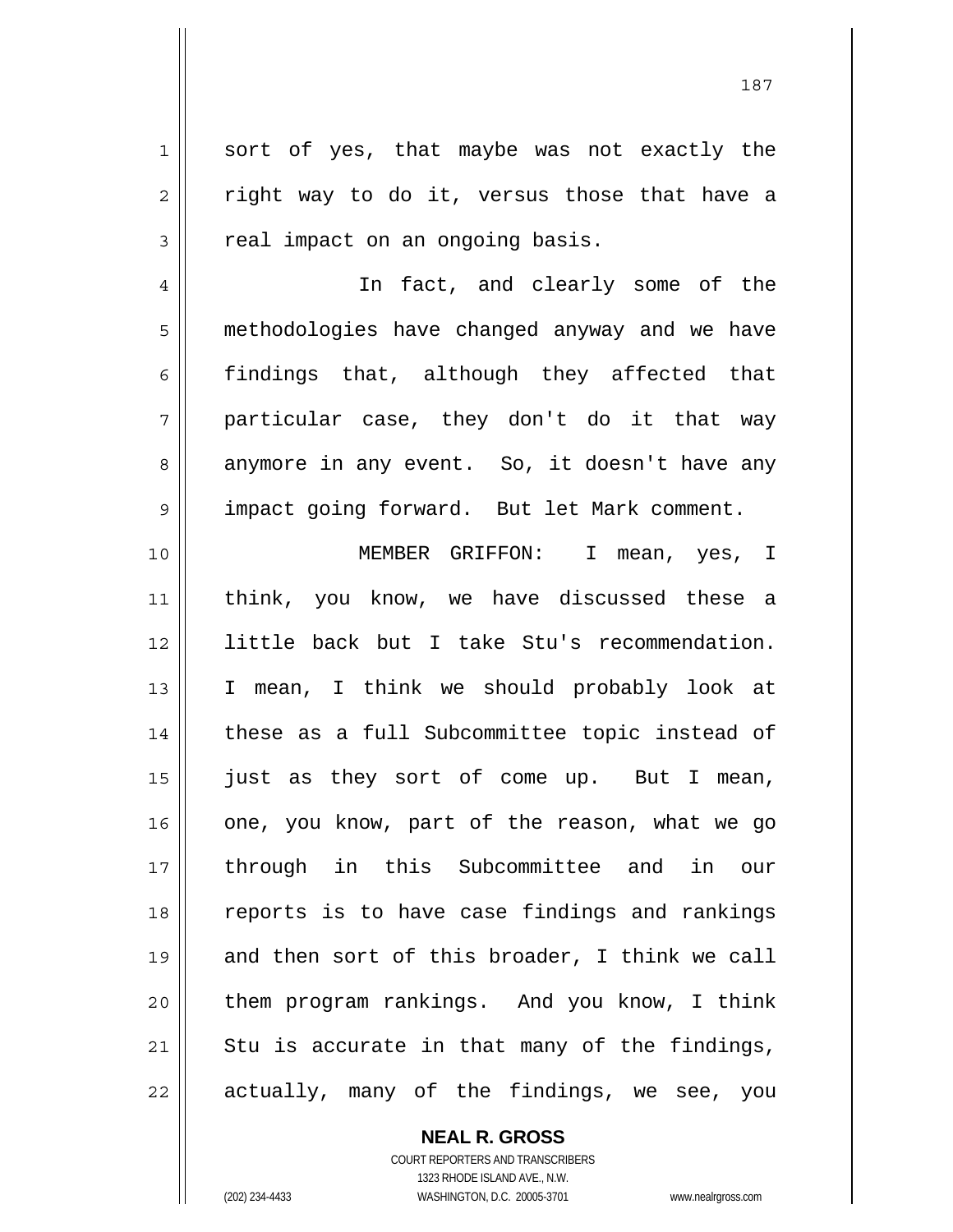1 2  $3 \parallel$  repeated. And of course, yes, that is going  $4 \parallel$  to come up because it was using the same  $5 \parallel$  spreadsheet; it is just a redundant finding. 6 So that number of total deficiencies might 7 know, we do six, seven, eight, nine cases, all from Savannah River, so you see the finding look a bit inflated.

8 || But then we do find other 9 10  $11$  | overall program, that sort of, you know, make 12 us wonder or question the overall Quality 13 But then we do find categories, and these are the ones that I think are important for us in looking at the Assurance Program, for instance.

 $14$   $\parallel$  So if you see a number of errors, 15 || yes, it was minor and it didn't make a big 16 || deal with this particular case. But when you 17 18 happened ten times or something like that.  $19 \parallel$  Wouldn't that have been caught by the peer 20 | review process? put them as a group, you say, gee, this has

21 || These questions have been brought 22 || up but I don't think we have formally put it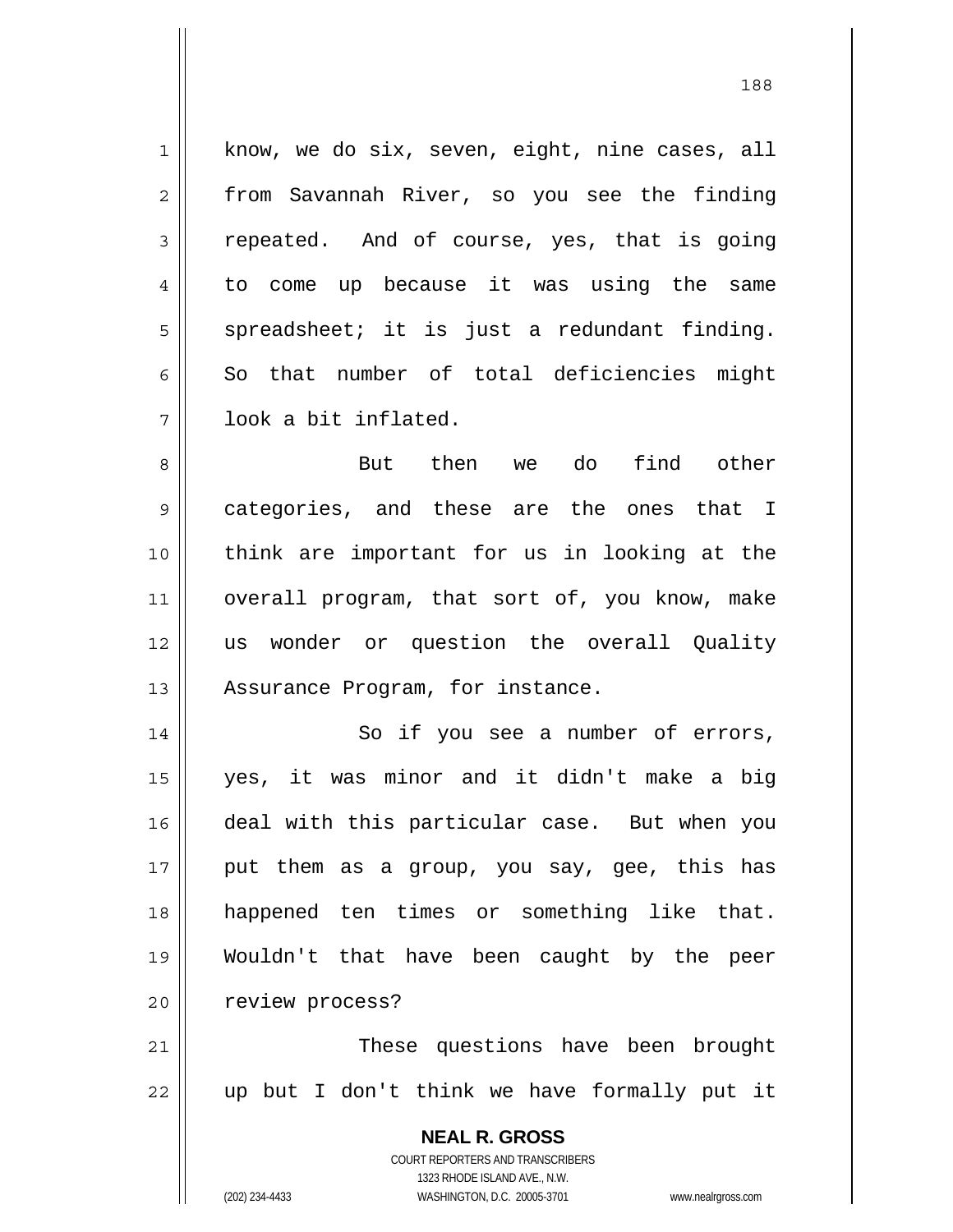**NEAL R. GROSS** COURT REPORTERS AND TRANSCRIBERS 1323 RHODE ISLAND AVE., N.W. (202) 234-4433 WASHINGTON, D.C. 20005-3701 www.nealrgross.com 189 1 2  $3 \parallel$  think it would be worthy of --4 || MEMBER GRIFFON: That would be a  $5 \parallel$  good idea, yes. It sort of comes up as a 6 | sidebar conversation sometimes but we haven't  $7 \parallel$  really looked at that so I think it would be  $8 \parallel$  useful to look at some of those overall topics 9 and what does it mean. 10 11 12 you PARTICIPANT: Hello. I am, 13  $\parallel$  know, on the conference. 14 || CHAIRMAN ZIEMER: I'm sorry, I  $15$  | couldn't understand that. 16 || MR. HINNEFELD: They want to be on 17 18 19 Advisory Board on Radiation Worker Health. Is  $20$  | that who you are trying to reach? 21 (No response.) 22 CHAIRMAN ZIEMER: Okay, in any on an agenda. And I think -- MR. HINNEFELD: Yes, I would almost CHAIRMAN ZIEMER: Is somebody on the phone? ZIEMER: the conference. CHAIRMAN ZIEMER: Yes, this is the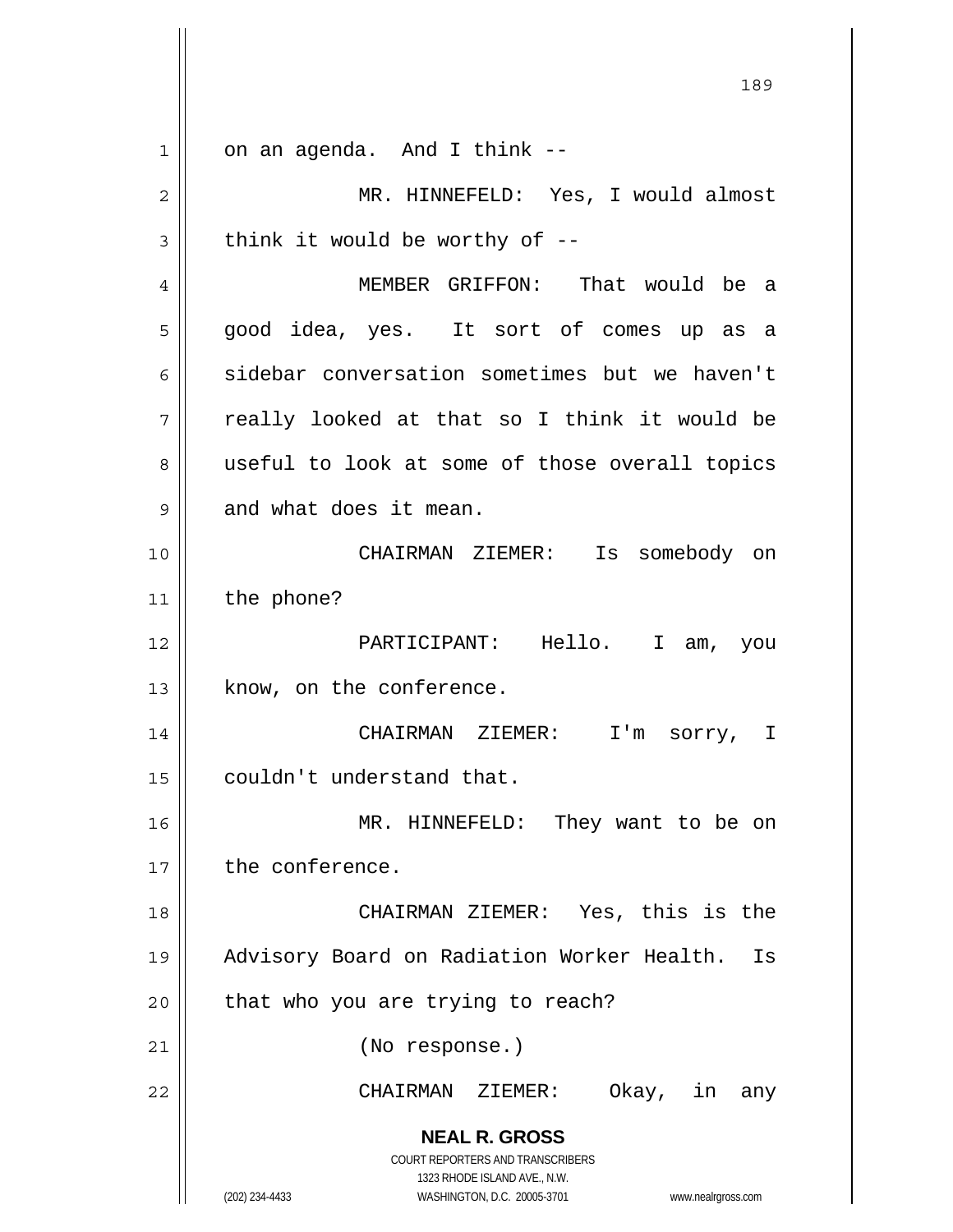| 4  |
|----|
| 5  |
| 6  |
| 7  |
| 8  |
| 9  |
| 10 |
| 11 |
| 12 |
| 13 |
| 14 |
| 15 |
| 16 |
| 17 |
| 18 |

1

2

event, good point, Mark and Stu.

 $3 \parallel$  that on there next -- one of our next  $4 \parallel$  meetings. MEMBER GRIFFON: We will try to put that

## CHAIRMAN ZIEMER: Larry?

6 || MR. ELLIOTT: I would welcome this  $7 \parallel$  because I think we have different perspectives  $8 \parallel$  here on what our acceptance -- quality of the 9 10  $11$   $\parallel$  right decision and communicate it effectively,  $12$ product is. And we would say to you and the claimants that we are trying hard to get the communicate how we have done to arrive at the reasonable dose estimates.

 $15$  || different than what I see coming out of the  $16$   $\vert$  reviews of the Subcommittee. Because as Stu 17 18 19 || your lack of a Quality Assurance Program, I 20 would say no, it doesn't have anything to do  $21$  with the quality of the product that we are  $22$  | talking about because the quality as we define And that's certainly, I think, said, many of the deficiencies that are identified that you would say this speaks to

## **NEAL R. GROSS**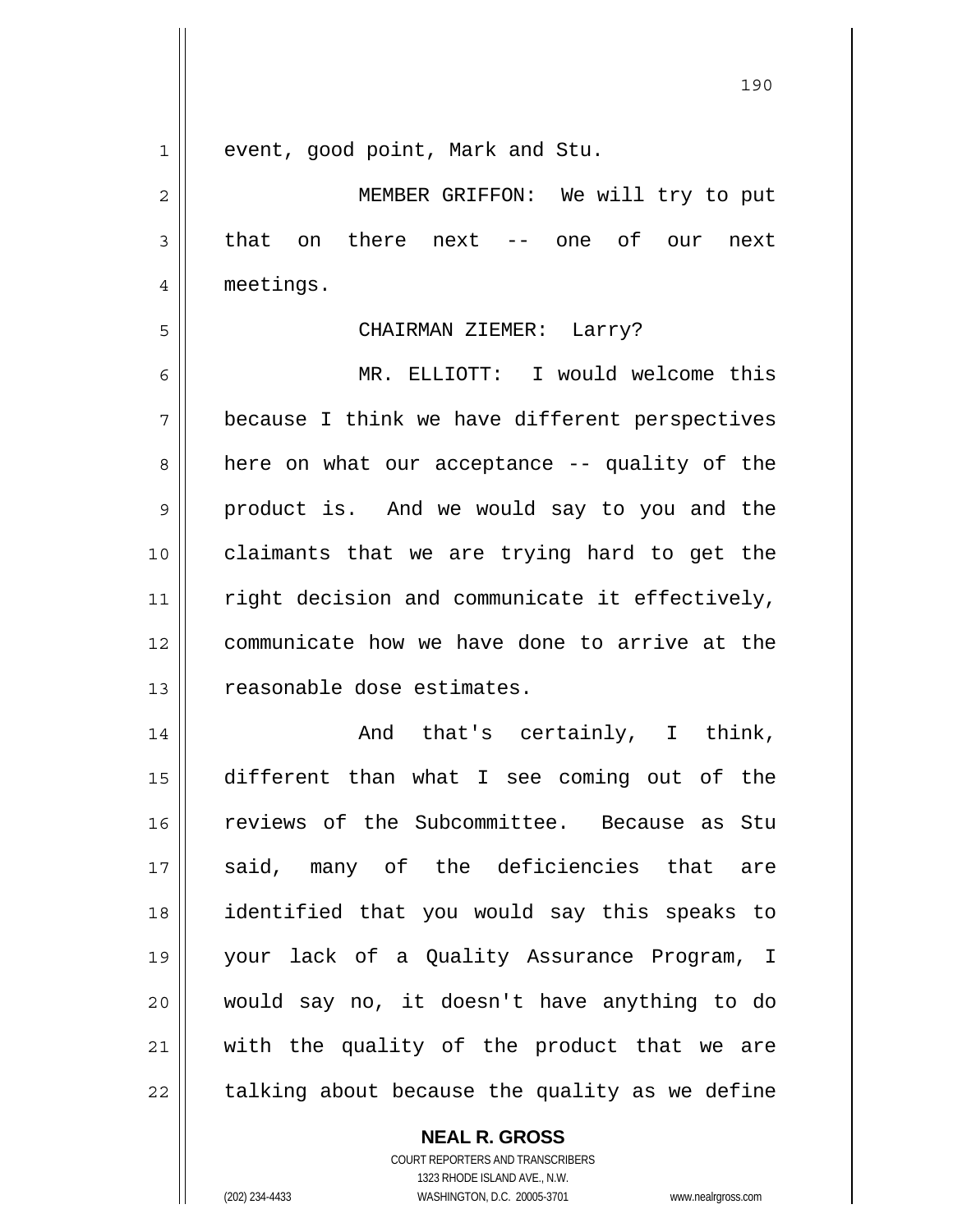1 2 ll communicated. it is the right decision effectively

3 of a So I would welcome this kind  $4 \parallel$  discussion because I think we need to better 5 || understand where the Board's review 6  $\parallel$  perspective is coming from and it would help,  $7 \parallel$  I think to give an understanding from our 8 || perspective as well.

9 10  $11$  several that you know, we kind of scratched  $12 \parallel$  our heads and said there is no way. And I am  $13$  || not saying there is a lot of these, but there 14 || were some errors that were clearly errors and  $15$  || it got through three people. MEMBER GRIFFON: And I don't want to mischaracterize it but I know there are

MR. ELLIOTT: Sure.

16

17 18 19 20 MR. ELLIOTT: Well, I think it is 21 problematic because a list of deficiencies MEMBER GRIFFON: So I think we should. But how often did it happen, you know, and that is just, you know -

22 || sets an expectation with a stakeholder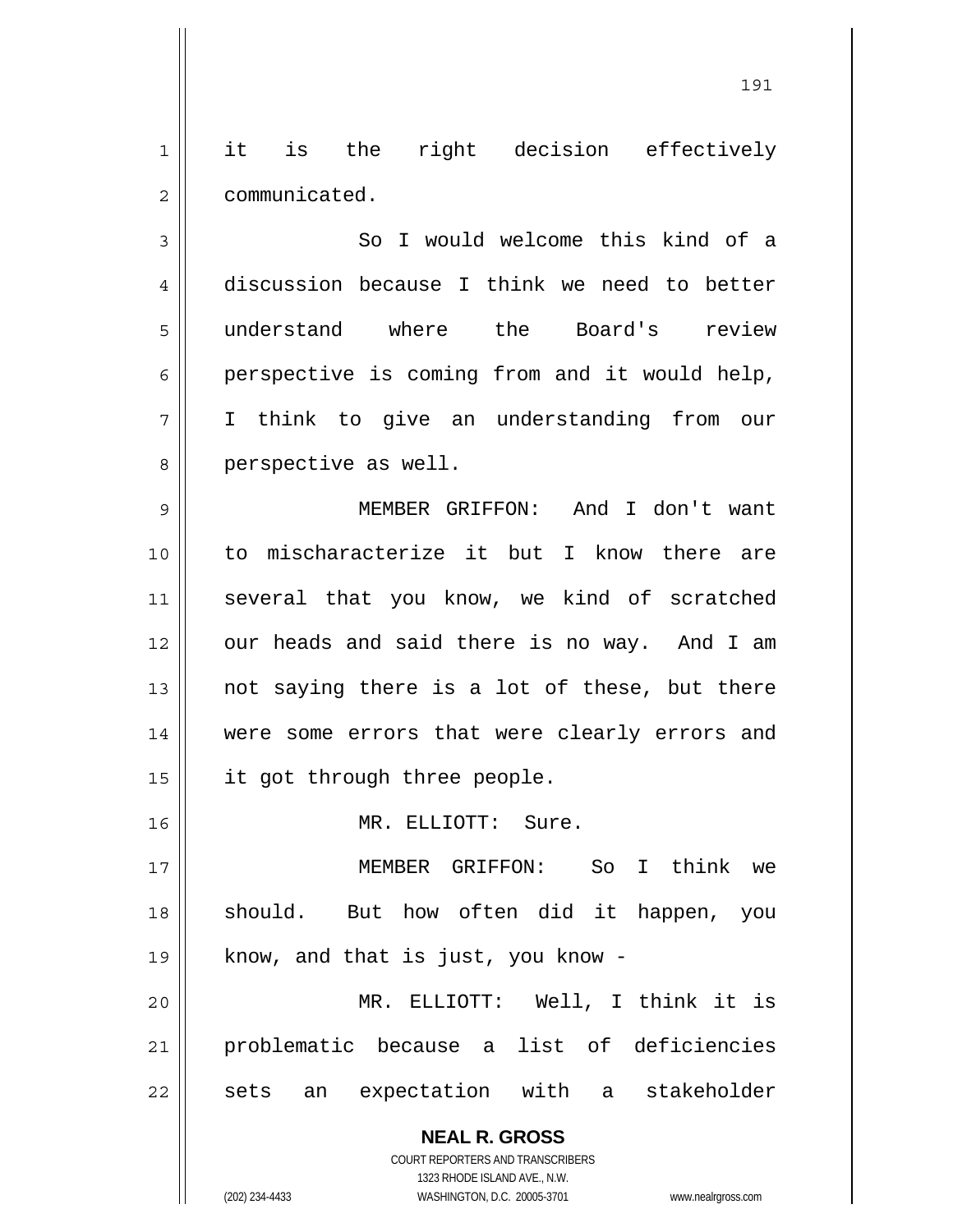| 1  | community that something is awry, something is                      |
|----|---------------------------------------------------------------------|
| 2  | wrong. And we would say, not in all cases.                          |
| 3  | We still produced the quality product that we                       |
| 4  | were seeking. We may not have effectively                           |
| 5  | communicated how we arrived at that and we can                      |
| 6  | do better in that regard but, you know, these                       |
| 7  | litany of deficiencies that really don't go to                      |
| 8  | a change in the compensation decision, that                         |
| 9  | doesn't help us. It doesn't help the                                |
| 10 | claimant.                                                           |
| 11 | MEMBER GRIFFON: We may have a                                       |
| 12 | little bit of a disagreement. We have some                          |
| 13 | more ground to discuss on that, I would say.                        |
| 14 | Because also if you do have these what might                        |
| 15 | be small deficiencies and then a<br>person                          |
| 16 | develops another cancer and comes back. And                         |
| 17 | you know, all of a sudden these -- you know,                        |
| 18 | it does question the -- I think there are some                      |
| 19 | quality questions. So, I will just leave it                         |
| 20 | at that. I don't think we can go further                            |
| 21 | here.                                                               |
| 22 | CHAIRMAN ZIEMER: I think the 100-                                   |
|    | <b>NEAL R. GROSS</b>                                                |
|    | <b>COURT REPORTERS AND TRANSCRIBERS</b>                             |
|    | 1323 RHODE ISLAND AVE., N.W.                                        |
|    | (202) 234-4433<br>WASHINGTON, D.C. 20005-3701<br>www.nealrgross.com |

192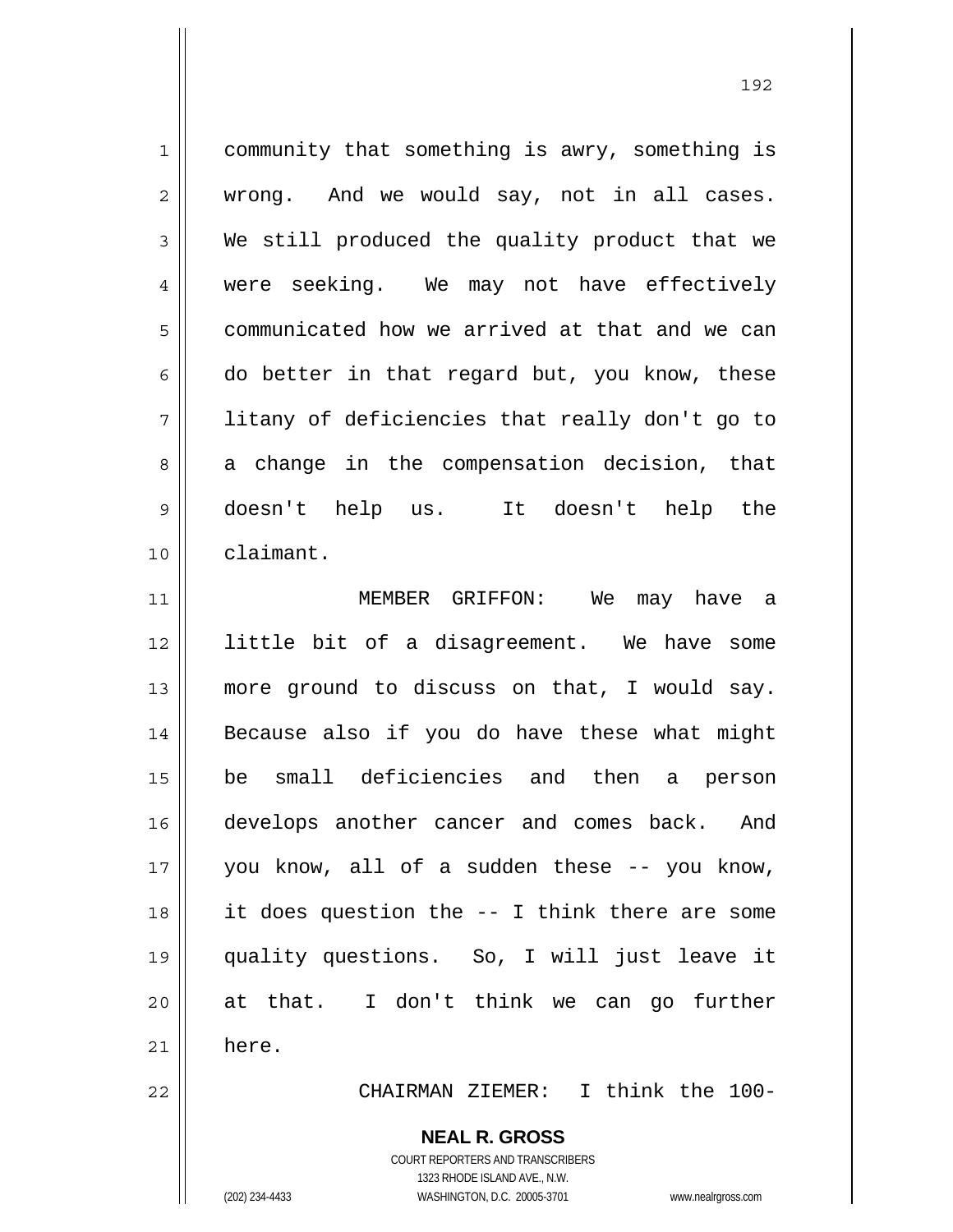1 2  $3 \parallel$  the end product. And, in fact, pointed out  $4 \parallel$  that in most cases, the decisions were  $5 \parallel$  nevertheless the right decisions. So, I think 6  $\parallel$  that has been made pretty clear that there may  $7 \parallel$  have been some questions on certain things 8 || along the way or maybe questions on how things 9 10 11 || I think we are aware of what the end product 12  $13$   $\parallel$  and at the same time, we want to  $14$   $\parallel$  make sure that the stakeholders believe that  $15$  || high quality covers everything not only  $16 \parallel$  including the final decision but all the steps 17 18  $19 \parallel$  make the right decision, even though we don't case report tried to distinguish between those kind of defects that really have no impact on were communicated or better communication. A lot of it had to do with that, even. But yes, needs to be. to get there as well. I don't want to -- I will use the extreme and say well, we always

 $20$  || go about it the right way. That is not what 21 Larry is saying and we don't want that 22 || impression to become prevalent either.

> **NEAL R. GROSS** COURT REPORTERS AND TRANSCRIBERS 1323 RHODE ISLAND AVE., N.W. (202) 234-4433 WASHINGTON, D.C. 20005-3701 www.nealrgross.com

193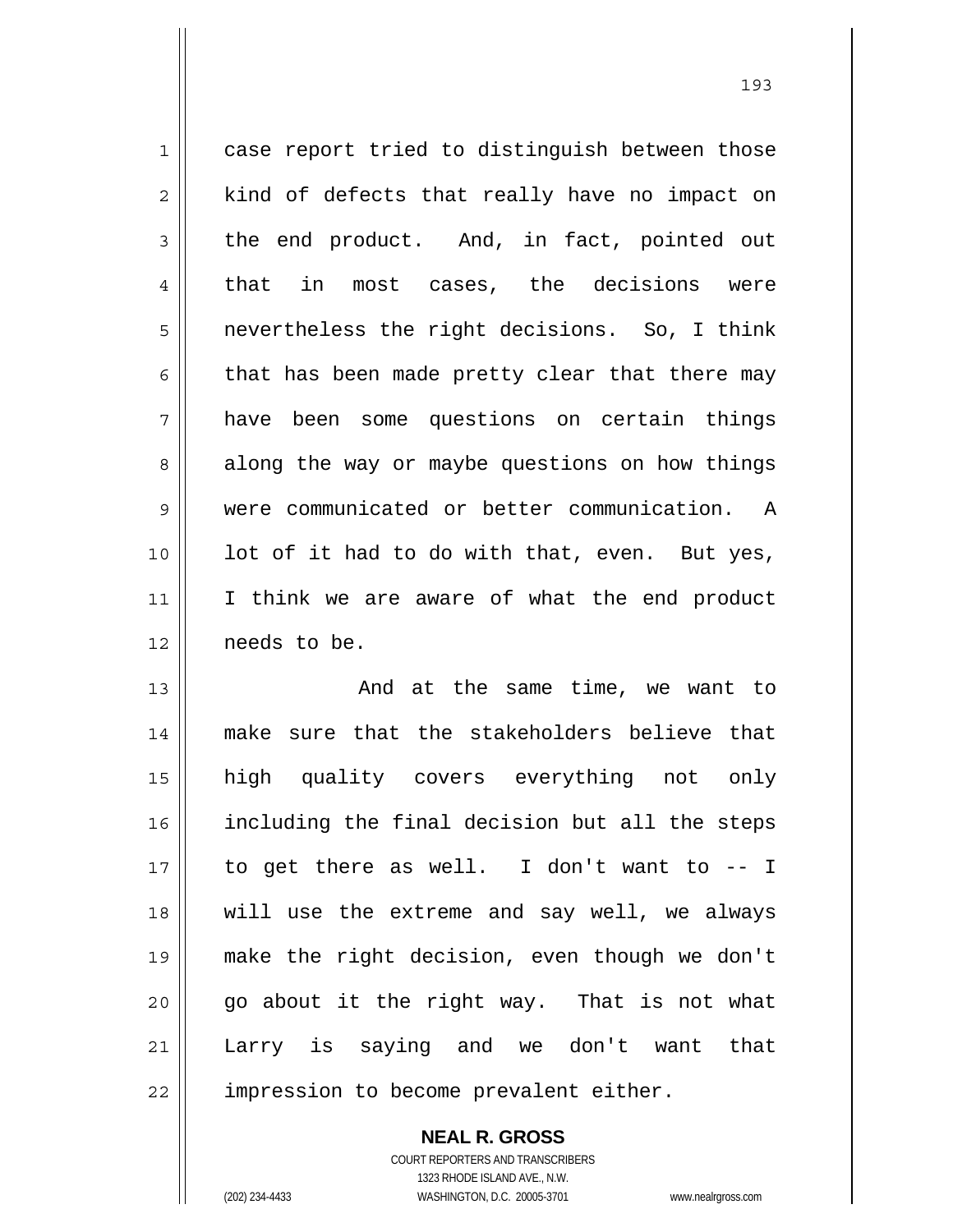**NEAL R. GROSS** COURT REPORTERS AND TRANSCRIBERS 1323 RHODE ISLAND AVE., N.W. 1 2  $3 \parallel$  be ready for the next round? 4 till MR. HINNEFELD: Yes. I'm s  $5 \parallel$  going to have to help myself to water 6  $\parallel$  periodically. 7 8 MR. HINNEFELD: I just don't speak 9 | very much. 10 11 12 || MR. HINNEFELD: People who know me 13 14 dy to CHAIRMAN ZIEMER: We are rea  $15 \parallel$  go on to the next topic, which is the SEC  $16$  | petition for the Norton Company. That is an 17 83.14 and Stu will present the NIOSH 18  $19 \parallel$  We do not think there will be a 20 || petitioner on the line for this. My 21 understanding is that the petitioner may be 22 || present and may listen but will probably just Well, Stu, have we talked long enough here for you to catch your breath and going to CHAIRMAN ZIEMER: Okay. CHAIRMAN ZIEMER: Okay. Well, we are - know that is true. Evaluation Report on that.

194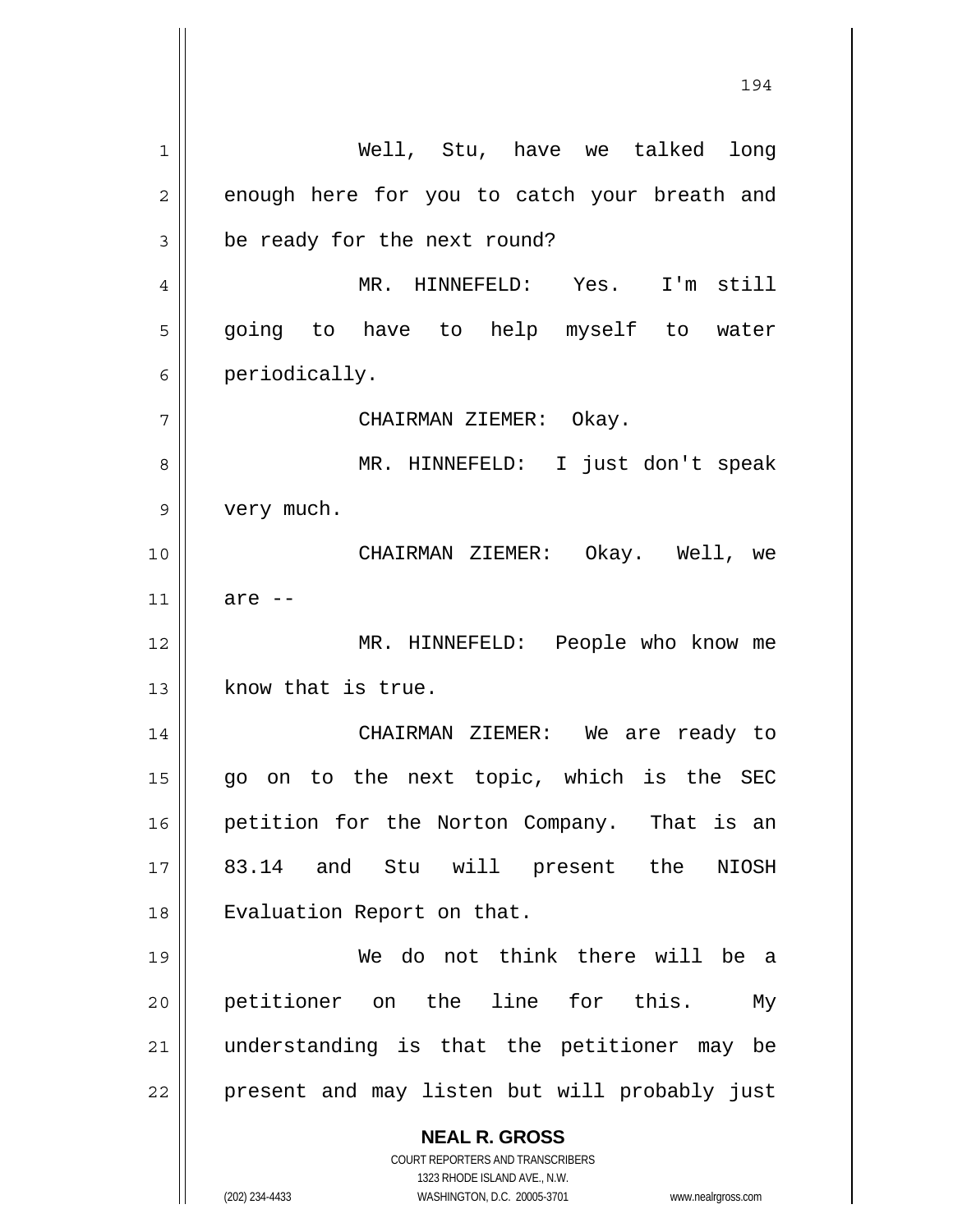1 2  $3 \parallel$  here today in any event because of personal 4 || reasons. 5 MR. HINNEFELD: Okay. Thank you, 6  $\parallel$  Dr. Ziemer. 7 || Today I will be reporting on our 8 SEC evaluation for the Norton Company. And as 9 10 11 || enough information to do dose reconstructions  $12 \parallel$  and we conclude on our own that dose  $13$  || reconstructions aren't feasible and then we 14 || essentially we solicit a petition from one of 15 16 || Just to provide a little history 17 18  $19 \parallel$  information to do dose reconstruction and we  $20$  sent that letter. We also sent a form, I 21 believe it is a Form A Petition, which they 22 merely have to sign and send back. We call after the meeting for an update. I believe that petitioner may not be able to be I'll leave it at that. you said, this is an 83.14 SEC petition. That is the one where we find that we can't find the claimants from that site. here, in May we informed the Norton Company claimant that we were unable to find enough

> **NEAL R. GROSS** COURT REPORTERS AND TRANSCRIBERS

> > 1323 RHODE ISLAND AVE., N.W.

(202) 234-4433 WASHINGTON, D.C. 20005-3701 www.nealrgross.com

<u>195</u>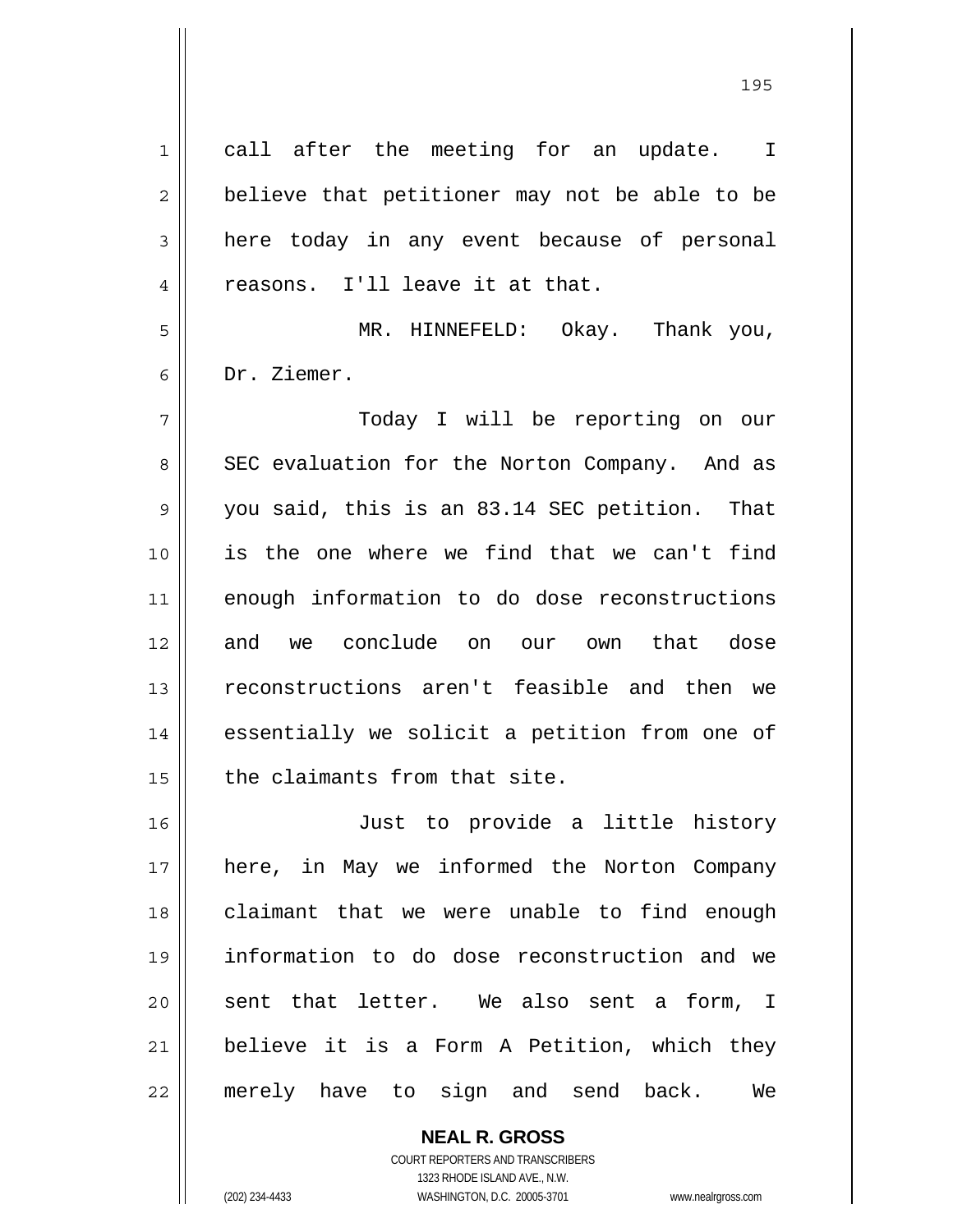$3 \parallel$  evaluation and then issued the Evaluation received that petition back later on in May and promptly qualified the petition for Report earlier this month.

1

2

4

<u>1962 - Johann Amerikaanse konstantine (</u>

5 || Norton Company was an Atomic 6 || Weapons Employer from January 1, 1945 through  $7 \parallel$  December 31, 1957, manufacturing refractory 8 || products from boron, beryllium, uranium, 9 10  $11$  || AEC utilized were they were a ceramic 12 thorium and magnesium oxide. They were mainly, at least the part of the operation the manufacturing capability.

13 some  $14$   $\parallel$  radioactive material and some other kind of  $15$  || bad stuff, beryllium, et cetera, to try to  $16$   $\parallel$  make these crucible shapes for utilization 17 probably in further uranium manufacture, I 18 And the AEC sent them would guess.

 $19 \parallel$  This is the operational period,  $20$  || 1945 to 1957 and that is what we have 21 concluded is infeasible. We can't do dose 22 || reconstruction. There is a residual period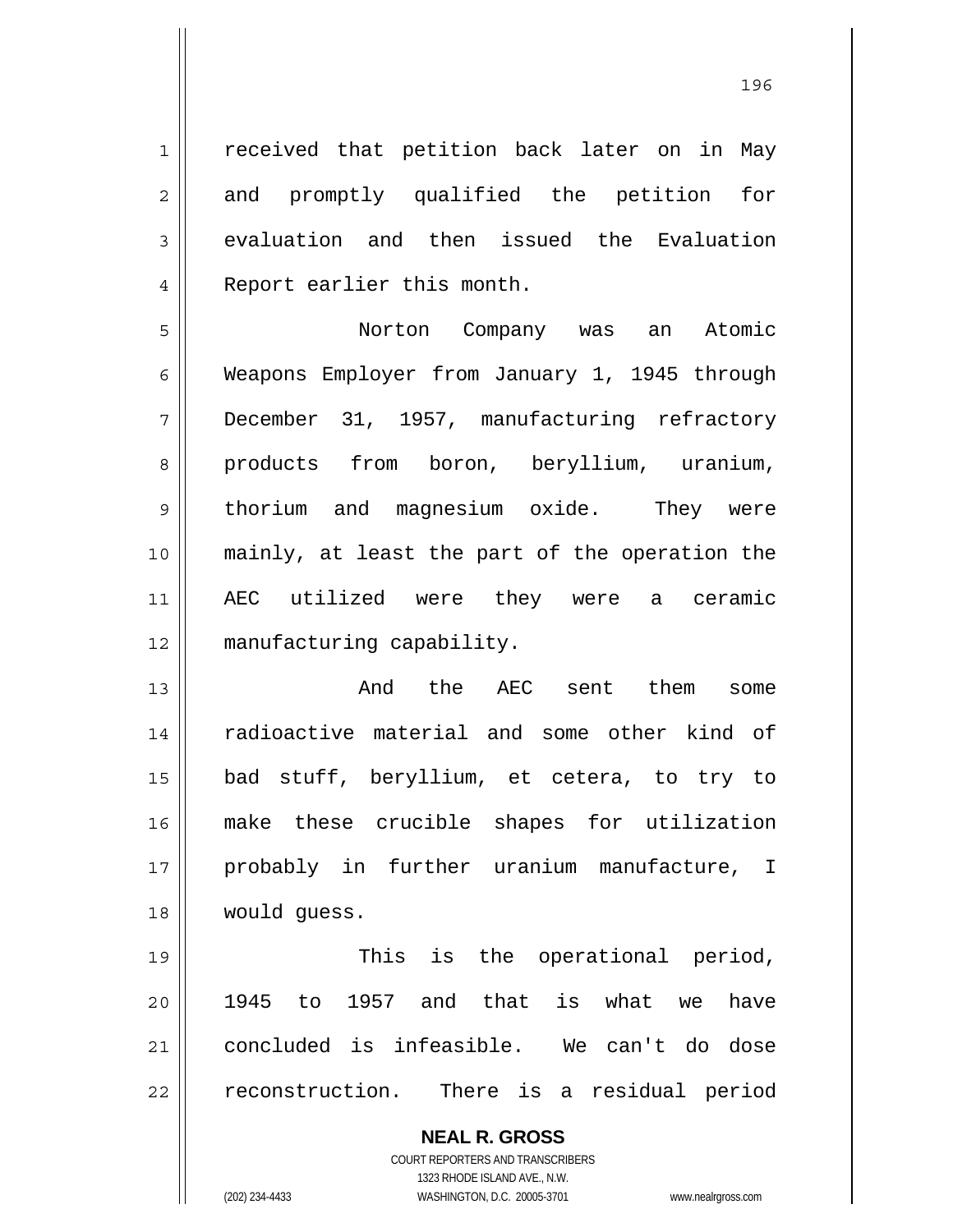| $\mathbf 1$ | for this site that runs, at last publication   |
|-------------|------------------------------------------------|
| 2           | of the Residual Contamination Report, ran      |
| 3           | through the publication data of that report,   |
| 4           | which was 2006. Now there is a revised         |
| 5           | portion of the Residual Contamination Report   |
| 6           | that is making its way through the             |
| 7           | organization for publication and I don't know  |
| 8           | today whether that changes that date or not,   |
| 9           | the end date of the residual period.           |
| 10          | But for this petition, we are only             |
| 11          | addressing the operational period. We haven't  |
| 12          | reached a conclusion about the residual period |
| 13          | yet.                                           |
| 14          | As of July 6, which was probably               |
| 15          | the day I put this slide together, there were  |
| 16          | claims from the<br>Norton Company with<br>15   |
| 17          | employment during this operational period.     |
| 18          | of available<br>Our<br>sources                 |
| 19          | information, this kind of describes the data   |
| 20          | search that we did in trying to<br>find        |
| 21          | information that would help us<br>do<br>dose   |
| 22          | reconstructions. Of course, we had used our    |
|             | <b>NEAL R. GROSS</b>                           |

COURT REPORTERS AND TRANSCRIBERS 1323 RHODE ISLAND AVE., N.W.

 $\prod$ 

 $\mathsf{I}$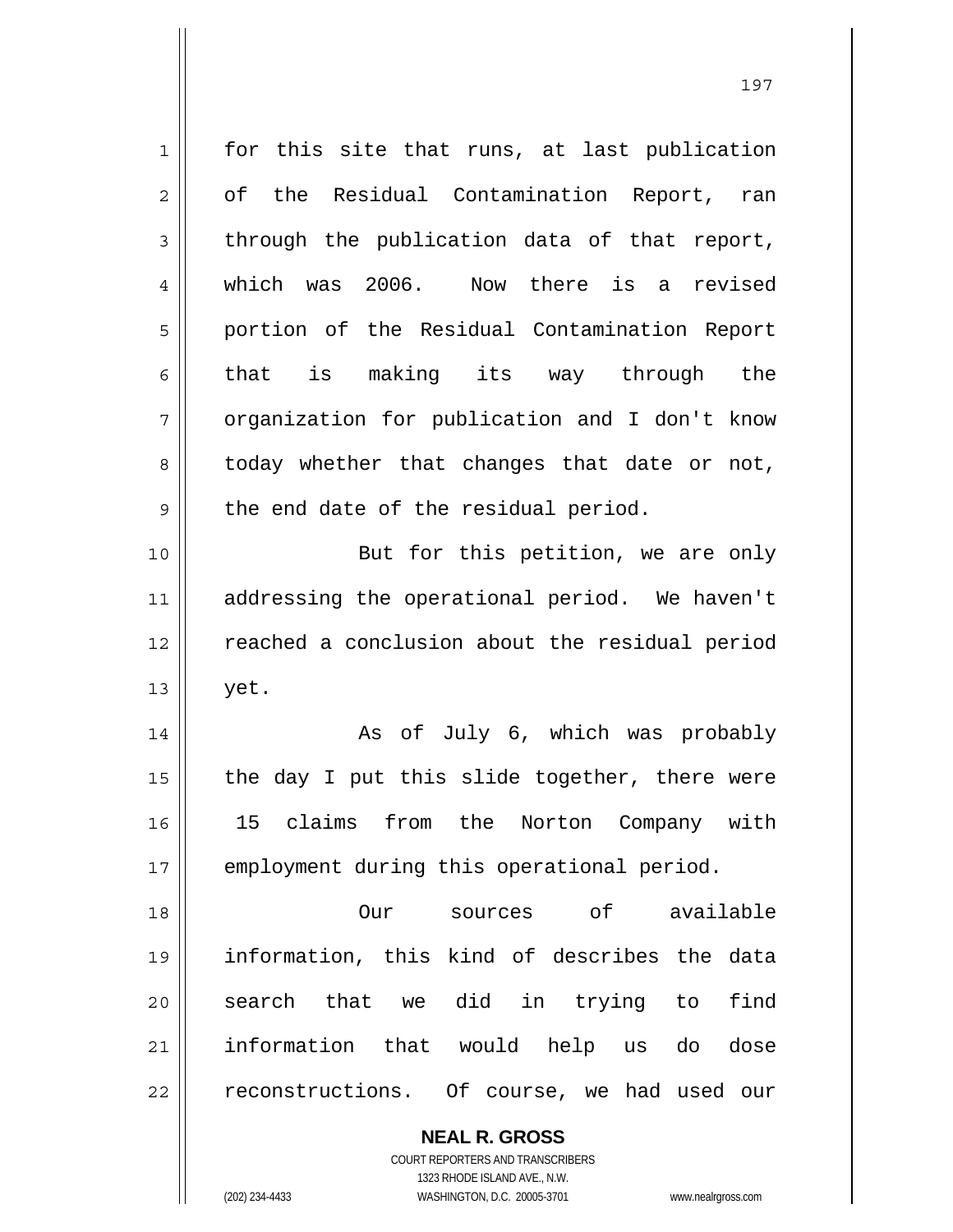1 2  $3 \parallel$  kinds of materials in the kinds of way this  $4 \parallel$  site did. existing technical documents. None of those really are applicable to a site that did the

5 earch We looked at our Site Res  $6 \parallel$  Database, which is kind of redundant because  $7 \parallel$  that is just the compendium of all of the  $8 \parallel$  information we have managed to gather from all 9 10 information from DOE Legacy Management. We 11 of our searches. For data captures, we got searched the NRC ADAMS database.

12 is a The successor firm to Norton  $13 \parallel$  company called Saint-Gobain, still located in  $14$   $\parallel$  Worcester, Massachusetts. We contacted them.  $15$   $\parallel$  We contacted the Massachusetts Department of  $16 \parallel$  Health whose regulator today but probably 17 18 19 || Archives and Records Administration, record 20 || repositories and then other places: Oak Ridge 21 National Laboratory, U.S. Transuranium and 22 | Uranium Registries, the OSTI database, we did would not have been much regulation back in this period. A couple of NARA, National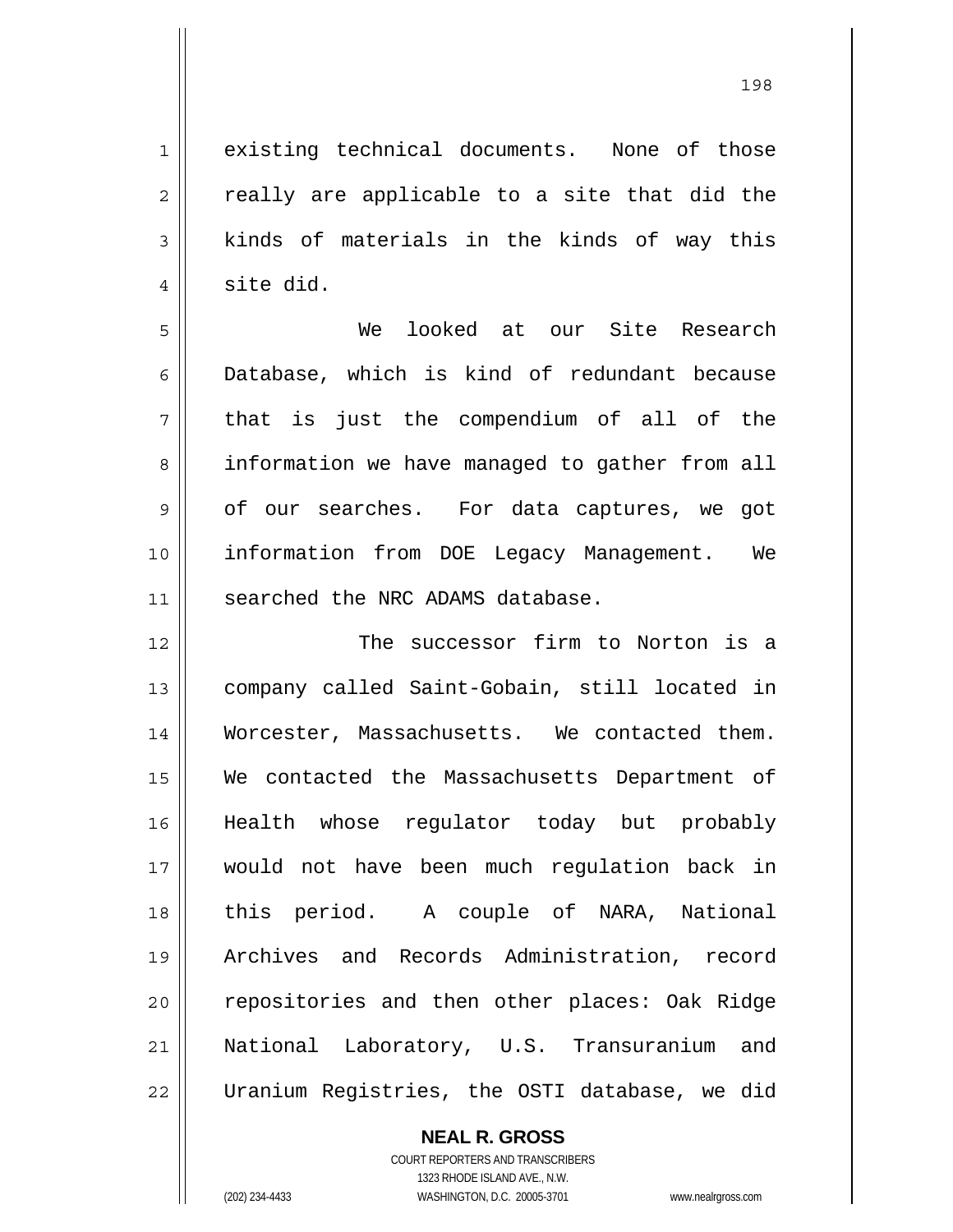| $\mathbf 1$    | internet searches, the CEDR database, the       |
|----------------|-------------------------------------------------|
| $\overline{2}$ | Hanford DDRS, which is a document database, an  |
| $\mathfrak{Z}$ | extensive database. I think it is               |
| $\overline{4}$ | Declassified Document, something storage and,   |
| 5              | Retrieval System. National Academies Press.     |
| 6              | Anyway, we looked pretty hard trying to find    |
| 7              | information and we just didn't come up with a   |
| 8              | whole heck of a lot that described in detail    |
| 9              | the kind of information that was done there.    |
| 10             | This little tally of the claims                 |
| 11             | from Norton are 20 total, 15 of which that      |
| 12             | fall into the Class Definition. That doesn't    |
| 13             | necessarily mean that they are all SEC cancers  |
| 14             | but there are 15 that fall into this period or  |
| 15             | at least have employment in this period.        |
| 16             | There were two done previously.                 |
| 17             | Those were compensable and they were done with  |
| 18             | that what I just talked about,<br>the           |
| 19             | overestimating efficiency process, using<br>for |
| 20             | compensable claims. So that is how two of       |
| 21             | them were done.                                 |
| 22             | And none of the claims that we have             |

199

**NEAL R. GROSS** COURT REPORTERS AND TRANSCRIBERS 1323 RHODE ISLAND AVE., N.W. (202) 234-4433 WASHINGTON, D.C. 20005-3701 www.nealrgross.com

 $\mathbf{I}$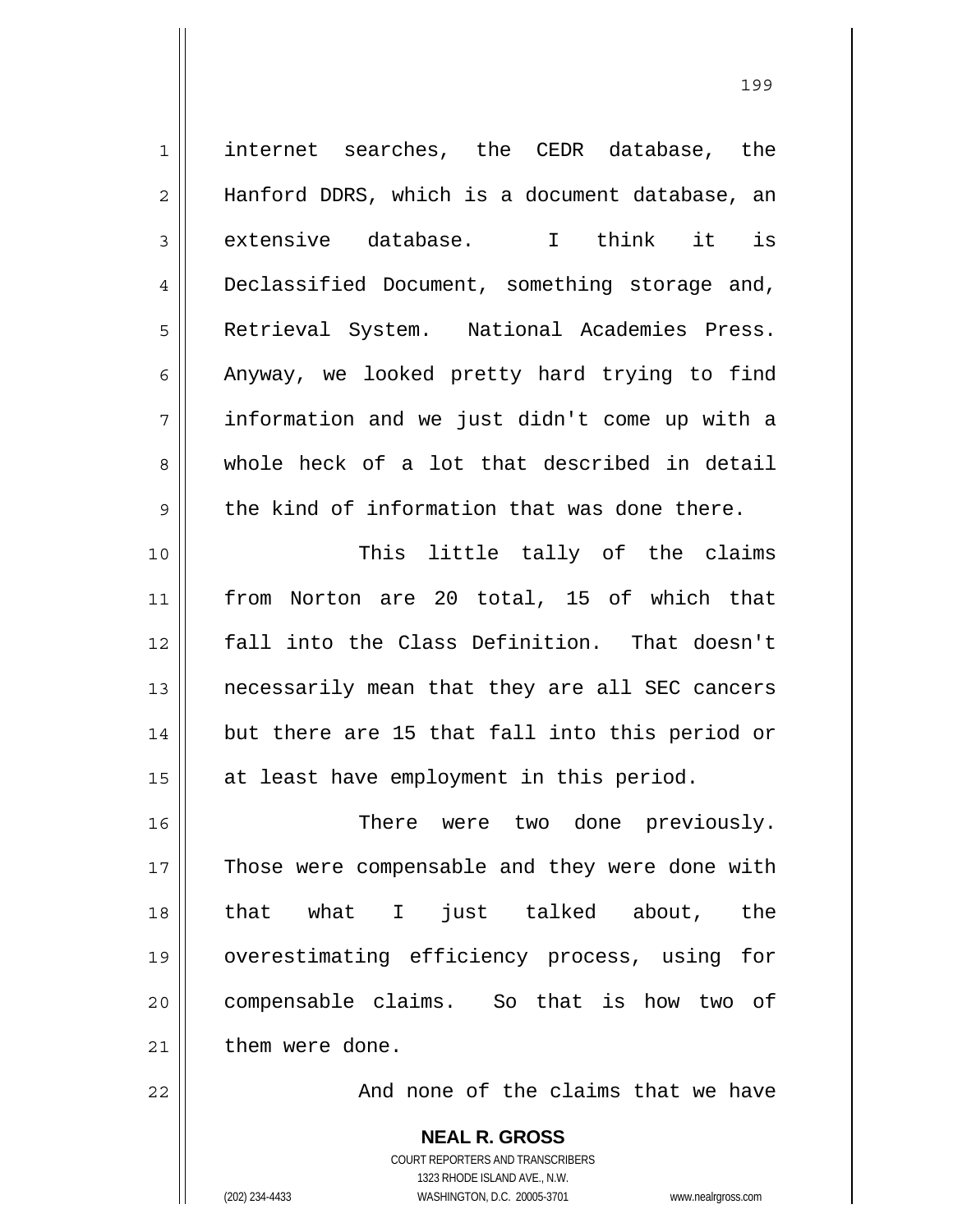1 2 3 people. so far have any internal dosimetry or external dosimetry information specific to those

4 that Now in terms of the work  $5 \parallel$  Norton did, it manufactured several products  $6 \parallel$  under contract with the AEC during this  $7 \parallel$  period. For instance, refractory crucibles 8 and rods from beryllium oxide and uranium 9 10  $11$  | thorium, using thorium ore and other forms.  $12 \parallel$  And then they also used a thorium oxide  $13$  || product or produced that called Norton fused  $14$   $\parallel$  oxide. I believe that was fused with other  $15$   $\parallel$  ceramics as well. That is why it was called 16 oxide, various proportions in various shapes. Crucibles containing varying amounts of oxide fused.

17 18 19 || various enrichment chemical compounds. Now, 20 in these processes, Norton Company processed 21 uranium ores, concentrates and scrap as well  $22$  | as thorium ores and metals. The Norton Company performed research and development activities with

> COURT REPORTERS AND TRANSCRIBERS 1323 RHODE ISLAND AVE., N.W. (202) 234-4433 WASHINGTON, D.C. 20005-3701 www.nealrgross.com

**NEAL R. GROSS**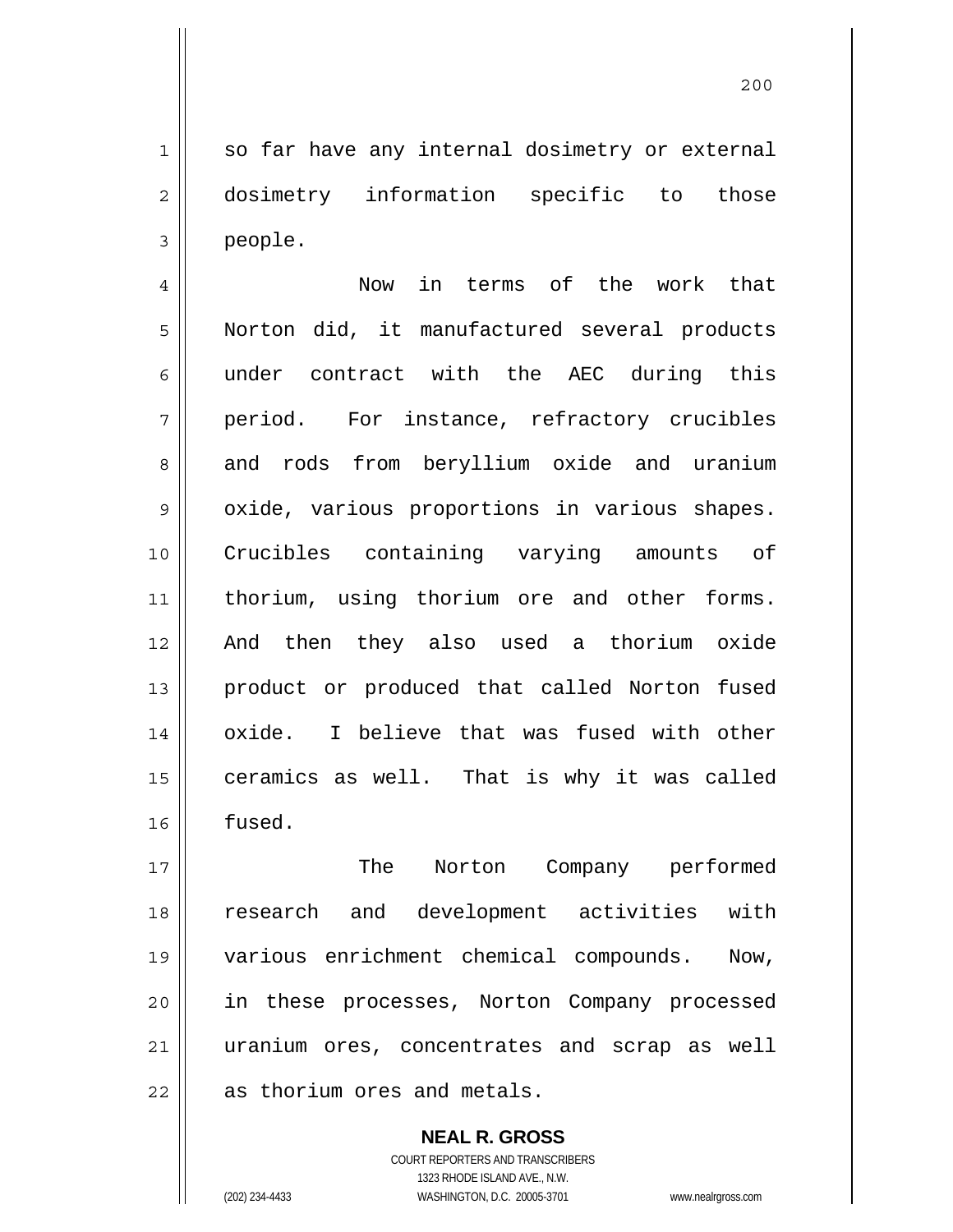1 2  $3 \parallel$  then places the progeny chain in  $4 \parallel$  disequilibrium with uranium and thorium and  $5 \parallel$  gives you a particularly difficult 6 7 imited So in other words, it did some purification of uranium and thorium, which reconstruction issue to deal with. very

 $8 \parallel$  documentation about the amount of material at 9 10  $11$  | on-hand today without anything to talk about  $12 \parallel$  how much did we receive through the year, how  $13$   $\parallel$  much through-put was there in the year, to 14 understand really how much went through the 15 present at Norton. We have, I think, one or two periodic reports of, this is the inventory place.

16 || So we have not been able to make a 17 18 19 good judgment about really what quantity of radioactive material they had at the site during this period for the AEC.

20 With respect to the locations of 21 || the covered work, we don't know what that was  $22$   $\parallel$  either. Some of the information we have would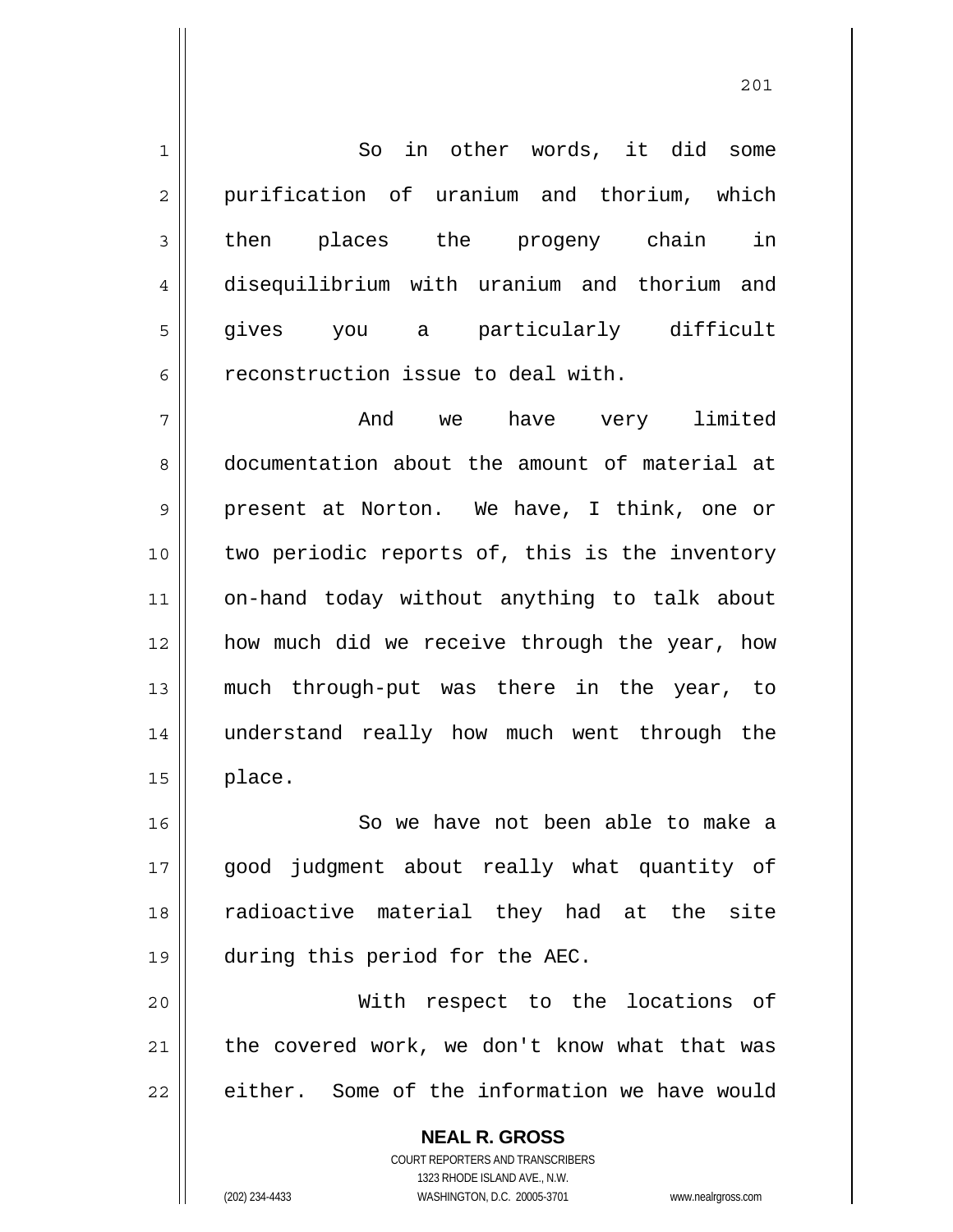1 2  $3 \parallel$  large plant and this may have been a fairly  $4 \parallel$  small operation but we don't really know. We  $5 \parallel$  don't know where the raw material was brought  $6 \parallel$  into or stored, moved around. We don't know  $7 \parallel$  how it was moved around. We don't know how  $8 \parallel$  the product was moved around the facility. We 9 10  $11$  | moved around the facility. And we don't know  $12 \parallel$  how people moved around the facility, whether  $13$   $\parallel$  there was some isolated areas that people were  $14$  | not allowed to go to or whether people could 15 || move freely throughout. We just don't know 16 17 18 || Internal exposure potential, of indicate that this maybe wasn't a terribly large and extensive operation. It is a fairly don't know how many waste materials that would have been generated during the process were much about movement, either the radioactive material or the people around the facility.

202

 $19 \parallel$  course, when you are dealing with these materials and you are dealing with oxides and you are making them into fused shapes, because || that means putting the powder into a mold and

> COURT REPORTERS AND TRANSCRIBERS 1323 RHODE ISLAND AVE., N.W. (202) 234-4433 WASHINGTON, D.C. 20005-3701 www.nealrgross.com

**NEAL R. GROSS**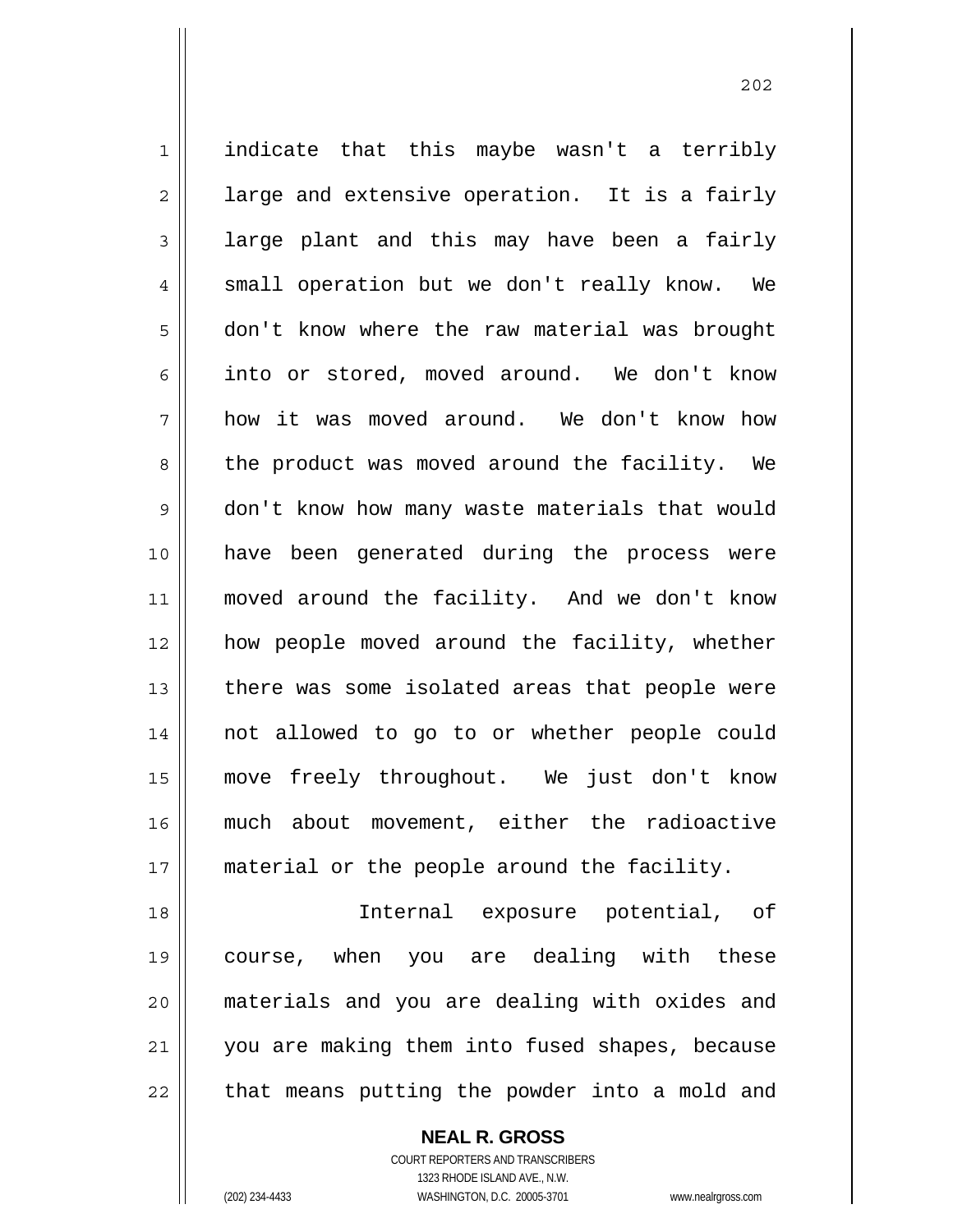1 2  $3 \parallel$  inhalation and ingestion from uranium,  $4 \parallel$  thorium, and their respective progeny.  $5 \parallel$  and for the external exposure,  $6 \parallel$  there is some photon and beta source from  $7 \parallel$  operations with uranium and thorium and so  $8 \parallel$  there would be some potential for external 9 10  $11$   $\parallel$  We have not found any external 12 || monitoring data for people. I think we have  $13$  || maybe four film badge results that appear to  $14 \parallel$  be hung up as area dosimeters. They don't  $15$   $\parallel$  seem to have names associated with them. We  $16 \parallel$  have 13 urine sample results from a couple 17 18  $19 \parallel$  operation. There is a report that has five 20 names on it. There is another report that has 21 || like eight names on it. None of those names  $22$  are in our claimant database so none of that shaping it and heating it, usually that is what they did. You have potential for ingestion exposure as well just from being in proximity to these materials. year period. This is kind of what makes you think that maybe this was a fairly small

203

**NEAL R. GROSS**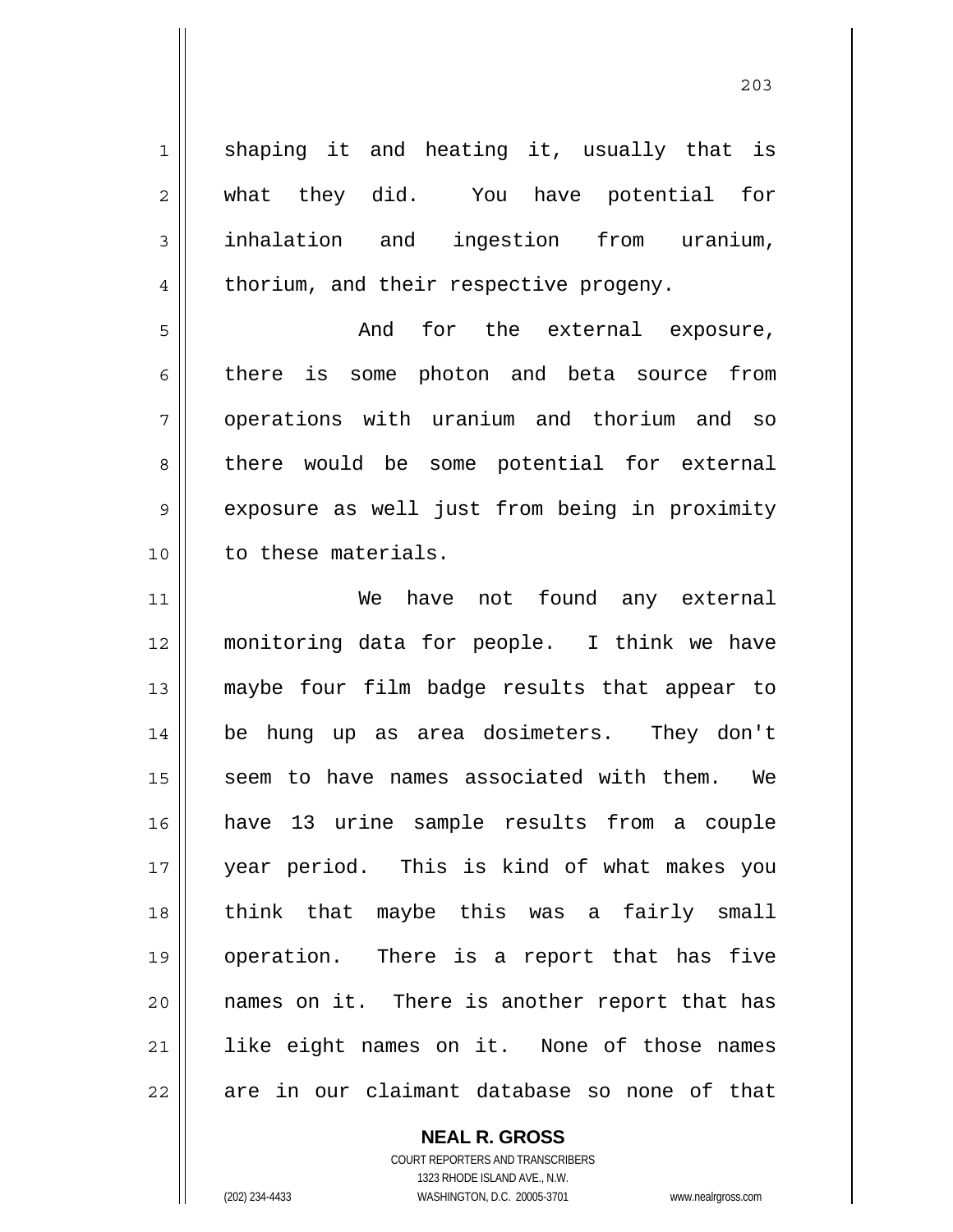204

1 2  $3 \parallel$  information associated with medical x-rays but  $4 \parallel$  we believe that we can use one of our  $5 \parallel$  technical documents and can actually  $6 \parallel$  reconstruct the medical doses to the same.  $7 \parallel$  Our conclusion then, in terms of  $8 \parallel$  the feasibility is that we have insufficient 9 10 11 exposure to uranium, thorium, and their 12 13 have And for external exposures, we 14 || insufficient data from which to draw  $15$   $\vert$  conclusions regarding the potential magnitude 16 || of the external exposures from uranium and 17 18 19 || don't know what they are. You know, thorium 20 work, theoretically they could be somewhat  $21$  higher but again, we have got no information  $22$  | to really determine how large they are. applies to actual claimants that we have. And we don't really have data from which to draw conclusions regarding the potential magnitude of internal doses from progeny of radionuclides. thorium work. You know, uranium work, you wouldn't expect them to be too high. We just

> COURT REPORTERS AND TRANSCRIBERS 1323 RHODE ISLAND AVE., N.W. (202) 234-4433 WASHINGTON, D.C. 20005-3701 www.nealrgross.com

**NEAL R. GROSS**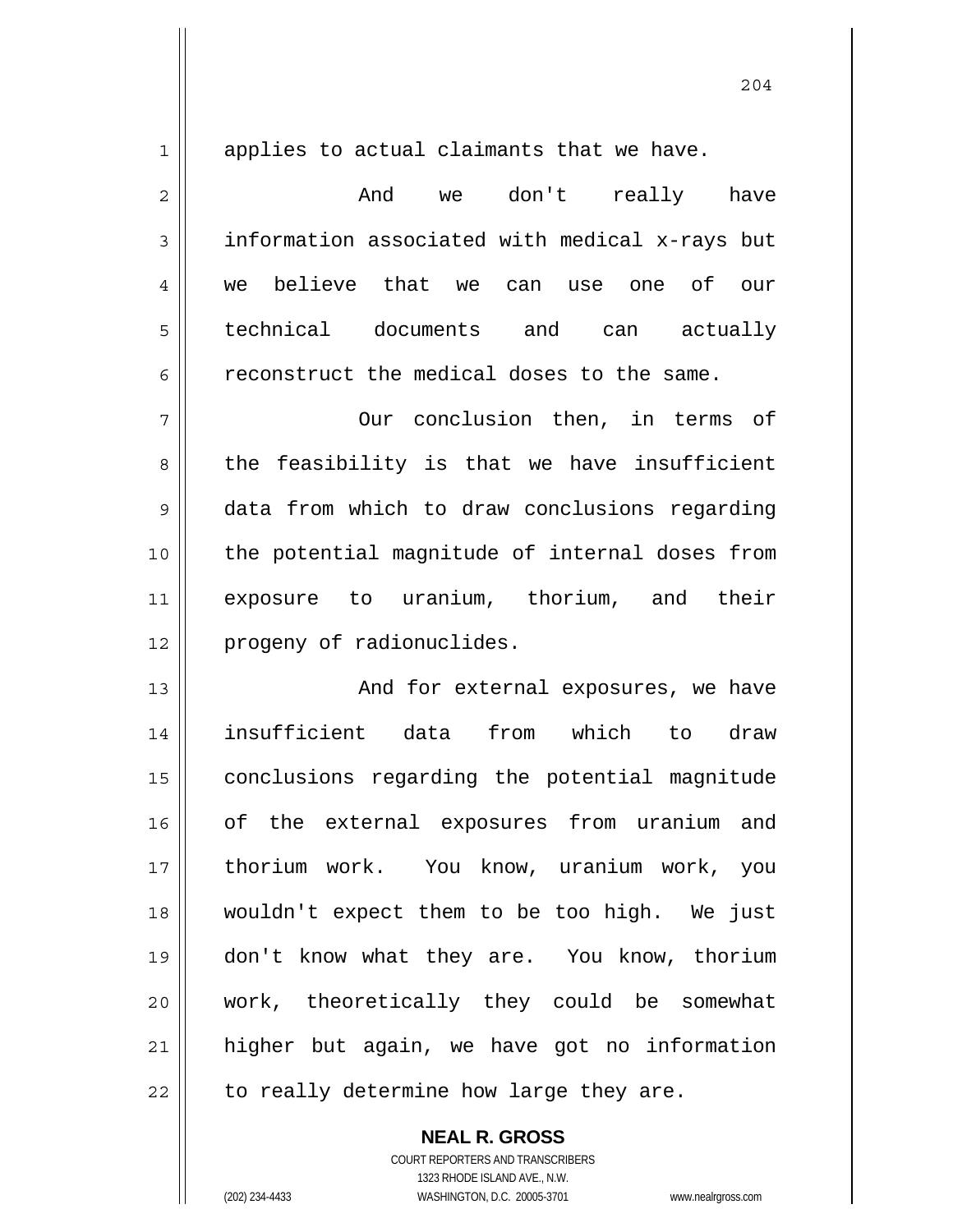| $\mathbf 1$    | We believe that we can reconstruct             |
|----------------|------------------------------------------------|
| $\overline{2}$ | medical dose using the complex-wide technical  |
| 3              | documents that we use in most cases. And if    |
| 4              | we encounter personal monitoring data that is  |
| 5              | applicable, we intend to use that in the dose  |
| 6              | reconstructions. We don't think we will have   |
| 7              | -- we certainly don't see any hope of getting  |
| 8              | sufficient data to do some sort of coworker    |
| 9              | model for unmonitored people but if we happen  |
| 10             | to come across any monitoring data, either     |
| 11             | internal or external for people, we will use   |
| 12             | it if we have to do a partial dose             |
| 13             | reconstruction. This would only be applicable  |
| 14             | if someone is not paid through the SEC and we  |
| 15             | have to do a partial dose reconstruction for a |
| 16             | non-compensable or a non-SEC cancer. We will   |
| 17             | use any information we find that is relevant   |
| 18             | to that individual.                            |
| 19             | So, our summary of feasibility then            |
| 20             | for the period of January 1, 1945 through      |
| 21             | December 31, 1957, we find that we don't       |
| 22             | believe that we can reconstruct internal doses |

**NEAL R. GROSS** COURT REPORTERS AND TRANSCRIBERS 1323 RHODE ISLAND AVE., N.W.

 $\mathsf{II}$ 

(202) 234-4433 WASHINGTON, D.C. 20005-3701 www.nealrgross.com

<u>205</u>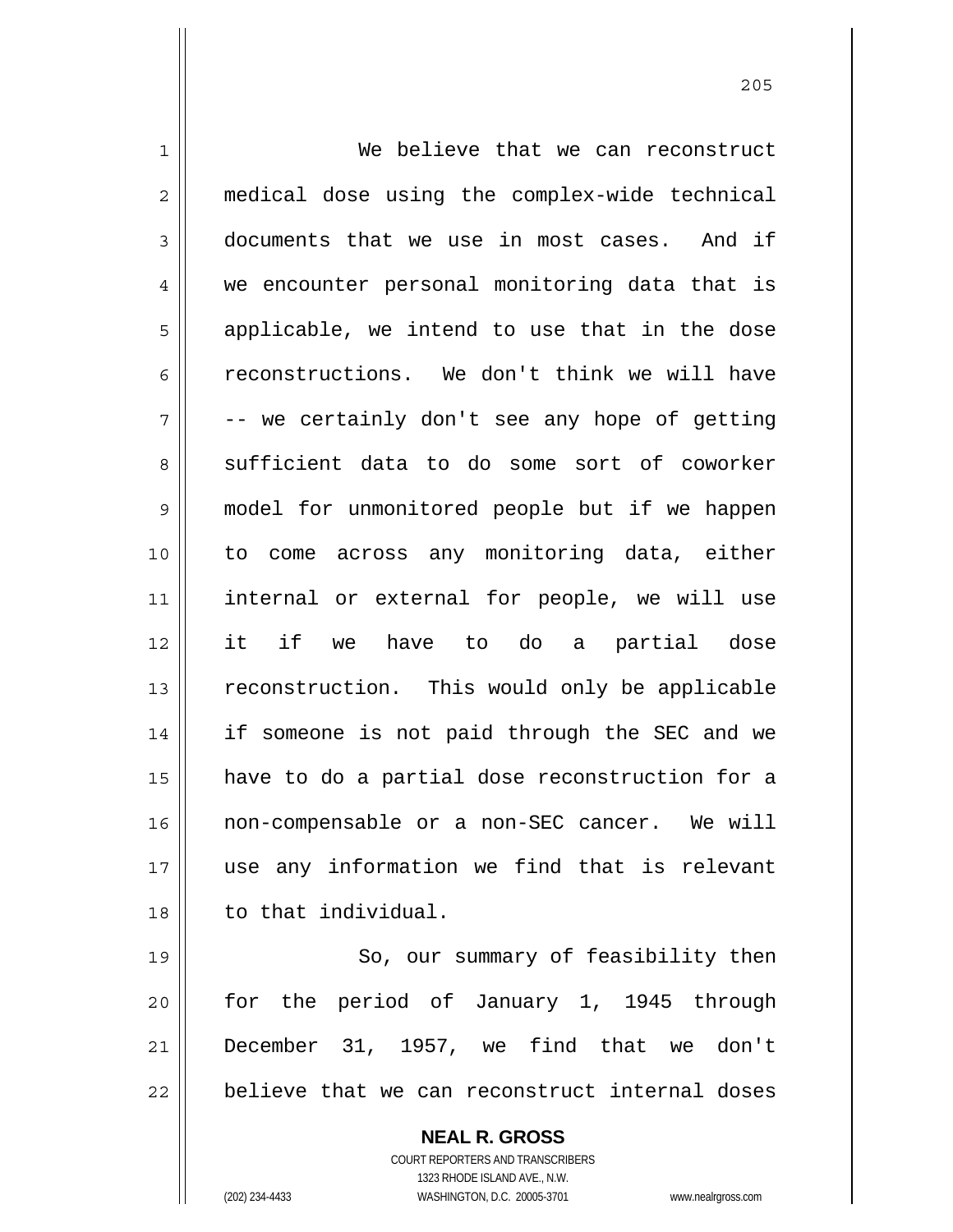$3 \parallel$  during the operational period. This again,  $4 \parallel$  this feasibility -- this determination applies  $5 \parallel$  for '45 through '57, which is the operational 6 period. or external doses, other than medical. We do believe we can reconstruct medical x-ray doses

1

2

7 dence Health endangerment. The evi  $8 \parallel$  reviewed in this evaluation indicates that 9 10 11 || radionuclides and direct exposure to  $12$  | radioactive materials. And consequently,  $13$  || NIOSH is specifying that health may have been  $14$   $\vert$  endangered to the workers covered by the 15 || evaluation who were employed for a number of 16 some workers in the Class may have accumulated chronic radiation exposures through intakes of days aggregating to 250.

17 18 19 || know, very large doses in, essentially, a 20 || short period of time that would lead us to 21 conclude that presence should be sufficient 22 || for inclusion in class. We believe 250 days We did not find any evidence of an event that would lead to a large scale, you

> COURT REPORTERS AND TRANSCRIBERS 1323 RHODE ISLAND AVE., N.W. (202) 234-4433 WASHINGTON, D.C. 20005-3701 www.nealrgross.com

**NEAL R. GROSS**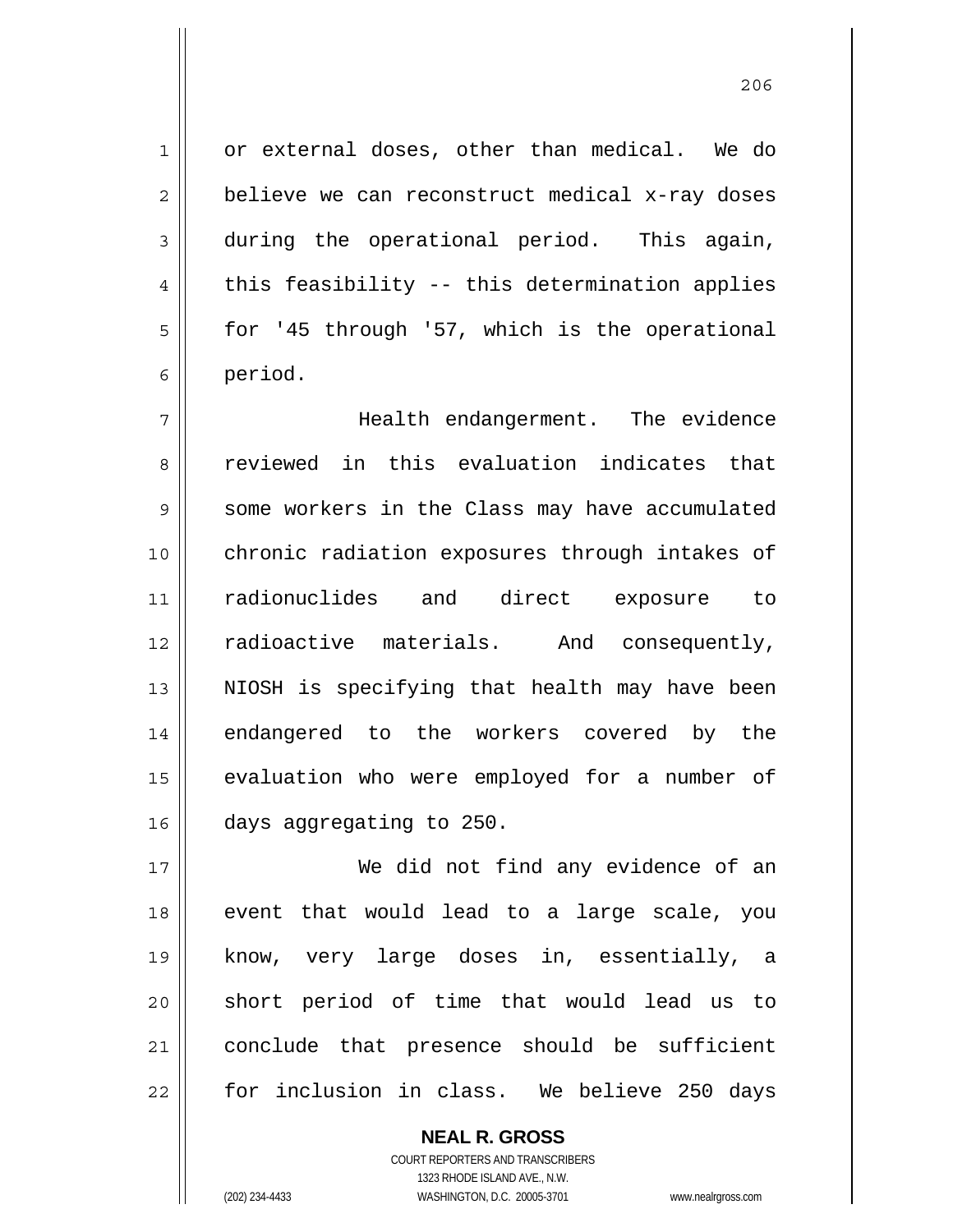1

is the potential for harm threshold.

| 2  | So our proposed class for Norton is            |
|----|------------------------------------------------|
| 3  | for all AWE employees who worked at Norton     |
| 4  | Company in Worcester, Massachusetts<br>from    |
| 5  | January 1, 1945 through December 31, 1957 for  |
| 6  | a number of work days aggregating at least 250 |
| 7  | work days occurring either solely under this   |
| 8  | employment or in combination with work days    |
| 9  | within the parameters established for one or   |
| 10 | more other classes of employees in the SEC.    |
| 11 | And the summary of our                         |
| 12 | recommendation is that we find that we cannot  |
| 13 | reconstruct doses for compensation purposes    |
| 14 | during the operational period '45 through '57. |
| 15 | So we find that it is not feasible for us to   |
| 16 | reconstruct those doses and there was<br>а     |
| 17 | potential for health endangerment.             |
| 18 | So, that concludes my presentation.            |
| 19 | CHAIRMAN ZIEMER: Stu, the 13                   |
| 20 | uranium urine results, were those positive     |
| 21 | results or just urine samples reported being   |

 $22$  taken?

**NEAL R. GROSS** COURT REPORTERS AND TRANSCRIBERS

1323 RHODE ISLAND AVE., N.W.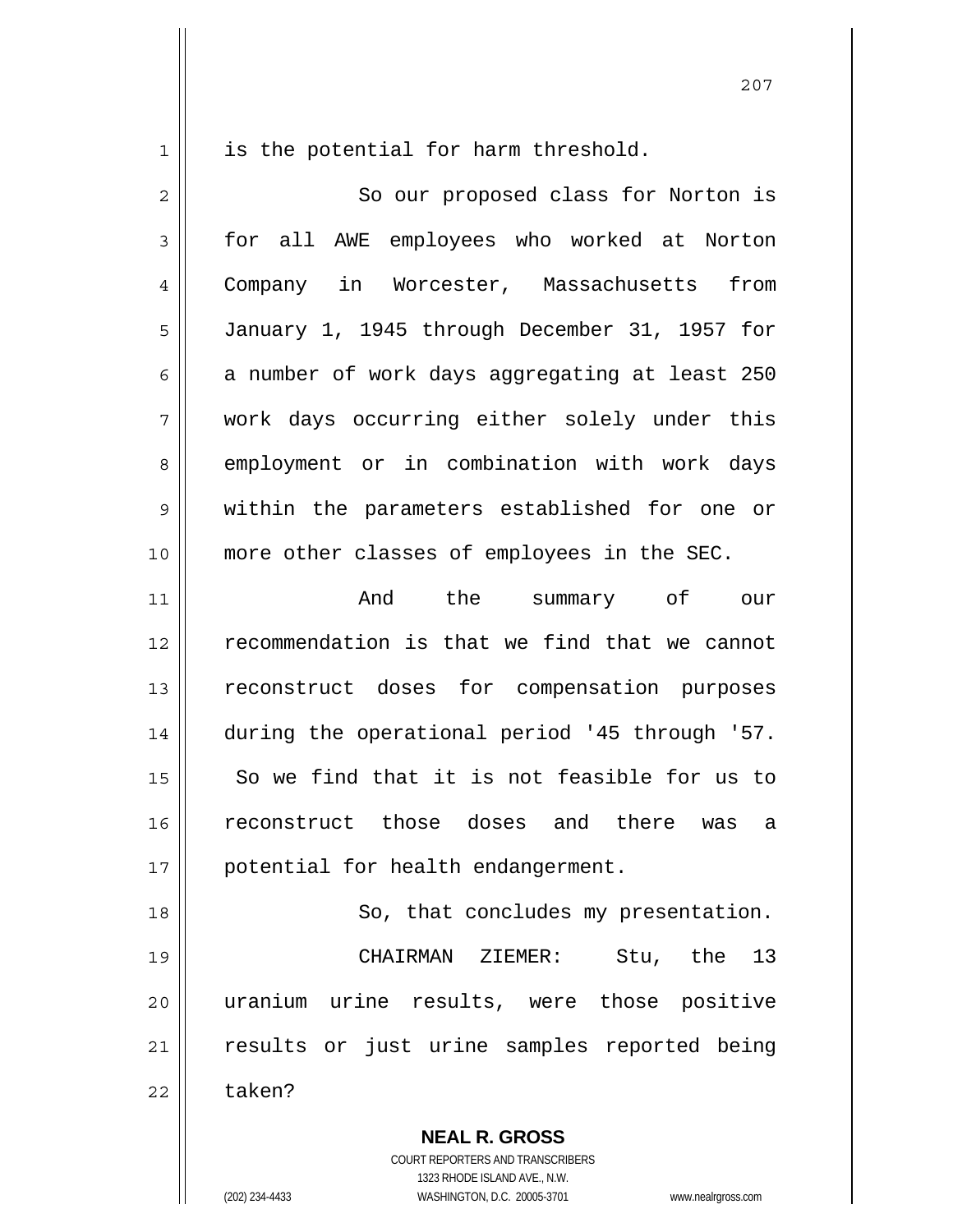| $\mathbf 1$    | MR. HINNEFELD: Those were -- that                                   |
|----------------|---------------------------------------------------------------------|
| $\overline{2}$ | is the sum total of a number of samples that                        |
| 3              | were taken. Thinking back on the results,                           |
| 4              | there were quite a number of zero results in                        |
| 5              | those particular samples. It represents                             |
| 6              | essentially two days of sampling. You, know                         |
| 7              | eight one day and five a year later.                                |
| 8              | CHAIRMAN ZIEMER: I was trying to                                    |
| 9              | get a feel for if one assumed that there was                        |
| 10             | some reason to sample those people, perhaps a                       |
| 11             | particular campaign or the highest exposed                          |
| 12             | workers --                                                          |
| 13             | MR. HINNEFELD: Well, I think --                                     |
| 14             | CHAIRMAN ZIEMER: -- and were the                                    |
| 15             | results positive, and would they provide any -                      |
| 16             | if most of them were zero, then you don't                           |
| 17             | have a good basis for even bounding internals                       |
| 18             | then, it sounds like.                                               |
| 19             | MR. HINNEFELD: I don't --                                           |
| 20             | CHAIRMAN ZIEMER: And a very short                                   |
| 21             | time period, I gather.                                              |
| 22             | MR. HINNEFELD:<br>I mean, there are                                 |
|                |                                                                     |
|                | <b>NEAL R. GROSS</b><br>COURT REPORTERS AND TRANSCRIBERS            |
|                | 1323 RHODE ISLAND AVE., N.W.                                        |
|                | (202) 234-4433<br>WASHINGTON, D.C. 20005-3701<br>www.nealrgross.com |

<u>208</u>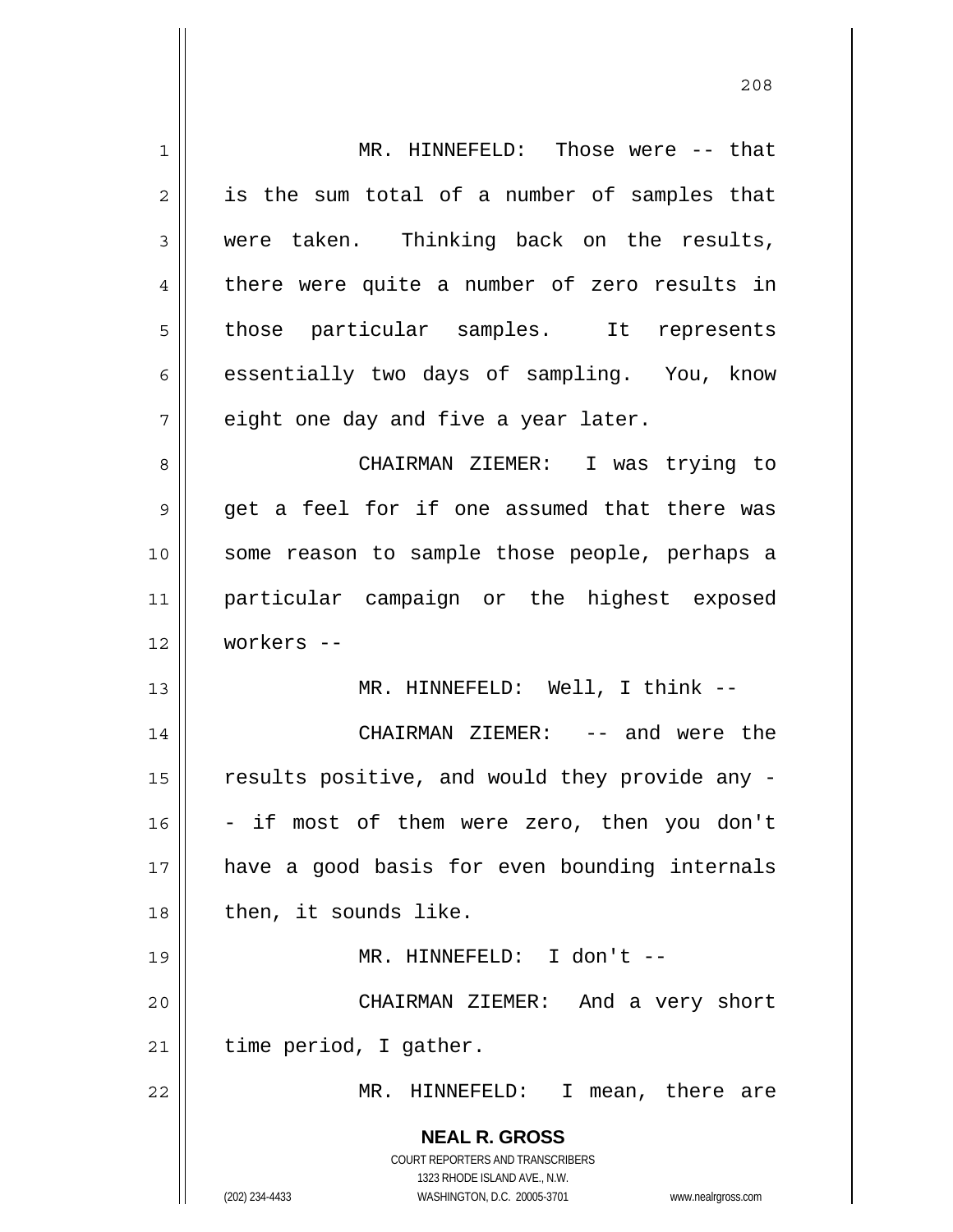**NEAL R. GROSS** COURT REPORTERS AND TRANSCRIBERS 1323 RHODE ISLAND AVE., N.W. (202) 234-4433 WASHINGTON, D.C. 20005-3701 www.nealrgross.com 1 2  $3 \parallel$  operational period. 4 5 || MR. HINNEFELD: We just didn't feel  $6 \parallel$  like they would provide sufficient  $7 \parallel$  information. 8 be I CHAIRMAN ZIEMER: And may 9 10 11 || MR. HINNEFELD: It wasn't in the  $12 \parallel$  report. We don't really have a good, firm  $13$  || number but from conversation with the current  $14$  || staff at the successor company, they estimated 15 || there could have been about 3,000 people 16 working there at the time. The site is about 17 18 19 the normal incidence of cancer could be a 20 || pretty sizable group. 21 MR. HINNEFELD: It sure could. 22 CHAIRMAN ZIEMER: Okay. Other so few. They are, like I said, two sampling dates, essentially, out of the entire CHAIRMAN ZIEMER: Right. like missed it but what is the actual workforce size of that plant? a half mile by one and a half miles. CHAIRMAN ZIEMER: So 3,000 people,

проставление производите в село в 1992 године в 209<br>209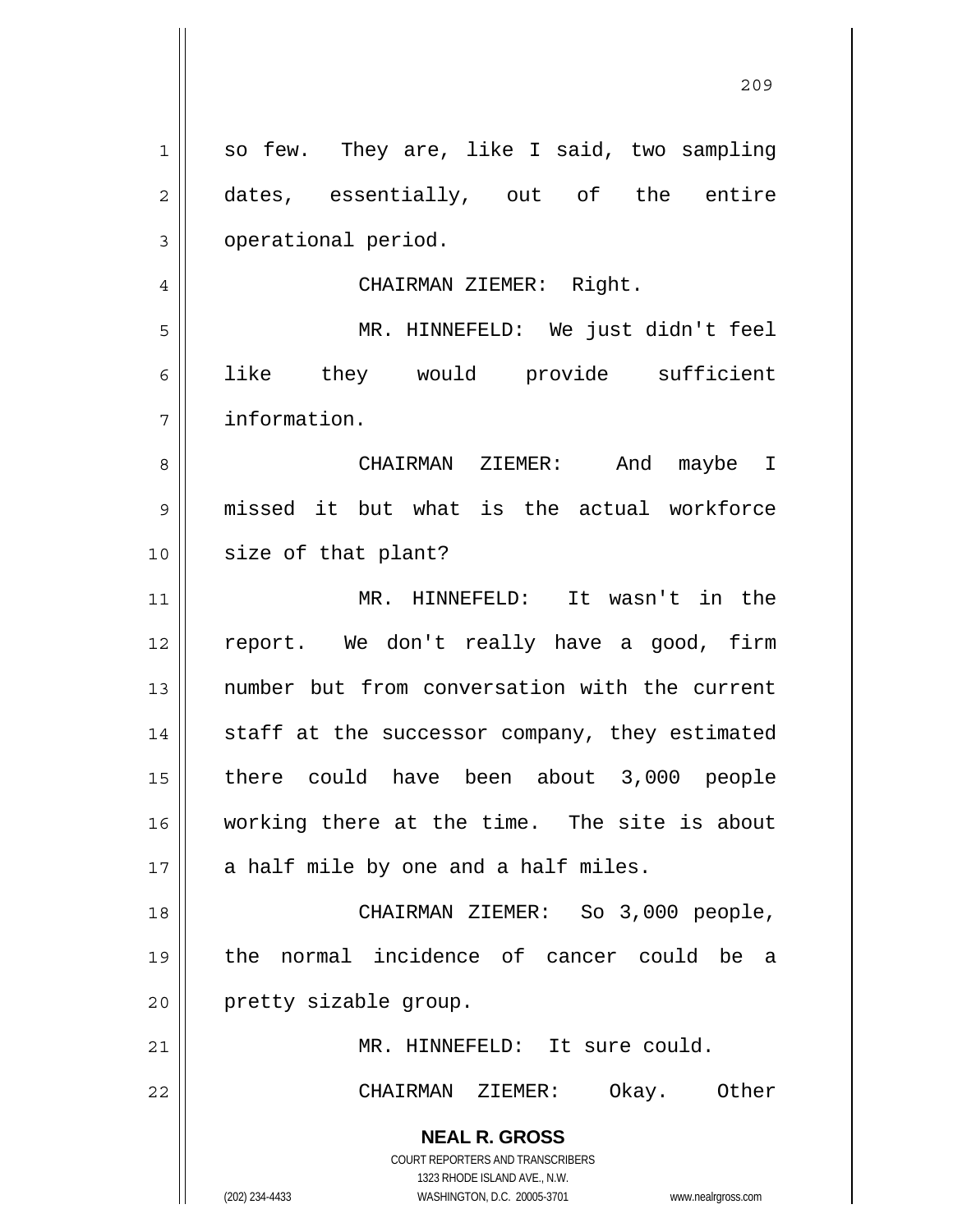<u>210</u> 1 2 MEMBER CLAWSON: Stu, in the  $3 \parallel$  profile --4 || MS. CARIGLIA: Well the thing is  $5 \parallel$  that this sizeable group tested wrong because 6  $\parallel$  not everyone worked with the material. There  $7 \parallel$  was  $-$ 8 CHAIRMAN ZIEMER: Who is speaking, 9 please? 10 11 | from Worcester, Massachusetts. 12 || MR. HINNEFELD: The petitioner. 13 okay. CHAIRMAN ZIEMER: Oh. Oh, 14 15 f the MS. CARIGLIA: The size o  $16 \parallel$  people, there are only -- for a perfect 17 18  $19 \parallel$  office, being that the office were small, they 20 put us onto shifts. One shift of 50 would 21 work 7:00 to 3:00. The other shift would come 22 || in and take the evacuated seat and fill in questions, comments on this? Yes. MS. CARIGLIA: MS. CARIGLIA: Lucrezia Cariglia Thank you. example, our office housed about 50 of us and because there were 100 employees in that

> **NEAL R. GROSS** COURT REPORTERS AND TRANSCRIBERS

> > 1323 RHODE ISLAND AVE., N.W.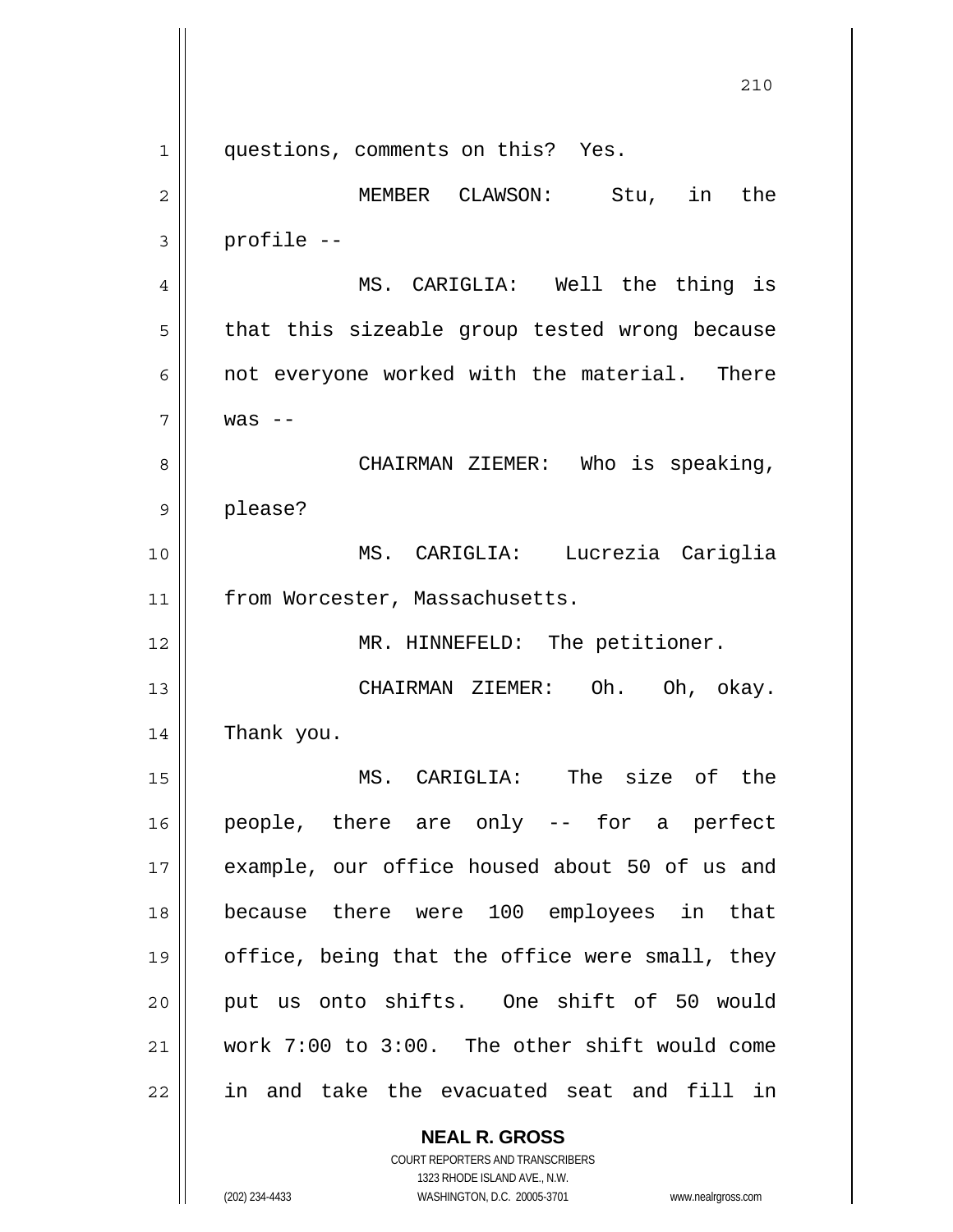1  $2 \parallel$  that one particular office. those same desks, making it 100 employees in

3 that Out of 100 employees in  $4 \parallel$  office, there were four girls that did the  $5\parallel$  actual counting, figuring the prices, et 6  $\parallel$  cetera. And each girl was assigned to its own  $7 \parallel$  job. And the other three did not come into  $8 \parallel$  contact with that work. That one particular 9 10 in the other shift. There were eight total 11 girl only. There were four in one shift, four girls that were working with this.

 $12$   $\parallel$  The other girls that did handle  $13 \parallel$  also as much as everybody else were the girls  $14$  | that passed the work out. The work was passed  $15$   $\parallel$  to the girl that was figuring the work and she  $16 \parallel$  never left her desk. And that same girl would 17 18 19 come and give the work to you. She would give you the work and when she brought the fresh work, she would pick it up.

20 In the meantime, the girl that was 21 figuring the work would constantly have a pile 22 || of these papers that were so dirty and so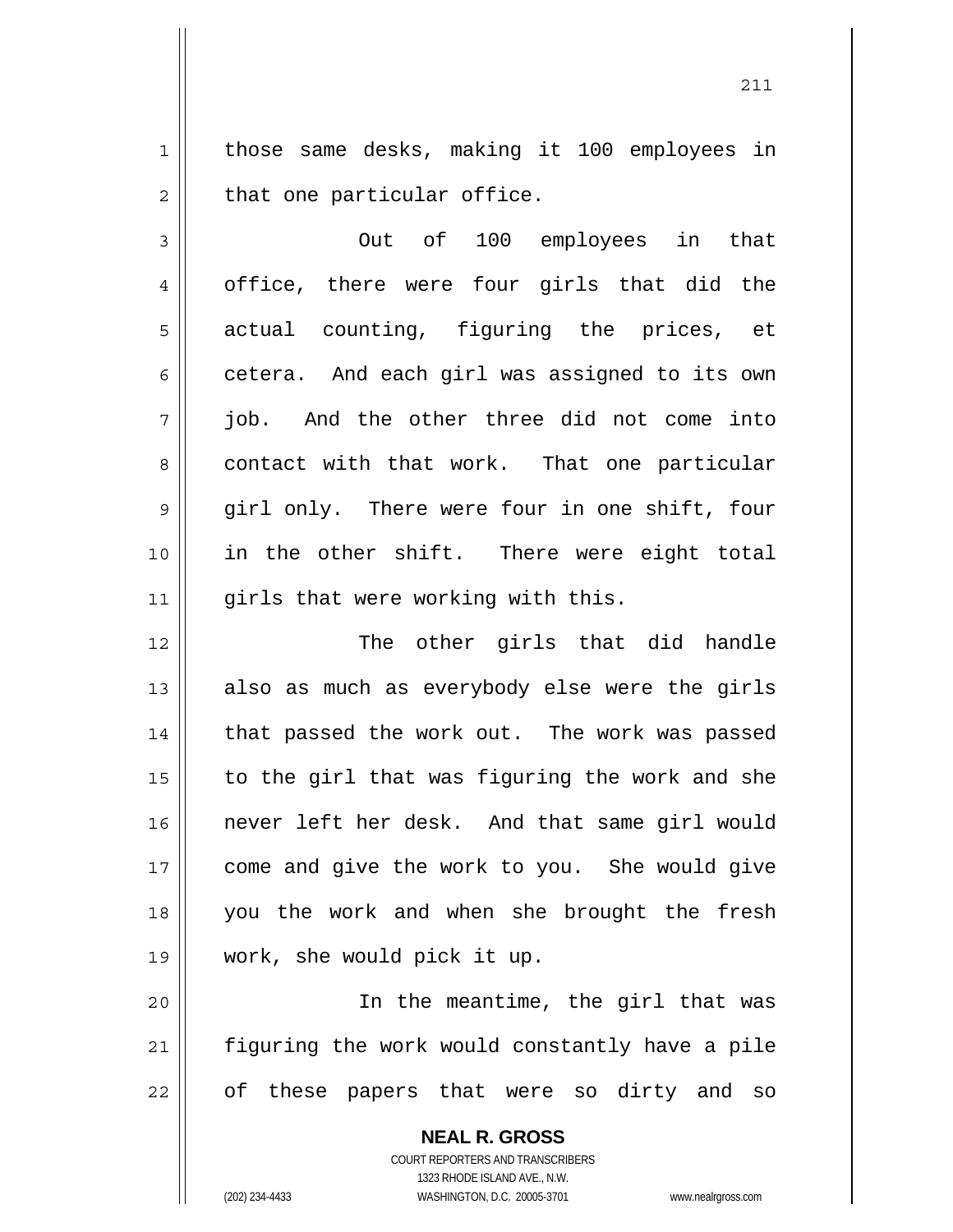1 2  $3 \parallel$  bad that the girls that figured it had towels  $4 \parallel$  to wipe their hands on. They were not even  $5 \parallel$  allowed to get out of the desk to go wash  $6 \parallel$  their hands. So they handed fresh towels  $7 \parallel$  daily because they knew that this work was  $8 \parallel$  that dirty. That was one, the girls that 9 passed the work out. 10  $11$  | was the typist. The typists worked piece  $12 \parallel$  work. They had a little meter on the smelly and greasy and everything else, whatever, you know, powders and stuff, were so And the third girl that handled it

 $13$  || typewriter that totaled how many letters that  $14$  | they hit and each stroke that they typed. And 15  $\parallel$  at the end of the day, that little meter was 16 || removed from the machine and the girls were 17 paid piece work for typing.

18 || So those typists were the girls 19 that handled this filthy papers also, which 20 they never, ever left their seat either 21 | because there you cannot waste a second.

22 I one day decided to see exactly

**NEAL R. GROSS** COURT REPORTERS AND TRANSCRIBERS 1323 RHODE ISLAND AVE., N.W.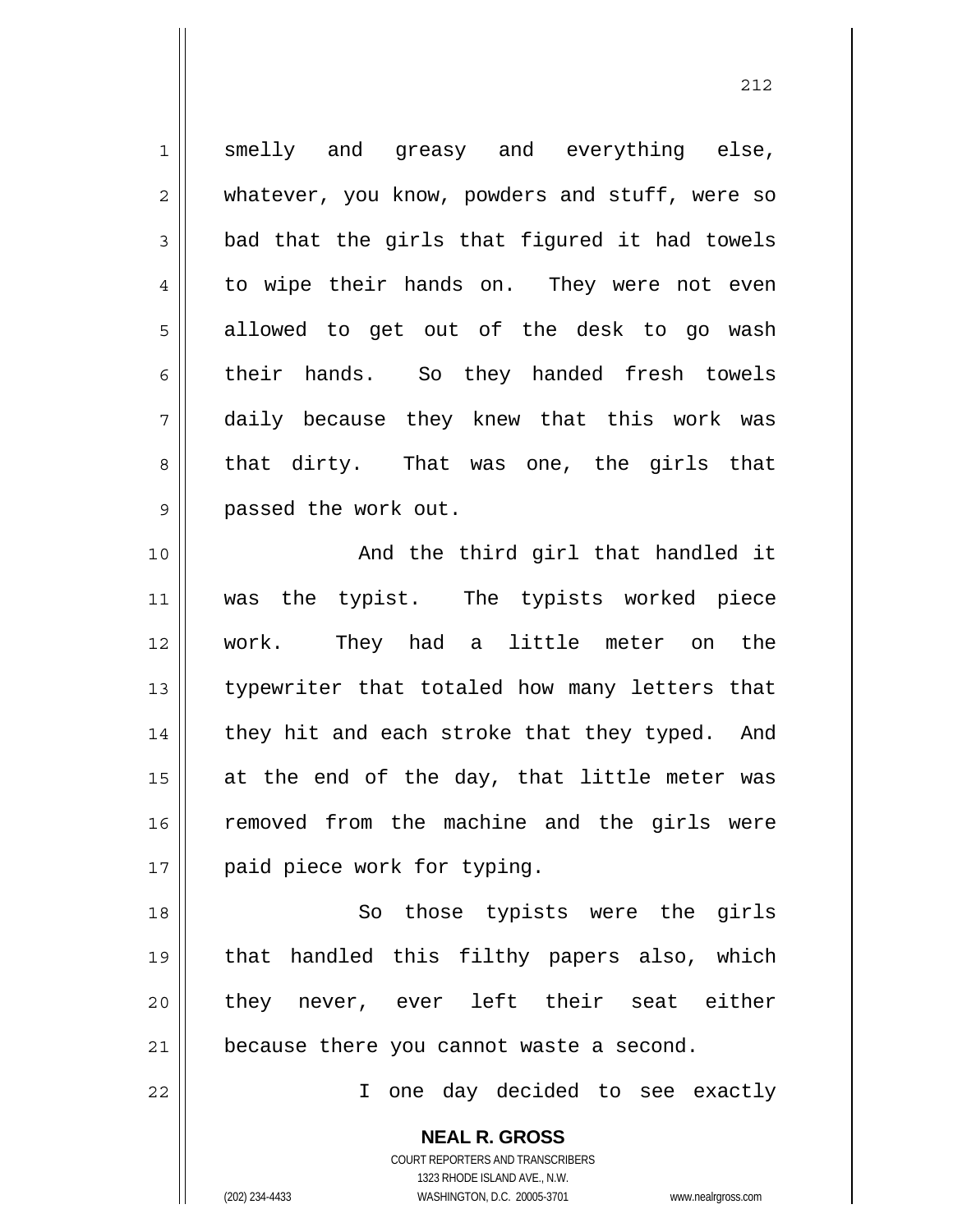$3 \parallel$  I figured over 1,000 invoices. I handled  $4 \parallel$  more than 1,000 of those filthy papers in one  $5 \parallel$  shift. how many invoices that I figured in one day, which stunned me. I couldn't believe myself.

 $6 \parallel$  and every single day when I went  $7 \parallel$  home, I couldn't walk straight because I had  $8 \parallel$  such a pain as a pit out of the middle of my 9 10  $11$   $\parallel$  morning, I would be in perfect health, get up  $12 \parallel$  and go to work again. I came home every night 13  $\parallel$  with that pain again. And I don't know how  $14$  | many doctors I went to, how many x-rays there  $15$  || were. Those places are all closed because I  $16$  am 84 years old and since then, those 17 buildings have been torn down. Those doctors 18 ribs. And then I would go home and I would rest and do what I had to do. Get up in the 84 are all dead.

19 || But one thing that I do remember  $20$  || very clearly, the girl that was typing those 21 had been working before me and she was the 22 || very, very best typist in the place, suddenly

> **NEAL R. GROSS** COURT REPORTERS AND TRANSCRIBERS 1323 RHODE ISLAND AVE., N.W. (202) 234-4433 WASHINGTON, D.C. 20005-3701 www.nealrgross.com

1

2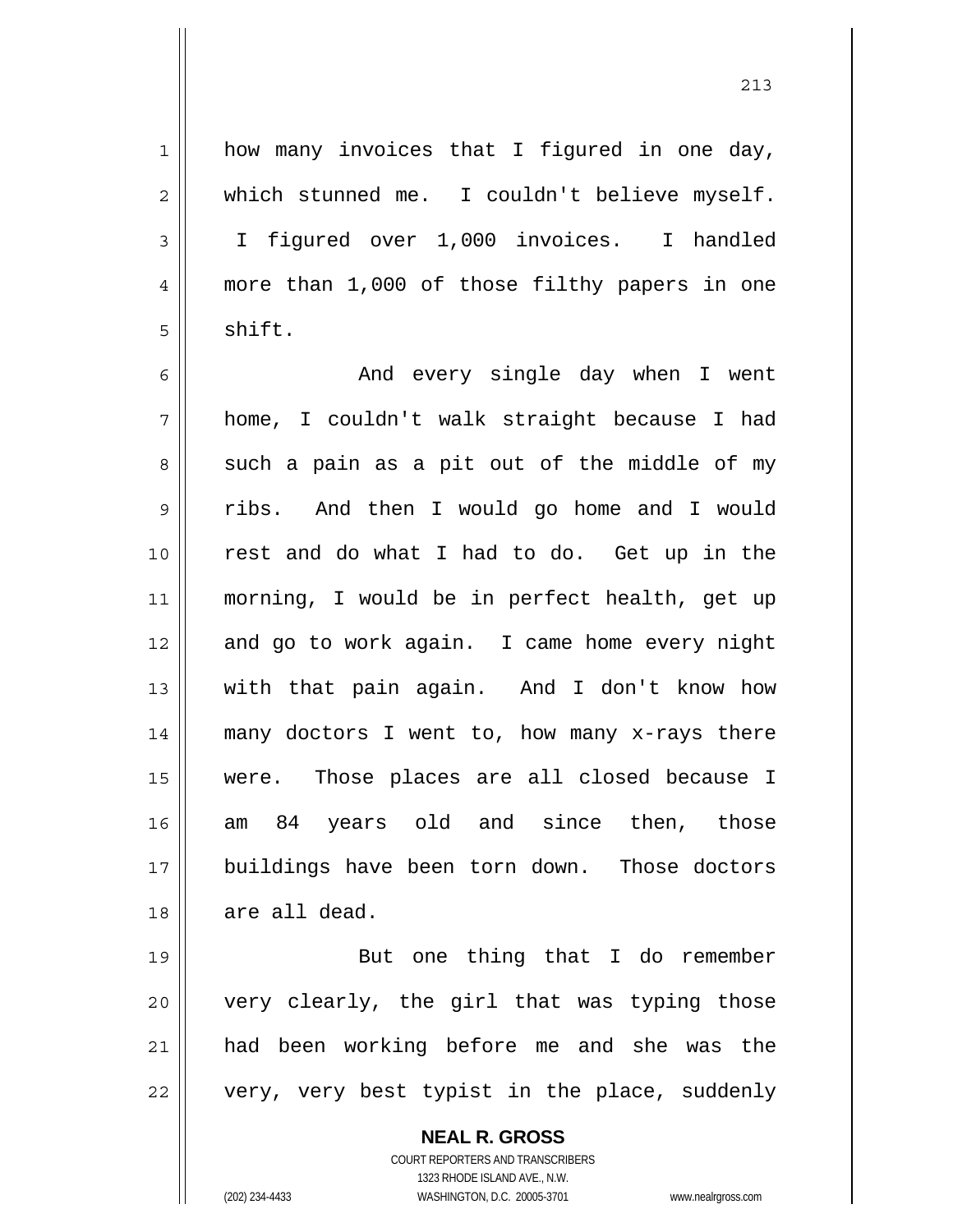1 2  $3 \parallel$  the office and the boss, which you know, we  $4 \parallel$  weren't allowed to talk, to say hello,  $5 \parallel$  goodbye, or nothing because you had to be sure 6 $\parallel$  you kept work. And he told her either you  $7 \parallel$  find out why you are making these mistakes,  $8 \parallel$  you go to a doctor or you are going to be 9 fired. one day started to make mistakes and they kept multiplying. And so she got called into

10  $11$  | war and when he came home from war with his  $12 \parallel$  leg that he lost at war, came home to a dead  $13 \parallel$  wife. Because what happened was she got a  $14$   $\parallel$  tumor in her head and she was going blind. 15 And she went to the doctors. The girl never 16 And of course, her husband was at came back because she died from cancer.

17 18  $19 \parallel$  Norton Company because they were laying off  $20$  girls left and right and I had gotten a job 21  $\parallel$  offer as office manager with double my pay. I  $22$  || am not going to lie about it. And I grabbed The girl that was passing out the work and picking up the work also, I had left

> COURT REPORTERS AND TRANSCRIBERS 1323 RHODE ISLAND AVE., N.W. (202) 234-4433 WASHINGTON, D.C. 20005-3701 www.nealrgross.com

**NEAL R. GROSS**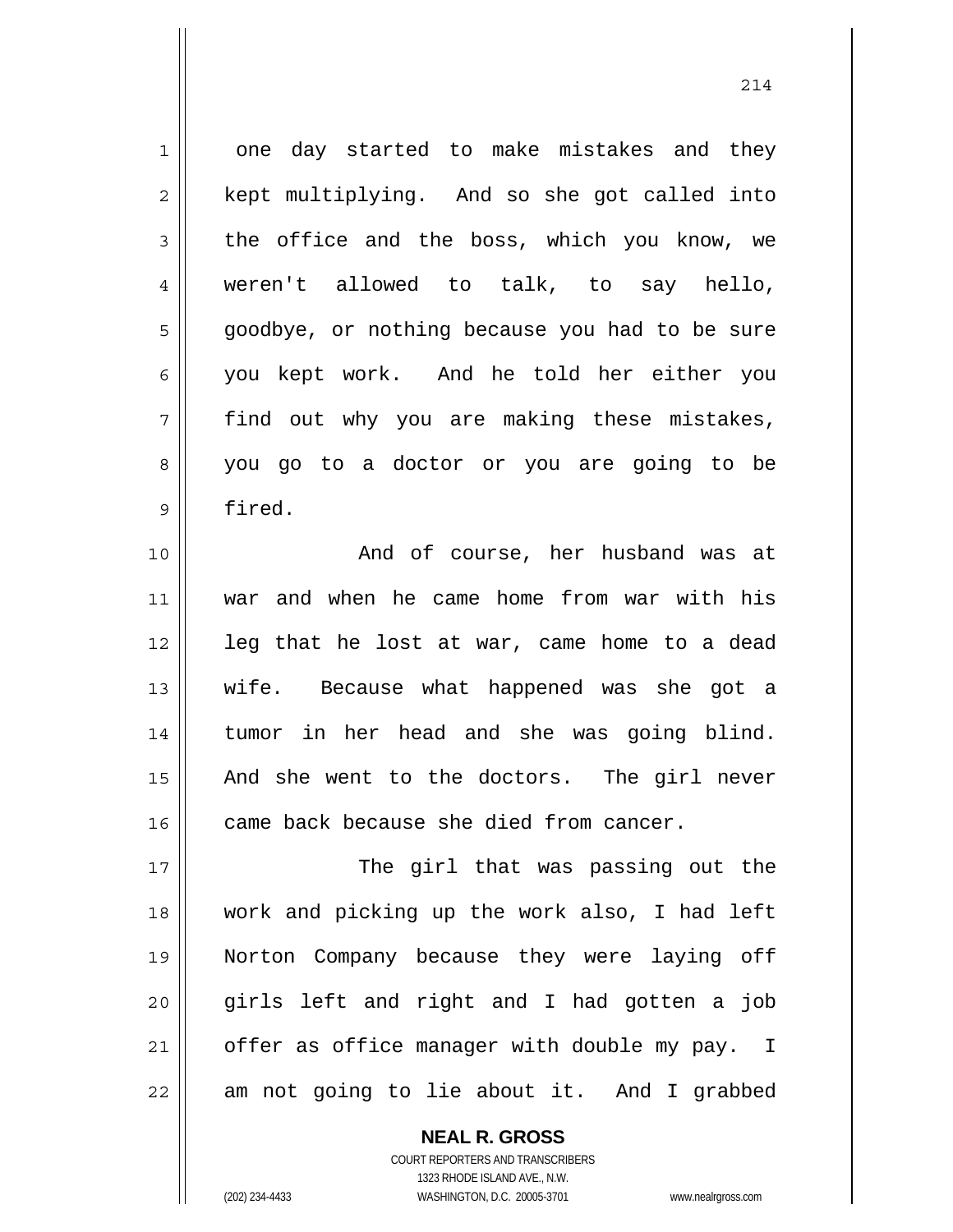| 1           | it. I told my boss, don't lay off one of the   |
|-------------|------------------------------------------------|
| 2           | girls. You know, keep one of the girls and I   |
| 3           | will leave because I have a job offer.         |
| 4           | And I am walking downtown, and the             |
| 5           | girl that passed the work out was Jenny, and I |
| 6           | ran into Jenny. And she grabbed me and hugged  |
| 7           | me and cried and cried because she died from   |
| 8           | cancer, too. All of us got cancer. All 90      |
| $\mathsf 9$ | percent -- I don't know how many of the girls  |
| 10          | that worked in that office died from cancer or |
| 11          | a heart condition. It was the worst place I    |
| 12          | worked in 32 years of my days of work. And I   |
| 13          | had nightmares about it for years and years.   |
| 14          | Years later, when I went back to               |
| 15          | work because I was raising my girls, and they  |
| 16          | graduated from school at 15 years old and were |
| 17          | sent to college, I went back to work.          |
| 18          | The first job that was offered to              |
| 19          | me was Norton Company. I said I will wash      |
| 20          | toilets before I go back to Norton Company     |
| 21          | with those working conditions that they had    |
| 22          | there. And we were under threat at all times   |

**NEAL R. GROSS** COURT REPORTERS AND TRANSCRIBERS

1323 RHODE ISLAND AVE., N.W.

(202) 234-4433 WASHINGTON, D.C. 20005-3701 www.nealrgross.com

 $\mathsf{II}$ 

<u>215</u>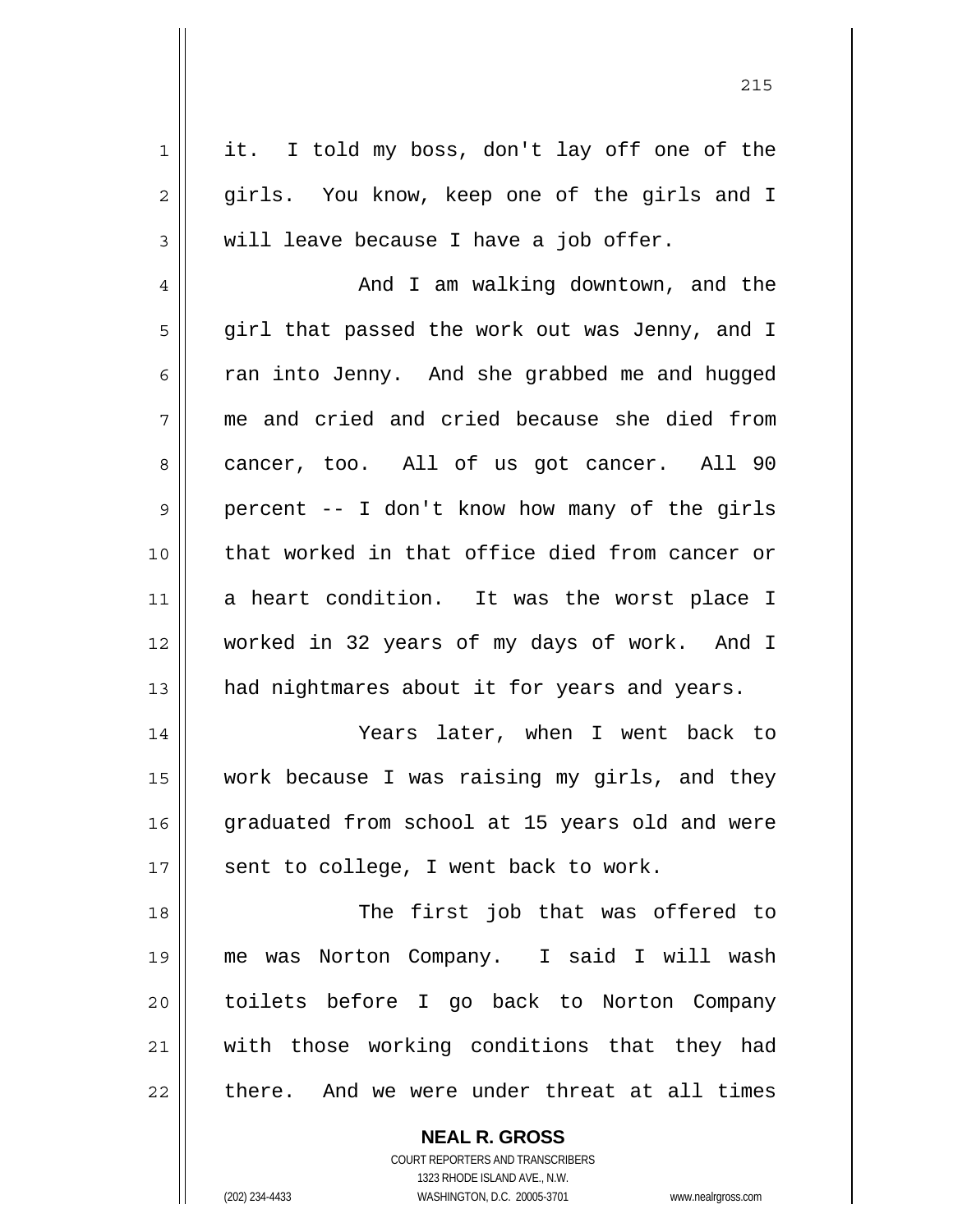1 2  $3 \parallel$  to stay there during the war. that if we quit, we couldn't be hired anyplace else because they would see to it. So we had

4 || Like I says, you hear about this in  $5 \parallel$  factories, not in an office. This place, like 6 | I said, the papers smelled so bad. When we  $7 \parallel$  went to lunch, when we had to go to the  $8 \parallel$  cafeteria, God forbid we were hungry, we had 9 10 that it was as cloudy of dust as it is on a 11 to walk through these parts of the factory foggy day near the ocean.

12 k you CHAIRMAN ZIEMER: Okay, than 13 || for that input. And I believe NIOSH has 14 probably also interviewed this petitioner or  $15 \parallel$  somebody? for that input.

16 e. MS. CARIGLIA: Yes, they hav

CHAIRMAN ZIEMER: Yes, okay. So we have additional information from you as well.

19 ght. I had a MS. CARIGLIA: Ri20 kidney removed for cancer and I had two feet 21 | of my colon removed from cancer.

22 CHAIRMAN ZIEMER: Right.

**NEAL R. GROSS** COURT REPORTERS AND TRANSCRIBERS

17

18

1323 RHODE ISLAND AVE., N.W. (202) 234-4433 WASHINGTON, D.C. 20005-3701 www.nealrgross.com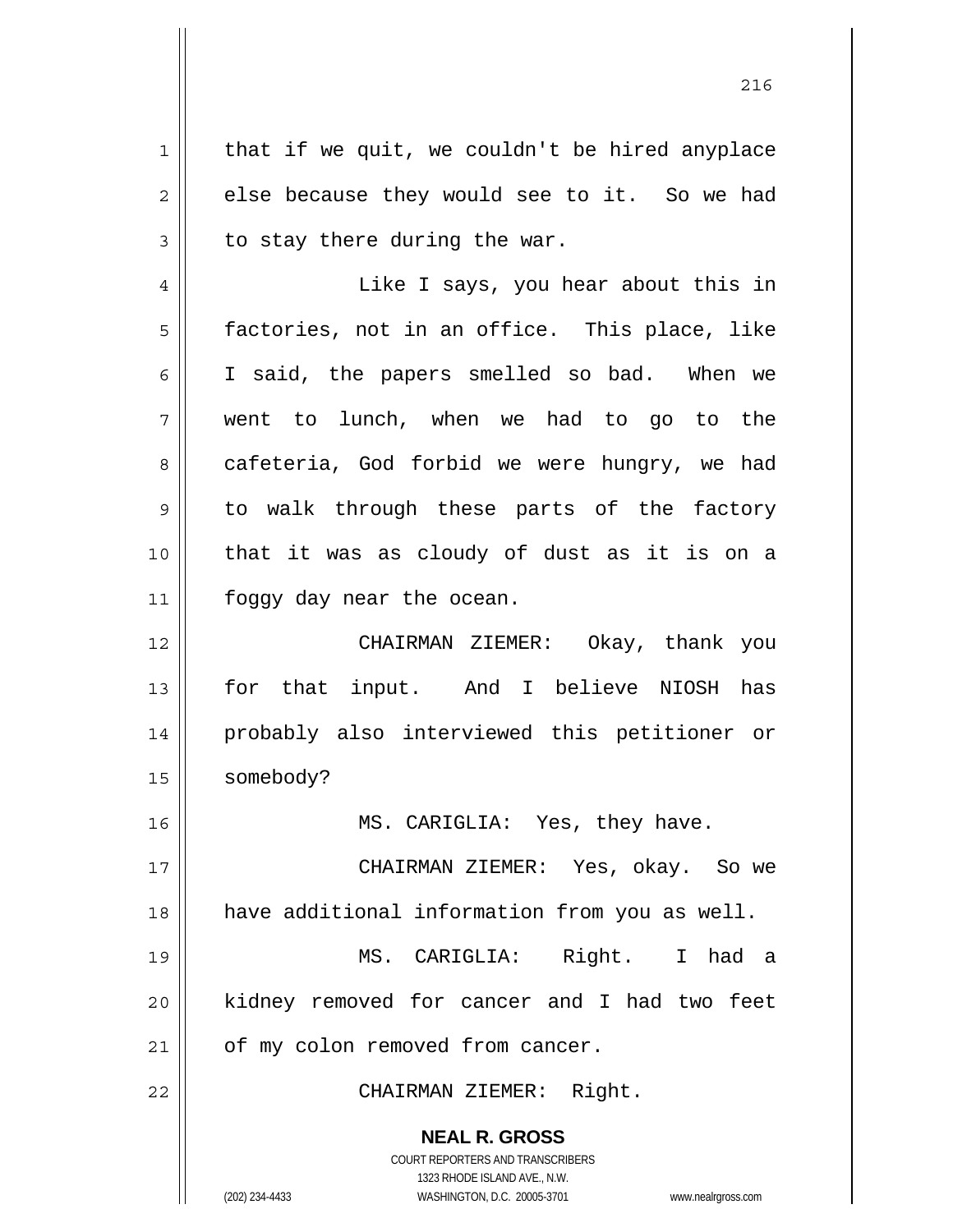1 2  $3 \parallel$  no colonoscopy. They had nothing in them  $4 \parallel$  days. So, I was very -- I am the only one  $\mathsf{S} \parallel \quad$  living. I am the only one left. Janette Roy  $6 \parallel$  just passed away a short while ago. 7 || I do have damage to my lungs also  $8 \parallel$  that has been discovered through x-rays, oh, I 9 10 11 || Nobody has any explanation. I never smoked in  $12 \parallel$  my life. No one in my family smoked that I  $13 \parallel$  lived with at home, my husband or my children.  $14 \parallel$  None of us smoke, drink or I can't even stand  $15$  || the smell of perfume. And there is no 16 || explanation. Why do I have damaged lungs and 17 18 19 || very difficult. You can't even imagine or 20 || know what it was like. Of course you know, 21 because everyone today will work under any  $22$  | conditions to have a job. I myself, if I had MS. CARIGLIA: And I was very, very lucky because they had no CAT Scan. They had don't know, maybe 15, 20 years ago, I don't know how long ago, with no explanation. the cancer? Like I said, you know, it is very,

217

1323 RHODE ISLAND AVE., N.W. (202) 234-4433 WASHINGTON, D.C. 20005-3701 www.nealrgross.com

**NEAL R. GROSS** COURT REPORTERS AND TRANSCRIBERS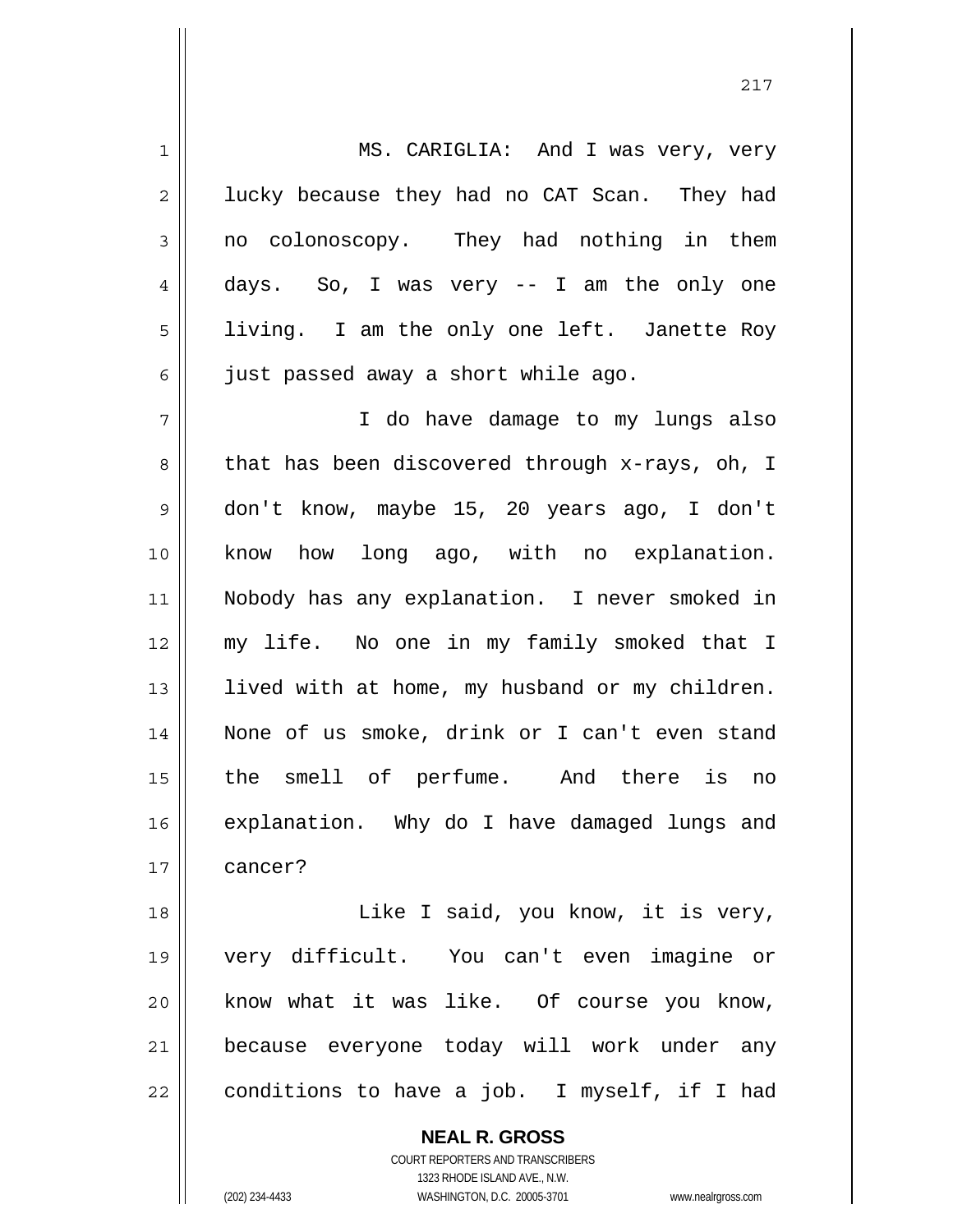|    | 218                                                                 |
|----|---------------------------------------------------------------------|
| 1  | to put food on my table, I would go back to                         |
| 2  | Norton no matter how bad it was.                                    |
| 3  | CHAIRMAN ZIEMER: Okay, well thank                                   |
| 4  | you for that input.                                                 |
| 5  | Board members, I am going to ask                                    |
| 6  | you now if you have any additional questions                        |
| 7  | for Mr. Hinnefeld relating to the activities                        |
| 8  | at Norton.                                                          |
| 9  | Okay, go ahead Brad and then Josie.                                 |
| 10 | MEMBER CLAWSON: I just had a                                        |
| 11 | question. I was reading in the profile here                         |
| 12 | and stuff. Was this enriched uranium or do we                       |
| 13 | know that much about this uranium?                                  |
| 14 | MS. CARIGLIA: I can't hear<br>you.                                  |
| 15 | There is a noise.                                                   |
| 16 | This<br>is<br>CHAIRMAN ZIEMER:<br>a                                 |
| 17 | He is asked<br>question for Mr. Hinnefeld.                          |
| 18 | whether this was enriched or natural uranium.                       |
| 19 | Mr. Hinnefeld will answer that.                                     |
| 20 | MR. HINNEFELD: My recollection is                                   |
| 21 | some reports of some enriched<br>there were                         |
| 22 | uranium there, yes.                                                 |
|    | <b>NEAL R. GROSS</b>                                                |
|    | COURT REPORTERS AND TRANSCRIBERS<br>1323 RHODE ISLAND AVE., N.W.    |
|    | (202) 234-4433<br>WASHINGTON, D.C. 20005-3701<br>www.nealrgross.com |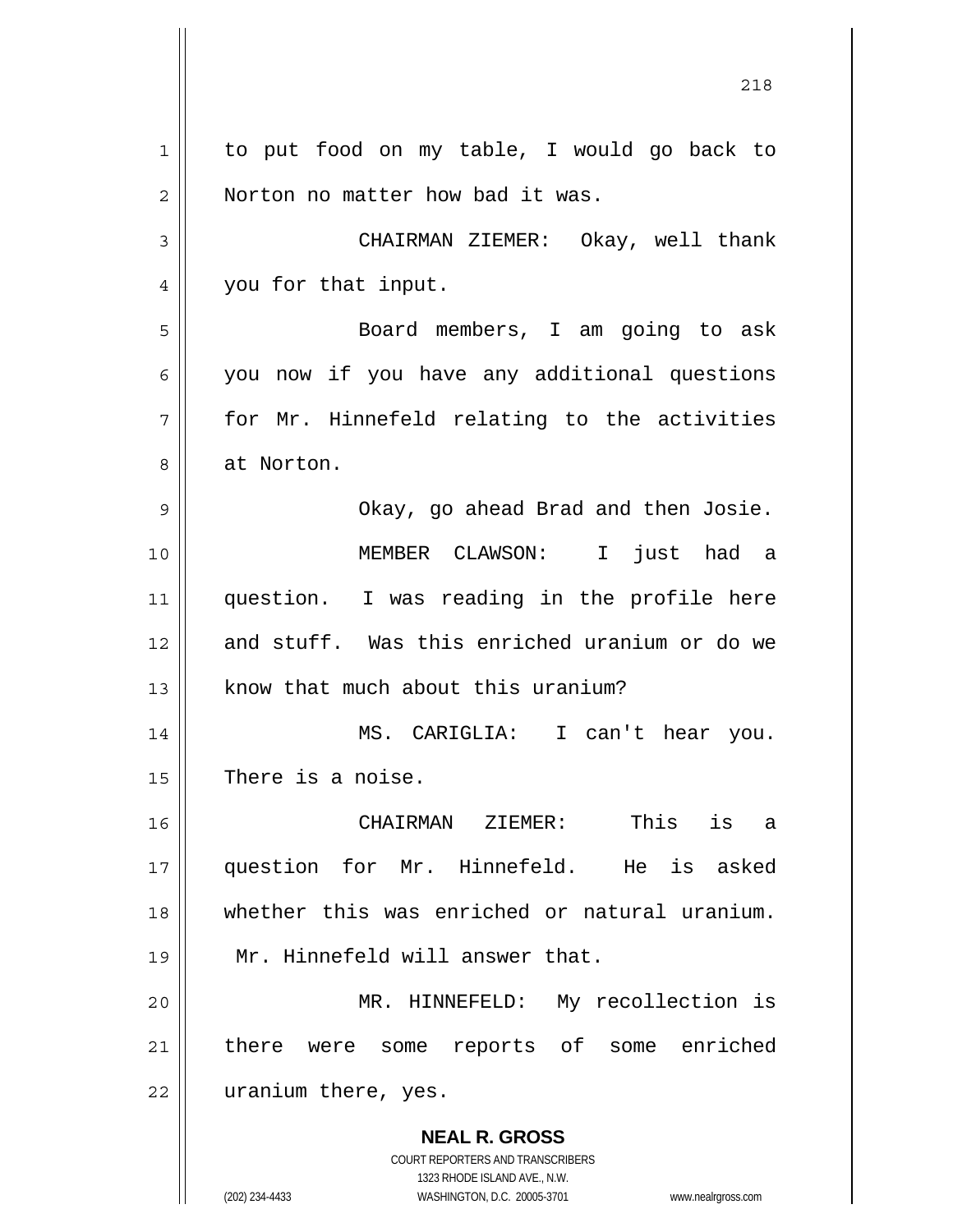**NEAL R. GROSS** 1 2  $3 \parallel$  of a double thing because it was shipped to  $4 \parallel$  Fernald and I just wanted to kind of follow up  $5 \parallel$  on it. 6 || MR. HINNEFELD: I don't recall. We  $7 \parallel$  don't have -- we have very incomplete  $8 \parallel$  information about what material they received 9 10  $11$  | like a memo from a particular day when this is  $12 \parallel$  what we have online or particular orders. On  $13$  | this order, we want them to make so many of  $14$   $\parallel$  these crucibles, ceramic crucibles, using such  $15$  and such beryllium and such and such percent 16  $\parallel$  uranium. We have some things like that. I 17 18 19 20 The reason I was wondering, is it 21 called out 160 kilograms of uranium that was 22 || shipped back to Fernald and I was just trying MEMBER CLAWSON: Do we know any of the enrichments? The reason why, this is kind very and how much material they received. It is just we have sketches of it. We will have don't recall now whether any of those -- I want to say some of those were enriched but I don't recall for sure.

> COURT REPORTERS AND TRANSCRIBERS 1323 RHODE ISLAND AVE., N.W.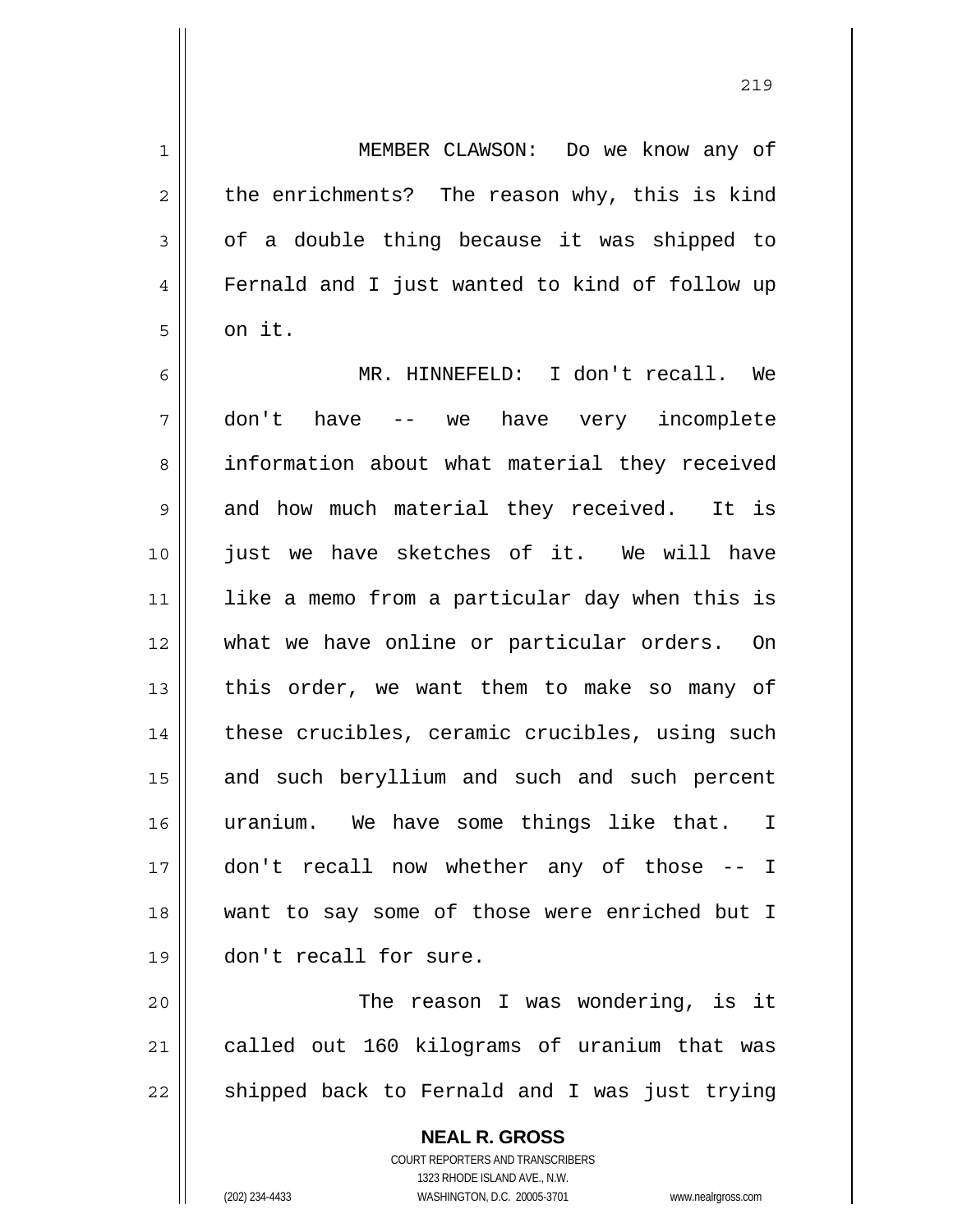| 1  | to get a feel for if it was enriched or if it  |
|----|------------------------------------------------|
| 2  | was natural or what it was doing. But be can   |
| 3  | look into that further down another aspect.    |
| 4  | MR. HINNEFELD: Yes, there may be.              |
| 5  | We may have some information about it. I       |
| 6  | just can't recall it right now.                |
| 7  | CHAIRMAN ZIEMER: All right.                    |
| 8  | Josie?                                         |
| 9  | MEMBER BEACH: Yes. Stu, I know                 |
| 10 | this isn't on the table but could you give us  |
| 11 | an idea of the residual period that you are    |
| 12 | looking at, the time frame?                    |
| 13 | MR. HINNEFELD: Well, it started                |
| 14 | the year after the operation. The operation    |
| 15 | ran through '57. Right? And so it started in   |
| 16 | '58 and it ran through 2006. If you look on    |
| 17 | the facilities database, it runs through 2006. |
| 18 | That is the publication date of our<br>last    |
| 19 | residual radioactivity report. Now there is a  |
| 20 | new one I am thinking that is working its way  |
| 21 | through the Department and I don't know if     |
| 22 | that is going to change or not.                |

<u>220</u>

**NEAL R. GROSS** COURT REPORTERS AND TRANSCRIBERS 1323 RHODE ISLAND AVE., N.W. (202) 234-4433 WASHINGTON, D.C. 20005-3701 www.nealrgross.com

 $\mathsf{II}$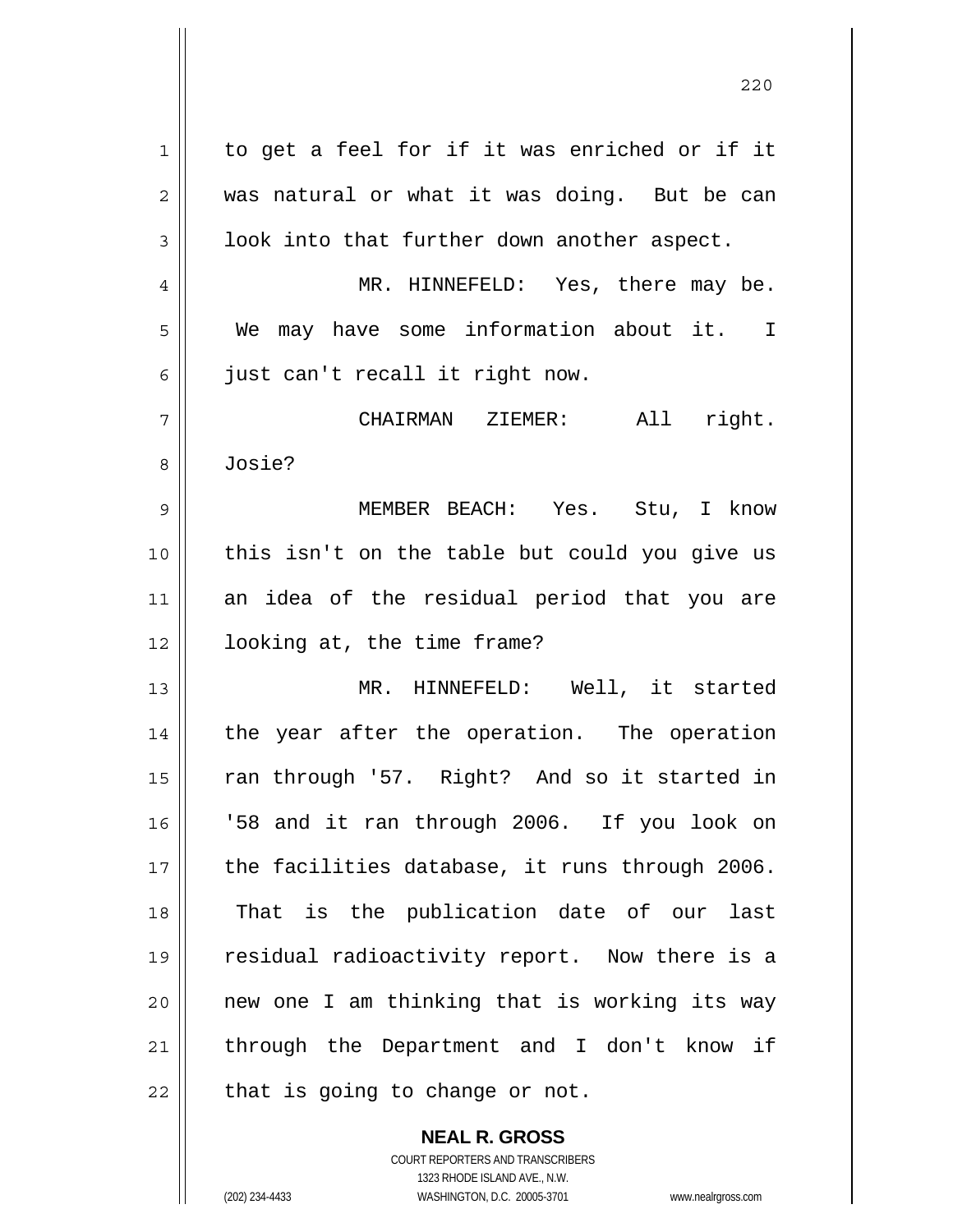221

**NEAL R. GROSS** COURT REPORTERS AND TRANSCRIBERS 1323 RHODE ISLAND AVE., N.W. 1 2 CHAIRMAN ZIEMER: Okay, Mark  $3 \parallel$  Griffon. 4 || MEMBER GRIFFON: Yes, I think this  $5 \parallel$  is another one of those where we have to 6  $\parallel$  examine the definition of the Class. I mean,  $7 \parallel$  I think we just heard the petitioners say that  $8 \parallel$  it wasn't 3,000. In fact, it was a much 9 10 handling this stuff. So think there alone is 11 12 posed And if it was like 2,500 as op  $13 \parallel$  to 3,000 and we couldn't sort it out, that  $14$  | would be one thing but I think it is a lot 15 16 17 18 Petitioner was talking about her end of it, 19 20 || MEMBER GRIFFON: Okay. 21 || MR. RUTHERFORD: Her end of it with 22 || documentation and such and identifying that MEMBER BEACH: Okay, thank you. smaller population that was involved in some evidence. lower. And I know, maybe you don't' have it right now but -- MR. RUTHERFORD: I think the her experience.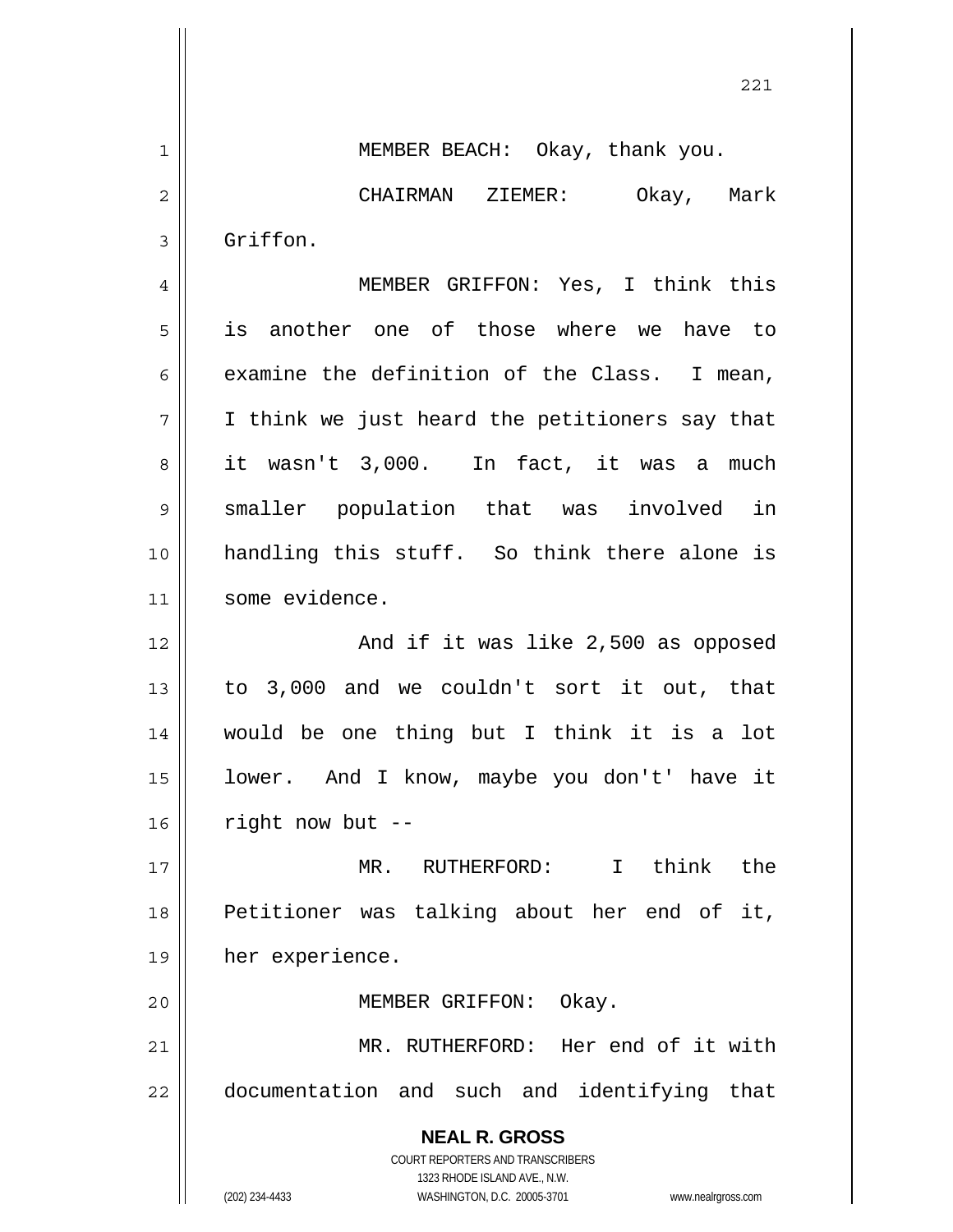clerks were also exposed as well.

1

2 3 take  $4 \parallel$  her statements as saying that this plant was  $5 \parallel$  not very well controlled and that personnel  $6 \parallel$  movement in this plant was not controlled and  $7 \parallel$  everyone who was there in the factory part of  $8 \parallel$  the plant, I mean, that is what I took from 9 10  $11$  | understanding is that from --12 || MS. CARIGLIA: May I say something? 13 -- is it Ms. CHAIRMAN ZIEMER:  $14 \parallel$  Cariglia? 15 16 that CHAIRMAN ZIEMER: -- Cariglia, 17 18 || that the surroundings were very dusty and  $19 \parallel$  dirty from the work in the plant. Am I 20 | understanding that correctly? 21 MS. CARIGLIA: First of all, you  $22$  || have the history that one company, the U.S. MEMBER GRIFFON: Okay. MR. HINNEFELD: her discussion. CHAIRMAN ZIEMER: Yes, my MS. CARIGLIA: Cariglia. your group was actually more like clerks but

> **NEAL R. GROSS** COURT REPORTERS AND TRANSCRIBERS 1323 RHODE ISLAND AVE., N.W.

(202) 234-4433 WASHINGTON, D.C. 20005-3701 www.nealrgross.com

<u>222</u>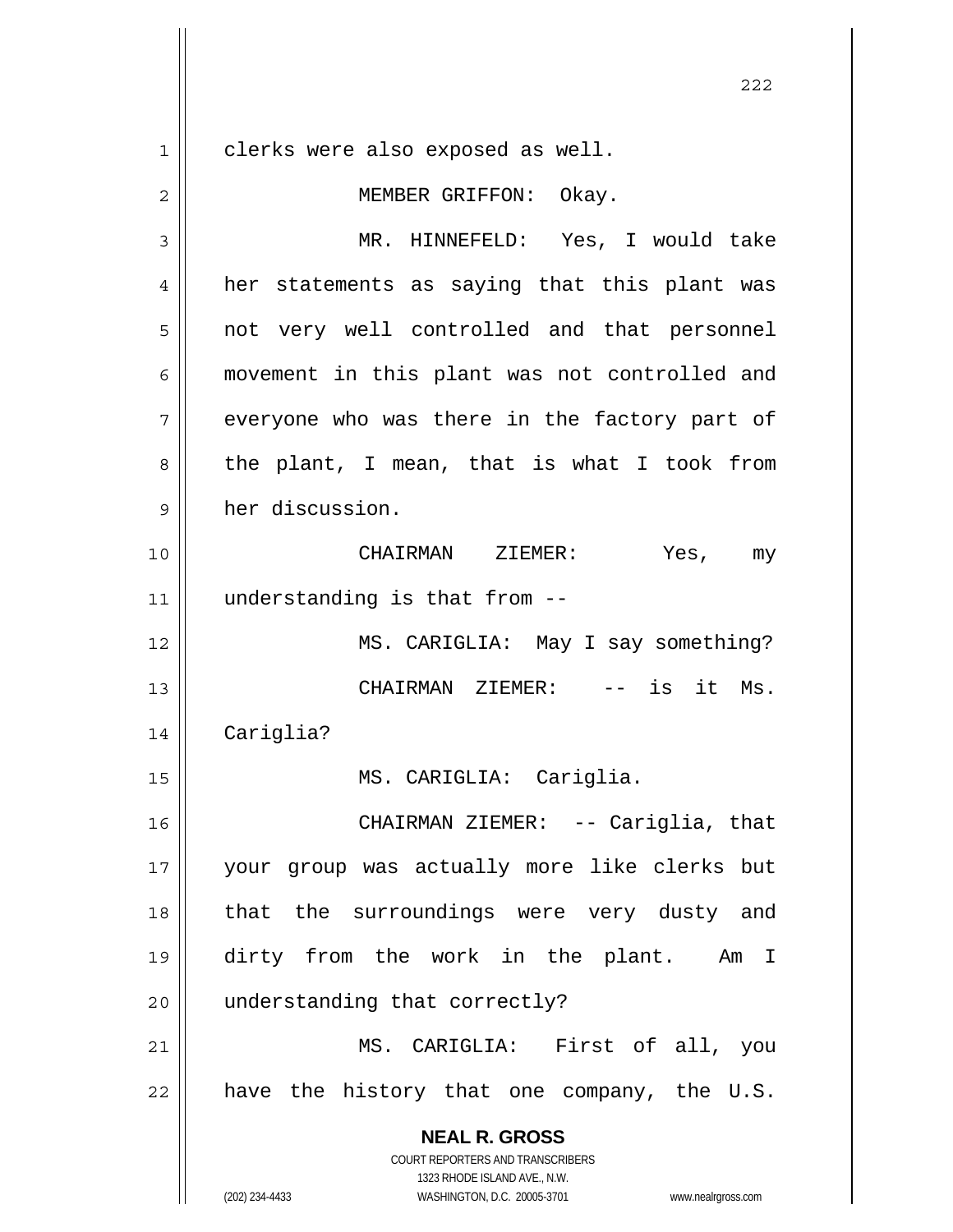1 2  $3 \parallel$  something different. Steel, I also worked there, there is a huge land coverage and each one of those plants did

4 I am Let's say for an example,  $5 \parallel$  going to use the kitchens because that is the 6  $\parallel$  best I can do. You have five kitchens and one  $7 \parallel$  kitchen might be cooking beans, and other  $8 \parallel$  kitchen may be cooking spaghetti, and another 9 10 || same thing applied to the factories. So each 11 || factory was working on a different product. kitchen is cooking chicken. And this is the

## CHAIRMAN ZIEMER: Okay.

13 || MS. CARIGLIA: People that worked  $14 \parallel$  with the product that I particularly worked  $15$  || with myself, that I handled myself, I would be  $16$  || the only one handling those papers, as I 17 18  $19 \parallel$  work and the girls that typed from that. I am 20 || telling you that even though there were 100 21 || girls working in that particular office, there 22 || were only three of us that were handling that MS. CARIGLIA: explained to you. The other person that would handle it was the girls that passed out the

## **NEAL R. GROSS**

COURT REPORTERS AND TRANSCRIBERS 1323 RHODE ISLAND AVE., N.W. (202) 234-4433 WASHINGTON, D.C. 20005-3701 www.nealrgross.com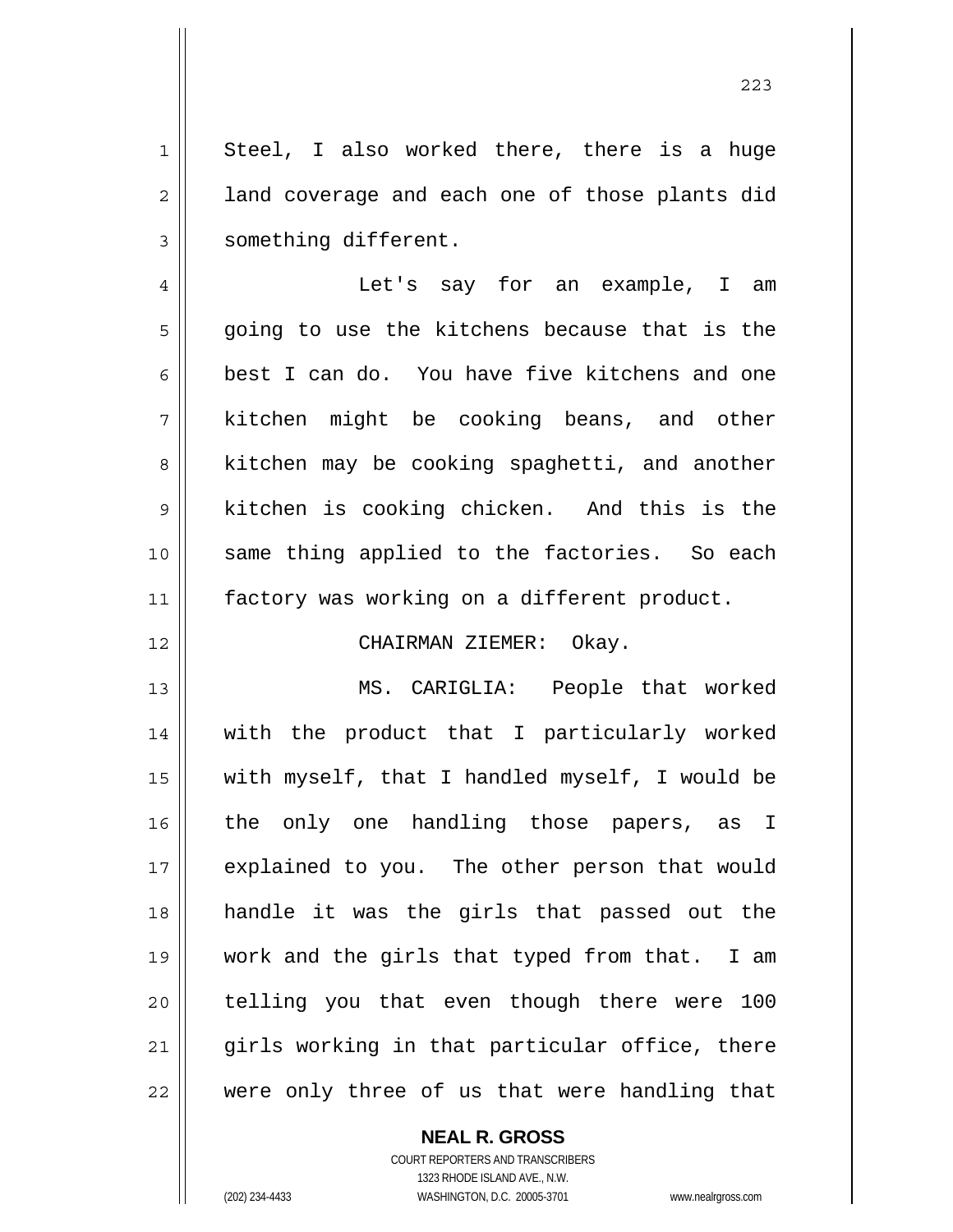1 2  $3 \parallel$  of stuff. filthy paper, the particular papers that were soiled with oil and had dust and all that sort

224

 $4 \parallel$  These other girls at our office  $5 \parallel$  they would handle, that were sitting, most any  $6 \parallel$  particular girl ever handled would be a body  $7 \parallel$  of 50 because they were doing a different line  $8 \parallel$  of work. That applies to the factory.

9 10  $11$  | that I walked through, there were maybe 15  $12 \parallel$  guys working in there with masks on at all  $13 \parallel$  times. They always had masks. A lot of  $14$  || times, they had covering clothes like the  $15$  astronauts. You know, they had different  $16$   $\parallel$  kinds of overalls, special hats, all kinds of 17 18  $19 \parallel$  the cafeteria. Here they act so fussy, you 20 || know, covering the guys but these girls are 21 walking through with high heels and nylons, 22 || and they used to say you had to wear white The same thing with these factories that I walked through myself. Those factories special clothing. But I don't know why they had us walk through there each time we went to

**NEAL R. GROSS**

COURT REPORTERS AND TRANSCRIBERS 1323 RHODE ISLAND AVE., N.W. (202) 234-4433 WASHINGTON, D.C. 20005-3701 www.nealrgross.com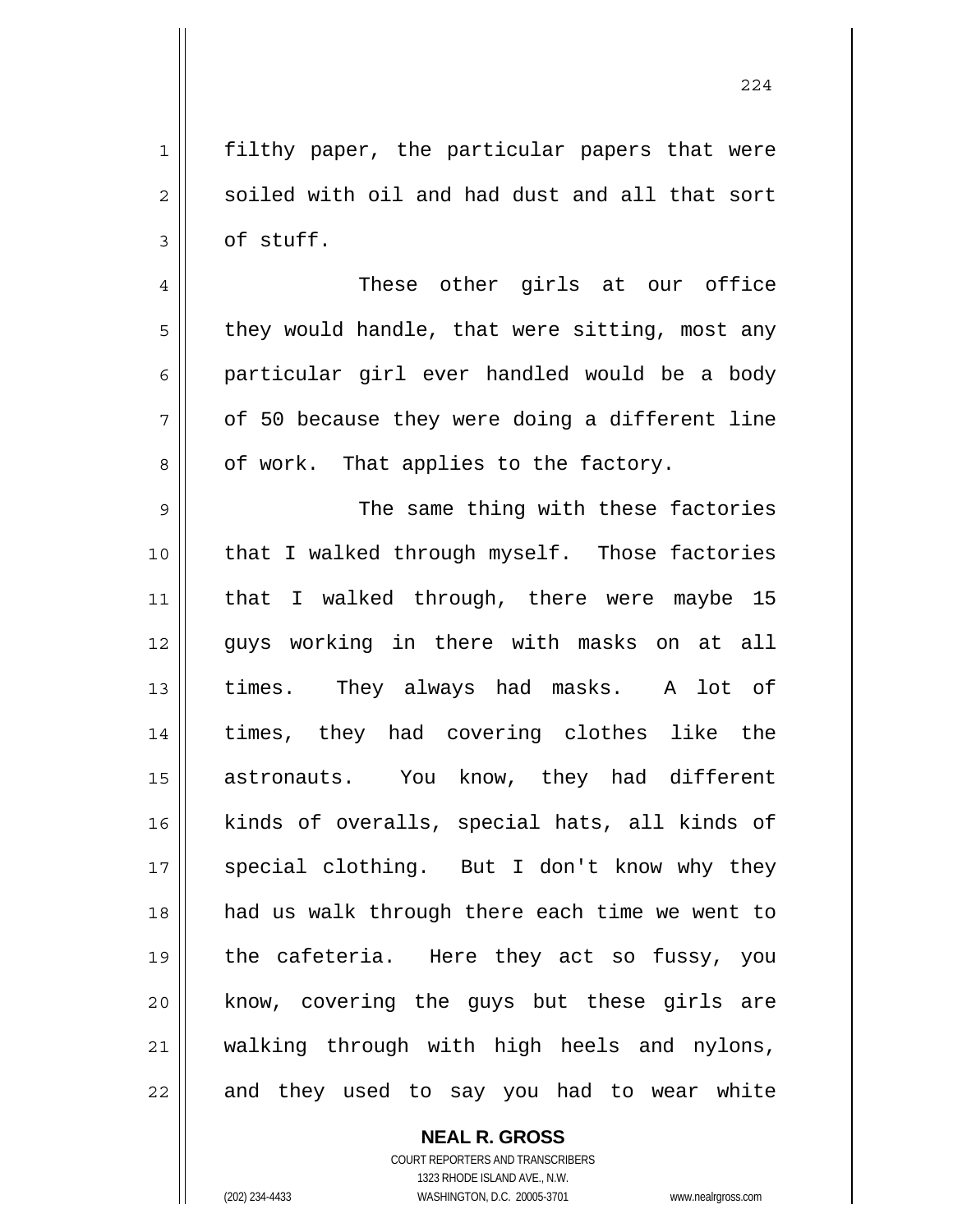$3 \parallel$  mess, regardless what to me don't make sense.  $4 \parallel$  Nothing made sense to me but little do I know  $5 \parallel$  now that I am 84 years old. gloves to work in that office, they were so particular. They had us walk through that

 $6 \parallel$   $100 \times 100$   $100 \times 100$   $100 \times 100$   $100 \times 100$   $100 \times 100$  $7 \parallel 5,000$ , 8,000, or 2,000. This doesn't matter.  $8 \parallel$  It has nothing to do with it because 9 10 || whatever they were working with. It was only  $11$   $\parallel$  a handful of people that were hand-picked. everybody did not work with that uranium or

 $12$   $\parallel$  The same thing worked at the wire  $13 \parallel$  mill. They had special people to do special  $14 \parallel$  jobs and they also had to wear uniforms. Not  $15$  | the whole company. It doesn't matter how many 16 people worked in the company.

17 18 19  $\parallel$  somewhat to what Mark's question was. But I 20 || think one of the questions will be can we 21 distinguish who those are. And Larry, can you  $22 \parallel$  help? CHAIRMAN ZIEMER: Okay, thank you. That is very helpful. That maybe speaks

> **NEAL R. GROSS** COURT REPORTERS AND TRANSCRIBERS 1323 RHODE ISLAND AVE., N.W. (202) 234-4433 WASHINGTON, D.C. 20005-3701 www.nealrgross.com

<u>225</u>

1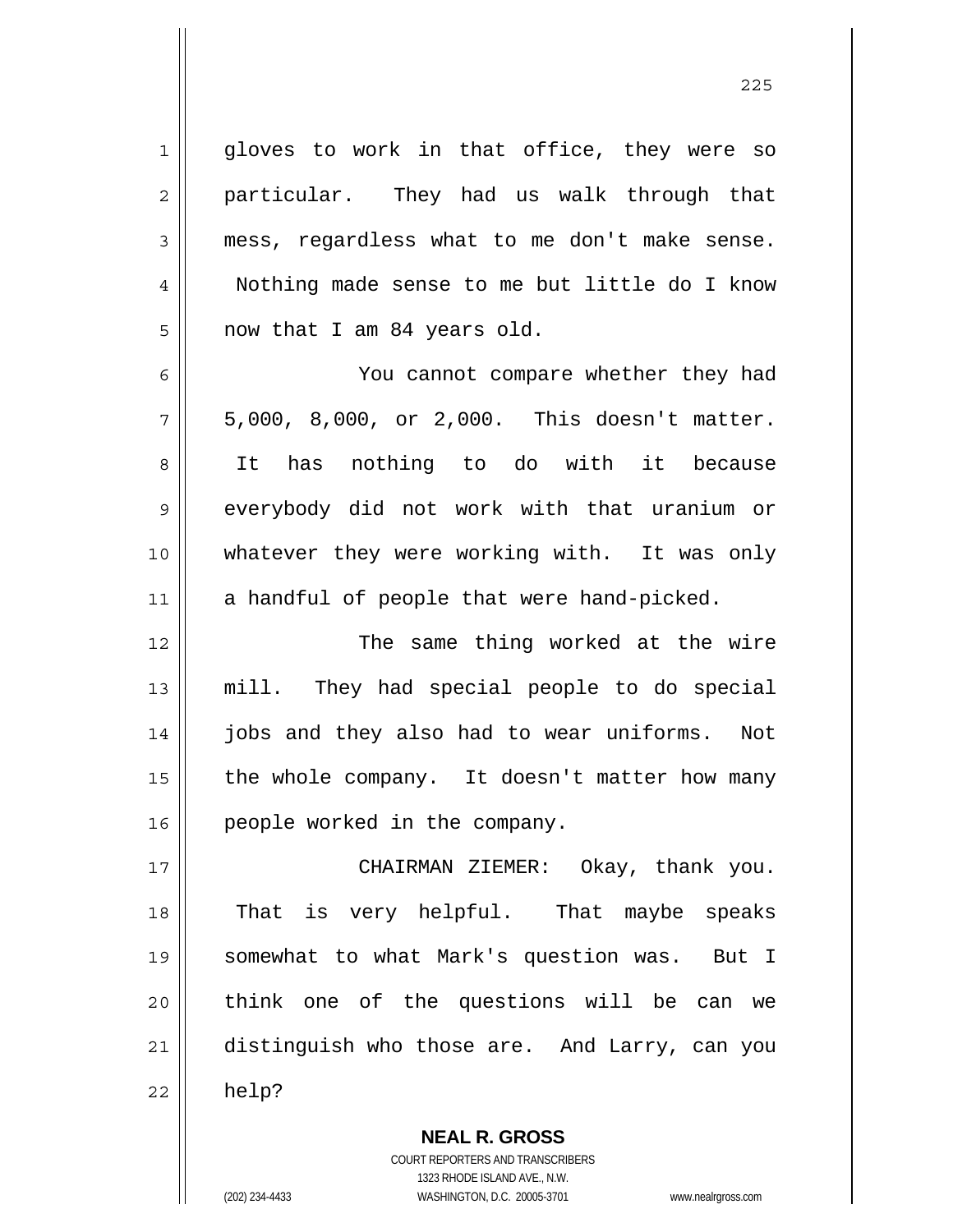|              | 226                                                                 |
|--------------|---------------------------------------------------------------------|
| 1            | MS. CARIGLIA: Well, you can't --                                    |
| $\mathbf{2}$ | CHAIRMAN ZIEMER: Yes, Mr. Elliott                                   |
| 3            | is going to speak now.                                              |
| 4            | MR. ELLIOTT: You know, the point I                                  |
| 5            | want to make here is that through all of the                        |
| 6            | work, research that we have done on this site,                      |
| 7            | we are not able to figure out who worked on                         |
| 8            | the uranium crucibles. Okay? Where it was                           |
| 9            | done. We can't locate the building on this                          |
| 10           | one mile by one and a half mile site.                               |
| 11           | So you know, we feel that we have                                   |
| 12           | got the Class definition right. We have                             |
| 13           | vetted it with DOL and I would ask you to take                      |
| 14           | this one up and vote it yes because I am                            |
| 15           | campaigning for these old claims and this has                       |
| 16           | about six of the oldest claims that we have                         |
| 17           | got, two or three of them that are over six                         |
| 18           | and a half years old. We have nothing that we                       |
| 19           | can do for these claimants, except take this                        |
| 20           | action.                                                             |
| 21           | MS. CARIGLIA: Yes, because they                                     |
| 22           | are all dead. It is so unfair. The thing of                         |
|              | <b>NEAL R. GROSS</b>                                                |
|              | COURT REPORTERS AND TRANSCRIBERS<br>1323 RHODE ISLAND AVE., N.W.    |
|              | (202) 234-4433<br>WASHINGTON, D.C. 20005-3701<br>www.nealrgross.com |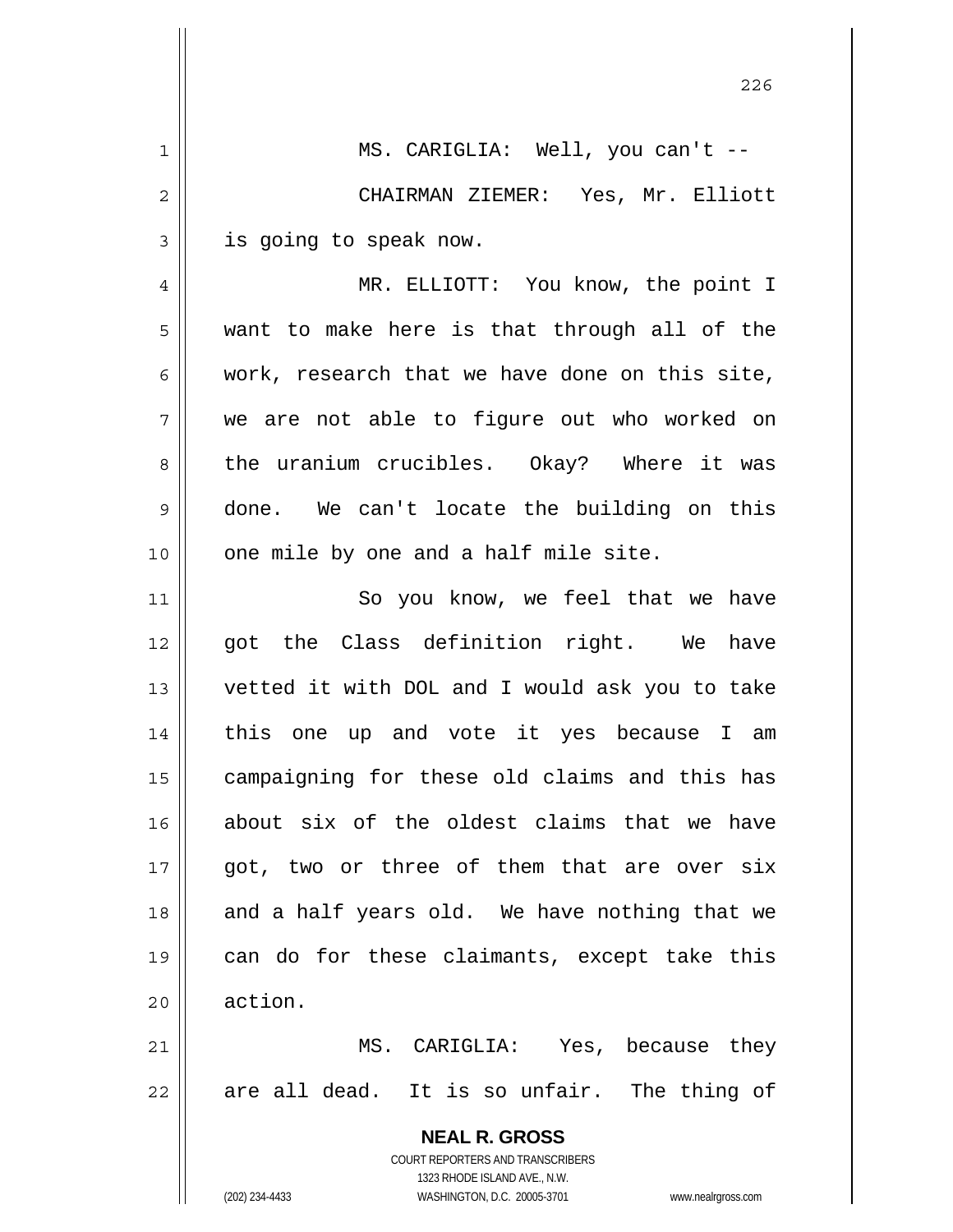**NEAL R. GROSS** COURT REPORTERS AND TRANSCRIBERS 1323 RHODE ISLAND AVE., N.W. (202) 234-4433 WASHINGTON, D.C. 20005-3701 www.nealrgross.com 1 2  $3 \parallel$  am not going to lie. Because I was 18 years  $4 \parallel$  old and I wanted to learn. I wanted to learn  $5 \parallel$  every minute of my day. And we could not get 6 | answers. They would not tell us anything. No  $7 \parallel$  matter what you asked, it is a military 8 | secret. 9 10 11 || have given us here today. So we are going to  $12$  | proceed now with final discussion on this. 13 || Board members, do you have any 14 questions or comments? And if not, it would 15  $\parallel$  be in order to have a motion. 16 || MS. CARIGLIA: Okay, because I wish 17 18 19 very helpful. So we are ready to proceed  $20$  | here, thank you. 21 || MS. CARIGLIA: Thank you. 22 MEMBER GRIFFON: Stu, as far as it is, I am really, really -- have to tell you when we worked there, I did ask questions. I CHAIRMAN ZIEMER: Yes, well, we understand and we appreciate the help that you I could help you. CHAIRMAN ZIEMER: Oh, you have been

<u>227</u>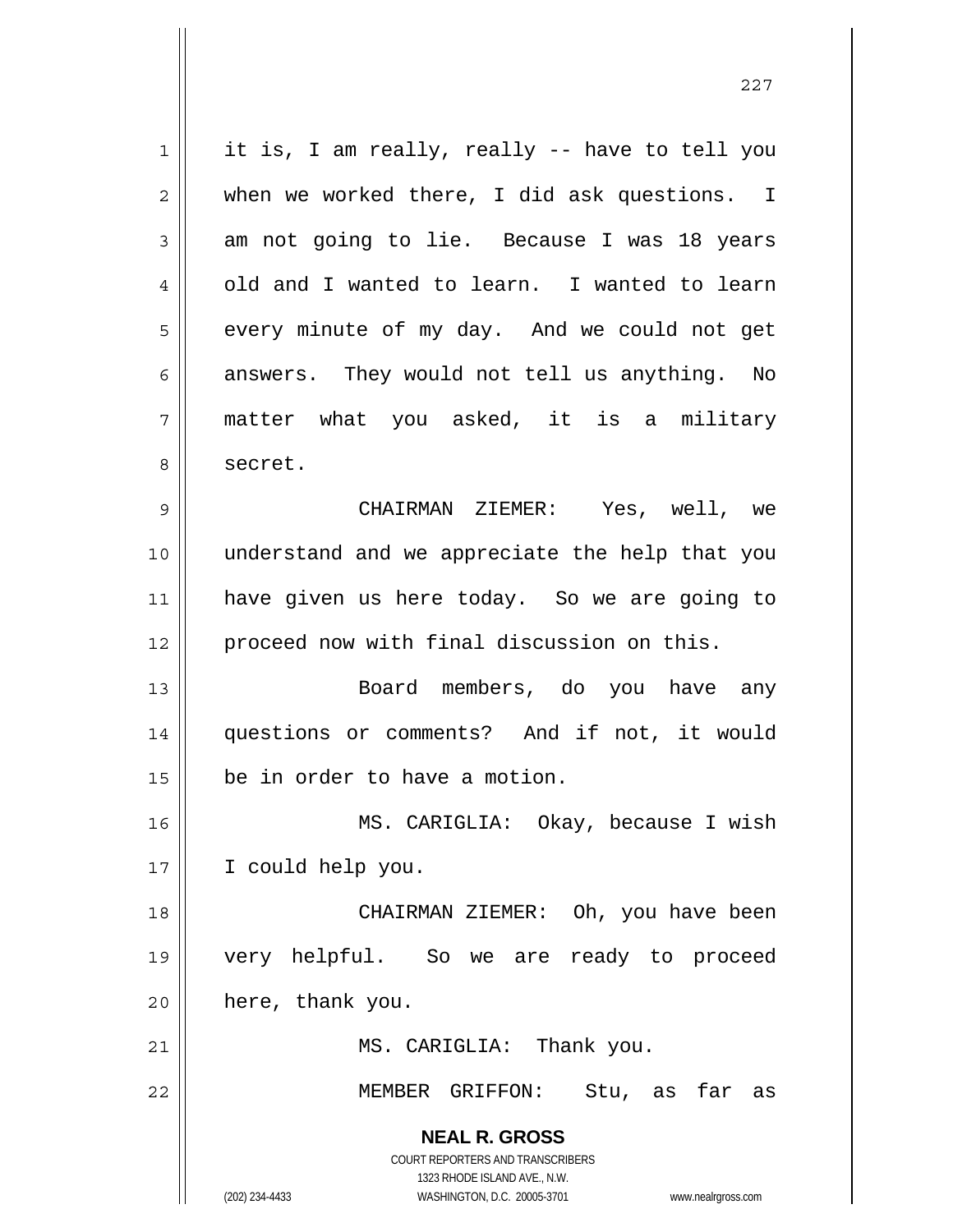**NEAL R. GROSS** COURT REPORTERS AND TRANSCRIBERS 1323 RHODE ISLAND AVE., N.W. (202) 234-4433 WASHINGTON, D.C. 20005-3701 www.nealrgross.com 1 2  $3 \parallel$  outreach did you do in the Worcester area?  $4 \parallel$  Was there a union involved? Did you get -- I  $5 \parallel$  am imagining Norton might have had machinists.  $6 \parallel$  I am not sure. 7 MS. CARIGLIA: Oh, they had 8 || machinists. 9 10 11 whether it is feasible to do this 12 13 || MS. CARIGLIA: We had no union. 14 15 || MR. HINNEFELD: Okay, thank you. 16  $\parallel$  We are trying to decide is it feasible to do 17 18 19 ermine 20 feasibility of dose reconstruction, we need to 21 || know if we can reconstruct, in this case, it  $22$  | is a very difficult issue. You have thorium, outreach, you might have said this while I was reading, I apologize, but what kind of MR. HINNEFELD: In discharging what we are trying to do here, which is determine reconstruction. There was no union. MR. HINNEFELD: dose reconstruction. And we are not really trying to advertise the program. order

<u>228</u>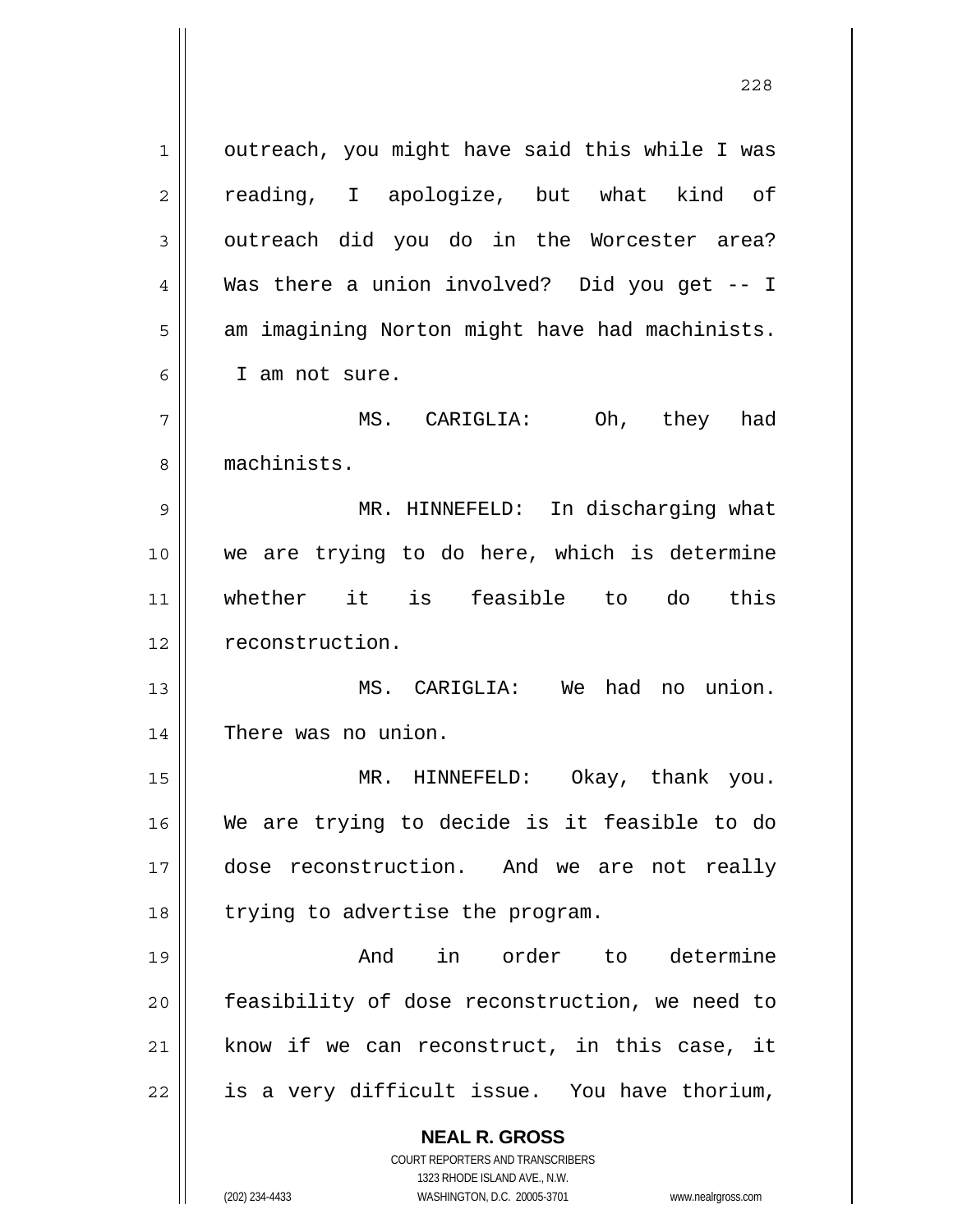1 2 3 n an So we did not embark o  $4 \parallel$  interview campaign. We have not had, as far  $5 \parallel$  as I know, a formal outreach there. And so we  $6 \parallel$  did not embark on an interview campaign  $7 \parallel$  because we didn't believe that anyone would be  $8 \parallel$  able to describe to us sufficient technical 9 10 11 I do MEMBER GRIFFON: Yes, and  $12 \parallel$  appreciate Larry's, you know, these very old  $13 \parallel$  cases. I do appreciate that. But I also  $14$   $\vert$  can't imagine that there is not people in the  $15 \parallel$  area that can tell you what buildings this 16 work was done. You said you can't even 17 18 19  $\parallel$  done a lot of this risk mapping stuff at very  $20$  || old facilities and you can usually drum up, 21 || five, six, ten, people and get some useful 22 | production information out of it. uranium, and their progeny, not in equilibrium and that is a difficult reconstruction. interview campaign. information that this is how you reconstruct thorium doses. So we did not engage. identify which buildings did the work. I mean, I can't imagine. I have

<u>229</u>

**NEAL R. GROSS** COURT REPORTERS AND TRANSCRIBERS 1323 RHODE ISLAND AVE., N.W. (202) 234-4433 WASHINGTON, D.C. 20005-3701 www.nealrgross.com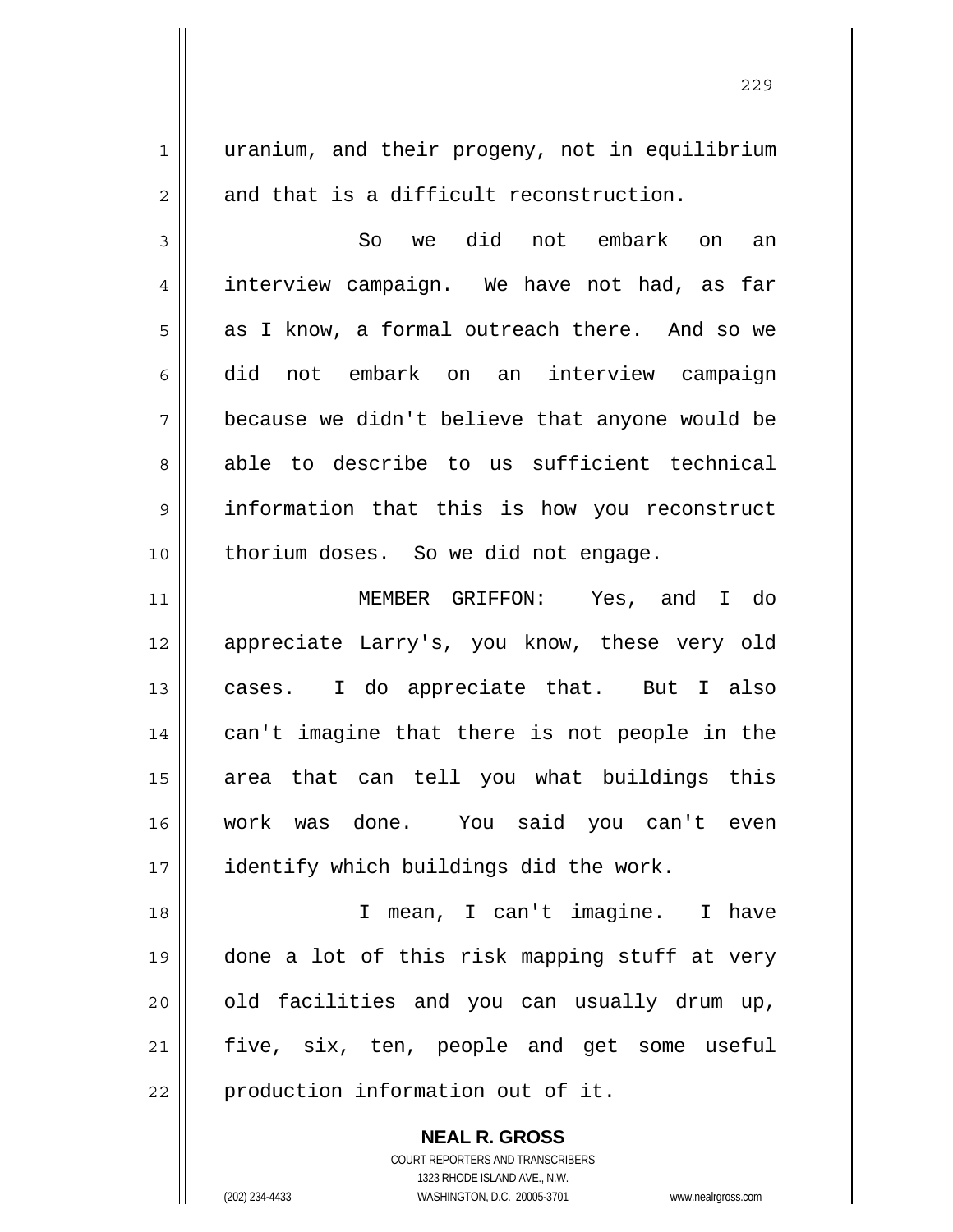|    | 230                                                      |
|----|----------------------------------------------------------|
| 1  | Here is the<br>MR. RUTHERFORD:                           |
| 2  | question I have for you, Mark. Is that going             |
| 3  | to answer the question? If we find out, first            |
| 4  | of all $--$                                              |
| 5  | MEMBER GRIFFON: It could help                            |
| 6  | define the Class.                                        |
| 7  | MR. RUTHERFORD: -- if we<br>have                         |
| 8  | indication --                                            |
| 9  | MEMBER GRIFFON: It could help                            |
| 10 | define the Class. If could help refine the               |
| 11 | Class. That is what I am saying.                         |
| 12 | MR. RUTHERFORD: No, it can't.                            |
| 13 | MEMBER GRIFFON: I'm saying it can.                       |
| 14 | MR. RUTHERFORD: Because if we do                         |
| 15 | not know the environmental releases. If we do            |
| 16 | not know how the material is transferred                 |
| 17 | onsite, if we don't know where the material              |
| 18 | was stored, we don't know enough information             |
| 19 | about those things, how do we limit the Class?           |
| 20 | We can limit the Class to all                            |
| 21 | workers that worked in Building X. And then              |
| 22 | we have to reconstruct the doses for all                 |
|    | <b>NEAL R. GROSS</b><br>COURT REPORTERS AND TRANSCRIBERS |

1323 RHODE ISLAND AVE., N.W.

 $\prod$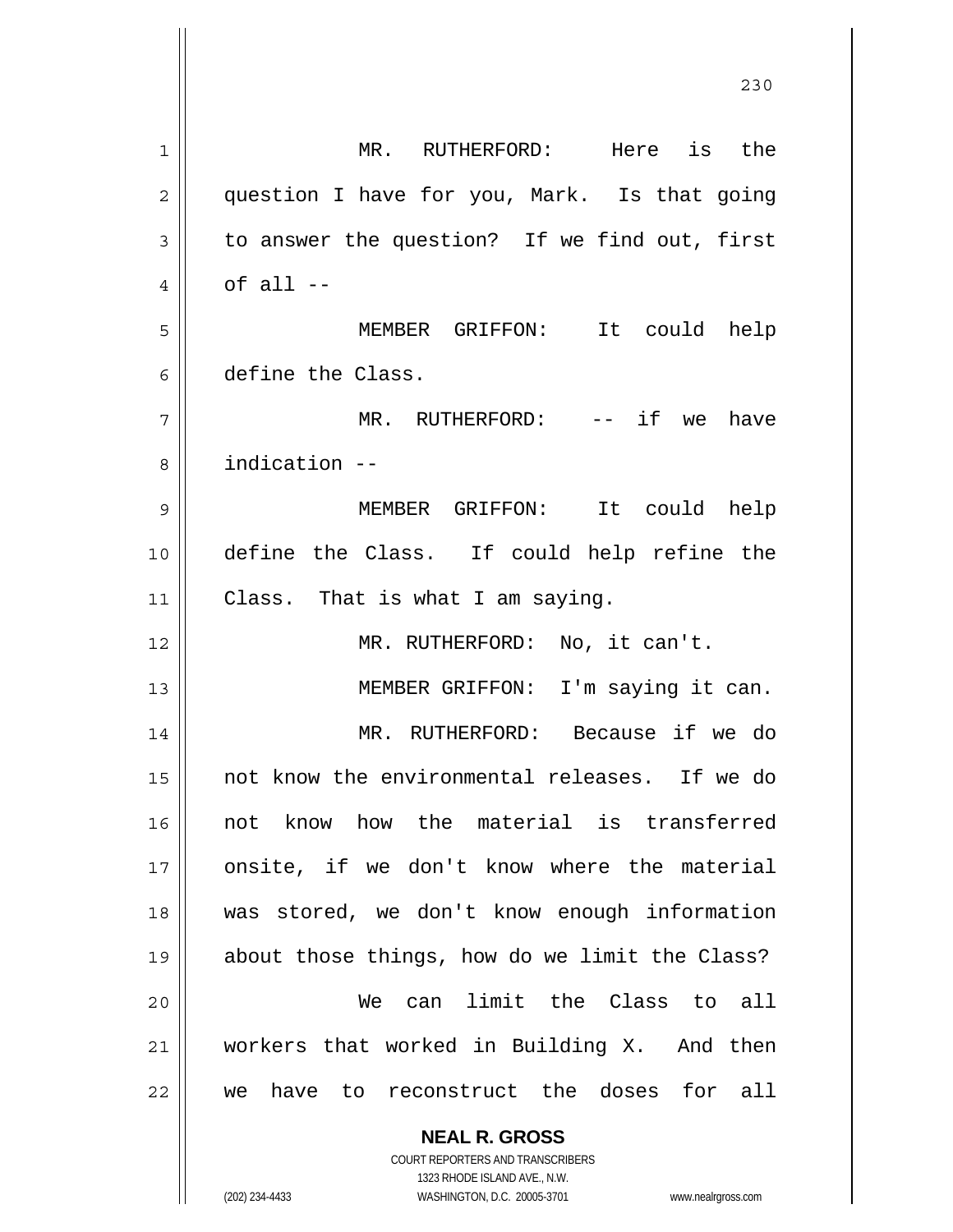$3 \parallel$  know any environmental releases, we do not  $4 \parallel$  know how the material was moved around the  $5 \parallel$  site, it is very difficult. employees that worked outside that building. How are we going to do that? If we do not

 $6 \parallel$  That is the reason why we make a  $7 \parallel$  decision that will worker interviews help us  $8 \parallel$  defining the Class? Will worker interviews do 9 10 anything to change our situation? And that is how we come to that.

  $\parallel$  We do have indication that they | possibly, that the work was done in a building  $\parallel$  called the Industrial Building. But again, we  $14 \parallel$  do not know beyond that how the material was moved, the personnel, how they were  $\vert$  controlled, environmental releases and so on.

17 18  $19 \parallel$  processes, as you know, Mark, are very dirty,  $20$  || this kind of work. And one of the things that 21 I would say that we did hear from the 22 || interviews that were conducted with claimants MR. ELLIOTT: Let me add, too, this is Larry Elliott again, these kind of

> COURT REPORTERS AND TRANSCRIBERS 1323 RHODE ISLAND AVE., N.W. (202) 234-4433 WASHINGTON, D.C. 20005-3701 www.nealrgross.com

**NEAL R. GROSS**

1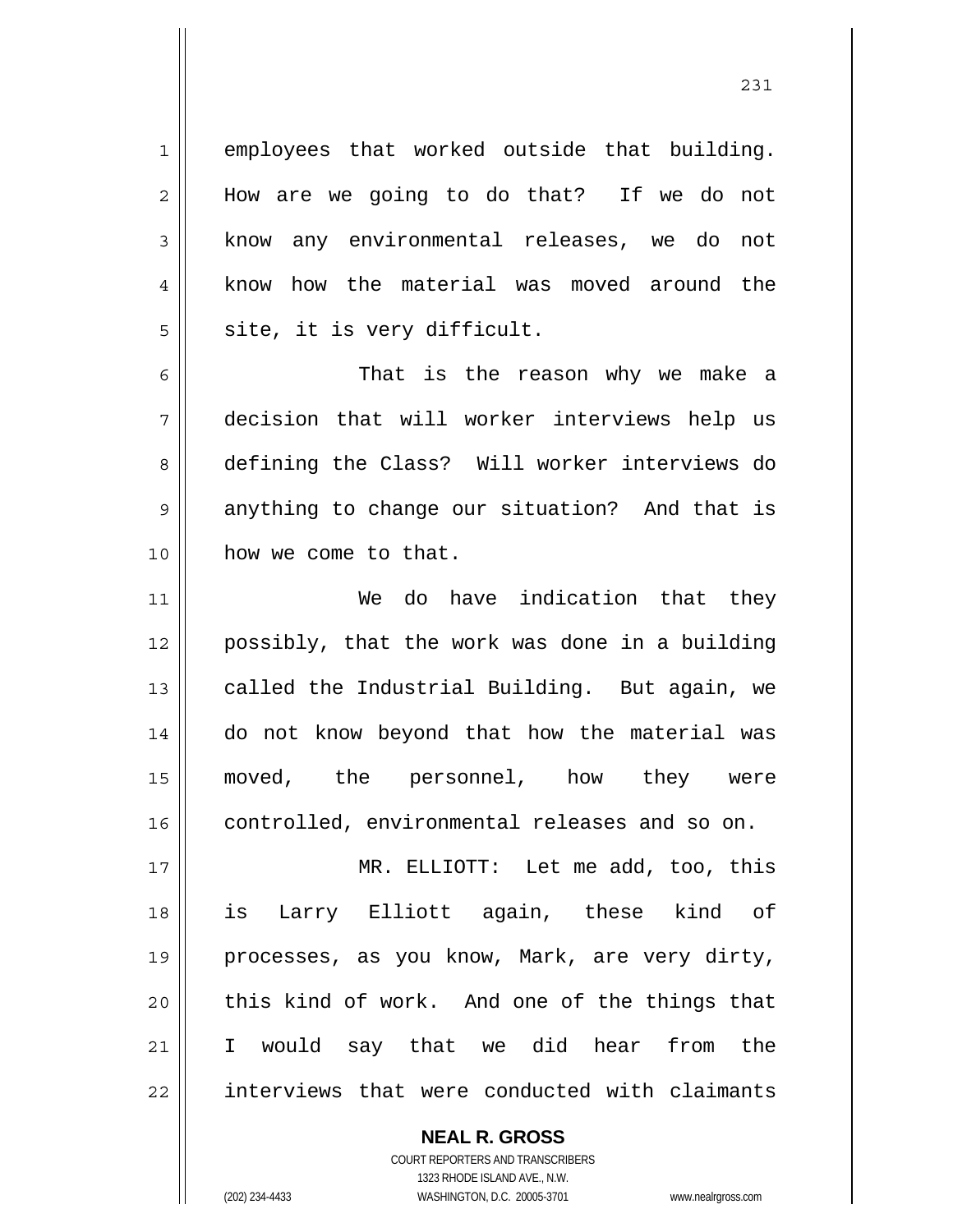**NEAL R. GROSS** COURT REPORTERS AND TRANSCRIBERS 1323 RHODE ISLAND AVE., N.W. 1 2  $3 \parallel$  classification that doesn't really put that  $4 \parallel$  individual in on the process floor but yet  $5 \parallel$  dealing with stuff that comes from the floor, 6  $\parallel$  was compelling to us.  $7 \parallel$  We heard loud and clear that this  $8 \parallel$  was messy, that the paper itself stank. You  $9 \parallel$  know, their hands --10 11 I asked if you heard that, who did you  $12 \parallel$  interview or was it in CATI interviews? 13 CATI MR. ELLIOTT: Yes, they were  $14$  | interviews. 15 || MEMBER GRIFFON: Okay, fine. All 16 | right. 17 18 19 nda Munn has a CHAIRMAN ZIEMER: Wa20 | comment. 21 MS. CARIGLIA: Now, what is the 22 || question you would like me to answer? and especially what you have heard from the petitioner today, serving in a job MEMBER GRIFFON: Well, that is why MR. ELLIOTT: Yes. MEMBER GRIFFON: Okay.

(202) 234-4433 WASHINGTON, D.C. 20005-3701 www.nealrgross.com

<u>232</u>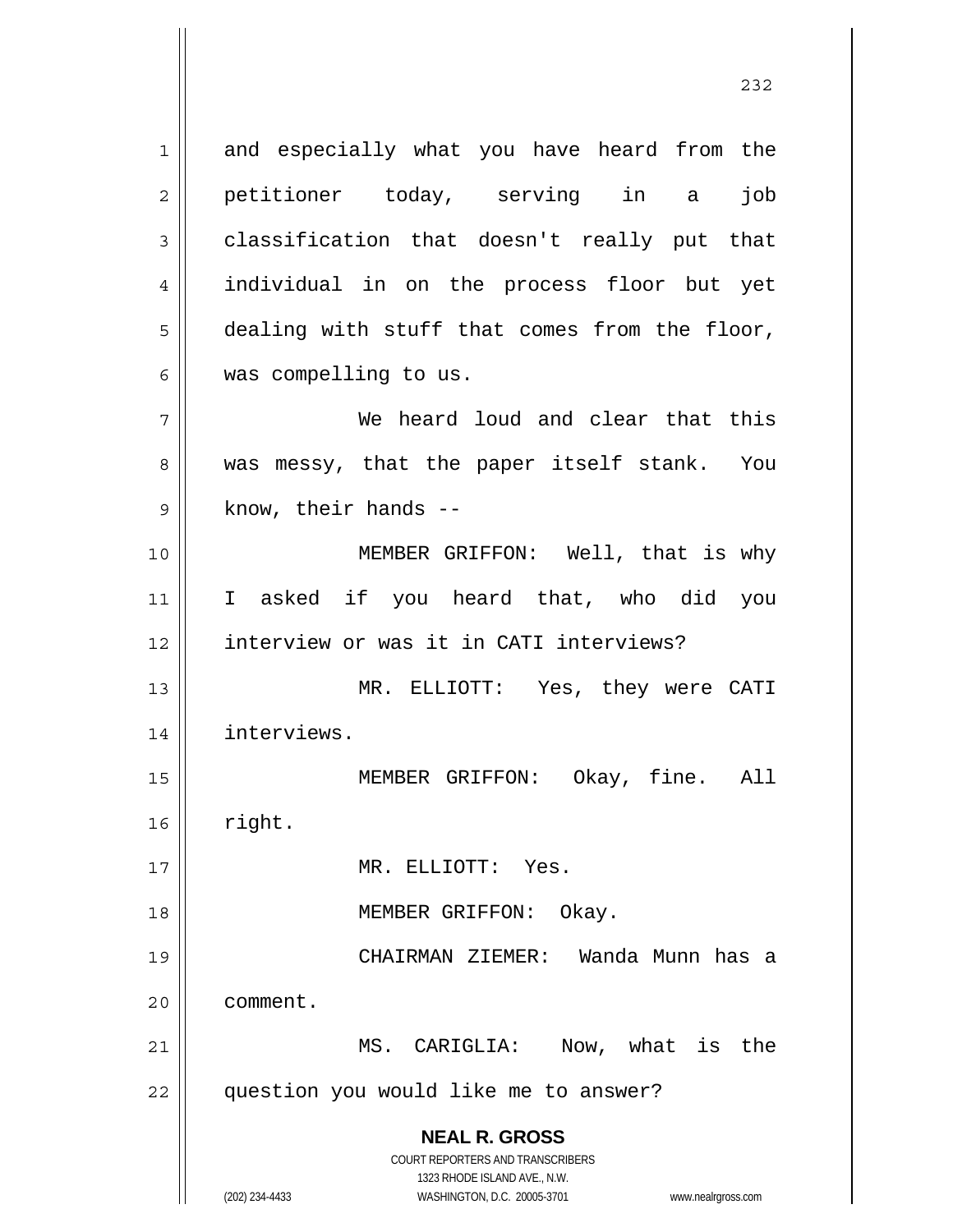**NEAL R. GROSS** COURT REPORTERS AND TRANSCRIBERS 1323 RHODE ISLAND AVE., N.W. 1 2 | further questions for you. Thank you. 3 . Thank you. I MS. CARIGLIA: Okay  $4 \parallel$  hope the petition will be approved. 5 HAIRMAN ZIEMER: Wanda, did you 6 | have a comment? 7 || MEMBER MUNN: My only comment is  $8 \parallel$  just an observational experience. It would be 9 10  $11$  | type of material that has been described here.  $12$  || But that having been said, I am prepared to  $13$  || move that we accept the proposed class of  $14$   $\vert$  employees at Norton Company in Worcester, 15 Massachusetts for the 83.14 SEC petition that  $16 \parallel$  has been presented to us as NIOSH has done so. 17 18 as a motion to approve the NIOSH 19 20 MEMBER CLAWSON: Seconded. 21 CHAIRMAN ZIEMER: And seconded by 22 || Brad. Is there discussion, further CHAIRMAN ZIEMER: No, we have no C difficult to imagine why any enriched uranium or thorium would be used for crucibles in the CHAIRMAN ZIEMER: I will take that recommendation.

233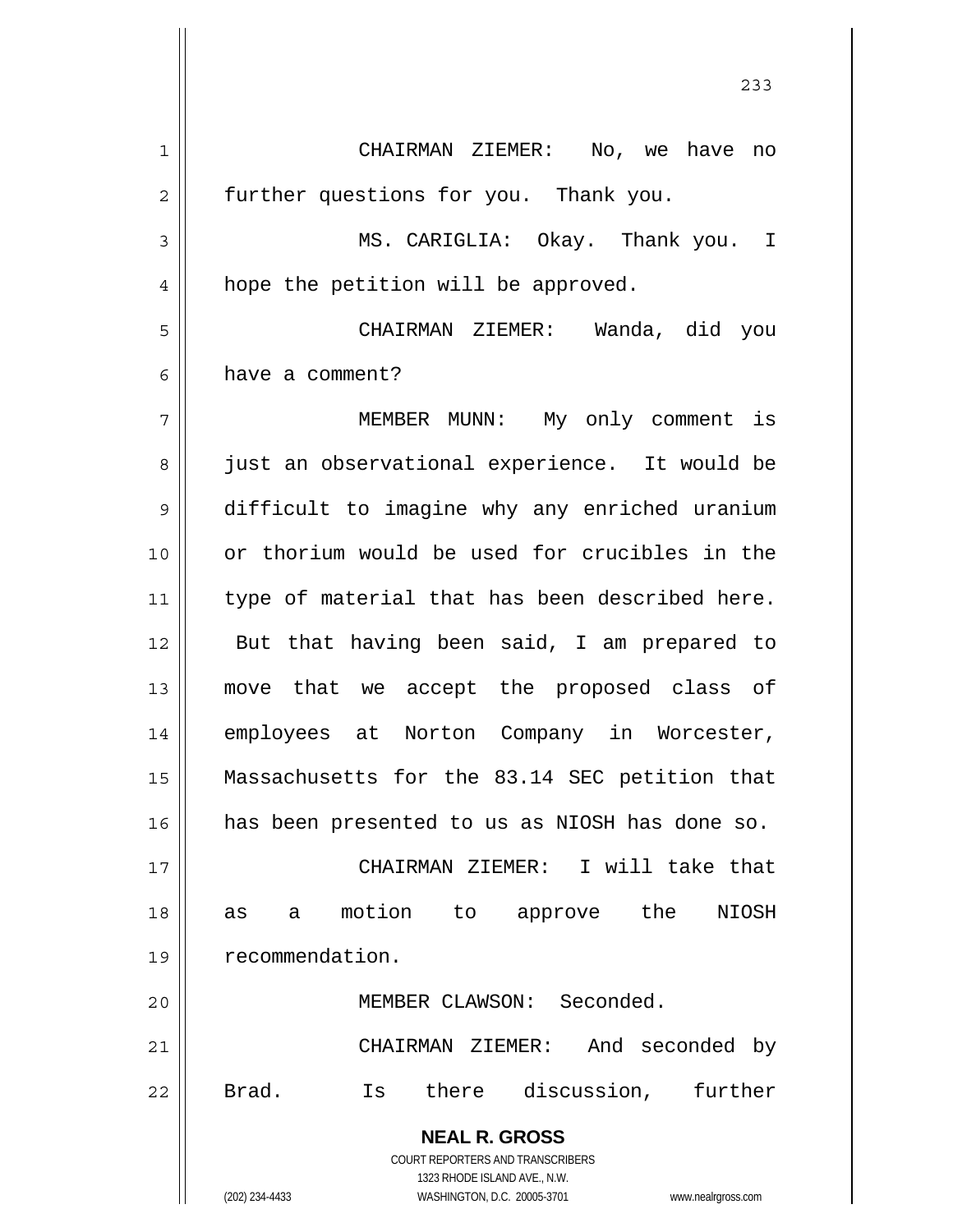**NEAL R. GROSS** COURT REPORTERS AND TRANSCRIBERS 1323 RHODE ISLAND AVE., N.W. 234 1 2 (No response.) 3 || CHAIRMAN ZIEMER: There appears not  $4 \parallel$  to be. I take it that we are ready to vote on  $5 \parallel$  this petition, which would be the motion is to 6 accommend to the Secretary the addition of  $7 \parallel$  this class to the Special Exposure Cohort. We  $8 \parallel$  will take a roll call vote. We will get Dr. 9 || Melius' vote later. 10 11 . MEMBER CLAWSON: Yes 12 riffon? MR. KATZ: Mr. G 13 || MEMBER GRIFFON: Abstain. 14 ? MR. KATZ: Ms. Munn 15 . MEMBER MUNN: Aye 16 ey? MR. KATZ: Mr. Presl 17 18 19 || MEMBER SCHOFIELD: Yes. 20 MR. KATZ: Dr. Roessler? 21 MEMBER ROESSLER: Yes. 22 || MR. KATZ: Dr. Poston? discussion, pro or con? CHAIRMAN ZIEMER: MR. KATZ: Mr. Clawson? MEMBER PRESLEY: Yes. MR. KATZ: Mr. Schofield?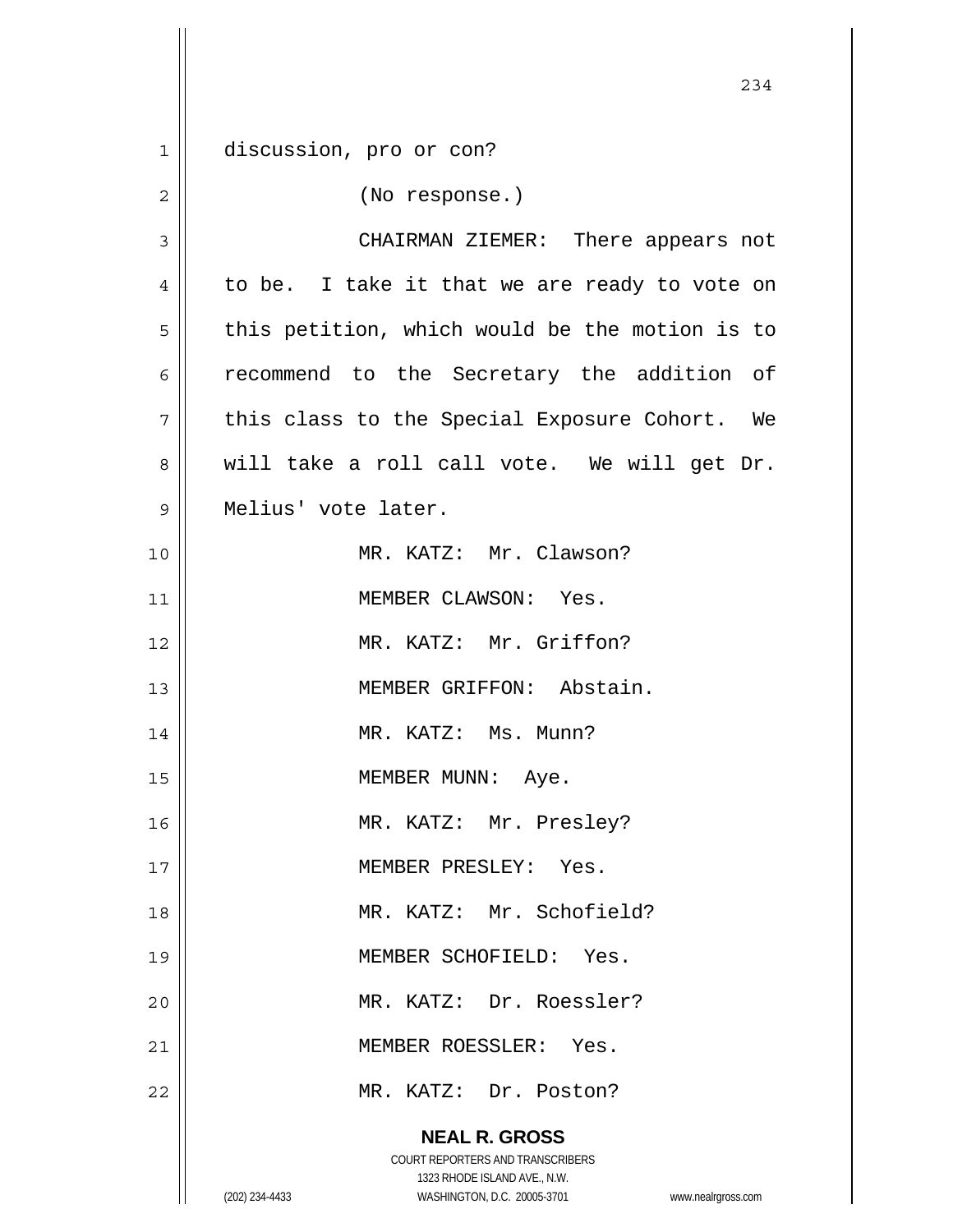|                | 235                                                                                                 |
|----------------|-----------------------------------------------------------------------------------------------------|
| 1              | MEMBER POSTON: Yes.                                                                                 |
| $\overline{c}$ | MR. KATZ: Dr. Lockey?                                                                               |
| 3              | MEMBER LOCKEY: Yes.                                                                                 |
| 4              | MR. KATZ: Mr. Gibson?                                                                               |
| 5              | MEMBER GIBSON: I'll abstain.                                                                        |
| 6              | MR. KATZ: And Ms. Beach?                                                                            |
| 7              | MEMBER BEACH: Yes.                                                                                  |
| 8              | MR. KATZ: And Dr. Ziemer?                                                                           |
| 9              | CHAIRMAN ZIEMER: Yes.                                                                               |
| 10             | MR. KATZ: And I will get Dr.                                                                        |
| 11             | Melius' vote. We will get Dr. Melius' vote                                                          |
| 12             | tomorrow.                                                                                           |
| 13             | CHAIRMAN ZIEMER: Well, the ayes                                                                     |
| 14             | have it since the abstentions don't count as                                                        |
| 15             | negatives.                                                                                          |
| 16             | So, the motion carries and<br>an                                                                    |
| 17             | appropriately worded recommendation will<br>be                                                      |
| 18             | presented to the Board for final review                                                             |
| 19             | tomorrow and we will get Dr. Melius' vote as                                                        |
| 20             | well.                                                                                               |
| 21             | Thank you very much. And thank you                                                                  |
| 22             | for Ms. Cariglia for being on the line with us                                                      |
|                | <b>NEAL R. GROSS</b><br>COURT REPORTERS AND TRANSCRIBERS                                            |
|                | 1323 RHODE ISLAND AVE., N.W.<br>(202) 234-4433<br>WASHINGTON, D.C. 20005-3701<br>www.nealrgross.com |
|                |                                                                                                     |

 $\mathbf{\mathcal{H}}$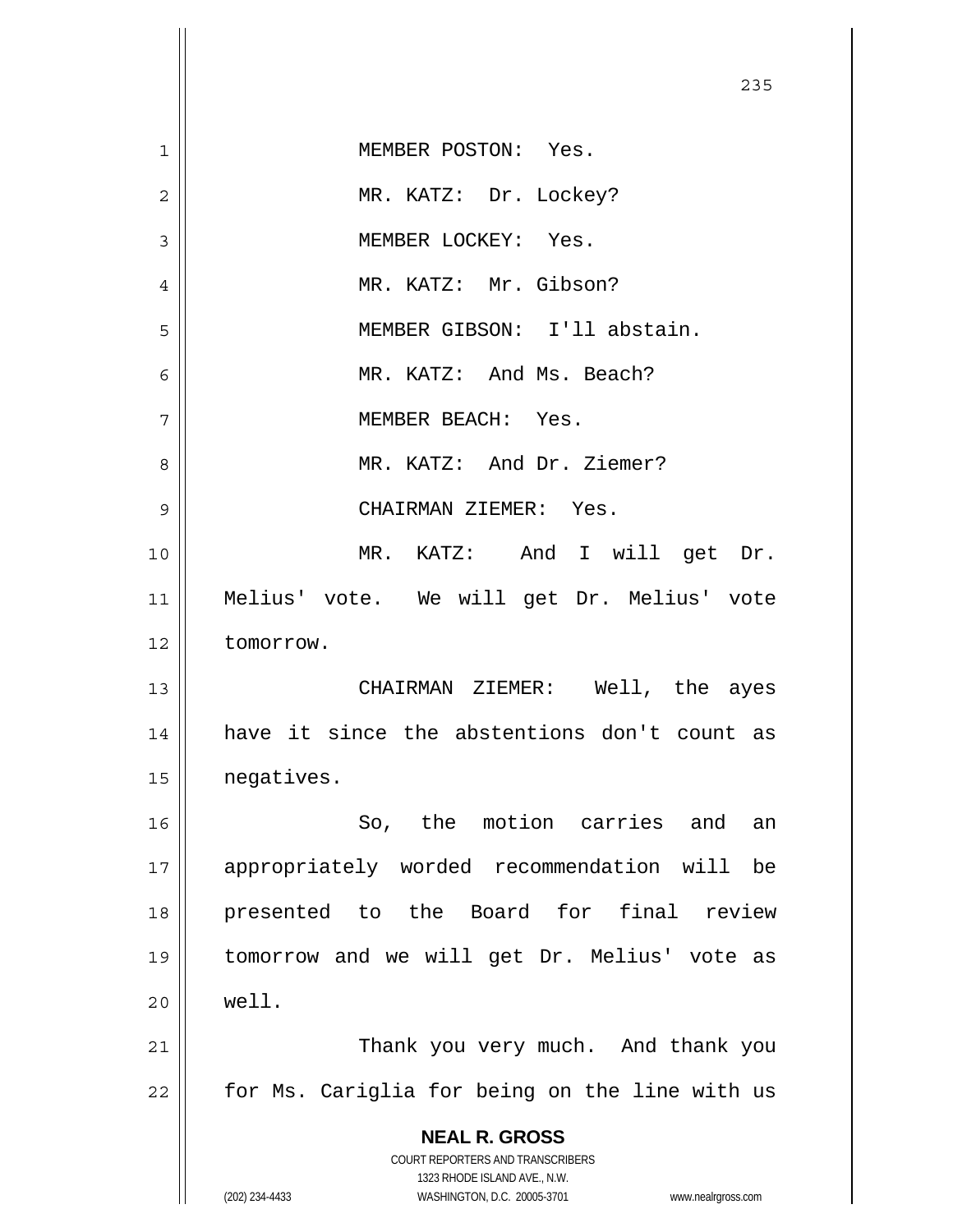today.

1

2

MS. CARIGLIA: You're welcome.

3 ng to CHAIRMAN ZIEMER: We are goi 4  $\parallel$  take a break until 3:30 and we will resume at 5 that point.

6 || (Whereupon, the above-entitled  $7$  || matter went off the record at 3:08 p.m. and  $8 \parallel$  resumed at 3:37 p.m.)

9 10 11 || item of discussion deals with Blockson. And  $12 \parallel$  you may recall and we have had a number of 13 || discussions on the Blockson SEC petition.  $14$  || That petition itself is on the table. But  $15$   $\parallel$  there was an issue under discussion relating  $16 \parallel$  to the so-called radon model. I believe at 17 18  $19 \parallel$  Blockson and that was promulgated to the Board 20 || as well. Mr. Griffon, particularly, had some 21 || questions and, I quess, responses to the radon 22 || model. And Mark, if you want to sort of CHAIRMAN ZIEMER: Okay, thank you. We are ready to resume the session. Our next our last meeting Dr. Neton presented the, I guess we would call it the radon model for

> **NEAL R. GROSS** COURT REPORTERS AND TRANSCRIBERS 1323 RHODE ISLAND AVE., N.W. (202) 234-4433 WASHINGTON, D.C. 20005-3701 www.nealrgross.com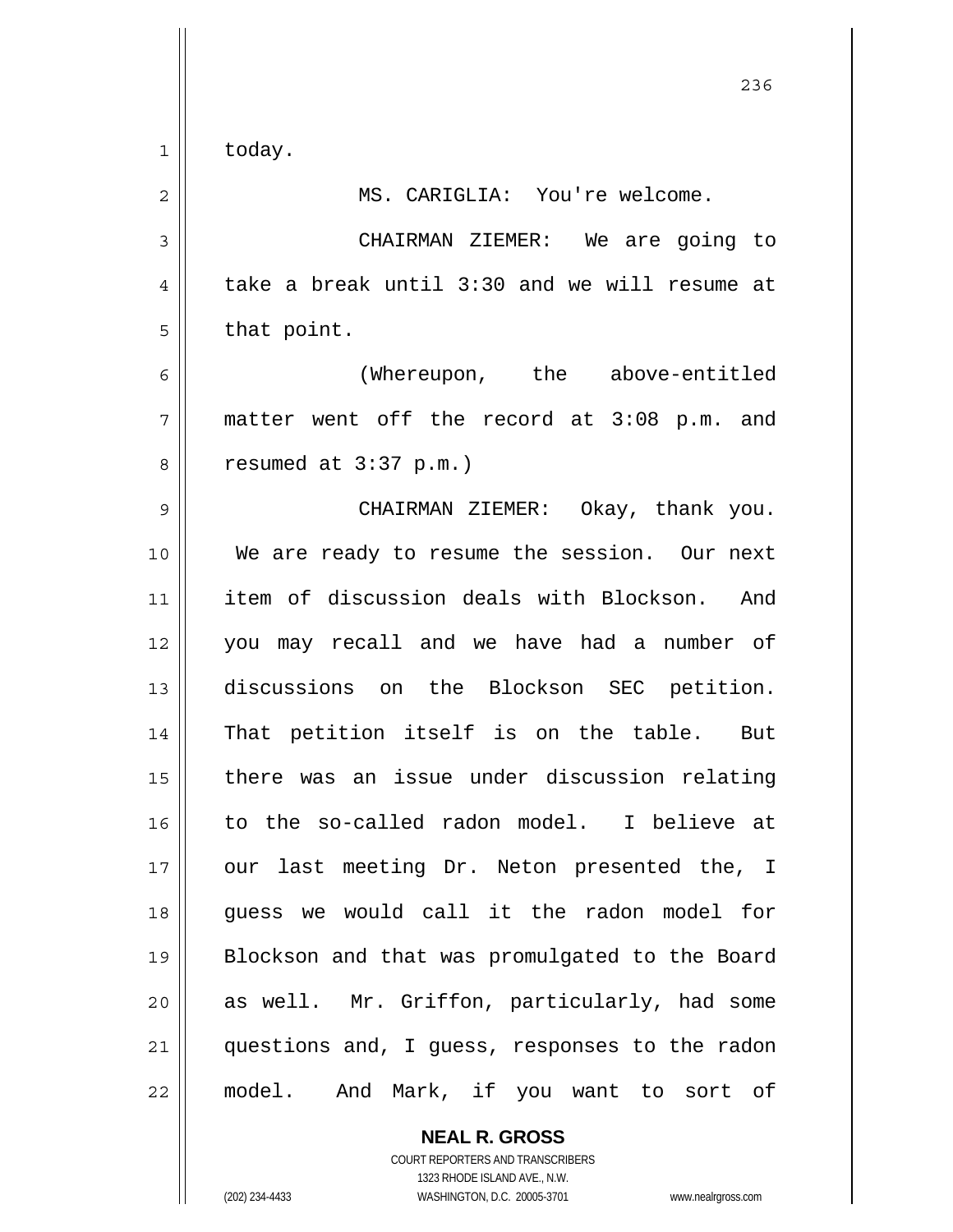**NEAL R. GROSS** COURT REPORTERS AND TRANSCRIBERS 1323 RHODE ISLAND AVE., N.W. (202) 234-4433 WASHINGTON, D.C. 20005-3701 www.nealrgross.com 1 2  $3 \parallel$  will get those on the record here. And Mark,  $4 \parallel$  you can review your take on this and any  $5 \parallel$  concerns that may remain that you have. 6 ? Did you have a comment as well 7 Mark MR. KATZ: Just to be clear,  $8 \parallel$  has provided for the Board and for OCAS and 9 10 11 || those questions. So those are both available 12 to the Board members in part of the 13 14 d you CHAIRMAN ZIEMER: Right. An  $15$  || should have received those, I guess it was a  $16$  couple of weeks ago. I forget the exact date. 17 18 19 note that we sent this also to the 20 petitioners. 21 || CHAIRMAN ZIEMER: Right. 22 MEMBER GRIFFON: Okay, yes, I guess outline -- and I believe the Board members have received copies of the responses but we all parties involved, a set of questions about the model. And then OCAS has responded to those questions. proceedings. Larry? MR. ELLIOTT: Well, I want to make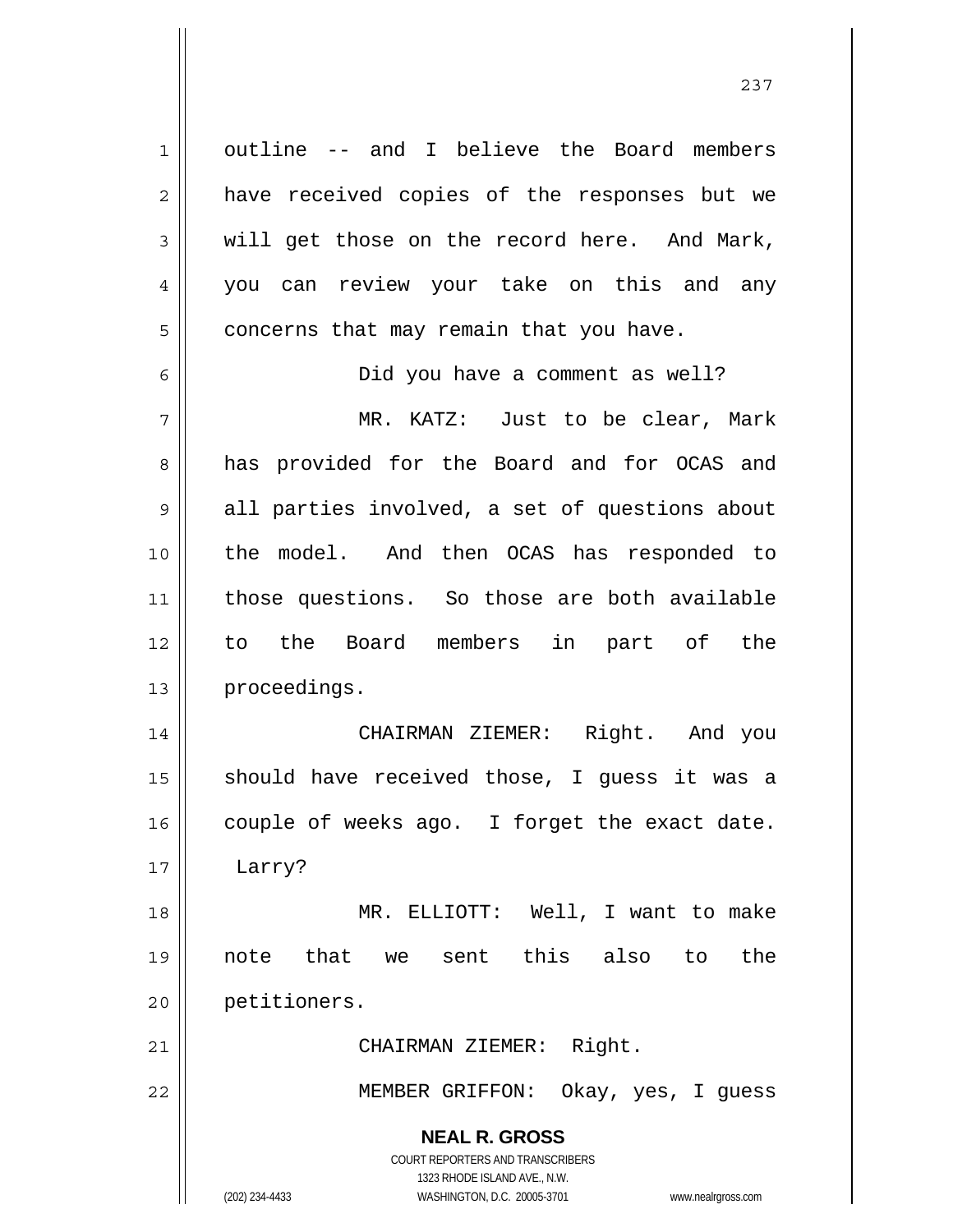1 2  $3 \parallel$  those out, too. And I appreciate Jim Neton  $4 \parallel$  turning them around fairly quickly. I did distribute the questions and they were - I guess I was a little tardy in getting those out, too.

 $5 \parallel$  I guess the fundamental -- there is 6 || a number of little things that I have  $7 \parallel$  questions on. But one of my biggest sticking  $8 \parallel$  points still, and this I am not sure we can 9 10  $11$  assumption of uniform instantaneous mixing.  $12 \parallel$  And the question I raised several meetings ago  $13$  and also in these question was the idea of  $14$   $\vert$  could you have concentration gradients that 15 || were near certain operations? It seems like 16  $\parallel$  we are talking about the sulfuric digester a 17 18 19 || framed was an individual works two to three 20 hours at a certain operation, with a higher 21 | concentration gradient and is there any chance 22 || that that kind of scenario would produce a number of little things that I ask NIOSH much more on this but for me anyway, personally, I still have a concern about this lot. But you know, concentration gradients that developed that basically; the example I

> COURT REPORTERS AND TRANSCRIBERS 1323 RHODE ISLAND AVE., N.W. (202) 234-4433 WASHINGTON, D.C. 20005-3701 www.nealrgross.com

**NEAL R. GROSS**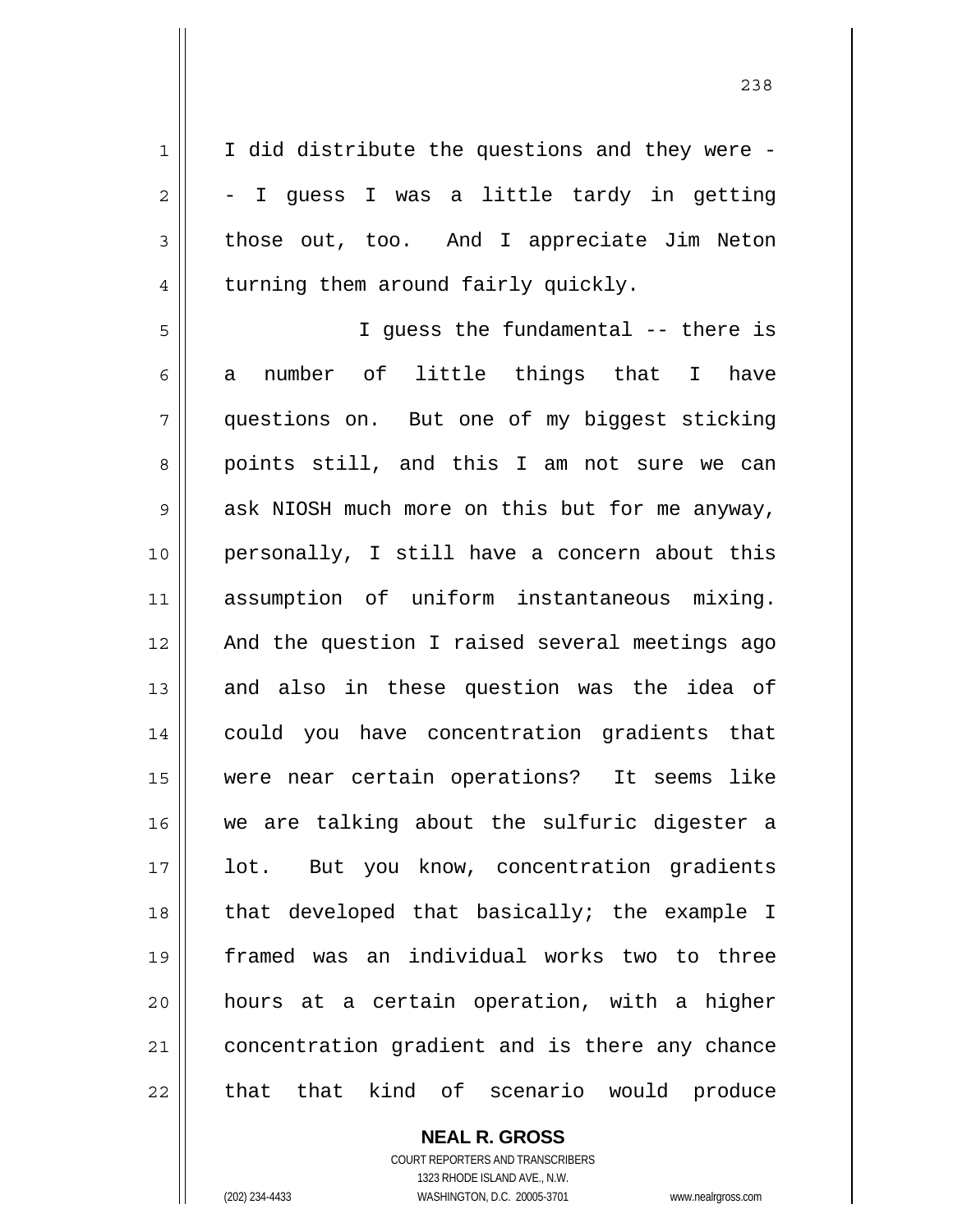3 model? higher exposures that would be not be bounded by the 95th percentile in the current NIOSH

4 could And you know, I asked if that  $5 \parallel$  be modeled, if that kind of scenario could be 6  $\parallel$  modeled. And there wasn't a model response.  $7 \parallel$  There was a response sort of stating NIOSH's 8 || position. I won't restate that. People can 9 10  $11$   $\vert$  reasons and also that the 95th is quite higher 12 || than a lot of data that is available, even 13 read that but basically they said that the 95th, they felt, would bound for several though it wasn't from the time period.

14 || So a number of factors, they are  $15$   $\parallel$  saying that basically they feel it would 16 bound. I don't want -- I will stick to my 17 points, not NIOSH's position.

18  $19 \parallel$  primary things that I am still concerned about  $20$  || and I am just going over my notes here. Some  $21$  of the particular things in the model that I  $22$  | raised in the questions, for those that didn't You know, and so that is one of the

> **NEAL R. GROSS** COURT REPORTERS AND TRANSCRIBERS

1

2

1323 RHODE ISLAND AVE., N.W. (202) 234-4433 WASHINGTON, D.C. 20005-3701 www.nealrgross.com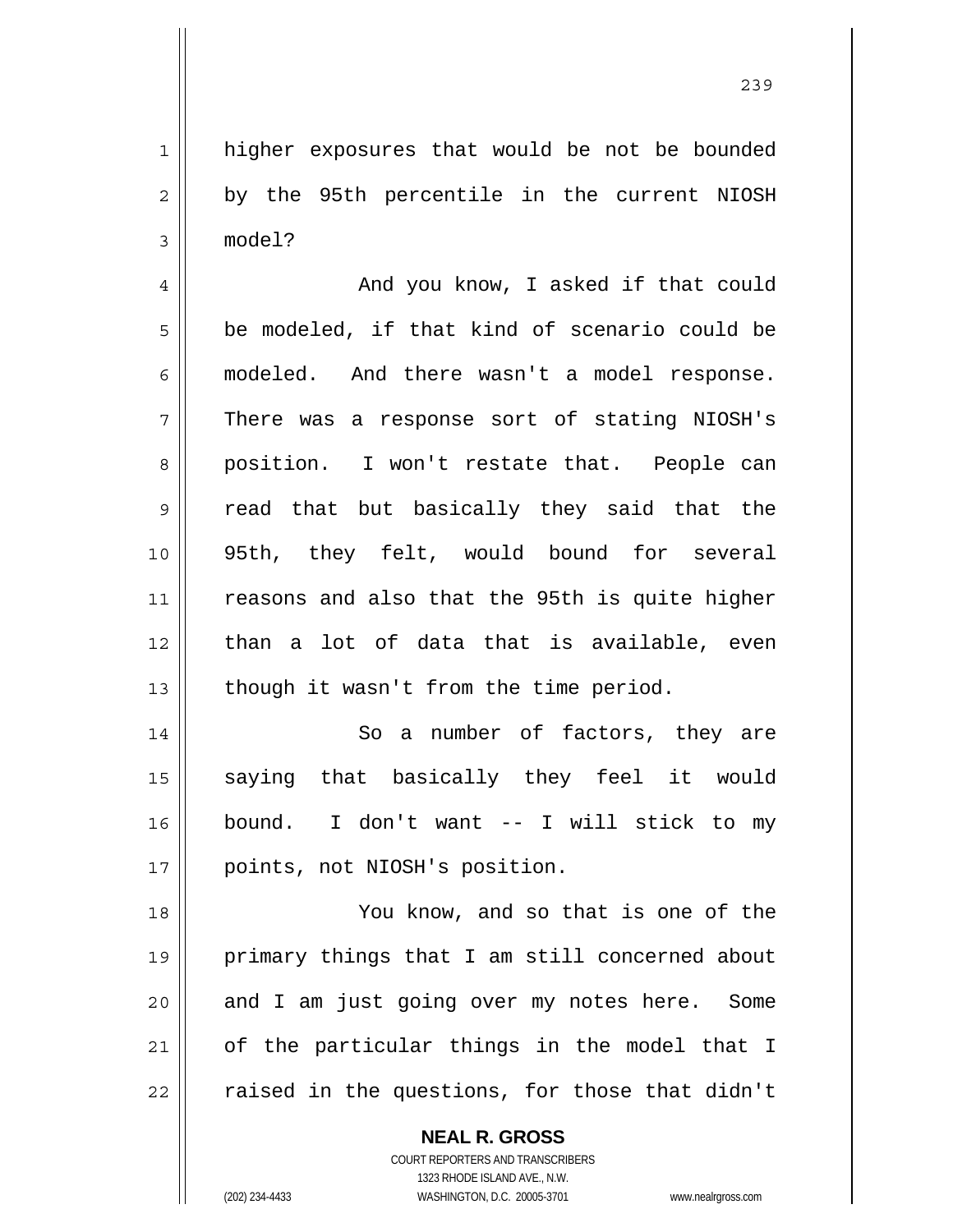1 2  $3 \parallel$  model that they used, they set the range from  $4 \parallel$  zero to  $0.7$ . I sort of understand the  $0.7$  $5 \parallel$  ceiling that was discussed with some other 6 || experts and with  $SC&A$ . I think  $SC&A$  had  $7 \parallel$  originally set it to one, assuming that all of 8 || the radon would be released but that would 9 sort of scale back. look at them, the fraction of radon released this f value in the model and the Monte Carlo

10  $11$  | the bottom value at zero but that is more of a  $12$  || minor point. But I assume that there would 13 || always be some small fraction of radon  $14 \parallel$  released. So, like I said, that, I don't 15 think, is a huge point to be made but more 16 I am not sure I understand putting like a Site Profile type of issue.

17 18 19  $\parallel$  number came from. I think there is still, at  $20$  || least in my mind, a little confusion on that. 21 I think they do have a map with the 22 || footprint. The height was sort of through The building volume, I did have some concerns about this. Not only where this

> COURT REPORTERS AND TRANSCRIBERS 1323 RHODE ISLAND AVE., N.W. (202) 234-4433 WASHINGTON, D.C. 20005-3701 www.nealrgross.com

**NEAL R. GROSS**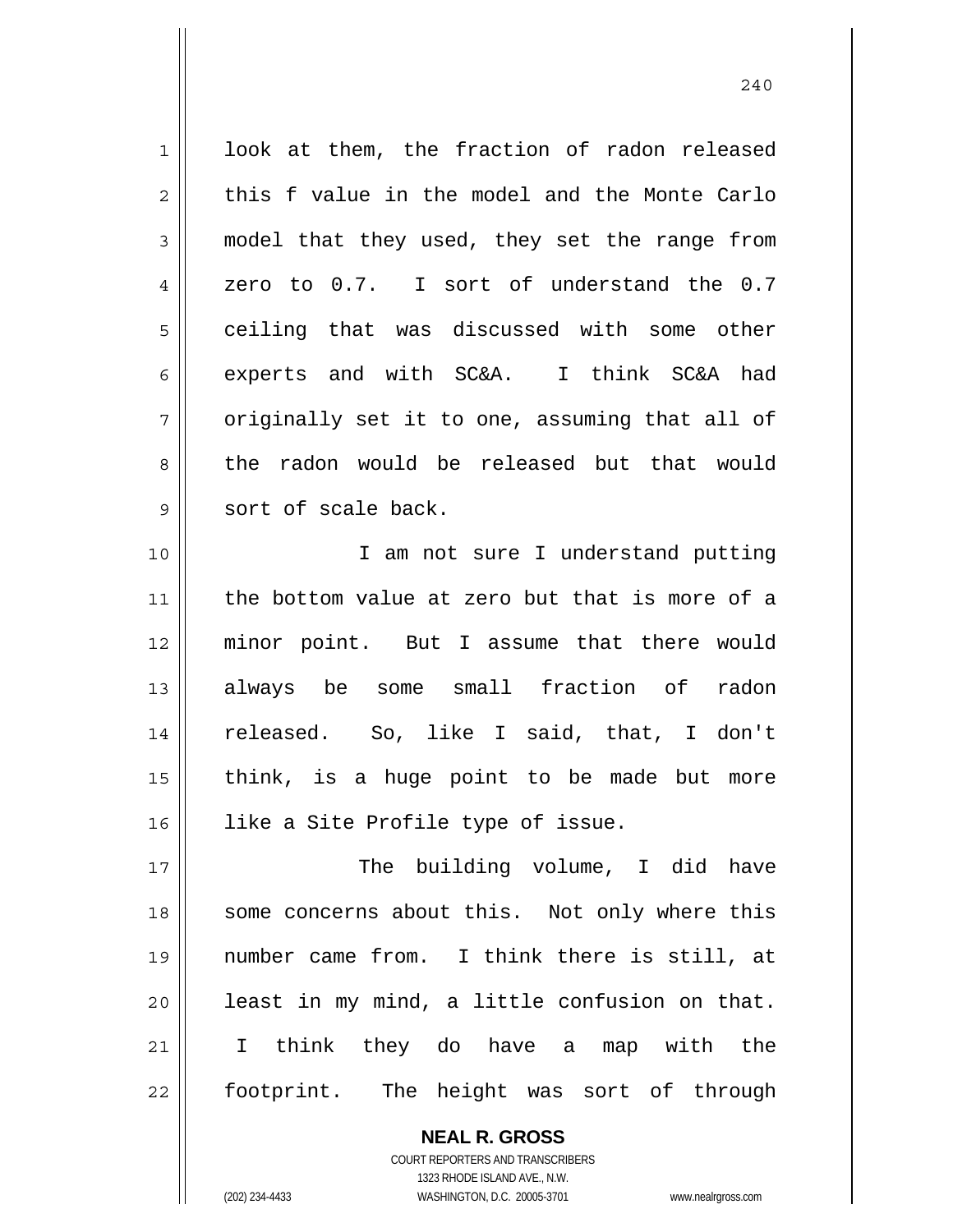$3 \parallel$  I am not sure about that. interviews or through an assumption that it was the same height as Building 55, I think.

 $4 \parallel$  But then the building was also, I  $5 \parallel$  think divided for another production process.  $6 \parallel$  I am not sure. I think NIOSH assumed there  $7 \parallel$  was a physical boundary there and there may or  $8 \parallel$  may not have really been a physical boundary. 9 10  $11$  | this is large equipment in this building that  $12$  || would have displaced some of the volume where 13 || the concentration was averaged over. So that 14 But one thing I noted in my questions was that there was no accounting for equipment and wasn't sort of taken out.

15 t of And I think NIOSH has sor 16 || indicated to me that they just wouldn't have 17 18 || and that was another reason they used the 95th  $19 \parallel$  percentile, because they didn't have that 20 information. that information to be able to do that anyway

21 || So I start to, you know, my concern  $22$  || there again is that you see this trend of, you

> **NEAL R. GROSS** COURT REPORTERS AND TRANSCRIBERS 1323 RHODE ISLAND AVE., N.W. (202) 234-4433 WASHINGTON, D.C. 20005-3701 www.nealrgross.com

1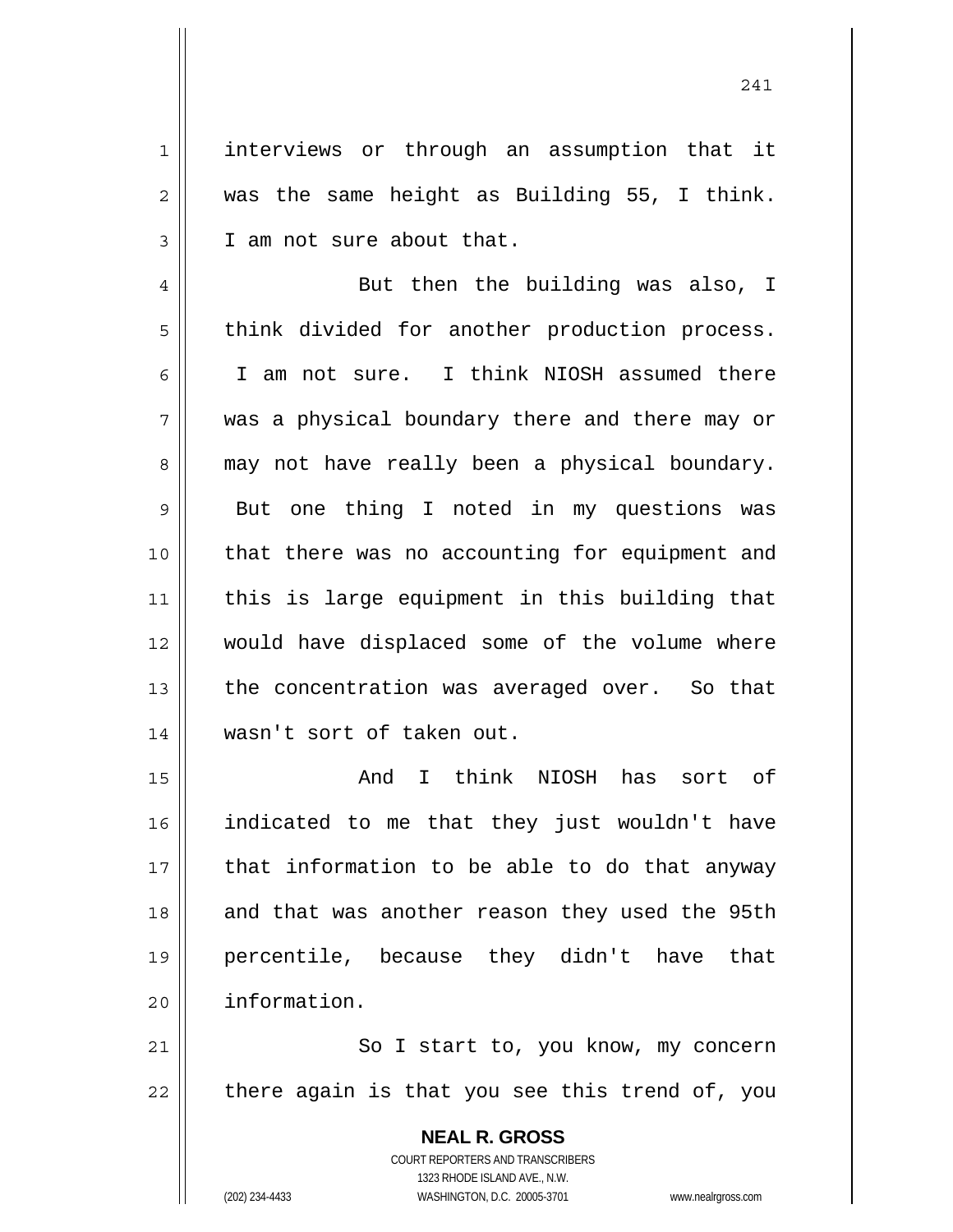| 1  | know, it is a high value. It sort of takes     |
|----|------------------------------------------------|
| 2  | care of all ills that we don't know about and  |
| 3  | that is one of my concerns in the model.       |
| 4  | Another one is the production rate,            |
| 5  | 6,000 tons a year. The best I can understand   |
| 6  | it is this came from one memo. No, 6,000 tons  |
| 7  | a week. I'm sorry. Your response said a year   |
| 8  | in one spot and I think that was a typo, yes.  |
| 9  | So, 6,000 tons a week was the production rate  |
| 10 | and I think that just came from one memo. I    |
| 11 | am not sure if that was really corroborated    |
| 12 | with interviews or how, you know, how that was |
| 13 | sort of, you know, finally resolved.           |
| 14 | And that also ties in with the 160             |
| 15 | hours per week and I have already brought this |
| 16 | one up before. But the question of whether     |
| 17 | this production was going on, basically 24     |
| 18 | hours a day, if you don't assume, if you       |
| 19 | assume an 8-hour it seems sort of -- that is   |
| 20 | why I wanted to understand because I have read |
| 21 | some of the transcripts indicating that        |
| 22 | people -- and I thought it was referring to    |

**NEAL R. GROSS**

COURT REPORTERS AND TRANSCRIBERS 1323 RHODE ISLAND AVE., N.W. (202) 234-4433 WASHINGTON, D.C. 20005-3701 www.nealrgross.com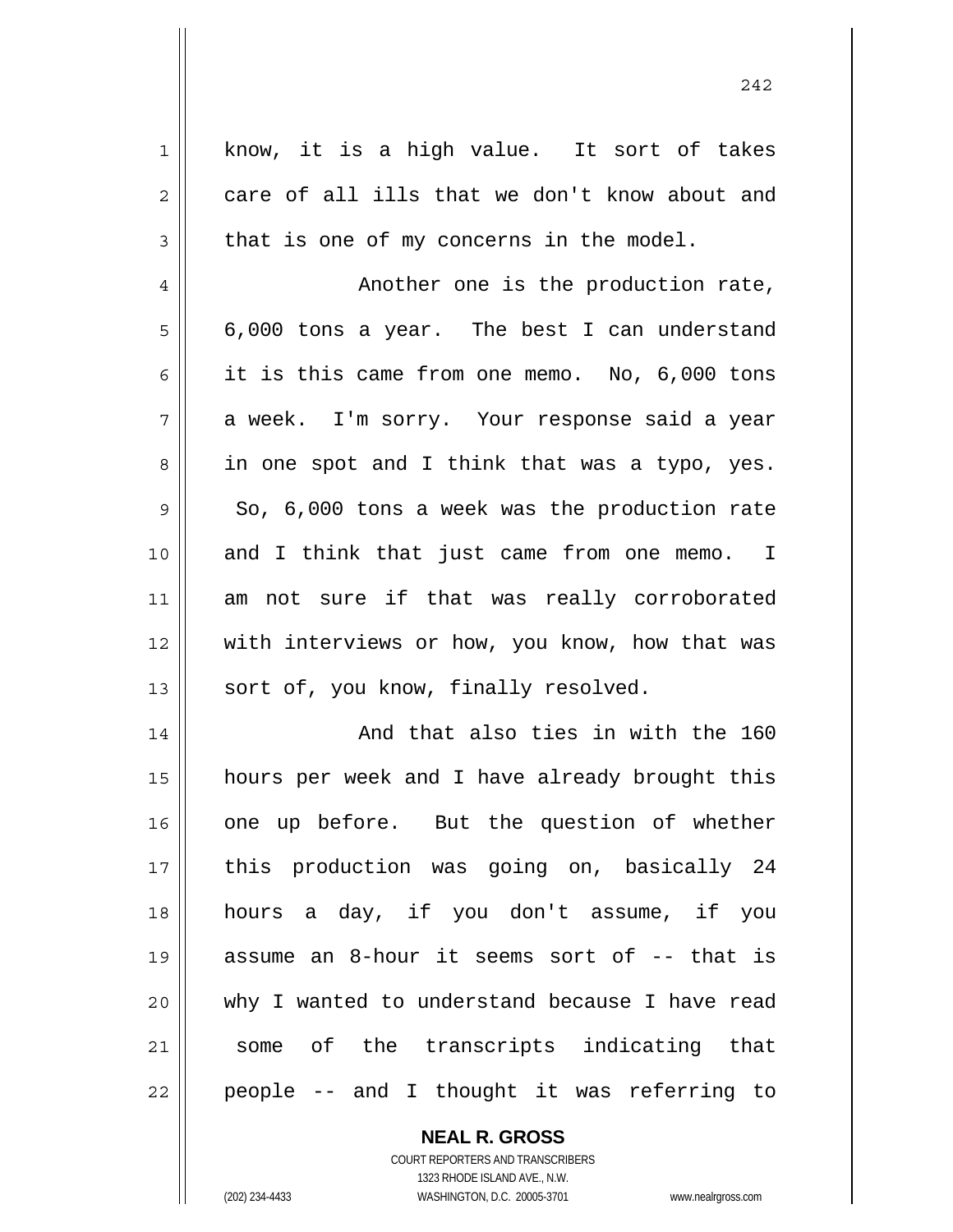1 2  $3 \parallel$  about working the three shifts or having  $4 \parallel$  constant operation in the building.  $5 \parallel$  If this operation, for instance, 6  $\parallel$  was processing 6,000 tons a week and it was  $7 \parallel$  only doing it on an eight or ten hour shift,  $8 \parallel$  then obviously the concentrations go up by a 9 10  $11$  | Anyway, the concentrations might go up, maybe  $12$  | not by a factor of three but that might affect 13  $14$   $\parallel$  and again, it just raises that  $15$   $\vert$  question of another unknown and whether people 16 accept that the 95th is just going to take 17 18  $19 \parallel$  main things that I have left. And to stress 20 || the main one is this concentration gradient 21 || question that, you know, I just envisioned and 22 maybe I'm wrong about my picture of this Building 55. I may be wrong on this and that is why I am raising it, where they did talk factor of three. You know, so you are processing more volume in a shorter time. it. care of that. I don't know. So those are, I think those are the

> **NEAL R. GROSS** COURT REPORTERS AND TRANSCRIBERS 1323 RHODE ISLAND AVE., N.W.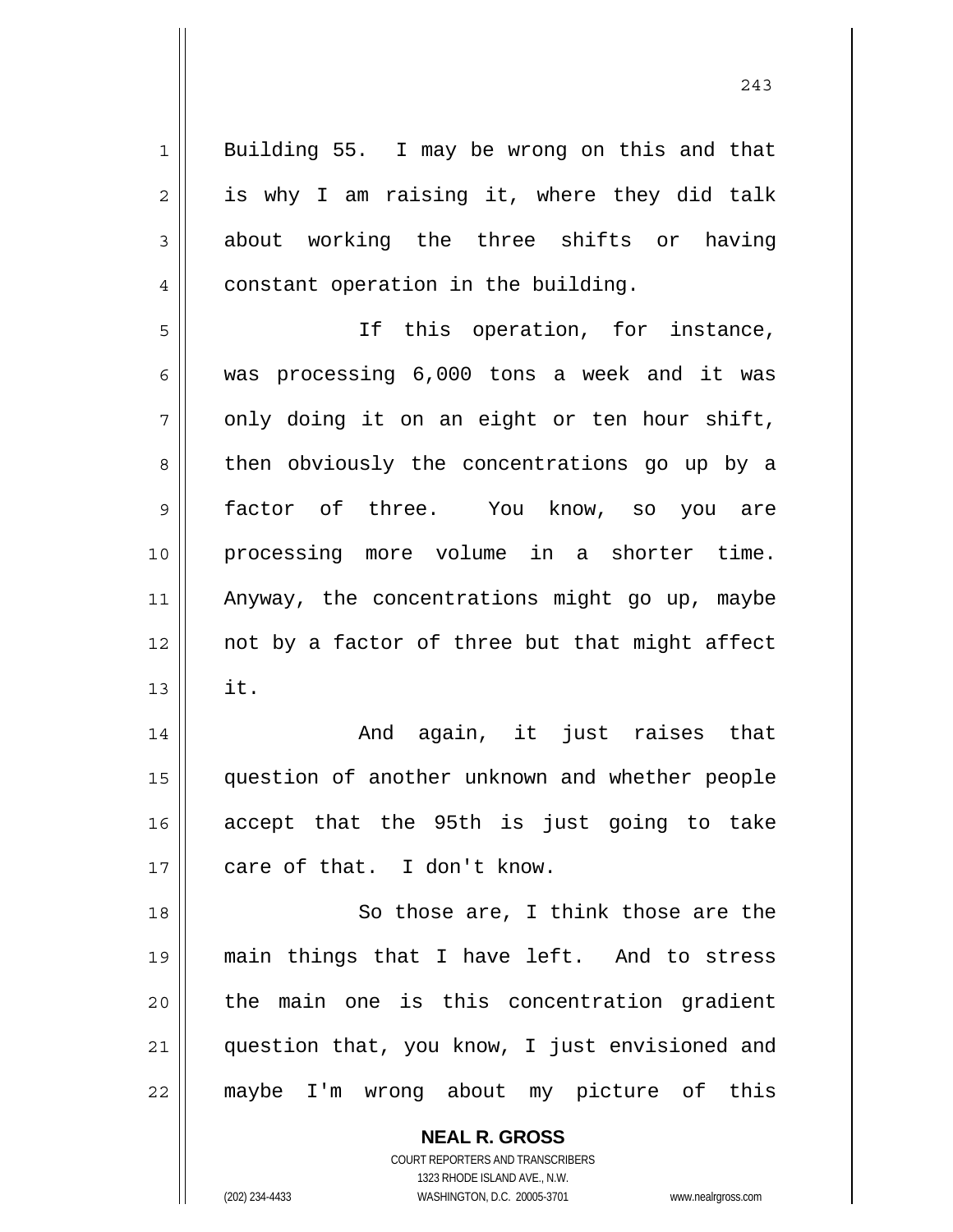**NEAL R. GROSS** COURT REPORTERS AND TRANSCRIBERS 1323 RHODE ISLAND AVE., N.W. 1 2  $3 \parallel$  my mind anyway that the sulfuric -- that the 4 || highest concentration gradient would  $5$  || necessarily be near the digester tanks. I  $6$  || mean -- well, I will just leave that at that.  $7 \parallel$  But if I think about the digester  $8 \parallel$  tanks with the sulfuric acid radon coming out 9 10  $11$   $\vert$  concentration gradient near the tank and  $12$  | ventilation will start to work and pull it out  $13 \parallel$  of the building, you are not going to get sort 14 || of this mixing throughout this huge warehouse 15 16 || So how high are these gradients? 17 18 around the digester tanks from eight, ten  $19 \parallel$  feet, I don't know. These are the questions I 20 | raised. 21 || The Rand then the other question is,  $22$  || that may not be the highest  $-$  I mean, I facility but I do understand now that the - well, first of all, I am not even certain in of these tanks, it seems to me that you are going to have more radon in a higher instantaneously. Can you model by sort of putting a building

(202) 234-4433 WASHINGTON, D.C. 20005-3701 www.nealrgross.com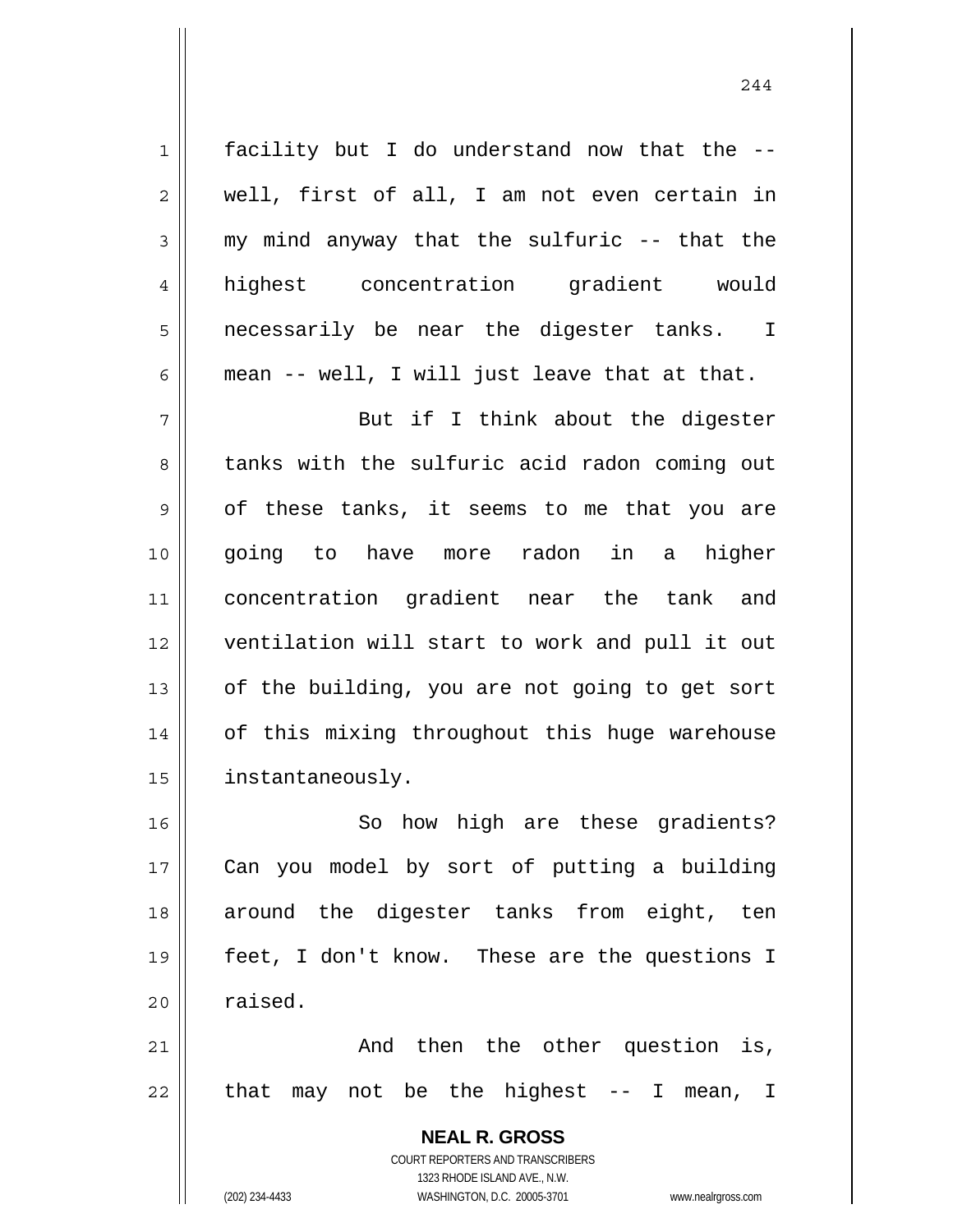$3 \parallel$  -- what are the proximity with the workers in  $4 \parallel$  the highest areas concentration. So that is  $5 \parallel$  one thing. understand these are on the third floor and would workers be in those areas for two of the

 $6 \parallel$  The other thing when you look at  $7 \parallel$  it, I mean, I was trying to look at some of  $8 \parallel$  the sampling data and getting a little 9 10  $11$  | is quite a bit of radon data from other years  $12 \parallel$  but I am not sure it is always -- when I was 13  $\parallel$  100king at it, I wasn't sure if it was always  $14$  | the processes that were going on in Building 15 40. But you do see quite a bit of variability 16 confused, I might add, because I am not sure I was comparing apples and apples because there in the samples.

17 18 higher values were not necessarily associated  $19 \parallel$  with these processes that we expect were the 20 | biggest radon generators. And oftentimes I saw some of the

21 | Now, the magnitude of these values, 22 I will say as Jim has stated again and again,

> COURT REPORTERS AND TRANSCRIBERS 1323 RHODE ISLAND AVE., N.W. (202) 234-4433 WASHINGTON, D.C. 20005-3701 www.nealrgross.com

**NEAL R. GROSS**

1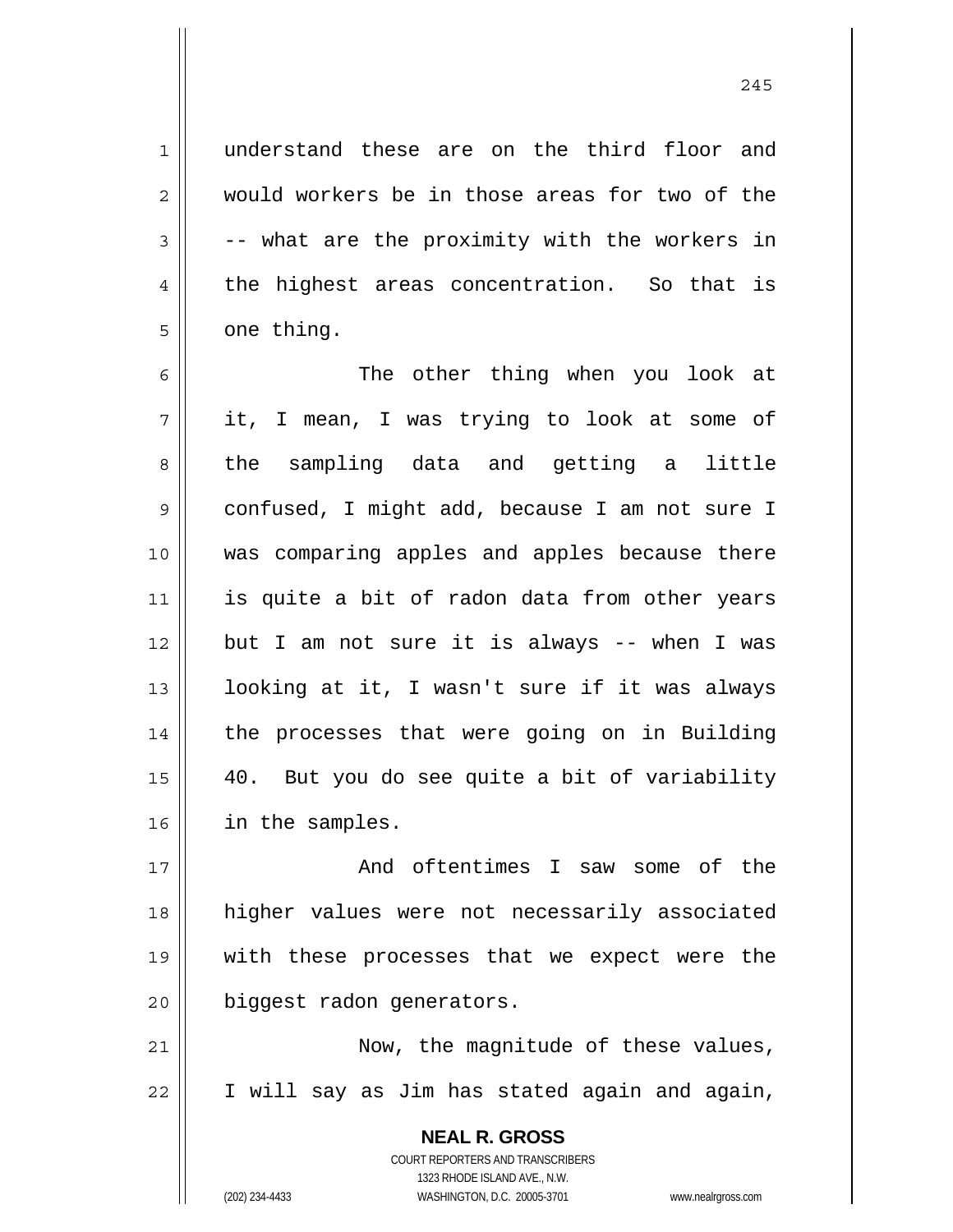1 2  $3 \parallel$  even, you know, again, just to take the purest  $4 \parallel$  vision of this, if you have instantaneous  $5 \parallel$  mixing and you sample throughout the building, 6  $\parallel$  you should get the exact same value  $7 \parallel$  everywhere, given some error on the sampling.  $8 \parallel$  But you should get the same values. And you 9 10  $11$  | gradients. Are they significant enough to be 12 above the 95th? That goes back to my main 13 14 ow, I And I just feel that, you kn 15  $\parallel$  am not sure we know enough. I am not sure we 16 || can model that scenario. And I would argue 17 18  $19 \parallel$  this is a high value. It can't be this much 20 higher like Mallinckrodt because of what we 21 know about the facility. And we raise it to  $22$  || the 95th because we have all of these are much lower than the ones derived in this model but it makes me wonder whether we are you should get the exact same know, the sampling in later years, you are not seeing that. So there is obviously some concern. that without that information, I think we might be trying to convince ourselves that

> **NEAL R. GROSS** COURT REPORTERS AND TRANSCRIBERS 1323 RHODE ISLAND AVE., N.W.

(202) 234-4433 WASHINGTON, D.C. 20005-3701 www.nealrgross.com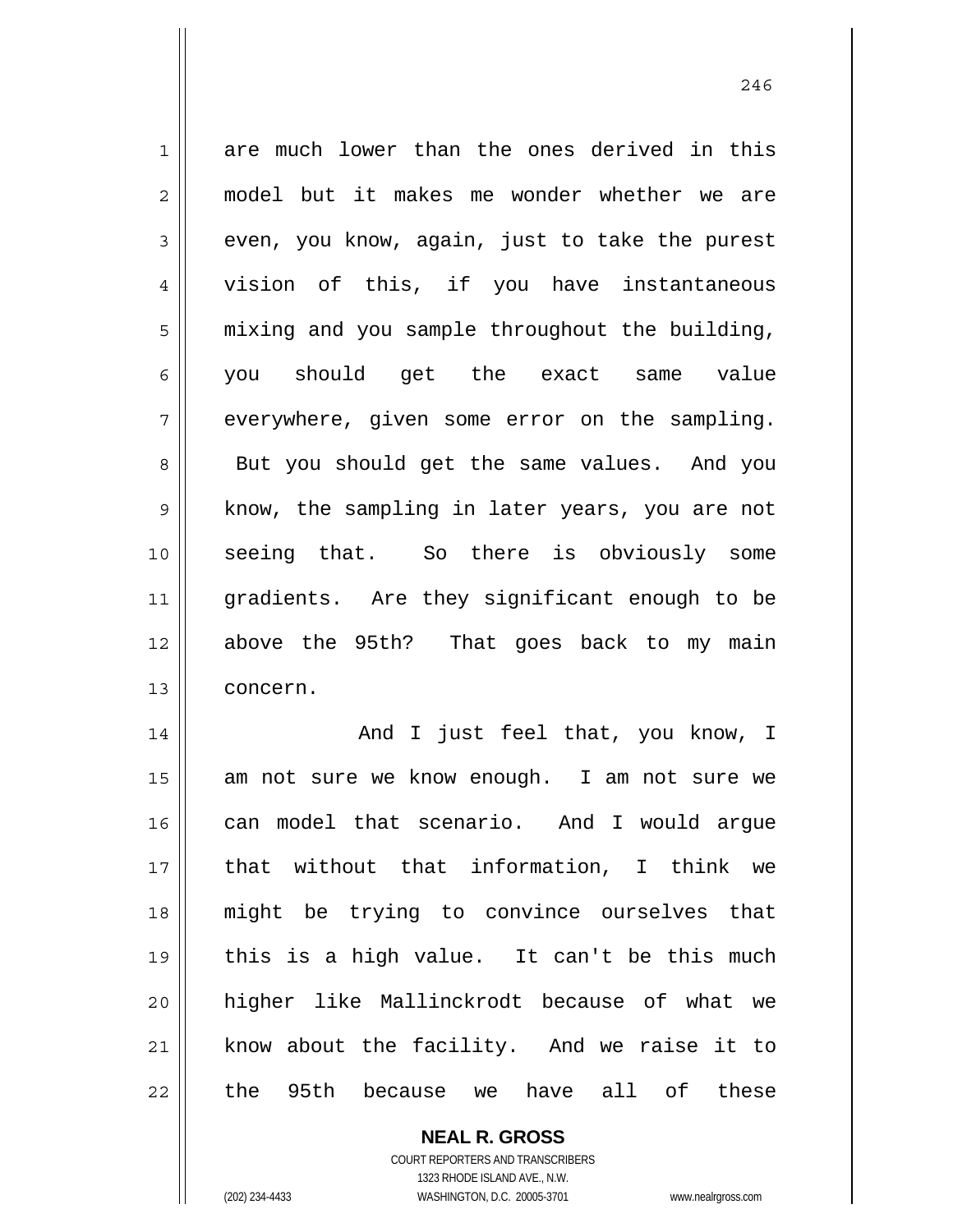1 2  $3 \parallel$  are we just kind of stabbing at a number that  $4 \parallel$  is kind of a medium level radon value. 5 || So, anyway, I will leave it at that 6  $\parallel$  and let others weigh in. 7 8 Board CHAIRMAN ZIEMER: Well, other 9 10  $11$   $\vert$  Granted, it is fairly technical and I have  $12$  | talked some with Mark about it as well. And I  $13 \parallel$  don't think -- there is no way to perfectly  $14$  || model this and you have to decide what the  $15 \parallel$  objective of the model is. I think from, I 16 || believe NIOSH has tried to find a model that 17 18  $19 \parallel$  concern, it has to do with whether or not 20 || there are gradients that would provide 21 concentrations that indeed were outside what  $22$  | the bounding value is, is really what it boils unknowns. But do we really know, you know, are we really defining it through modeling or Silence. members, as you have reviewed the information, do you have additional comments on this issue? they believe will bound the situation, as I understand it. And as I understand Mark's

**NEAL R. GROSS**

COURT REPORTERS AND TRANSCRIBERS 1323 RHODE ISLAND AVE., N.W. (202) 234-4433 WASHINGTON, D.C. 20005-3701 www.nealrgross.com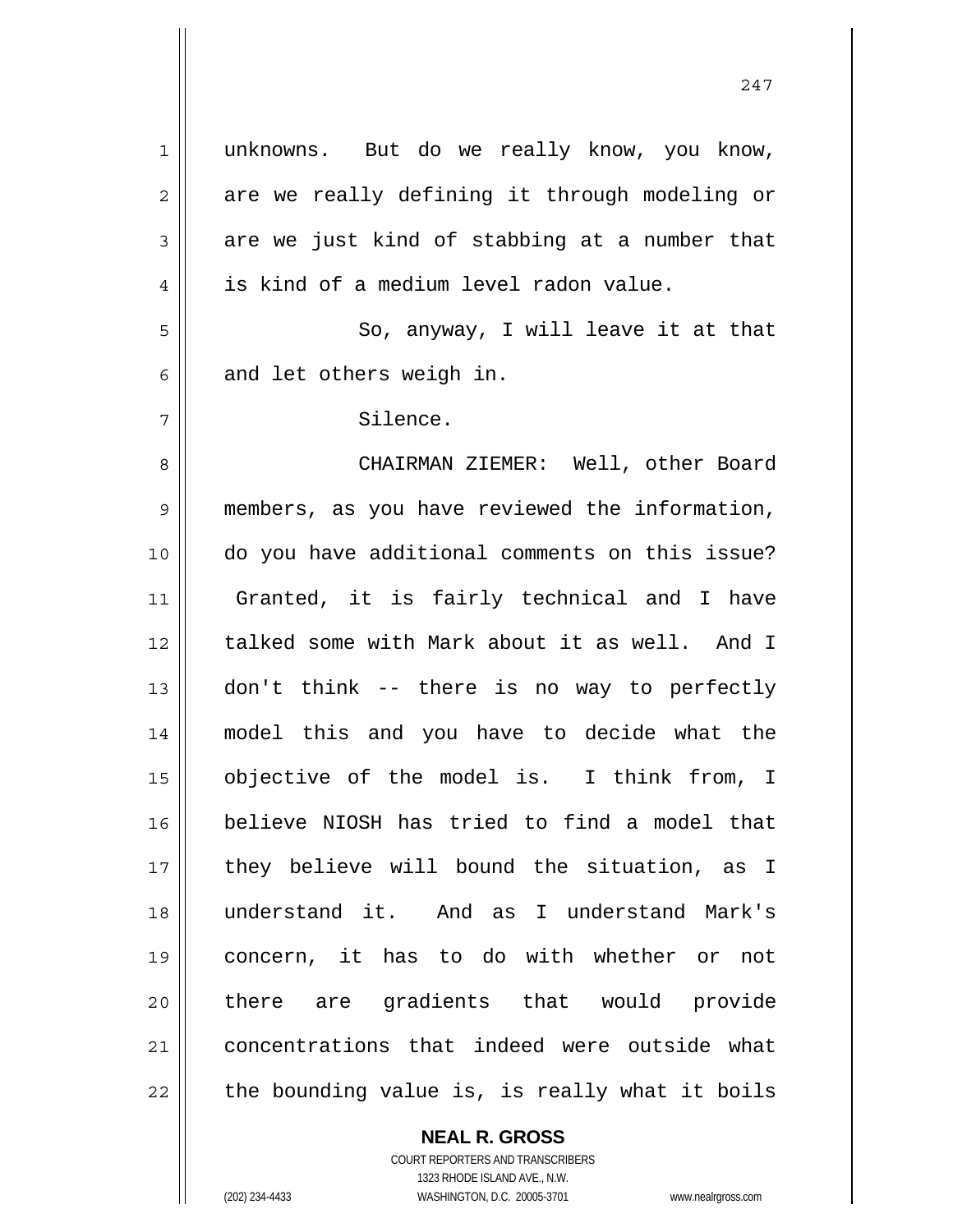1 down to.

| $\overline{c}$ | The kind of bounding that has been             |
|----------------|------------------------------------------------|
| $\mathfrak{Z}$ | in the past in other situations, not<br>done   |
| 4              | necessarily with radon, always allows for some |
| 5              | values that are actually higher than the       |
| 6              | bounding value. I believe this is correct.     |
| 7              | And Jim, you can correct me if I am            |
| 8              | wrong but what we are looking at has to do     |
| 9              | with the probability that those higher numbers |
| 10             | apply to a very large fraction of those who    |
| 11             | would be exposed. In general, you would        |
| 12             | expect the correct bounding value to pretty    |
| 13             | much cover at least most of the workers. The   |
| 14             | only way to get a bounding value that you are  |
| 15             | sure that covers 100 percent is to have an     |
| 16             | outrageous value which is not realistic.       |
| 17             | So, somewhere between these, the               |
| 18             | issue seems to boil down to how well has the   |
| 19             | NIOSH bounding value approached or<br>how      |
| 20             | different is the end top of your gradient in   |
| 21             | your mind, let's say just intuitively, but how |
| 22             | far are those apart? And right now we don't    |

**NEAL R. GROSS** COURT REPORTERS AND TRANSCRIBERS 1323 RHODE ISLAND AVE., N.W.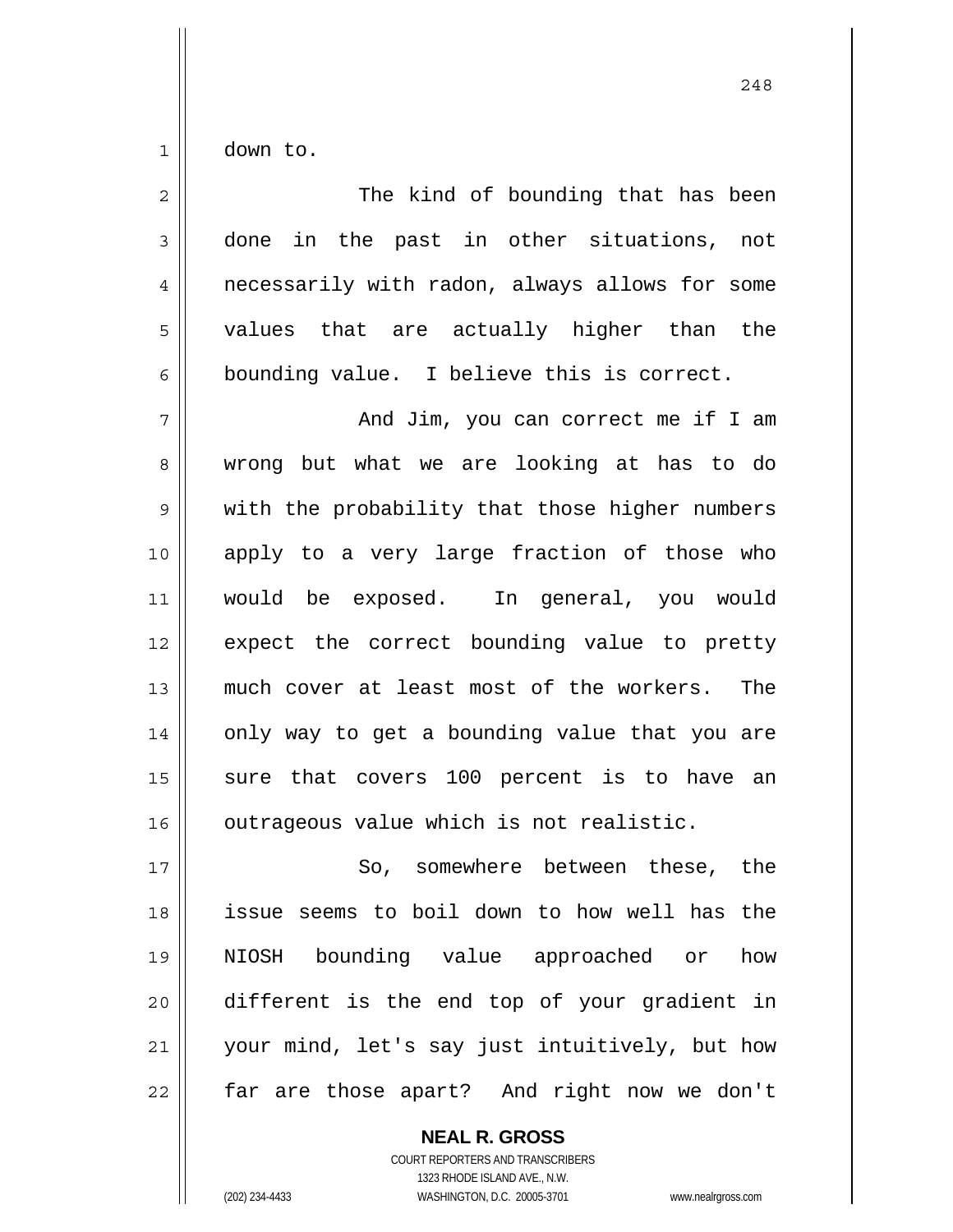1 have a good feel for that, I guess.

2  $3 \parallel$  is somewhat intuitive. Because you obviously  $4 \parallel$  never have instant mixing but you also don't  $5 \parallel$  have gradients that hang around for a long 6  $\parallel$  period of time, unless something is forcing  $7 \parallel$  them to remain as they were, either through  $8 \parallel$  the feeding of a source term or some external 9 constraints. I am trying to get a feel, and this

10  $11$   $\vert$  coming off and this normally would be heavier  $12 \parallel$  than air, I guess it would be moving downward  $13$  || but then you may have temperature gradients  $14$   $\vert$  but there are forces that are going to be  $15$  || mixing that, it seems to me, the combination 16 || of temperature -- I don't know, how critical 17 18 19 bit, that is one thing. If it is off a great 20 deal, that changes things. So I don't know.  $21$  That would seem less critical. Otherwise, as I picture the radon is the issue raised about the size? Are we, I mean, if the building size is off a little

22 I am trying to get a feel for

249

COURT REPORTERS AND TRANSCRIBERS 1323 RHODE ISLAND AVE., N.W. (202) 234-4433 WASHINGTON, D.C. 20005-3701 www.nealrgross.com

**NEAL R. GROSS**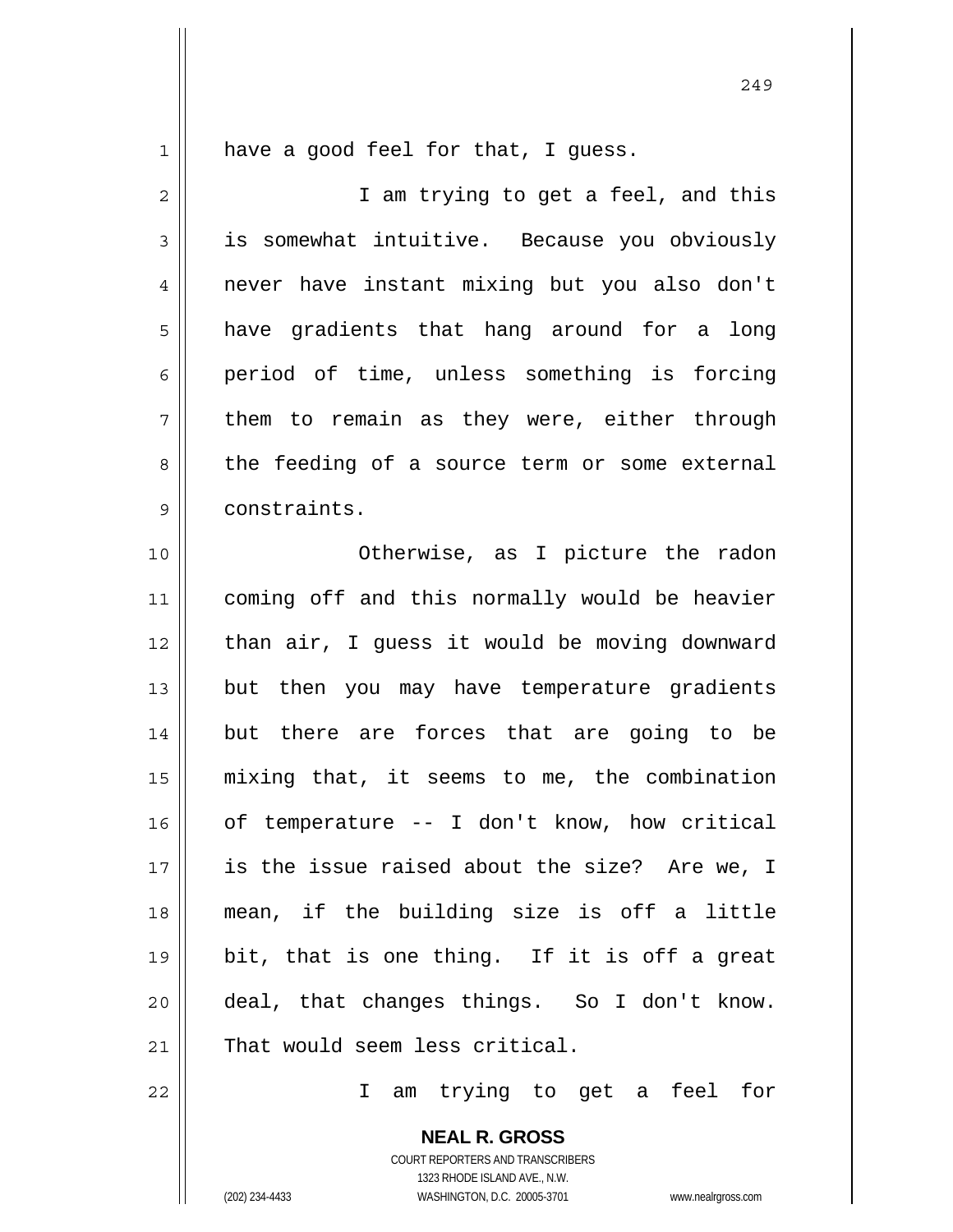**NEAL R. GROSS** 1 2  $3 \parallel$  You know, in the end it may be that -- because  $4 \parallel$  we are not going to have a definitive answer.  $5 \parallel$  I think you could modify the model but there 6  $\parallel$  is always going to be a question of whether or  $7 \parallel$  not it captures the issues that have been  $8 \parallel$  raised. I don't know how well they can be 9 10  $11$   $\parallel$  The extent to which that will  $12 \parallel$  affect the outcomes, which is making the right  $13$  | decision also, right now the action on the 14 petition itself lies on the table and is kind 15 16 || MEMBER BEACH: Paul, I know Dr. 17 18 questions and there was email back and forth  $19$  and he is, of course, not here to speak for 20 himself. 21 CHAIRMAN ZIEMER: Okay. Do you 22 || have the questions or does someone have his whether or not we are real far apart or if there is a way to come to closure on this. captured. So, I am trying to get a feel for sort of how far apart we are on this. of awaiting this issue, I believe. Okay? MEMBER BEACH: Melius isn't here but he also had some

> COURT REPORTERS AND TRANSCRIBERS 1323 RHODE ISLAND AVE., N.W.

(202) 234-4433 WASHINGTON, D.C. 20005-3701 www.nealrgross.com

<u>250</u>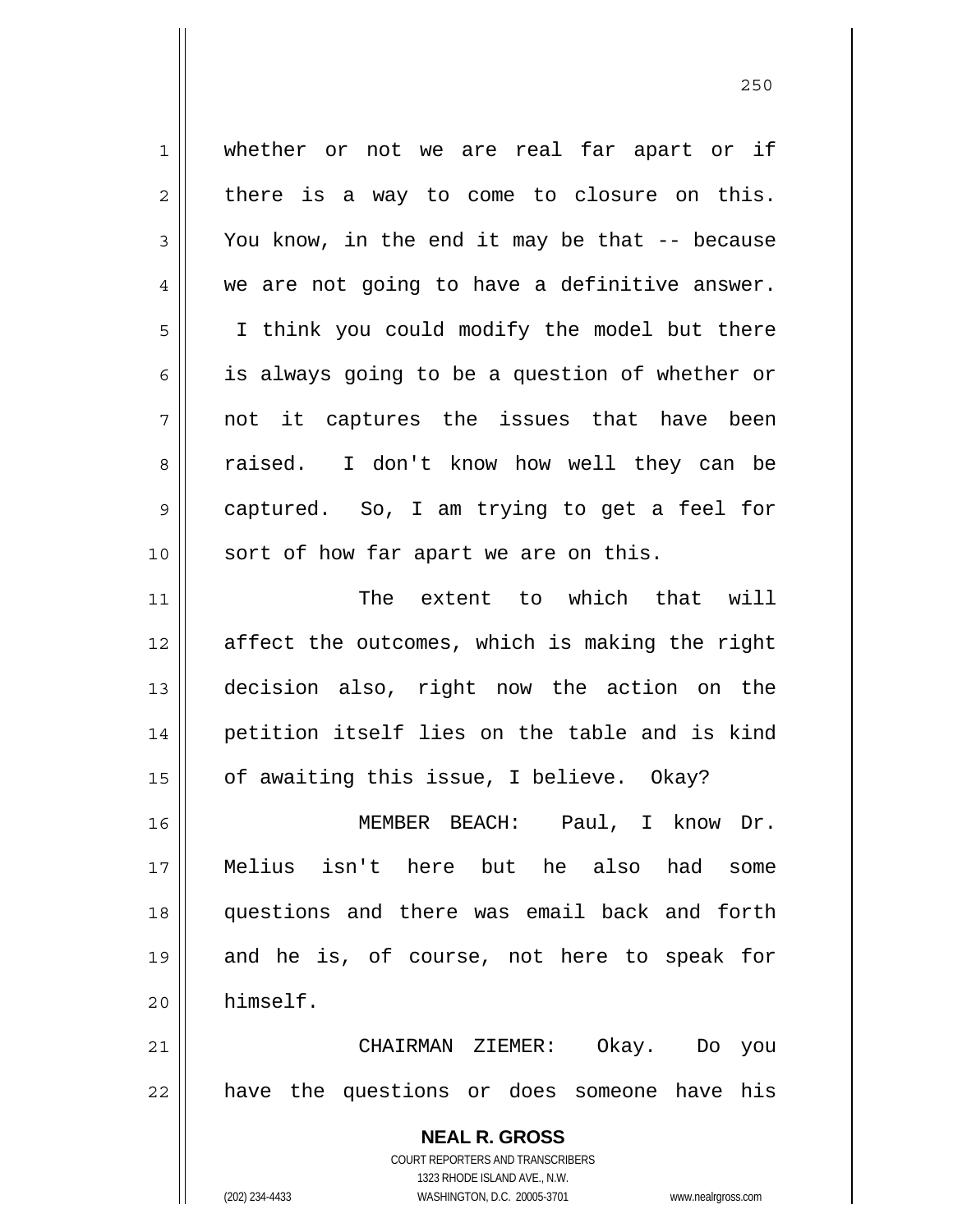1 questions?

| $\overline{2}$ | MEMBER BEACH: Well, I have the                                                                      |
|----------------|-----------------------------------------------------------------------------------------------------|
| 3              | emails but probably wouldn't do a very                                                              |
| $\overline{4}$ | justifiable attempt at explaining it.                                                               |
| 5              | CHAIRMAN ZIEMER: Okay. Well, one                                                                    |
| 6              | possible -- and I don't want to cut off                                                             |
| 7              | discussion here, if the Board wishes, we can                                                        |
| 8              | defer further discussion on this until our                                                          |
| 9              | work session tomorrow. You know, I am hopeful                                                       |
| 10             | at some point we can remove this from the                                                           |
| 11             | table and take action.                                                                              |
| 12             | The effect of leaving it on the                                                                     |
| 13             | table and no action is that nothing happens.                                                        |
| 14             | I know we were split on this and we may                                                             |
| 15             | continue to be split and the effect is, in a                                                        |
| 16             | sense, is the same as leaving it on the table.                                                      |
| 17             | But I think in fairness to the petitioners                                                          |
| 18             | and others, we have to come to some kind of                                                         |
| 19             | closure on this site, regardless of whether or                                                      |
| 20             | not we can agree on it or not.                                                                      |
| 21             | And you know, it is okay if we                                                                      |
| 22             | can't agree on it. That is not, you know, we                                                        |
|                | <b>NEAL R. GROSS</b><br>COURT REPORTERS AND TRANSCRIBERS                                            |
|                | 1323 RHODE ISLAND AVE., N.W.<br>(202) 234-4433<br>WASHINGTON, D.C. 20005-3701<br>www.nealrgross.com |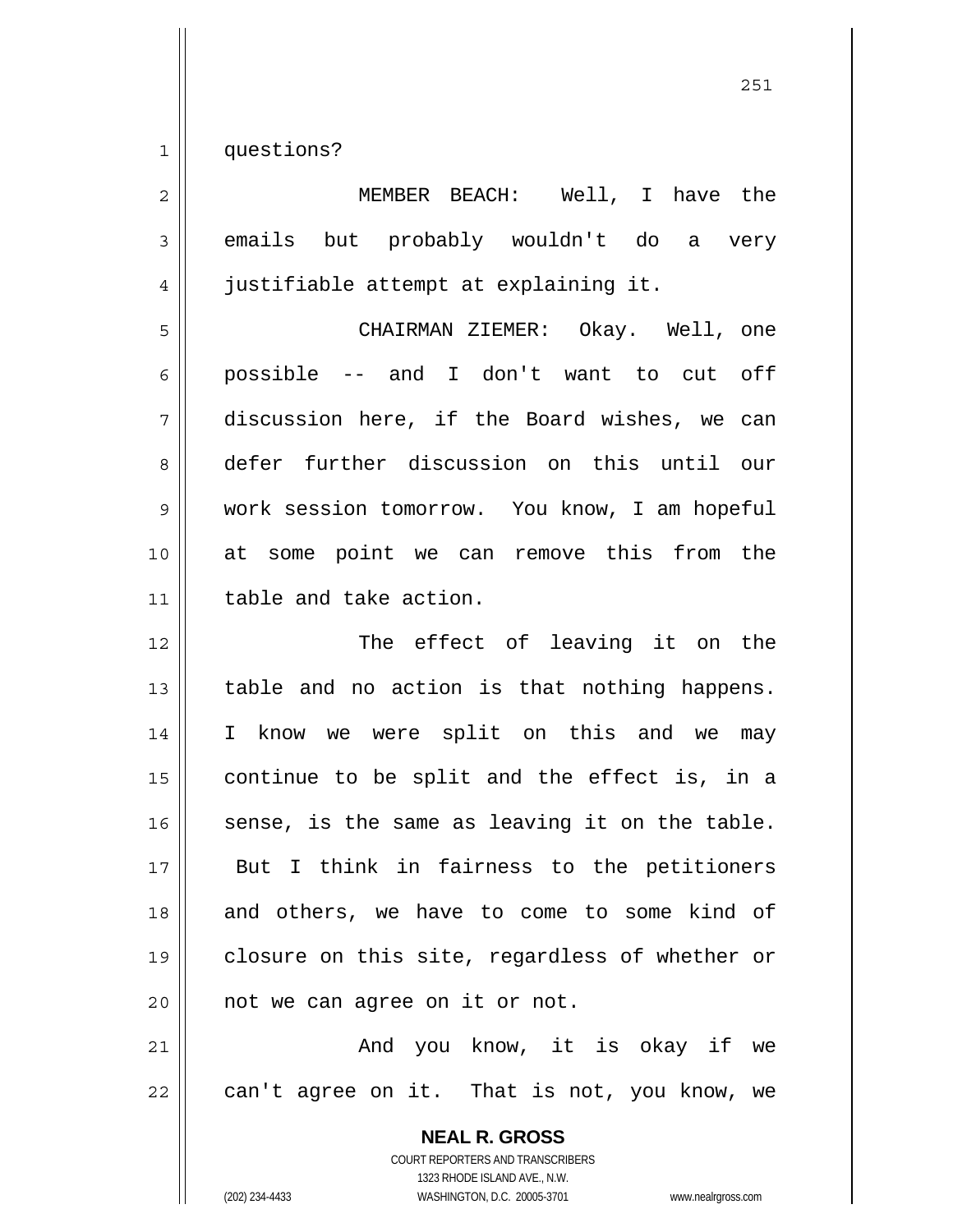1 2  $3 \parallel$  be where we end up. That is okay. And you  $4 \parallel$  understand the sense in which I say it is  $5 \parallel$  okay? It may not feel okay to us individually 6 | because we will not have reached a sort of a  $7 \parallel$  consensus but -- yes. are not bad people if we can't agree. It is all right to disagree. And you know, that may

8 || MEMBER GRIFFON: I mean, the other 9 10  $11$  || Neton has mentioned this, that this approach  $12 \parallel$  may be used at other sites. At least I am  $13 \parallel$  thinking of one Texas City, right? So the 14 15 MEMBER GRIFFON: important factor for at least the way I am considering it is that this, and I think Jim importance on this model is perhaps beyond Blockson. You know?

16 you And the other thing, and 17 18  $19 \parallel$  gradients but it is also the idea of the 20 || occupancy and concentration gradients in 21 combination. But you basically characterized 22 || my concerns. characterized pretty much the explanation. It is not necessarily just the concentration

> **NEAL R. GROSS** COURT REPORTERS AND TRANSCRIBERS 1323 RHODE ISLAND AVE., N.W. (202) 234-4433 WASHINGTON, D.C. 20005-3701 www.nealrgross.com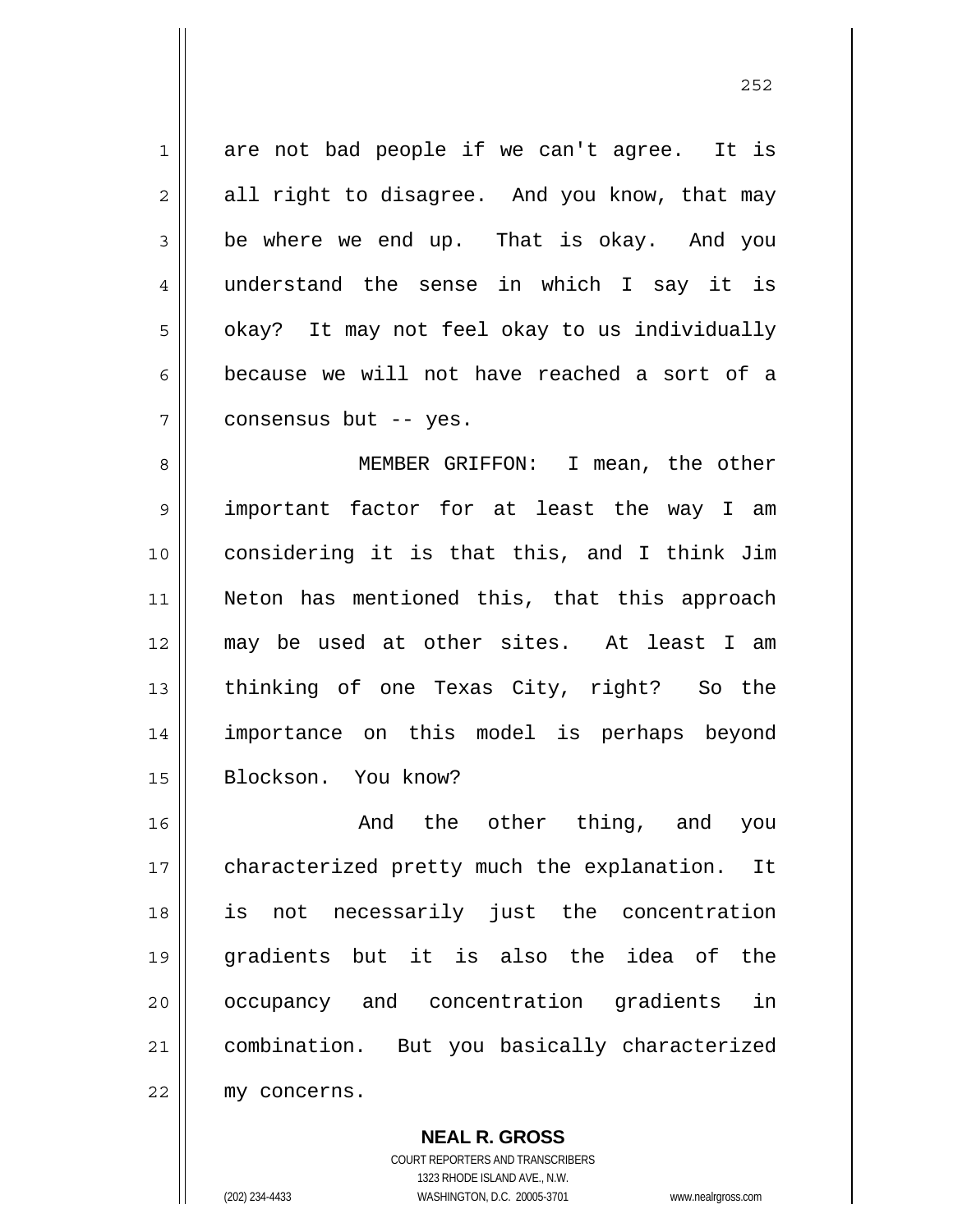| $\mathbf 1$ | But the other thing in my mind as I                                 |
|-------------|---------------------------------------------------------------------|
| 2           | am thinking through this is the plausible                           |
| 3           | circumstances that we come back to in the SEC                       |
| 4           | stuff. And can we model? Is this a plausible                        |
| 5           | model? And that is why I am thinking about                          |
| 6           | what I described, as you described, coming out                      |
| 7           | of these tanks and stuff like that.                                 |
| 8           | And I can see, sort of, a situation                                 |
| 9           | where you have that constant gradient because                       |
| 10          | the production is -- if that is true, the                           |
| 11          | production is 160 hours a week. This stuff is                       |
| 12          | going through it constantly. So, you know, I                        |
| 13          | thought that the uniform instantaneous mixing                       |
| 14          | model is not really in my mind the plausible                        |
| 15          | model. So then, can we do the other and if we                       |
| 16          | don't have enough information to model that,                        |
| 17          | then I think that is the way we have to                             |
| 18          | consider this.                                                      |
| 19          | CHAIRMAN ZIEMER: I<br>suppose, and                                  |
| 20          | again, this is off the top of the head because                      |
| 21          | you have thought a lot more about it than I                         |
| 22          | have, but if you have a constant source term                        |
|             | <b>NEAL R. GROSS</b>                                                |
|             | <b>COURT REPORTERS AND TRANSCRIBERS</b>                             |
|             | 1323 RHODE ISLAND AVE., N.W.                                        |
|             | (202) 234-4433<br>WASHINGTON, D.C. 20005-3701<br>www.nealrgross.com |

<u>253</u>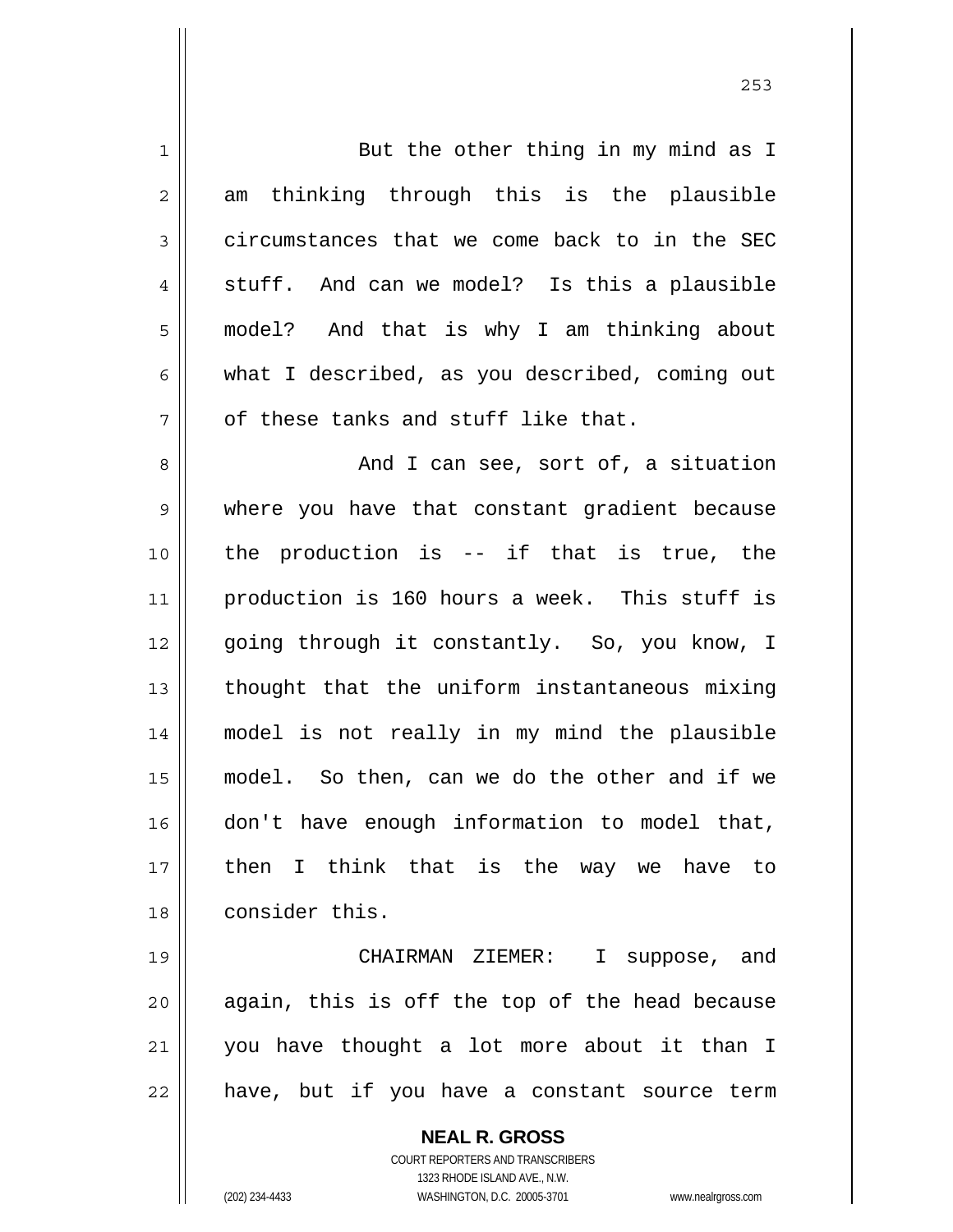**NEAL R. GROSS** 1 2  $3 \parallel$  of an equilibrium to occur after some period  $4 \parallel$  of time, whether it is instantaneous or within  $5 \parallel$  a, in terms of the long workweek, in terms of 6  $\parallel$  a relatively short period of time. And it may  $7 \parallel$  very well have a gradient to it. I mean, most 8  $\parallel$  models are simplifications of real life. 9 10  $11$   $\vert$  but some are helpful. And there is a sort of  $12$  | realism to that because models are only 13 || simplifications of real life which is often 14 15 Well, if there are -- oh, Wanda 16 Munn has a comment. I'm sorry I overlooked 17 18 19 || common-sense approach to the question of 20 gradients. Please remember that in the 21 Blockson facility, we have been told 22 || repeatedly that everybody did everything. pumping things out and some other constraining parameters around, you would expect some kind I always liked, my friend Dan Strom at Battelle always says, most models are poor complex. it. MEMBER MUNN: Just a sort of

254

COURT REPORTERS AND TRANSCRIBERS 1323 RHODE ISLAND AVE., N.W.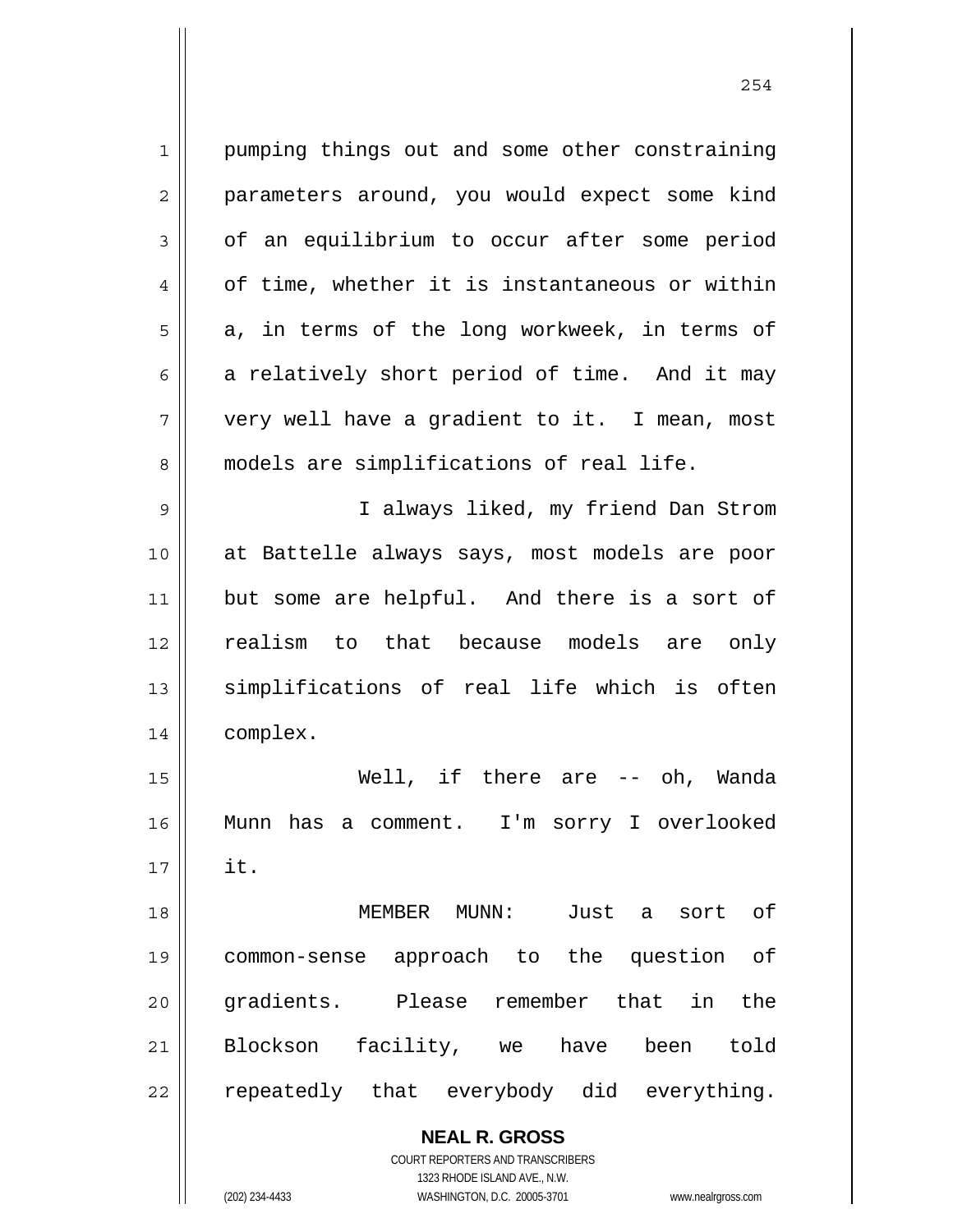$3 \parallel$  throughout one shift. They moved around from  $4 \parallel$  one place to another. That means, no one did one single job all the time. They didn't even do the same single job

1

2

5 || In addition to the normal air 6 || currents that would occur in any facility,  $7 \parallel$  especially one where large mixing tanks were  $8 \parallel$  being used and where people were moving from 9 10  $11$  | that would focus on one or more individuals.  $12$   $\parallel$  Since the people move around and the air moves  $13 \parallel$  around, and the material moves around, you  $14 \parallel$  certainly are not going to get stagnant  $15 \parallel$  gradients even in the mid-winter when the 16 || building was not open, which was about the 17 18 19 and truly extremely cold, they opened what 20 they called the barn doors and had a 21  $\parallel$  considerable amount of air movement there. one place to another, any gradient that might occur would not create an exposure scenario only time the workers have told us the building wasn't open. When it wasn't really

22 || So common sense would tell you that

**NEAL R. GROSS** COURT REPORTERS AND TRANSCRIBERS

1323 RHODE ISLAND AVE., N.W. (202) 234-4433 WASHINGTON, D.C. 20005-3701 www.nealrgross.com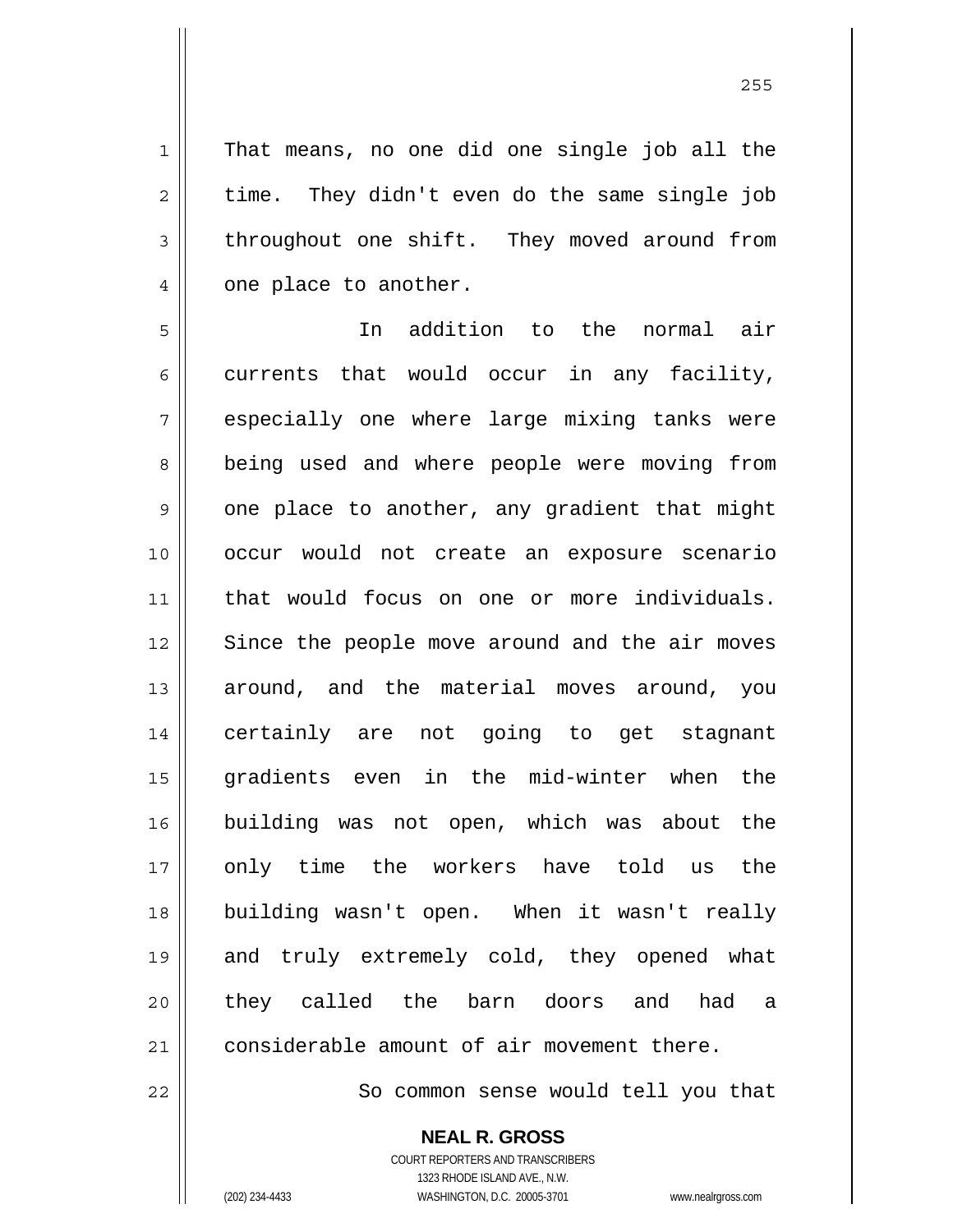|              | 256                                                                 |
|--------------|---------------------------------------------------------------------|
| $\mathbf{1}$ | the gradient problem wouldn't appear to be a                        |
| 2            | real deal-breaker.                                                  |
| 3            | CHAIRMAN ZIEMER: Okay, thank you.                                   |
| 4            | Other comments?                                                     |
| 5            | (No response.)                                                      |
| 6            | CHAIRMAN ZIEMER: Then if there is                                   |
| 7            | no objection, I will, the Chair will exercise                       |
| 8            | the prerogative of deferring further action                         |
| 9            | until tomorrow until we get the additional                          |
| 10           | input.                                                              |
| 11           | MEMBER GRIFFON: I can at least                                      |
| 12           | partially respond to that. I will take the                          |
| 13           | bait a little bit.                                                  |
| 14           | You know, my scenario that I laid                                   |
| 15           | out, I did not, and I did hear that from the                        |
| 16           | transcripts and stuff that workers said they                        |
| 17           | were all over that building. And that is why                        |
| 18           | I asked for people to look at the potential of                      |
| 19           | someone working at a higher gradient, you                           |
| 20           | know, an area with higher concentrations for                        |
| 21           | two to three hours, not for their full shift.                       |
| 22           | So you know, I think that is a                                      |
|              | <b>NEAL R. GROSS</b>                                                |
|              | COURT REPORTERS AND TRANSCRIBERS<br>1323 RHODE ISLAND AVE., N.W.    |
|              | (202) 234-4433<br>WASHINGTON, D.C. 20005-3701<br>www.nealrgross.com |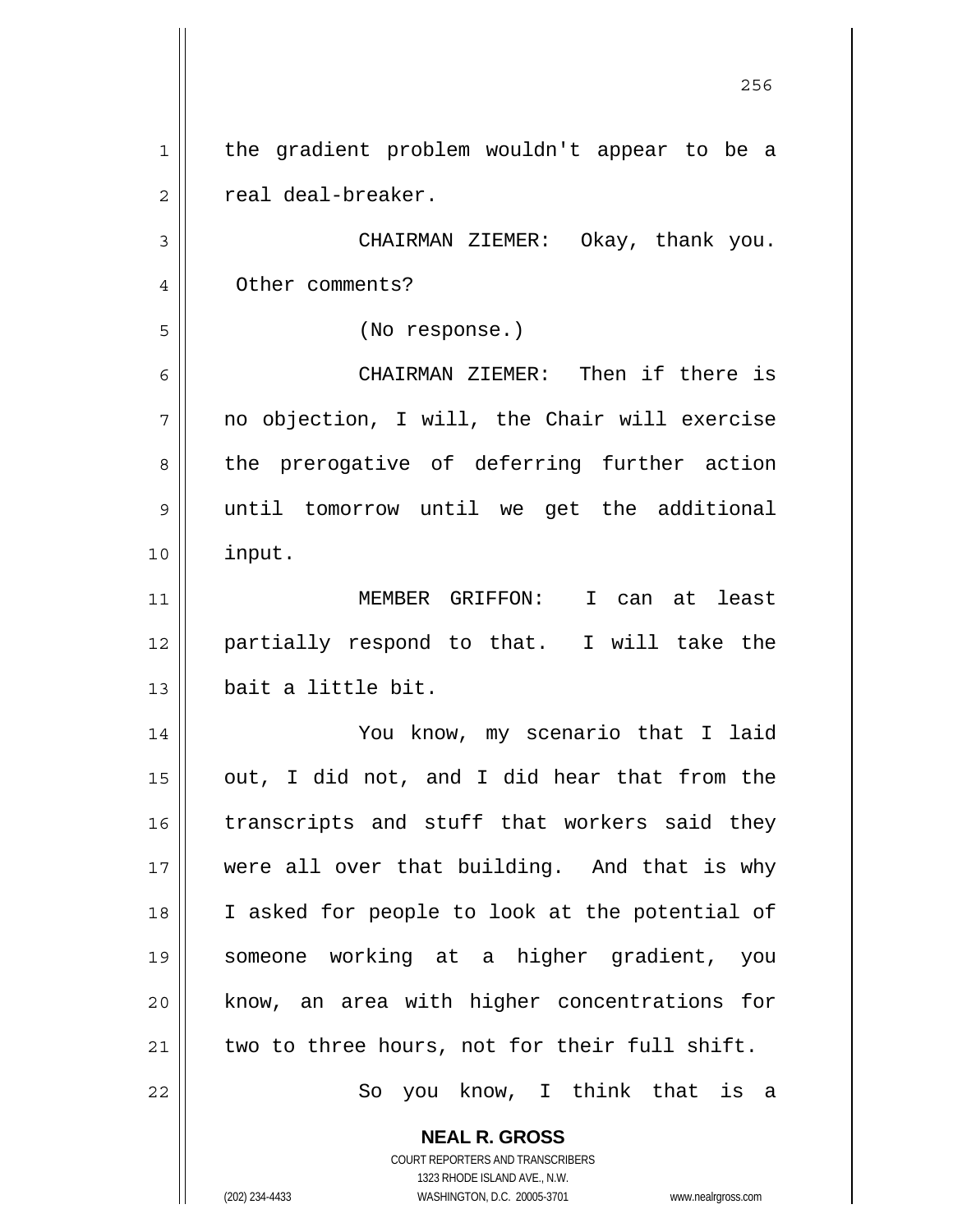1 2  $3 \parallel$  shift, not eight hours and five days a week,  $4 \parallel$  et cetera. And I was using the hypothetical 5 || worker, even because you know, I can't track 6  $\parallel$  where all these guys went throughout the day  $7 \parallel$  and you know, we don't have that sort of job  $8 \parallel$  task analysis stuff. 9 CHAIRMAN ZIEMER: Dr. Neton, maybe 10 11 been DR. NETON: I have sort of  $12$  | listening patiently and biting my tongue here  $13 \parallel$  but I couldn't resist to just make one last  $14$   $\parallel$  ditch comment here related to these gradients 15  $\parallel$  in particular because that, in my mind is the  $16$  || central issue. The other issues that Mark 17 18 19 central question is, is a probabilistic model 20 a reasonable, can a probabilistic model 21 | provide a reasonable upper bound? 22 || And relevant to the gradient issue, potential that they could have worked at some of those areas for a shorter, not a full you can - raised, I think he might agree are Site Profile type issues, tweaking the model. The

<u>257 and 257</u>

**NEAL R. GROSS** COURT REPORTERS AND TRANSCRIBERS

1323 RHODE ISLAND AVE., N.W.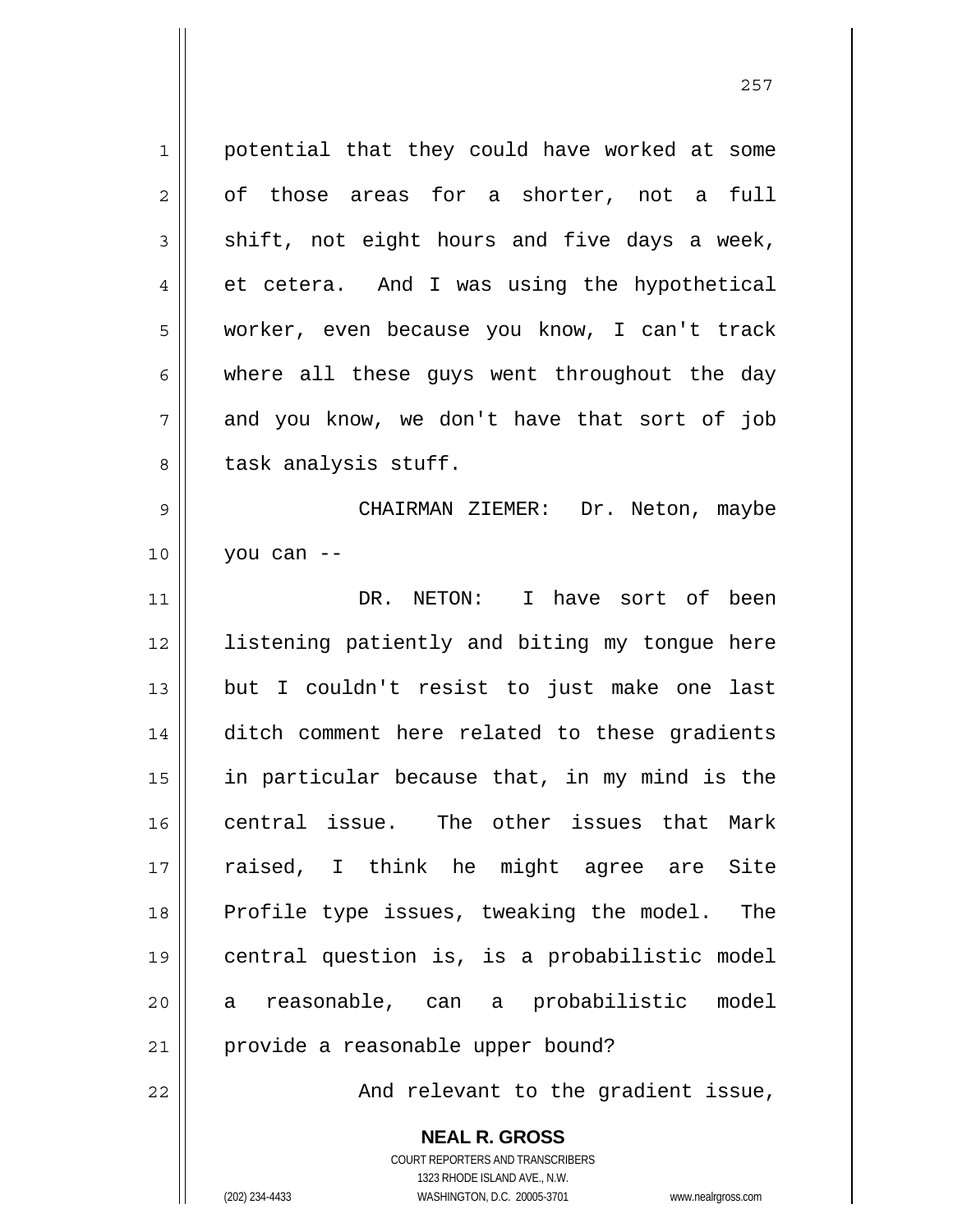| $\mathbf 1$    | you recall, we put in parameters that we       |
|----------------|------------------------------------------------|
| 2              | believe represent the range of possible        |
| 3              | variability over a number of different         |
| $\overline{4}$ | parameters, including the ventilation rate.    |
| 5              | If you were to ask NIOSH what our best opinion |
| 6              | is of the concentration, our most probable     |
| 7              | opinion of the concentration rate in that      |
| 8              | building, it is about four picocuries per      |
| 9              | liter.                                         |
| 10             | Given that though, given that we               |
| 11             | allow for this range for different ventilation |
| 12             | rates and that drives predominantly the        |
| 13             | concentration in the 95th percentile, that     |
| 14             | allows for a geometric standard deviation of   |
| 15             | about 2.7.                                     |
| 16             | So in some sense, the gradient                 |
| 17             | issue is there. It is not that the 95th        |
| 18             | percentile is the value that existed           |
| 19             | continuously, it is a 95th percentile probable |
| 20             | value but our best estimate is it is 4         |
| 21             | picocuries per liter. We originally proposed   |
| 22             | that and then we moved to the 17 picocuries    |

**NEAL R. GROSS** COURT REPORTERS AND TRANSCRIBERS 1323 RHODE ISLAND AVE., N.W. (202) 234-4433 WASHINGTON, D.C. 20005-3701 www.nealrgross.com

<u>258</u>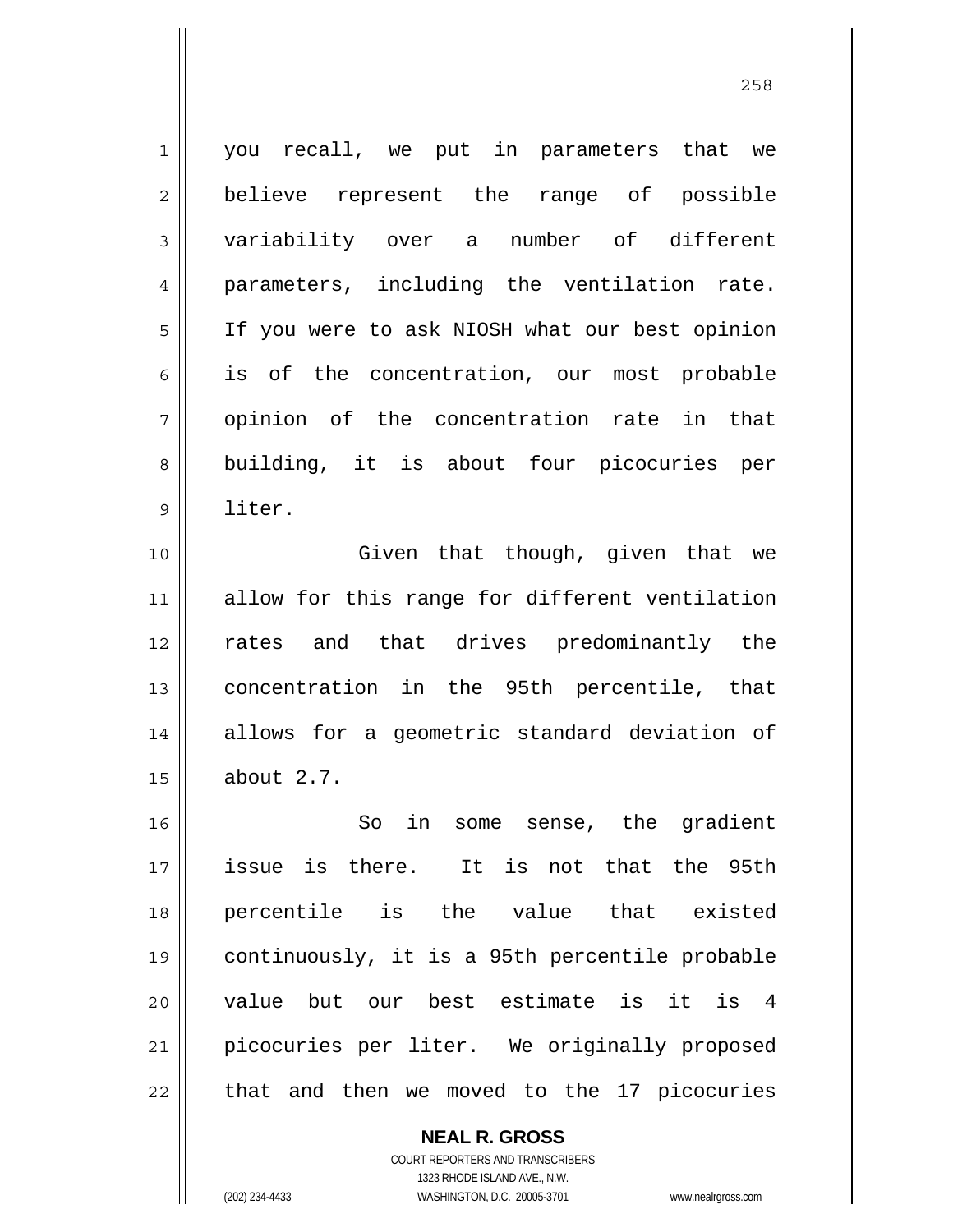**NEAL R. GROSS** 1 2  $3 \parallel$  variability of and principally ventilation  $4 \parallel$  rate and to some degree, the release fraction  $5 \parallel$  from the sulfuric acid tanks. 6 hanks CHAIRMAN ZIEMER: Yes, and t  $7 \parallel$  for that clarification, Jim. Then we will  $8 \parallel$  defer further discussion on this until our 9 10  $11$   $\parallel$  Now, we have scheduled a brief  $12$  | break of one hour for some reason. 13 || MR. KATZ: Things dropped off the 14 15 RMAN ZIEMER: Things dropped CHAI 16 17 18  $19 \parallel$  comment period, we do have to stay on the  $20$  schedule insofar as there may be folks on the 21 phone who wish to dial in. And in fairness to  $22$  | them, we cannot move this up easily. per liter to allow for that geometric standard deviation of 2.7 that allows for the work session tomorrow. And then see where we go from there. schedule. off the schedule. That is Ted's story and he is sticking to it. In any event, for the public

<u>259 میں اس کا اعتبار اور اس کا اعتبار اور اس کا اعتبار اور اس کا اعتبار اور اس کا اعتبار اور اس کا اعتبار اور ا</u>

COURT REPORTERS AND TRANSCRIBERS 1323 RHODE ISLAND AVE., N.W.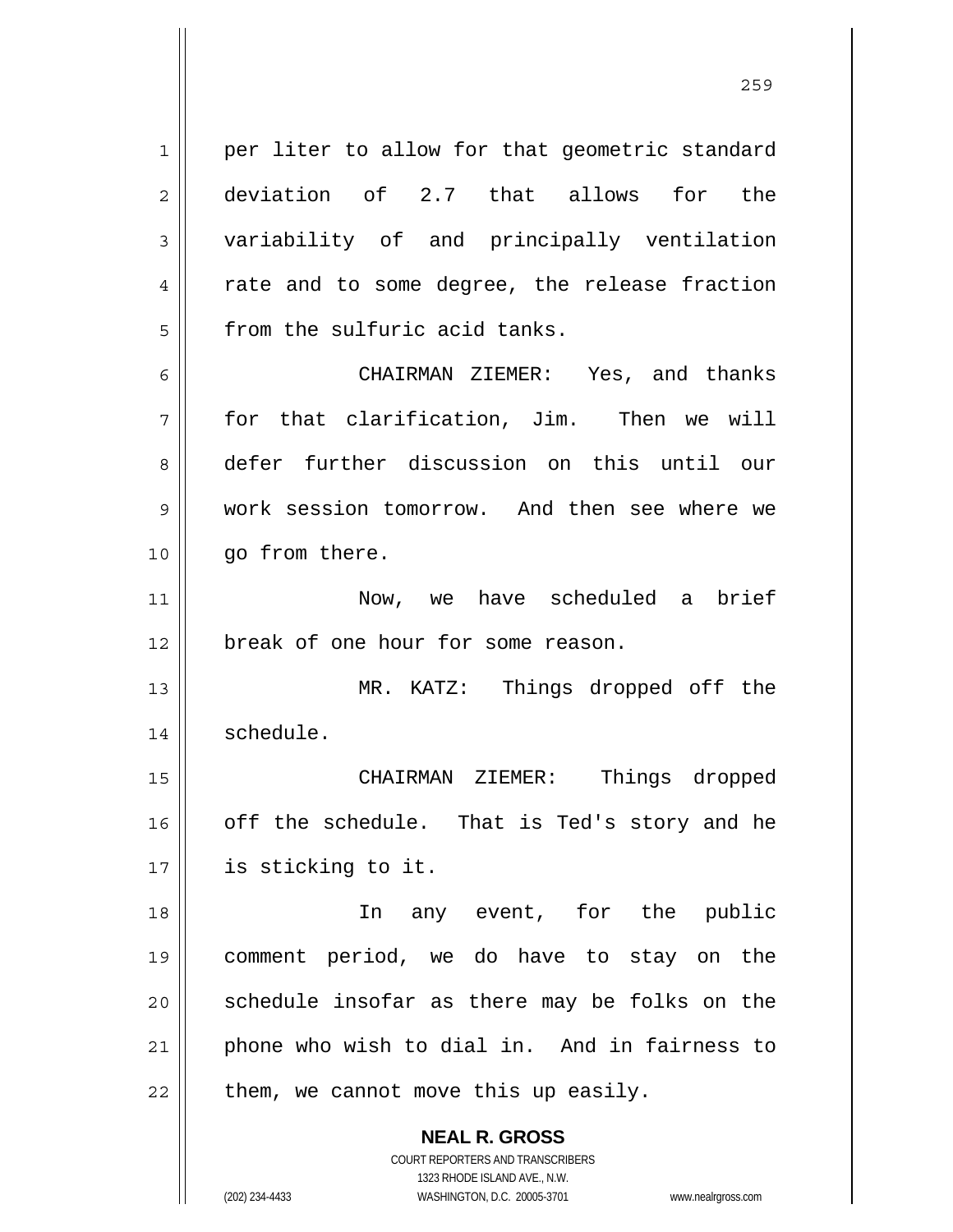**NEAL R. GROSS** COURT REPORTERS AND TRANSCRIBERS 1323 RHODE ISLAND AVE., N.W. (202) 234-4433 WASHINGTON, D.C. 20005-3701 www.nealrgross.com 1 2  $3 \parallel$  fairness we can do a public comment even here  $4 \parallel$   $1$ ocally. Can we, Ted? 5 MR. KATZ: No. Well, then the 6 | other --7 8 ill call in MR. KATZ: -- People w  $9 \parallel$  for it and they might want to hear them. 10  $11$  | hear them. So in fairness, we will have to do  $12 \parallel$  it at 5:00. So I guess, do you have some 13 || housekeeping things? Because some of these 14 things are not ready to do until tomorrow 15 16 || And I am looking ahead here. I can 17 | do tomorrow morning's welcome. I can do that. 18 19 || MEMBER GRIFFON: I can maybe  $20$  | propose, we have the twelfth set of cases. 21 CHAIRMAN ZIEMER: Oh, yes. 22 MEMBER GRIFFON: And I can at least So, I suppose we could do some housekeeping things. No, I don't think in CHAIRMAN ZIEMER: No. CHAIRMAN ZIEMER: Yes, they want to anyway on Board working time. I'm glad you are all here.

<u>260</u>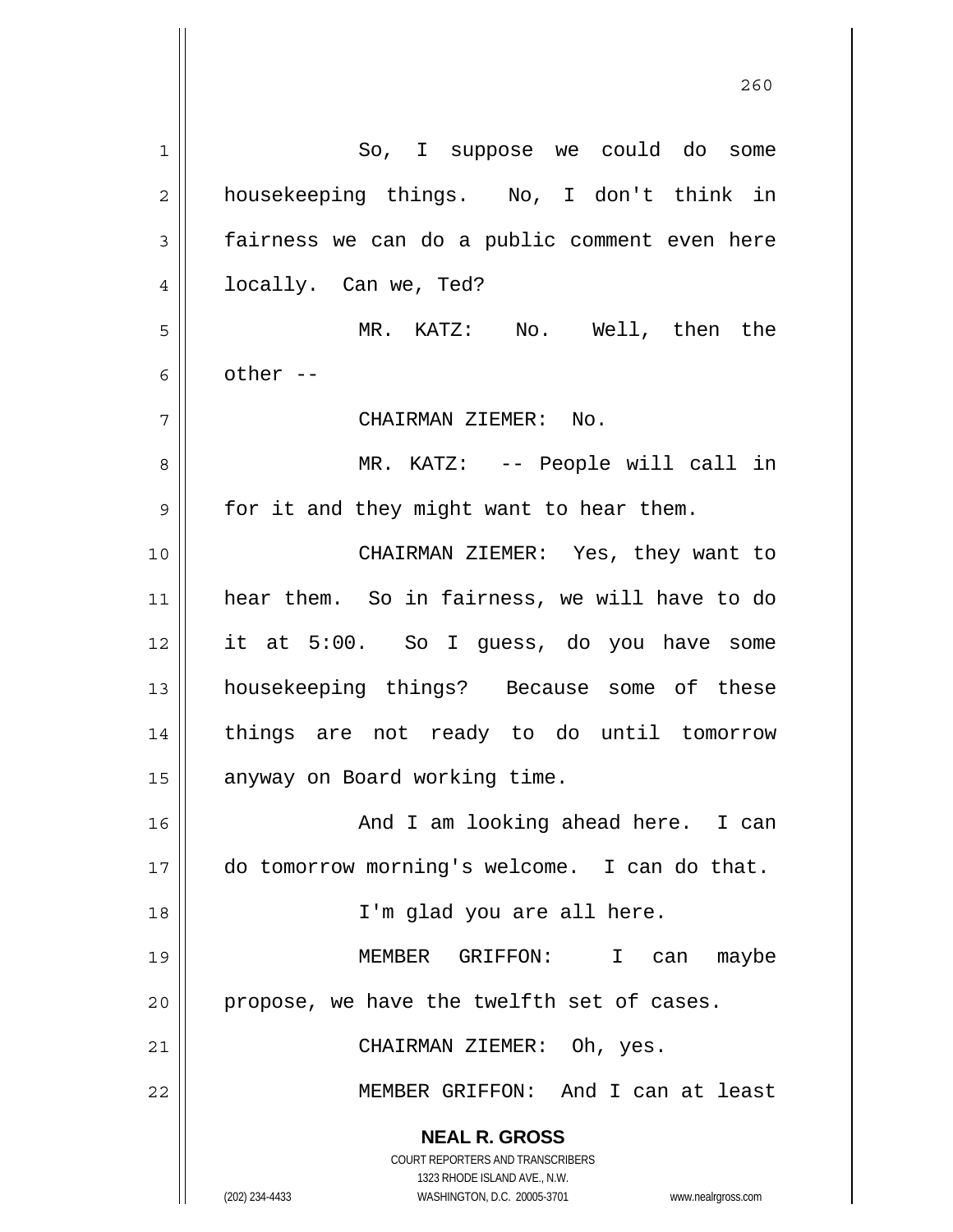1  $2 \parallel$  their homework now and get it done. 3 AN ZIEMER: Yes, let's do the CHAIRM 4 | homework assignment. 5 6 | three packets. 7 genda, CHAIRMAN ZIEMER: On the a  $8 \parallel$  this is -- is this part of Board Working Time? 9 10  $11$   $\parallel$  But this is part of Mark's Dose 12 Reconstruction Subcommittee. So Mark, if you 13 14 || MEMBER GRIFFON: Well, what I was  $15$   $\parallel$  going to propose, there is really three lists  $16$  | that Stu provided to us. And two of them are 17 18  $19 \parallel$  if you can work from the one list that is 20 labeled the twelfth set of full primary 21 internal, full primary external, or full 22 || internal and external claims with PoC from 30 describe the homework and maybe people can do MEMBER GRIFFON: Yes, there is It is Board Working Time, DR Case Selection. And that is on tomorrow morning, as we said. But this is part of would care to, take us through that. MEMBER GRIFFON: the same lists, they are just sorted differently. So, I would propose for tomorrow

> **NEAL R. GROSS** COURT REPORTERS AND TRANSCRIBERS

> > 1323 RHODE ISLAND AVE., N.W.

(202) 234-4433 WASHINGTON, D.C. 20005-3701 www.nealrgross.com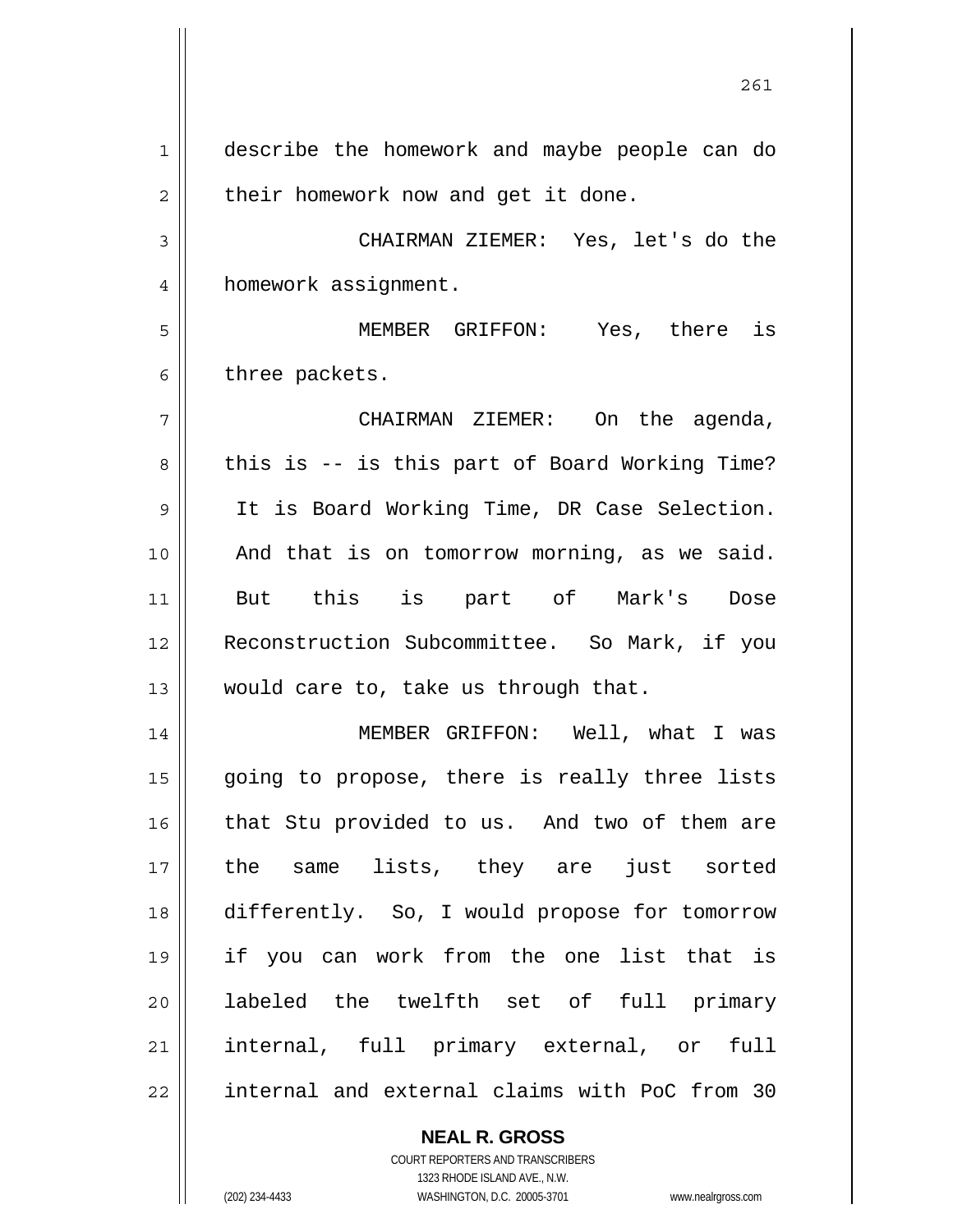| 1           | to 60, sorted by PoC, it says at the end.      |
|-------------|------------------------------------------------|
| 2           | If we do the sorted by PoC one, --             |
| 3           | well, you know what? Actually, why don't we    |
| 4           | work from the other one because there is sort  |
| 5           | of the ID number? It might be easier to keep   |
| 6           | track of which ones we select. So if you can   |
| 7           | highlight which cases. And what I would ask    |
| 8           | is that we go through that list, and the other |
| $\mathsf 9$ | one is the random selected cases, and go       |
| 10          | through and highlight ones that you think are  |
| 11          | good candidates for our twelfth set of cases.  |
| 12          | And what I proposed to Paul during             |
| 13          | one of our breaks was that since we want to    |
| 14          | get these cases available for SC&A, to task    |
| 15          | SC&A with this twelfth set of cases to keep    |
| 16          | the production going, we always to this two-   |
| 17          | step process where at the Board here we pre-   |
| 18          | select cases and then we are going to give     |
| 19          | them back to Stu, and Stu is going to give us  |
| 20          | more information. And what I would ask is      |
| 21          | that that additional information on the pre-   |
| 22          | selected cases come back to the Subcommittee,  |

**NEAL R. GROSS**

COURT REPORTERS AND TRANSCRIBERS 1323 RHODE ISLAND AVE., N.W. (202) 234-4433 WASHINGTON, D.C. 20005-3701 www.nealrgross.com

 $\mathsf{II}$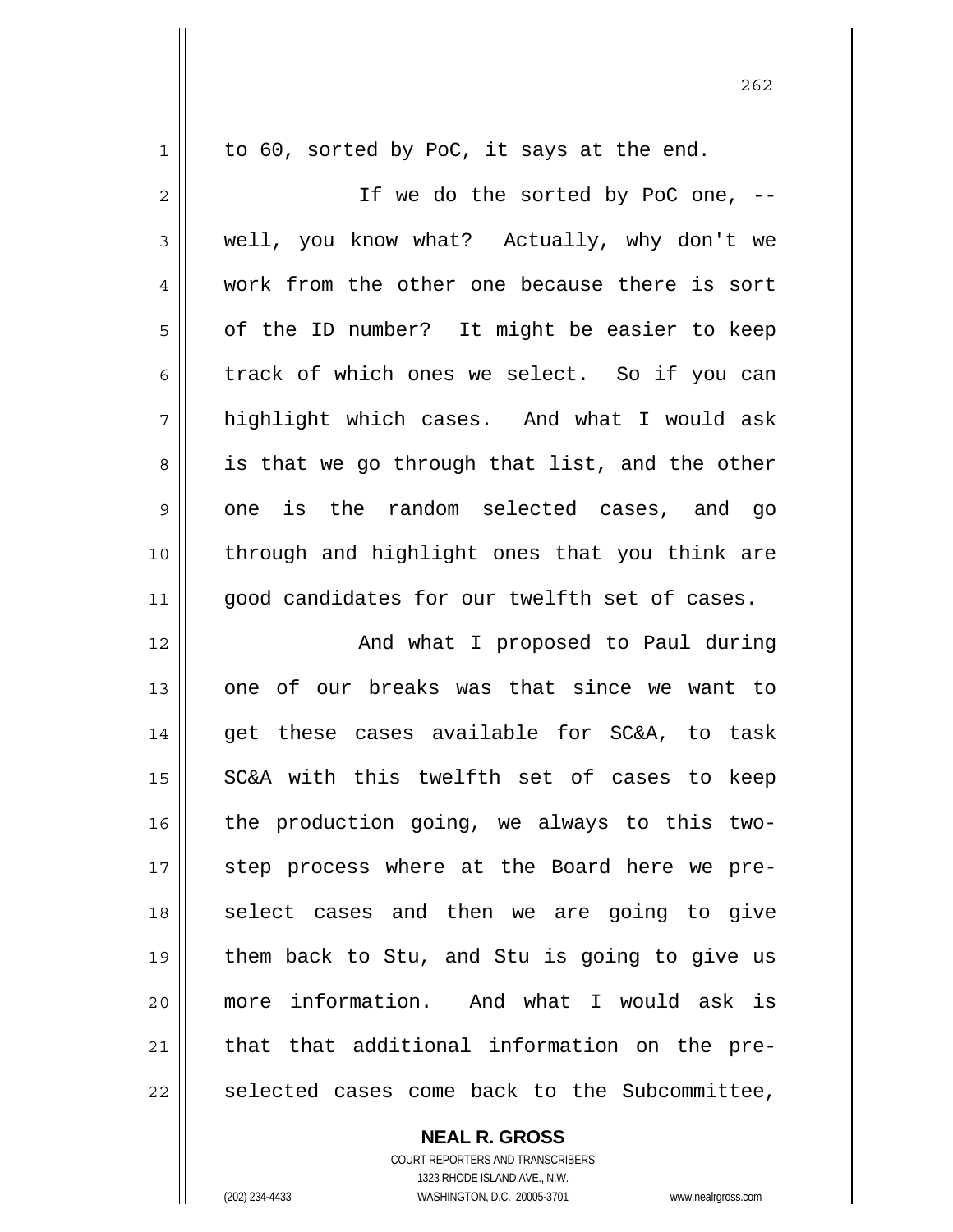1 2  $3 \parallel$  and Paul at least mentioned that we might be  $4 \parallel$  able to authorize the Subcommittee to make the  $5 \parallel$  final selections there, like we did before and  $6 \parallel$  task SC&A to work on those. 7 ke to DR. MAURO: I would just li  $8 \parallel$  point out with the goal of trying to do 60 by which I plan on having a meeting at the end of August or early September and then we can --

MEMBER GRIFFON: Yes.

the end of the this year. I mean, that is the

tenth DR. MAURO: I believe the  $\parallel$  says 22. So the degree to which we can get | that last 38 in because especially if we are not going to be tasked until September, the 16 rest of the year --

17 18 eleventh set or tenth set? MEMBER GRIFFON: You meant the

19 we are DR. MAURO: No, the set  $20$  | talking about now is the  $-$ 

21 || MEMBER GRIFFON: -- twelfth.

22 DR. MAURO: Is it the twelfth set?

**NEAL R. GROSS** COURT REPORTERS AND TRANSCRIBERS

9

11

 $10 \parallel$  goal.

1323 RHODE ISLAND AVE., N.W. (202) 234-4433 WASHINGTON, D.C. 20005-3701 www.nealrgross.com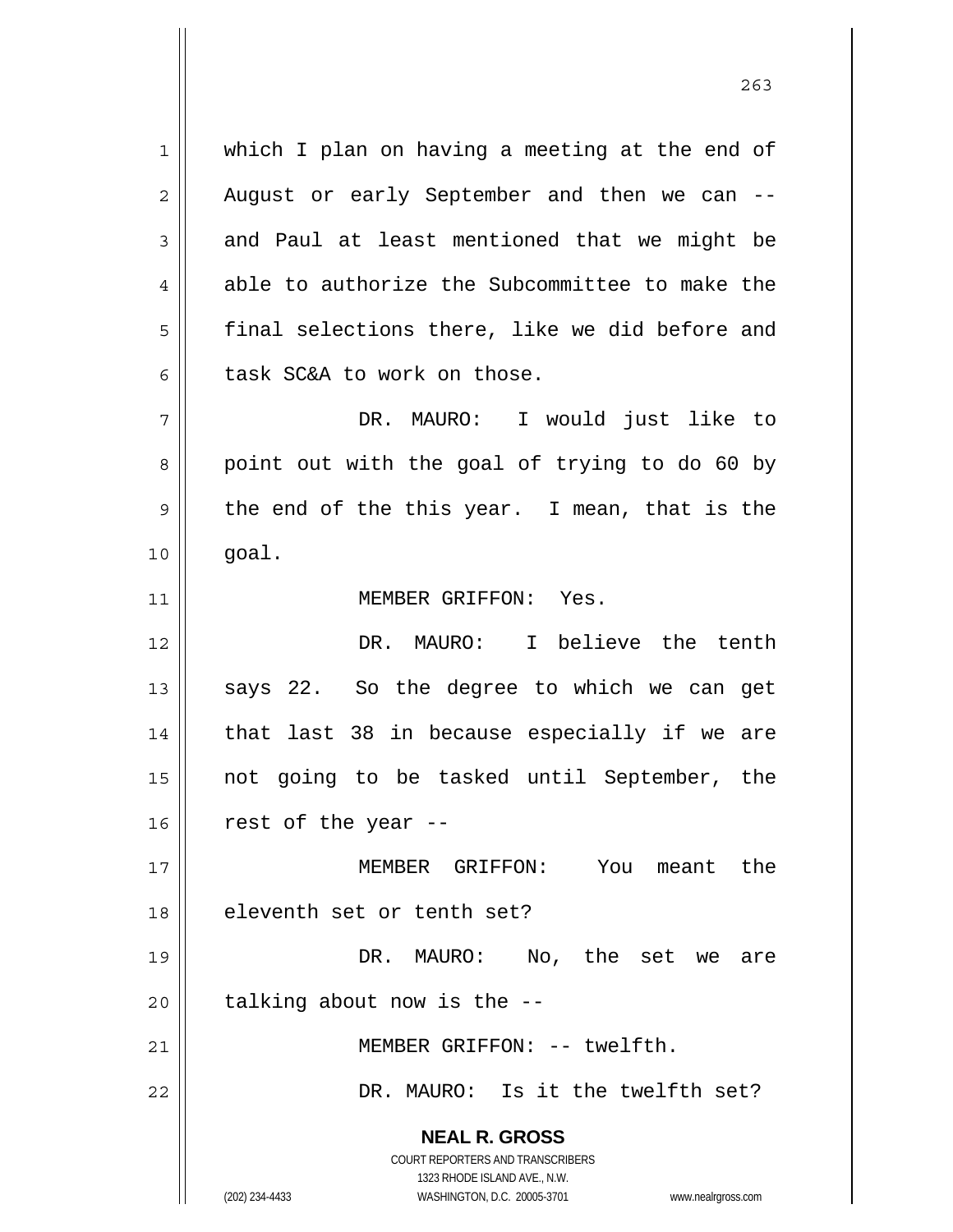|                | 264                                                                                             |
|----------------|-------------------------------------------------------------------------------------------------|
| 1              | MEMBER GRIFFON: Yes.                                                                            |
| $\overline{2}$ | DR. MAURO: Twelfth set. My                                                                      |
| 3              | mistake.                                                                                        |
| 4              | MEMBER GRIFFON: So the eleventh                                                                 |
| 5              | set is 22?                                                                                      |
| 6              | DR. MAURO: I believe it is 22 and                                                               |
| 7              | I am not sure if --                                                                             |
| 8              | MEMBER GRIFFON: So we want to                                                                   |
| 9              | shoot for 38, is what you are saying.                                                           |
| 10             | DR. MAURO: Only because we don't                                                                |
| 11             | really have very much time at the end of the                                                    |
| 12             | year left.                                                                                      |
| 13             | MEMBER GRIFFON: Okay, we will try                                                               |
| 14             | for 38.                                                                                         |
| 15             | CHAIRMAN ZIEMER:<br>Okay, so the                                                                |
| 16             | homework assignment is to take the copy that                                                    |
| 17             | lists in numerical order the next group of                                                      |
| 18             | cases. Is that correct?                                                                         |
| 19             | MEMBER GRIFFON: Yes.                                                                            |
| 20             | CHAIRMAN ZIEMER: Starting with 201                                                              |
| 21             | and so on. These are not actual case numbers,                                                   |
| 22             | they are simply reference numbers for the                                                       |
|                | <b>NEAL R. GROSS</b><br><b>COURT REPORTERS AND TRANSCRIBERS</b><br>1323 RHODE ISLAND AVE., N.W. |
|                | (202) 234-4433<br>WASHINGTON, D.C. 20005-3701<br>www.nealrgross.com                             |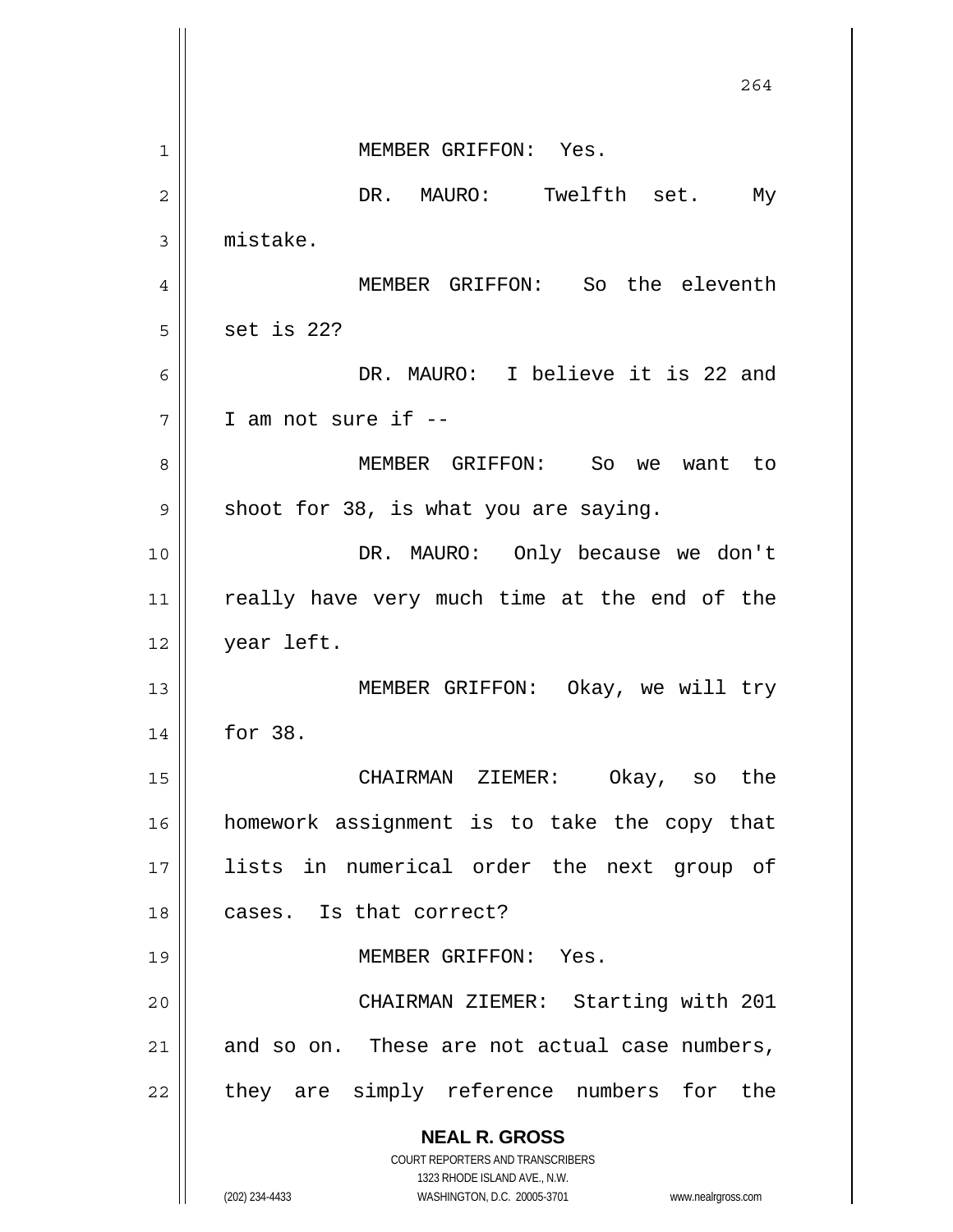1  $2 \parallel$  actual cases. Board to use to protect the identify of the

3 4 || MEMBER GRIFFON: Well out of those  $5 \parallel$  and the random, we are looking for 38, so we 6 always try to get probably 50 or 55 is  $-$ 7 let's CHAIRMAN ZIEMER: Okay, so  $8 \parallel$  say roughly 50 cases that you want to have 9 10  $11$   $\parallel$  to indicate cases that they would like to see 12 And how many  $--$ MEMBER GRIFFON: from which you will make your final selection. So you would like Board members to be prepared looked at.

member does not necessarily have to have 50. But we want to || end up with at least 50 cases. Now, each

16 || MEMBER GRIFFON: Probably, yes.

17 18  $19 \parallel$  the final cut down to say 38 or whatever it 20 is, and authorize them to task SC&A for the 21 normal assistance. And we can do that 22 || authorization tomorrow but that would be the CHAIRMAN ZIEMER: And the idea would be that we would ask the Work Group to make

> COURT REPORTERS AND TRANSCRIBERS 1323 RHODE ISLAND AVE., N.W. (202) 234-4433 WASHINGTON, D.C. 20005-3701 www.nealrgross.com

**NEAL R. GROSS**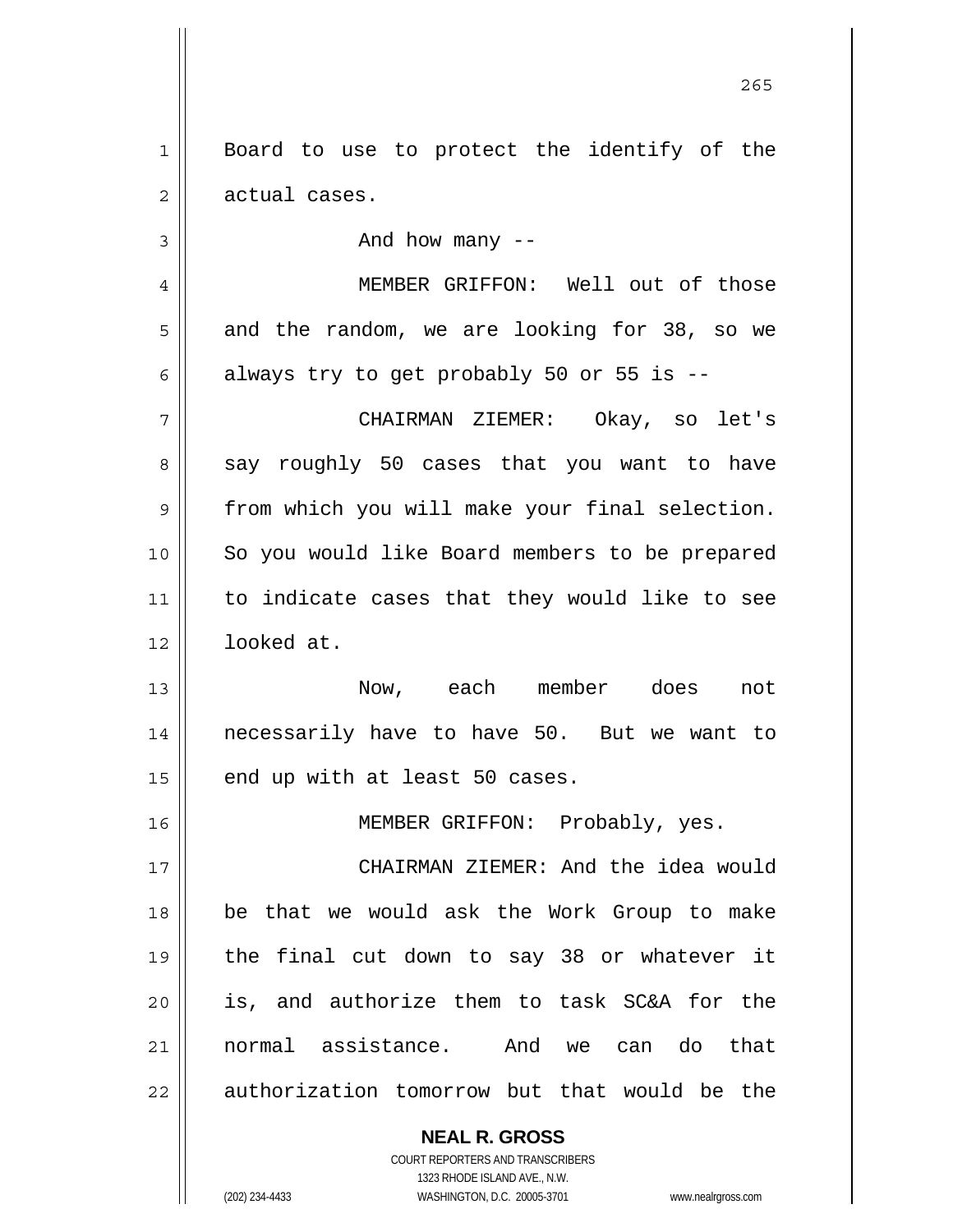1 intent.

| $\overline{2}$ | the homework assignment for<br>So                                                                                                                                      |
|----------------|------------------------------------------------------------------------------------------------------------------------------------------------------------------------|
| 3              | tonight is to take a preliminary look at                                                                                                                               |
| 4              | these. And if you see particular cases that                                                                                                                            |
| 5              | you think should be looked at, then come                                                                                                                               |
| 6              | prepared to recommend that in the open meeting                                                                                                                         |
| 7              | tomorrow.                                                                                                                                                              |
| 8              | And Josie, a comment?                                                                                                                                                  |
| 9              | MEMBER BEACH: We can look at both                                                                                                                                      |
| 10             | lists for those 50?                                                                                                                                                    |
| 11             | CHAIRMAN ZIEMER: You are allowed                                                                                                                                       |
| 12             | to take a look at the other list. We won't                                                                                                                             |
| 13             | ban that. That is just a re-sort for                                                                                                                                   |
| 14             | convenience.                                                                                                                                                           |
| 15             | MEMBER GRIFFON: No, no, no. There                                                                                                                                      |
| 16             | There is a random selected.<br>The<br>is two.                                                                                                                          |
| 17             | smaller one is the randomly selected cases.                                                                                                                            |
| 18             | And there is two copies of a thicker package.                                                                                                                          |
| 19             | Did you get all three?                                                                                                                                                 |
| 20             | CHAIRMAN ZIEMER: Well, I guess<br>T                                                                                                                                    |
| 21             | don't have the smaller one.                                                                                                                                            |
| 22             | MEMBER GRIFFON:<br>Does everybody                                                                                                                                      |
|                | <b>NEAL R. GROSS</b><br><b>COURT REPORTERS AND TRANSCRIBERS</b><br>1323 RHODE ISLAND AVE., N.W.<br>(202) 234-4433<br>WASHINGTON, D.C. 20005-3701<br>www.nealrgross.com |

проставляют производите в 266 году в 266 году в 266 году в 266 году в 266 году в 266 году в 266 году в 266 год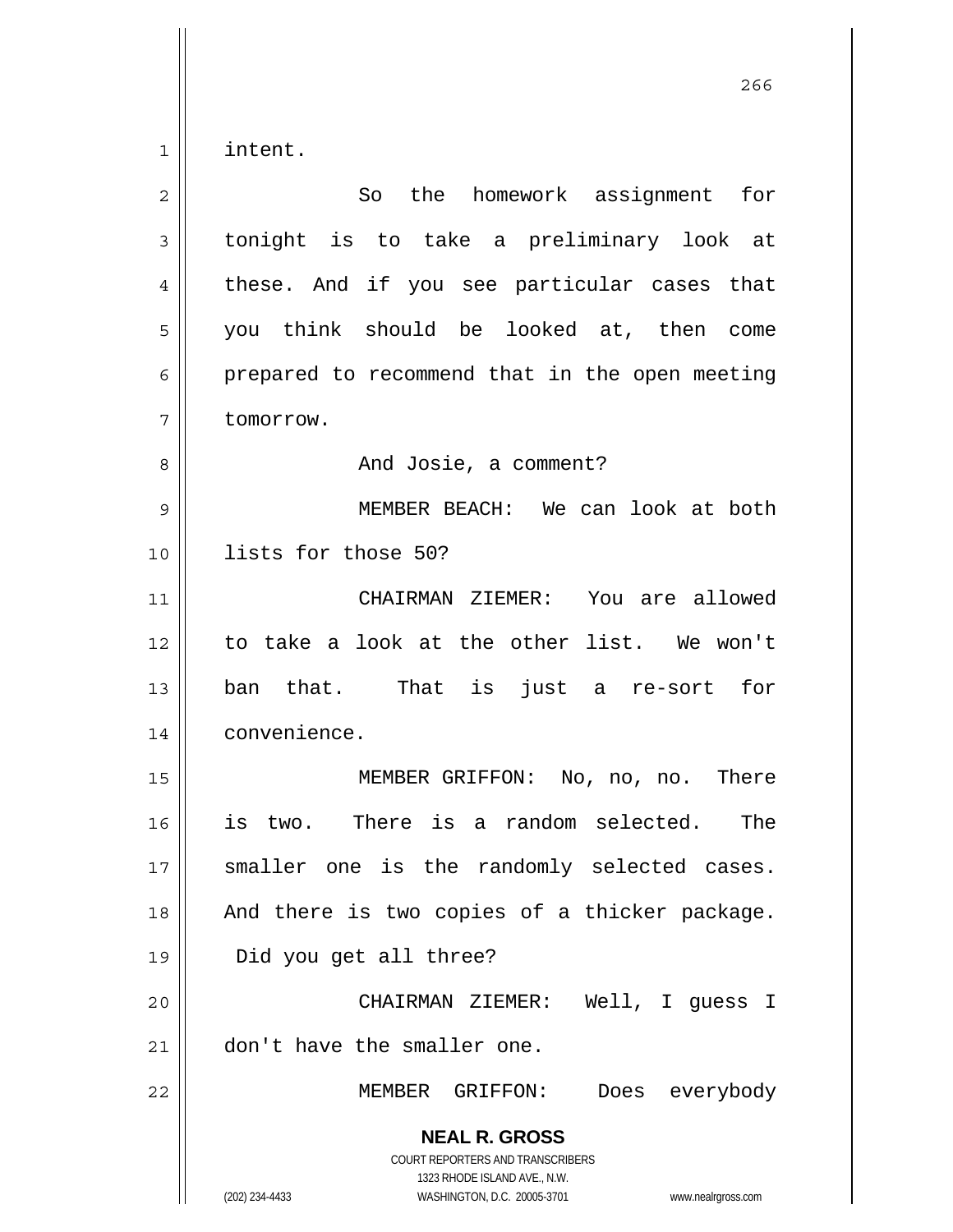**NEAL R. GROSS** COURT REPORTERS AND TRANSCRIBERS 1323 RHODE ISLAND AVE., N.W. (202) 234-4433 WASHINGTON, D.C. 20005-3701 www.nealrgross.com 267 1 2 (Chorus of yes.) 3 || MEMBER GRIFFON: So the one that  $\vert 4 \vert \vert$  says full external, internal. 5 l, I  $6 \parallel$  don't get to look at the third one but the  $7 \parallel$  rest of you can. 8 || MEMBER GRIFFON: And it is sorted  $9 \parallel$  by ID number. 10 11 12 || MEMBER GRIFFON: Just go down and  $13 \parallel$  pick any ones you think would be good and  $14 \parallel$  hopefully it will come to around 50, 55, you 15 know, and then we will cull it down from 16 17 || CHAIRMAN ZIEMER: But two of the 18 lists are the same things, just sorted 19 20 || **MEMBER GRIFFON: Exactly.** 21 CHAIRMAN ZIEMER: And the third is  $22 \parallel$  a separate list. have three packages? CHAIRMAN ZIEMER: MEMBER ROESSLER: So do we pick a certain number from the little one - there. differently.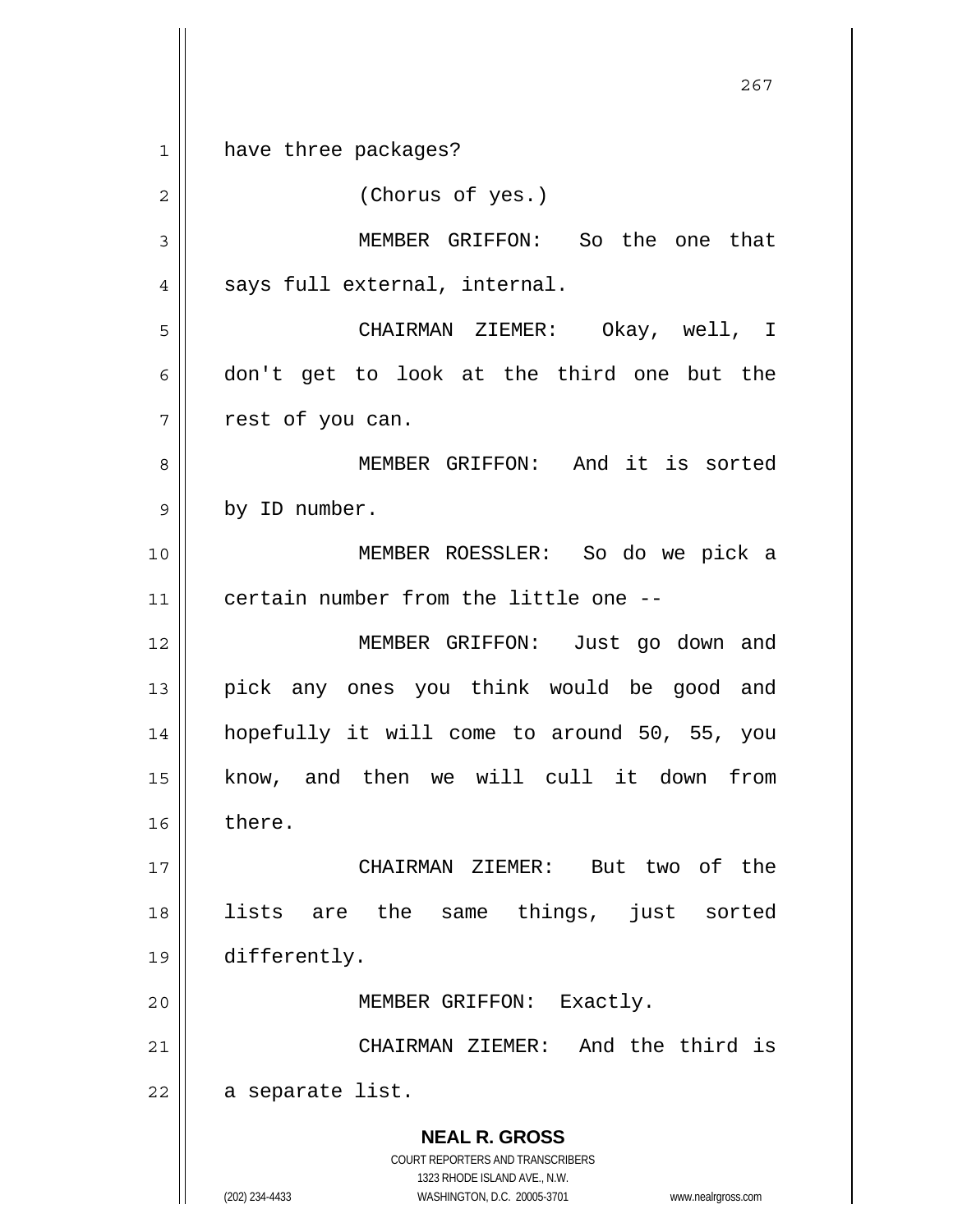**NEAL R. GROSS** COURT REPORTERS AND TRANSCRIBERS 1323 RHODE ISLAND AVE., N.W. (202) 234-4433 WASHINGTON, D.C. 20005-3701 www.nealrgross.com 1 2  $3 \parallel$  just teasing. That is helpful, thanks. 4 Any CHAIRMAN ZIEMER: Okay.  $5 \parallel$  questions then? You know, what the assignment  $6$  is. 7 8 f you MR. KATZ: Well we can, i 9 10  $11$  | that, as long as we reconvene at the time that  $12 \parallel$  has been placed on the schedule. 13 BEACH: Ted? MEMBER 14 || MR. KATZ: We can get people who  $15$  | are local to comment. 16 ecked CHAIRMAN ZIEMER: You have ch 17 18 19 computer gentleman walked in. And maybe some 20 || of us during that time could have our 21 | computers looked at as well. 22 MR. KATZ: Right that is another MEMBER GRIFFON: Yes, Stu is just trying to keep us on our toes doing that. I'm Okay, final comments? want, we can entertain local public comments now if there are people that are ready to do this out? MEMBER BEACH: I also noticed the

<u>268</u>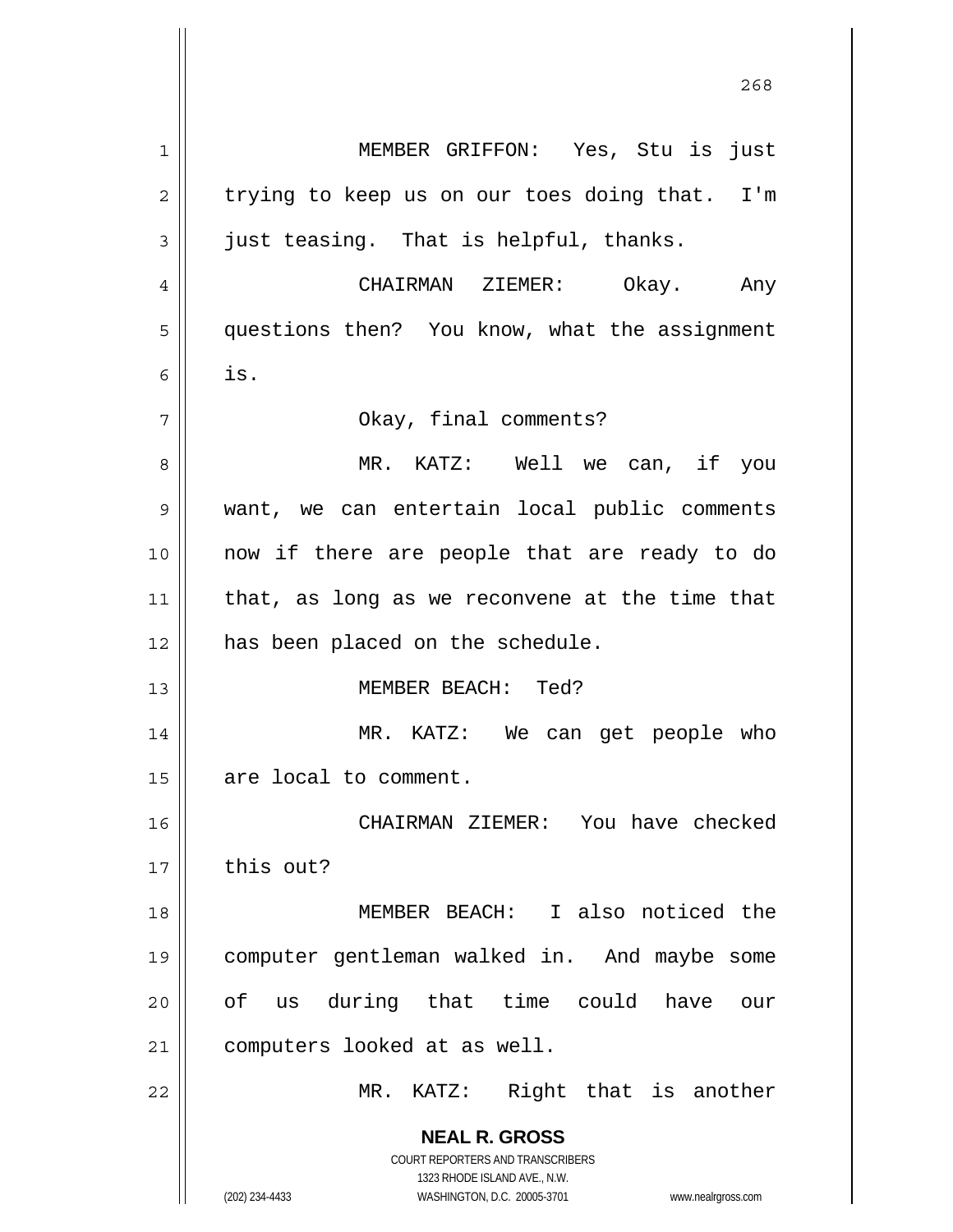1 option.

| $\overline{2}$ | CHAIRMAN ZIEMER: Okay, we are                  |
|----------------|------------------------------------------------|
| 3              | going to take a break until 4:00, or until     |
| 4              | 5:00, at which time we will have the public    |
| 5              | comment period.                                |
| 6              | (Whereupon, the above-entitled matter went off |
| 7              | the record at $4:12$ p.m. and resumed          |
| 8              | at $5:04$ p.m.)                                |
| 9              | CHAIRMAN ZIEMER: We are ready to               |
| 10             | begin the public comment portion of the        |
| 11             | Advisory Board meeting. I will briefly remind  |
| 12             | commenters that the Board has a ten-minute     |
| 13             | time limit on public comments. Also we need    |
| 14             | to remind you of the Redaction Policy and Mr.  |
| 15             | Katz will give us a quick review of the        |
| 16             | Redaction Policy.                              |
| 17             | MR. KATZ: Thank you, Dr. Ziemer.               |
| 18             | The Policy is, for those of you in the room    |
| 19             | and on the phone, there is a verbatim          |
| 20             | transcript made of the meeting. So, as a       |
| 21             | public commenter, everything you say will be   |
| 22             | recorded and will show up in this verbatim     |

**NEAL R. GROSS**

COURT REPORTERS AND TRANSCRIBERS 1323 RHODE ISLAND AVE., N.W.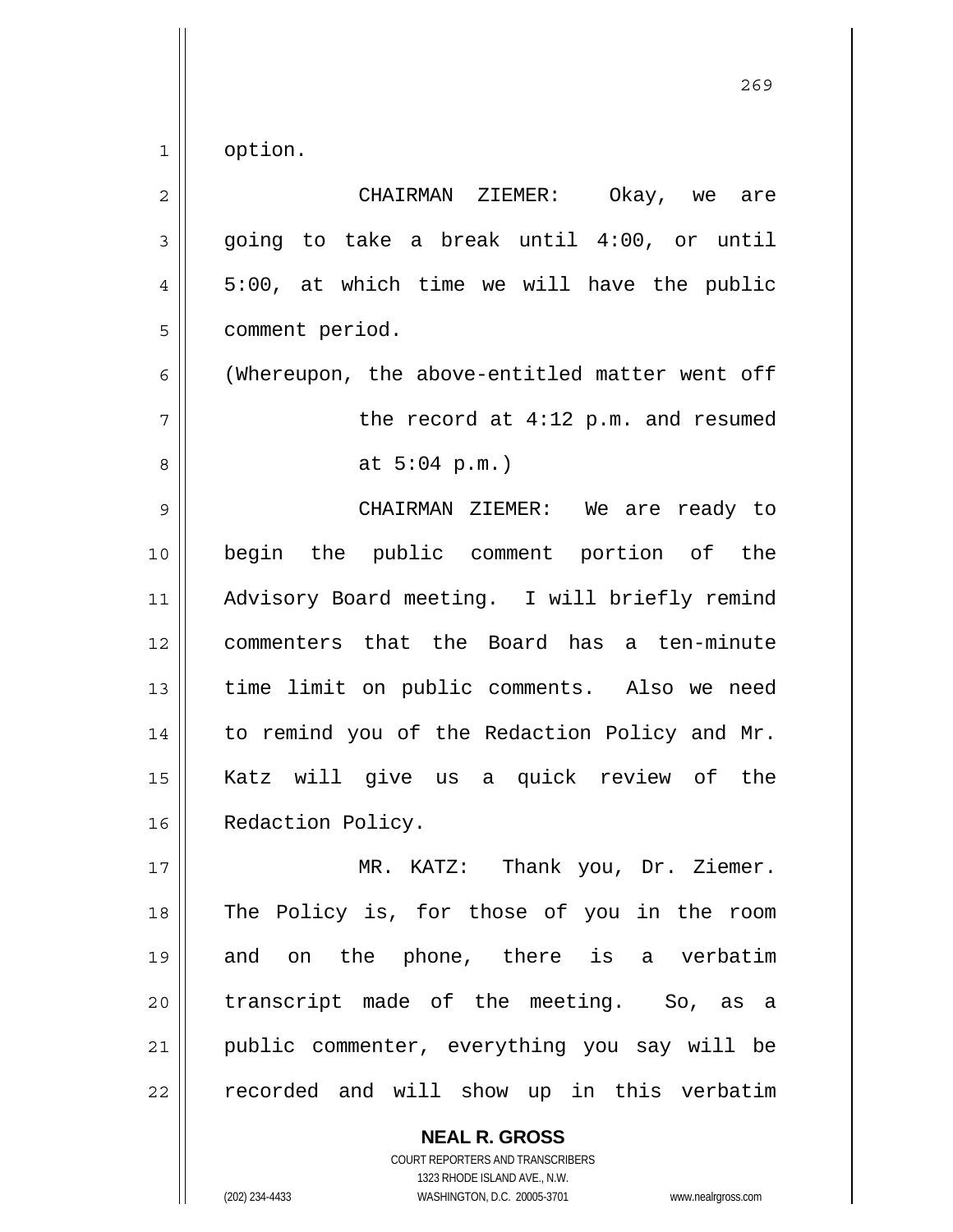**NEAL R. GROSS** COURT REPORTERS AND TRANSCRIBERS 1 2  $3 \parallel$  personal information you give about yourself.  $4 \parallel$  If you speak about a third party, another  $5 \parallel$  person, in other words, private information 6 || about that individual, identifying that  $7\parallel$  individual will be redacted from the  $8 \parallel$  transcript, be blacked out, what have you, so 9 10 11 || A full description of this  $12 \parallel$  Redaction Policy is available on the NIOSH 13 website. It is also available in the back of 14 15 || And should someone want to address 16 a member of the Board or members of the Board 17 18 discuss that with me and see what kind of 19 20 And that's it. Thank you. 21 CHAIRMAN ZIEMER: Okay, thank you 22 || very much. The first individual this evening transcript, which will appear on the NIOSH website, including your name, including any redacted it will not appear on the public transcript, generally speaking. the room here. but not in a public fashion, they should arrangements we can make.

270

1323 RHODE ISLAND AVE., N.W.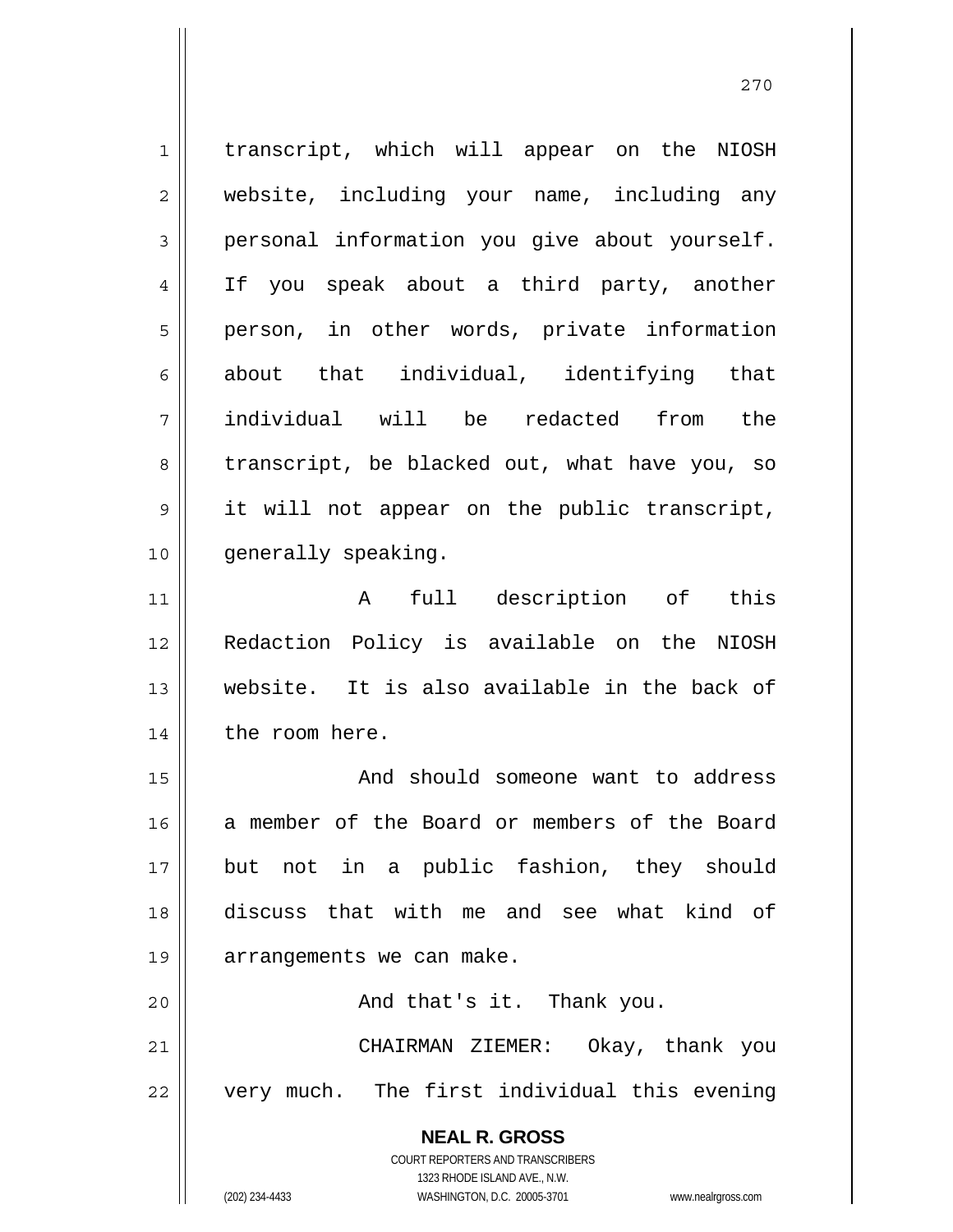1 2 | Fernald Medical Screening Program. will be Ray Beatty and Ray is representing

3 || MR. BEATTY: First of all, thank  $4 \parallel$  you for bringing the Board meeting to the  $5 \parallel$  Cincinnati area. I am a little concerned  $6 \parallel$  about the lack of turnout at the present time.  $7 \parallel$  It concerns me a great deal that we have an  $8 \parallel$  SEC petition pending and that the lack of 9 10 || can't really control that but I had to comment 11 interest is disturbing to say the least but I on it.

12 || My main concern to approach the  $13$   $\vert$  Board and to have a comment is basically due  $14$   $\parallel$  to a question that was asked yesterday. And  $15$   $\parallel$  it is something that comes up quite a great 16 || deal in our workings as medical screening 17 18 19 coordinators. We are sometimes privileged to the result letters and the health effects that some of the people have experienced.

20 || So we get engaged in some of the 21 process of filing claims, assisting people 22 || with occupational history and institutional

> **NEAL R. GROSS** COURT REPORTERS AND TRANSCRIBERS 1323 RHODE ISLAND AVE., N.W. (202) 234-4433 WASHINGTON, D.C. 20005-3701 www.nealrgross.com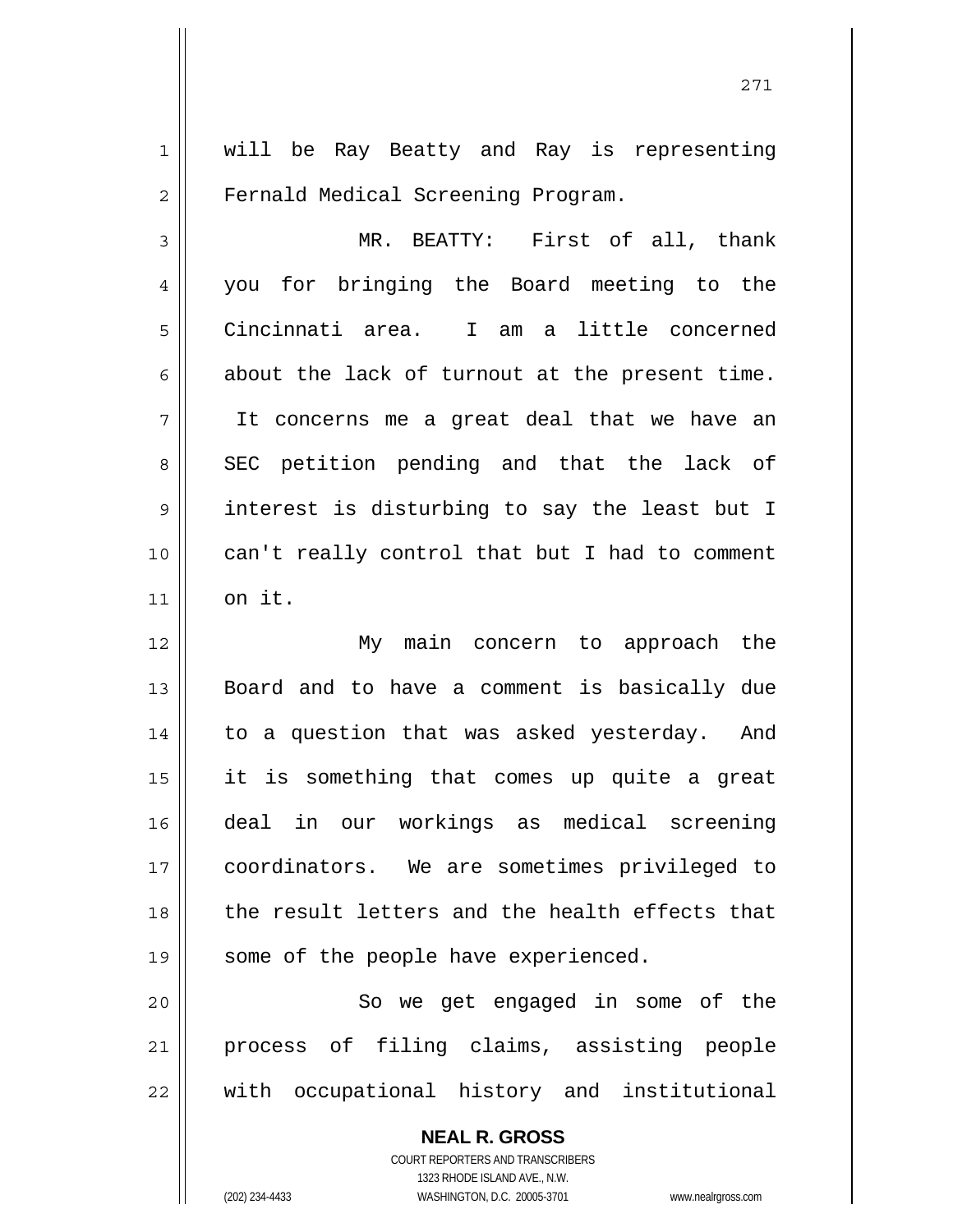1 2  $3 \parallel$  aware that the Board deals primarily with  $4 \parallel$  Subtitle B and radiation-induced cancers. But  $5 \parallel$  the process of doing dose reconstruction comes 6 || into play, at least in our opinion, through in  $7 \parallel$  the other process of Subtitle E. 8 || And here lies the problem; at least 9 10  $11$  | reach the 50 percent threshold of Probability  $12 \parallel$  of Causation, the claim is denied under B. We  $13$  || understand that. And then when they try to  $14$   $\parallel$  pursue the claim under E for toxic substances 15 || and using the dose reconstruction process  $16$  | there, it is not handled the same way. It is 17 18  $19 \parallel$  there is going to be a Department of Labor 20 Town Hall Meeting sponsored by the -- well,  $21$  the Ombudsman for that office is going to be 22 | here in Fairfield, Ohio. And I tend to pose history of the plants. And in the process of filing the various claims, and I am fully I sense a problem. We see dose reconstruction being performed and if a claimant doesn't rather inconsistent and it is very confusing. I do know that August the 11th

**NEAL R. GROSS**

COURT REPORTERS AND TRANSCRIBERS 1323 RHODE ISLAND AVE., N.W. (202) 234-4433 WASHINGTON, D.C. 20005-3701 www.nealrgross.com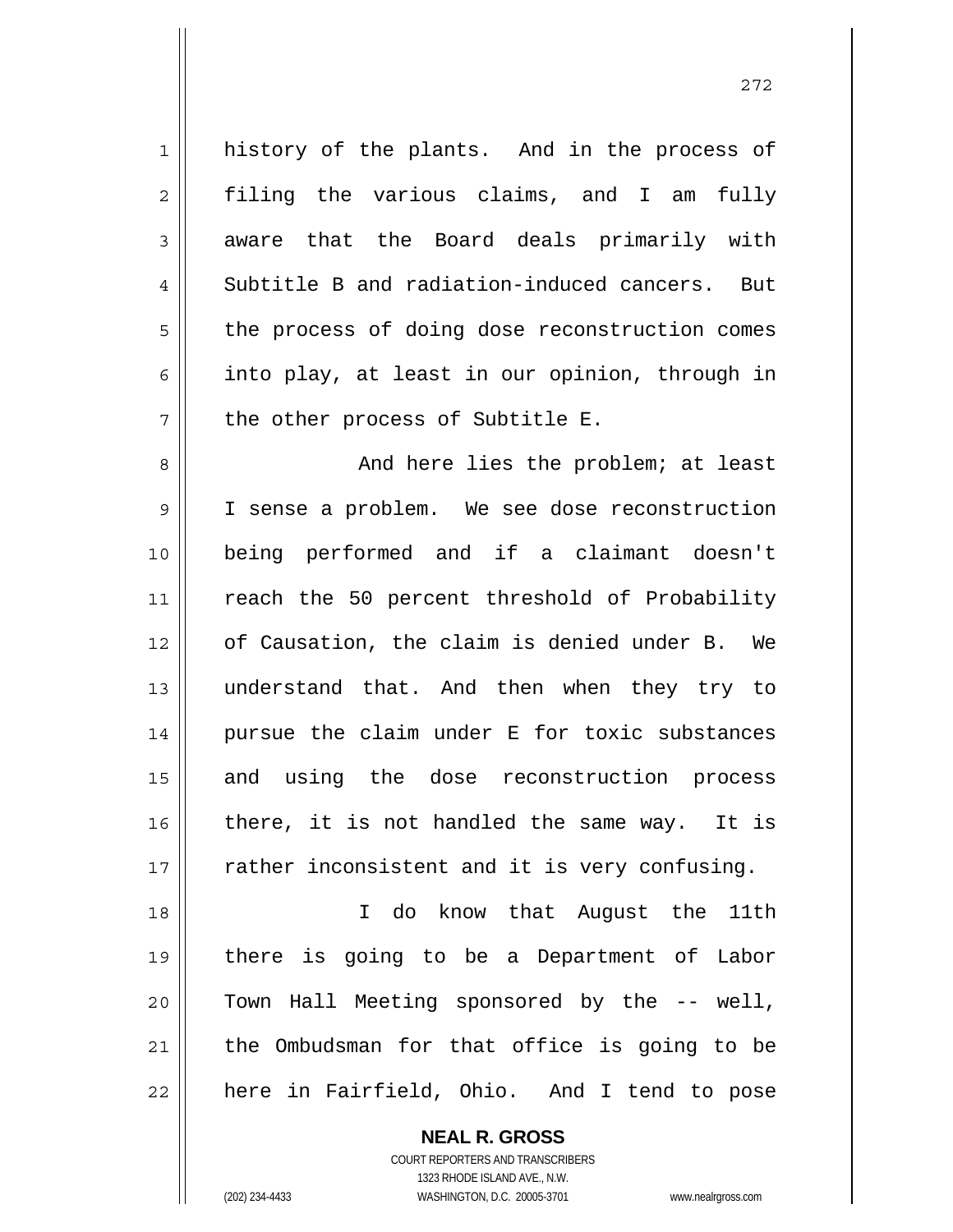$2 \parallel$  I think that is the proper arena. this question more in intricate detail because

3 || But I just wanted to plant the seed  $4 \parallel$  that there is still a little bit of a problem  $5 \parallel$  of this dose reconstruction that is costing a 6 | great deal of money. I should be utilized. A  $7 \parallel$  claimant should be able to use that to their  $8 \parallel$  benefit under Subtitle E. And there lies the 9 | problem.

10  $11$  | percent or greater threshold for E claims or  $12 \parallel$  if it is just not being readily or being used 13 || or recognized. And it should be. It very 14 I don't know if DOL has a 50 well should be.

15 || If someone doesn't make 50 percent,  $16 \parallel$  let's say 30 percent, they go to do a Subtitle 17 18  $19 \parallel$  do a dose reconstruction. Well, they have 20 || already done it. So it is somewhat redundant 21 or repetitive. I really don't have a real  $22$  | true grip on this. E claim, let's say for skin cancer, and it is put on a back burner until they say NIOSH can

> **NEAL R. GROSS** COURT REPORTERS AND TRANSCRIBERS 1323 RHODE ISLAND AVE., N.W. (202) 234-4433 WASHINGTON, D.C. 20005-3701 www.nealrgross.com

1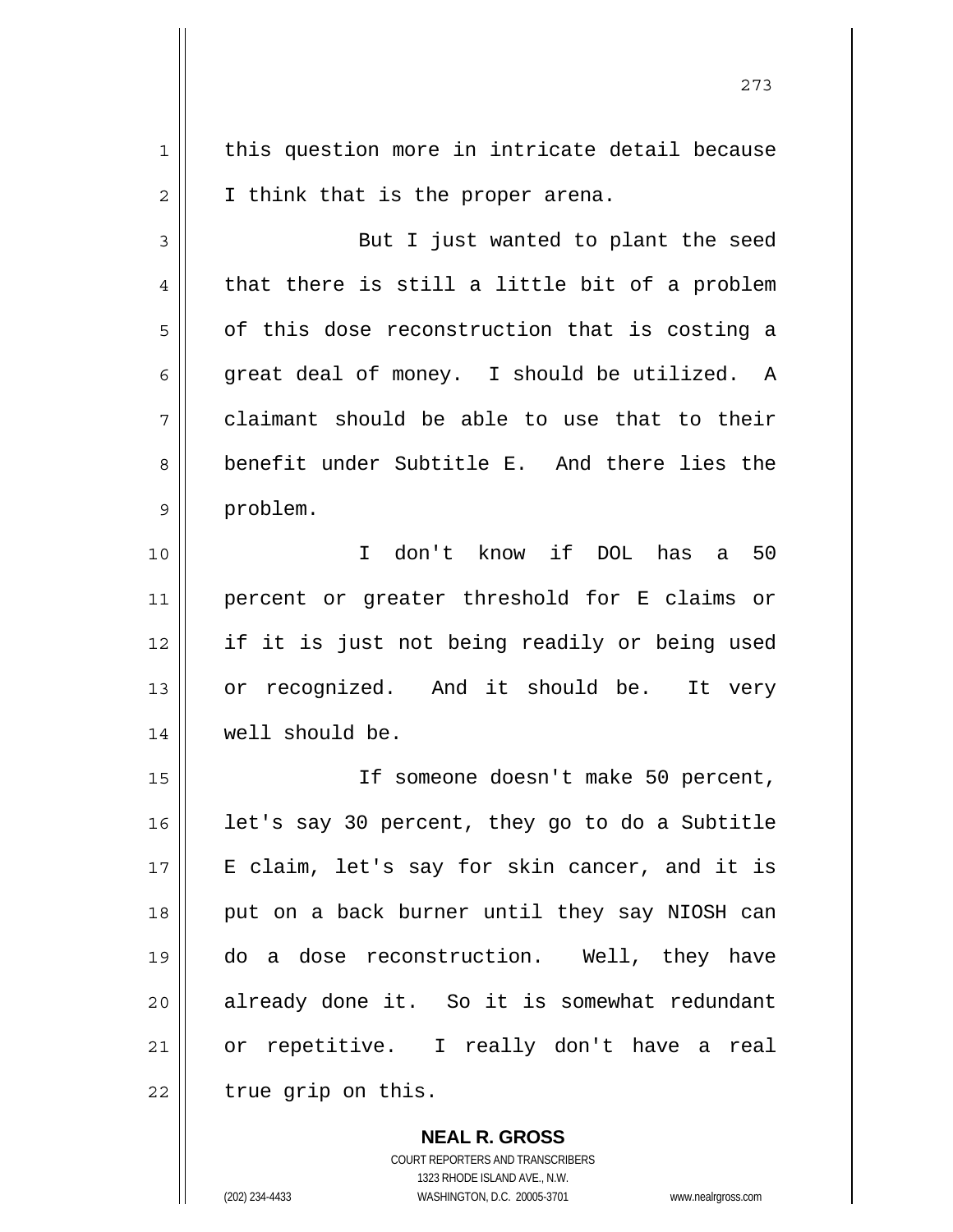| 1  | And like I say, I will approach the                      |
|----|----------------------------------------------------------|
| 2  | DOL Ombudsman's Office with this concern but             |
| 3  | it is something I just thought the Board                 |
| 4  | should be aware of that the Adjudication                 |
| 5  | Process -- and I am not so certain, too, if              |
| 6  | this is within the Act, within the federal law           |
| 7  | of what is going on here. Are we really                  |
| 8  | seeing due process or is this an in-house                |
| 9  | bulletin, circular, or something, an in-house            |
| 10 | decision DOL has made to not use that dose               |
| 11 | reconstruction information, that evidence to             |
| 12 | adjudicate the claims under E?                           |
| 13 | So that is my concern. I<br>just                         |
| 14 | wanted to make it for the record. Thank you.             |
| 15 | CHAIRMAN ZIEMER: Okay, thank you,                        |
| 16 | Ray. And of course, as you already know, we              |
| 17 | deal with Part B claims. But perhaps Jeff                |
| 18 | Kotsch can speak with you privately, if you              |
| 19 | haven't already on this issue and clarify some           |
| 20 | of the points from the Department of Labor's             |
| 21 | aspect.                                                  |
| 22 | Next, we will hear from Wayne Knox.                      |
|    | <b>NEAL R. GROSS</b><br>COURT REPORTERS AND TRANSCRIBERS |

274

1323 RHODE ISLAND AVE., N.W.

 $\mathsf{II}$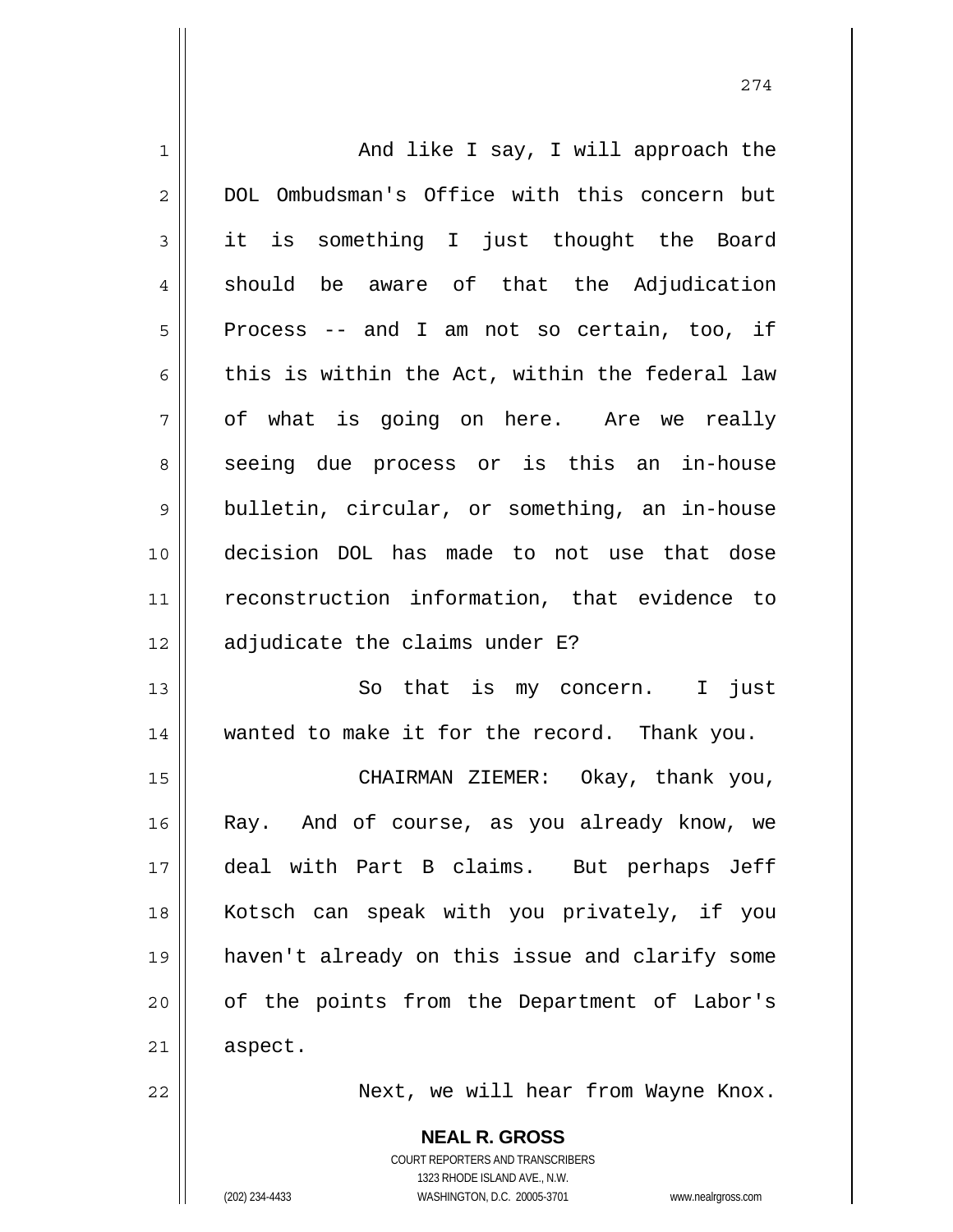| 1              | Welcome Wayne. And we have heard from Wayne     |
|----------------|-------------------------------------------------|
| $\overline{2}$ | in the past. We will give you your ten          |
| 3              | minutes, Wayne.                                 |
| 4              | MR. KNOX: Yes.                                  |
| 5              | CHAIRMAN ZIEMER: I have to remind               |
| 6              | Wayne because he is a good lecturer.            |
| 7              | MR. KNOX: But the last time, you                |
| 8              | allowed me to sit at the head table.            |
| 9              | CHAIRMAN ZIEMER: You know, I think              |
| 10             | we spoiled you. Welcome back, Wayne, and        |
| 11             | please proceed.                                 |
| 12             | MR. KNOX: I will be very short.                 |
| 13             | My name is Wayne Knox. I spent some time in     |
| 14             | the military as a Captain and Radiation         |
| 15             | Physicist. I also spent time in the Army        |
| 16             | Reserves as a Nuclear Medicine Scientist down   |
| 17             | at Eisenhower Hospital. And I have had the      |
| 18             | opportunity to actually work in the plants as   |
| 19             | Radiation Technician Supervisor, as<br>a<br>a a |
| 20             | Radiation Safety Officer, and also as<br>the    |
| 21             | Operational Health Physics Analyst.             |
| 22             | So, I understand what goes on from              |
|                | <b>NEAL R. GROSS</b>                            |

<u>275</u>

COURT REPORTERS AND TRANSCRIBERS 1323 RHODE ISLAND AVE., N.W.

 $\prod$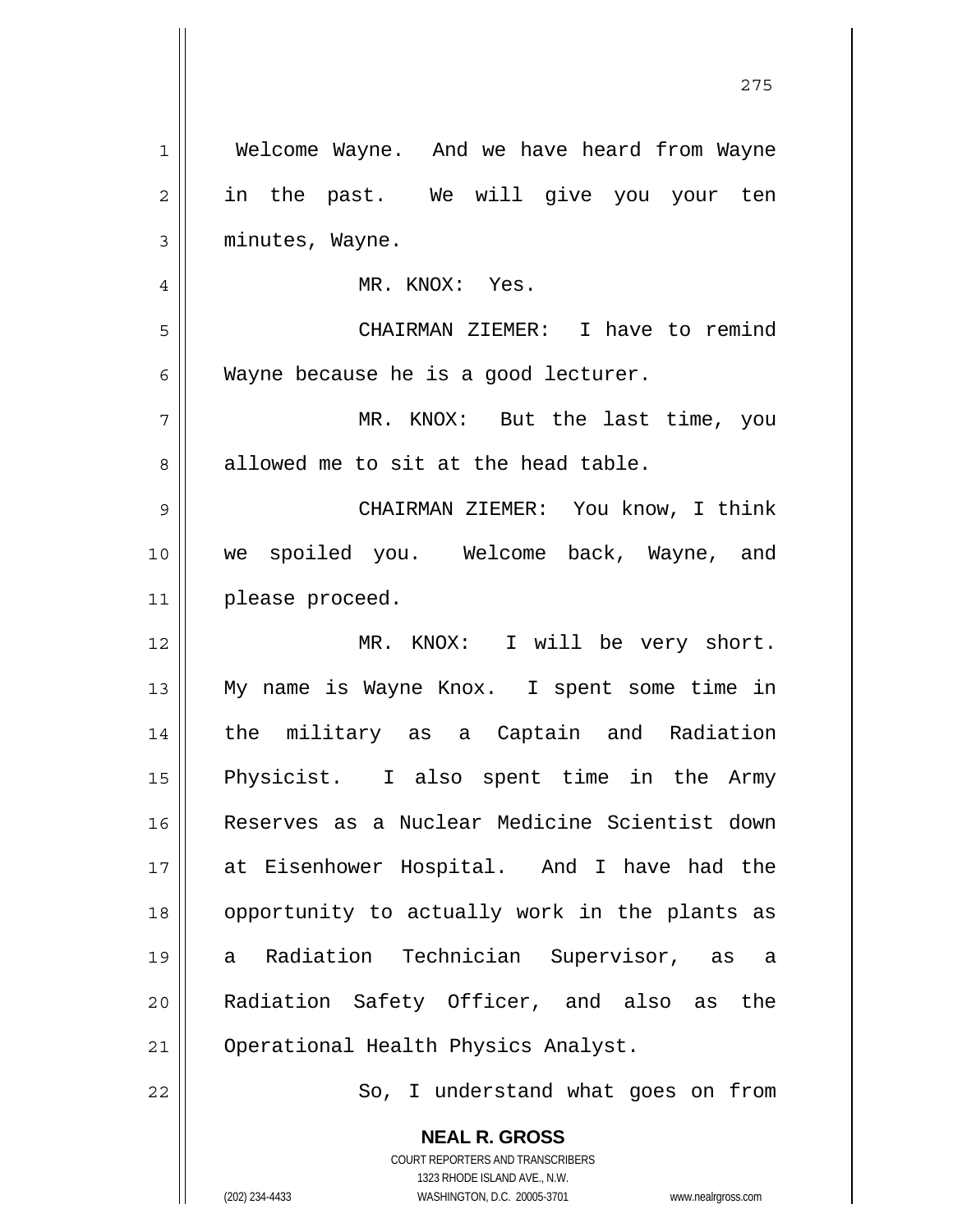| $\mathbf 1$  | the ground level. I have looked at this                  |
|--------------|----------------------------------------------------------|
| $\mathbf{2}$ | program and I want to get a solution that a              |
| 3            | number of radiation workers that are suffering           |
| 4            | and dying from cancer. These are soldiers,               |
| 5            | from my perspective. I do not feel as a good             |
| 6            | military officer, that we should leave the               |
| 7            | wounded soldiers on the battlefield dying. We            |
| 8            | should do our best to at least take care of              |
| 9            | their medical expenses.                                  |
| 10           | I have performed an analysis of                          |
| 11           | IREP because I think IREP is the problem. The            |
| 12           | basic problem is that we have this computer              |
| 13           | system that we have developed that I don't               |
| 14           | feel anyone knows how it works. I have asked             |
| 15           | for an independent, and I would like to                  |
| 16           | underscore independent, validation and                   |
| 17           | verification of that software. At this point,            |
| 18           | it has never been performed.                             |
| 19           | How can we rely on any system that                       |
| 20           | has not had an independent validation<br>and             |
| 21           | verification leading to the certification of             |
| 22           | that software and all of the configuration               |
|              | <b>NEAL R. GROSS</b><br>COURT REPORTERS AND TRANSCRIBERS |

1323 RHODE ISLAND AVE., N.W.

 $\mathsf{II}$ 

(202) 234-4433 WASHINGTON, D.C. 20005-3701 www.nealrgross.com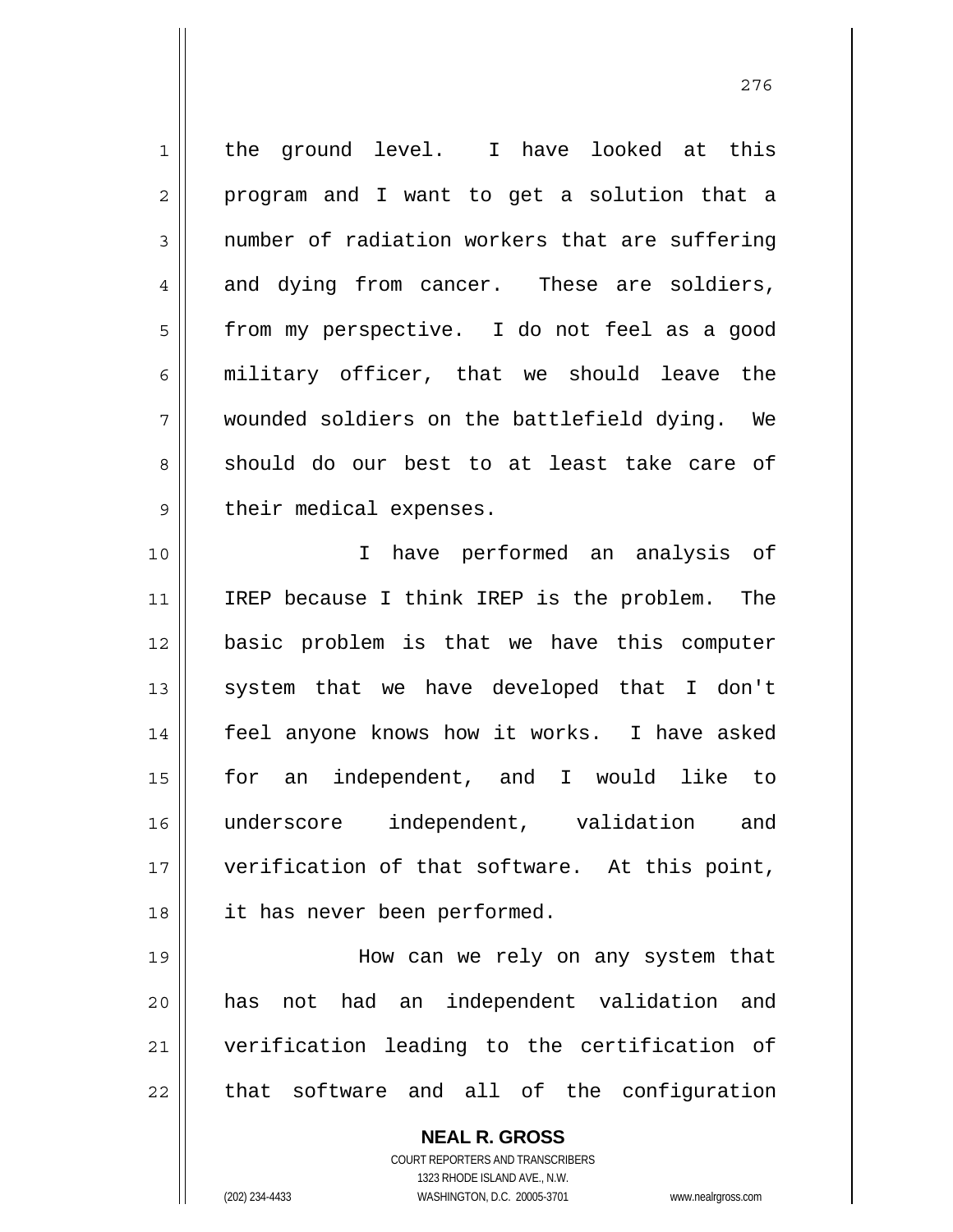management requirements associated with it? I

1 2  $3 \parallel$  of Labor Quality Assurance Program. They will  $4 \parallel$  not release it to me but I suspect that any 5 | Quality Assurance Program would require that. have attempted to get NIOSH's the Department

 $6 \parallel$  What I would like to do is to make  $7 \parallel$  it very simple, since I only have ten minutes  $8 \parallel$  is to ask you to allow me to sit down with 9 10 11 || made some beautiful little charts of how IREP  $12 \parallel$  works. I have pinged it. I used to be in 13 || intelligence so I have mapped it from my  $14 \parallel$  perspective. And there are some interesting  $15$  || things that go on with IREP. It is not a  $16$  | robust system. IREP would be defined as a 17 18 deterministic system is based upon statistic. 19 || Every time, it will tell you a lie. It will  $20$  | not tell you the same thing twice. someone that knows something about this and go through it. I have done some analysis and non-deterministic system. Any non-

21 We need to talk about that and talk 22 || about that relative to how Wayne Knox as an

> **NEAL R. GROSS** COURT REPORTERS AND TRANSCRIBERS 1323 RHODE ISLAND AVE., N.W. (202) 234-4433 WASHINGTON, D.C. 20005-3701 www.nealrgross.com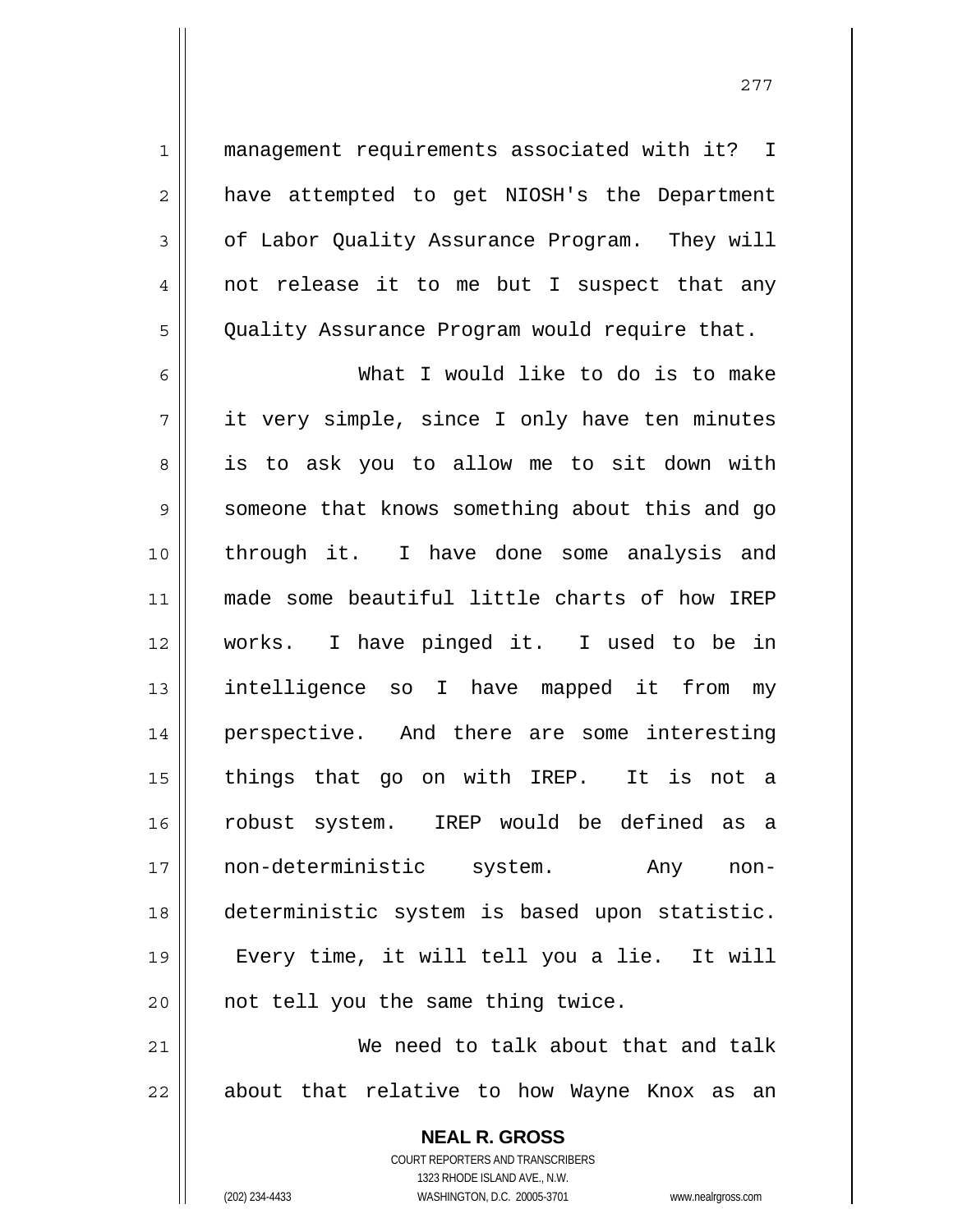1 2  $3 \parallel$  to the person and the radiation risk, and how  $4 \parallel$  he would go about calculating the Probability  $5 \parallel$  of Causation. And I have done this. I have 6  $\parallel$  put myself in my role as an Operational Health  $7 \parallel$  Physicist at the plant, using what we would 8 || use, based upon the Intra-Agency Committee on 9 10 dose conversion factors, DOE, NRC 11  $12 \parallel$  I have used those standard factors Operational Health Physicist in the plant, how would he actually calculate the radiation dose Radiation Standards' recommendations for the recommendations for those factors.

 $13$  | that we use on a case in which, based upon  $14 \parallel$  IREP, you get 32.55 percent. Based upon my 15  $\parallel$  assessment, I come up with over 80 percent.  $16$  | And it appears that we have said that when you 17 18  $19 \parallel$  But if you have cancer, it changes. And it 20 || appears that my assessment of IREP, which has 21 some rather interesting behavior associated 22 with it, it appears as though it is designed are working in a plant and you have no cancer, this is how we determine your radiation risk.

> **NEAL R. GROSS** COURT REPORTERS AND TRANSCRIBERS 1323 RHODE ISLAND AVE., N.W. (202) 234-4433 WASHINGTON, D.C. 20005-3701 www.nealrgross.com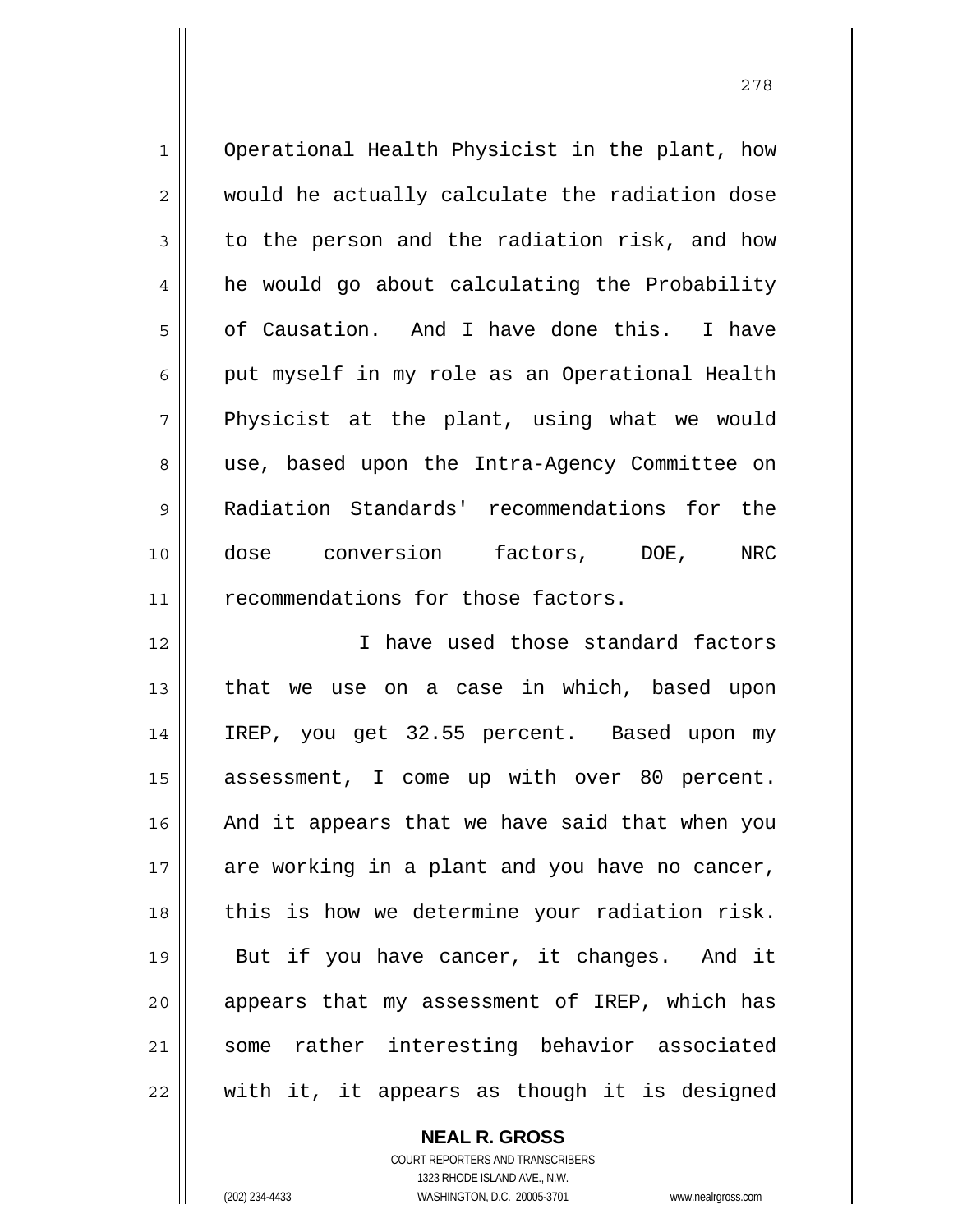**NEAL R. GROSS** COURT REPORTERS AND TRANSCRIBERS 1323 RHODE ISLAND AVE., N.W. (202) 234-4433 WASHINGTON, D.C. 20005-3701 www.nealrgross.com 1 2  $3 \parallel$  eyeball with someone that knows. 4 See, I did it in ten minutes.  $5 \parallel$  Right? 6 ayne.  $7 \parallel$  Are you asking for those documents to be 8 Submitted to us or those were documents you 9 || just brought for illustration? 10 11 | I will submit to you but I am having someone  $12$   $\parallel$  else to look at them and validate them before 13 14 || But I would like to, again, have 15 || someone that knows health physics, that knows 16 || medical physics to sit down and talk with me. 17 18 19 20 CHAIRMAN ZIEMER: Yes, understood. 21 || Let me also report to you and maybe we can  $22$  || make sure this is available to you because Dr. to deny claimants, by design. And I would just like to sit down and talk eyeball to CHAIRMAN ZIEMER: MR. KNOX: They are documents that I submit them to you. CHAIRMAN ZIEMER: Okay. MR. KNOX: I mean in a nonconfrontational manner.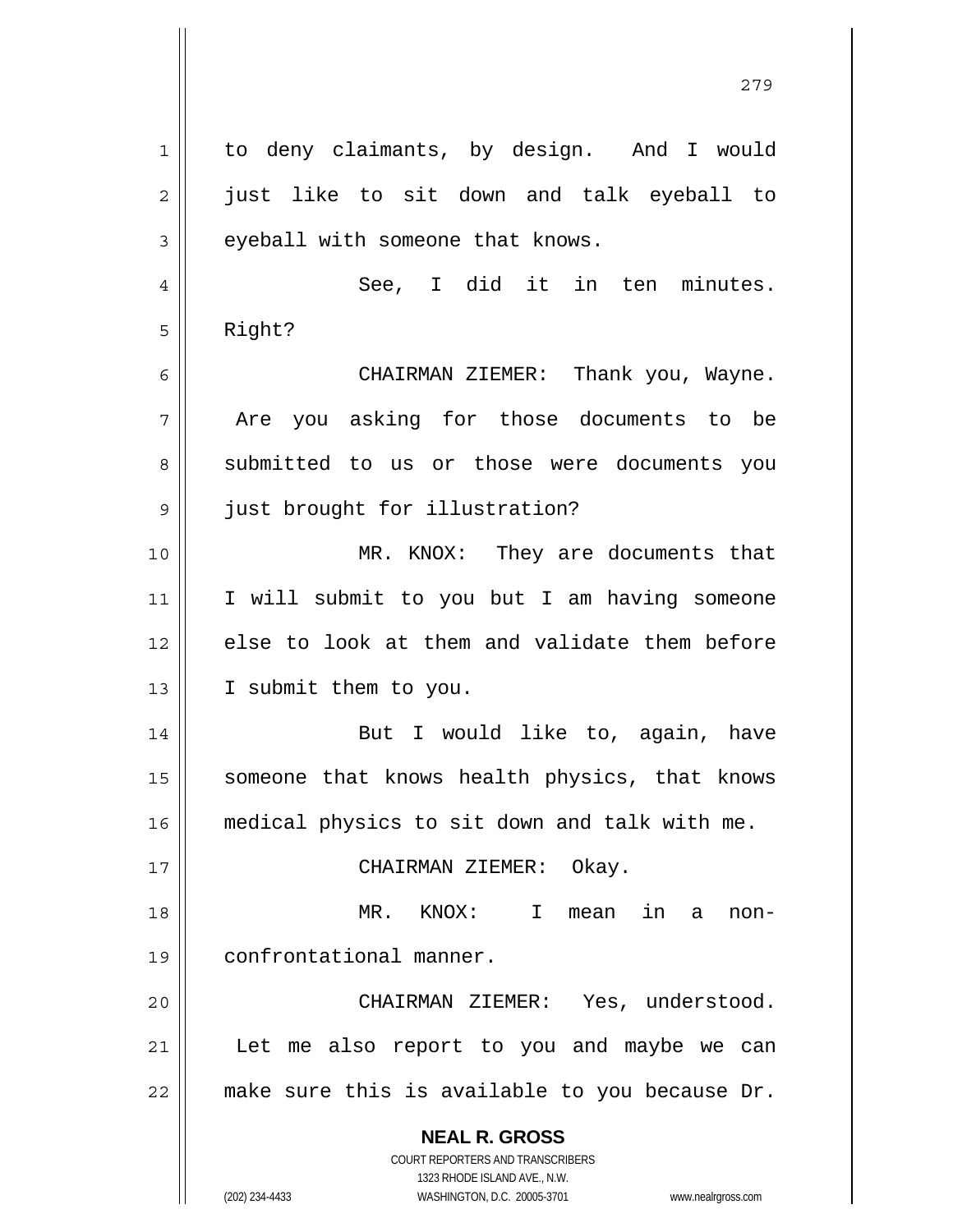**NEAL R. GROSS** COURT REPORTERS AND TRANSCRIBERS 1 2  $3 \parallel$  I believe, at least a copy of his slides are 4  $\parallel$  available, if not the paper itself. So, you  $5 \parallel$  should be aware of that.  $6 \parallel$  and beyond that, you would have to,  $7 \parallel$  we would have to have you talk privately with 8 WH NIOSH people on your point about meeting with 9 | somebody. 10  $11$  | input. 12 13 : Next, I CHAIRMAN ZIEMER 14 understand that Terrie Barrie may be on the  $15$   $\parallel$   $1$  ine. 16 r. MS. BARRIE: Yes, I am, Docto 17 18 19 || MS. BARRIE: Okay. Well, thank you  $20$  so much again for allowing me to call in my 21 comments. 22 This is Terrie Barrie from the Neton did report to us today on the validation and the verification of the IREP program. And So thank you, Wayne, for that MR. KNOX: Yes, thank you. And Terrie, are you there? CHAIRMAN ZIEMER: Oh, good. We would be pleased to hear from you now, Terrie.

1323 RHODE ISLAND AVE., N.W.

(202) 234-4433 WASHINGTON, D.C. 20005-3701 www.nealrgross.com

<u>280</u>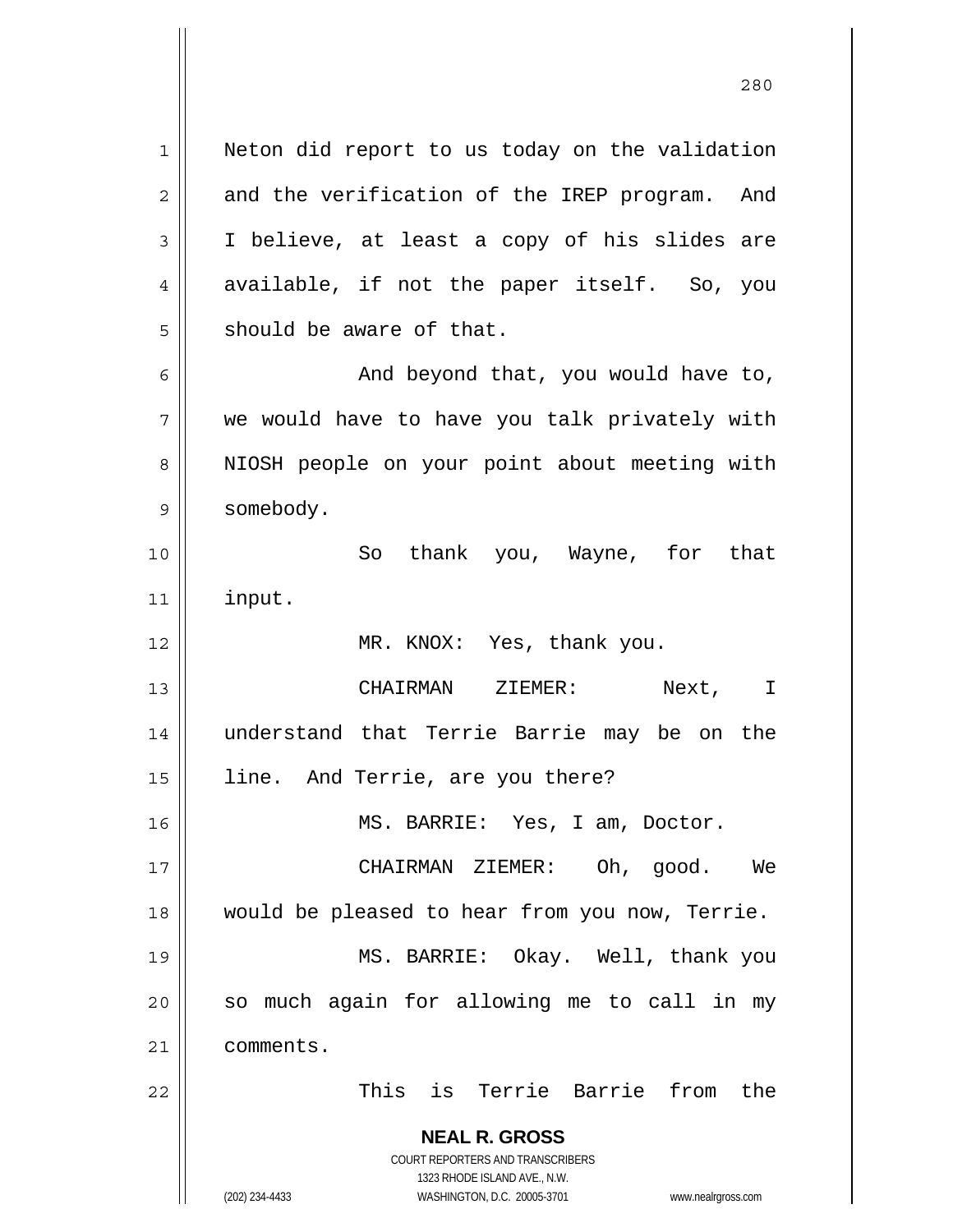1 2  $3 \parallel$  database. I understand that Mr. Elliott  $4 \parallel$  stated yesterday that the two Rocky Flats  $5 \parallel$  Neutron databases, NIOSH, NDRP and the  $6 \parallel$  Ruttenber database, were the same with no  $7 \parallel$  significant differences and it confirms 8 | NIOSH's previous statement. Alliance of Nuclear Worker Advocacy Groups and I am going to talk about the Ruttenber

9 10  $11$  | The NDRP database covers 5,317 workers. When  $12 \parallel$  NIOSH compared the two, they found that 4,163  $13$  || workers were in the Ruttenber database that  $14$  || were not on the NDRP. And this has no 15 || significance? And NIOSH considers this to be 16 the same? This statement cannot be allowed to 17 Did the Webster Dictionary change the definition of same when I wasn't looking? were not on significance? go unchallenged.

18  $19 \parallel$  two databases agree with which buildings were 20 || considered neutron buildings. A draft of the 21 | report, however, was not submitted to Margaret 22 || Ruttenber to verify this statement. If it The NIOSH report concluded that the

> **NEAL R. GROSS** COURT REPORTERS AND TRANSCRIBERS 1323 RHODE ISLAND AVE., N.W. (202) 234-4433 WASHINGTON, D.C. 20005-3701 www.nealrgross.com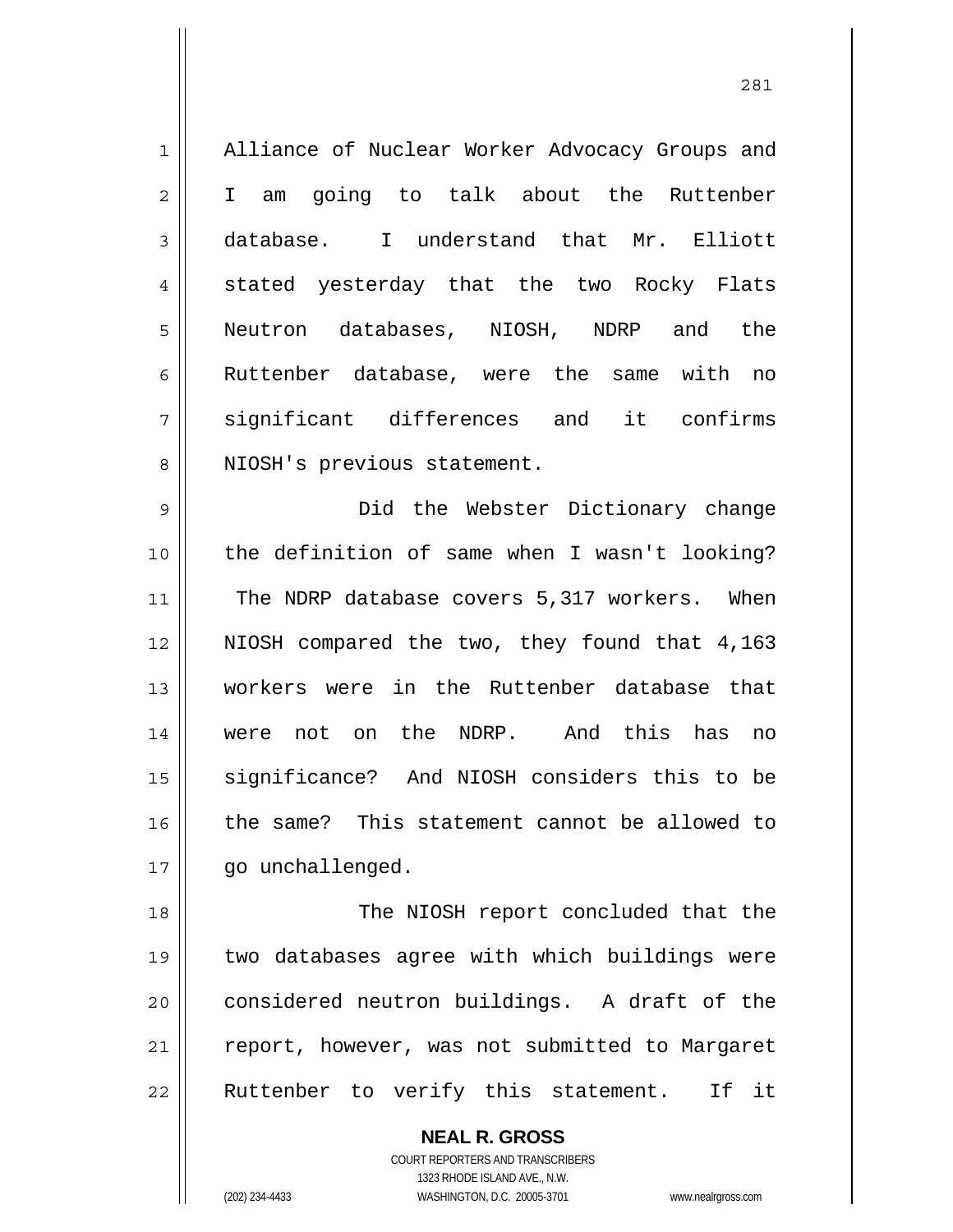| 1           | was, I wonder if Ms. Ruttenber would have      |
|-------------|------------------------------------------------|
| $\sqrt{2}$  | concurred, since she has consistently regarded |
| $\mathsf 3$ | Building 881 as a neutron building, whereas    |
| 4           | NIOSH has not.                                 |
| 5           | NIOSH looked at a number of claims             |
| 6           | filed by the workers on the Ruttenber database |
| 7           | and concluded that only one claim would be     |
| 8           | adversely affected. This conclusion civilizes  |
| $\mathsf 9$ | the issue. The issue is whether there are      |
| 10          | workers missing from NIOSH's database that are |
| 11          | on the Ruttenber database. The answer is a     |
| 12          | resounding yes. Not a couple, not a few, but   |
| 13          | thousands of workers.                          |
| 14          | And additionally, the review is                |
| 15          | irrelevant. The NDRP covers the 5,000          |
| 16          | workers, yet not all of them have cancer and   |
| 17          | submitted claims. However, for the NDRP, if    |
| 18          | one of them did develop one of the 22          |
| 19          | specified cancers and worked for the 250 days, |
| 20          | they would automatically be covered under the  |
| 21          | SEC. This is not true for the workers in the   |
| 22          | Ruttenber database.                            |

**NEAL R. GROSS** COURT REPORTERS AND TRANSCRIBERS

1323 RHODE ISLAND AVE., N.W.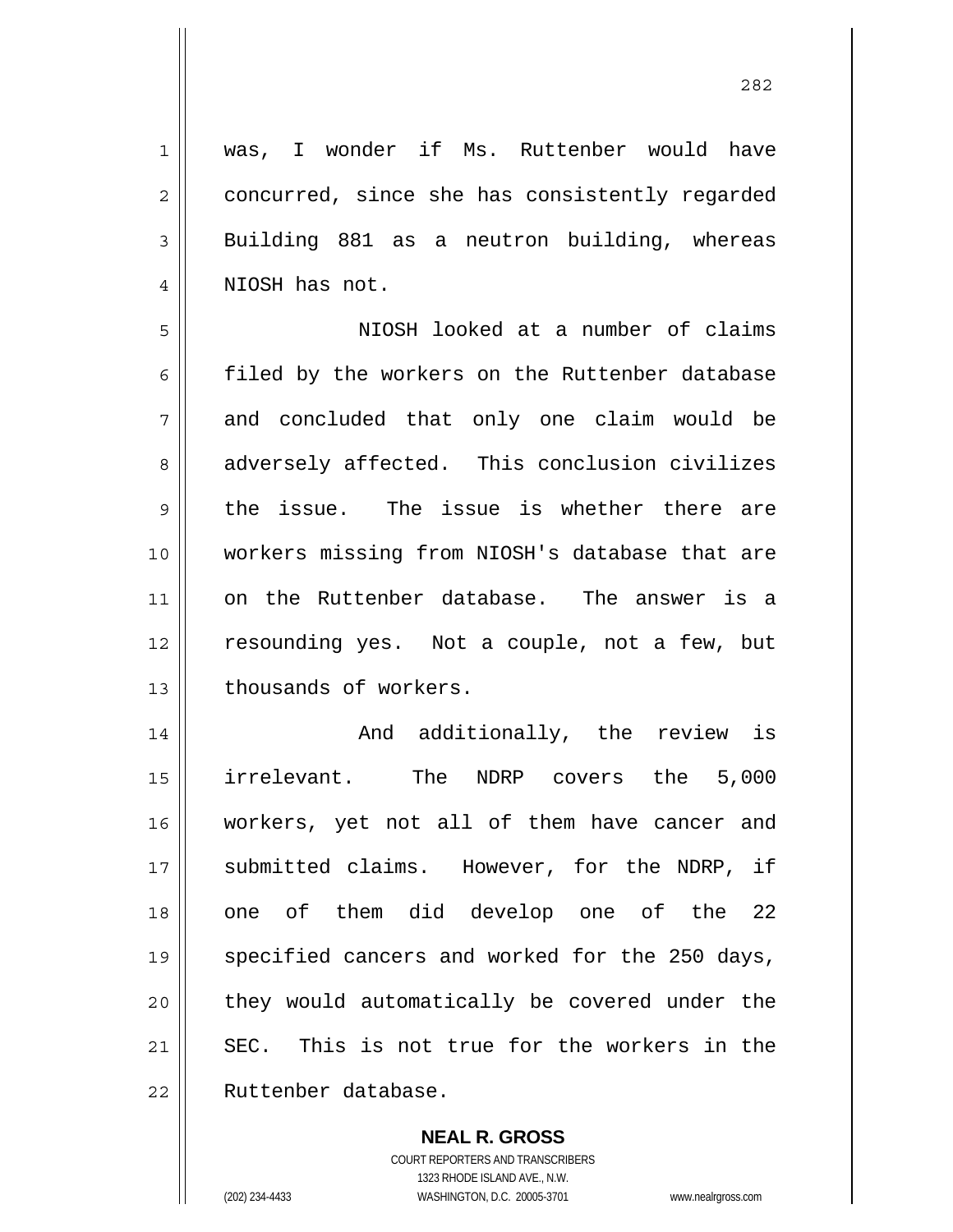| $\mathbf 1$ |                                                                     |
|-------------|---------------------------------------------------------------------|
|             | The Board already decided that the                                  |
| 2           | NDRP was not accurate when you approved the                         |
| 3           | small group to be covered by the SEC. And yet                       |
| 4           | we are to believe that the NDRP is now the                          |
| 5           | Holy Grail to determine who should be covered                       |
| 6           | under the SEC?                                                      |
| 7           | I want to remind everyone that the                                  |
| 8           | SEC-covered workers who were monitored or                           |
| 9           | should have<br>been monitored for<br>neutron                        |
| 10          | radiation. It appears that the Ruttenber                            |
| 11          | database has 4,163 workers who were monitored                       |
| 12          | or should have been monitored for neutron                           |
| 13          | dose.                                                               |
| 14          | But this issue goes beyond which                                    |
| 15          | database is accurate. As I see it, the real                         |
| 16          | issue is why did NIOSH refuse to do an in-                          |
| 17          | depth investigation of this database when they                      |
| 18          | first learned of it in 2006? This was before                        |
| 19          | the SEC was decided.                                                |
| 20          | Here was evidence. And instead of                                   |
| 21          | evaluating in thoroughly with the Working                           |
| 22          | Group and SC&A, they simply dismissed it as                         |
|             | <b>NEAL R. GROSS</b>                                                |
|             | <b>COURT REPORTERS AND TRANSCRIBERS</b>                             |
|             | 1323 RHODE ISLAND AVE., N.W.                                        |
|             | (202) 234-4433<br>WASHINGTON, D.C. 20005-3701<br>www.nealrgross.com |

<u>283</u>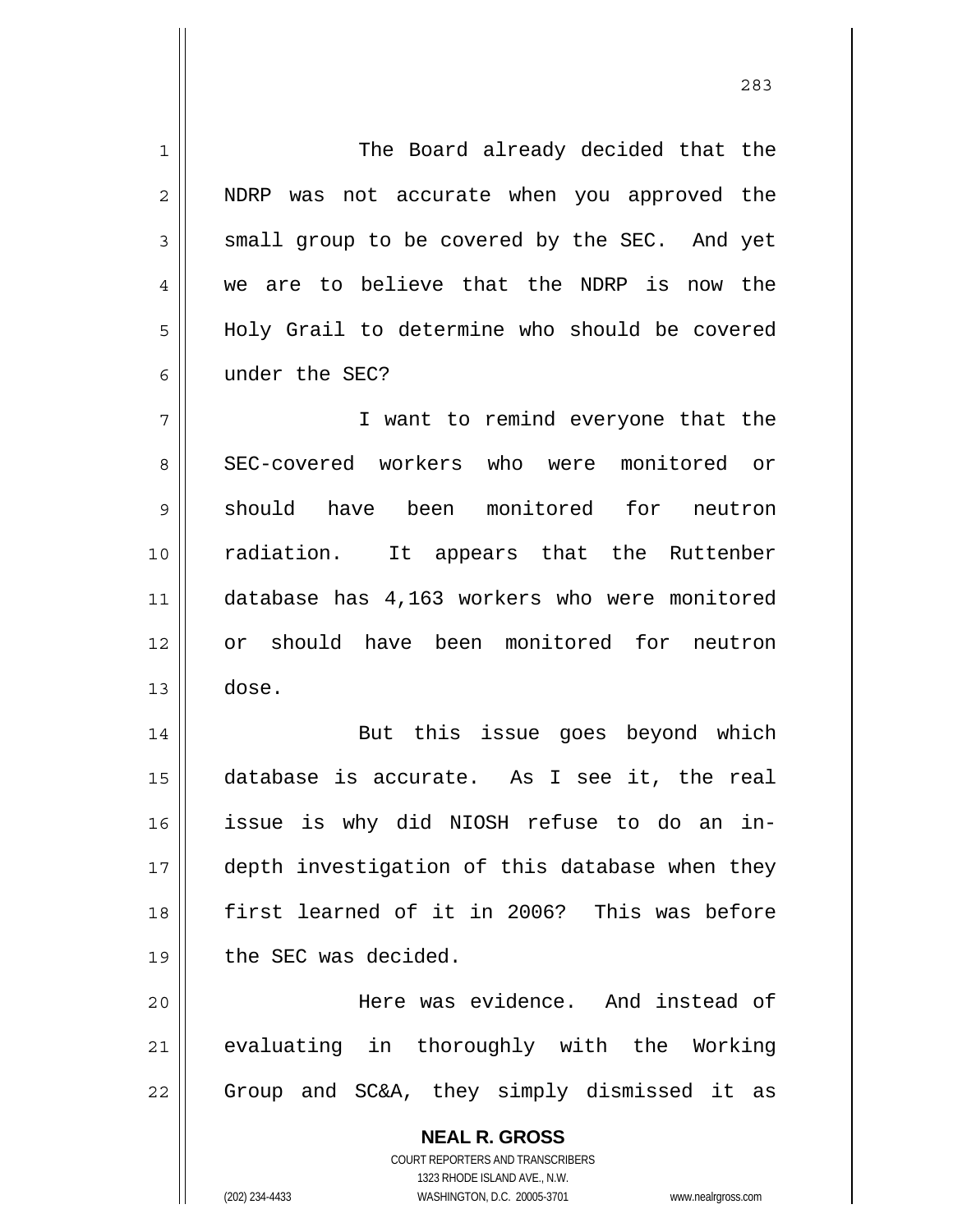1 2  $3 \parallel$  question because ANWAG learned that the 4 Department of Labor Site Exposure Matrix for  $5 \parallel$  Rocky Flats shows that plutonium and uranium 6 || was present in Building 460. This building  $7 \parallel$  was supposedly a cold building. irrelevant. Were other documents or information similarly dismissed? I raise this

8 || Ms. Rachel Leiton, the Director of 9 10  $11$  | quote, "may have been in Building 460 and that  $12 \parallel$  DOL plans to discuss this issue and clarify  $13$  | the documents of NIOSH." It makes one pause  $14$   $\parallel$  to think that the research into the Rocky  $15$  || Flats SEC petition and the other technical 16 documents for Rocky Flats may not have been as 17 the EEOICPA has reviewed some of the documents that indicate that these elements, and I complete as required.

18 19 || members think their responsibility to the 20 || Rocky Flats workers was over the day they 21 voted on the SEC petition. But you now have 22 || before you new evidence. Evidence, perhaps, I am sure that some of the Board

> **NEAL R. GROSS** COURT REPORTERS AND TRANSCRIBERS 1323 RHODE ISLAND AVE., N.W. (202) 234-4433 WASHINGTON, D.C. 20005-3701 www.nealrgross.com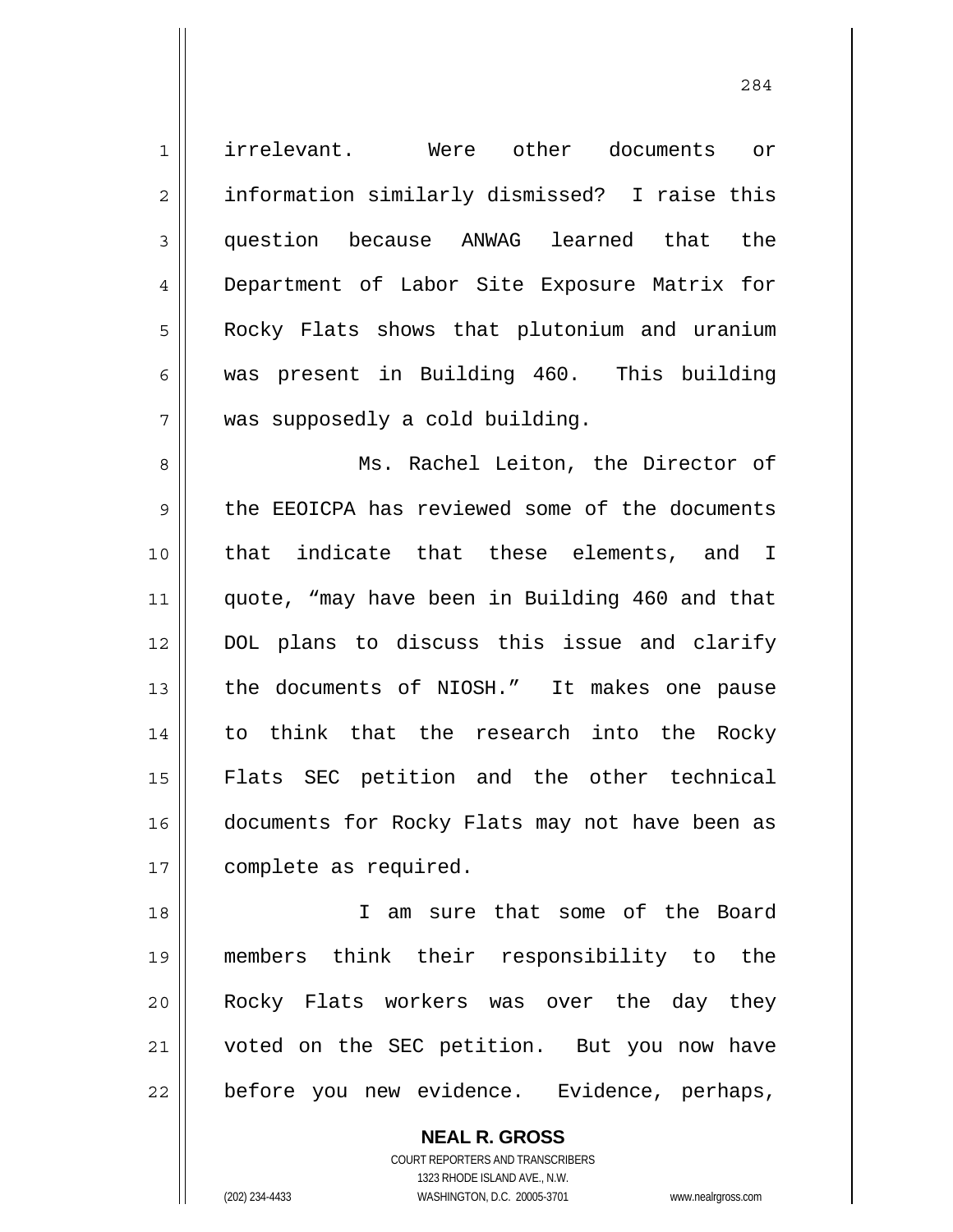**NEAL R. GROSS** COURT REPORTERS AND TRANSCRIBERS 1 2  $3 \parallel$  the vote. 4 || I urge the Board to task SC&A to  $5 \parallel$  perform a more detailed comparison of the two  $6 \parallel$  databases and to review the documents  $7 \parallel$  Department of Labor has or will forward to  $8 \parallel$  NIOSH. All the claimants and advocates want 9 10 11 || CHAIRMAN ZIEMER: Terrie, thank you 12 || for your comments. And perhaps I should  $13$  || indicate to you if you weren't aware, that 14 || Mark Griffon will be reporting for the Work 15 || Group tomorrow and perhaps we will have an 16 || opportunity to address some plans going 17 18  $19 \parallel$  So, we appreciate your input on this matter. 20 MS. BARRIE: Thank you. And I do  $21$  | plan on being on for that update. 22 CHAIRMAN ZIEMER: Very good. that if it was presented during the deliberations, may have changed the outcome of is the truth and I feel that we are not near that yet. Thank you. CHAIRMAN ZIEMER: forward with regard to the Ruttenber database and actions that might come down the line.

1323 RHODE ISLAND AVE., N.W.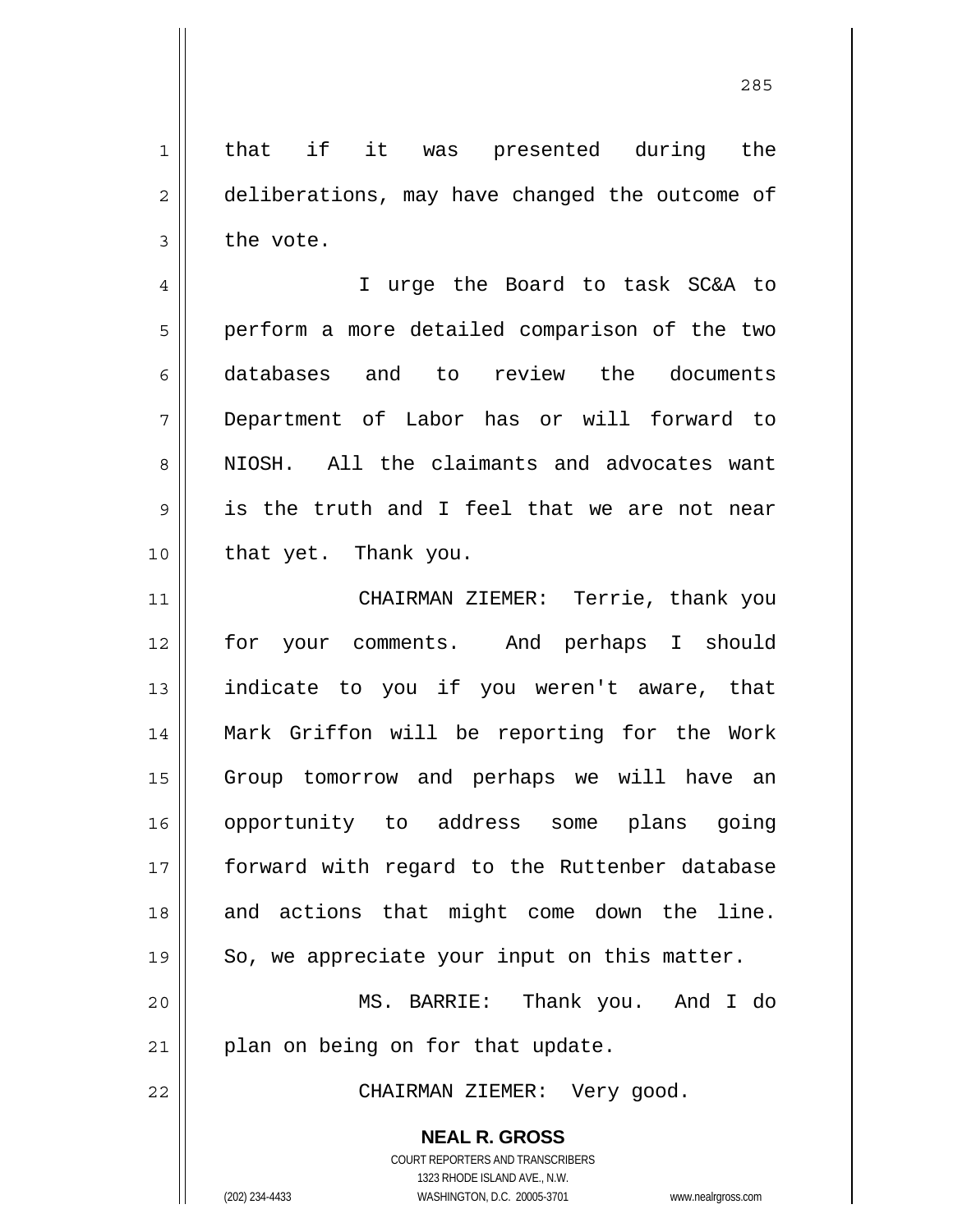|                | 286                                                                                                 |
|----------------|-----------------------------------------------------------------------------------------------------|
| $\mathbf 1$    | MS. BARRIE: Thank you.                                                                              |
| $\overline{c}$ | CHAIRMAN ZIEMER: Okay. Let me ask                                                                   |
| 3              | if there are others on the phone lines that                                                         |
| 4              | wish to address the assembly today.                                                                 |
| 5              | (No response.)                                                                                      |
| 6              | CHAIRMAN ZIEMER:<br>It appears that                                                                 |
| 7              | there are not. I do not have additional                                                             |
| 8              | individuals who have signed up here in the                                                          |
| 9              | room today but let me give the opportunity if                                                       |
| 10             | there are additional individuals who wish to                                                        |
| 11             | address the assembly this afternoon.                                                                |
| 12             | (No response.)                                                                                      |
| 13             | CHAIRMAN ZIEMER: It appears that                                                                    |
| 14             | there are not. So, this will conclude the                                                           |
| 15             | public comment period for today. The Board                                                          |
| 16             | will reconvene tomorrow morning at 9:00 a.m.                                                        |
| 17             | and we, in the meantime, stand recessed.                                                            |
| 18             | Thank you very much.                                                                                |
| 19             | (Whereupon, the above-entitled matter                                                               |
| 20             | went off the record at $5:24$ p.m.)                                                                 |
| 21             |                                                                                                     |
| 22             |                                                                                                     |
|                | <b>NEAL R. GROSS</b>                                                                                |
|                | COURT REPORTERS AND TRANSCRIBERS                                                                    |
|                | 1323 RHODE ISLAND AVE., N.W.<br>(202) 234-4433<br>WASHINGTON, D.C. 20005-3701<br>www.nealrgross.com |

 $\mathsf{I}$